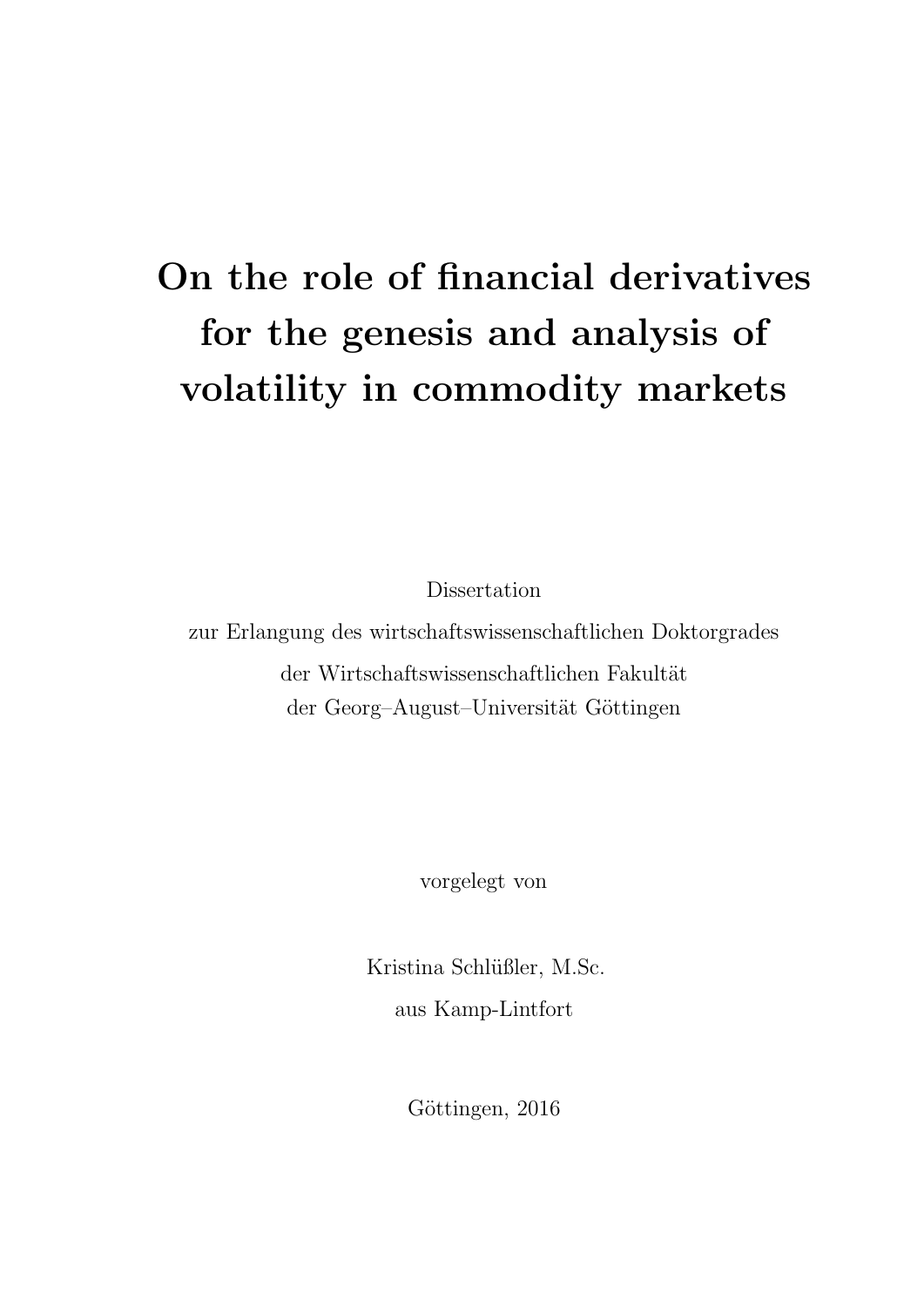# Betreuungsausschuss:

Erstbetreuer: Prof. Dr. Olaf Korn

weitere Betreuer: Prof. Dr. Bernhard Brümmer Prof. Dr. Gerhard Rübel

Tag der mündlichen Prüfung: 23.03.2016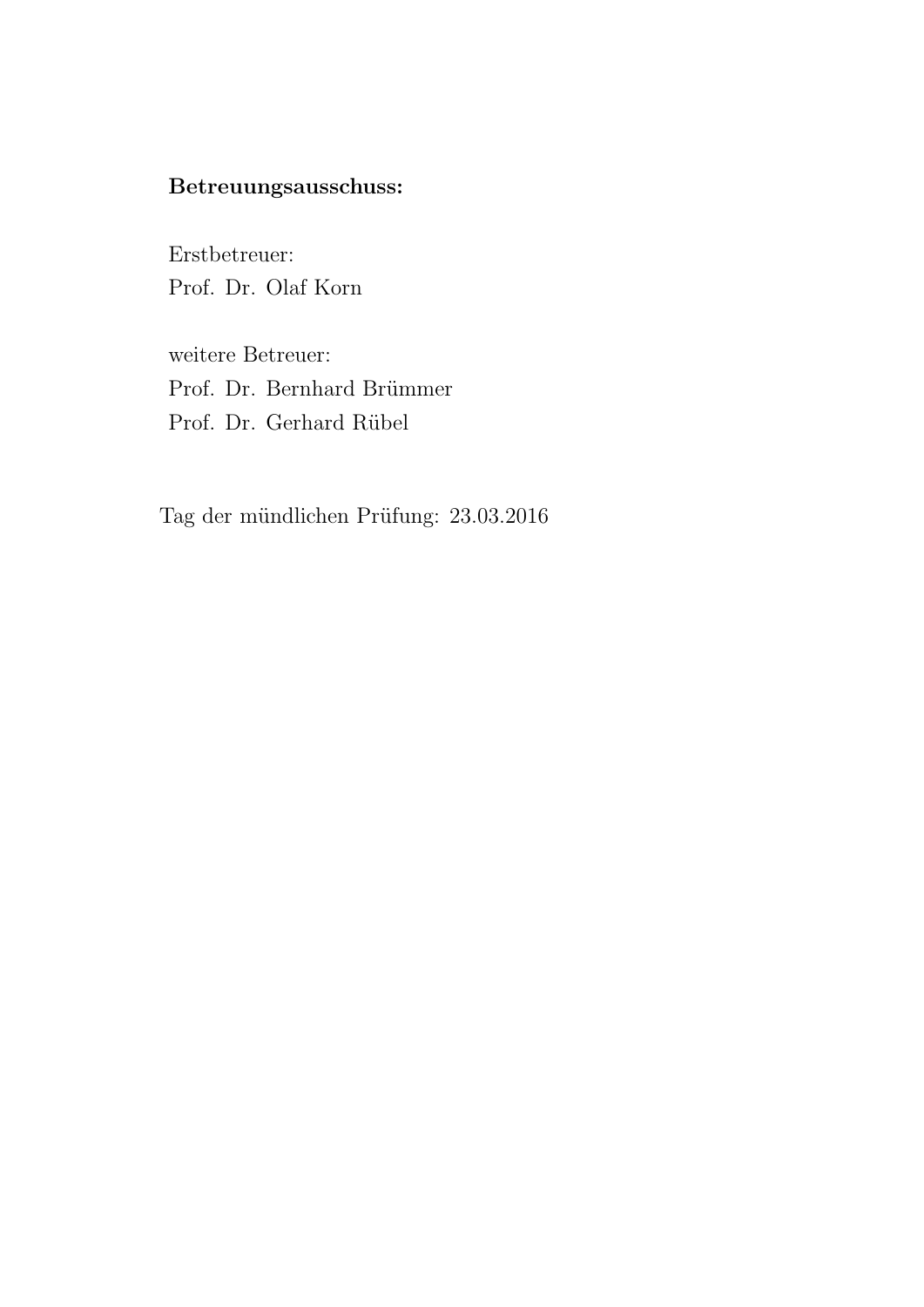# **Contents**

|                   | List of Tables<br>iii |                                                                                                            |                                                                                         |                 |  |
|-------------------|-----------------------|------------------------------------------------------------------------------------------------------------|-----------------------------------------------------------------------------------------|-----------------|--|
|                   |                       | List of Figures                                                                                            |                                                                                         | V               |  |
| Introduction<br>1 |                       |                                                                                                            |                                                                                         | $\mathbf{1}$    |  |
| $\overline{2}$    |                       |                                                                                                            | Characteristics of agricultural commodity price volatility                              | $6\phantom{.}6$ |  |
|                   | 2.1                   |                                                                                                            |                                                                                         | $\overline{7}$  |  |
|                   | 2.2                   |                                                                                                            | Issues in describing the development of volatility $\dots \dots \dots \dots \dots$      | 11              |  |
|                   | 2.3                   |                                                                                                            | Issues in estimating volatility $\dots \dots \dots \dots \dots \dots \dots \dots \dots$ | 14              |  |
|                   | 2.4                   |                                                                                                            |                                                                                         | 17              |  |
|                   | 2.5                   |                                                                                                            |                                                                                         | 18              |  |
|                   |                       | 2.5.1                                                                                                      |                                                                                         | 18              |  |
|                   |                       | 2.5.2                                                                                                      | GARCH model-based volatility measures                                                   | 22              |  |
|                   |                       | 2.5.3                                                                                                      |                                                                                         | 26              |  |
|                   | 2.6                   |                                                                                                            |                                                                                         | 32              |  |
|                   |                       | 2.6.1                                                                                                      |                                                                                         | 32              |  |
|                   |                       | 2.6.2                                                                                                      |                                                                                         | 62              |  |
|                   | 2.7                   |                                                                                                            |                                                                                         | 65              |  |
| 3                 |                       |                                                                                                            | Volatility in oilseeds and vegetable oils markets: drivers and spillovers               | 67              |  |
|                   | 3.1                   |                                                                                                            |                                                                                         | 68              |  |
|                   | 3.2                   | Identifying relevant commodity groups $\hfill\ldots\ldots\ldots\ldots\ldots\ldots\ldots\ldots\ldots\ldots$ |                                                                                         | 71              |  |
| 3.3<br>3.4        |                       |                                                                                                            | 72                                                                                      |                 |  |
|                   |                       | Incorporating exogenous drivers of volatility $\ldots \ldots \ldots \ldots \ldots$                         | 74                                                                                      |                 |  |
|                   |                       | 3.4.1                                                                                                      |                                                                                         | 74              |  |
|                   |                       | 3.4.2                                                                                                      | Dollar strength level and volatility $\dots \dots \dots \dots \dots \dots$              | 76              |  |
|                   |                       | 3.4.3                                                                                                      | Speculation and financialisation $\ldots \ldots \ldots \ldots \ldots \ldots \ldots$     | 77              |  |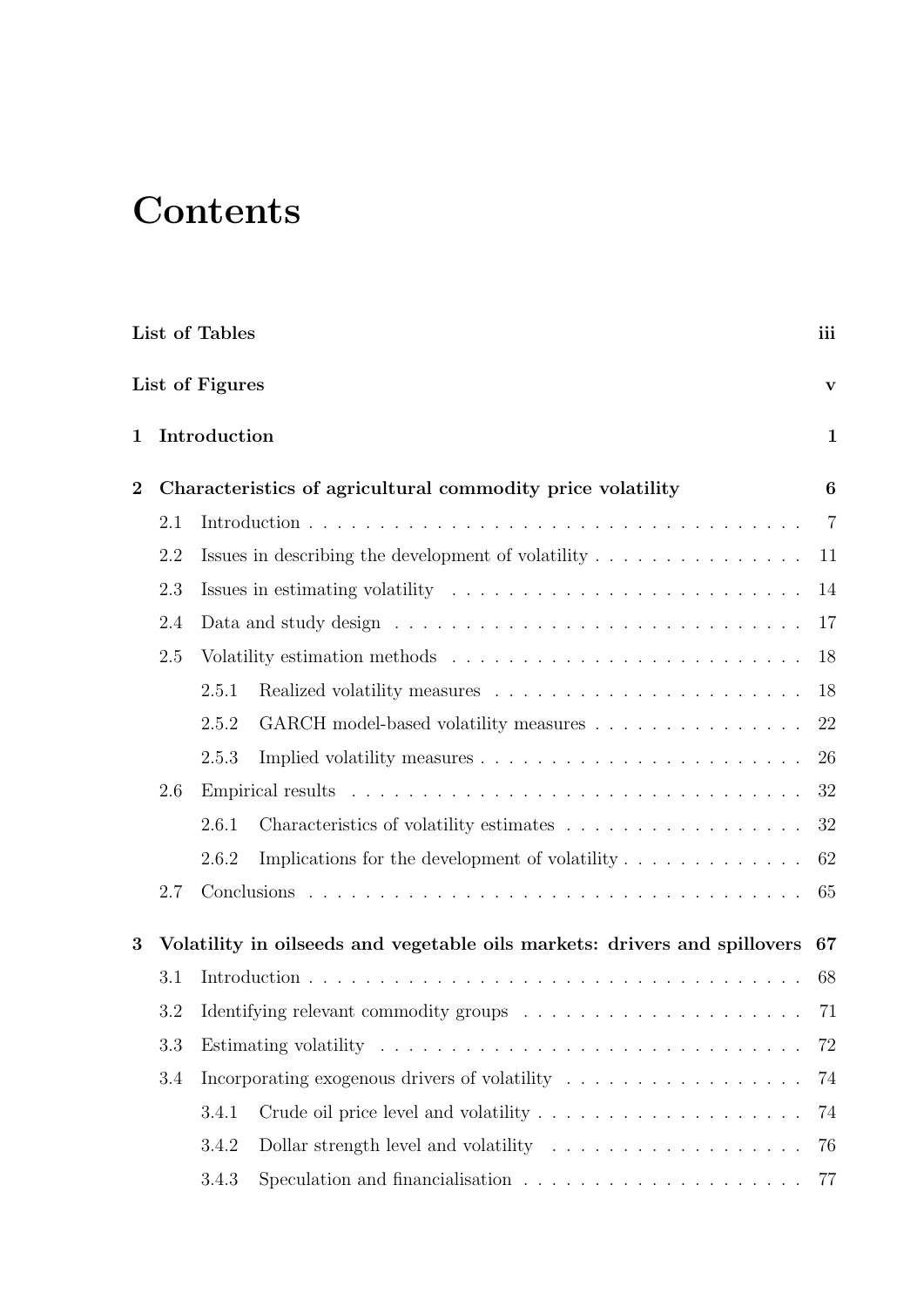|                                                        |                                                                                           | 3.4.4       |                                                                  | 79  |  |
|--------------------------------------------------------|-------------------------------------------------------------------------------------------|-------------|------------------------------------------------------------------|-----|--|
|                                                        |                                                                                           | 3.4.5       |                                                                  | 80  |  |
|                                                        |                                                                                           | 3.4.6       |                                                                  | 80  |  |
|                                                        | 3.5<br>Specification of a VAR model for volatility analysis $\ldots \ldots \ldots \ldots$ |             |                                                                  | 81  |  |
| 3.6                                                    |                                                                                           |             |                                                                  | 82  |  |
|                                                        |                                                                                           | 3.6.1       | Parameter estimates and price volatility drivers                 | 82  |  |
|                                                        |                                                                                           | 3.6.2       |                                                                  | 86  |  |
| 3.7                                                    |                                                                                           |             |                                                                  | 90  |  |
|                                                        |                                                                                           |             |                                                                  |     |  |
| 4                                                      |                                                                                           |             | Forward-looking risk measures for agricultural commodity markets | 93  |  |
|                                                        | 4.1                                                                                       |             |                                                                  | 94  |  |
|                                                        | 4.2                                                                                       |             | Risk measures for normal and large price moves                   | 97  |  |
|                                                        |                                                                                           | 4.2.1       |                                                                  | 97  |  |
|                                                        |                                                                                           | 4.2.2       |                                                                  | 99  |  |
| 4.3<br>Forward-looking estimators of risk measures 104 |                                                                                           |             |                                                                  |     |  |
|                                                        | $4.4\,$                                                                                   |             |                                                                  |     |  |
|                                                        |                                                                                           | 4.4.1       |                                                                  |     |  |
|                                                        |                                                                                           | 4.4.2       | Properties of forward-looking estimates 110                      |     |  |
|                                                        |                                                                                           | 4.4.3       | Forward-looking estimates and future price moves 119             |     |  |
|                                                        |                                                                                           | 4.4.4       |                                                                  |     |  |
|                                                        | 4.5                                                                                       |             |                                                                  |     |  |
|                                                        |                                                                                           |             |                                                                  |     |  |
| $5^{\circ}$                                            |                                                                                           | Conclusions |                                                                  | 140 |  |
|                                                        | <b>Bibliography</b><br>143                                                                |             |                                                                  |     |  |
|                                                        | Versicherung<br>156                                                                       |             |                                                                  |     |  |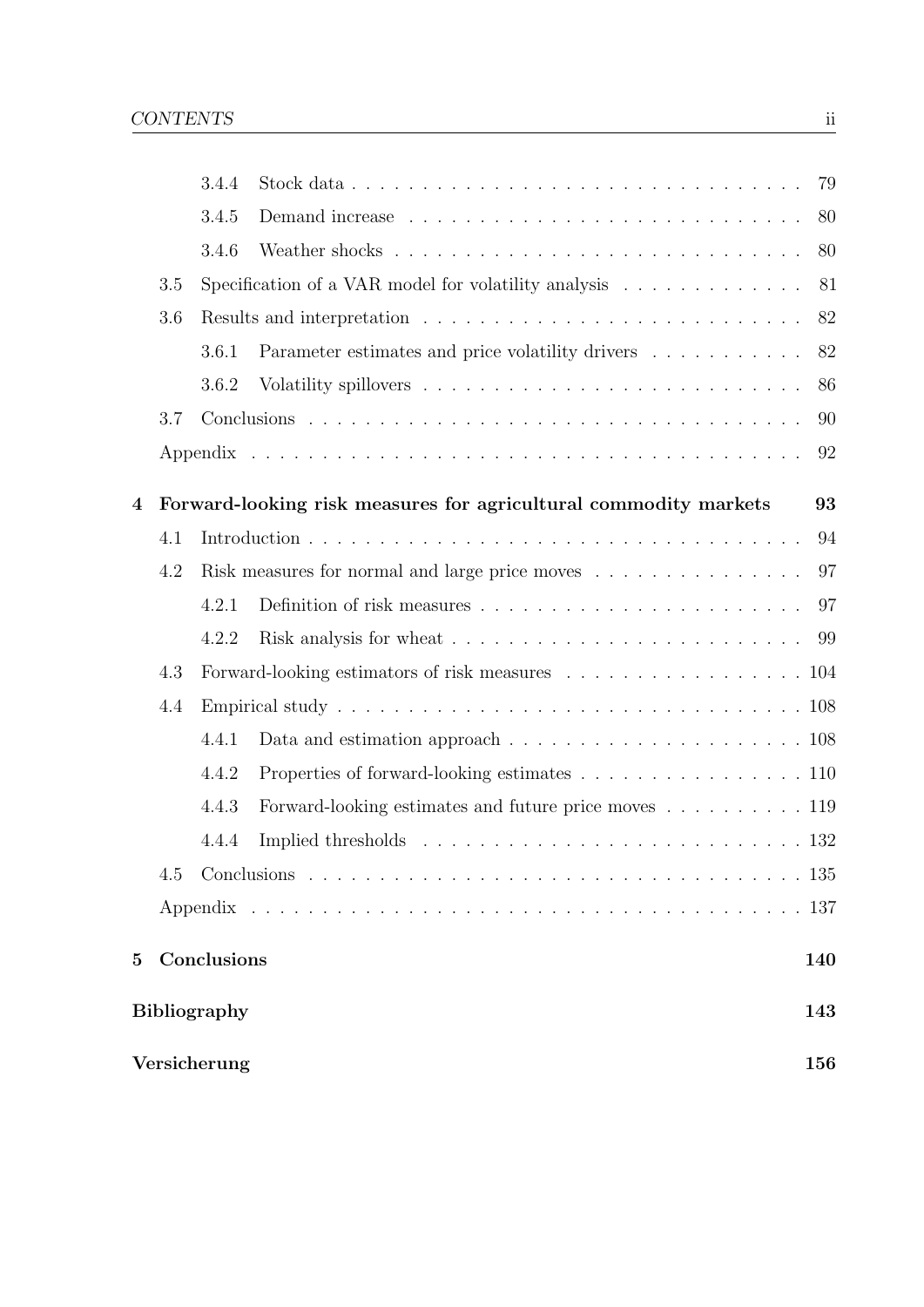# <span id="page-4-0"></span>List of Tables

| 2.1 | Overview of selected GARCH and GJRGARCH models<br>26                                                  |
|-----|-------------------------------------------------------------------------------------------------------|
| 2.2 | 31                                                                                                    |
| 2.3 | 34                                                                                                    |
| 2.4 | Coefficient of variation of volatilities $\ldots \ldots \ldots \ldots \ldots \ldots \ldots$<br>$50\,$ |
| 2.5 | 54                                                                                                    |
| 2.6 | $58\,$                                                                                                |
| 3.1 | 72                                                                                                    |
| 3.2 | Description of annualised GARCH $(1,1)$ volatility estimations<br>74                                  |
| 3.3 | 83                                                                                                    |
| 3.4 | 84                                                                                                    |
| 3.5 | 85                                                                                                    |
| 3.6 | The descriptive summary of the selected commodities prices and the data                               |
|     | 92                                                                                                    |
| 4.1 | Descriptive statistics of forward-looking risk measures $\dots \dots \dots \dots \dots \dots \dots$   |
| 4.2 | Correlations between different forward-looking risk measures 117                                      |
| 4.3 | Correlations between forward-looking risk measures of different commodities 119                       |
| 4.4 | Regression results: Explaining realized price moves with forward-looking                              |
|     |                                                                                                       |
| 4.5 | Regression results: Explaining realized price moves with forward-looking                              |
|     |                                                                                                       |
| 4.6 | Regression results: Explaining realized price moves with forward-looking                              |
|     | risk measures, historical risk measures, and different drivers of supply and                          |
|     |                                                                                                       |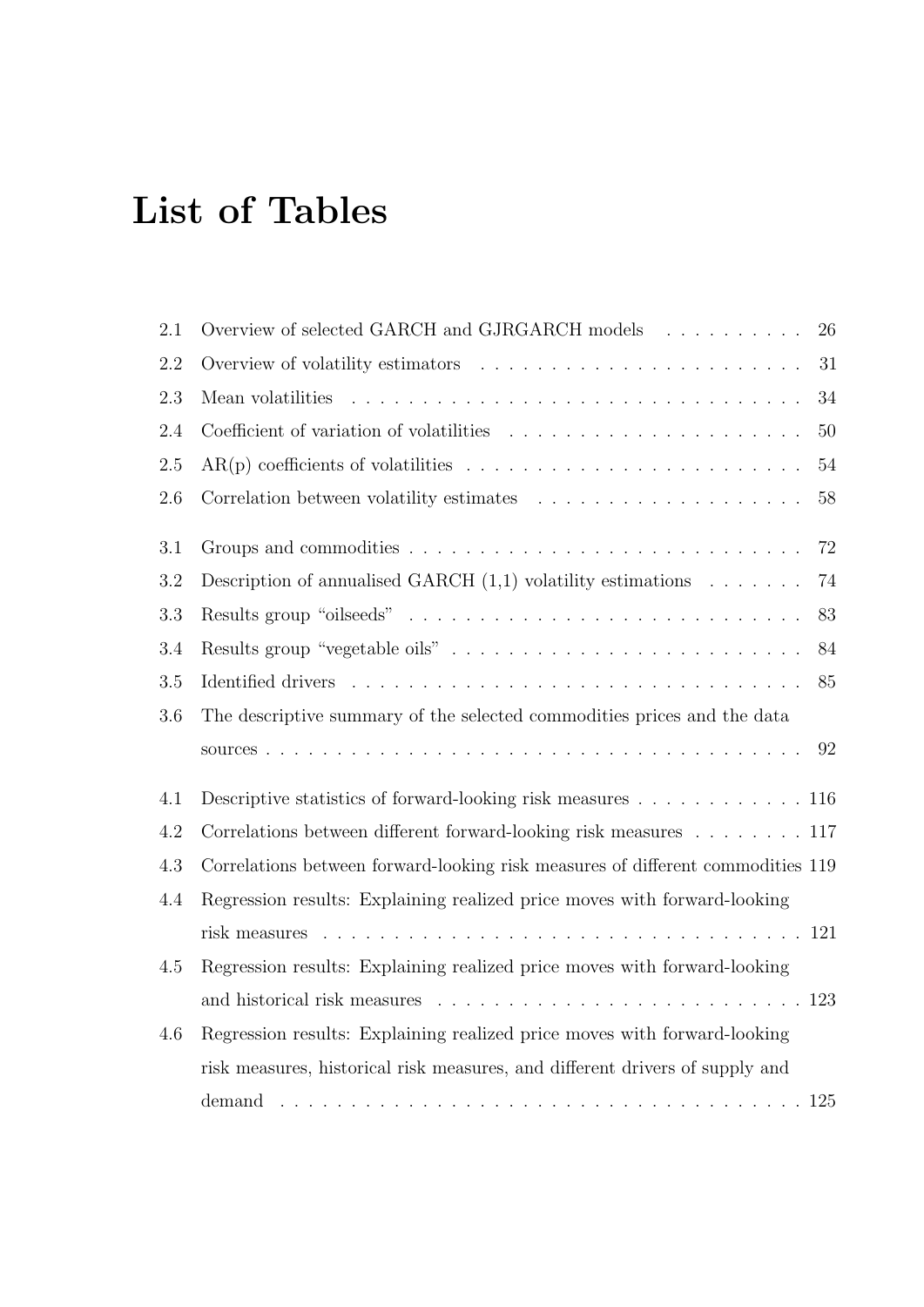| 4.7 Regression results: Explaining realized price moves with forward-looking risk |  |  |  |
|-----------------------------------------------------------------------------------|--|--|--|
| measures under the physical probability measure, historical risk measures,        |  |  |  |
|                                                                                   |  |  |  |
| 4.8 Risk measures for different distributions and thresholds 138                  |  |  |  |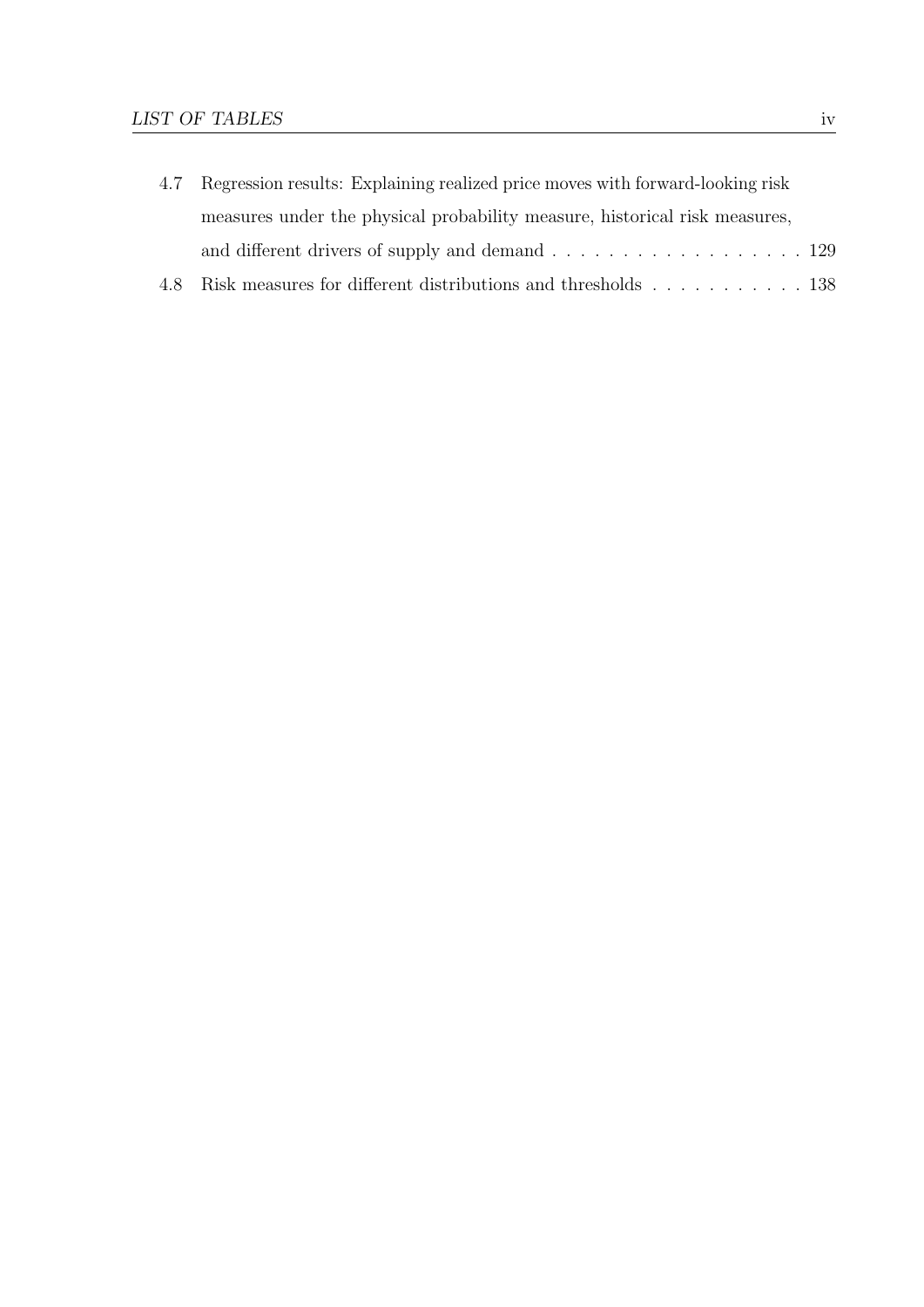# <span id="page-6-0"></span>List of Figures

|     | 3.2 Impulse response functions for group "oilseeds" (soybean, rapeseed) 87                                 |  |
|-----|------------------------------------------------------------------------------------------------------------|--|
| 3.3 | Impulse response functions for "vegetable oils" (palm oil, rapeseed oil,                                   |  |
|     | biodiesel, soybean oil, sunflower oil) $\ldots \ldots \ldots \ldots \ldots \ldots \ldots \ldots \ldots$ 89 |  |
|     |                                                                                                            |  |
|     |                                                                                                            |  |
|     |                                                                                                            |  |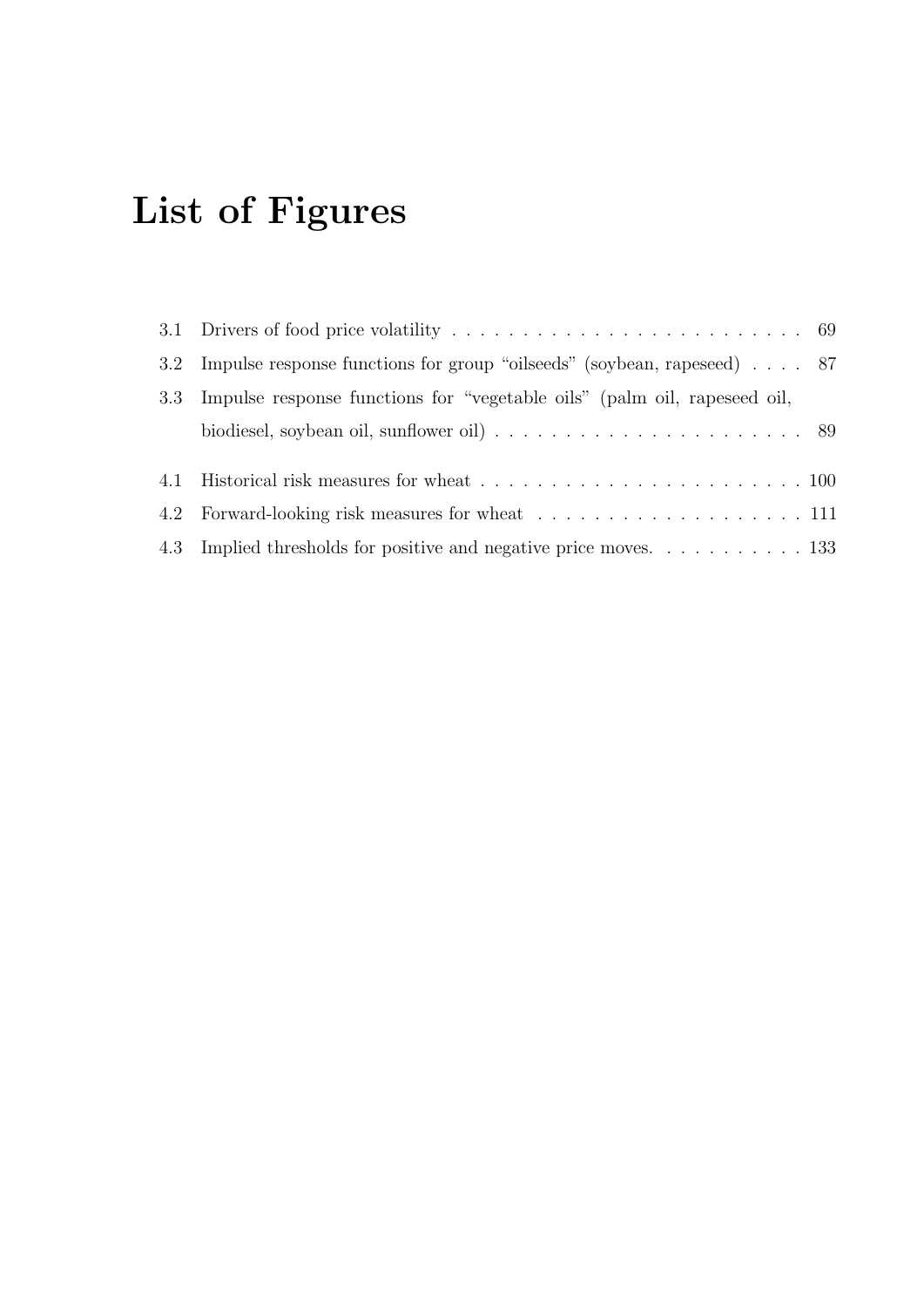# <span id="page-7-0"></span>Introduction

Agricultural economists often use the term "food price crisis" to describe the period from the end of 2007 till summer 2008 when prices for many agricultural commodities increased sharply. Shortly thereafter, most prices dropped again quickly, but exhibited large fluctuations in the following years,<sup>[1](#page-7-1)</sup> peaking again in [2](#page-7-2)011.<sup>2</sup> Hence, the term food price crisis does not only refer to a change in price levels, but is perceived as the beginning of a period of higher price volatility as well. Since people suffer from high and unstable prices, especially in least developed countries, this development has been widely recognized as a global problem, and a major impediment to combating hunger and malnutrition. Consequently, governments, non-governmental organizations, and international organizations have expressed serious concerns about food markets' increasing prices<sup>[3](#page-7-3)</sup> as well as increasing price volatility<sup>[4](#page-7-4)</sup>. The importance of price volatility, even for the highest political levels, was expressed in a meeting of the agricultural ministers of the G20 countries in 2011 when they declared an action plan on food price volatility, saying, among other things, "[w]e agree that managing the risk and mitigating the adverse impact of excessive food price volatility in developed and developing countries would provide an important contribution to longer term agricultural development and strengthen global food security"[\(G20 Agricultural Ministers](#page-154-0) [\(2011,](#page-154-0) item 42)). Of course, an action plan would not be necessary if managing and mitigating the effects of food price volatility were an easy task. Possible reasons for the difficulty of implementing these intentions are the

<span id="page-7-1"></span><sup>&</sup>lt;sup>1</sup>See [Wright](#page-161-0)  $(2011)$ .

<span id="page-7-3"></span><span id="page-7-2"></span><sup>&</sup>lt;sup>2</sup>See [Trostle](#page-160-0)  $(2011)$ .

<sup>3</sup>Studies dealing with the increase of food price levels are, for example, [Headey and Fan](#page-155-0) [\(2008\)](#page-155-0), [Mitchell](#page-158-0) [\(2008\)](#page-158-0), [Trostle](#page-160-1) [\(2008\)](#page-160-1).

<span id="page-7-4"></span><sup>4</sup>See, for example, [Gilbert and Morgan](#page-155-1) [\(2010\)](#page-155-1), [Prakash](#page-159-0) [\(2011\)](#page-159-0), [Tothova](#page-160-2) [\(2011\)](#page-160-2) for studies concentrating on the increase in price volatility.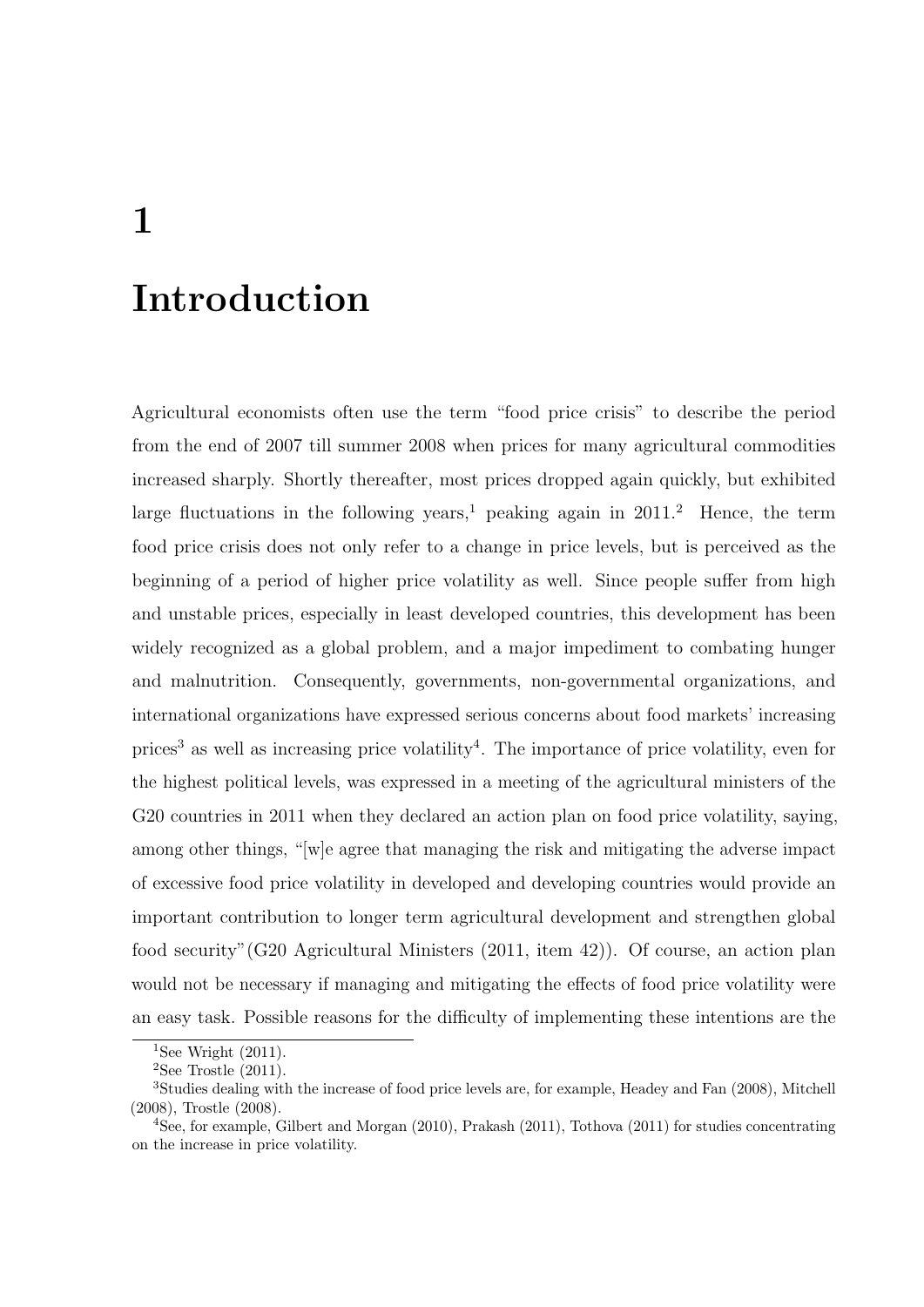high number of different commodity markets, the heterogeneity of volatility impacts due to different market participants, and also the complexity of capturing the risk itself correctly.

This thesis aims to contribute to the debate on how best to cope with agricultural commodity price volatility. Since different markets with various market participants exist, commodity price risk is a complex issue that requires a deep understanding of the precise occurrences. The vast literature that discusses volatility drivers and the ongoing interplay between political measures and the criticism that often follows underlines this complexity.[5](#page-8-0) To gain a comprehensive overview of agricultural price volatility, its causes, and possibilities to help affected market participants in a meaningful way, this thesis will answer three major research questions: (1) How has volatility developed since the food price crisis 2007/2008? (2) What drivers of volatility can be identified? (3) Is it possible to forecast situations that bear risk for market participants?

Chapter 2 deals with volatility measurement and the description of volatility development on agricultural commodity markets. Although many other studies have already analyzed this topic, a robust conclusion about volatility development is hard to draw. An important difference between the price level and price volatility is that the former can easily be observed in the market while the latter is unobservable and has to be estimated. Hence, any description of the volatility development in recent years depends on the method of volatility estimation. Therefore, Chapter 2 has the intention to examine popular statements about the volatility increase since the food price crisis and other relevant issues, such as the change in the volatility persistence and the quantification of the increase, with respect to a robust conclusion. For this purpose, I estimate the volatility for three agricultural commodities—wheat, corn and soybean—since 1972, using a large variety of estimation methods. It can be seen that the measures have different characteristics and sometimes point into different directions for different aspects of volatility development. Nevertheless, all three commodities exhibit a higher volatility since the food price crisis 2007/2008 compared to the thirty years before, regardless of the estimation method. This finding underscores the importance of better understanding what the drivers of the volatility increases are so that market participants or policy makers can react in a better way.

<span id="page-8-0"></span> ${}^{5}$ See, for example, [FAO](#page-154-1)  $(2011)$ .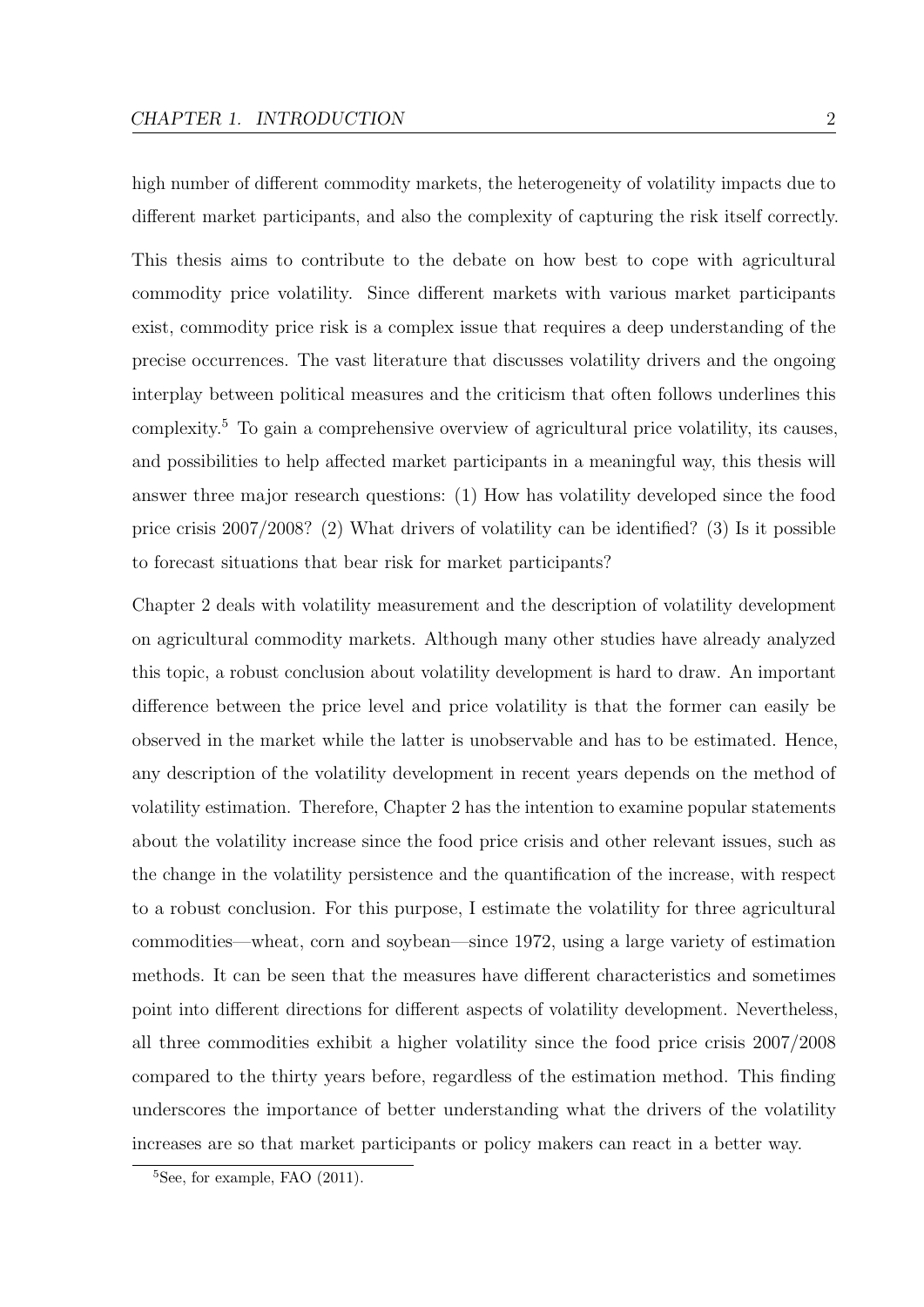Detecting the causes of volatility is the focus of Chapter 3, which is a joint work together with Bernhard Brümmer, Olaf Korn and Tinoush Jamali Jaghdani that will be published in the Journal of Agricultural Economics. Popular opinion seems to suggest that the culprits of the problem can easily be identified, as expressed, for example, in this title of an online article: "Financial speculation intensifies agricultural price volatility" [\(CNCD](#page-152-0) 11.11.11, SOS Faim, Oxfam-Solidarité, Réseau Financement Alternatif, FAIRFIN [\(2013\)](#page-152-0)). In general, speculators and index traders became a hotly discussed topic in the media. Scientific investigations, however, show a less clear picture with heterogeneous findings, reaching from a volatility-increasing to a volatility-reducing impact of speculation on volatility.[6](#page-9-0) These contradictory results demonstrate at the very least that identifying the one driver is not as obvious as might be expected at a first glance, and so the discussion about speculation and potential other drivers of volatility continues. The literature review by Brümmer, Korn, Schlüßler, Jamali Jaghdani, and Saucedo [\(2013\)](#page-152-1) points out that many more drivers have been either discussed at a conceptual level or analyzed empirically.<sup>[7](#page-9-1)</sup> Some drivers have been consistently identified, others—such as speculation—remain an open issue. Based on the findings of those studies, I conduct a comprehensive analysis of 16 commodity markets and a broad set of potential drivers in Chapter 3. The application of a vectorautoregressive (VAR) model allows me to simultaneously analyze the explanation potential of variables from outside of commodity markets as well as possible spillover effects between commodity markets for the volatility on a specific market. The most frequently statistically significant impact is found for the exchange rate volatility, measured by the volatility of the strength of the US dollar, whose increases drive up commodity price volatility. Moreover, impulse response functions show strong spillover effects between some markets. However, many volatility drivers found to be important in the literature for other markets have no significant effect in my study, which suggests that volatility drivers are market specific. Consequently, volatility-reducing policies should be designed for each market individually. Since the overall amount of volatility that can be explained by the VAR model is relatively small, it may prove difficult for policy makers to devise

<span id="page-9-0"></span> $6$ For a review of different findings in the literature, see Brümmer, Korn, Schlüßler, Jamali Jaghdani, [and Saucedo](#page-152-1) [\(2013\)](#page-152-1) and [Will, Prehn, Pies, and Glauben](#page-160-3) [\(2013\)](#page-160-3).

<span id="page-9-1"></span> ${}^{7}A$  graphical illustration of the results can be found in Brümmer, Korn, Jamali Jaghdani, Saucedo, and Schlüßler [\(2013\)](#page-151-0).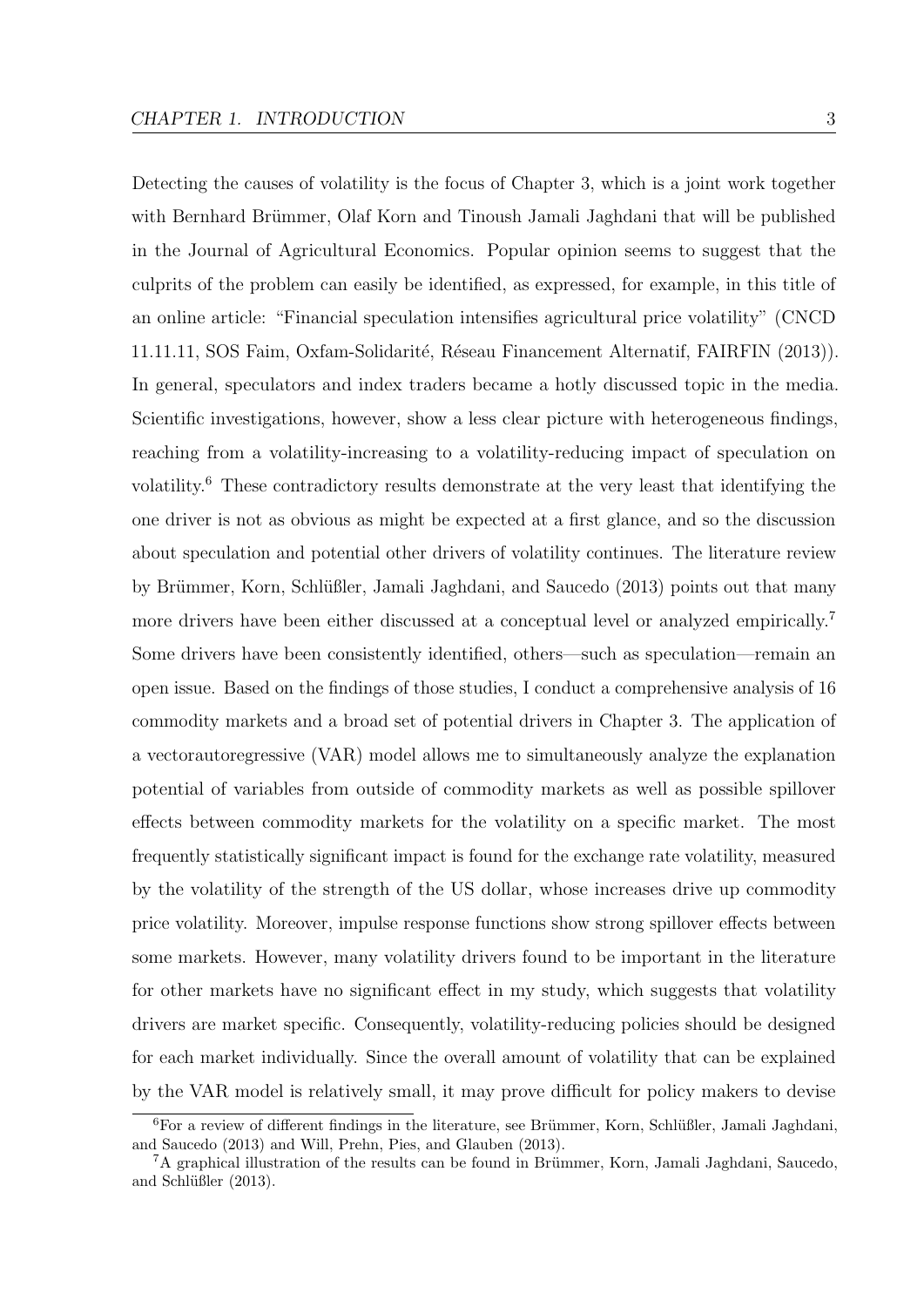volatility-reducing measures in the first place. In fact, it seems to be a better approach to focus on how one can cope with this high volatility instead of trying to combat it.

[FAO, IFAD, IMF, OECD, UNCTAD, WFP, the World Bank, the WTO, IFPRI, and](#page-154-2) [the UN HLTF](#page-154-2) [\(2011,](#page-154-2) p. 6) state that "not all price variations are problematic, [...] but variations in prices become problematic when they are large and cannot be anticipated and, as a result, create a level of uncertainty which increases risks for producers, traders, consumers and governments and may lead to sub-optimal decisions". This statement highlights that volatility is a too superficial measure to base policy decisions on because a volatility increase can result from price movements during the measurement period that are (slightly) higher over that period, but could also be due to only a few very large price movements in that period with relatively smooth price movements otherwise. Moreover, various market participants act on a market and depending on the price process different economic consequences follow that require different policy measures. Additionally, there is a need to anticipate certain price movements in order to have the chance to react to them in advance. The need for such forward-looking information motivates the analysis in the following chapter.

Chapter 4 is joint work together with Bernhard Brümmer and Olaf Korn and contributes to the two issues that are of major importance if one aims to react appropriately to increased price risk: First, since volatility is a directionless measure of unexpected price movements, one needs to have more precise information about the upcoming risk because (few) large price moves can have severe economic consequences, while a slight general increase of price moves can be better coped with by market participants on their own. Additionally to the amount of a price move, its direction is important for describing the risk, since different scenarios are dangerous for different market participants. Naturally, consumers fear sudden price increases, whereas producers fear price decreases. Second, if governments and other institutions that are interested in price security want to implement measures to mitigate the consequences of certain risks, one needs to have reliable instruments to forecast those risks in order to have time to react. Since especially large price moves are a threat for market participants, Chapter 4 starts with an overall risk measure that is disaggregated into "large" and "normal" price moves and further into "large positive" and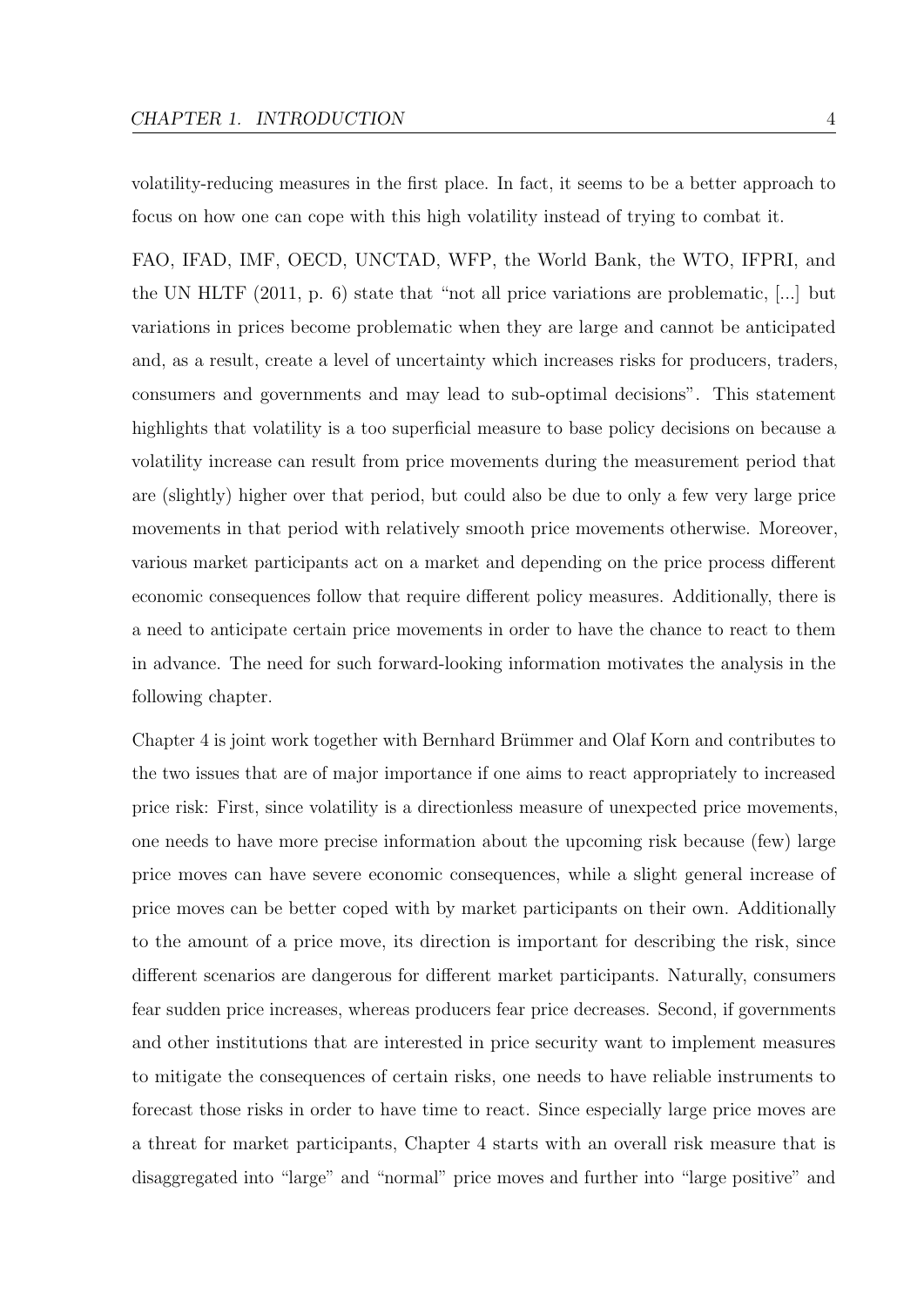"large negative" price moves. The disaggregation allows insights into the fine structure of volatility and leads to new risk measures that are directly connected to the different economic consequences for market participants. The ex post analysis with these new measures shows that a high overall volatility has had different reasons in the past. In order to contribute to the second issue, option implied estimators are developed. While it is possible to use estimates that are based on observations of historical price moves, the major drawback of concentrating only on historical price data is that it does not allow for making any statements about market participants' expectations of future price risks. On the contrary, implied estimators have the advantage that they only use price data of currently traded options and hence capture the expectations of market participants of future price movements. Since market participants are assumed to take all information relevant for future price moves, such as weather shocks, into account, implied estimates are supposed to deliver better forecasts than estimates based on historical price data. In fact, my results show that forward-looking risk estimates are superior to simple historical ones and have especially in combination with fundamental drivers of risk predictive power. Thus, option based implied estimators are a promising starting point for developing a more sophisticated early warning system.

Finally, Chapter 5 summarizes the results from the three main chapters and gives a brief overview of the consequences for policy-makers.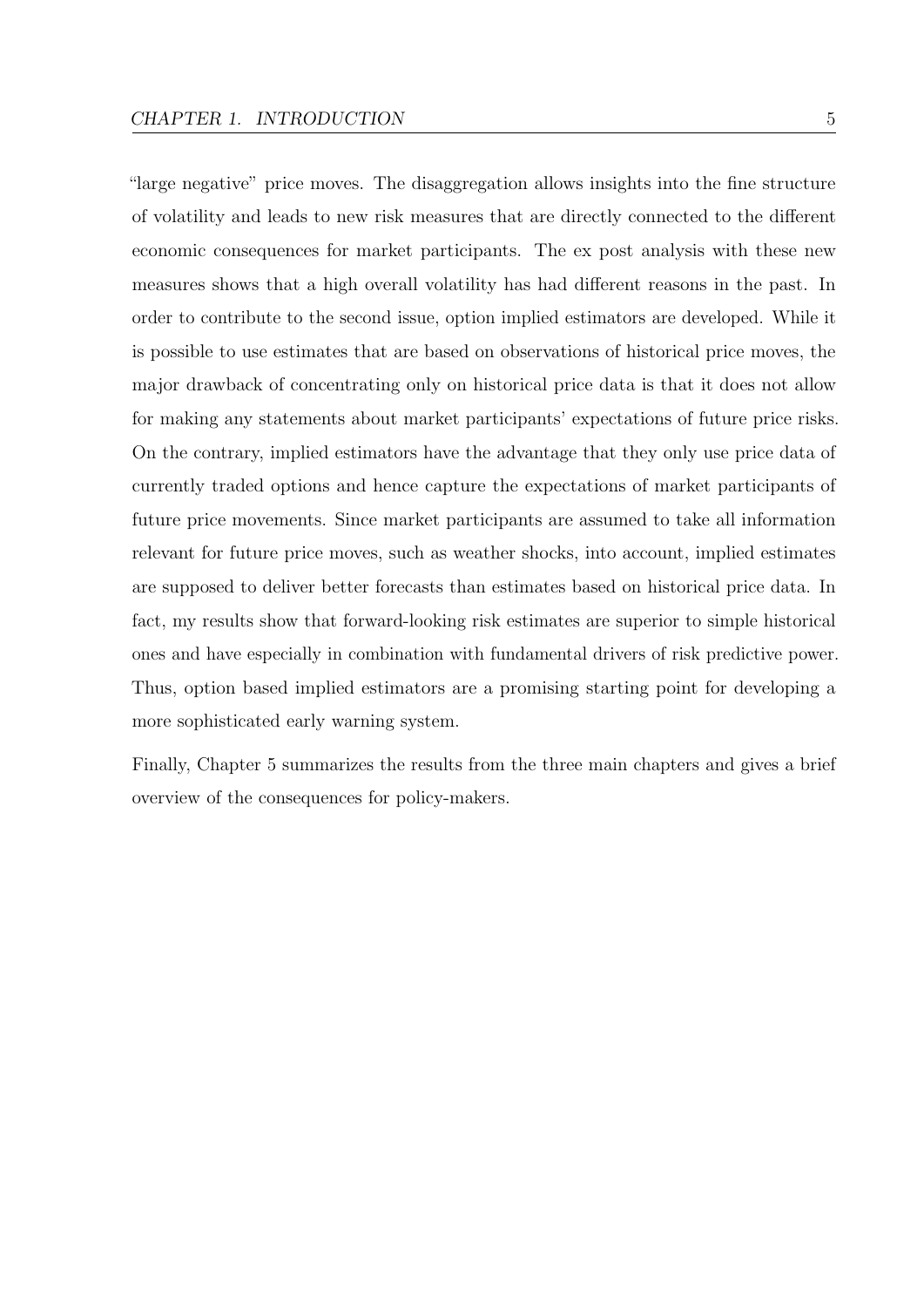# <span id="page-12-0"></span>Characteristics of agricultural commodity price volatility

#### Abstract

This article investigates different characteristics of several volatility measures. General differences in volatility level, volatility of volatility, and volatility persistence for a set of realized, GARCH model-based and implied volatilities are noted for three agricultural commodities. Moreover, common statements regarding the increase of volatility since the food price crisis of 2007/2008 and further relevant issues such as changes in volatility persistence and quantification of the increase are checked in terms of a robust conclusion. Some questions can clearly be answered, regardless of the volatility measure, while others are sensitive to the precise implementation of volatility estimation.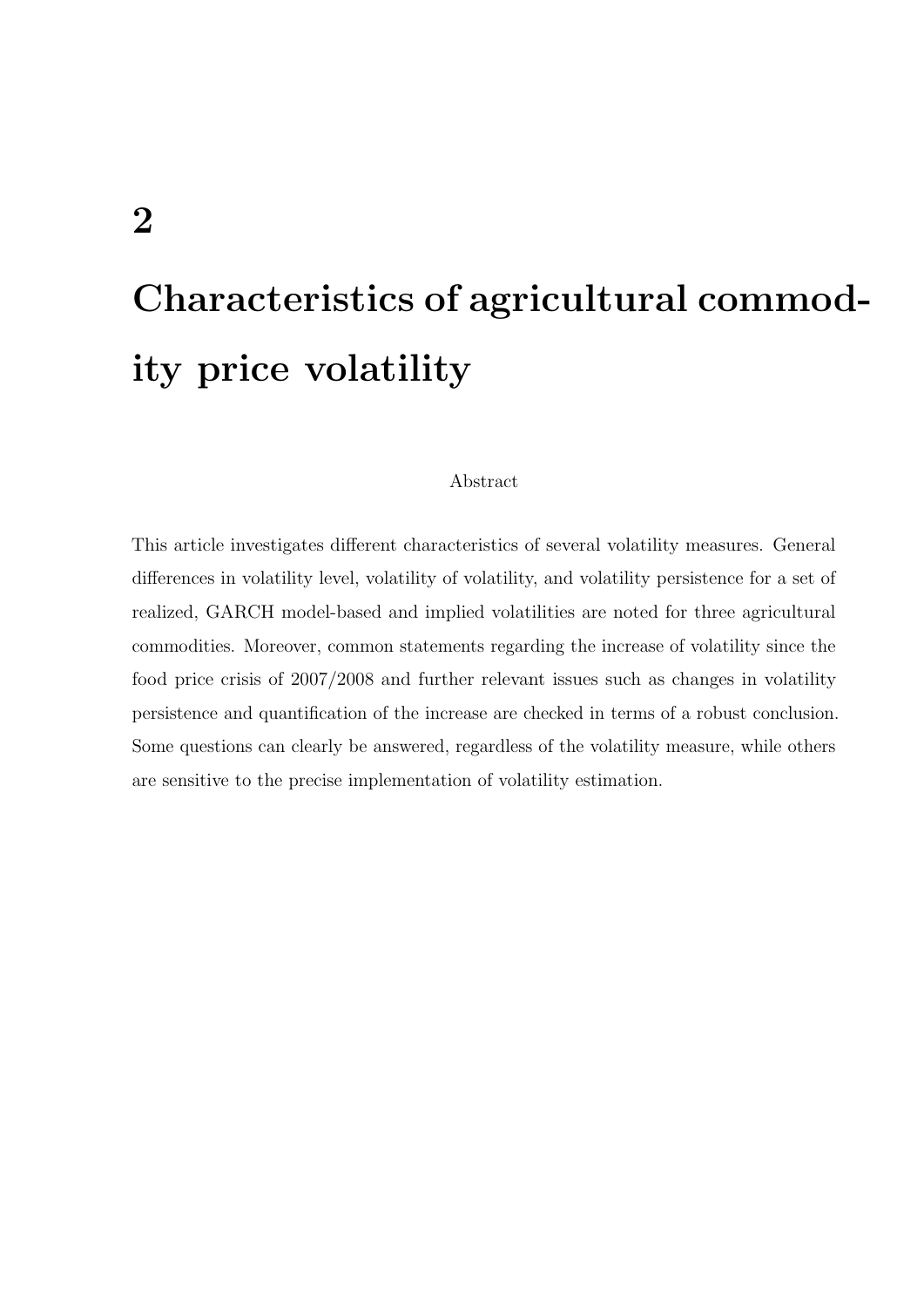# <span id="page-13-0"></span>2.1 Introduction

Since the food price crisis of 2007/2008, governments, non-governmental organizations, and international organizations have expressed serious concerns about increasing prices and increasing price volatility in agricultural commodity markets. A large stream of literature analyzes price increases during recent years and their causes (e.g., [Headey and](#page-155-0) [Fan](#page-155-0) [\(2008\)](#page-155-0); [Mitchell](#page-158-0) [\(2008\)](#page-158-0); [Trostle](#page-160-1) [\(2008\)](#page-160-1)). Another stream deals with the development of price volatility and potential drivers of volatility (e.g., [Gilbert and Morgan](#page-155-1) [\(2010\)](#page-155-1); [Balcombe](#page-150-0) [\(2011\)](#page-150-0); [Tothova](#page-160-2) [\(2011\)](#page-160-2)). An important difference between price levels and price volatility is that the former can easily be observed in the market, whereas price volatility is unobservable and must be estimated. Since there are several methods of volatility estimation, it is important to ask whether and how much the results of a volatility analysis in agricultural commodity markets depend on the choice of the estimation method.

When describing the development of volatility, two characteristics are important: The first one is the level of volatility. Since higher volatility can lead to problems for producers and consumers [\(Gilbert and Morgan](#page-155-1) [\(2010\)](#page-155-1); [Bellemare, Barrett, and Just](#page-150-1) [\(2013\)](#page-150-1); [Galtier](#page-154-3) [and Vindel](#page-154-3) [\(2013\)](#page-154-3)), the question of whether volatility has increased since 2007/2008 has become a relevant topic in recent years. The second issue is the persistence of volatility, because whether volatility shocks are transitory or remain in the market for longer is crucial to the design of appropriate policy measures aimed at dealing with volatility  $(Cashin, Liang, and McDermott (2000))<sup>1</sup>$  $(Cashin, Liang, and McDermott (2000))<sup>1</sup>$  $(Cashin, Liang, and McDermott (2000))<sup>1</sup>$  $(Cashin, Liang, and McDermott (2000))<sup>1</sup>$  $(Cashin, Liang, and McDermott (2000))<sup>1</sup>$  $(Cashin, Liang, and McDermott (2000))<sup>1</sup>$ . Studies so far mainly agree that food price volatility has been higher since 2007/2008 compared to the 1990s and 2000s, but—at least for most commodities—lower compared to the 1970s [\(Gilbert and Morgan](#page-155-1) [\(2010\)](#page-155-1); [Huchet-Bourdon](#page-156-0) [\(2011\)](#page-156-0)). Although this development of price volatility after 2007/2008 seems to be non-controversial, the magnitude of this increase is seldom precisely defined. A comprehensive understanding of the situation in agricultural commodity markets, though, requires quantifying the volatility increase. Therefore, it is necessary to analyze whether different volatility measures lead to different results or whether a robust statement about

<span id="page-13-1"></span><sup>&</sup>lt;sup>1</sup>[Cashin, Liang, and McDermott](#page-152-2) [\(2000\)](#page-152-2) discuss price shocks, but their results can be transferred to volatility shocks.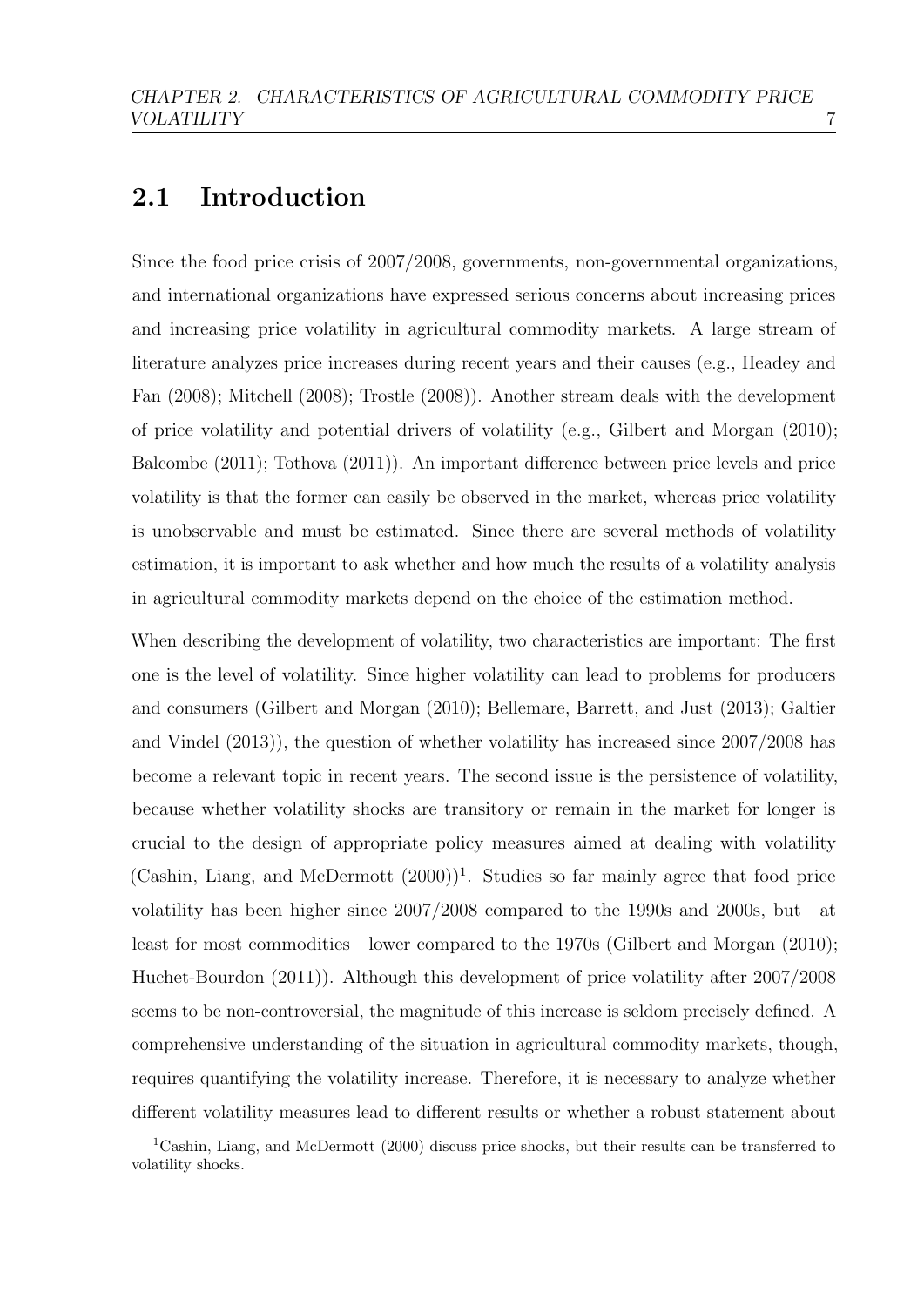the magnitude of the effects can be made. Moreover, the similarity of volatility measures is interesting not only for the volatility analysis itself, but also for every analysis that is built on volatility estimates. Studies so far have failed to uniformly identify drivers of volatility.<sup>[2](#page-14-0)</sup> The contradictory results could, of course, have several causes: different methodological approaches, different ways of measuring the respective driver, or different ways of estimating the explained variable, namely, food price volatility.

This article aims to shed light on the role of the estimation method by analyzing its impact on several characteristics of volatility and on statements regarding volatility development. More specifically, this article focuses on two aspects: First, the volatility in three major agricultural markets is estimated with different approaches. A general comparison of the characteristics should identify the main differences between possible volatility estimators so that results based on a specific method can be better analyzed. Second, this article investigates whether robust statements about the volatility development in commodity markets can be made or whether the results are sensitive to the estimation method. The analysis includes not only the most common volatility estimation methods in the food price crisis literature, but also several implied volatility estimators that so far have rarely been applied to these markets. Indeed, some studies use implied volatility estimators in the context of agricultural markets, but their focus is more on the application of the estimators for forecasting and not on the analysis of volatility behavior during the crisis of 2007/2008.[3](#page-14-1) Implied volatility estimators are investigated for my analysis because they are useful not only for forecasting but also for the ex post measurement of perceived risk, which might be different than the risk based on historical prices. Since both the risk estimated on the basis of prices as well as the perceived risk can have an impact on decisions, risk perception is, likewise, an important issue. Implied volatility is used as a

<span id="page-14-0"></span><sup>2</sup>The most controversially discussed driver of food price volatility is the trading activity of speculators or index funds. A review of different findings is given by Brümmer, Korn, Schlüßler, Jamali Jaghdani, [and Saucedo](#page-152-1) [\(2013\)](#page-152-1) and [Will, Prehn, Pies, and Glauben](#page-160-3) [\(2013\)](#page-160-3).

<span id="page-14-1"></span><sup>3</sup>See the recent study of [Triantafyllou, Dotsis, and Sarris](#page-160-4) [\(2015\)](#page-160-4) for an application of implied information and an overview of studies working with implied volatility. Exceptions in the food price crisis literature are the works of [FAO, IFAD, IMF, OECD, UNCTAD, WFP, the World Bank, the WTO, IFPRI, and](#page-154-2) [the UN HLTF](#page-154-2) [\(2011\)](#page-154-2) and [Prakash](#page-159-0) [\(2011\)](#page-159-0), who calculate implied volatilities. Both use Black–Scholes model-based volatilities. As discussed in the next sections, there exist more possibilities for calculating implied volatilities.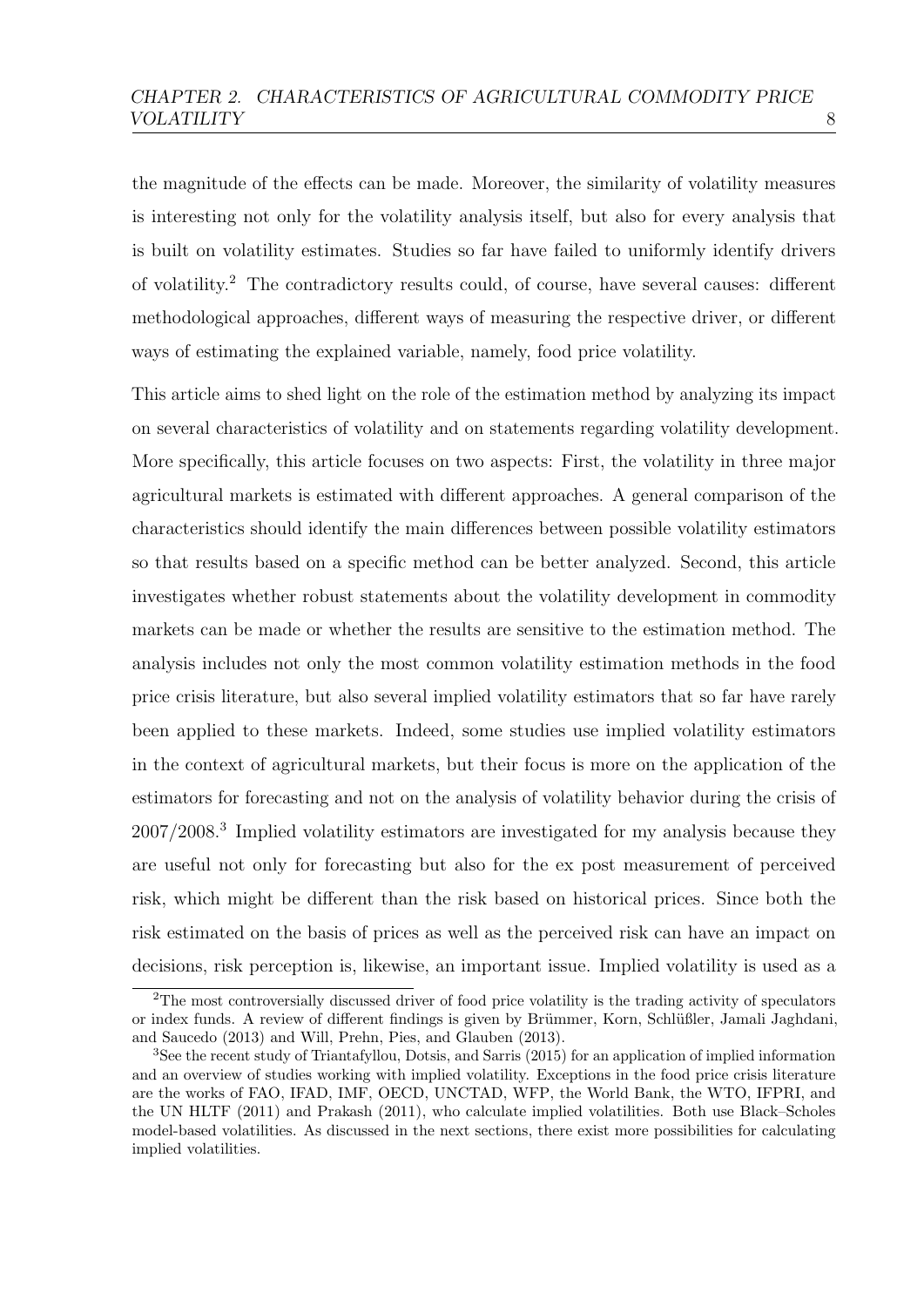proxy for perceived risk because it is supposed to be influenced by investor sentiment.[4](#page-15-0) [Sarris](#page-159-1) [\(2014\)](#page-159-1), in fact, points out that, for cereals, differences between option implied and spot price realized volatilities exist, which is in line with the literature on financial markets that generally agrees on implied volatilities being a biased estimator of realized volatility. Of course, investor sentiment is only one potential reason for this bias and a further widely accepted cause is the volatility risk premium. Since the effects that cause the bias cannot be disentangled, the implied estimator does not perfectly capture investor sentiment but does so at least partially.[5](#page-15-1)

The comparative analysis in this article includes parametric and non-parametric volatility estimators that are based on either historical price data or on information implied in the prices of currently traded options. This results in four different combinations, for which several representatives are chosen: The first group is realized volatilities, which are non-parametric estimators based on historical data. Inside this group, "standard" realized volatility, realized volatility with a correction for the autocorrelation of daily returns, realized volatility based on the adjusted absolute deviation, realized volatility based on adjusted residuals from a regression, and realized volatility based on opening, closing, high, and low prices are calculated. In addition to these estimators that are all based on the interpretation of volatility as the standard deviation of returns, realized absolute deviations will also be included in the analysis. Second, generalized autoregressive conditional heteroskedasticity (GARCH) model-based volatilities are applied to obtain parametric estimators that use historical price data. The standard  $GARCH(1,1)$  and [Glosten, Jagannathan, and Runkle'](#page-155-2)s [\(1993\)](#page-155-2) GARCH(1,1) (GJR-GARCH(1,1)) model are therefore used. Finally, option implied volatilities are computed for the last two groups to also compare estimators that are not based on historical price data but use current information and expectations. For the third group, the implied volatilities of at-the-money options based on the inversion of [Black'](#page-150-2)s [\(1976\)](#page-150-2) option pricing formula are used as a representative of a parametric implied estimator. Fourth, the model-free implied volatility

<span id="page-15-0"></span><sup>4</sup>"Investor sentiment, defined broadly, is a belief about future cash flows and investment risks that is not justified by the facts at hand" [\(Baker and Wurgler](#page-150-3) [\(2007,](#page-150-3) p. 129)). For the influence of sentiment on implied volatility, see, for example, [Kaplanski and Levy](#page-156-1) [\(2010\)](#page-156-1).

<span id="page-15-1"></span><sup>&</sup>lt;sup>5</sup>Besides investor sentiment and the volatility risk premium, also other aspects could partially lead to the bias. For further reasons, see, for example, [Fleming](#page-154-4) [\(1999\)](#page-154-4).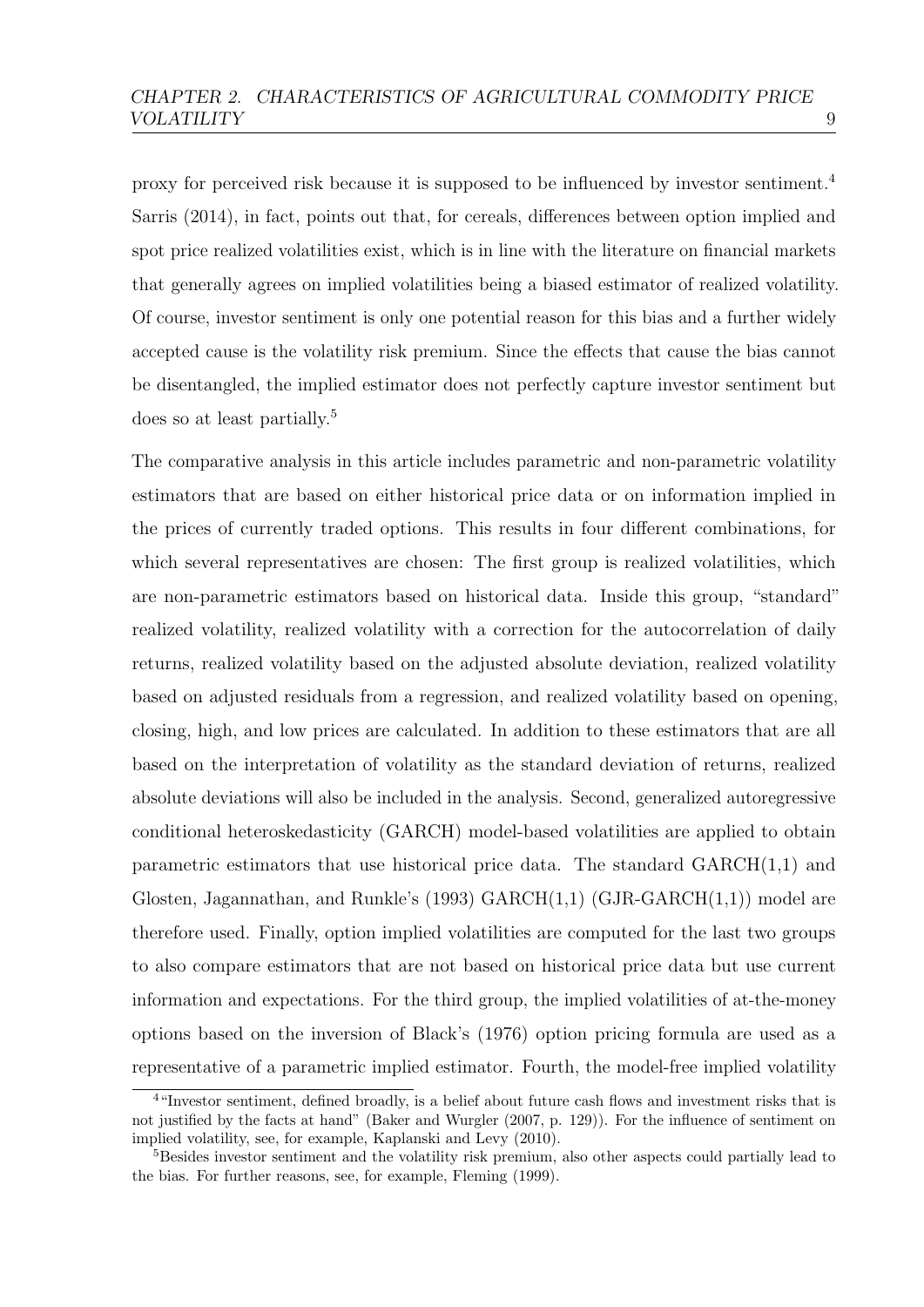based on the approach of [Bakshi, Kapadia, and Madan](#page-150-4) [\(2003\)](#page-150-4) is calculated to represent a non-parametric estimator, as well as—equivalent to the realized volatilities—the implied absolute deviation. The two implied measures from the fourth group will also be calculated with a risk adjustment as proposed by [Prokopczuk and Wese Simen](#page-159-2)  $(2014)$ .<sup>[6](#page-16-0)</sup>

This article is related to different strands of literature. Obviously, there is a close link to the above-mentioned stream of research that analyzes the development of volatility in agricultural commodity markets in recent years. A second stream of related literature compares different volatility estimators. Most of these studies try to evaluate the forecasting power of several measures of, for example, stock return volatility [\(Blair, Poon, and Taylor](#page-151-1) [\(2001\)](#page-151-1)) or agricultural commodity return volatility [\(Manfredo, Leuthold, and Irwin](#page-157-0) [\(2001\)](#page-157-0); [Benavides](#page-150-5) [\(2009\)](#page-150-5)). [Chen, Daigler, and Parhizgari](#page-152-3) [\(2006\)](#page-152-3) investigate different persistence patterns depending on several volatility estimation methods with the aim of finding the best measure for identifying persistence. Unlike those studies, my analysis neither primarily focuses on how volatility developed nor tries to find the best estimation method for a specific purpose but, rather, attempts to more generally compare the characteristics of different volatility estimation methods and survey the robustness of statements regarding volatility development by using a broad set of volatility measures. Closely related work is that of [Huchet-Bourdon](#page-156-0) [\(2011\)](#page-156-0), who also aims to obtain robust assessments of the price volatility development in agricultural markets. Her analysis does not, however, primarily concentrate on the volatility estimation method but, instead, also on other factors, such as the data sources or the currency of the price series. As she only analyzes three different volatility measures—all based on historical data—, my analysis of estimation methods goes beyond [Huchet-Bourdon'](#page-156-0)s [\(2011\)](#page-156-0) comparison because many more measures will be analyzed.

The remainder of this article is structured as follows: The next section deals with previous statements regarding agricultural commodity price volatility. It is not the intention to provide a complete literature overview of this topic but, rather, to demonstrate critical

<span id="page-16-0"></span> $6$ The adjustment shall correct the bias of implied estimates due to a volatility risk premium. As discussed in the paragraph above, the bias could have other causes, such as sentiment, which cannot be separated. Therefore, the adjustment corrects simultaneously for other sources of bias and not only for the volatility risk premium.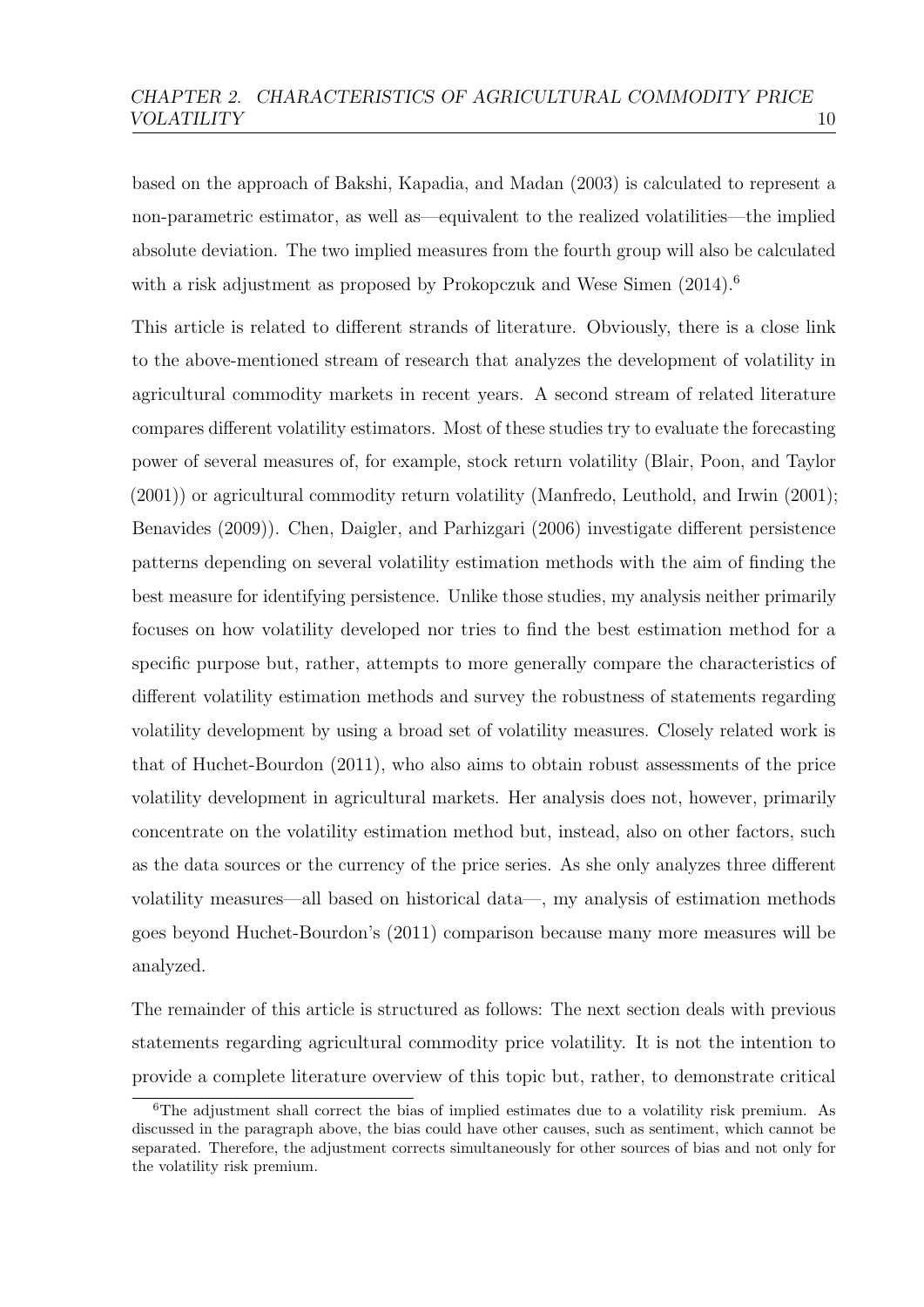points in former conclusions and the need for further robustness checks. Section [2.3](#page-20-0) presents relevant issues that must be considered when measuring volatility to emphasize which decisions are necessary before estimating volatility. The data and design of the analysis are described in Section [2.4.](#page-23-0) Section [2.5](#page-24-0) discusses several volatility measures and presents their precise application in the empirical part of this study. Section [2.6](#page-38-0) illustrates and comments on the results of volatility characteristics for different measures and on the robustness of statements regarding volatility development since the food price crisis. Finally, Section [2.7](#page-71-0) concludes the article.

# <span id="page-17-0"></span>2.2 Issues in describing the development of volatility

When reviewing journal articles and especially the gray literature dealing with the development of volatility, common findings are that "[c]ommodity prices have exhibited increased volatility in recent years" [\(Botman](#page-151-2) [\(2011,](#page-151-2) p. 1)) and "both price spikes and volatility have increased in most recent periods" [\(Von Braun and Tadesse](#page-160-5)  $(2012, p. 4)$  $(2012, p. 4)$ ).<sup>[7](#page-17-1)</sup> Although these sentences seem to be relatively unambiguous statements at first glance, questions arise if one wants to understand them more deeply.

The first crucial point is the concrete definition of *recent years*. Despite often very vague statements in the literature, some declarations can be found that are a bit more detailed. The [HLPE](#page-156-2) [\(2011,](#page-156-2) p. 9) name 2007 as an important turning point: "After staying at historic lows for decades, food prices have become significantly higher and more volatile since 2007." For [FAO](#page-153-0) [\(2008,](#page-153-0) p. 55), this point is in 2008: "Beginning with 'bulk commodities' [...] it is seen that historic volatility in international wheat prices has been steadily rising over recent years, reaching unprecedented levels in 2008." Overall, the literature indicates that the years 2007/2008 are relevant for the analysis of a change in volatility. This is not surprising, since it is the time typically referred to as the years of the food price crisis, which are also accompanied by large price increases.

The next important issue that is necessary to clarify is the reference period. The meaning of an increase in volatility in recent years can only be assessed if which period the change

<span id="page-17-1"></span><sup>7</sup>These authors also provide more precise information elsewhere in the paper.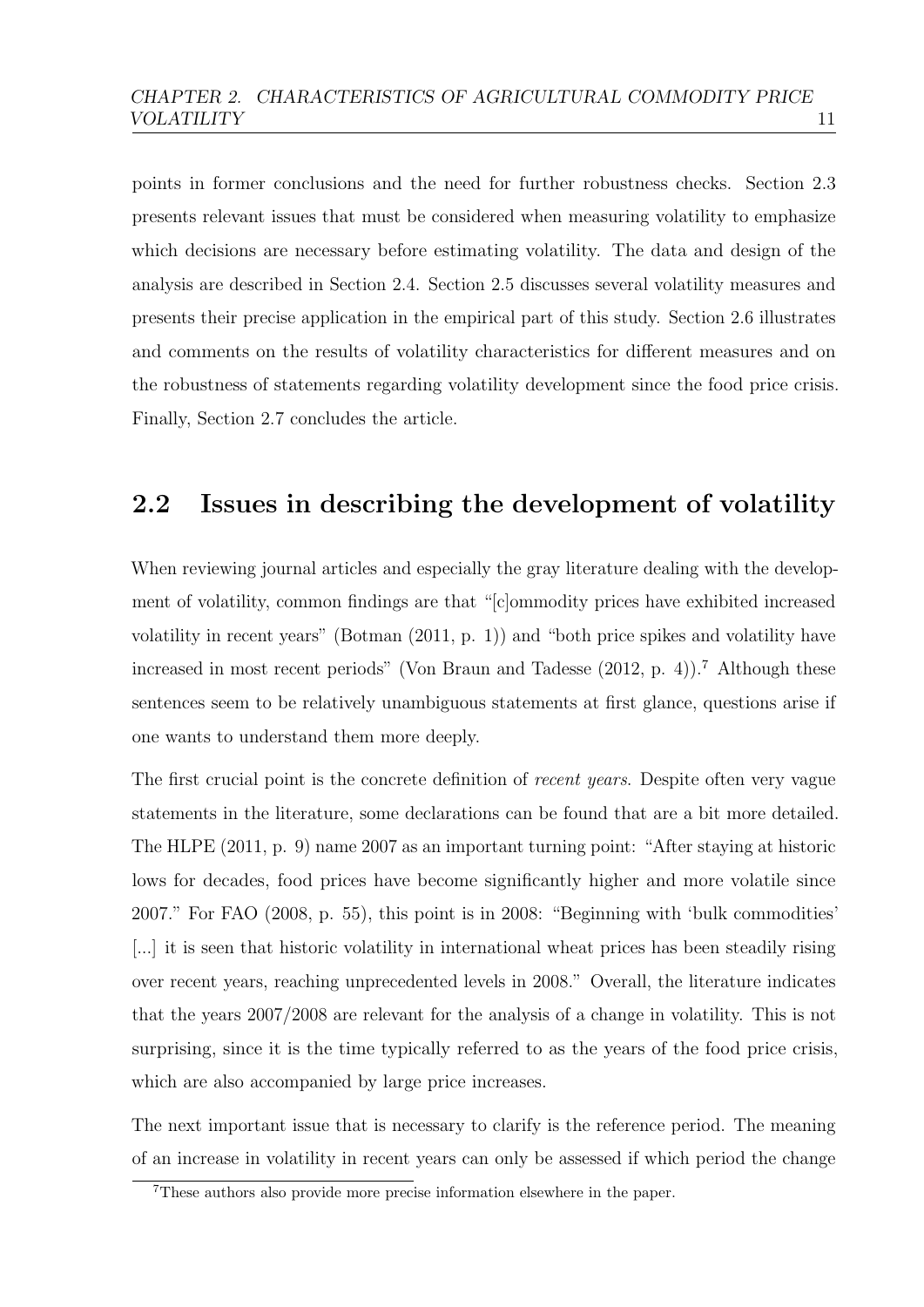is related to is clear. It is also possible that not only the average volatility over a certain period has increased but also the volatility from year to year over the past years. The important point is that statements regarding the development of volatility can only be tested if the periods compared are precisely defined. When looking at studies that define their time windows very clearly, the results regarding the development of volatility are still less straightforward than one might think after reading the rather flat statements, which often suggest that volatility has reached unprecedented levels in 2007/2008. [Diaz-Bonilla](#page-153-1) [and Ron](#page-153-1) [\(2010,](#page-153-1) p. 9) claim that "[e]ven though the recent episode of increases in food prices generated higher volatility than in the nineties, it has not reached the magnitude of the food price crisis in the seventies, at least in real terms." A similar comparison is made by [Barrett and Bellemare](#page-150-6) [\(2011\)](#page-150-6): "Food price levels are at historic highs, but food price volatility, although high these past few years, is not out of line with historical experience and is generally lower than it was in the 1970s." [ECLAC, FAO, and IICA](#page-153-2) [\(2011,](#page-153-2) p. 4) even specify that "[i]n fact, 2008 saw greater volatility than any year since the crisis that occurred in the first half of the 1970s." These examples underline that conclusions depend on whether the years 2007 and 2008 are compared to the 1970s or to more recent history and stresses the importance of defining a reference period.

Other studies come to very similar conclusions but demonstrate that volatility development differs across commodities and one should be careful when generalizing results from only a few markets. [Gilbert and Morgan](#page-155-1) [\(2010,](#page-155-1) p. 3023) analyze 19 agricultural commodities and conclude that "volatility has generally been lower over the two most recent decades than previously. Variability over the most recent period has been high but, with the important exception of rice, not out of line with historical experiences" and [Huchet-Bourdon](#page-156-0) [\(2011,](#page-156-0) p. 6) states that "price volatility in the recent period of 2006–2010 was higher than that in the nineteen nineties, but, in general, not higher than that of the nineteen seventies with the major exception of wheat and rice."

A further salient issue is the amount by which volatility has increased. Especially for this aspect, it is important to be well aware of the periods between which the increase is measured, because this provides important information about how fast volatility has risen. It is obvious that a certain amount of rise in volatility between two successive periods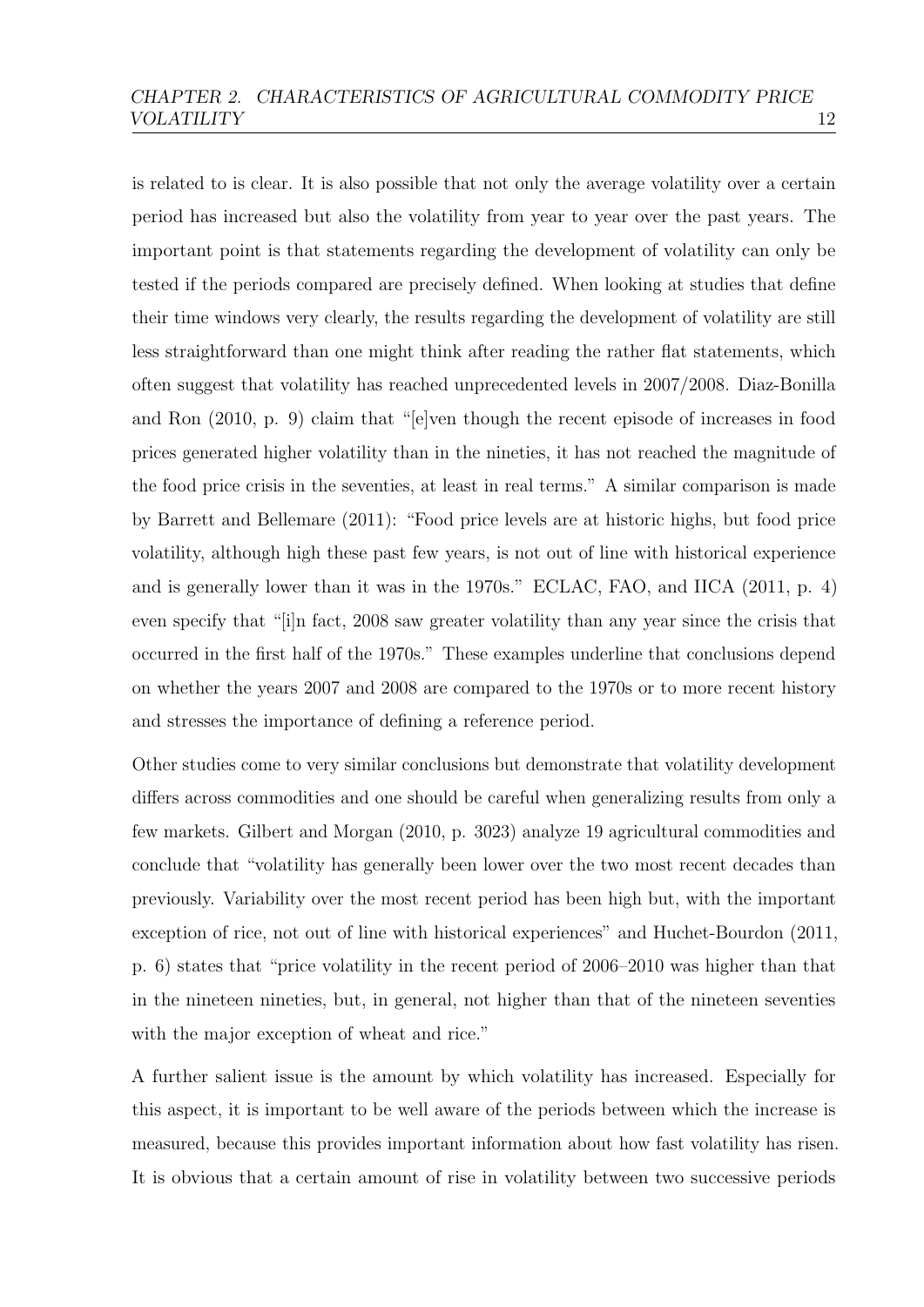points out a much quicker increase than the same amount between periods that are further apart. The increase is even faster if the periods over which volatility is estimated are relatively short. Therefore, both the length of the two periods over which volatility is measured and compared as well as the length of the period between the two periods that are compared must be clear to draw precise conclusions.

Finally, not only the magnitude of the volatility matters, but also its persistence. The results of [Cashin, Liang, and McDermott](#page-152-2) [\(2000,](#page-152-2) p. 182) "highlight the need for policymakers to be cautious when implementing schemes designed to ameliorate the domestic effects of shocks to world commodity prices. In using policies such as national stabilization arrangements [...] international stabilization arrangements [...] or compensatory financing, knowledge of the typical duration of price shocks is crucial. If price shocks are typically shortlived, then scope exists for policy initiatives to smooth national income and consumption. Alternatively, if price shocks are typically long-lived, then adjustment to the new longrun levels of national consumption and income is the preferred policy response." This statement about shocks in price levels can be transferred to price volatility, because a temporary volatility increase can also have other implications for policymakers and market participants alike in finding the "right" measures to cope with it besides those of a permanent volatility increase. While volatility persistence over the whole period of data used is sometimes analyzed for commodities, a changing pattern over time has not been part of the focus so far.

Motivated by the conclusions in the literature, the robustness of the following characteristics of volatility development are investigated:

- (1) Is volatility higher since 2007/2008 compared to the 1990s?
- (2) Is volatility lower since 2007/2008 compared to the (early) 1970s?
- (3) Is volatility higher in 2008 than in any year after the early 1970s?

Moreover, the following so far rarely debated questions are also investigated:

(4) By how much did volatility increase in 2007 and 2008 compared to the previous year?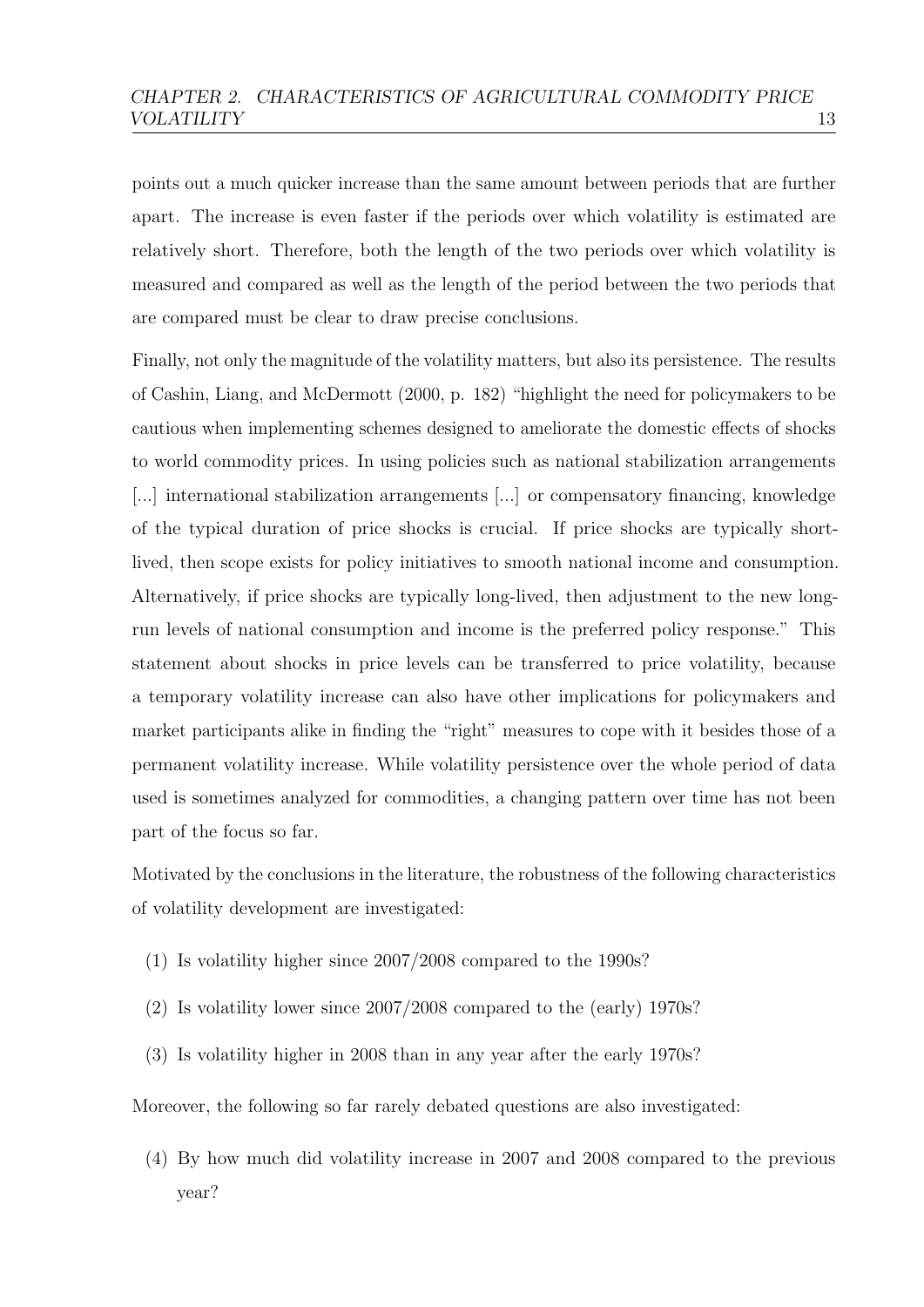(5) Has the persistence of agricultural commodity price volatility changed since 2007/2008 compared to the 1970s and 1990s?

# <span id="page-20-0"></span>2.3 Issues in estimating volatility

Volatility is a directionless measure for the dispersion of a variable within a certain time horizon. Although it seems quite obvious what a volatility measure should do, the estimation of volatility requires many decisions and is thus exposed to subjectivity. The following points out the ways in which volatility estimators can differ from each other.

The clearest difference is the *general method*: One can broadly distinguish between nonparametric estimators based on historical prices, parametric estimators based on historical prices, and implied volatility estimators.[8](#page-20-1) The most widely used representatives of the first two methods are realized volatilities and GARCH model-based volatilities, respectively. Since my later analysis focuses only on several forms of realized and GARCH model-based volatilities, I use these terms in the following instead of *parametric* and *non-parametric*.<sup>[9](#page-20-2)</sup>

The main difference between realized and implied estimators is the information on which the estimator is based. Realized volatility uses only price information within a certain period to estimate the volatility of exactly this period. Unlike this, implied estimators extract market participants' volatility expectations from the prices of currently traded options. These estimators thus include all price information, from the past—theoretically infinitely far back—to the beginning of the period for which volatility is to be estimated, that might be relevant for future price movements, as well as all non-price information that might affect future price movements, such as information about stock levels or weather. Due to the different information with regard to content and to the temporal frame, the implied estimators are often called ex ante estimators because they use information up to a certain point in time to estimate the volatility after that point. The realized estimators are primarily ex post estimators because they can only estimate the volatility of a period

<span id="page-20-1"></span><sup>8</sup> In addition, among implied volatilities, one can distinguish between parametric and non-parametric estimators. I address this point later, in the description of the estimators.

<span id="page-20-2"></span><sup>9</sup>See [Andersen, Bollerslev, and Diebold](#page-149-1) [\(2009\)](#page-149-1) for other forms of parametric and non-parametric estimators based on historical data.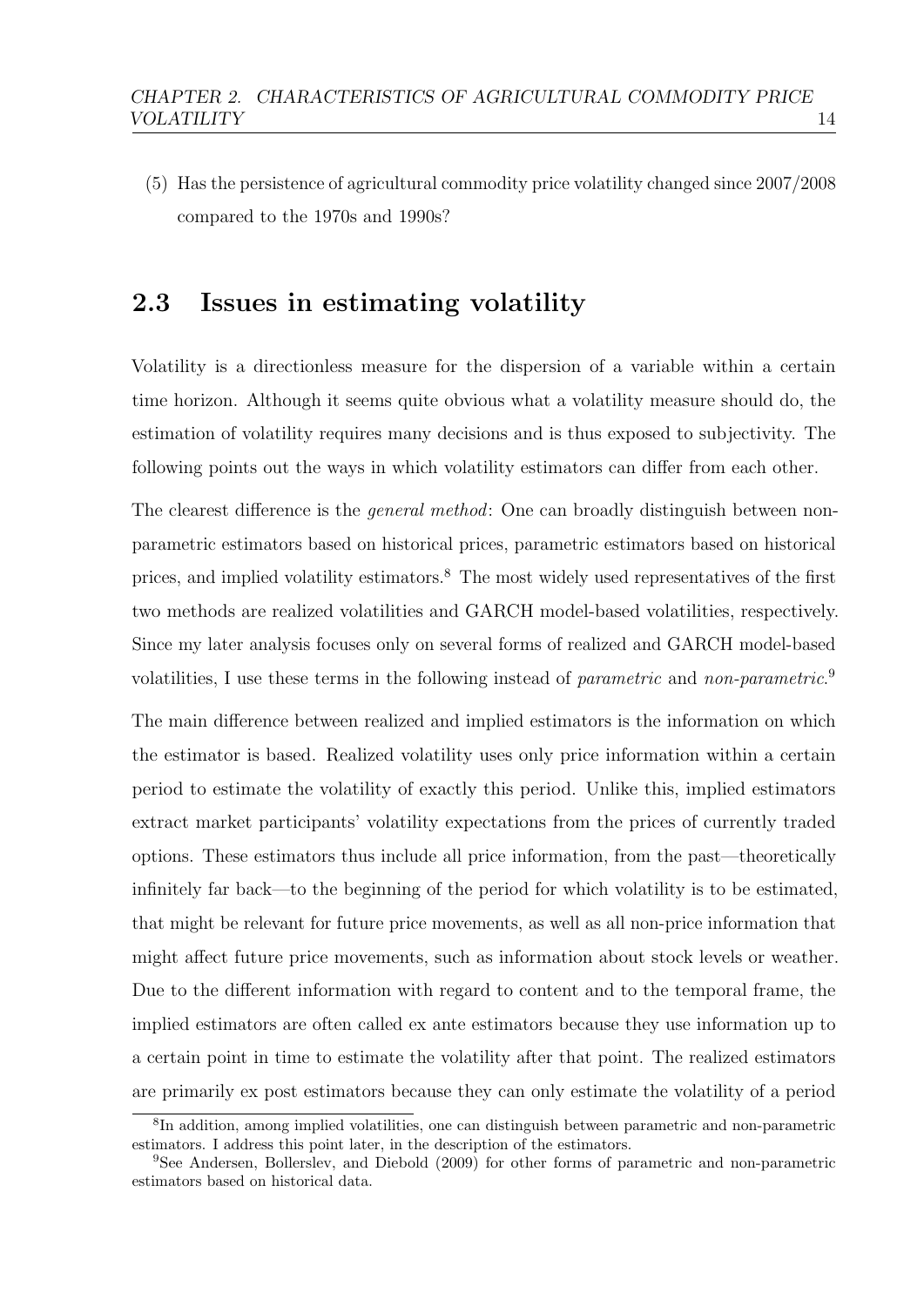at the end of that period. This shows that the methods mainly serve different purposes. If one wants to forecast volatility in future periods, the implied methods directly provide an estimator. On the contrary, if one wants to use historical realized volatilities to create a "realized forecast", one needs a model based on assumptions on how historical volatility behavior will be transferred to future periods. However, to analyze volatility in retrospect, realized volatility has the major advantage of using data within the period of interest, which is not incorporated by the implied methods. GARCH volatility is more difficult to classify because the information used in the volatility estimation model depends on the specific method applied. Similar to realized volatility, GARCH volatility is based only on price data and not on other market-relevant information.[10](#page-21-0) Unlike realized and implied volatility estimators, GARCH model-based estimators allow for more possibilities regarding the period used for estimation. GARCH volatility for a certain period could contain price information up to that period, ending afterward or much later. Again, different objectives are satisfied. If data up to that period are used, the GARCH model fit to the data allows forecasting the volatility of the next period. If the data of the relevant period are included, it allows for an ex post estimation of volatility. Like the end of the data period, its beginning is also flexible in this approach. One can use either the full available data period for all volatility estimations, a rolling window, or a window that has a fixed beginning and end after the period for which the volatility is to be estimated. After deciding on a general concept of volatility estimation, more issues—partially depending on the general concept—must be taken into account, as discussed below.

The *time horizon* is the period over which the volatility is estimated. Which horizon is relevant depends on the purpose of the analysis. In the food price volatility literature, typical time horizons are a week or a month. For realized estimators, the time horizon directly defines the length of the period from which data are used. For GARCH modelbased estimators, the volatility of a time horizon can be estimated either directly or based on volatilities estimated for smaller horizons. The precise application depends on the data frequency, discussed in the next paragraph. Implied estimators are based on currently

<span id="page-21-0"></span><sup>10</sup>An exception is the GARCH-X models, which are an extension of the standard GARCH model and allow for additional variables in the variance equation (see, e.g., the model of [Brenner, Harjes, and Kroner](#page-151-3)  $(1996)$ ).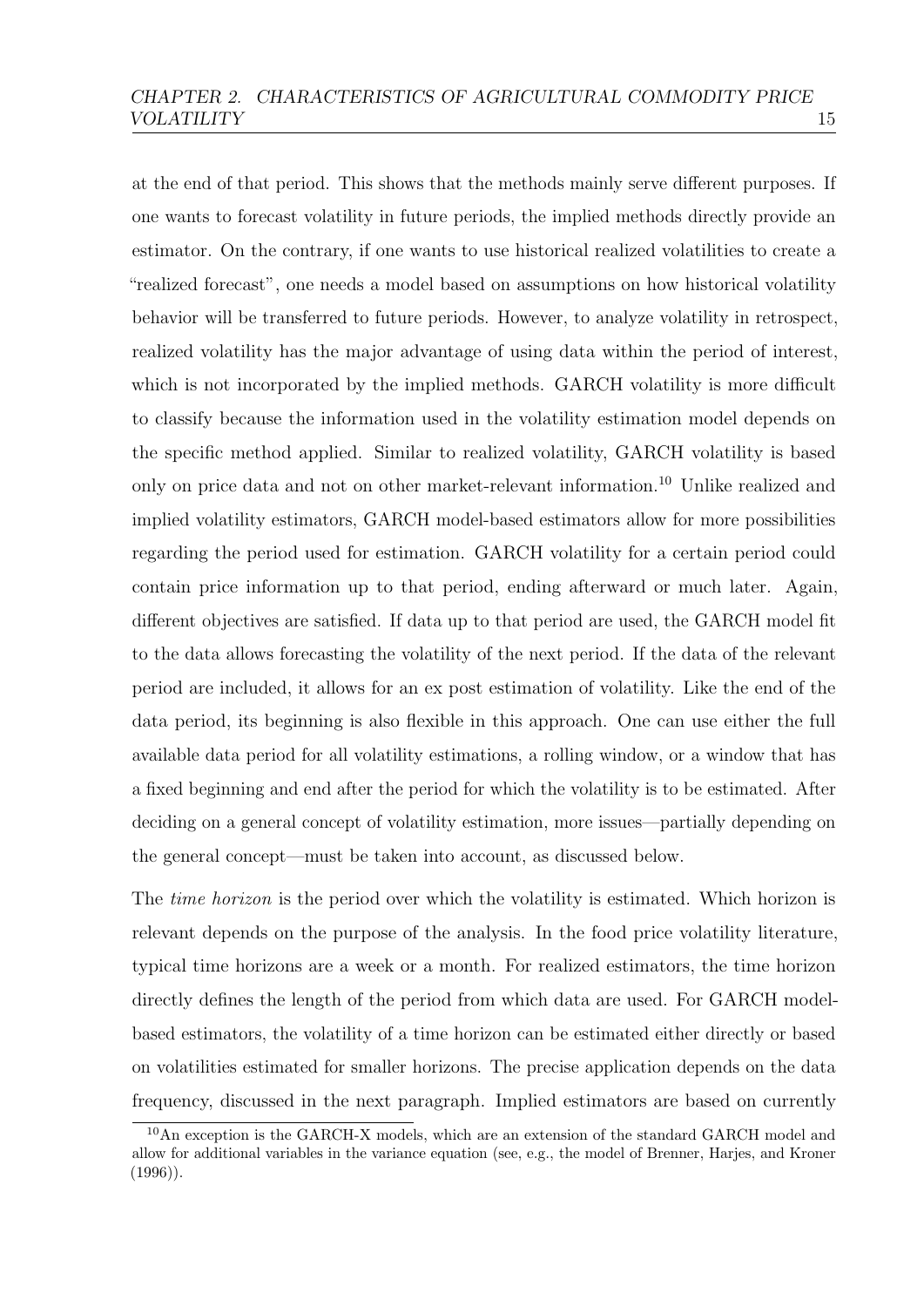traded options and reflect the expected average volatility from that time until the maturity of the option. Therefore, time to maturity must be equivalent to the time horizon to extract the appropriate implied information. Volatilities are often annualized with the square root of time rule; for example, the monthly volatility is multiplied by  $\sqrt{12}$ . This makes volatilities more comparable but these must not be confused with the time horizon on which they are based. Although the square root of time rule is often applied, it is only appropriate if returns are independent and identically distributed [\(Diebold, Hickman,](#page-153-3) [Inoue, and Schuermann](#page-153-3) [\(1997\)](#page-153-3)). Several studies indicate that this assumption is invalid for the stock market and also for commodity futures.<sup>[11](#page-22-0)</sup>

Depending on the estimation method, the *data frequency* must be chosen. This is especially important for realized volatility, since the frequency must be higher than the time horizon. Often daily price data are used if the time horizon is a week or a month. If the horizon is longer, for example, one year, data at a weekly or monthly frequency could be used instead of daily data. Lower frequencies are often necessary due to data limitations. In addition, different data frequencies are possible for GARCH models. The frequency does not necessarily have to be higher than the horizon but could also be equal. The frequency does not matter for implied volatilities because those volatilities only use the information at one point in time.

A more general question is how volatility is exactly defined. Almost all papers dealing with the volatility of returns define it as the standard deviation of relative price changes (logreturns). While this is a well-known statistical measure, the experiment of [Goldstein and](#page-155-3) [Taleb](#page-155-3) [\(2007\)](#page-155-3) shows that even financial professionals misinterpret the standard deviation as the average absolute deviation from the mean. Although the average absolute deviation is hardly considered in the literature for describing volatility in financial or commodity markets, it nevertheless seems to be a more *intuitive* measure of volatility. While standard GARCH models are only designed to estimate the standard deviation, realized and implied volatility estimation methods can easily contribute to both definitions.

<span id="page-22-0"></span><sup>11</sup>See, for example, [Lo and MacKinlay](#page-157-1) [\(1988\)](#page-157-1) for the stock market and [Gordon](#page-155-4) [\(1985\)](#page-155-4) for several agricultural futures markets.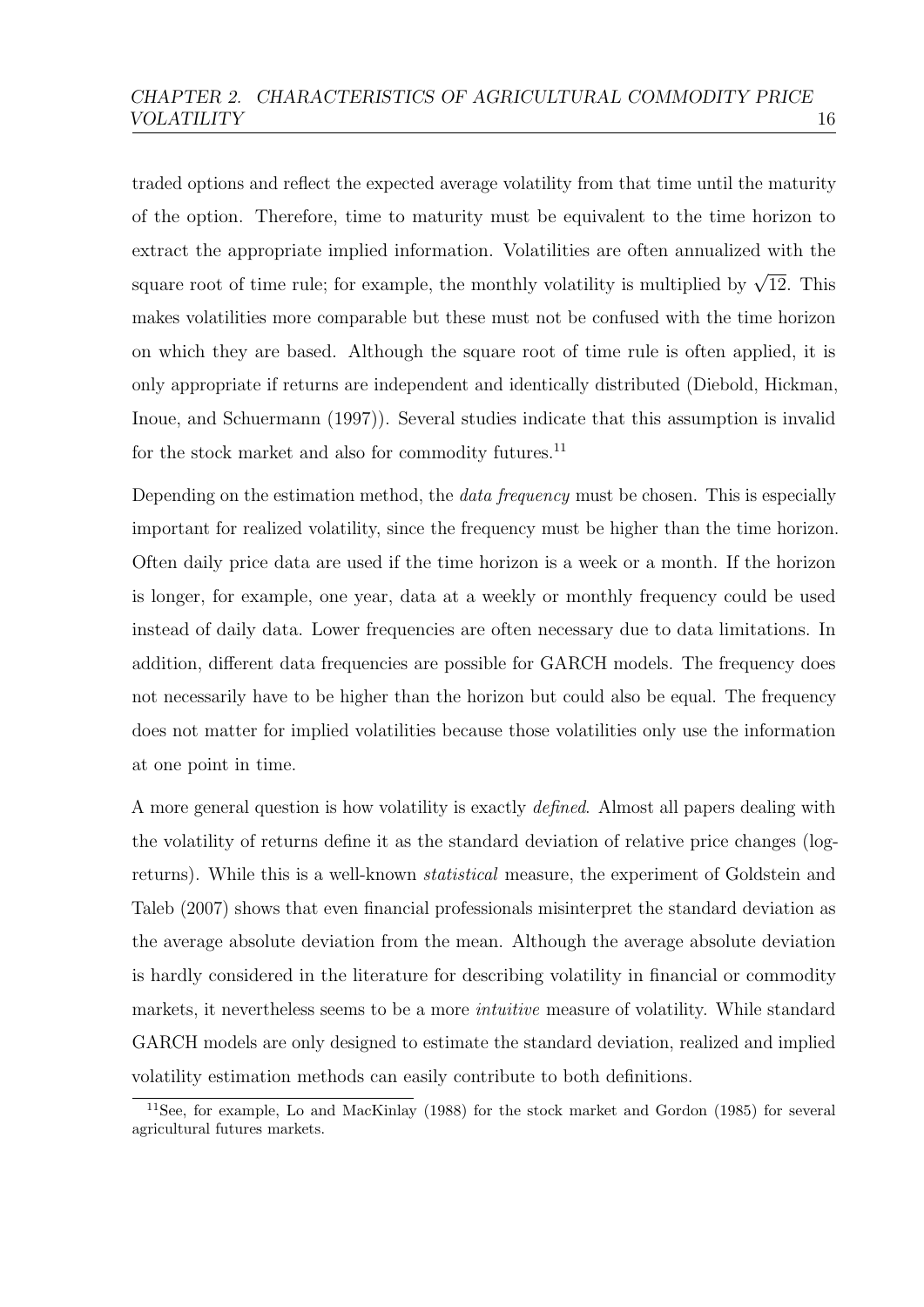# <span id="page-23-0"></span>2.4 Data and study design

For the analysis of volatility estimators, I use price data for wheat, corn, and soybean futures and options traded on the Chicago Mercantile Exchange. These markets are appropriate for my robustness analysis because many market participants are interested in these commodities, since they are an output highly demanded by consumers as well as an important input factor for animal feed and biofuel production. Moreover, due to their importance, these commodities have highly developed futures and options markets with a relatively long history, which allows for a more comprehensive volatility analysis than for less developed markets. The data used in this article start in January 1972 for all futures and in March, October, and May 1987 for wheat, corn, and soybean options, respectively, ending in June 2012. Until May 1998, options on wheat and corn futures expired on five dates each year (March, May, July, September, and December) and those on soybean futures expired on seven dates (January, March, May, July, August, September, and November). Since June 1998, expiring options for every month are available for all three commodities.

The study implies a general comparison of volatility characteristics as well as an analysis of volatility development. The purpose of the latter is to determine whether answers to the questions identified as relevant in Section [2.2](#page-17-0) can be obtained that are robust to different measures of volatility. This analysis will be twofold: First, I take a closer look at the development in more recent history. Most of the literature refers to periods instead of certain years. As the representative examples in Section [2.2](#page-17-0) pointed out, the starting point for higher volatility is supposed to be in 2007 or 2008. To investigate the potential increase since these years, I form five-year periods for the analysis. I can thus compare the average monthly volatility and volatility persistence between 2007 and 2011 with the respective values in the previous five-year periods since 1987. This analysis is very comprehensive because it includes several implied measures of volatility that cannot be calculated before 1987 due to the lack of data availability. However, this comparison ignores the supposedly interesting period of the 1970s. Therefore, the time horizon is extended to 1972 as the starting year in a second part of the analysis to capture the highly unstable years of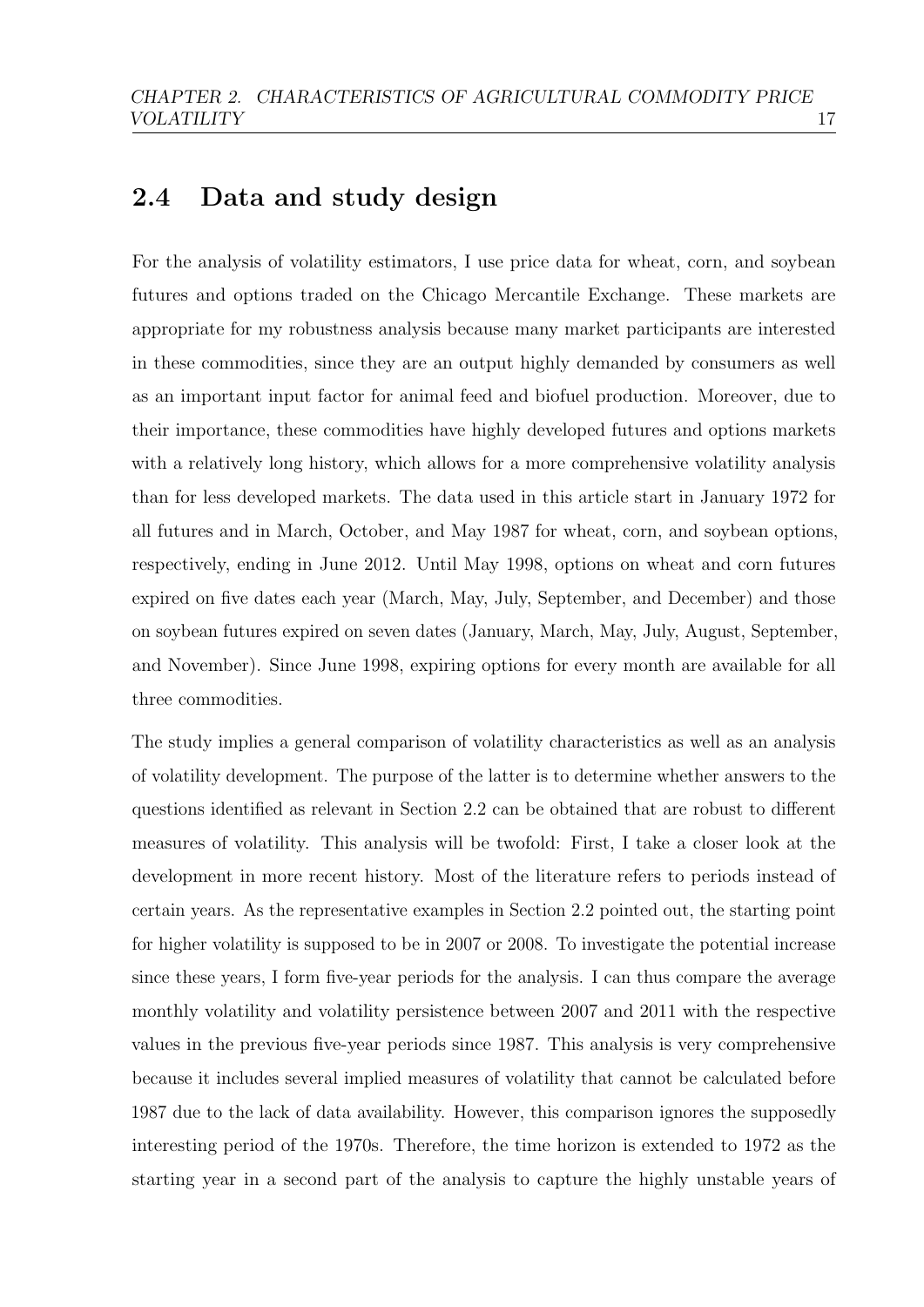the 1970s and the analysis will be conducted with several estimators based on historical data. This investigation allows the comparison of agricultural commodity price volatility since 2007 with the 1970s as well as with the 1990s as reference periods. In addition to the investigation of certain periods, the averages of single years are also considered to contribute to the questions related to specific years.

The next section presents some specific volatility estimation methods that will be applied for the robustness analysis. However, before introducing the measures, I briefly address how the issues mentioned in the previous section are dealt with in my analysis to better understand the precise description of the different volatility measures:

The time horizon considered later is one month for all estimators. Data at a daily frequency are used for the calculation of realized estimates and data at a daily as well as monthly frequency are used for the GARCH model-based estimates. No decision has to be made for implied estimators. The monthly volatilities are then annualized with the square root of time rule. The scaling of monthly to annualized values is not problematic for my comparison, since I apply this rule similarly to all measures. However, for the measures based on daily data, I must convert average daily to monthly values by the square root of time rule, which might be inappropriate because the returns are not independent and identically distributed. Nevertheless, I use this method because the intention is to compare the measures in the way they are often applied and the square root of time rule is normally used because of the lack of easily applicable alternatives. Moreover, [Diebold, Hickman,](#page-153-3) [Inoue, and Schuermann](#page-153-3) [\(1997\)](#page-153-3) show that problems occur particularly if one-day volatility is converted to longer horizons. Therefore the conversion to a monthly horizon may be less problematic.

# <span id="page-24-0"></span>2.5 Volatility estimation methods

#### <span id="page-24-1"></span>2.5.1 Realized volatility measures

The standard realized volatility  $(SRV)$  over a certain time horizon T with N observations within  $T$  is defined according to the sample standard deviation as the square root of the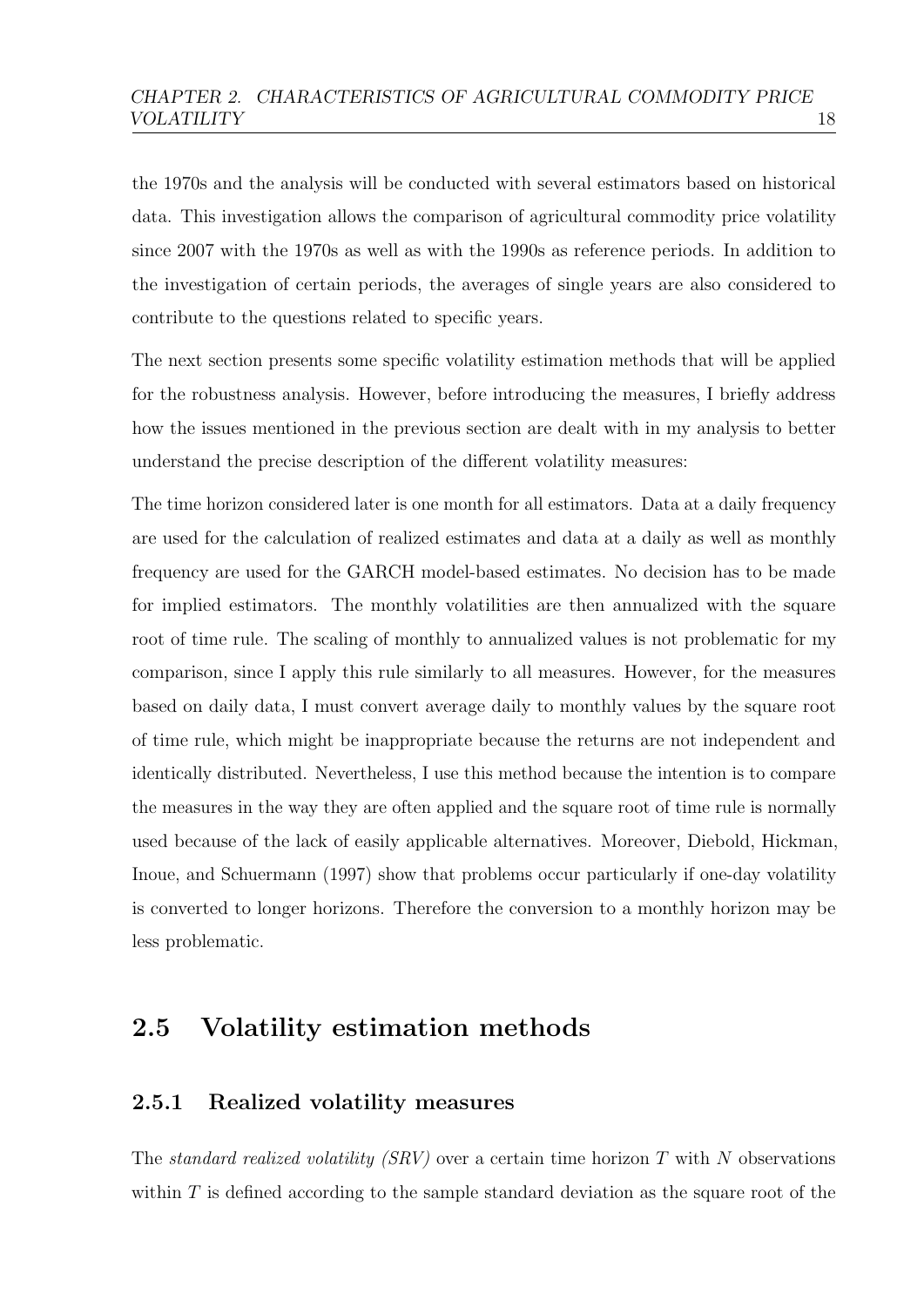sample variance:<sup>[12](#page-25-0)</sup>

$$
SRV(T) = \sqrt{\frac{N}{N-1} \sum_{t=1}^{N} [r_t - \bar{r}]^2},
$$
\n(2.1)

where  $r_t$  is the logarithmic return at time t and  $\bar{r}$  is the mean return within the time horizon  $T$  (see, for example, [Poon and Granger](#page-158-1) [\(2003\)](#page-158-1)). Despite being a very popular volatility estimator, the SRV has several shortcomings that motivate the use of other realized measures.

[Marquering and Verbeek](#page-158-2) [\(2004\)](#page-158-2) argue that the true variance will be underestimated if returns are positively correlated. They use a realized measure that has a correction term, assuming that the daily return series within a month is appropriately described by an autoregressive process of order one. I use the square root of this variance estimator for the volatility analysis, calling it *realized volatility with autocorrelation correction (RVAC)*. This measure is defined  $by<sup>13</sup>$  $by<sup>13</sup>$  $by<sup>13</sup>$ 

$$
RVAC(T) = \sqrt{\sum_{t=1}^{N} [r_t - \bar{r}]^2 \left[1 + 2N^{-1} \sum_{t=1}^{N-1} [N - t] \hat{\phi}_T^t \right]},
$$
\n(2.2)

where  $\hat{\phi}_T$  is the autocorrelation coefficient from an AR(1) model fitted to the N returns within the time horizon T.

If the sample variance is an unbiased estimator of the true variance, the SRV and RVAC are biased estimators of the true standard deviation due to Jensen's inequality and a correction factor that depends on the return distribution would be necessary to eliminate the bias [\(Fleming](#page-154-5) [\(1998\)](#page-154-5)). However, [Fleming](#page-154-5) [\(1998\)](#page-154-5) shows that the impact of the correction is very small. Therefore, no bias-corrected SRV will be considered in the following. Instead, I use another approach that is a direct and unbiased volatility estimator and thus serves as an appropriate extension of the robustness analysis. At the same time, it has a further

<span id="page-25-0"></span><sup>&</sup>lt;sup>12</sup>This formula is usually written without N in the numerator at the beginning and thus estimates the average standard deviation for the returns at the given data frequency. To obtain the standard deviation for the whole time horizon  $T$  (one month here) the square root of time rule is applied by multiplying by r the whole time horizon *I* (one month here) the square root of time rule is applied by multiplying  $\overline{N}$ . This is also the case in some of the following formulas, which are usually defined without  $\sqrt{N}$ .

<span id="page-25-1"></span><sup>13</sup>See [Marquering and Verbeek](#page-158-2) [\(2004\)](#page-158-2) for the underlying variance estimator. Given this definition, the RVAC is not identical to the SRV for an autocorrelation coefficient of zero because  $N - 1$  is in the divisor of the SRV and not N.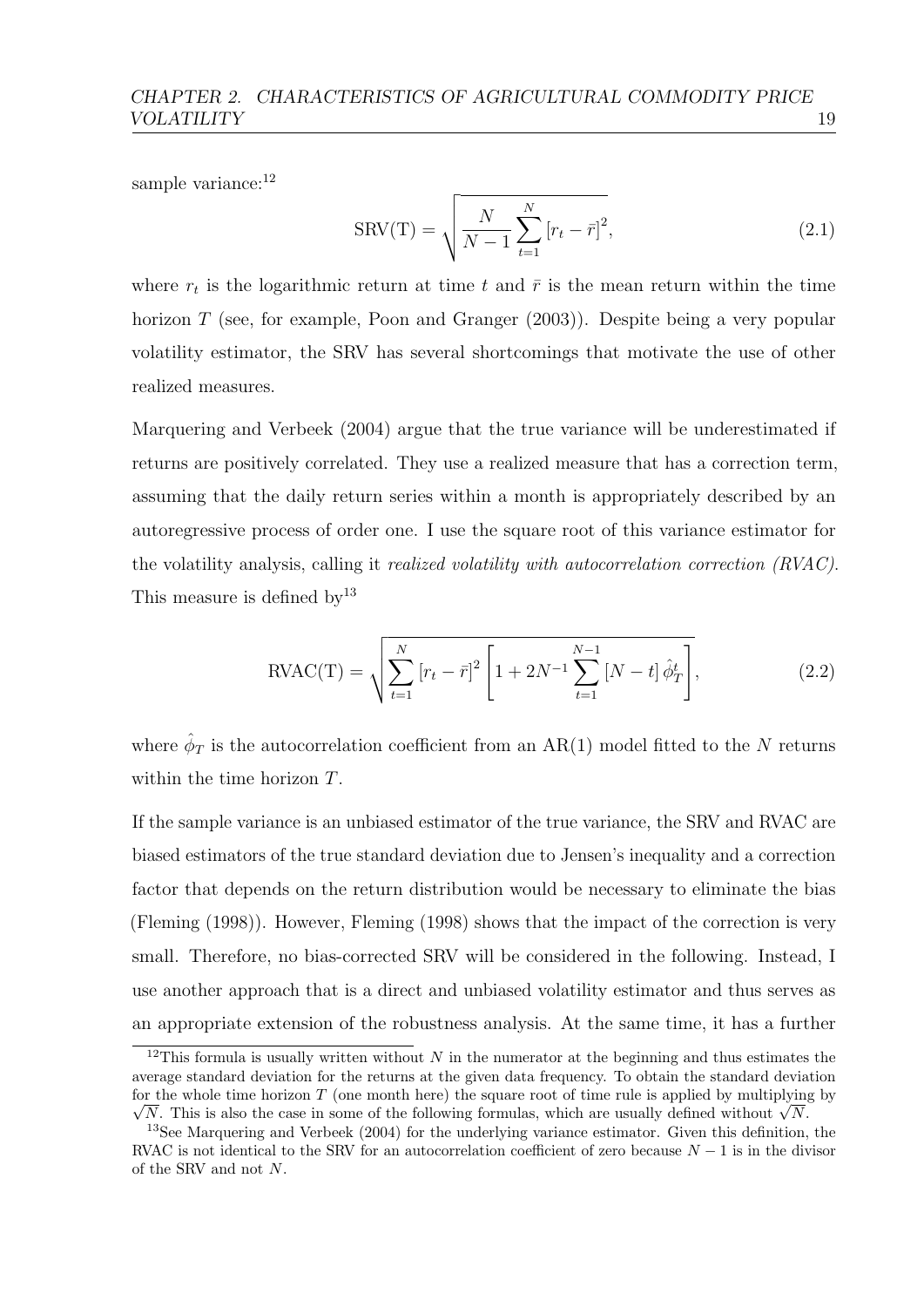advantage compared to the SRV. Another drawback of the SRV estimator is its sensitivity to outliers caused by the squaring of returns. To circumvent this problem, [Ederington and](#page-153-4) [Guan](#page-153-4) [\(2006\)](#page-153-4) propose taking the average absolute deviation of returns from the mean return. Since they also define volatility as the standard deviation of returns, they make a further adjustment, assuming the returns to be normally distributed. Under this assumption, the approach further delivers an unbiased volatility estimator. The realized volatility based on the adjusted absolute deviation (RVAAD) is defined as

$$
RVAAD(T) = \frac{1}{N} \sum_{t=1}^{N} |r_t - \bar{r}| \sqrt{\frac{\pi}{2} N}.
$$
 (2.3)

As discussed in Section [2.3,](#page-20-0) the mean absolute deviation seems to be a more intuitive measure of volatility. Therefore, I also want to consider the mean absolute deviation, refusing the adjustment necessary for the standard deviation. The disadvantage of measures based on this volatility definition compared to the standard deviation is the lack of general scaling rules. However, under the assumption of log-returns being not only independent and identically distributed but also normally distributed, the scaling with the square root of time rule leads to an appropriate estimator for the annualized mean absolute deviation. Therefore, the square root of time rule is also applied here and allows for results that can be compared to the other measures. The *realized absolute deviation*  $(RAD)$  is thus given by

$$
RAD(T) = \frac{1}{N} \sum_{t=1}^{N} |r_t - \bar{r}| \sqrt{N}.
$$
 (2.4)

A method similar to the RVAAD was introduced by [Schwert](#page-159-3) [\(1990\)](#page-159-3), whose volatility definition is again the standard deviation. Instead of adjusting the average absolute deviations from the mean, the author uses the residuals  $\hat{u_t}$  from a regression that regressed the daily log-returns within a month on 22 lagged returns, which cover approximately one month, and a dummy variable  $D$  representing the day of the week to capture differences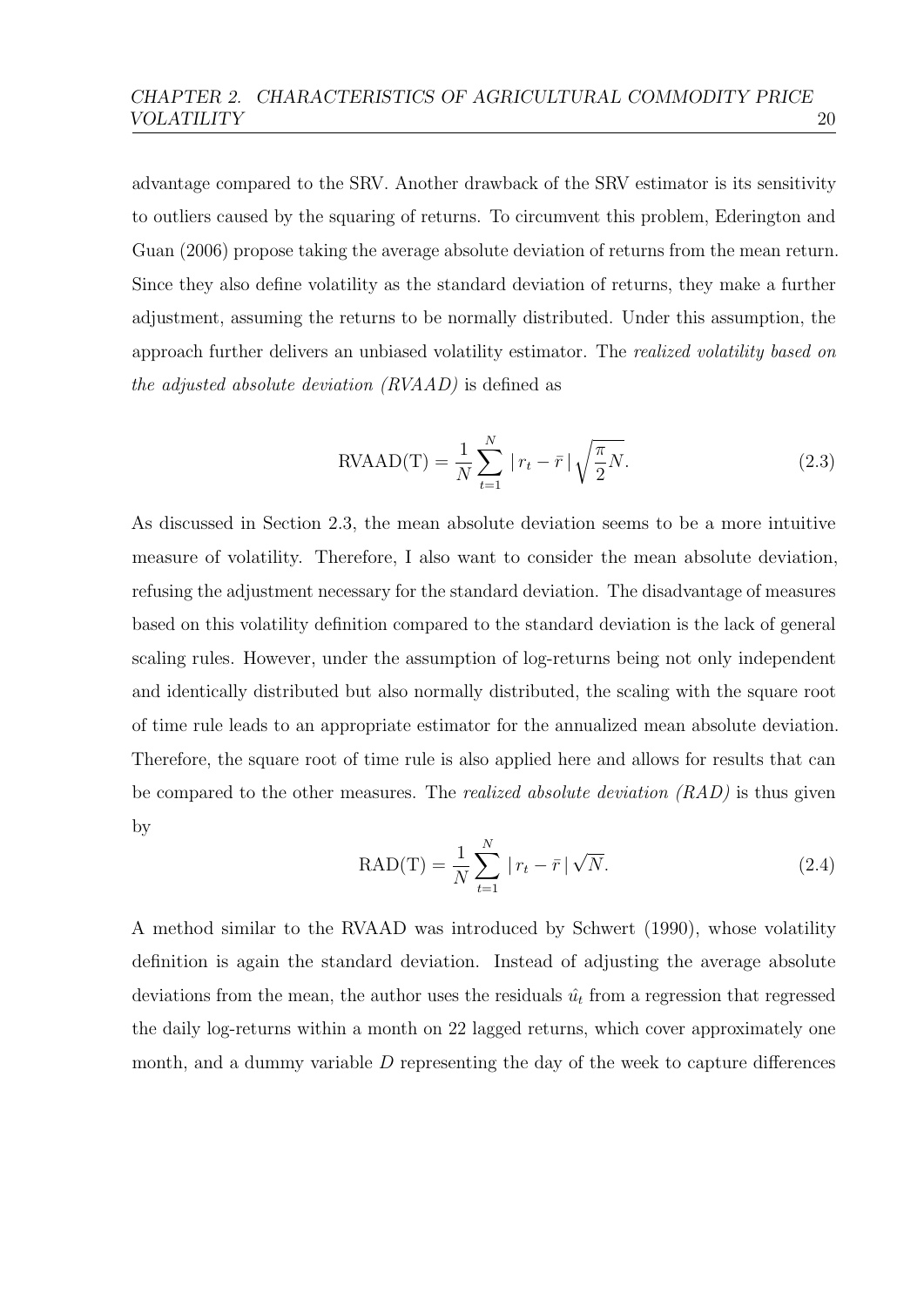in mean returns:[14](#page-27-0)

$$
r_t = \sum_{i=1}^{5} \hat{\alpha}_i D_{it} + \sum_{j=1}^{22} \hat{\beta}_i r_{t-j} + \hat{u}_t.
$$
 (2.5)

The realized volatility based on adjusted residuals (RVAR) is than adjusted like the RVAAD:

$$
RVAR(T) = \frac{1}{N} \sum_{t=1}^{N} |\hat{u}_t| \sqrt{\frac{\pi}{2} N}.
$$
 (2.6)

The last specification of realized volatilities that I use differs from the others in the amount of information used. Indeed, like all realized volatility estimators, it uses only price information from the relevant time horizon, but like many other estimators<sup>[15](#page-27-1)</sup>—and in contrast to the SRV estimator—it takes also additional price information into account. I use a relatively new estimator, which includes daily opening, closing, high, and low price information. The realized volatility developed by [Yang and Zhang](#page-161-1) [\(2000\)](#page-161-1) (RVYZ) is given  $\rm{bv}^{16}$  $\rm{bv}^{16}$  $\rm{bv}^{16}$ 

$$
RVYZ(T) = \sqrt{\frac{N}{N-1} \sum_{t=1}^{N} [o_t - \bar{o}]^2 + k \frac{N}{N-1} \sum_{t=1}^{N} [c_t - \bar{c}]^2}
$$
  
+  $[1-k] \sum_{t=1}^{N} [u_t [u_t - c_t] + d_t [d_t - c_t]],$  (2.7)

with  $o = \ln O_1 - \ln C_0$ ,  $c = \ln C_1 - \ln O_1$ ,  $u = \ln H_1 - \ln O_1$ , and  $d = \ln L_1 - \ln O_1$ , where  $O_t$ ,  $C_t$ ,  $H_t$ , and  $L_t$  are the opening, closing, high, and low price on day t, respectively. Moreover,  $\bar{o}$  and  $\bar{c}$  are the average  $o$  and  $c$ , respectively, within the time horizon T and  $k = \frac{\alpha - 1}{\alpha + N + 1}$  $\frac{\alpha-1}{\alpha+\frac{N+1}{N-1}}$ . I follow the suggestion of [Yang and Zhang](#page-161-1) [\(2000\)](#page-161-1) and set  $\alpha = 1.34$ .

<span id="page-27-0"></span><sup>&</sup>lt;sup>14</sup>The only difference is that I use only five dummy variables for the day of the week because no trading on Saturday takes place in my sample.

<span id="page-27-2"></span><span id="page-27-1"></span><sup>15</sup>See, for example, [Garman and Klass](#page-154-6) [\(1980\)](#page-154-6), [Parkinson](#page-158-3) [\(1980\)](#page-158-3) and [Rogers and Satchell](#page-159-4) [\(1991\)](#page-159-4).

<sup>16</sup>[Yang and Zhang](#page-161-1) [\(2000\)](#page-161-1) suggest a method for an unbiased variance estimation. To be in line with the other approaches, I use the square root of their estimator as a volatility estimator. Again, this leads to the problem of a biased volatility estimator, since the variance estimator is unbiased.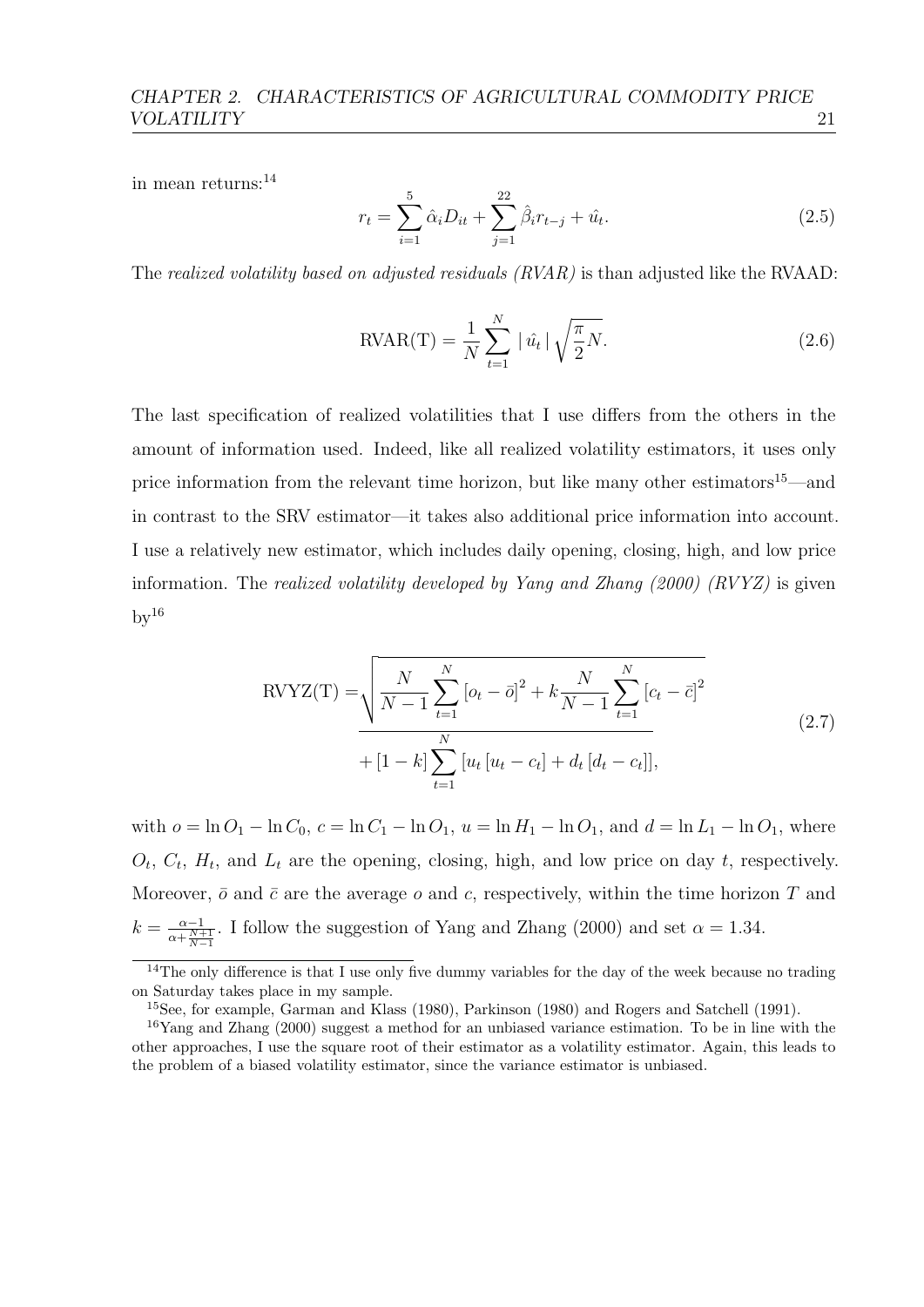#### <span id="page-28-0"></span>2.5.2 GARCH model-based volatility measures

Since GARCH model-based volatility estimators belong to the group of parametric estimators, they make certain assumptions regarding the return process. Consequently, many different GARCH models exist with (slightly) different assumptions. I focus on the easiest and first developed form, the GARCH(1,1) model. This form is widely used in the analysis of food price volatility. Moreover, I look at one extension, the GJR-GARCH.

The starting point for the GARCH group is the simple  $GARCH(1,1)$  model as developed by [Bollerslev](#page-151-4) [\(1986\)](#page-151-4). The  $GARCH(1,1)$  process is given by

<span id="page-28-3"></span>
$$
r_t = E_{t-1} \left[ r_t \right] + \epsilon_t \quad \text{with} \quad \epsilon_t \sim N \left( 0, \sigma_t^2 \right), \tag{2.8}
$$

<span id="page-28-1"></span>
$$
\sigma_t^2 = \alpha_0 + \alpha_1 \epsilon_{t-1}^2 + \beta_1 \sigma_{t-1}^2, \tag{2.9}
$$

where  $E_{t-1}[r_t]$  denotes the return that is expected for time t at  $t-1$ . Hence, the GARCH volatility estimator is  $GARCH(T) =$ √  $\overline{\sigma_t^2}$ , with  $\sigma_t^2$  resulting from the GARCH(1,1) variance process with estimated parameters, as described in equation [2.9.](#page-28-1) Since a specific GARCH model explains the variance with past variance and past return innovations, the "measurement of return volatility requires determination of the component of a given price increment that represents a return innovation as opposed to an expected price movement" [\(Andersen, Bollerslev, and Diebold](#page-149-1) [\(2009,](#page-149-1) p. 69)). Therefore, volatility estimation requires the modeling of an adequate price process. Especially in commodity markets, cyclical components or seasonality may play a big role in the determination of the expected return. It should be stressed that seasonality in futures returns is not as obvious as in spot price returns. For the latter it is quite intuitive that returns differ in harvest and non-harvest months due to changes in supply. However, since futures reflect the expectations of the spot price at maturity plus a potential risk premium, all these seasonal price movements should be captured in advance and should not appear in futures returns. According to the theory of [Keynes](#page-157-2) [\(1930\)](#page-157-2) and [Hicks](#page-156-3) [\(1946\)](#page-156-3), futures prices are not an unbiased forecast of future spot prices because speculators require compensation for bearing risk.<sup>[17](#page-28-2)</sup> The

<span id="page-28-2"></span><sup>&</sup>lt;sup>17</sup>The Keynes–Hicks theory assumes that mainly producers want to hedge their price risk and therefore speculators, as holders of the long position, require a risk premium. This leads to futures prices that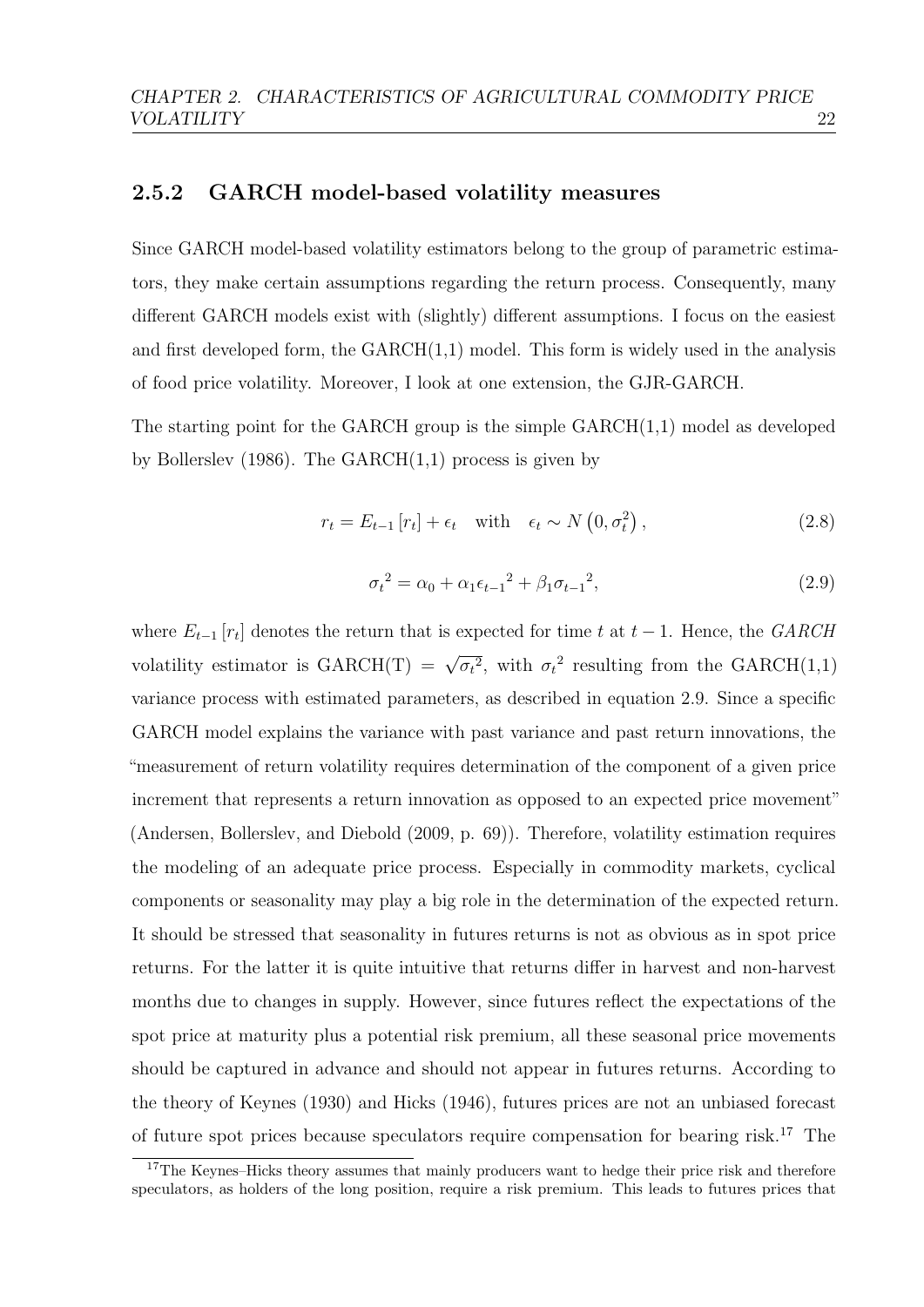literature is not unambiguous regarding whether risk premia exist.<sup>[18](#page-29-0)</sup> However, if there exist such risk premia and their magnitude is seasonally different, the futures price can also exhibit such a seasonal pattern. For grain commodities, spot prices are more volatile during growing periods because more information that is relevant to the expected yield enters the market [\(Tomek and Peterson](#page-159-5) [\(2001\)](#page-159-5)). Thus, it is possible for futures contracts, which expire in the harvest period or shortly thereafter, to include a higher risk premium than others, which could explain higher futures returns in certain months.

The distinction between expected and unexpected returns for volatility estimation is also relevant to the realized estimators. However, the different realized estimators make implicit assumptions about the expected price movement by definition, such as the mean return over the relevant horizon in the case of the SRV or an AR(1) process for the RVAC. For GARCH estimators, this issue is generally held to be more flexible and more relevant. Unlike the GARCH models, which are normally fit to a relatively long time series, the realized volatilities are measured over only a month. Hence, using, for example, a constant expected daily return within a month that changes from month to month directly captures seasonal differences between months, unlike a constant expected return over several years.

Another issue for the implementation of the GARCH model in agricultural (and financial) markets is the conditional distribution of the error term. While the original version of [Bollerslev](#page-151-4) [\(1986\)](#page-151-4) assumes the error to be normally distributed, other distributions are conceivable. [Onour and Sergi](#page-158-4) [\(2011\)](#page-158-4) find the student t-distribution to be more appropriate than the normal distribution for the innovation of several commodity spot price returns, which is in line with the research on financial asset returns (see, for example, [Bollerslev](#page-151-5)  $(1987)$ .

Finally, GARCH models allow for more flexibility regarding the data period and the data frequency. While only the data from the period for which the volatility is estimated are used for realized estimators, this relation does not exist for GARCH models. For my analysis, I use all the available data for the model fit. This approach is, of course,

are lower than the expected spot price at maturity. Hence the theory is often called the theory of normal backwardation (e.g., [Gorton and Rouwenhorst](#page-155-5) [\(2006\)](#page-155-5)). [Hamilton and Wu](#page-155-6) [\(2014\)](#page-155-6) suppose that the situation reversed in recent years due to index investments such that the risk premium shifted from the long to the short side, which would result in a contagion situation.

<span id="page-29-0"></span><sup>18</sup>See [Garcia and Leuthold](#page-154-7) [\(2004,](#page-154-7) p. 247) for a brief overview.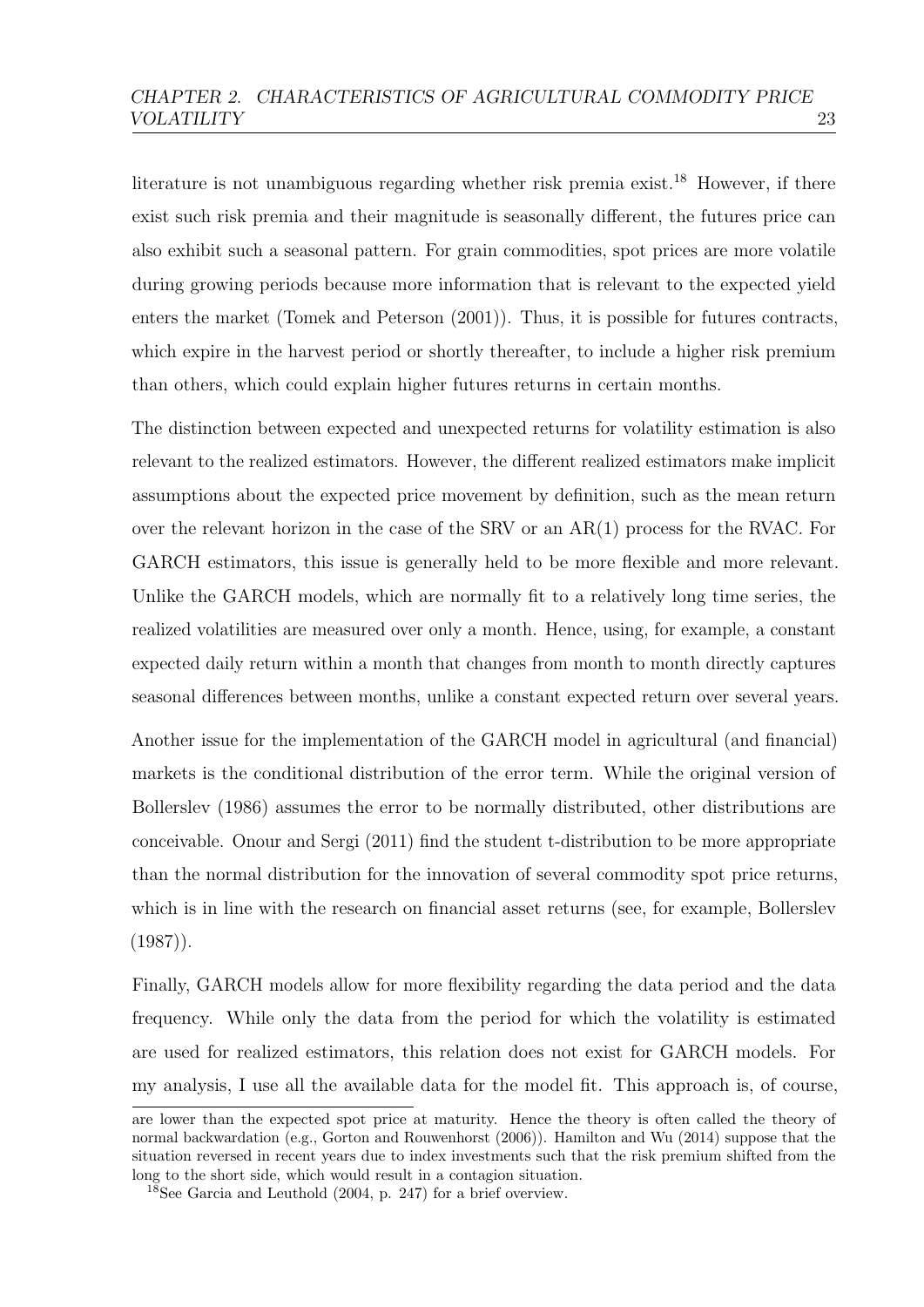inappropriate if one wants to use the GARCH model to predicting volatilities, because the model fit uses information for the volatility estimation that is not available at the point in time for which the forecast should be made. However, since I carry out an ex post analysis, I prefer to use as much information as possible. In GARCH models, the frequency can be equal to the time horizon over which volatility is estimated, contrary to realized estimators.

To reduce the complexity of the comparison of volatility measures, I conduct a pre-analysis of GARCH models to contribute to the alternatives discussed above. First, I take advantage of the possibility of using data at different frequencies and base the estimation on both monthly and daily log-returns. Second, for each frequency, I run variations of the return process regarding the determination of the expected return, as well as the distribution of the error term. This means that the following different processes for the model with a monthly data frequency are tested: (1) a constant return, (2) the return as an  $AR(1)$ process, (3) a constant return with additional monthly dummy variables to consider potential seasonality in futures returns, and (4) the return as an AR(1) process with additional monthly dummy variables. For the model based on data at a daily frequency, I additionally run an  $(5)$  AR $(22)$  return process to capture lagged effects of approximately one month. In addition to the different specifications for the expected return, I further test each of the models with normally and student t-distributed errors. Afterward, only the model with the highest goodness of fit according to the Akaike information criterion (AIC) is used for the further analysis of volatility estimators.

The models that fit best according to the AIC, using monthly returns, are model (1) for wheat and soybean futures, that is, a constant expected return without monthly dummy variables, and model (3) for corn futures, that is, a constant expected return with monthly dummy variables, all with student t-distributed errors.

For daily data, the model with an  $AR(1)$  return process and without (with) seasonal dummies works best for wheat and soybeans (corn). However, all models for daily data that would be chosen according to the AIC face the problem of highly significant residual autocorrelation<sup>[19](#page-30-0)</sup>. Therefore, I use an  $AR(22)$  return process for the volatility estimation

<span id="page-30-0"></span><sup>&</sup>lt;sup>19</sup>This has been tested with a Ljung–Box test with lags 10, 15, and 20.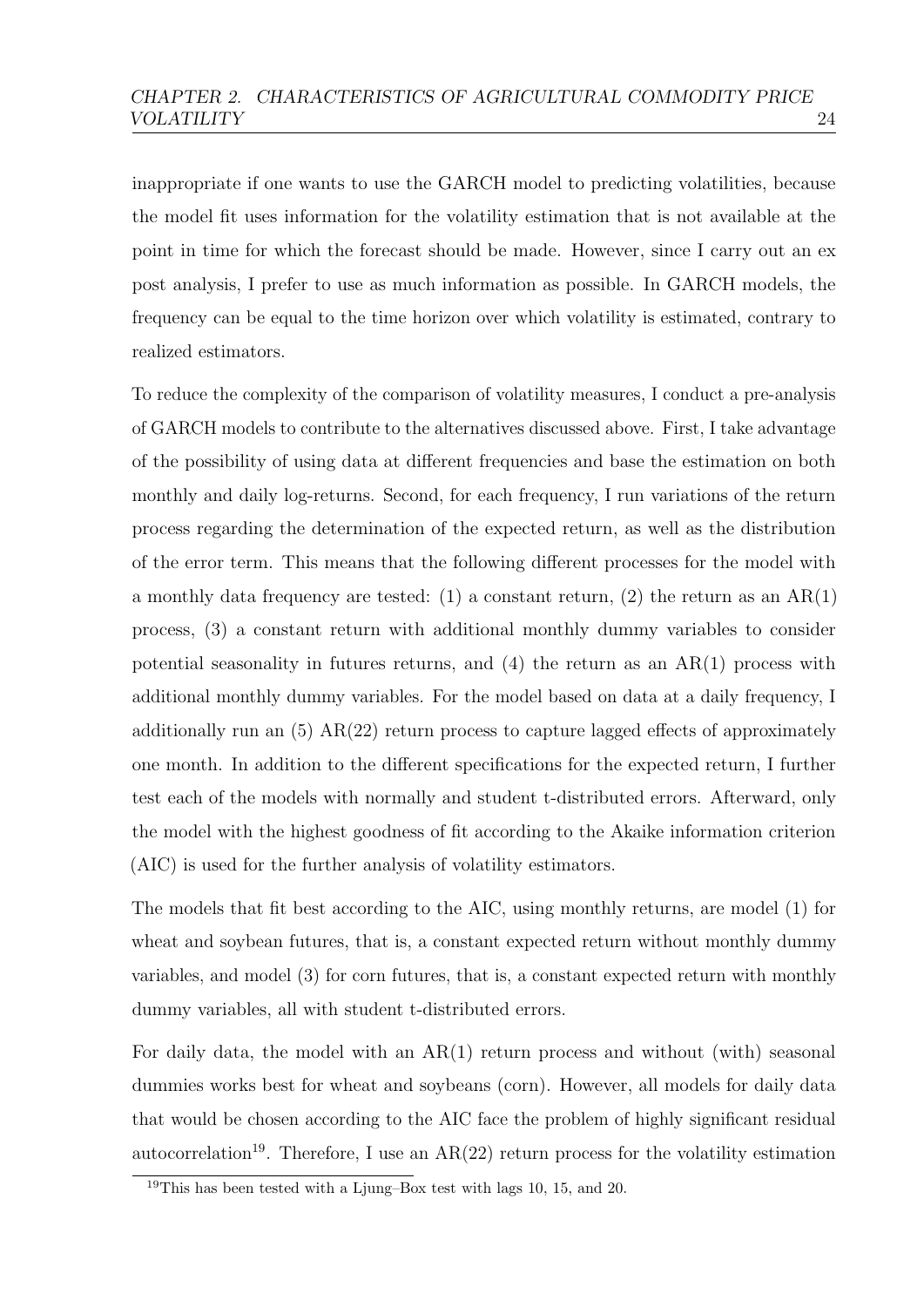with daily data to capture the high autocorrelation of returns. The best model out of this subset is the AR(22) return process with no seasonal dummies for wheat and soybeans and with seasonal dummies for corn, again all with a student t error distribution.<sup>[20](#page-31-0)</sup> To distinguish between the frequencies. I use the terms  $GARCHm$  and  $GARCHd$  for measures with monthly and daily data, respectively.

The GARCH model described above implicitly assumes that return innovations affect future volatility symmetrically. However, especially in financial markets, changes in volatility could differ depending on the direction of previous unexpected price moves.<sup>[21](#page-31-1)</sup> To consider potentially asymmetric effects in agricultural markets, I apply the model extension developed by [Glosten, Jagannathan, and Runkle](#page-155-2) [\(1993\)](#page-155-2). The difference of the GJR-GARCH(1,1) model compared to the standard GARCH model as described above is that there is not one coefficient for the lagged return innovation, but an additional coefficient, so that the effect of return innovations can be split into effects from positive and negative innovations. While the return process is described as in equation [2.8,](#page-28-3) it follows for the variance

<span id="page-31-2"></span>
$$
\sigma_t^2 = \alpha_0 + \alpha_1 \epsilon_{t-1}^2 + \gamma_1 S_{t-1} \epsilon_{t-1}^2 + \beta_1 \sigma_{t-1}^2 \text{ with } S_{t-1} = \begin{cases} 1 & \text{if } \epsilon_{t-1} < 0 \\ 0 & \text{if } \epsilon_{t-1} \ge 0. \end{cases} \tag{2.10}
$$

Accordingly, the  $GJRGARCH$  volatility estimator is  $GJR-GARCH(T) =$ √  $\overline{\sigma_t^2}$ , with  $\sigma_t^2$ resulting from the GJR-GARCH(1,1) variance process with estimated parameters, as described in equation [2.10.](#page-31-2)

The same pre-analysis as in the standard GARCH case is carried out for the GJRGARCH. The GJRGARCH model with the lowest AIC value is nearly always the same model as in the standard GARCH case. The only exception is corn with monthly data, where the seasonal dummies disappear for the GJRGARCH model, all else equal to the GARCH case.

<span id="page-31-0"></span><sup>&</sup>lt;sup>20</sup>The AIC for the best models with an  $AR(22)$  return process is only a little higher compared to the overall best model, that is, AIC=-5.5216 instead of AIC=-5.5226 for wheat, AIC=-5.8979 instead of AIC=-5.8992 for corn, and AIC=-5.7664 instead of AIC=-5.7683 for soybeans.

<span id="page-31-1"></span><sup>&</sup>lt;sup>21</sup>See the review of [Poon and Granger](#page-158-1) [\(2003,](#page-158-1) p. 495), who find that "in general, models that allow for volatility asymmetry came out well in the forecasting contest because of the strong negative relationship between volatility and shock".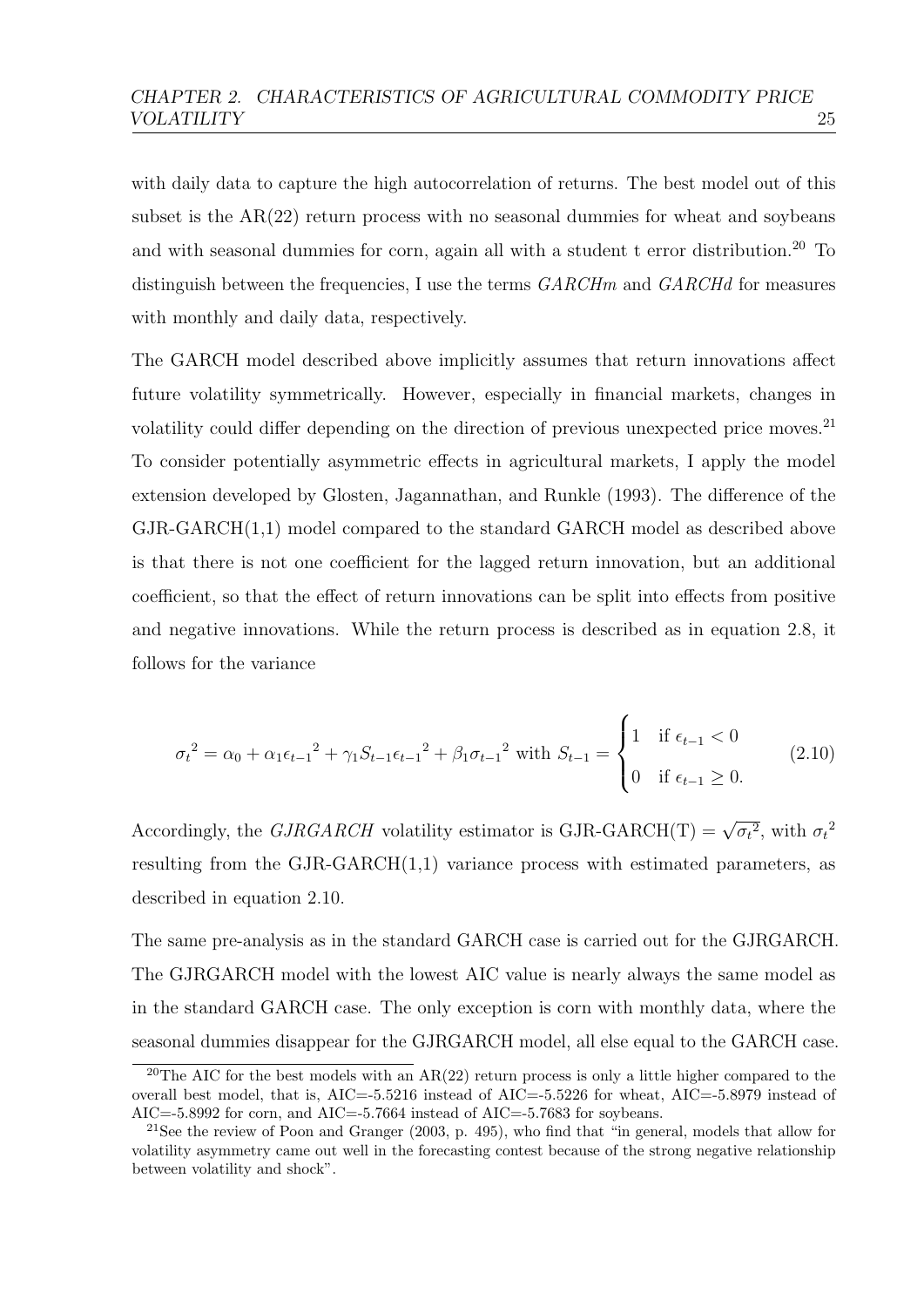As in the case of the standard GARCH model I use  $GJRGARCHm$  and  $GJRGARCHd$ , depending on the data frequency used.

A brief overview of the selected GARCH and GJRGARCH models after the pre-analysis is provided in Table [2.1.](#page-32-1)

|                  | Wheat                              | $_{\rm Corn}$                                  | Soybean                            |
|------------------|------------------------------------|------------------------------------------------|------------------------------------|
| <b>GARCHm</b>    | constant mean,                     | constant mean,<br>seasonal dummies,            | constant mean,                     |
|                  | student t-distr.                   | student t-distr.                               | student t-distr.                   |
| <b>GARCHd</b>    | $AR(22)$ mean                      | $AR(22)$ mean                                  | $AR(22)$ mean                      |
|                  | process,                           | process,<br>seasonal dummies,                  | process,                           |
|                  | student t-distr.                   | student t-distr.                               | student t-distr.                   |
| <b>GJRGARCHm</b> | constant mean,<br>student t-distr. | constant mean,<br>student t-distr.             | constant mean,<br>student t-distr. |
| <b>GJRGARCHd</b> | $AR(22)$ mean<br>process,          | $AR(22)$ mean<br>process,<br>seasonal dummies, | $AR(22)$ mean<br>process,          |
|                  | student t-distr.                   | student t-distr.                               | student t-distr.                   |

<span id="page-32-1"></span>Table 2.1: Overview of selected GARCH and GJRGARCH models

Note: This table provides an overview of the return process and the distribution of the error term for the (GJR)GARCH(1,1) models selected for the main analysis after a pre-analysis with several variations. The selection criterion is the AIC. In the case of daily data, only models with an AR(22) return process are considered due to highly significant residual autocorrelation from models with a constant or AR(1) return process.

# <span id="page-32-0"></span>2.5.3 Implied volatility measures

Finally, several ways of calculating implied volatility measures are presented. The starting point is IVBlack, which is the implied volatility that can be gained from inverting the [Black](#page-150-2)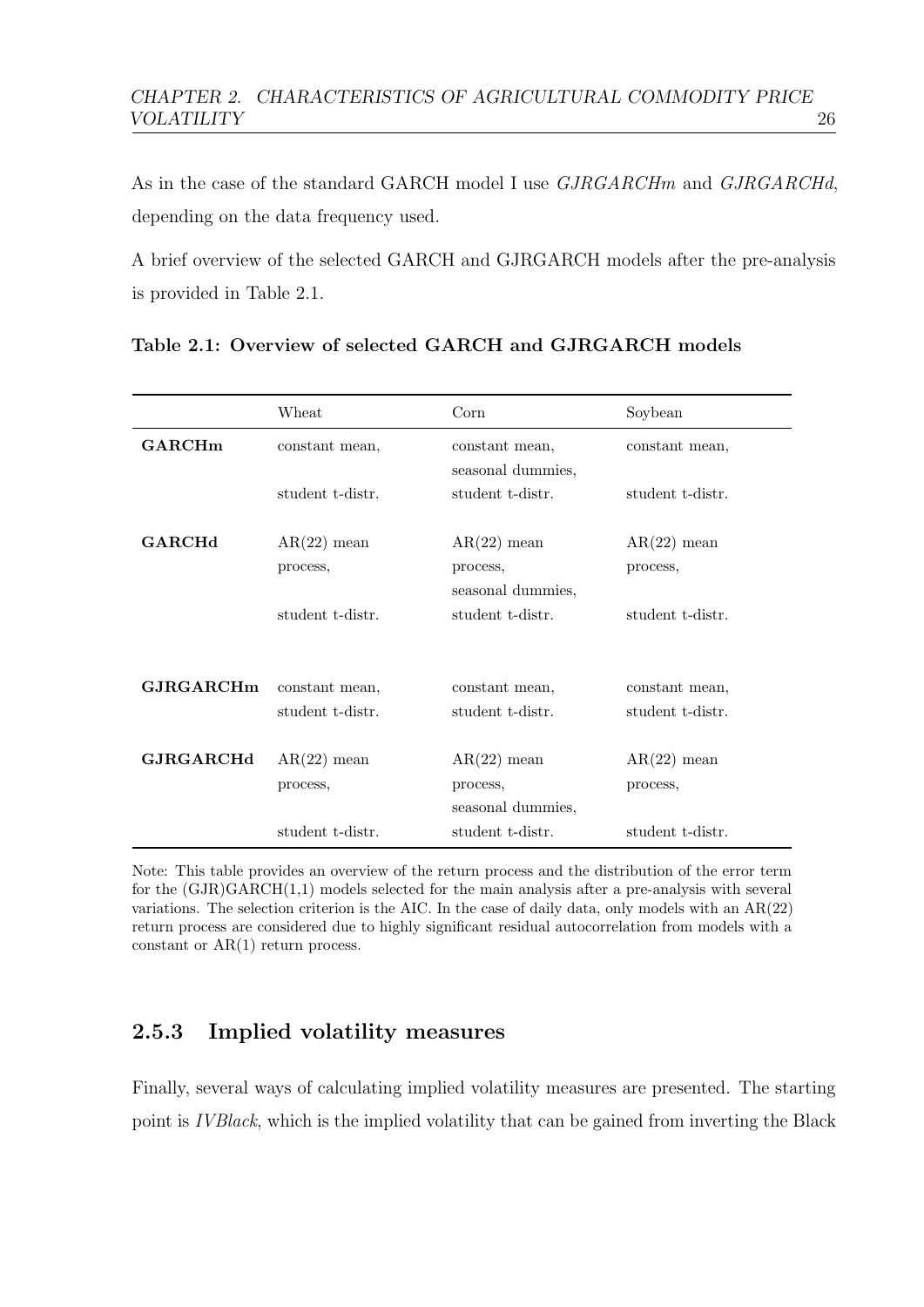$(1976)$ -formula for the valuation of futures options.<sup>[22](#page-33-0)</sup> Although the underlying assumption of [Black](#page-150-2) [\(1976\)](#page-150-2)'s model is a constant volatility over time, which implies the same implied volatility for options with different moneyness levels, empirical evidence has shown that implied volatilities differ with the moneyness of options. The question therefore arises as to which implied volatility best represents the perceived volatility of the underlying futures contract. Most often, the volatility of at-the-money options is used because they have the greatest liquidity [\(Poon and Granger](#page-158-1) [\(2003\)](#page-158-1)). I therefore also use the implied volatility of the option with a strike price nearest to that of the underlying.<sup>[23](#page-33-1)</sup> Indeed, Black's formula allows pricing options of the European type but the options used here are of the American type. Hence, implied volatilities are calculated with the approximation of [Barone-Adesi](#page-150-7) [and Whaley](#page-150-7) [\(1987\)](#page-150-7), which allows for early exercise. To calculate the implied volatility for a specific month, I extract the implied volatility of options traded on the last trading day of the previous month with a time to maturity of 30 calendar days. Since the required time to maturity is not exactly available, I linearly interpolate the implied volatility of options that are nearest to being less than and more than 30 calendar days from maturity. This procedure is also carried out for each of the following implied measures.

The main disadvantage of the IVBlack is its model dependence. This could lead to biased estimators if, for example, the model's assumed price process differs from the true one. The observable non-constant volatility in the moneyness dimension—often referred to as the volatility smile—is clear evidence against the assumed price process.<sup>[24](#page-33-2)</sup> A solution of the model dependence problem is model-free implied volatilities, which only assume complete markets but make no assumptions about the price process. The principle of model-free implied volatility estimation approaches is then based on the implications of complete markets: The fair price of any derivative can be calculated by discounting the expected payoff under risk-neutral probabilities with the risk-free interest rate (risk-neutral valuation).[25](#page-33-3) I follow the approach of [Bakshi, Kapadia, and Madan](#page-150-4) [\(2003\)](#page-150-4) (BKM) for calculating model-free implied volatilities, IVBKM. Unlike the IVBlack, which is obtained

<span id="page-33-0"></span> $22$ The formula is a variation of the option valuation equation of [Black and Scholes](#page-151-6) [\(1973\)](#page-151-6), which considers that entering a futures position does not require a capital investment. For the formula, this means that the dividend yield is set equal to the risk-free interest rate.

<span id="page-33-1"></span> $^{23}$ If both a call and a put option are the nearest options, the call option is chosen.

<span id="page-33-2"></span> $^{24}$ For an elaborate discussion on volatility smiles, see, for example, [Hull](#page-156-4) [\(2009,](#page-156-4) p. 389-406).

<span id="page-33-3"></span><sup>25</sup>For the theoretical foundation of risk-neutral valuation, see [Cox and Ross](#page-153-5) [\(1976\)](#page-153-5).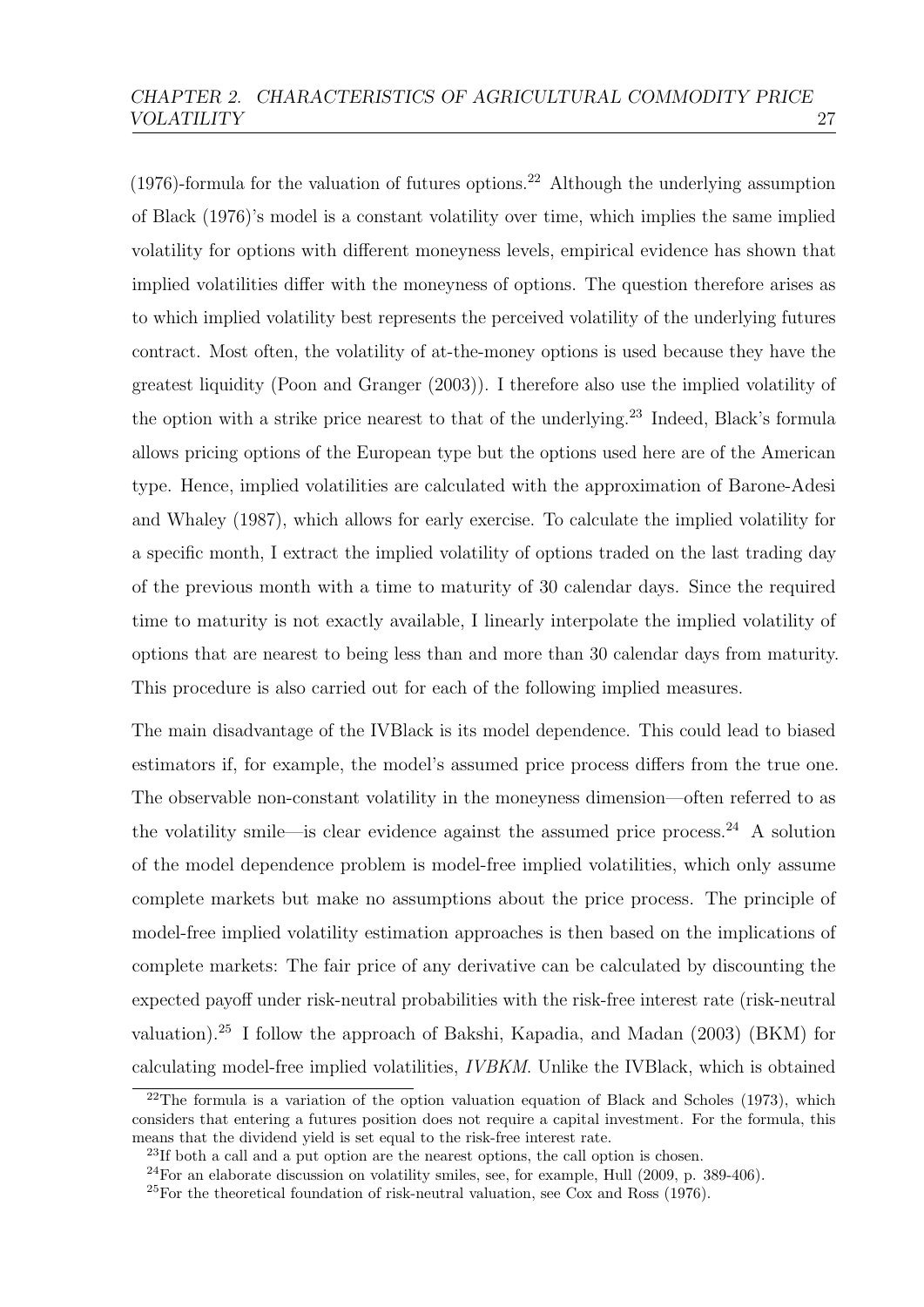by using the information of only one option, the implied volatility resulting from the method of BKM uses the information of all at- and out-of-the-money options available at a certain point of time with the required time to maturity. Since the BKM model requires a continuum of strike prices but only a discrete number of prices is available, I use an interpolation method based on all available strikes. Following the procedure of [Jiang and Tian](#page-156-5) [\(2005\)](#page-156-5), I apply a cubic spline with a smoothing parameter of 0.3 to the Black implied volatilities of all traded options<sup>[26](#page-34-0)</sup> at a specific date with the same specific time to maturity and a flat extrapolation outside the strike range to obtain a volatility curve as a continuous function of moneyness. I then use Black's formula to translate this curve back into a continuum of option prices. I do not assume the Black model to hold for this procedure. The formula is only used as a data transformation that makes the interpolation numerically more stable [\(Chang, Christoffersen, Jacobs, and Vainberg](#page-152-4) [\(2012\)](#page-152-4)). I also apply the data filters as described by [Jiang and Tian](#page-156-5) [\(2005\)](#page-156-5).

Although the IVBKM is model independent, it could still lead to biased estimators. One possible reason is that the volatility is calculated under the risk-neutral measure. Since the probability distribution under the real-world (physical) measure can differ from this if market participants are not risk neutral, an adjustment is necessary to obtain the "real" expected volatility.<sup>[27](#page-34-1)</sup> If market participants are risk averse, they require compensation for the volatility risk.<sup>[28](#page-34-2)</sup> To consider market participants' risk preferences in the volatility estimation, I follow the method of [Prokopczuk and Wese Simen](#page-159-2) [\(2014\)](#page-159-2) and calculate the risk-adjusted model-free implied BKM volatility, IVBKMRA. The IVBKMRA is calculated by dividing the IVBKM by the average relative volatility risk premium, which is the square root of the average ratio of the implied BKM variance and the standard realized variance

<span id="page-34-0"></span><sup>26</sup>I mainly use settlement prices from the electronic market. If no electronic trading data is available (as it is the case for the earlier years), I use settlement prices from floor trading. If no settlement price is available, I use the closing price.

<span id="page-34-1"></span><sup>&</sup>lt;sup>27</sup>The volatility under the risk-neutral measure equals the volatility under the physical under certain assumptions, for example, if the price process is assumed to follow a geometric Brownian motion. Since no assumption about the price process is made for the IVBKM estimator, differences between the measures are probable.

<span id="page-34-2"></span> $28$ For studies investigating the volatility risk premium, see, for example, [Carr and Wu](#page-152-5) [\(2009\)](#page-152-5).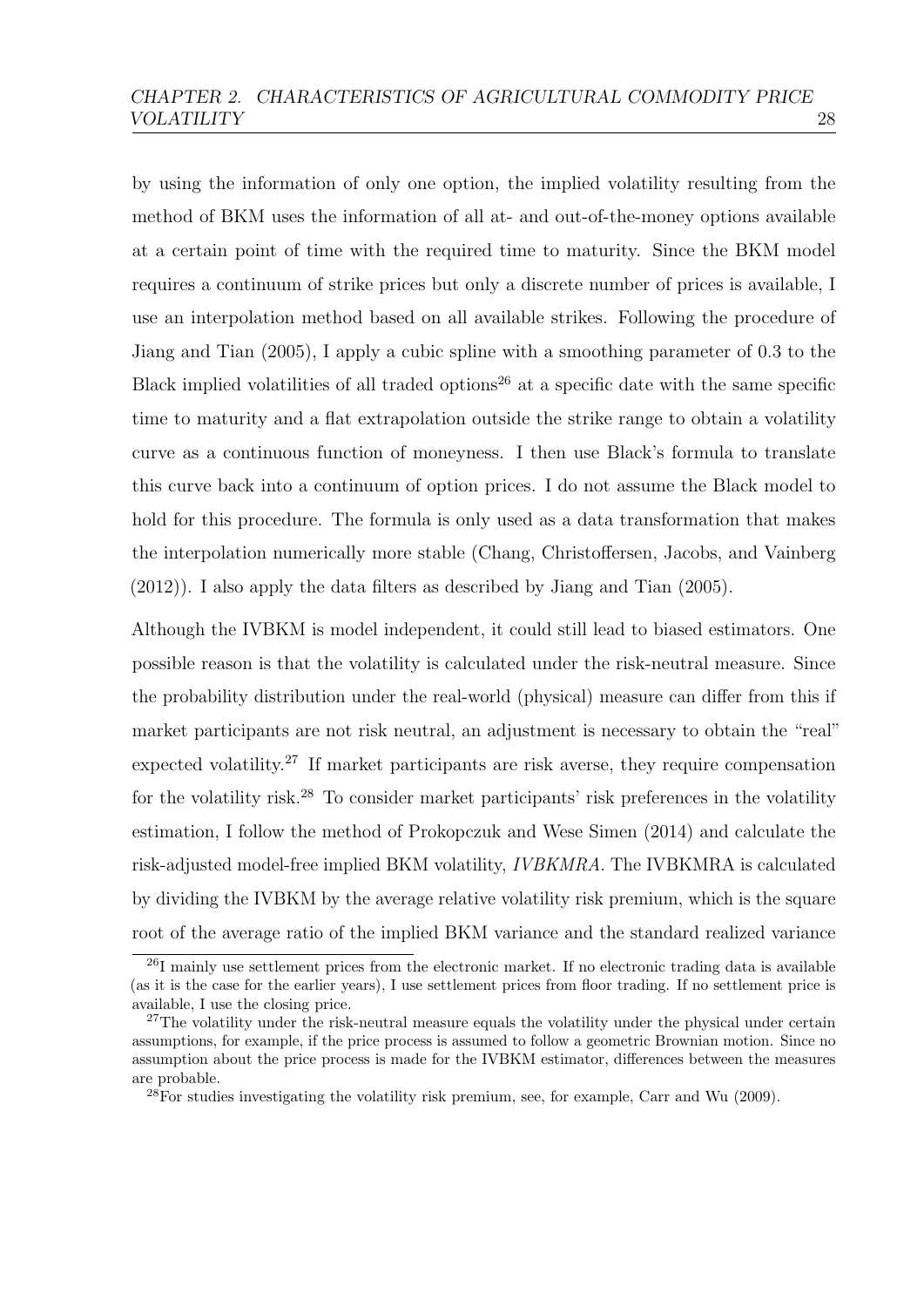of the previous 18 months:[29](#page-35-0)

$$
IVBKMRA(T) = \frac{IVBKM_T}{\sqrt{RA_T}},
$$
\n(2.11)

whereby  $RA_T$  is the risk adjustment for the horizon T, which is defined as

$$
RA_T = \frac{1}{18} \sum_{i=T-19}^{T-1} \frac{IVBKM_i^2}{SRV_i^2}.
$$
\n(2.12)

The idea is that the IVBKM represents the forecast variance under the risk-neutral measure, while the ex post SRV is a proxy for the physical measure.

As already described in Section 2.5.1 , the absolute deviation is a more intuitive measure of volatility. While standard GARCH models are not designed to capture this volatility definition, implied estimates of the absolute deviation are straightforward. Contrary to the RAD, it is not possible to determine the implied monthly average return. Instead, I directly model the expected return over a month with an AR(1) process fitted to the 60 previous monthly returns and then calculate the implied absolute deviation from this return. The concept of the implied absolute deviation estimator, IAD, is based on the same idea as the IVBKM. Starting from the assumption of complete markets, portfolios are built at the beginning of a month with a payoff at the end of the month that reflects the expected deviation from the expected return. Therefore, European put and call options with a strike price equal to the expected price are necessary. Formally,

$$
IAD(T) = e^{r\tau} [C_t(\tau, K) + P_t(\tau, K)], \qquad (2.13)
$$

where  $\tau$  is the options' time to maturity, K equals the expected price at the end of the horizon  $T(T = t + \tau)$  at time t, r denotes the risk-free interest rate for the horizon T, and  $C_t(\tau, K)$  and  $P_t(\tau, K)$  are the prices of a call and a put option with time to maturity  $\tau$ and strike price  $K$  at time  $t$ , respectively.

<span id="page-35-0"></span> $^{29}$ [Prokopczuk and Wese Simen](#page-159-2) [\(2014\)](#page-159-2) use a shorter period but explain that an 18-month estimation window leads to similar results. Before June 1998, the IVBKM could not be calculated for every month; therefore I use the 18-month window to obtain more observations and, thereby, more robust estimates.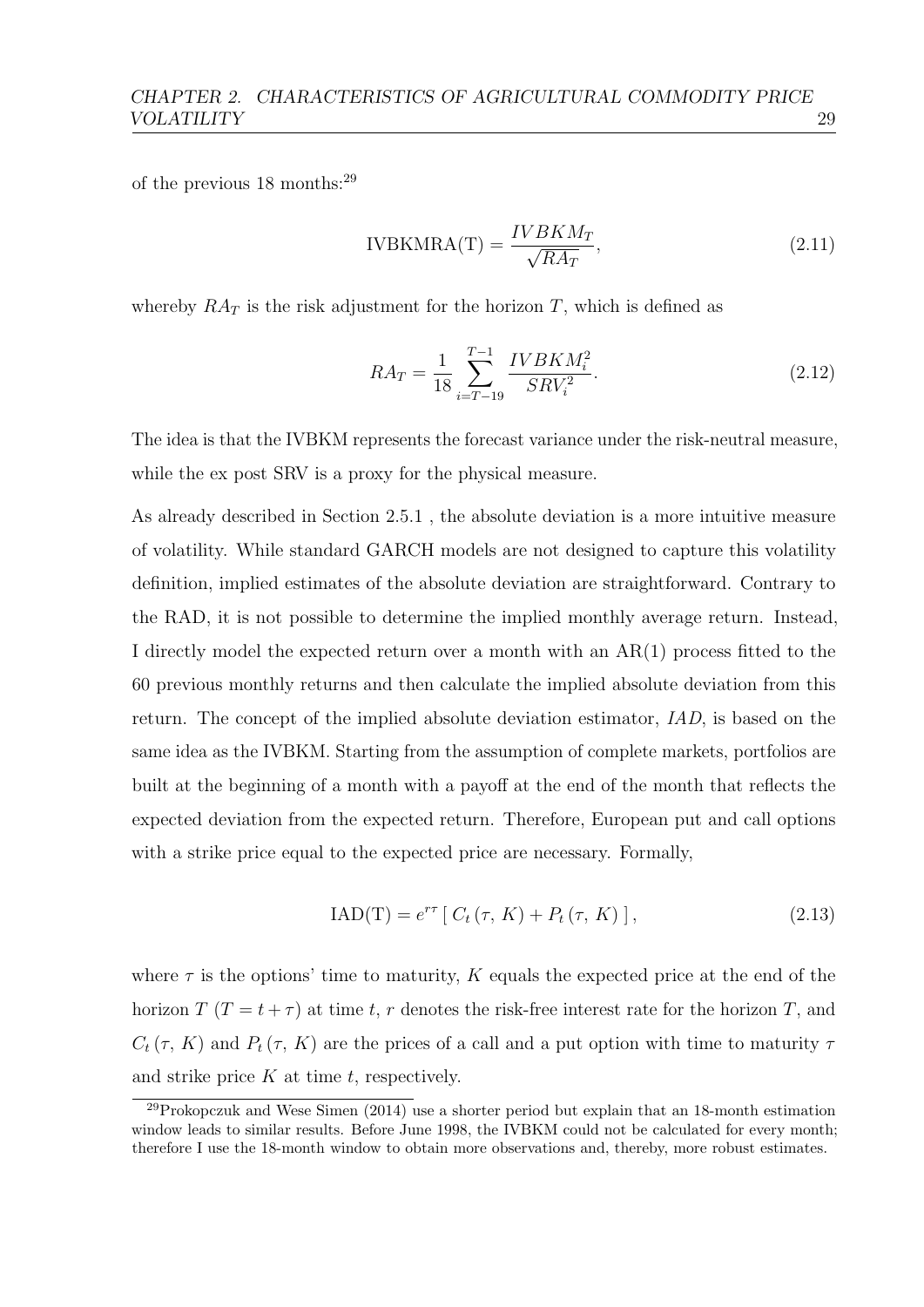Corresponding to the implied volatility estimator based on the method of [Bakshi, Kapadia,](#page-150-0) [and Madan](#page-150-0) [\(2003\)](#page-150-0), I again use a risk adjustment to obtain implied absolute deviations under the physical measure, IADRA:

$$
IADRA(T) = \frac{IAD_T}{\sqrt{RA_T}},\tag{2.14}
$$

where  $RA_T$  is the risk adjustment for the horizon T, which is defined as

$$
RA_T = \frac{1}{18} \sum_{i=T-19}^{T-1} \frac{IAD_i^2}{RAD_i^2}.
$$
\n(2.15)

Table [2.2](#page-37-0) summarizes the volatility measures described above.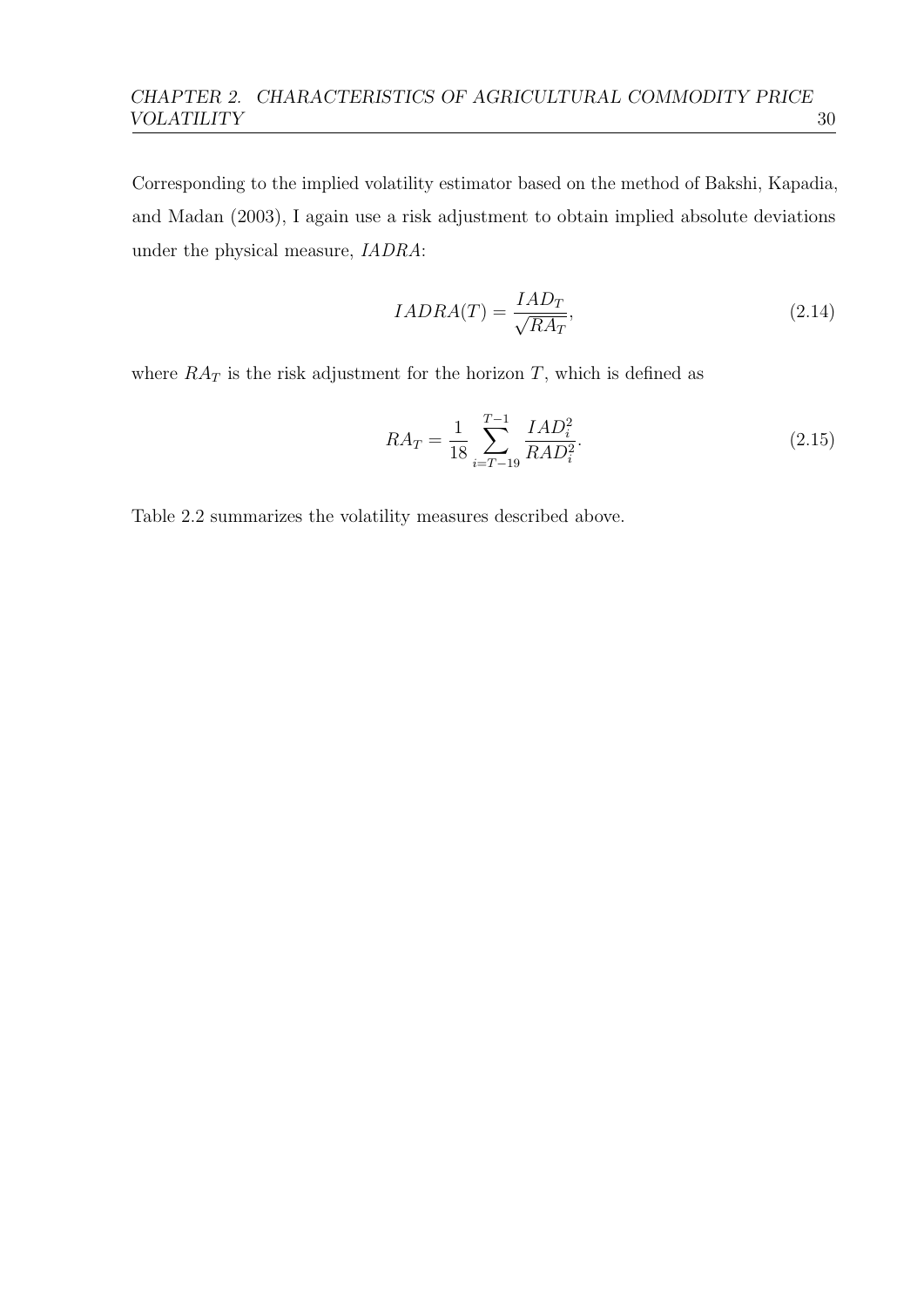### <span id="page-37-0"></span>Table 2.2: Overview of volatility estimators

|             | Estimator                                             |
|-------------|-------------------------------------------------------|
| Based on SD | • Standard RV $(SRV)$                                 |
|             | • RV with autocorrelation correction (RVAC)           |
|             | • RV based on the adjusted absolute deviation (RVAAD) |
|             | • RV based on adjusted residuals (RVAR)               |
|             | • RV developed by Yang and Zhang (RVYZ)               |
|             |                                                       |
| Based on AD | • Realized absolute deviation $(RAD)$                 |

#### Panel A: Realized volatility (RV) estimators

#### Panel B: GARCH model-based volatility estimators

|             | Estimator                                      |
|-------------|------------------------------------------------|
| Based on SD | • GARCH $(1,1)$ , monthly data (GARCHm)        |
|             | • $GARCH(1,1)$ , daily data (GARCHd)           |
|             | • GJR-GARCH $(1,1)$ , monthly data (GJRGARCHm) |
|             | • GJR-GARCH $(1,1)$ , daily data (GJRGARCHd)   |

#### Panel C: Implied volatility (IV) estimators

|             | Estimator                                                                                                                                                                       |
|-------------|---------------------------------------------------------------------------------------------------------------------------------------------------------------------------------|
| Based on SD | • IV based on inversion of Black's pricing formula (IVBlack)<br>• IV based on approach of BKM (IVBKM)<br>• IV based on approach of BKM, adjusted for risk aversion<br>(IVBKMRA) |
| Based on AD | • Implied absolute deviation $(IAD)$<br>• Implied absolute deviation, adjusted for risk aversion<br>(IADRA)                                                                     |

Note: This table provides an overview of the different volatility measures used. Each panel distinguishes between measures that define volatility as the standard deviation (SD) or the absolute deviation (AD) of returns.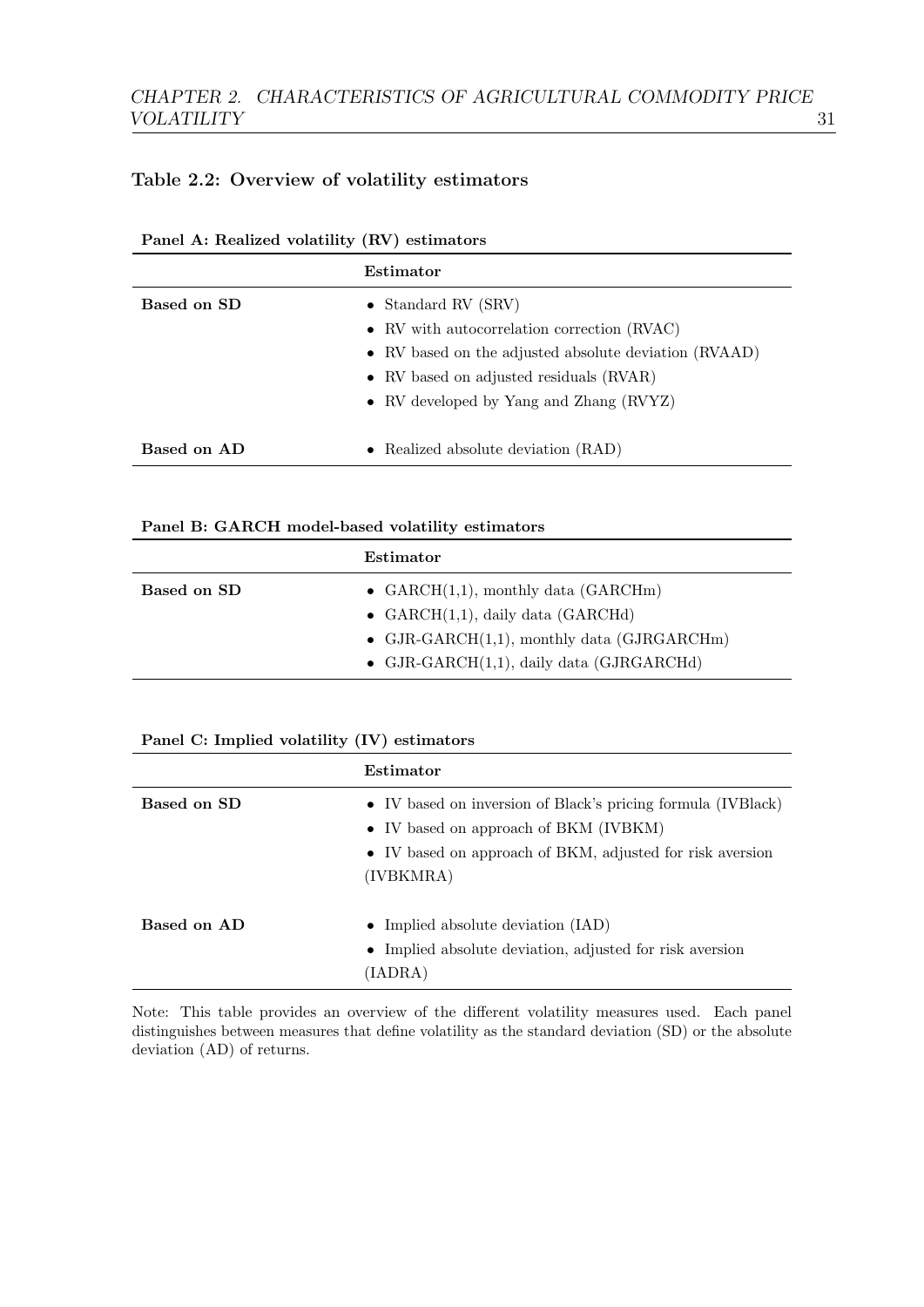## 2.6 Empirical results

### 2.6.1 Characteristics of volatility estimates

This chapter provides an overview of the main properties of the different volatility measures by comparing the levels of estimated volatilities, their variation, and their persistence, as well as the co-movement of different estimates.

Table [2.3](#page-40-0) shows the mean volatilities based on the different estimation methods for wheat, corn, and soybean futures. Due to the dissimilar interpretations of standard and absolute deviations, the mean volatilities are not comparable among each other but must be investigated separately for both volatility definitions. The comparison of the average estimates of the years 1987–2011 demonstrates that, among the volatilities defined as the standard deviation of returns, those for the realized group tend to be the smallest, followed by GARCH model-based and implied volatilities without risk adjustment. While risk-adjusted implied volatilities for wheat are lower than the unadjusted ones but still larger than any of the realized or GARCH model-based volatilities, the IVBKMRAs for corn and soybeans are—with a level about five percentage points lower compared to the unadjusted measure—at least lower than the GARCH volatilities. If the volatility is defined as the absolute deviation, the implied estimators again lead to higher values than the realized, even if they are risk adjusted. There is no clear ranking within the group of realized volatilities, but the comparisons of the periods 1972–2011 and 1987–2011 show that RVAR mostly yields the highest volatilities, while RVAC and RVYZ lead to the lowest volatilities. However, the differences are with less than one percentage point in most of the cases, relatively small. For the GARCH group, the discrepancy between estimates based on daily data is always extremely small, 0.04 percentage points at most. For wheat and soybeans, the standard GARCH model leads to slightly higher volatilities in the periods 1972–2011 and 1987–2011 compared to the GJRGARCH models. Since, for corn, the relation is the opposite, there is no clear order of the two GARCH specifications with regard to the level of volatility. Moreover, the order of the volatility level depending on the data frequency differs between the commodities. The (GJR)GARCHm volatilities are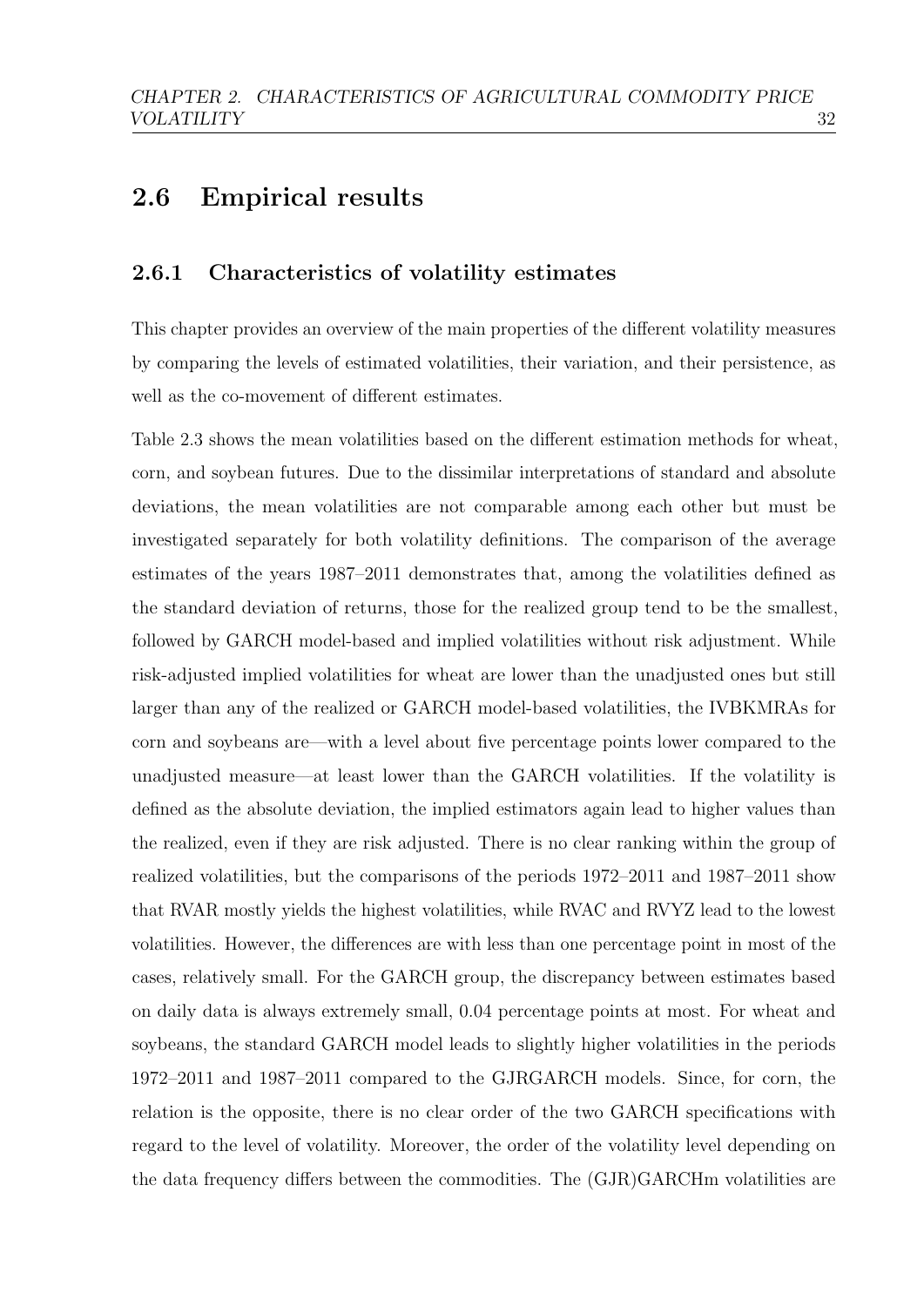normally higher than their daily equivalents. The only exceptions in the 1972–2011 and 1987–2011 samples are wheat in the latter period. For wheat, the differences between both frequencies are relatively small, less than one percentage point. In contrast, the volatilities based on monthly data are at least 2.04 (3.4) percentage points higher than those based on daily data for corn and soybeans in 1987–2011 (1972–2011). Such large differences between estimates within one of the three main groups are found in the group of implied volatilities as well, where the estimates indicate the strong impact of the risk adjustment. For all three commodities, the IVBKM is higher than the IVBlack and the IVBKMRA is the lowest, while the difference between the IVBKM and IVBKMRA lies between 3.02 percentage points (wheat) and 5.65 percentage points (corn). The picture is the same if volatility is defined as the absolute deviation, because a similarly large difference exists between the IAD and IADRA. The realized measures are lower than the implied measures, whereas the risk-adjusted implied measures are very close to the realized ones, always less than one percentage point higher, which indicates that the risk adjustment partially removes the bias from the unadjusted estimators.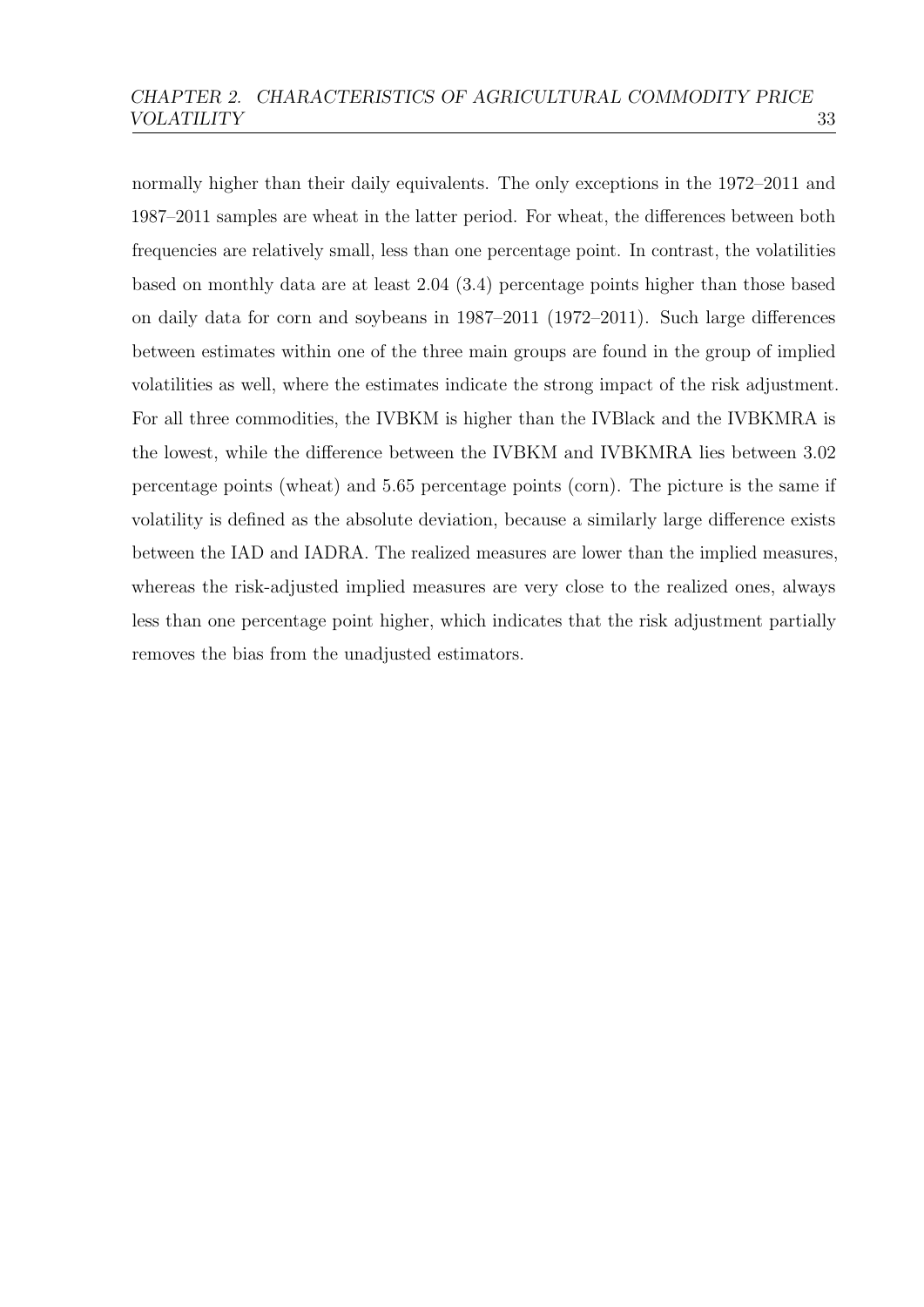### <span id="page-40-0"></span>Table 2.3: Mean volatilities

| year(s)    | <b>SRV</b> | <b>RVAC</b> | <b>RVAAD</b> | <b>RVAR</b> | RVYZ    | <b>RAD</b> |
|------------|------------|-------------|--------------|-------------|---------|------------|
| 1972       | 19.66%     | 22.21%      | 19.24%       | 19.84%      | 18.80%  | 15.35%     |
| 1973       | 40.87%     | 42.88%      | 43.52%       | 45.59%      | 42.41\% | 34.73%     |
| 1974       | 37.83%     | $35.23\%$   | 38.59%       | 39.17%      | 42.13%  | 30.79%     |
| 1975       | 33.78%     | 30.17%      | 32.84%       | 33.70%      | 30.90%  | 26.20%     |
| 1976       | 26.40%     | 22.21\%     | 25.54%       | 26.53%      | 25.18%  | 20.38%     |
| 1977       | 17.88%     | 16.95%      | 17.46%       | 18.28%      | 16.69%  | 13.93%     |
| 1978       | 21.71%     | 21.77%      | 21.55%       | 22.38%      | 19.85%  | 17.20%     |
| 1979       | 24.65%     | 23.58%      | 24.13%       | 24.44%      | 23.38%  | 19.25%     |
| 1980       | 25.01%     | 23.61%      | 24.19%       | 24.22%      | 24.08%  | 19.30%     |
| 1981       | 18.79%     | $17.63\%$   | 18.31\%      | 18.59%      | 19.36%  | 14.61%     |
| 1982       | 17.72%     | 19.20%      | 17.82%       | 18.16%      | 17.74\% | 14.22%     |
| 1983       | 18.45%     | 17.58%      | 17.31\%      | 17.79%      | 18.47%  | 13.81%     |
| 1984       | 15.19%     | 16.11%      | 15.93%       | 15.81%      | 14.60%  | 12.71%     |
| 1985       | 15.26\%    | $15.88\%$   | 14.99%       | 15.46%      | 14.70%  | 11.96%     |
| 1986       | 24.06\%    | 22.70%      | $23.58\%$    | 23.80%      | 21.09%  | 18.82%     |
| 1987       | 19.91%     | 20.11%      | 19.12%       | 19.40%      | 18.95%  | 15.25%     |
| 1988       | 24.73%     | 22.35\%     | 24.87%       | 24.94%      | 24.99%  | 19.85%     |
| 1989       | 14.39%     | 14.98%      | 13.94%       | 14.03%      | 13.60%  | 11.12%     |
| 1990       | 16.04\%    | $16.59\%$   | 15.96%       | 16.42%      | 15.84\% | 12.73%     |
| 1991       | 20.54%     | 20.63%      | 19.56\%      | $20.43\%$   | 20.29%  | 15.61%     |
| 1992       | $18.86\%$  | 21.07%      | 18.61%       | 18.82%      | 18.60%  | 14.84%     |
| 1993       | 17.95\%    | 18.10%      | 18.37%       | 18.44%      | 18.62\% | 14.66%     |
| 1994       | 18.26%     | 18.37%      | 18.20%       | 18.37%      | 18.00%  | 14.52%     |
| 1995       | 21.18%     | 19.78%      | 20.91%       | 21.02%      | 20.88%  | 16.68%     |
| 1996       | 27.06%     | 27.11%      | 26.42\%      | 27.47%      | 26.39%  | 21.08%     |
| 1997       | 21.38%     | 19.75%      | 21.95%       | 22.43\%     | 22.79%  | 17.51%     |
| 1998       | 21.14%     | 20.47%      | 21.08%       | 21.64%      | 21.22%  | 16.82%     |
| 1999       | 24.37%     | 22.70%      | 23.78%       | 24.42%      | 24.07%  | 18.97%     |
| 2000       | 21.34\%    | 21.30%      | 21.04%       | 20.92%      | 22.77%  | 16.79%     |
| 2001       | 21.76%     | 20.20%      | 21.03%       | 21.44%      | 21.53%  | 16.78%     |
| $\,2002\,$ | 25.62%     | 23.74%      | 25.19%       | 25.84%      | 26.50%  | 20.10\%    |
| $\,2003\,$ | 28.37%     | 27.00%      | 28.27%       | 28.72%      | 27.03%  | 22.56%     |
| 2004       | 28.88%     | 25.08%      | 27.78%       | 28.01%      | 26.12\% | 22.17\%    |
| $\,2005\,$ | 23.46%     | $23.36\%$   | 23.14%       | 23.85%      | 23.91%  | 18.46%     |
| 2006       | 28.21\%    | 28.17%      | 27.97%       | 28.18%      | 27.19%  | 22.31%     |
| 2007       | 32.43%     | 31.89%      | 32.39%       | 33.03%      | 33.26%  | 25.85%     |
| 2008       | 49.95%     | 47.22%      | 49.51%       | $50.13\%$   | 48.42%  | 39.50%     |
| $2009\,$   | 37.09%     | 30.64\%     | 35.49%       | 37.37%      | 33.29%  | 28.31\%    |
| 2010       | 35.04%     | 31.17%      | 33.28%       | 34.17%      | 31.84\% | 26.55\%    |
| $2011\,$   | 39.17%     | 37.01%      | 37.22\%      | 38.52\%     | 34.31%  | 29.70%     |
| 2012       | $34.02\%$  | 34.75%      | 32.52%       | 33.22\%     | 25.18%  | $25.95\%$  |

### Panel A: Wheat

 $\overline{\phantom{0}}$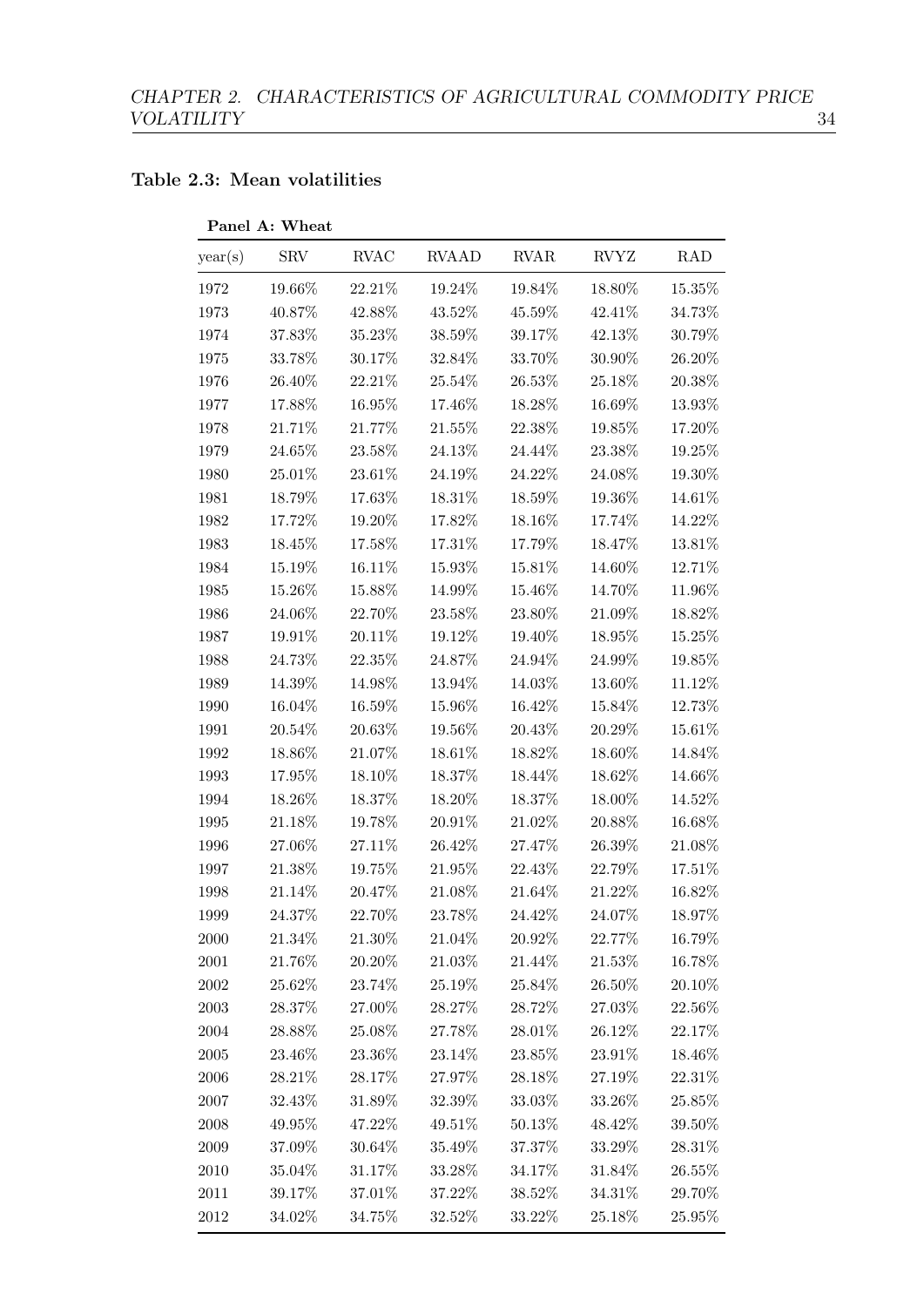CHAPTER 2. CHARACTERISTICS OF AGRICULTURAL COMMODITY PRICE VOLATILITY  $\qquad \qquad \qquad 35$ VOLATILITY 35

| year(s)   | <b>SRV</b> | RVAC   | <b>RVAAD</b> | <b>RVAR</b> | <b>RVYZ</b> | <b>RAD</b> |
|-----------|------------|--------|--------------|-------------|-------------|------------|
| 1972-2011 | 24.86%     | 23.91% | 24.50%       | 25.06%      | 24.24\%     | 19.55%     |
| 1987-2011 | 25.49%     | 24.35% | 25.00%       | 25.52%      | 24.82%      | 19.95%     |
| 1972-1976 | 31.71%     | 30.54% | 31.95%       | 33.19%      | 31.88%      | 25.49%     |
| 1977-1981 | 21.61%     | 20.71% | 21.13%       | 21.58%      | 20.67%      | 16.86\%    |
| 1982-1986 | 18.14%     | 18.30% | 17.92%       | 18.20%      | 17.32%      | 14.30%     |
| 1987-1991 | 19.12%     | 18.93% | 18.69%       | 19.04%      | 18.73%      | 14.91%     |
| 1992-1996 | 20.66%     | 20.89% | 20.50%       | 20.83%      | 20.50\%     | 16.36%     |
| 1997-2001 | 21.99%     | 20.88% | 21.77%       | 22.17%      | 22.47%      | 17.37%     |
| 2002-2006 | 26.91\%    | 25.47% | 26.47\%      | 26.92%      | 26.15%      | 21.12\%    |
| 2007-2011 | 38.74%     | 35.58% | 37.58%       | 38.65%      | 36.22%      | 29.98%     |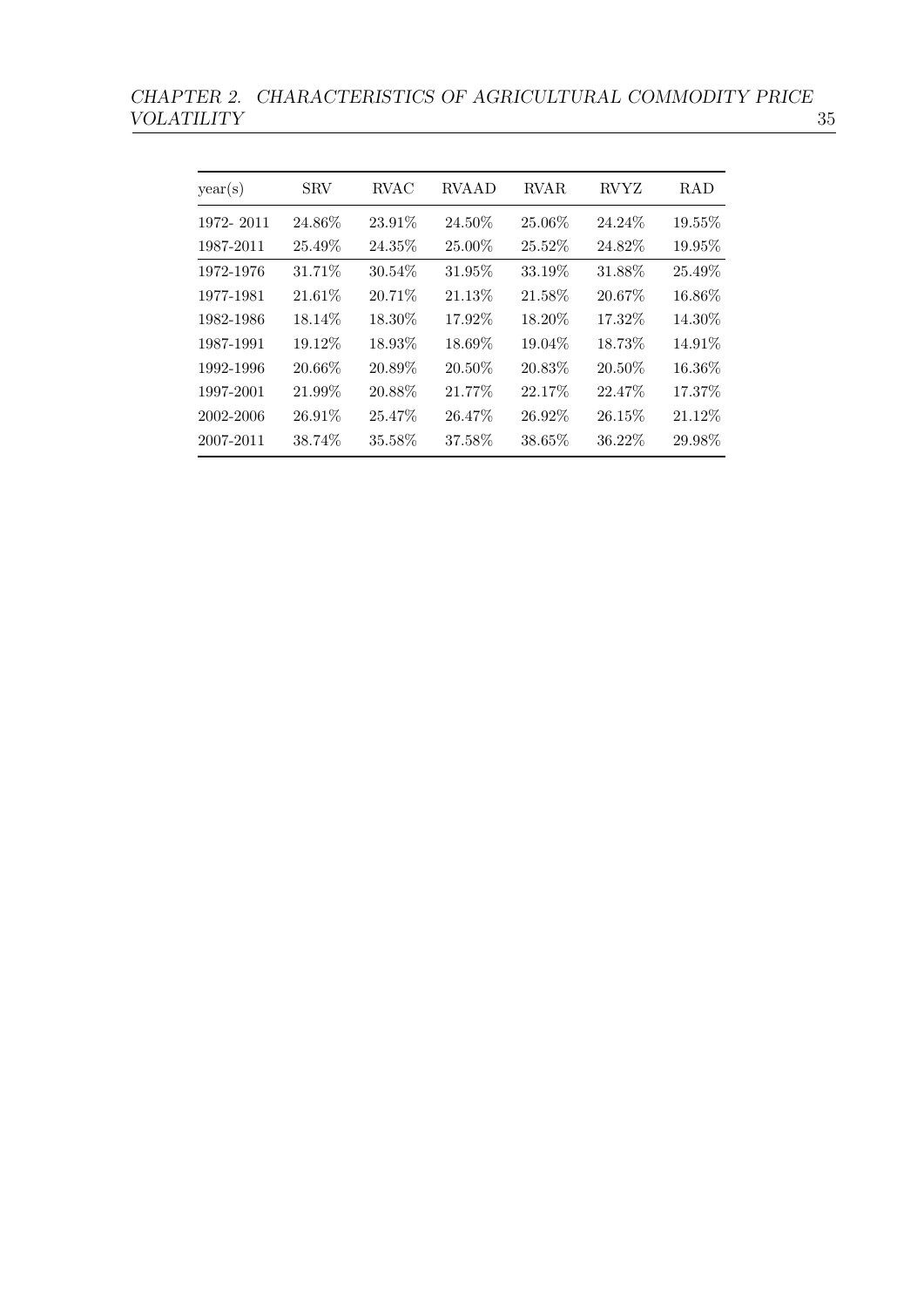| year(s)    | GARCHm    | GARCHd    | GJR     | GJR       |
|------------|-----------|-----------|---------|-----------|
|            |           |           | GARCHm  | GARCHd    |
| 1972       | 26.49%    | 21.81%    | 27.99%  | 22.50%    |
| 1973       | $35.24\%$ | 39.94%    | 40.08%  | 40.37%    |
| 1974       | 43.99%    | 38.38%    | 47.59%  | 38.13%    |
| 1975       | $39.52\%$ | 33.99%    | 40.45%  | 33.63%    |
| 1976       | 34.27%    | 27.48%    | 34.32%  | 27.09%    |
| 1977       | 27.48%    | 19.07%    | 26.98%  | 18.93%    |
| 1978       | 25.76%    | 22.88%    | 27.43%  | 23.10%    |
| 1979       | $24.81\%$ | 25.26%    | 27.66%  | $25.55\%$ |
| 1980       | 24.39%    | 24.91%    | 25.59%  | 24.95%    |
| 1981       | 22.79%    | 20.55%    | 22.23%  | 20.23%    |
| 1982       | 21.88%    | 19.31%    | 19.40%  | 18.95%    |
| 1983       | 22.50%    | $20.15\%$ | 20.37%  | $20.10\%$ |
| 1984       | 22.47%    | 17.13%    | 21.39%  | 17.13%    |
| 1985       | 19.86%    | 16.75%    | 20.01%  | 16.89%    |
| 1986       | 22.31%    | 24.68%    | 21.64%  | 24.79%    |
| 1987       | $20.60\%$ | 20.57%    | 20.81%  | 20.75%    |
| 1988       | 21.02%    | 26.04%    | 22.03%  | 26.33%    |
| 1989       | 19.89%    | 16.49%    | 21.14%  | 16.41%    |
| 1990       | 20.44%    | 17.53%    | 19.58%  | 17.13%    |
| 1991       | 21.15%    | 21.46%    | 19.59%  | 21.65%    |
| 1992       | $22.95\%$ | $20.35\%$ | 23.08%  | $20.31\%$ |
| 1993       | 20.88%    | 19.24%    | 21.92%  | 19.48%    |
| 1994       | 20.35%    | 19.38%    | 21.64%  | 19.43%    |
| 1995       | 22.54%    | 22.14%    | 24.20%  | 22.41%    |
| 1996       | 27.17%    | 27.33%    | 29.69%  | 27.03%    |
| 1997       | 29.28%    | 22.71%    | 28.30%  | 22.55%    |
| 1998       | 27.27%    | 22.10%    | 24.41\% | 21.75%    |
| 1999       | 26.77%    | 24.99%    | 23.86%  | 24.62%    |
| $2000\,$   | 23.33%    | 21.74%    | 21.15%  | $21.51\%$ |
| $2001\,$   | $21.64\%$ | 22.25%    | 20.23\% | 22.27%    |
| $\,2002\,$ | 22.16%    | 25.91%    | 21.92%  | 26.11\%   |
| $\,2003\,$ | $25.87\%$ | 28.37%    | 24.91%  | 28.39%    |
| 2004       | 24.29%    | 29.33%    | 23.95%  | 29.35%    |
| $\,2005\,$ | 23.88%    | $24.05\%$ | 23.72%  | 24.21\%   |
| $\,2006$   | 23.43%    | 27.91%    | 23.93%  | 28.16%    |
| 2007       | 27.13%    | 32.12%    | 28.61%  | 32.62%    |
| 2008       | 35.48%    | 48.15%    | 35.00%  | 47.28%    |
| 2009       | 36.95%    | 37.92%    | 32.30\% | 37.64%    |
| 2010       | 38.23%    | 35.68%    | 36.38%  | 35.89%    |
| 2011       | 39.27%    | 38.80%    | 37.92%  | 38.19%    |
| 2012       | 36.80%    | 31.68%    | 32.87%  | 31.75%    |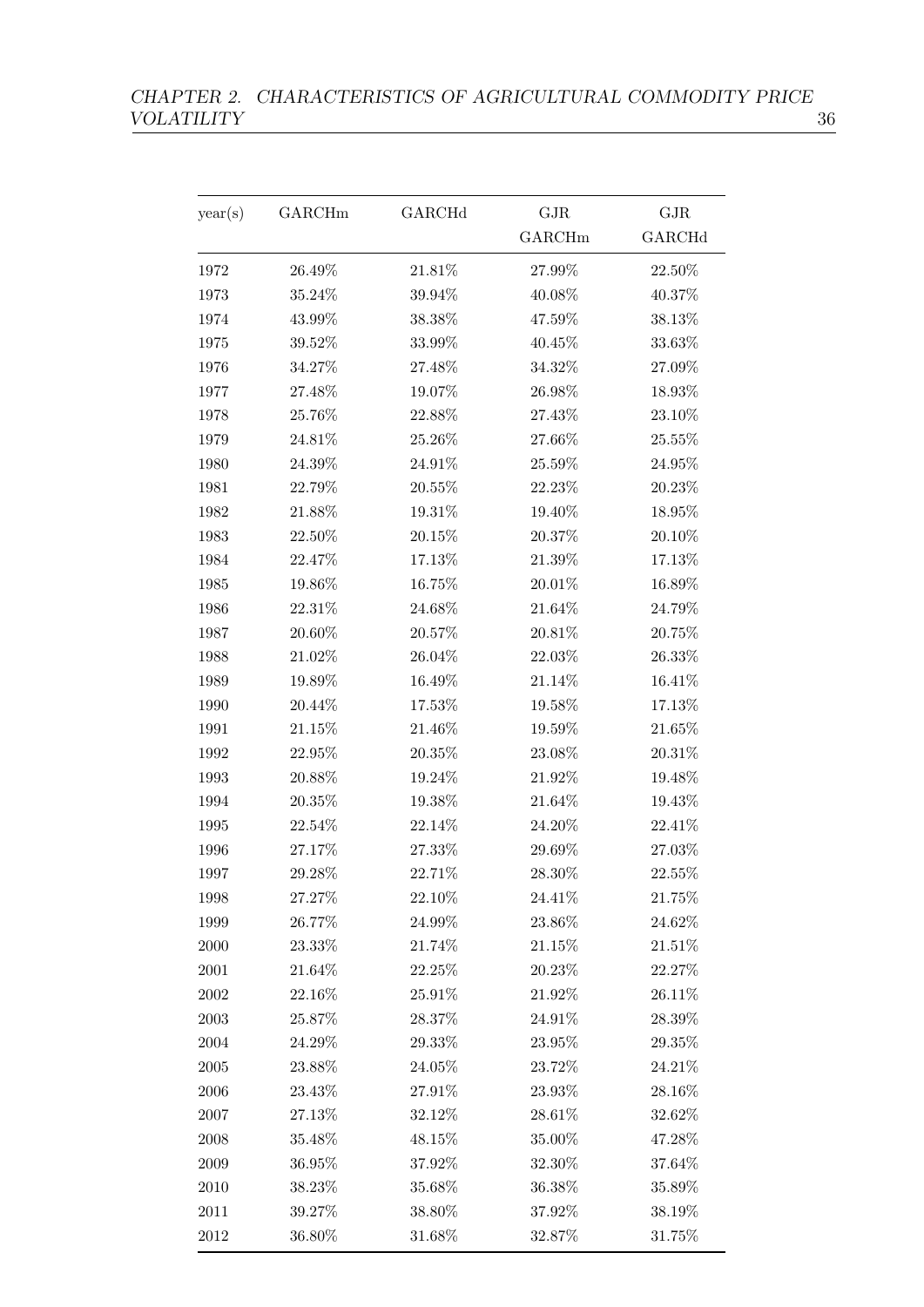# CHAPTER 2. CHARACTERISTICS OF AGRICULTURAL COMMODITY PRICE VOLATILITY  $\qquad \qquad \qquad 37$

| year(s)   | GARCHm    | GARCHd  | GJR<br>GARCHm | GJR<br>GARCHd |
|-----------|-----------|---------|---------------|---------------|
| 1972-2011 | 26.39%    | 25.62%  | 26.33%        | 25.60\%       |
| 1987-2011 | 25.68\%   | 26.10\% | 25.21\%       | 26.06\%       |
| 1972-1976 | 36.06\%   | 32.32%  | 38.26\%       | 32.34%        |
| 1977-1981 | $25.04\%$ | 22.53%  | 25.98\%       | 22.55%        |
| 1982-1986 | 21.80%    | 19.60%  | 20.56\%       | 19.57%        |
| 1987-1991 | 20.62\%   | 20.42%  | 20.63\%       | 20.45\%       |
| 1992-1996 | 22.78%    | 21.69%  | 24.11\%       | 21.73%        |
| 1997-2001 | 25.66%    | 22.76%  | 23.59%        | 22.54%        |
| 2002-2006 | 23.92\%   | 27.12\% | 23.69%        | 27.24\%       |
| 2007-2011 | 35.41\%   | 38.53%  | 34.04%        | 38.32%        |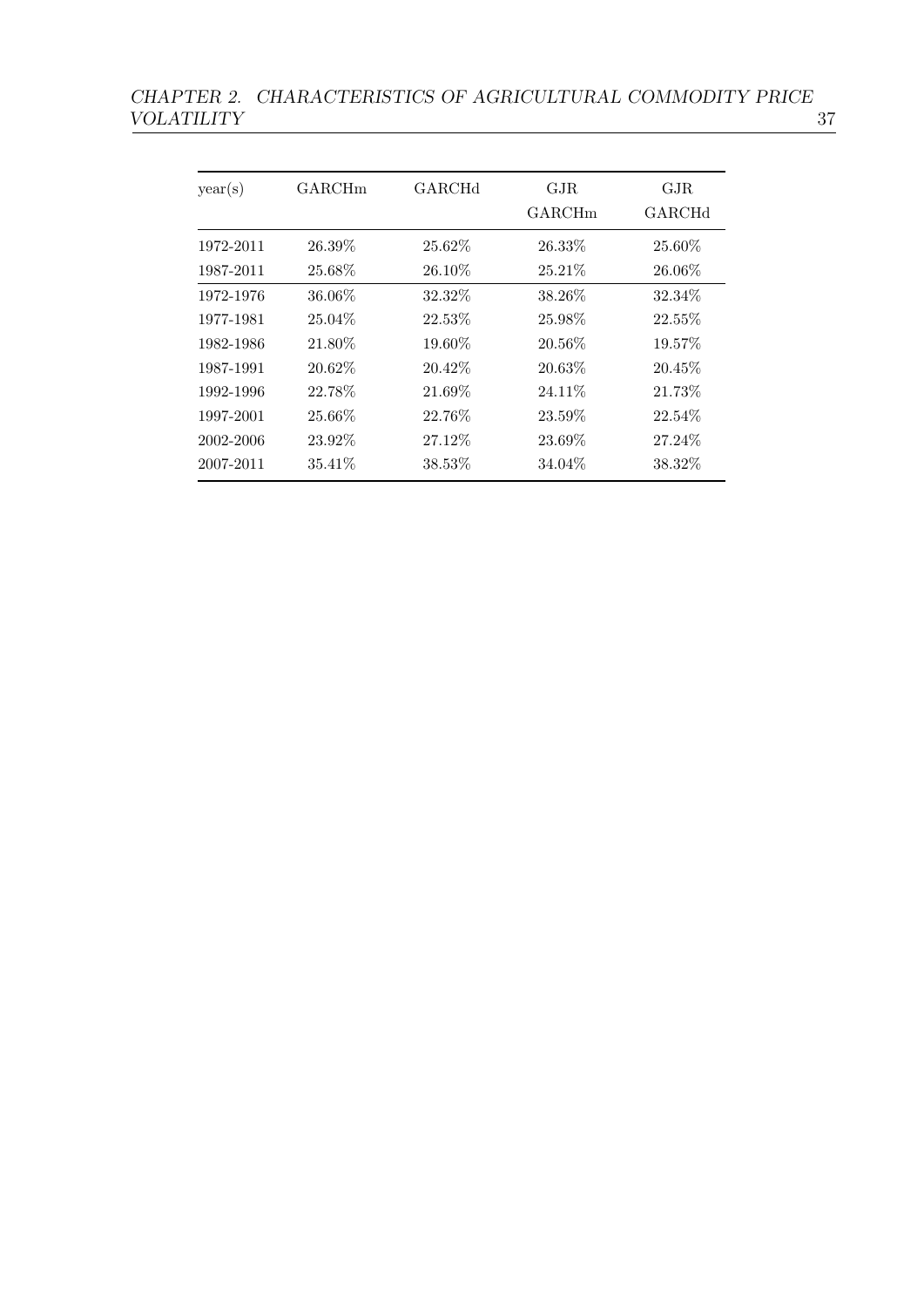# CHAPTER 2. CHARACTERISTICS OF AGRICULTURAL COMMODITY PRICE VOLATILITY  $\qquad \qquad \qquad \qquad 38$

| year(s)   | <b>IVBlack</b> | <b>IVBKM</b> | <b>IVBKMRA</b> | <b>IAD</b> | <b>IADRA</b> |
|-----------|----------------|--------------|----------------|------------|--------------|
| 1987      | 20.26%         | 24.49%       | NA             | 18.82%     | NA           |
| 1988      | 29.95%         | 29.29%       | 26.00%         | 24.30%     | 18.97%       |
| 1989      | 19.33%         | 20.21%       | 14.11%         | $16.02\%$  | 11.00%       |
| 1990      | 20.00%         | 16.92%       | $11.37\%$      | $13.87\%$  | $9.63\%$     |
| 1991      | 20.74%         | 21.90%       | 20.02%         | 16.57%     | 15.10%       |
| 1992      | 20.96%         | 21.91%       | 22.63%         | 16.66%     | 16.77%       |
| 1993      | 20.09%         | 20.59%       | 18.59%         | 16.61%     | 15.26%       |
| 1994      | 20.33%         | 21.63%       | 19.28%         | 16.39%     | 14.73%       |
| 1995      | 21.70%         | 22.95%       | 19.34%         | 18.08%     | 15.99%       |
| 1996      | 22.87%         | 24.00%       | 22.82%         | 18.88%     | 18.21%       |
| 1997      | 24.05%         | 25.29%       | 26.11%         | 19.45%     | 20.41%       |
| 1998      | 23.22%         | 24.78%       | 20.61%         | 19.02%     | 16.75%       |
| 1999      | 26.94%         | 28.82%       | 21.67%         | 22.12%     | 17.40%       |
| 2000      | $27.01\%$      | 26.65%       | 21.62%         | 20.97%     | 17.09%       |
| 2001      | 23.42%         | $23.77\%$    | 20.06%         | 19.71%     | 16.03%       |
| 2002      | 24.53%         | 25.00%       | 22.67%         | 21.10%     | 17.51%       |
| 2003      | 26.60%         | 26.72%       | 26.08%         | 21.07%     | 19.55%       |
| 2004      | 27.73%         | 28.31%       | 28.96%         | 22.14%     | 22.64%       |
| 2005      | 27.47%         | 27.91%       | 26.19%         | 21.94%     | 20.19%       |
| 2006      | 31.21%         | 31.19%       | 25.55%         | 24.69%     | 20.33%       |
| 2007      | 33.27%         | $33.50\%$    | 29.60%         | 26.44%     | 23.32%       |
| 2008      | 46.63%         | 46.23%       | 42.77%         | 36.42%     | 33.92%       |
| 2009      | 40.82%         | 41.90%       | 37.86%         | 32.57%     | 28.93%       |
| 2010      | 34.78%         | 36.40%       | 31.51%         | 28.21%     | 23.76%       |
| 2011      | 37.71%         | 39.04%       | 36.01%         | $30.41\%$  | 27.43%       |
| 2012      | 33.77%         | 34.40%       | 32.34%         | 26.76%     | 24.53%       |
| 1987-2011 | 28.55%         | 29.45%       | 26.43%         | 23.30%     | 20.60%       |
| 1987-1991 | 22.06%         | 22.72%       | 17.30%         | 18.05%     | 14.13%       |
| 1992-1996 | 21.19%         | 22.21%       | $20.53\%$      | 17.35%     | 16.23%       |
| 1997-2001 | 25.11%         | 25.67%       | 21.55%         | 20.31%     | 17.21%       |
| 2002-2006 | 27.52%         | 27.84%       | 25.89%         | 22.21%     | 20.05%       |
| 2007-2011 | 38.64%         | 39.30%       | 35.43%         | 30.71%     | 27.36%       |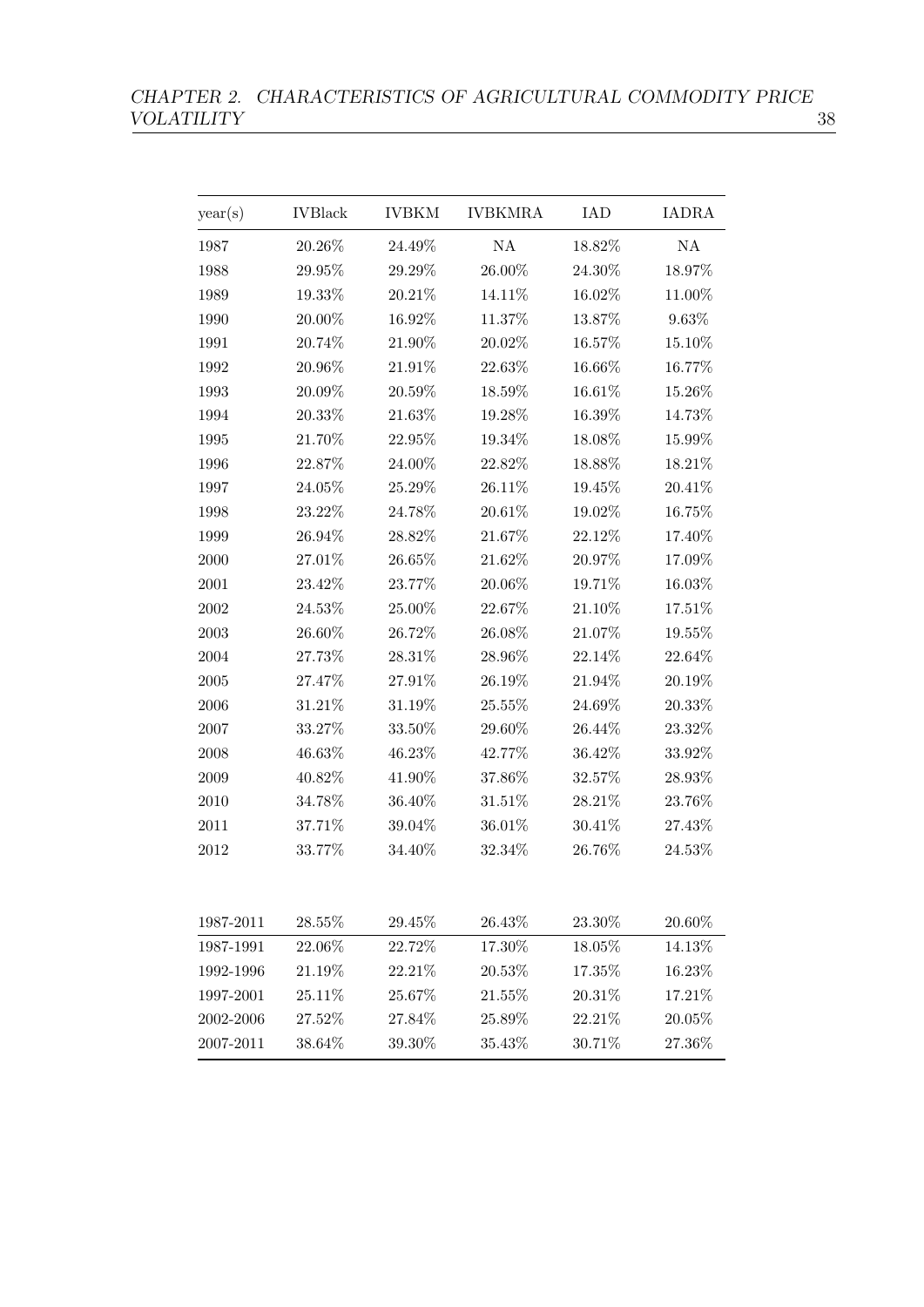Panel B: Corn year(s) SRV RVAC RVAAD RVAR RVYZ RAD 1972 14.03% 13.24% 13.62% 14.59% 12.58% 10.87% 1973 36.66% 40.71% 38.28% 39.58% 37.70% 30.54% 1974 30.84% 29.53% 31.95% 32.95% 31.03% 25.49% 1975 25.11% 22.77% 25.33% 26.35% 23.53% 20.21% 1976 17.83% 15.92% 17.12% 17.33% 15.54% 13.66% 1977 15.63% 15.56% 15.54% 16.01% 14.61% 12.40% 1978 14.17% 13.68% 14.16% 14.91% 13.89% 11.30% 1979 17.59% 15.82% 17.71% 18.13% 15.84% 14.13% 1980 16.92% 14.92% 16.81% 17.82% 17.16% 13.41% 1981 16.49% 16.26% 16.12% 16.99% 15.74% 12.87% 1982 12.89% 12.83% 12.56% 13.16% 13.06% 10.03% 1983 17.52% 16.81% 17.86% 18.40% 17.01% 14.25% 1984 13.49% 13.11% 12.89% 13.30% 12.28% 10.29% 1985 10.65% 10.43% 10.43% 10.73% 9.97% 8.33% 1986 17.38% 18.32% 17.29% 17.25% 16.96% 13.80% 1987 22.11% 20.45% 21.63% 22.22% 20.75% 17.26%  $1988 \qquad \ \ 25.48\% \qquad \ \ 26.86\% \qquad \ \ 25.94\% \qquad \ \ 27.03\% \qquad \ \ 25.21\% \qquad \ \ 20.69\%$ 1989 18.97% 18.51% 17.92% 17.98% 17.09% 14.29% 1990 14.79% 15.25% 14.74% 15.03% 14.67% 11.76% 1991 16.60% 16.59% 16.24% 16.74% 16.67% 12.96% 1992 15.11% 13.95% 14.83% 15.37% 13.92% 11.83% 1993 14.24% 13.48% 13.95% 14.10% 14.94% 11.13% 1994 17.01% 15.80% 16.24% 16.37% 16.66% 12.96% 1995 13.26% 13.17% 12.98% 12.98% 14.66% 10.36% 1996 23.16% 26.22% 22.81% 23.22% 21.71% 18.20% 1997 21.54% 19.19% 21.07% 21.87% 19.82% 16.82% 1998 19.75% 19.40% 18.83% 19.55% 19.26% 15.03% 1999 20.32% 21.02% 19.87% 20.01% 19.49% 15.86%  $2000 \t 20.54\% \t 19.04\% \t 20.37\% \t 20.34\% \t 19.31\% \t 16.25\%$ 2001 19.89% 20.14% 19.65% 20.18% 19.71% 15.68% 2002 19.70% 20.72% 19.69% 20.08% 19.86% 15.71% 2003 20.10% 20.33% 18.38% 18.54% 19.73% 14.67%  $2004 \t 22.62\% \t 20.78\% \t 21.94\% \t 23.41\% \t 23.87\% \t 17.50\%$  $2005 \t 22.03\% \t 21.55\% \t 20.78\% \t 21.52\% \t 21.81\% \t 16.58\%$  $2006 \t 27.25\% \t 26.99\% \t 27.23\% \t 27.44\% \t 26.46\% \t 21.72\%$  $2007 \qquad 31.08\% \qquad 30.90\% \qquad 31.14\% \qquad 32.09\% \qquad 31.17\% \qquad 24.85\%$  $2008 \t 41.00\% \t 40.35\% \t 40.62\% \t 41.06\% \t 41.22\% \t 32.41\%$  $2009 \hspace{1cm} 35.73\% \hspace{1cm} 35.21\% \hspace{1cm} 34.13\% \hspace{1cm} 34.54\% \hspace{1cm} 34.59\% \hspace{1cm} 27.23\%$ 2010 30.05% 27.52% 28.45% 28.72% 29.28% 22.70% 2011 33.65% 32.74% 32.34% 32.50% 32.54% 25.81%  $2012 \hspace{1.5mm} 29.84\% \hspace{1.5mm} 30.20\% \hspace{1.5mm} 27.60\% \hspace{1.5mm} 27.79\% \hspace{1.5mm} 26.20\% \hspace{1.5mm} 22.02\%$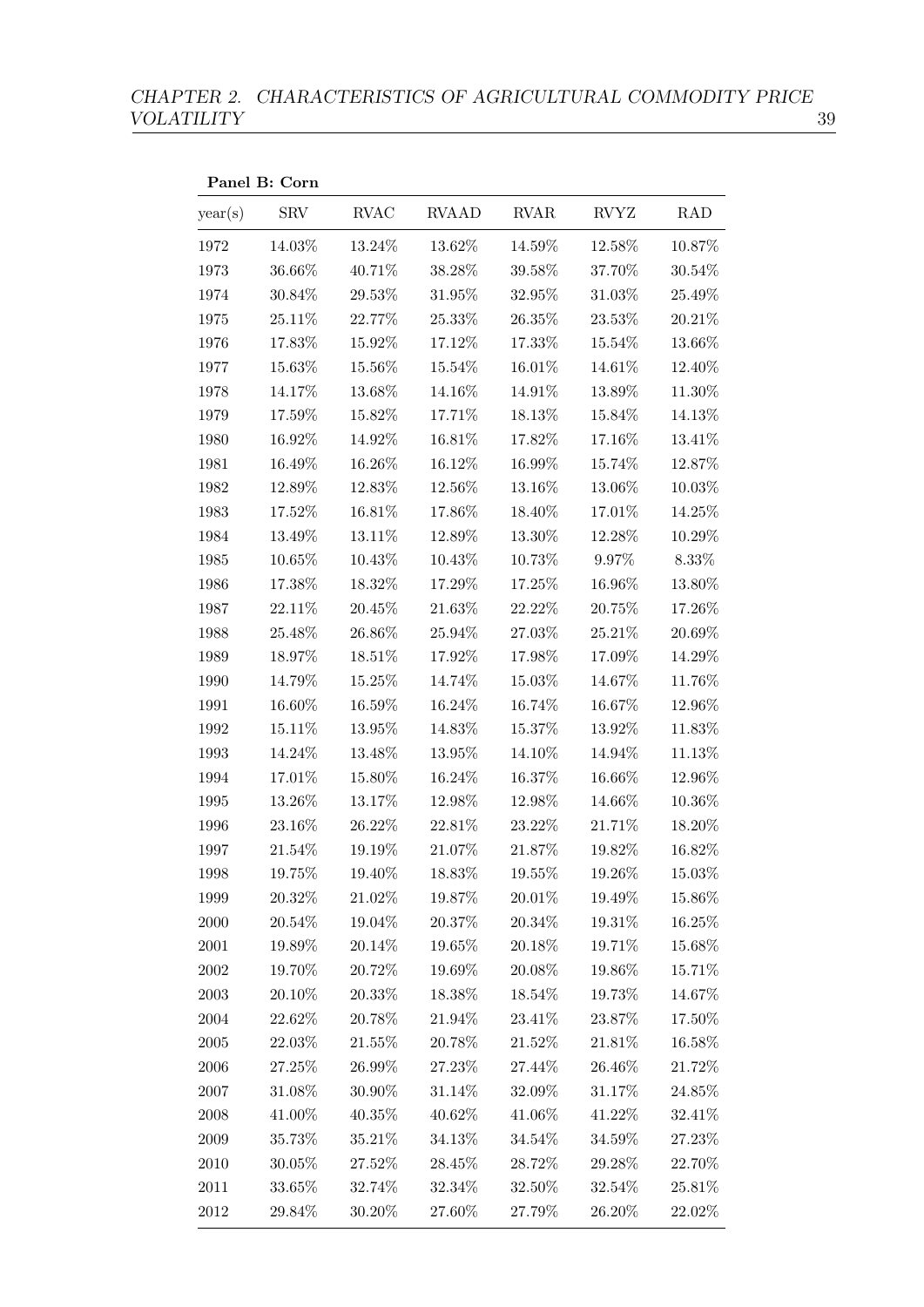CHAPTER 2. CHARACTERISTICS OF AGRICULTURAL COMMODITY PRICE VOLATILITY  $\qquad \qquad 40$ VOLATILITY 40

| year(s)   | <b>SRV</b> | <b>RVAC</b> | <b>RVAAD</b> | <b>RVAR</b> | <b>RVYZ</b> | <b>RAD</b> |
|-----------|------------|-------------|--------------|-------------|-------------|------------|
| 1972-2011 | 21.08%     | 20.65%      | 20.74%       | 21.27%      | 20.53%      | 16.55%     |
| 1987-2011 | 22.64%     | 22.25%      | 22.07%       | 22.52%      | 22.18%      | 17.61%     |
| 1972-1976 | 24.89%     | 24.44%      | 25.26%       | 26.36%      | 24.08%      | 20.15%     |
| 1977-1981 | 16.16\%    | 15.25%      | 16.07%       | 16.77%      | 15.45%      | 12.82%     |
| 1982-1986 | 14.39%     | 14.30%      | 14.21%       | 14.57%      | 13.86%      | 11.34%     |
| 1987-1991 | 19.59%     | 19.53%      | 19.29%       | 19.80%      | 18.88%      | 15.39%     |
| 1992-1996 | 16.56%     | 16.52%      | 16.16%       | 16.41%      | 16.38%      | 12.90%     |
| 1997-2001 | 20.41\%    | 19.76%      | 19.96%       | 20.39%      | 19.52%      | 15.93%     |
| 2002-2006 | 22.34%     | 22.07%      | 21.61%       | 22.20%      | 22.35%      | 17.24%     |
| 2007-2011 | 34.30%     | 33.34%      | 33.34%       | 33.78%      | 33.76%      | 26.60%     |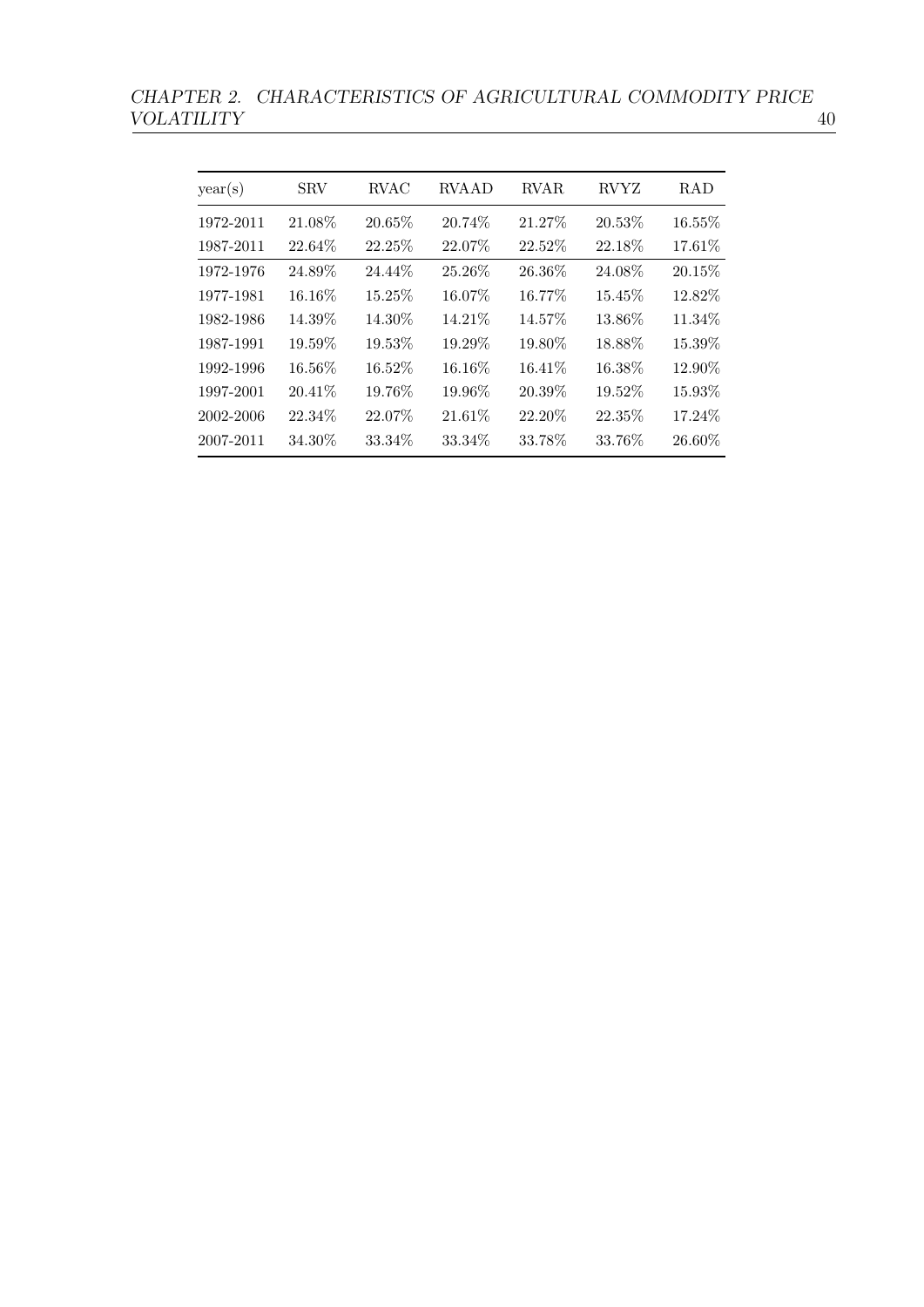| year(s)    | GARCHm    | GARCHd    | $\rm GJR$ | $\rm GJR$ |
|------------|-----------|-----------|-----------|-----------|
|            |           |           | GARCHm    | GARCHd    |
| 1972       | 21.37%    | 16.38%    | 21.45%    | 16.47%    |
| 1973       | 39.56%    | 37.51%    | 44.58%    | 37.88%    |
| 1974       | 42.70%    | 31.49%    | 44.13%    | 31.73%    |
| 1975       | 36.38%    | $26.35\%$ | 33.82%    | 26.32%    |
| 1976       | 22.30%    | 18.88%    | 21.37%    | 18.84%    |
| 1977       | 20.93%    | 16.76%    | 20.12%    | 16.62%    |
| 1978       | 21.70%    | 15.73%    | $24.49\%$ | 15.71%    |
| 1979       | $19.87\%$ | 18.17%    | 21.29%    | $18.24\%$ |
| 1980       | 24.57%    | 18.27%    | 23.81%    | 18.42%    |
| 1981       | 24.38%    | 17.68%    | 21.96%    | 17.41%    |
| 1982       | 20.90%    | 14.74%    | 19.14%    | 14.66%    |
| 1983       | 24.66%    | 18.62%    | 27.19%    | 18.91%    |
| 1984       | 19.33%    | 14.71%    | 20.71%    | 14.70%    |
| 1985       | 16.98%    | 12.28%    | 18.43%    | 12.34%    |
| 1986       | 19.33%    | 17.85%    | 20.29%    | 17.68%    |
| 1987       | 22.97%    | 22.67%    | 23.60%    | 22.62%    |
| 1988       | 35.38%    | $26.55\%$ | 39.18%    | $26.69\%$ |
| 1989       | 26.21%    | 19.96%    | 26.78%    | 19.86%    |
| 1990       | 20.23%    | 15.61%    | 21.42%    | $15.58\%$ |
| 1991       | 17.91%    | 17.79%    | 18.57%    | 17.79%    |
| 1992       | 19.10%    | 16.27%    | 19.28%    | 16.12%    |
| 1993       | 18.53%    | 15.39%    | 19.16%    | 15.59%    |
| 1994       | 21.59%    | 18.07%    | 21.79%    | 17.80%    |
| 1995       | 19.01%    | 14.33%    | 20.33%    | 14.56%    |
| 1996       | 26.74%    | 23.80%    | 28.91%    | $23.85\%$ |
| 1997       | 27.05%    | 22.40%    | 26.49%    | 22.47%    |
| 1998       | 24.74%    | 20.65%    | 22.62\%   | 20.54\%   |
| 1999       | 20.80%    | 20.95%    | 20.49%    | 20.78%    |
| 2000       | 21.92%    | 21.13%    | 21.85%    | 21.11\%   |
| $2001\,$   | $25.53\%$ | 20.92%    | $22.51\%$ | 20.77%    |
| $\,2002\,$ | 22.85%    | 20.64%    | 21.37%    | 20.76%    |
| $\,2003\,$ | 21.51\%   | 20.47%    | 23.09%    | 20.59%    |
| 2004       | 28.34\%   | 23.87%    | 28.92%    | 23.79%    |
| $\,2005\,$ | 26.01%    | 22.33\%   | 23.27%    | 22.36\%   |
| 2006       | 23.64%    | 27.42%    | 24.81%    | 27.69%    |
| 2007       | 30.85%    | 31.62%    | 31.80%    | 31.62%    |
| 2008       | 35.32\%   | $39.95\%$ | 35.72%    | 39.80%    |
| 2009       | 35.79%    | 37.01%    | 32.30%    | 37.16%    |
| 2010       | 32.31%    | 30.63%    | 30.33%    | 30.77%    |
| $2011\,$   | 36.48\%   | 34.03%    | 36.67%    | $33.98\%$ |
| 2012       | 31.58%    | 28.01%    | 28.20%    | 27.88%    |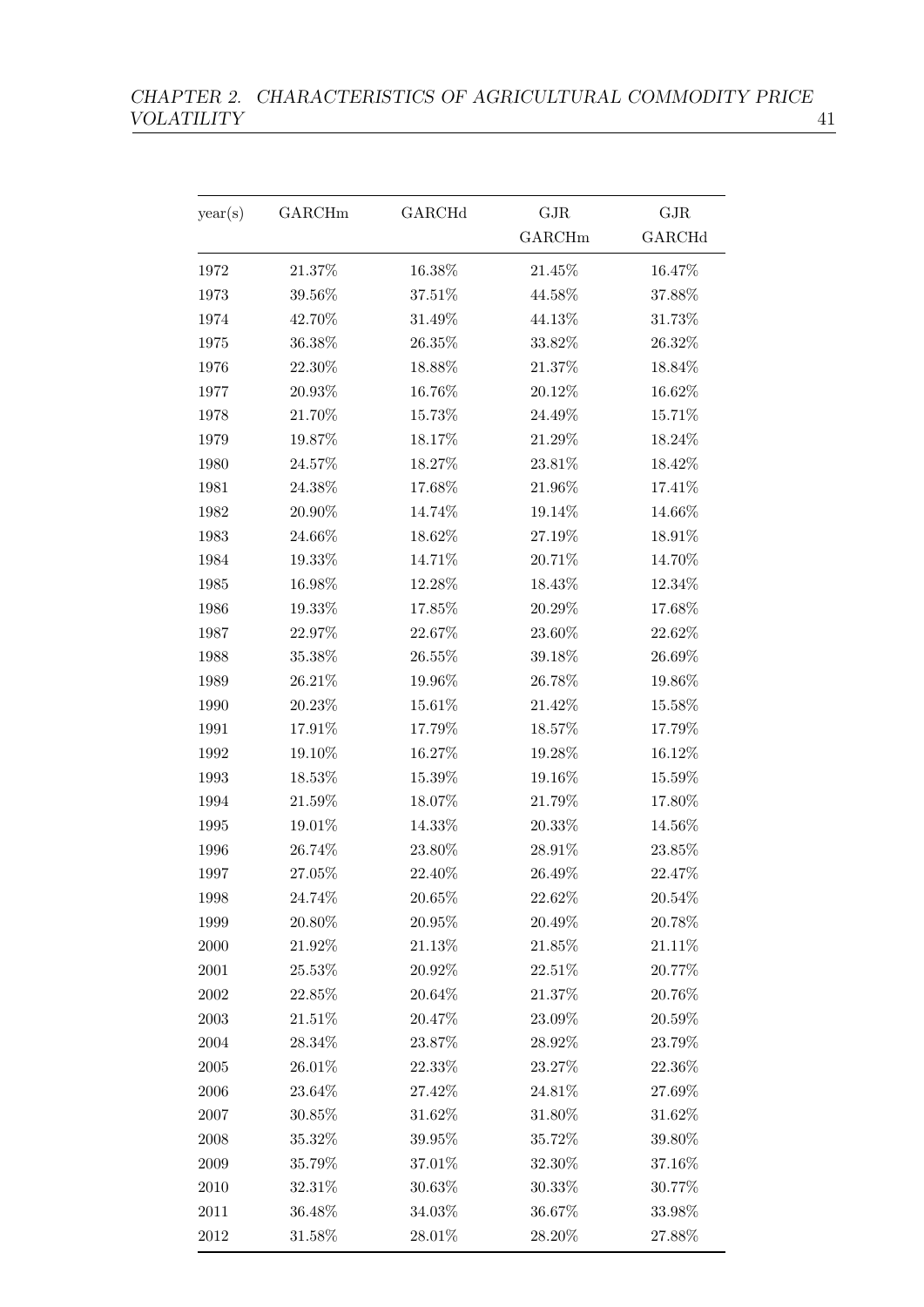## CHAPTER 2. CHARACTERISTICS OF AGRICULTURAL COMMODITY PRICE VOLATILITY  $\qquad \qquad \qquad 42$ Volation and the control of the control of the control of the control of the control of the control of the control of

| year(s)   | GARCHm  | GARCHd    | GJR<br>GARCHm | GJR.<br>GARCHd |
|-----------|---------|-----------|---------------|----------------|
| 1972-2011 | 25.40\% | 22.00%    | 25.61\%       | 22.01\%        |
| 1987-2011 | 25.63\% | 23.38\%   | 25.65\%       | 23.38\%        |
| 1972-1976 | 32.65%  | 26.12%    | 33.27%        | 26.25\%        |
| 1977-1981 | 22.29\% | 17.32%    | 22.33\%       | 17.28%         |
| 1982-1986 | 20.24\% | 15.64%    | 21.15%        | 15.66\%        |
| 1987-1991 | 24.54\% | 20.51\%   | 25.91\%       | $20.51\%$      |
| 1992-1996 | 20.99%  | 17.57%    | 21.89%        | 17.58%         |
| 1997-2001 | 24.01\% | 21.21\%   | 22.79%        | 21.13%         |
| 2002-2006 | 24.47\% | 22.95%    | 24.29%        | 23.03%         |
| 2007-2011 | 34.15\% | $34.65\%$ | 33.37%        | 34.66%         |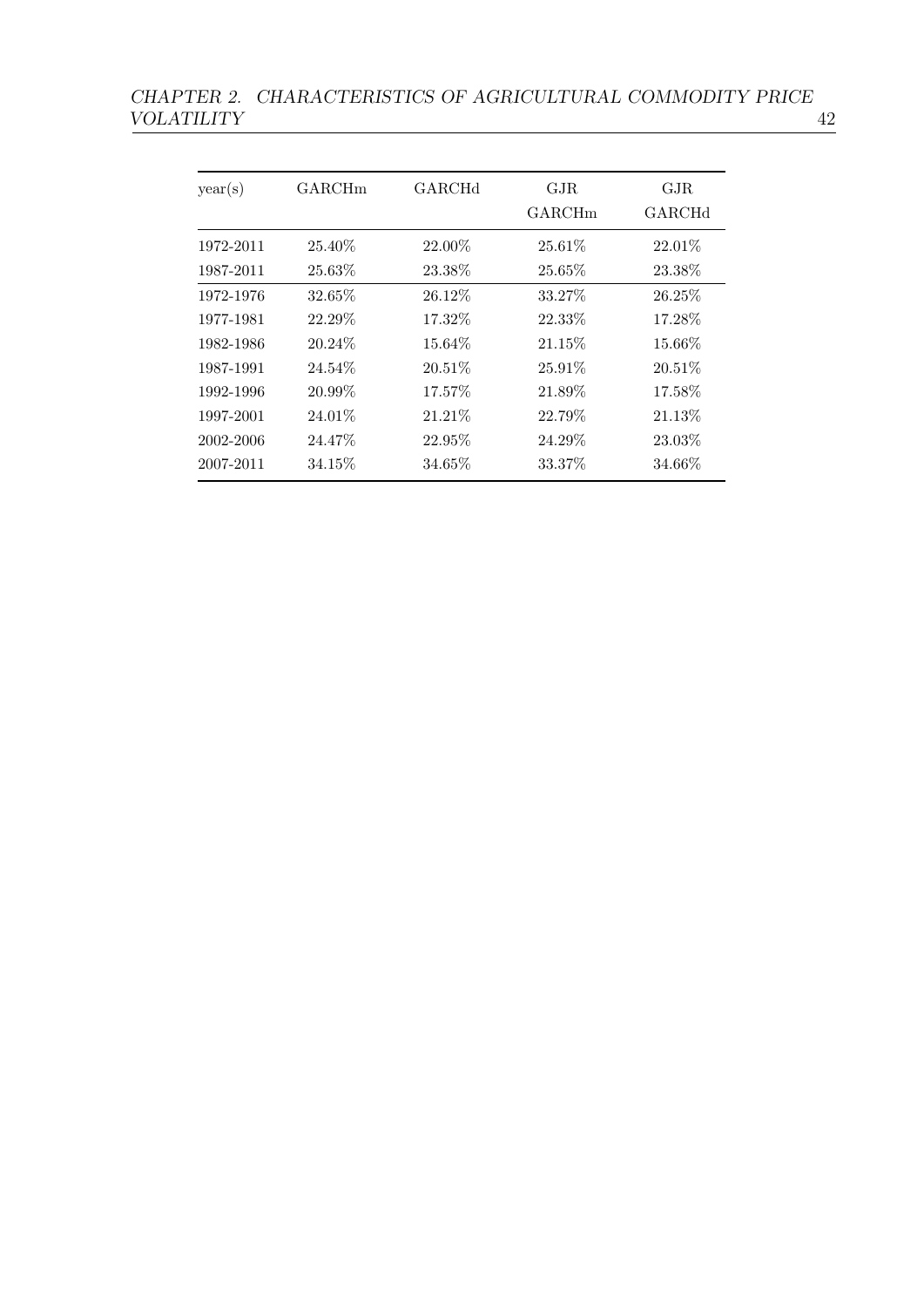| year(s)    | <b>IVBlack</b> | <b>IVBKM</b> | <b>IVBKMRA</b> | <b>IAD</b> | <b>IADRA</b> |
|------------|----------------|--------------|----------------|------------|--------------|
| 1987       | 23.80%         | 24.49%       | NA             | 17.91%     | NA           |
| 1988       | 34.27%         | 35.98%       | $19.13\%$      | 28.54%     | 15.78%       |
| 1989       | $21.03\%$      | 22.36%       | 15.33%         | 17.52%     | 11.84%       |
| 1990       | $18.06\%$      | 18.73%       | 13.76%         | 15.32%     | $11.93\%$    |
| 1991       | 23.12%         | 28.04%       | 23.97%         | 20.38%     | 17.15%       |
| 1992       | 19.23%         | 22.84%       | 17.60%         | 18.47%     | 14.75%       |
| 1993       | 16.38%         | 19.38%       | 12.69%         | 13.44%     | 9.17%        |
| 1994       | 21.88%         | 25.71%       | 14.46%         | 19.29%     | 11.99%       |
| 1995       | 17.83%         | 22.07%       | 18.33%         | 16.91%     | 14.51%       |
| 1996       | 24.37%         | 25.01%       | 19.30%         | 20.20%     | 16.42%       |
| 1997       | 24.08%         | 25.49%       | 21.10%         | 20.31%     | 16.52%       |
| 1998       | 24.19%         | 25.84%       | 20.38%         | 20.76%     | 15.99%       |
| 1999       | 24.97%         | 26.70%       | 20.34%         | 21.17%     | 15.83%       |
| 2000       | 23.48%         | 24.39%       | 18.13%         | 18.95%     | 13.95%       |
| 2001       | 23.75%         | 24.18%       | 18.39%         | 19.07%     | 14.61%       |
| 2002       | 23.31%         | 23.66%       | 17.96%         | 19.47%     | 14.49%       |
| $\,2003\,$ | 22.26%         | 22.34%       | 17.79%         | 17.97%     | 14.07%       |
| 2004       | 27.55%         | 28.06%       | 23.14%         | 22.06%     | 17.80%       |
| 2005       | 23.56%         | 24.16%       | 19.39%         | 19.06%     | 14.67%       |
| 2006       | 27.86%         | 28.45%       | 23.71%         | 22.23%     | 18.21%       |
| 2007       | 31.54%         | 34.27%       | 30.67%         | 26.55%     | 23.73%       |
| 2008       | 38.69%         | 40.44%       | 34.64%         | 31.17%     | 27.00%       |
| 2009       | 39.52%         | 41.73%       | 35.61%         | 31.75%     | 27.15%       |
| 2010       | 31.96%         | 33.41%       | 27.85%         | 25.67%     | 21.30%       |
| 2011       | 37.33%         | 38.71%       | 32.85%         | 30.30%     | 25.70%       |
| 2012       | $29.15\%$      | 30.26%       | 24.38%         | 23.27%     | 18.40%       |
|            |                |              |                |            |              |
| 1987-2011  | 27.10%         | 28.80%       | 23.15%         | 22.73%     | 18.19%       |
| 1987-1991  | 24.30%         | 25.84%       | 17.51%         | 20.62%     | 14.12%       |
| 1992-1996  | 19.94%         | 23.44%       | 17.10%         | 18.24%     | 14.01%       |
| 1997-2001  | 24.10%         | 25.20%       | 19.38%         | 19.90%     | 15.12%       |
| 2002-2006  | $24.95\%$      | 25.33%       | 20.40%         | 20.23%     | 15.90%       |
| 2007-2011  | 35.81%         | 37.66%       | 32.28%         | $29.05\%$  | 24.94%       |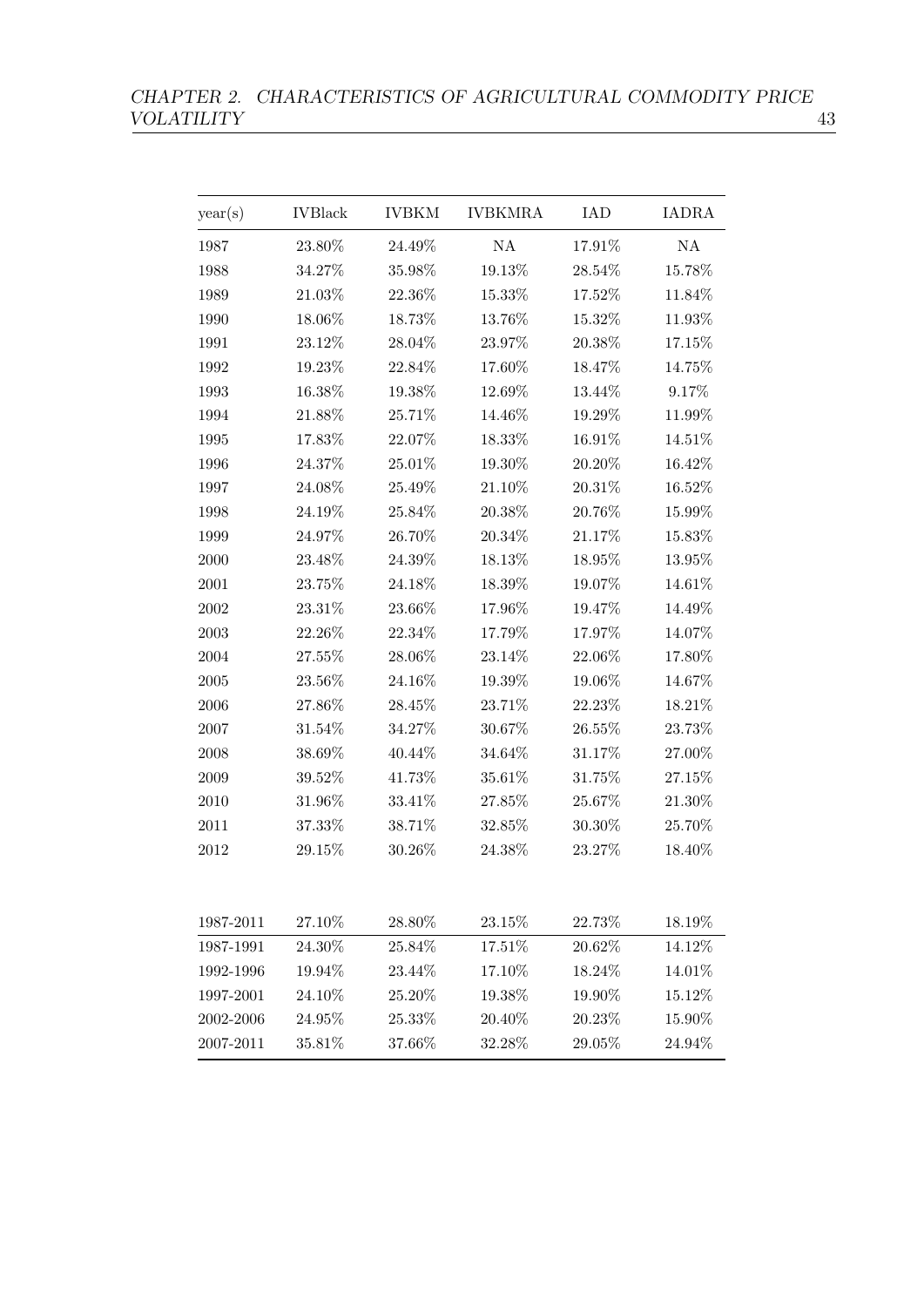year(s) SRV RVAC RVAAD RVAR RVYZ RAD 1972 15.39% 14.08% 15.11% 15.46% 13.98% 12.05% 1973 41.76% 55.76% 43.09% 47.42% 43.97% 34.38% 1974 31.39% 31.63% 32.93% 35.16% 30.81% 26.27% 1975 30.66% 27.61% 31.20% 32.19% 29.76% 24.89% 1976 25.44% 23.07% 25.92% 26.95% 24.13% 20.68% 1977 31.40% 30.86% 32.77% 33.92% 30.45% 26.14% 1978 24.19% 22.19% 24.02% 24.47% 22.84% 19.16% 1979 21.61% 18.46% 21.34% 22.01% 19.81% 17.03% 1980 24.08% 22.94% 24.01% 24.84% 22.48% 19.16% 1981 20.43% 18.35% 19.79% 20.55% 20.05% 15.79% 1982 15.14% 13.39% 15.20% 15.58% 14.95% 12.13% 1983 24.62% 24.73% 24.51% 25.56% 23.25% 19.56% 1984 24.36% 22.51% 24.22% 24.93% 22.87% 19.33% 1985 15.91% 13.18% 15.75% 16.18% 14.77% 12.57%  $1986 \qquad \ \ 12.97\% \qquad \ \ 12.09\% \qquad \ \ 12.31\% \qquad \ \ 12.57\% \qquad \ \ 12.56\% \qquad \ \ 9.82\%$ 1987 17.07% 14.31% 16.65% 17.29% 16.30% 13.28% 1988 27.52% 27.82% 27.29% 27.99% 26.82% 21.78% 1989 20.58% 18.90% 20.06% 20.41% 18.21% 16.01% 1990 16.85% 15.81% 16.59% 16.79% 15.85% 13.24% 1991 20.12% 19.26% 19.00% 19.35% 19.59% 15.16% 1992 14.09% 12.68% 13.53% 14.04% 13.89% 10.79% 1993 15.46% 14.88% 14.60% 14.74% 15.50% 11.65% 1994 17.11% 16.64% 16.17% 16.24% 15.89% 12.90% 1995 15.23% 13.43% 13.96% 14.29% 15.39% 11.14% 1996 18.91% 18.55% 18.75% 19.22% 17.36% 14.96% 1997 22.77% 20.80% 21.98% 22.41% 21.08% 17.54% 1998 16.10% 14.98% 15.81% 16.55% 16.35% 12.61% 1999 21.58% 21.27% 20.66% 21.36% 20.32% 16.48% 2000 18.14% 15.29% 17.68% 18.47% 18.95% 14.11% 2001 18.29% 15.67% 18.03% 18.76% 18.99% 14.39%  $2002 \t 19.34\% \t 18.82\% \t 19.42\% \t 19.94\% \t 20.28\% \t 15.49\%$  $2003 \t 20.64\% \t 18.11\% \t 20.18\% \t 21.02\% \t 20.84\% \t 16.10\%$ 2004 30.84% 27.09% 30.04% 30.73% 30.74% 23.97%  $2005 \t 25.98\% \t 24.28\% \t 25.18\% \t 25.55\% \t 26.15\% \t 20.09\%$ 2006 18.20% 17.13% 18.53% 18.86% 20.28% 14.78%  $2007 \qquad 22.03\% \qquad 20.12\% \qquad 20.99\% \qquad 21.38\% \qquad 22.33\% \qquad 16.74\%$ 2008 38.34% 37.38% 38.56% 39.60% 40.13% 30.76%  $2009 \qquad 31.13\% \qquad 31.61\% \qquad 29.26\% \qquad 30.22\% \qquad 29.43\% \qquad 23.34\%$  $2010 \t 20.48\% \t 18.50\% \t 19.44\% \t 19.73\% \t 19.78\% \t 15.51\%$  $2011$   $21.08\%$   $20.64\%$   $19.85\%$   $20.42\%$   $20.59\%$   $15.84\%$ 2012 18.71% 17.45% 18.57% 18.95% 18.79% 14.82%

#### Panel C: Soybeans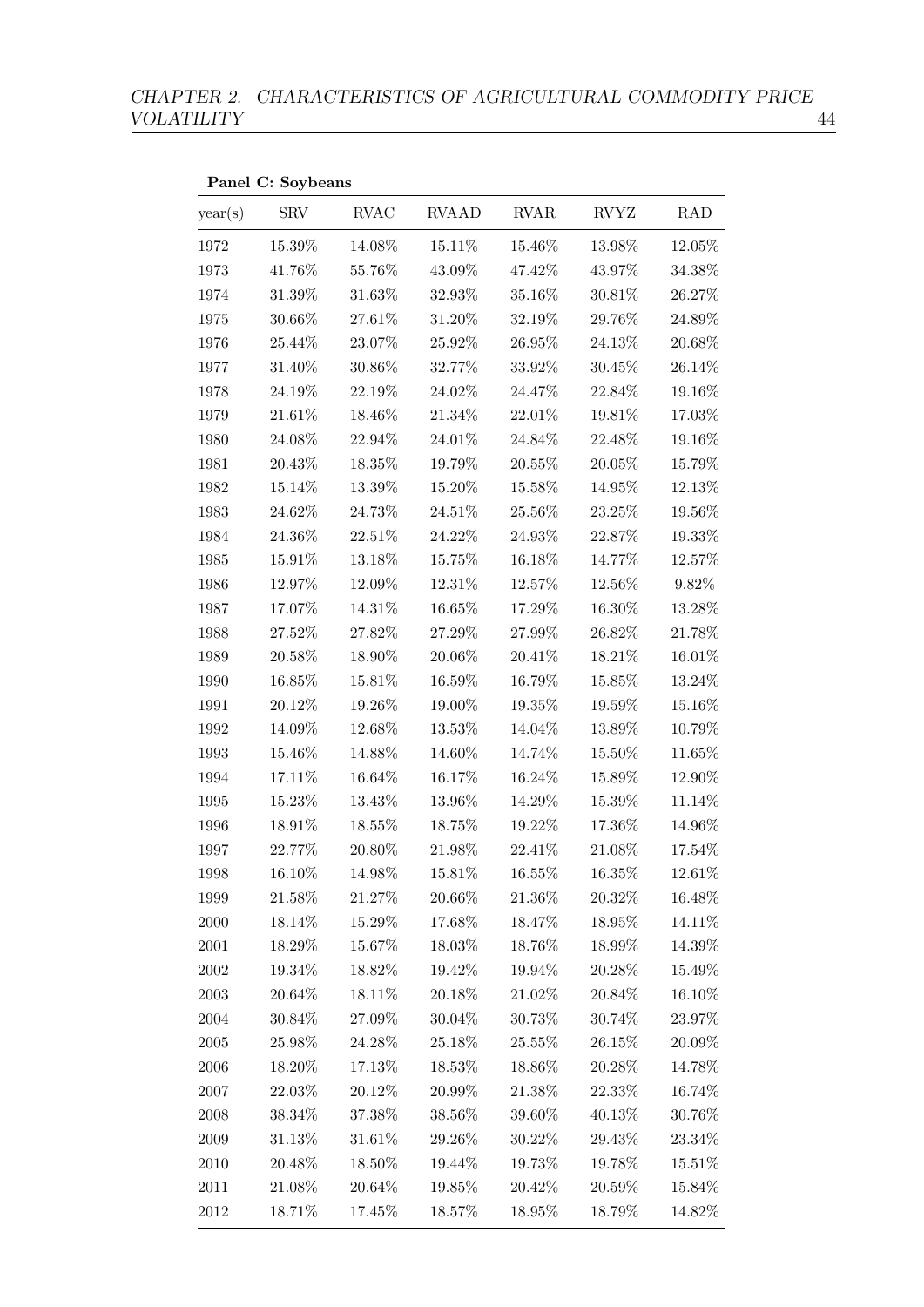CHAPTER 2. CHARACTERISTICS OF AGRICULTURAL COMMODITY PRICE VOLATILITY 45

| year(s)   | <b>SRV</b> | RVAC    | <b>RVAAD</b> | <b>RVAR</b> | <b>RVYZ</b> | <b>RAD</b> |
|-----------|------------|---------|--------------|-------------|-------------|------------|
| 1972-2011 | 22.18%     | 21.12%  | 21.86%       | 22.59%      | 21.69%      | 17.44%     |
| 1987-2011 | 21.12%     | 19.76%  | 20.49%       | 21.01%      | 20.84%      | 16.35%     |
| 1972-1976 | 28.93%     | 30.43%  | 29.65%       | 31.71%      | 28.53%      | 23.66%     |
| 1977-1981 | 24.34\%    | 22.56%  | 24.39%       | 25.16%      | 23.13%      | 19.46%     |
| 1982-1986 | 18.60\%    | 17.18%  | 18.40%       | 18.97%      | 17.68%      | 14.68%     |
| 1987-1991 | 20.43\%    | 19.22%  | 19.92%       | 20.37%      | 19.36\%     | 15.89%     |
| 1992-1996 | 16.16%     | 15.24\% | 15.40%       | 15.71%      | 15.60%      | 12.29%     |
| 1997-2001 | 19.38%     | 17.60%  | 18.83%       | 19.51%      | 19.14%      | 15.03%     |
| 2002-2006 | 23.00%     | 21.09%  | 22.67%       | 23.22%      | 23.66%      | 18.09%     |
| 2007-2011 | 26.61%     | 25.65%  | 25.62%       | 26.27%      | 26.45%      | 20.44\%    |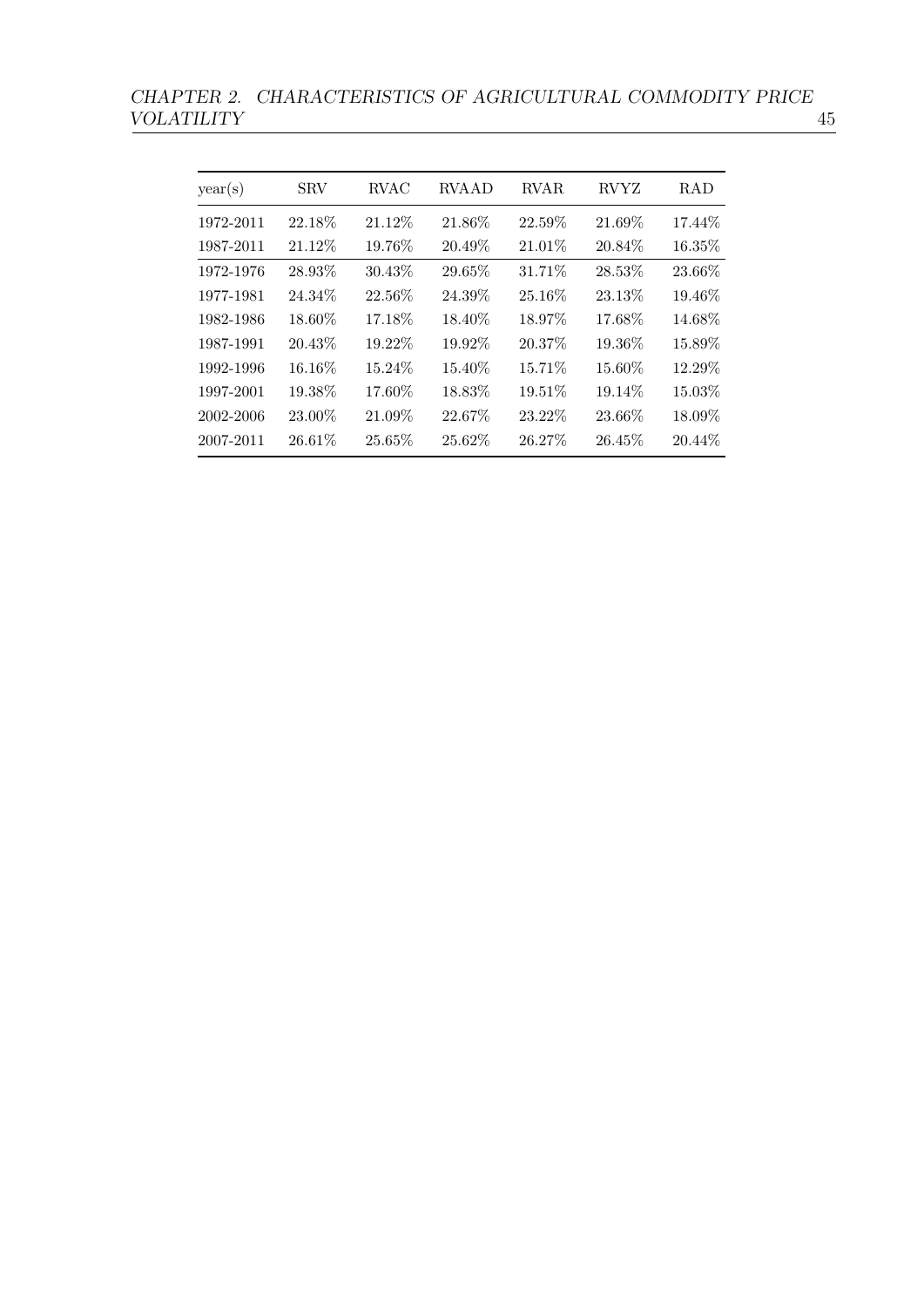| year(s)    | GARCHm    | $\operatorname{GARCHd}$ | GJR       | $\rm GJR$ |
|------------|-----------|-------------------------|-----------|-----------|
|            |           |                         | GARCHm    | GARCHd    |
| 1972       | 20.56%    | 17.29%                  | $22.65\%$ | 17.63%    |
| 1973       | $61.95\%$ | 44.50%                  | 70.79%    | 45.27%    |
| 1974       | 51.32%    | 32.29%                  | 60.81%    | 32.61%    |
| 1975       | 45.43%    | 31.61%                  | 48.56%    | 30.94%    |
| 1976       | 31.37%    | $26.30\%$               | 34.26%    | 26.63%    |
| 1977       | 37.18%    | 31.61%                  | 32.42%    | 31.87%    |
| 1978       | 28.19%    | 25.03%                  | 28.37%    | 24.86%    |
| 1979       | 20.17%    | 22.23%                  | $20.13\%$ | 22.00%    |
| 1980       | 24.98%    | 24.08%                  | $21.93\%$ | 24.01%    |
| 1981       | 28.83%    | 22.31%                  | 22.10%    | 21.71%    |
| 1982       | 20.63%    | 16.74%                  | 16.79%    | 16.42%    |
| 1983       | 29.59%    | 24.69%                  | 30.25%    | 25.05%    |
| 1984       | 32.34%    | 25.63%                  | 28.93%    | 25.07%    |
| 1985       | 21.97%    | 17.04%                  | 18.86%    | 16.76%    |
| 1986       | 17.40%    | 14.84%                  | 16.39%    | 14.58%    |
| 1987       | 18.01%    | 18.14%                  | 17.88%    | 18.05%    |
| 1988       | 33.67%    | 27.98%                  | 33.84%    | 28.14%    |
| 1989       | 24.35%    | 21.54%                  | 24.00%    | 20.98%    |
| 1990       | 18.78%    | 17.74%                  | 17.05%    | 17.48%    |
| 1991       | 19.68%    | 21.09%                  | 17.19%    | 20.86%    |
| 1992       | 17.85%    | 15.67%                  | 16.82%    | 15.51%    |
| 1993       | 17.31%    | 16.79%                  | 17.01%    | 16.84%    |
| 1994       | 20.20%    | 18.44%                  | 17.85%    | 17.95%    |
| 1995       | 16.37%    | 16.32%                  | 15.26%    | 16.48%    |
| 1996       | $19.66\%$ | $20.01\%$               | $19.48\%$ | 19.90%    |
| 1997       | 25.98%    | 23.06%                  | 25.15%    | 23.45%    |
| 1998       | 21.66%    | 17.57%                  | 20.43%    | 17.26\%   |
| 1999       | 25.08%    | 22.15%                  | 20.92%    | 21.72%    |
| 2000       | 23.47%    | 19.59%                  | 22.98%    | 19.68%    |
| 2001       | 23.85%    | 19.21%                  | 21.96%    | $18.83\%$ |
| 2002       | $21.38\%$ | 20.09%                  | 22.48%    | 20.44\%   |
| 2003       | 25.69%    | 21.21%                  | $26.63\%$ | 21.57%    |
| 2004       | 41.88%    | 31.75%                  | 36.86%    | 31.45\%   |
| $\,2005\,$ | $31.21\%$ | 26.00%                  | $30.61\%$ | 26.17%    |
| 2006       | 22.22%    | 19.29%                  | $22.16\%$ | 19.31%    |
| 2007       | 23.70%    | 22.62%                  | 26.98%    | 22.93%    |
| 2008       | 43.21%    | 37.97%                  | $38.65\%$ | 37.56%    |
| 2009       | 32.71%    | 31.80%                  | 33.24%    | 32.59%    |
| 2010       | 26.76%    | 21.74%                  | 27.66%    | 21.95%    |
| $2011\,$   | 26.68%    | 22.07%                  | 26.90%    | 21.89%    |
| 2012       | 29.00%    | 19.91%                  | 26.03%    | 20.38%    |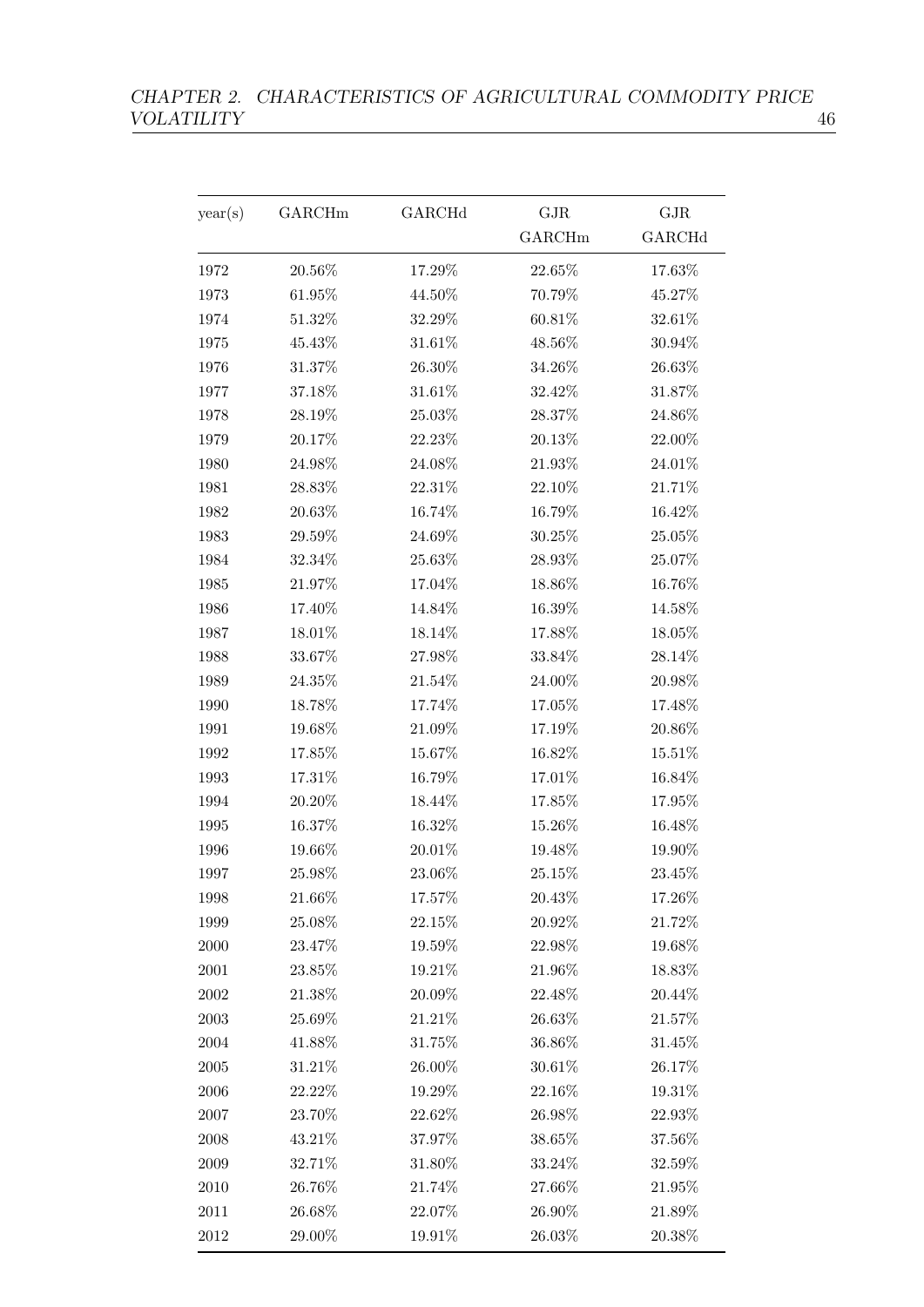| year(s)   | GARCHm  | GARCHd  | GJR<br>GARCHm | GJR<br>GARCHd |
|-----------|---------|---------|---------------|---------------|
| 1972-2011 | 27.35\% | 23.15\% | 26.84\%       | 23.11\%       |
| 1987-2011 | 24.85\% | 21.99%  | 24.00%        | 21.96\%       |
| 1972-1976 | 42.49%  | 30.40%  | 47.83%        | 30.62\%       |
| 1977-1981 | 27.87%  | 25.05\% | 24.99%        | 24.89%        |
| 1982-1986 | 24.39%  | 19.79%  | 22.25%        | 19.58%        |
| 1987-1991 | 22.90%  | 21.30%  | 21.99%        | 21.10\%       |
| 1992-1996 | 18.28%  | 17.45\% | 17.29%        | 17.34\%       |
| 1997-2001 | 24.01\% | 20.32%  | 22.29%        | 20.19%        |
| 2002-2006 | 28.48%  | 23.67%  | 27.75\%       | 23.79%        |
| 2007-2011 | 30.61%  | 27.24\% | 30.69\%       | 27.38%        |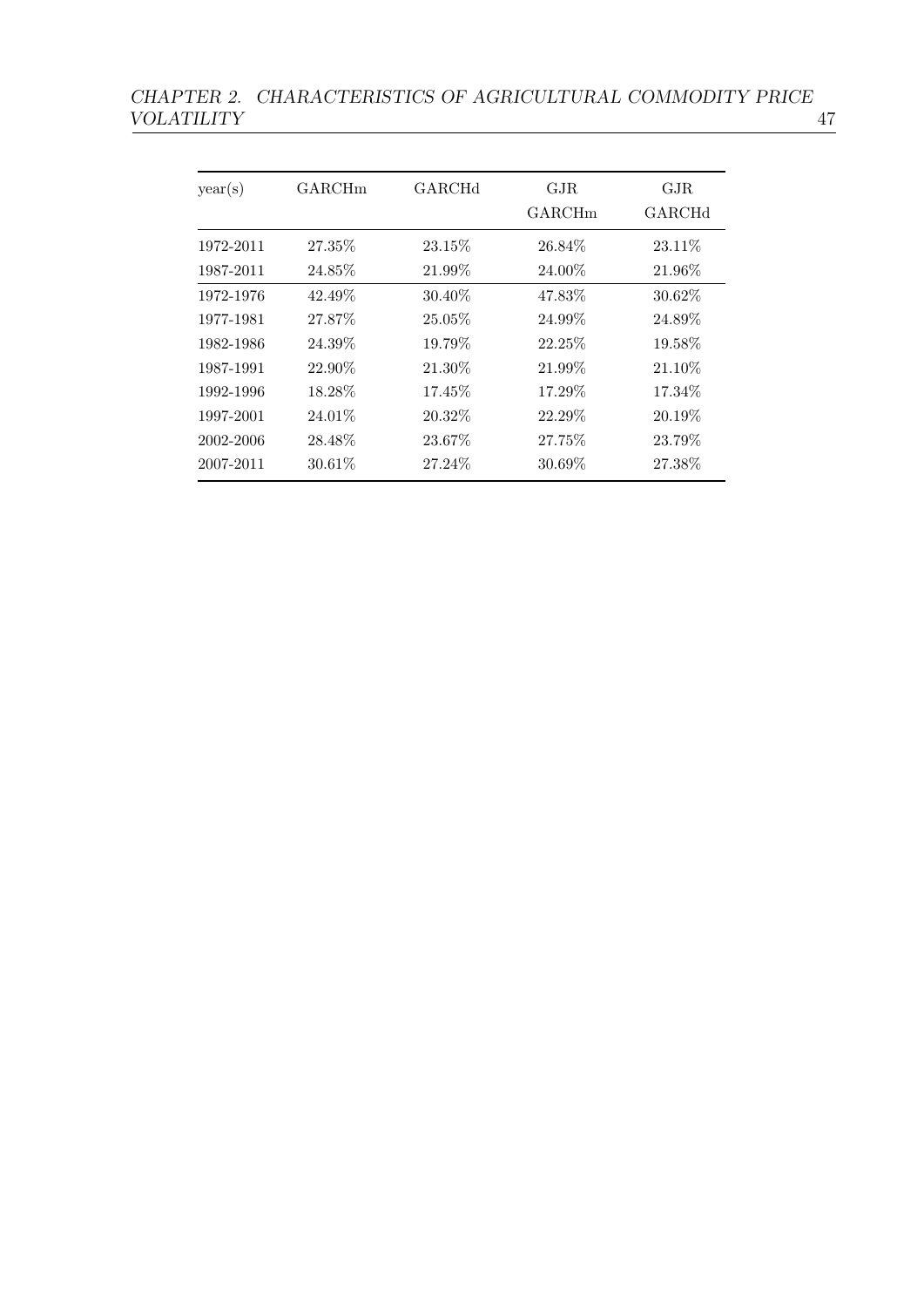| year(s)   | <b>IVBlack</b> | <b>IVBKM</b> | <b>IVBKMRA</b> | IAD       | <b>IADRA</b> |
|-----------|----------------|--------------|----------------|-----------|--------------|
| 1987      | 18.32%         | 24.61%       | NA             | 17.96%    | NA           |
| 1988      | 35.29%         | 36.16%       | 28.73%         | 28.61%    | 23.70%       |
| 1989      | 22.52%         | 24.82%       | 20.50%         | 19.25%    | 16.47%       |
| 1990      | 17.76%         | $20.47\%$    | 18.16%         | 15.78%    | 14.13%       |
| 1991      | 20.02%         | 22.21%       | 20.84%         | 17.60%    | 16.03%       |
| 1992      | 19.31%         | 21.47%       | 19.27%         | 16.82%    | 14.62%       |
| 1993      | 19.29%         | 22.93%       | 14.96%         | 17.45%    | 11.26%       |
| 1994      | 20.78%         | 23.61%       | 16.00%         | 18.33%    | 12.33%       |
| 1995      | 17.53%         | 21.55%       | 15.44%         | 15.60%    | 11.65%       |
| 1996      | 19.02%         | 19.93%       | 15.76%         | 14.92%    | 12.47%       |
| 1997      | 24.06%         | 25.36%       | 23.68%         | 19.45%    | 19.09%       |
| 1998      | 19.61%         | 20.46%       | 17.46%         | 15.55%    | 13.78%       |
| 1999      | 25.13%         | 26.94%       | 20.11%         | 20.62%    | 15.80%       |
| 2000      | 23.68%         | 24.30%       | 17.58%         | 18.73%    | 13.74%       |
| 2001      | 20.91%         | 21.48%       | 15.38%         | 16.52%    | 12.08%       |
| 2002      | 20.41\%        | 21.02%       | 17.36%         | 16.38%    | 13.87%       |
| 2003      | 22.24\%        | 22.04%       | 19.33%         | 17.98%    | 15.91%       |
| 2004      | 32.41%         | 33.25%       | 30.19%         | 26.52%    | 23.33%       |
| 2005      | 27.67%         | $28.46\%$    | 24.65%         | 23.01%    | 19.00%       |
| 2006      | 22.78%         | 23.55%       | 19.06%         | 18.65%    | 14.90%       |
| 2007      | 24.42%         | 24.89%       | 19.30%         | 19.67%    | 15.27%       |
| 2008      | 39.97%         | 41.21%       | 33.77%         | 32.94%    | 26.69%       |
| 2009      | 36.93%         | 38.17%       | 30.45%         | 29.65%    | 23.24%       |
| 2010      | 23.41%         | $24.56\%$    | 18.26%         | 19.09%    | 13.79%       |
| 2011      | 24.51%         | 26.25%       | 19.82%         | 20.48%    | 15.20%       |
| 2012      | 22.01%         | $23.33\%$    | 17.22%         | 18.22%    | 13.25%       |
| 1987-2011 | 24.50%         | 26.08%       | 21.02%         | 20.43%    | 16.49%       |
| 1987-1991 | 22.78%         | 26.04%       | 21.91%         | $20.29\%$ | 17.53%       |
| 1992-1996 | 19.18%         | 21.85%       | 16.29%         | 16.53%    | 12.42%       |
| 1997-2001 | 22.65%         | 23.61%       | 18.41%         | 18.14%    | 14.54%       |
| 2002-2006 | 25.15%         | 25.66%       | 22.12%         | 20.51%    | 17.43%       |
| 2007-2011 | 29.68%         | 30.84%       | 24.16\%        | 24.22%    | 18.70%       |

Note: This table provides an overview of the mean annualized volatility based on a monthly time horizon for wheat (panel A), corn (panel B), and soybeans (panel C). The values for IVBKMRA and IVRAD begin in 1988 due to the 18-month rolling window required for the estimation of the risk adjustment. The average values for 2012 base on only six observations because my option data end in June 2012.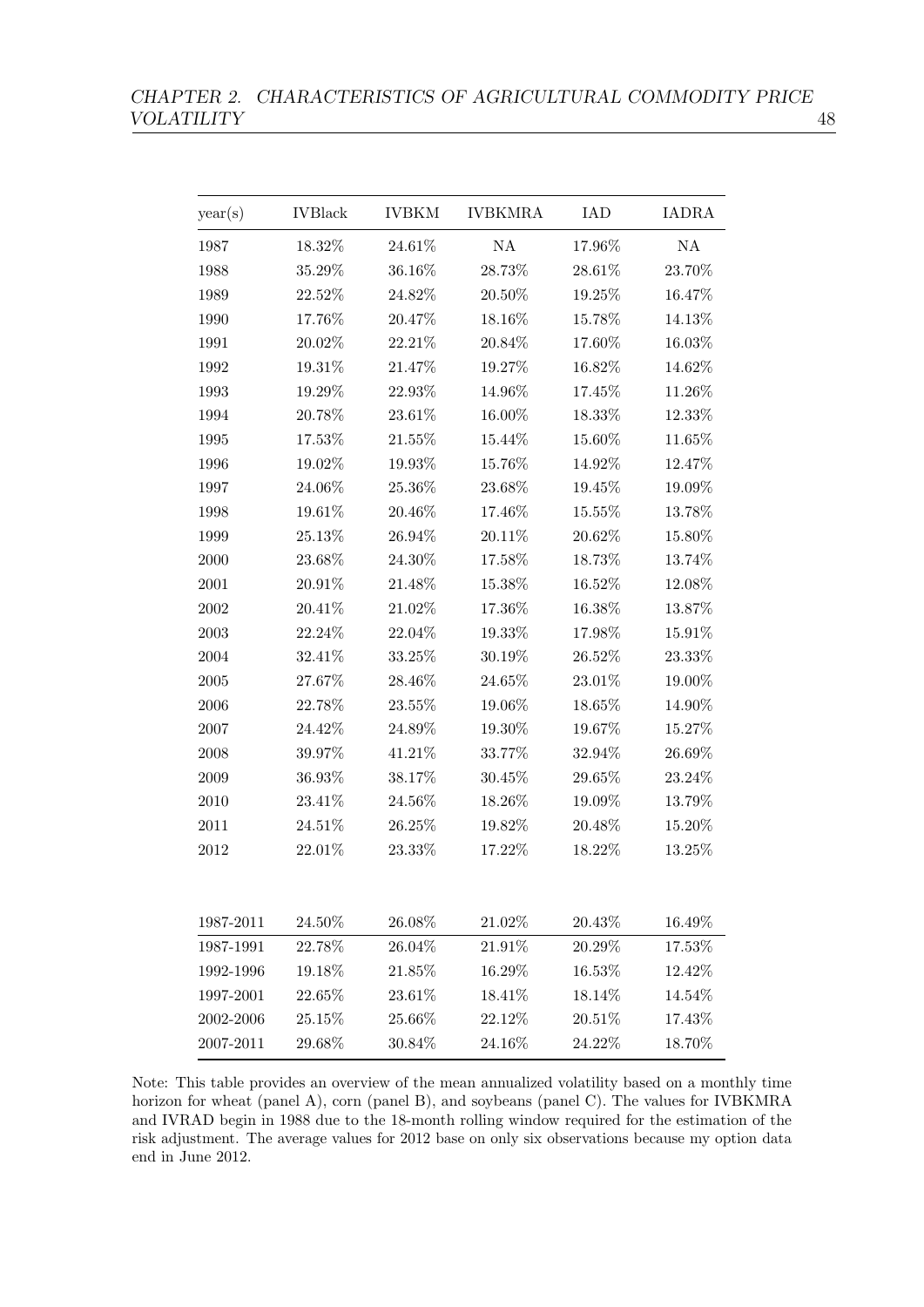Beside the differences in volatility levels, it can be also important to know whether a measure is relatively smooth or varies much over time. To investigate this issue, the standard deviations of the volatility in each of the five-year periods and the one (for the implied volatilities) or two (for the realized and GARCH model-based volatilities) longer periods are calculated first. Since the mean comparison has shown large differences, it is not useful to look at the standard deviations of the measures for a comparison of variation. Hence, the coefficient of variation  $(CV)$ , which is defined as  $\frac{\text{standard deviation}}{\text{mean}}$ , is calculated for mean all periods and allows one to check all measures against each other, including those based on the absolute deviation. The CVs of the volatilities between 1972–2011 and 1987–2011 are highest for the realized estimates, whereby the RVAC has the highest of all measures, as can be seen in Table [2.4.](#page-56-0) The use of more information than just closing prices seems to smooth the estimates, since the RVYZ has the lowest CV in the realized group for both of the longer periods. The CVs of the GARCH and implied volatilities are mostly lower than the CV of the realized volatilities. This shows that the estimation method matters for the volatility of volatility. Moreover, the data frequency impacts the GARCH-based volatilities, with monthly data leading to much smoother volatility estimates. The implied volatilities tend to lie between the (GJR)GARCH volatilities at the monthly and daily frequencies. The implied volatilities show that, for the IVBKM as well as for the IAD, the risk adjustment leads to estimates with greater variation. Finally, one cannot see a regular difference between the standard deviation and absolute deviation measures within their realized or implied groups, so this differentiation has obviously no general impact on the smoothness of the volatility estimates.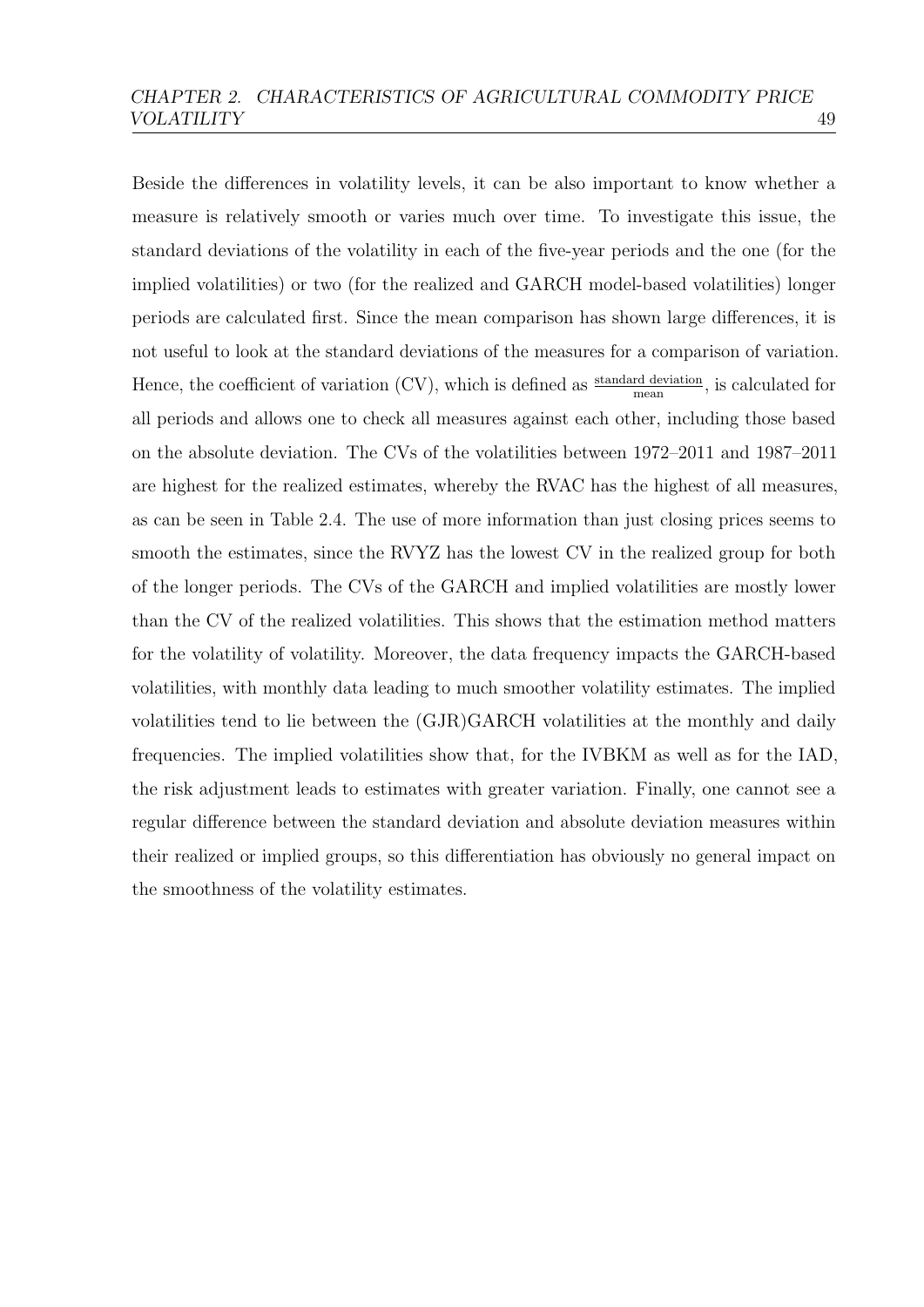| Panel A: Wheat |            |             |              |             |             |            |
|----------------|------------|-------------|--------------|-------------|-------------|------------|
| year(s)        | <b>SRV</b> | <b>RVAC</b> | <b>RVAAD</b> | <b>RVAR</b> | <b>RVYZ</b> | <b>RAD</b> |
| 1972-2011      | 0.417      | 0.461       | 0.420        | 0.424       | 0.403       | 0.420      |
| 1987-2011      | 0.414      | 0.451       | 0.407        | 0.409       | 0.375       | 0.407      |
| 1972-1976      | 0.343      | 0.439       | 0.378        | 0.382       | 0.384       | 0.378      |
| 1977-1981      | 0.317      | 0.382       | 0.309        | 0.306       | 0.305       | 0.309      |
| 1982-1986      | 0.339      | 0.379       | 0.314        | 0.324       | 0.281       | 0.314      |
| 1987-1991      | 0.456      | 0.384       | 0.450        | 0.444       | 0.442       | 0.450      |
| 1992-1996      | 0.322      | 0.390       | 0.299        | 0.321       | 0.308       | 0.299      |
| 1997-2001      | 0.212      | 0.295       | 0.201        | 0.199       | 0.162       | 0.201      |
| 2002-2006      | 0.249      | 0.298       | 0.243        | 0.231       | 0.208       | 0.243      |
| 2007-2011      | 0.281      | 0.408       | 0.294        | 0.288       | 0.264       | 0.294      |

## <span id="page-56-0"></span>Table 2.4: Coefficient of variation of volatilities

| year(s)   | GARCHm | GARCHd | GJR.<br><b>GARCHm</b> | GJR<br>GARCHd |
|-----------|--------|--------|-----------------------|---------------|
| 1972-2011 | 0.252  | 0.340  | 0.272                 | 0.339         |
| 1987-2011 | 0.235  | 0.341  | 0.222                 | 0.338         |
| 1972-1976 | 0.195  | 0.269  | 0.213                 | 0.271         |
| 1977-1981 | 0.078  | 0.219  | 0.095                 | 0.222         |
| 1982-1986 | 0.068  | 0.237  | 0.060                 | 0.239         |
| 1987-1991 | 0.061  | 0.330  | 0.073                 | 0.332         |
| 1992-1996 | 0.139  | 0.244  | 0.153                 | 0.240         |
| 1997-2001 | 0.116  | 0.149  | 0.127                 | 0.152         |
| 2002-2006 | 0.062  | 0.189  | 0.074                 | 0.199         |
| 2007-2011 | 0.151  | 0.214  | 0.144                 | 0.205         |

| year(s)   | <b>IVBlack</b> | <b>IVBKM</b> | <b>IVBKMRA</b> | <b>IAD</b> | IADRA |
|-----------|----------------|--------------|----------------|------------|-------|
| 1987-2011 | 0.292          | 0.285        | 0.312          | 0.283      | 0.308 |
| 1987-1991 | 0.342          | 0.287        | 0.408          | 0.309      | 0.368 |
| 1992-1996 | 0.143          | 0.141        | 0.167          | 0.149      | 0.161 |
| 1997-2001 | 0.155          | 0.146        | 0.160          | 0.149      | 0.169 |
| 2002-2006 | 0.158          | 0.154        | 0.167          | 0.152      | 0.172 |
| 2007-2011 | 0.177          | 0.177        | 0.199          | 0.179      | 0.207 |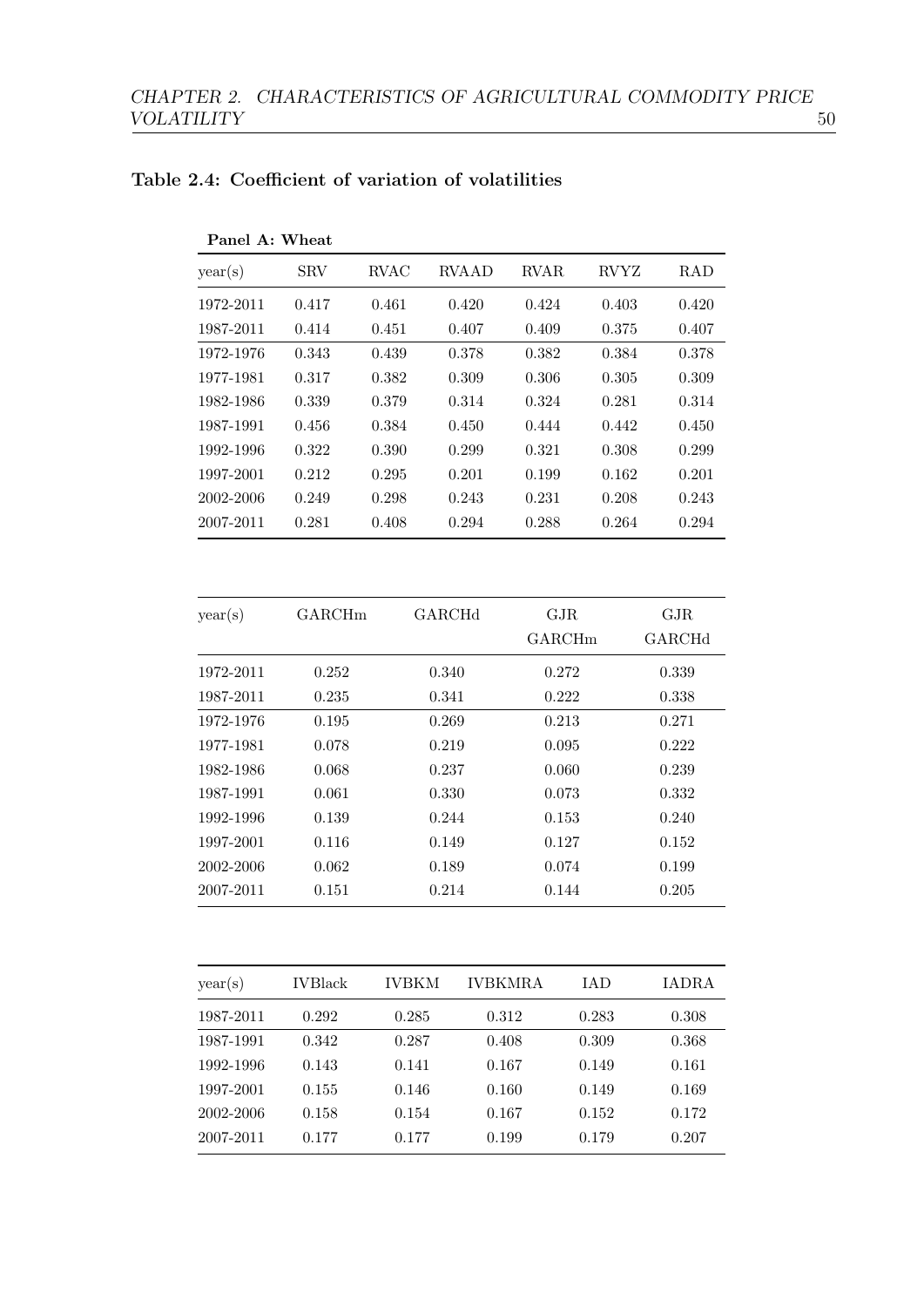| Panel B: Corn |            |             |              |             |             |           |
|---------------|------------|-------------|--------------|-------------|-------------|-----------|
| year(s)       | <b>SRV</b> | <b>RVAC</b> | <b>RVAAD</b> | <b>RVAR</b> | <b>RVYZ</b> | RAD       |
| 1972-2011     | 0.487      | 0.567       | 0.501        | 0.501       | 0.486       | 0.501     |
| 1987-2011     | 0.462      | 0.524       | 0.467        | 0.467       | 0.442       | 0.467     |
| 1972-1976     | 0.469      | 0.649       | 0.513        | 0.515       | 0.533       | 0.513     |
| 1977-1981     | 0.374      | 0.404       | 0.388        | 0.389       | 0.364       | 0.388     |
| 1982-1986     | 0.393      | 0.430       | 0.420        | 0.409       | 0.381       | 0.420     |
| 1987-1991     | 0.512      | 0.639       | 0.525        | 0.548       | 0.491       | 0.525     |
| 1992-1996     | 0.453      | 0.541       | 0.449        | 0.442       | 0.405       | 0.449     |
| 1997-2001     | 0.338      | 0.429       | 0.351        | 0.351       | 0.318       | 0.351     |
| 2002-2006     | 0.344      | 0.402       | 0.362        | 0.362       | 0.317       | 0.362     |
| 2007-2011     | 0.292      | 0.343       | 0.293        | 0.287       | 0.263       | 0.293     |
| year(s)       | GARCHm     |             | GARCHd       | GJR         |             | $\rm GJR$ |
|               |            |             |              | GARCHm      |             | GARCHd    |
| 1972-2011     | 0.321      |             | 0.425        | 0.337       |             | 0.426     |
| 1987-2011     | 0.285      |             | 0.406        | 0.293       |             | 0.406     |
| 1972-1976     | 0.387      |             | 0.408        | 0.431       |             | 0.413     |
| 1977-1981     | 0.161      |             | 0.288        | 0.164       |             | 0.289     |
| 1982-1986     | 0.152      |             | 0.305        | 0.167       |             | 0.308     |
| 1987-1991     | 0.388      |             | 0.446        | 0.425       |             | 0.448     |
| 1992-1996     | 0.177      |             | 0.375        | 0.191       |             | 0.375     |
| 1997-2001     | 0.144      |             | 0.265        | 0.115       |             | 0.267     |
| 2002-2006     | 0.191      |             | 0.299        | 0.230       |             | 0.307     |
| 2007-2011     | 0.161      |             | 0.250        | 0.148       |             | 0.242     |

| year(s)   | <b>IVBlack</b> | <b>IVBKM</b> | IVBKMRA | IAD   | IADRA |
|-----------|----------------|--------------|---------|-------|-------|
| 1987-2011 | 0.337          | 0.310        | 0.355   | 0.303 | 0.347 |
| 1987-1991 | 0.471          | 0.413        | 0.381   | 0.458 | 0.409 |
| 1992-1996 | 0.317          | 0.258        | 0.271   | 0.273 | 0.296 |
| 1997-2001 | 0.241          | 0.235        | 0.254   | 0.236 | 0.252 |
| 2002-2006 | 0.247          | 0.251        | 0.272   | 0.231 | 0.252 |
| 2007-2011 | 0.217          | 0.187        | 0.194   | 0.191 | 0.202 |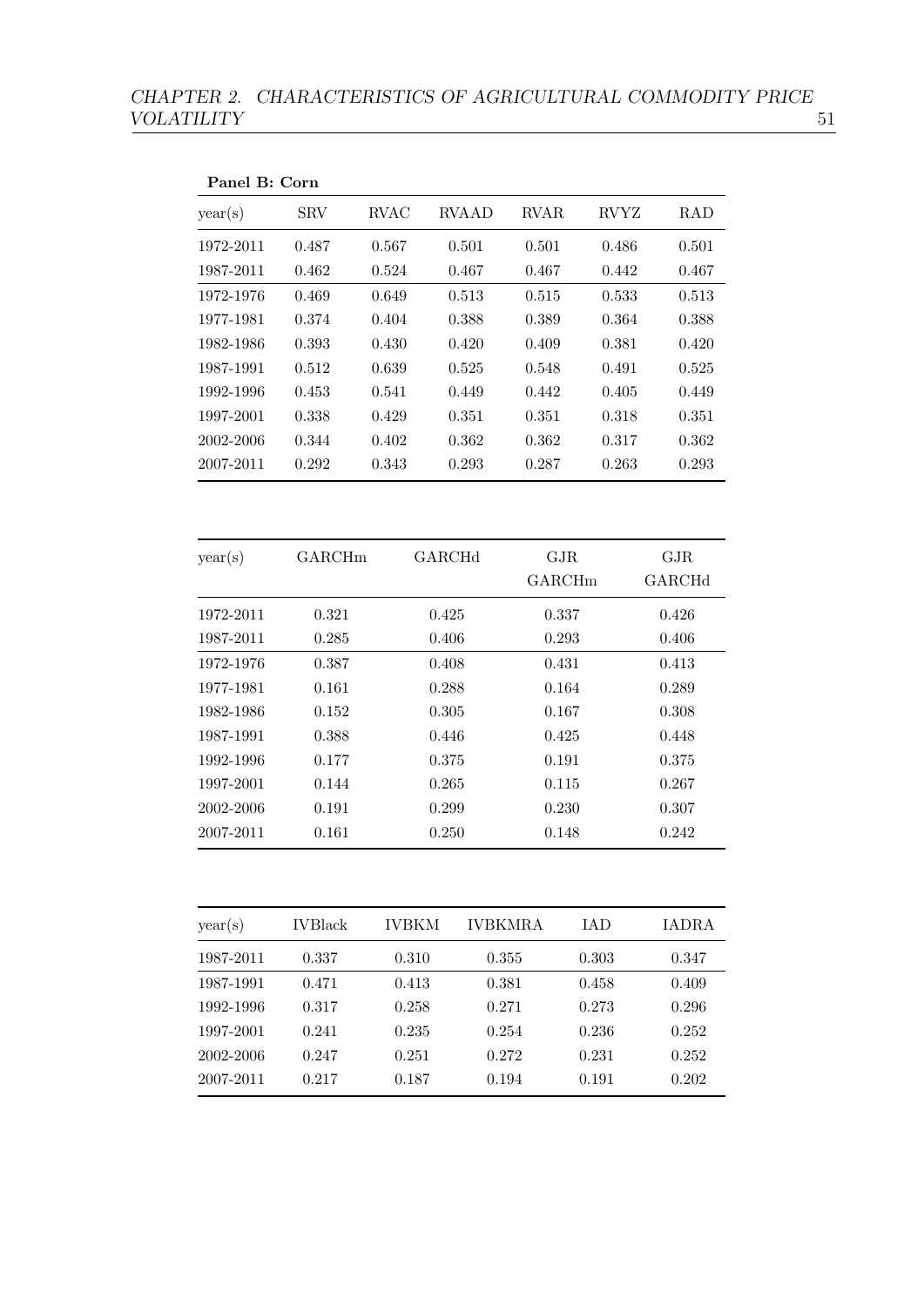|           | Panel C: Soybeans |             |              |             |       |            |
|-----------|-------------------|-------------|--------------|-------------|-------|------------|
| year(s)   | <b>SRV</b>        | <b>RVAC</b> | <b>RVAAD</b> | <b>RVAR</b> | RVYZ  | <b>RAD</b> |
| 1972-2011 | 0.464             | 0.648       | 0.486        | 0.482       | 0.460 | 0.486      |
| 1987-2011 | 0.432             | 0.522       | 0.431        | 0.428       | 0.417 | 0.431      |
| 1972-1976 | 0.507             | 0.838       | 0.535        | 0.497       | 0.530 | 0.535      |
| 1977-1981 | 0.391             | 0.500       | 0.427        | 0.428       | 0.376 | 0.427      |
| 1982-1986 | 0.423             | 0.551       | 0.451        | 0.457       | 0.414 | 0.451      |
| 1987-1991 | 0.482             | 0.643       | 0.483        | 0.492       | 0.491 | 0.483      |
| 1992-1996 | 0.405             | 0.480       | 0.386        | 0.378       | 0.370 | 0.386      |
| 1997-2001 | 0.350             | 0.476       | 0.324        | 0.312       | 0.277 | 0.324      |
| 2002-2006 | 0.339             | 0.366       | 0.333        | 0.323       | 0.311 | 0.333      |
| 2007-2011 | 0.399             | 0.461       | 0.413        | 0.413       | 0.384 | 0.413      |
| year(s)   | GARCHm            |             | GARCHd       | GJR         |       | GJR        |
|           |                   |             |              | GARCHm      |       | GARCHd     |
| 1972-2011 | 0.434             |             | 0.390        | 0.490       |       | 0.391      |
| 1987-2011 | 0.346             |             | 0.358        | 0.319       |       | 0.356      |
| 1972-1976 | 0.456             |             | 0.425        | 0.466       |       | 0.420      |
| 1977-1981 | 0.293             |             | 0.311        | 0.247       |       | 0.309      |
| 1982-1986 | 0.315             |             | 0.345        | 0.383       |       | 0.352      |
| 1987-1991 | 0.380             |             | 0.407        | 0.388       |       | 0.408      |
| 1992-1996 | 0.165             |             | 0.287        | 0.126       |       | 0.286      |
| 1997-2001 | 0.122             |             | 0.273        | 0.123       |       | 0.284      |
| 2002-2006 | 0.359             |             | 0.296        | 0.289       |       | 0.287      |
| 2007-2011 | 0.296             |             | 0.326        | 0.192       |       | 0.312      |

| year(s)   | <b>IVBlack</b> | <b>IVBKM</b> | IVBKMRA | <b>IAD</b> | IADRA |
|-----------|----------------|--------------|---------|------------|-------|
| 1987-2011 | 0.342          | 0.317        | 0.348   | 0.326      | 0.352 |
| 1987-1991 | 0.499          | 0.417        | 0.407   | 0.451      | 0.456 |
| 1992-1996 | 0.323          | 0.290        | 0.307   | 0.275      | 0.282 |
| 1997-2001 | 0.217          | 0.220        | 0.252   | 0.217      | 0.252 |
| 2002-2006 | 0.276          | 0.285        | 0.322   | 0.284      | 0.307 |
| 2007-2011 | 0.285          | 0.281        | 0.320   | 0.286      | 0.327 |

Note: This table provides an overview of the coefficient of variation  $\left(\frac{\text{standard deviation}}{\text{mean}}\right)$  of the annualized volatility based on a monthly time horizon for the several periods for wheat (panel A), corn (panel B), and soybeans (panel C).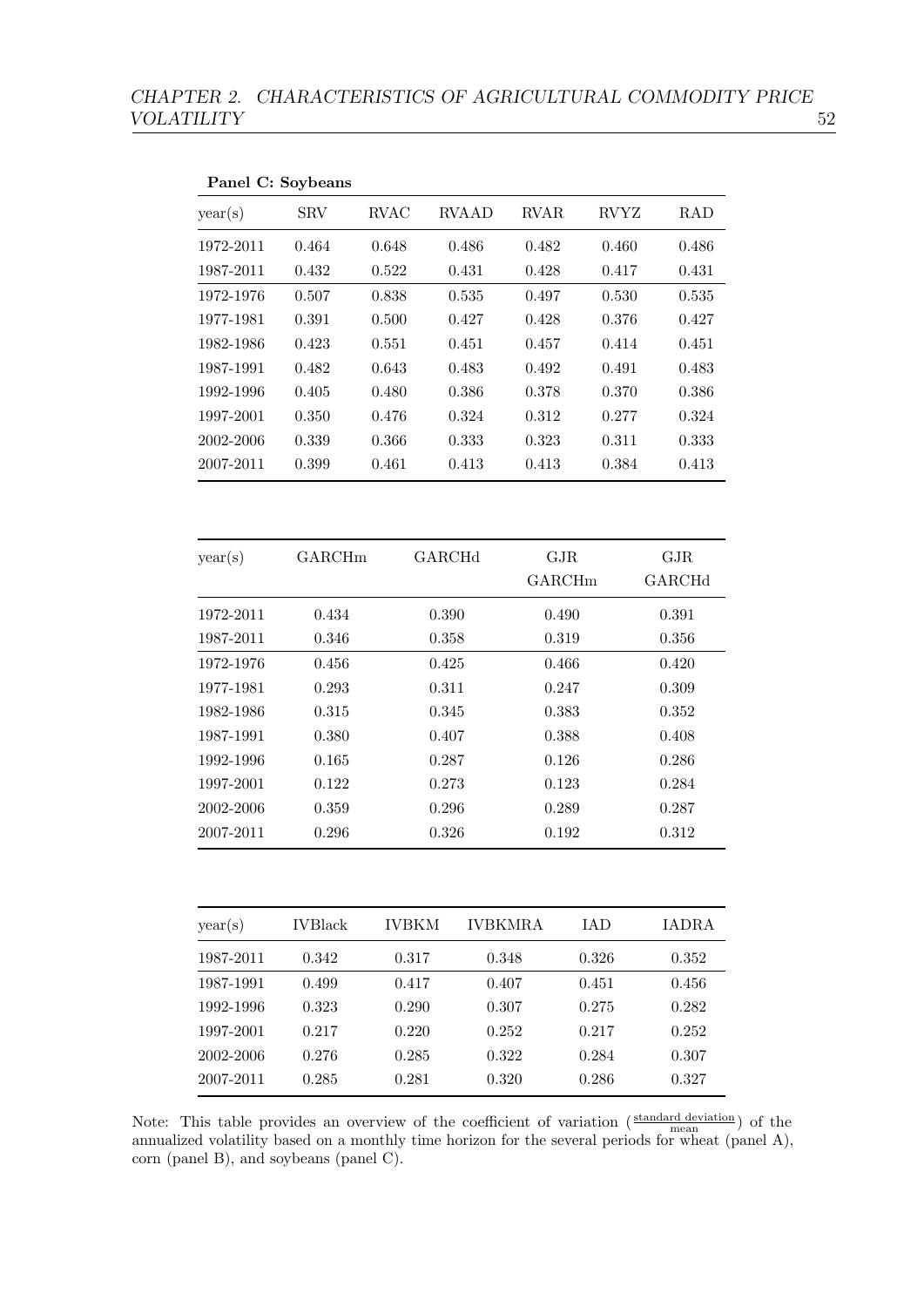Table [2.5](#page-60-0) indicates the persistence of volatility. Therefore, the optimal lag length for an autoregressive process is determined by the AIC. The table shows the sum of autocorrelation coefficients (SAC) of this optimal  $AR(p)$  model.<sup>[30](#page-59-0)</sup> The GARCH model-based estimates mostly show the highest volatility persistence of all the estimators. Moreover, consistent with prior results in the literature, the SAC decreases with the data frequency (see, for example, [Poon and Taylor](#page-159-0) [\(1992\)](#page-159-0)). The implied estimates usually have higher coefficients than the realized estimates for both periods in which estimates are available. Between the different periods analyzed, the coefficients vary much more for the realized volatilities than for the GARCH estimates. This is also no surprise, because I estimated the latter using all the available data and thus have the same model parameters for every month or day. Within the realized group, the RVYZ has the highest SAC in most of the periods, while the RVAC, which accounts, by definition, for autocorrelation of daily returns, often has the lowest.

<span id="page-59-0"></span><sup>30</sup>Several other possibilities exist for measuring persistence. [Andrews and Chen](#page-149-0) [\(1994,](#page-149-0) p. 190) argue that the sum of coefficients is "a fairly reliable measure of the persistence of a series." However, they also discuss that it is an unbiased estimator for AR(1) processes, but not for higher-order processes. Since most of the time the  $AR(1)$  model is the optimal model and the simple sum of coefficients is an easily understandable measure, I rely on this measure without using any correction.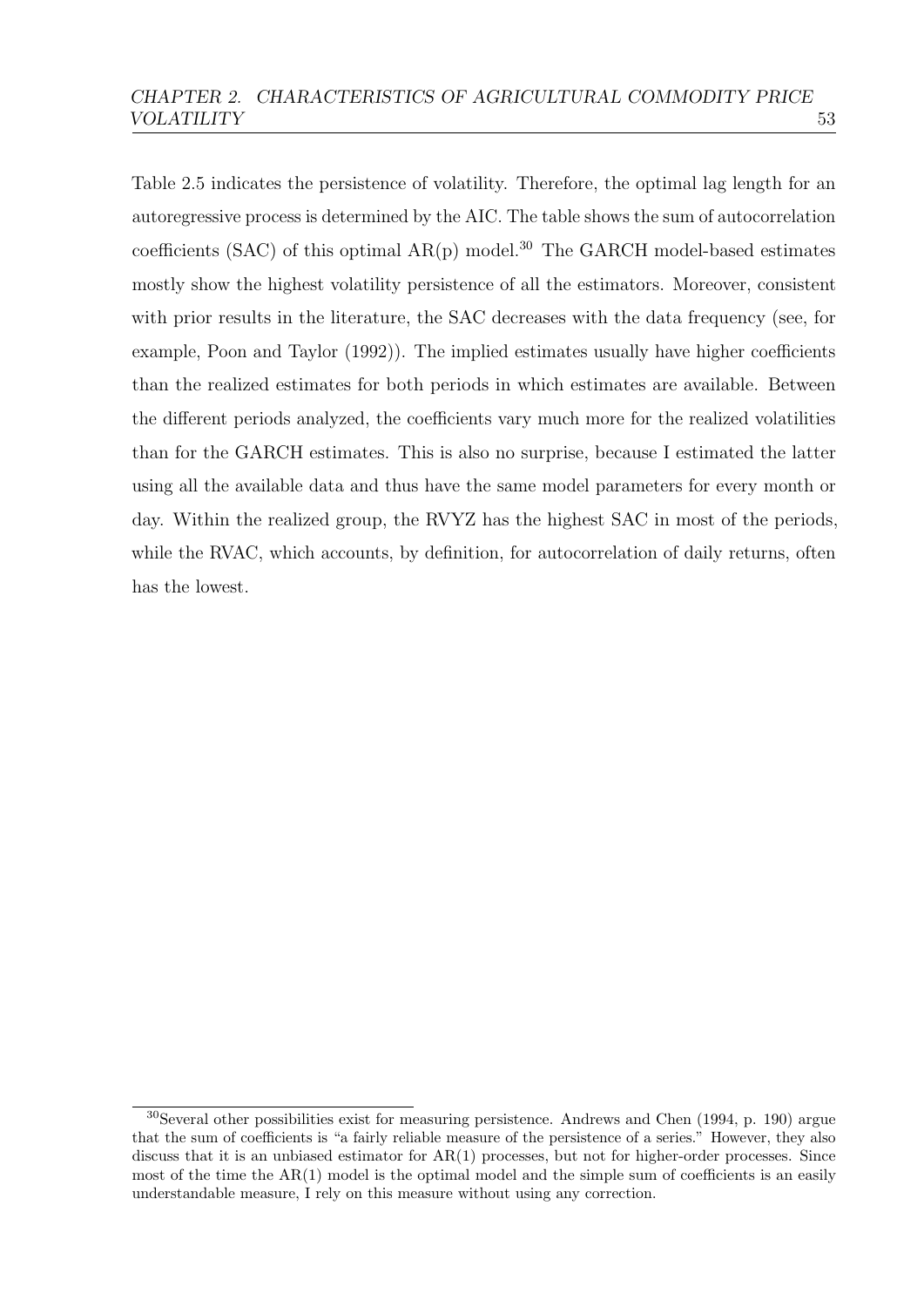| Panel A: Wheat |             |              |             |             |            |
|----------------|-------------|--------------|-------------|-------------|------------|
| <b>SRV</b>     | <b>RVAC</b> | <b>RVAAD</b> | <b>RVAR</b> | <b>RVYZ</b> | <b>RAD</b> |
| 0.838          | 0.722       | 0.842        | 0.848       | 0.825       | 0.842      |
| 0.777          | 0.672       | 0.771        | 0.831       | 0.767       | 0.771      |
| 0.701          | 0.499       | 0.727        | 0.726       | 0.864       | 0.727      |
| 0.354          | 0.000       | 0.369        | 0.356       | 0.338       | 0.369      |
| 0.471          | 0.321       | 0.487        | 0.461       | 0.577       | 0.487      |
| 0.522          | 0.413       | 0.557        | 0.555       | 0.599       | 0.557      |
| 0.442          | 0.273       | 0.426        | 0.412       | 0.557       | 0.426      |
| 0.000          | 0.000       | 0.000        | 0.308       | 0.284       | 0.000      |
| 0.392          | 0.219       | 0.331        | 0.344       | 0.430       | 0.331      |
| 0.333          | 0.383       | 0.351        | 0.324       | 0.525       | 0.351      |
|                |             |              |             |             |            |

## <span id="page-60-0"></span>Table 2.5:  $AR(p)$  coefficients of volatilities

| year(s)   | GARCHm | GARCHd | GJR.<br>GARCHm | GJR<br>GARCHd |
|-----------|--------|--------|----------------|---------------|
| 1972-2011 | 0.982  | 0.863  | 0.977          | 0.862         |
| 1987-2011 | 0.982  | 0.857  | 0.971          | 0.854         |
| 1972-1976 | 0.944  | 0.846  | 0.947          | 0.846         |
| 1977-1981 | 0.925  | 0.670  | 0.931          | 0.693         |
| 1982-1986 | 0.838  | 0.664  | 0.815          | 0.665         |
| 1987-1991 | 0.829  | 0.729  | 0.893          | 0.743         |
| 1992-1996 | 0.903  | 0.647  | 0.893          | 0.640         |
| 1997-2001 | 0.966  | 0.477  | 0.986          | 0.444         |
| 2002-2006 | 0.840  | 0.648  | 0.835          | 0.630         |
| 2007-2011 | 0.942  | 0.659  | 0.903          | 0.648         |

| year(s)   | <b>IVBlack</b> | <b>IVBKM</b> | <b>IVBKMRA</b> | <b>TAD</b> | <b>IADRA</b> |
|-----------|----------------|--------------|----------------|------------|--------------|
| 2002-2006 | 0.633          | 0.617        | 0.658          | 0.585      | 0.651        |
| 2007-2011 | 0.684          | 0.742        | 0.784          | 0.719      | 0.782        |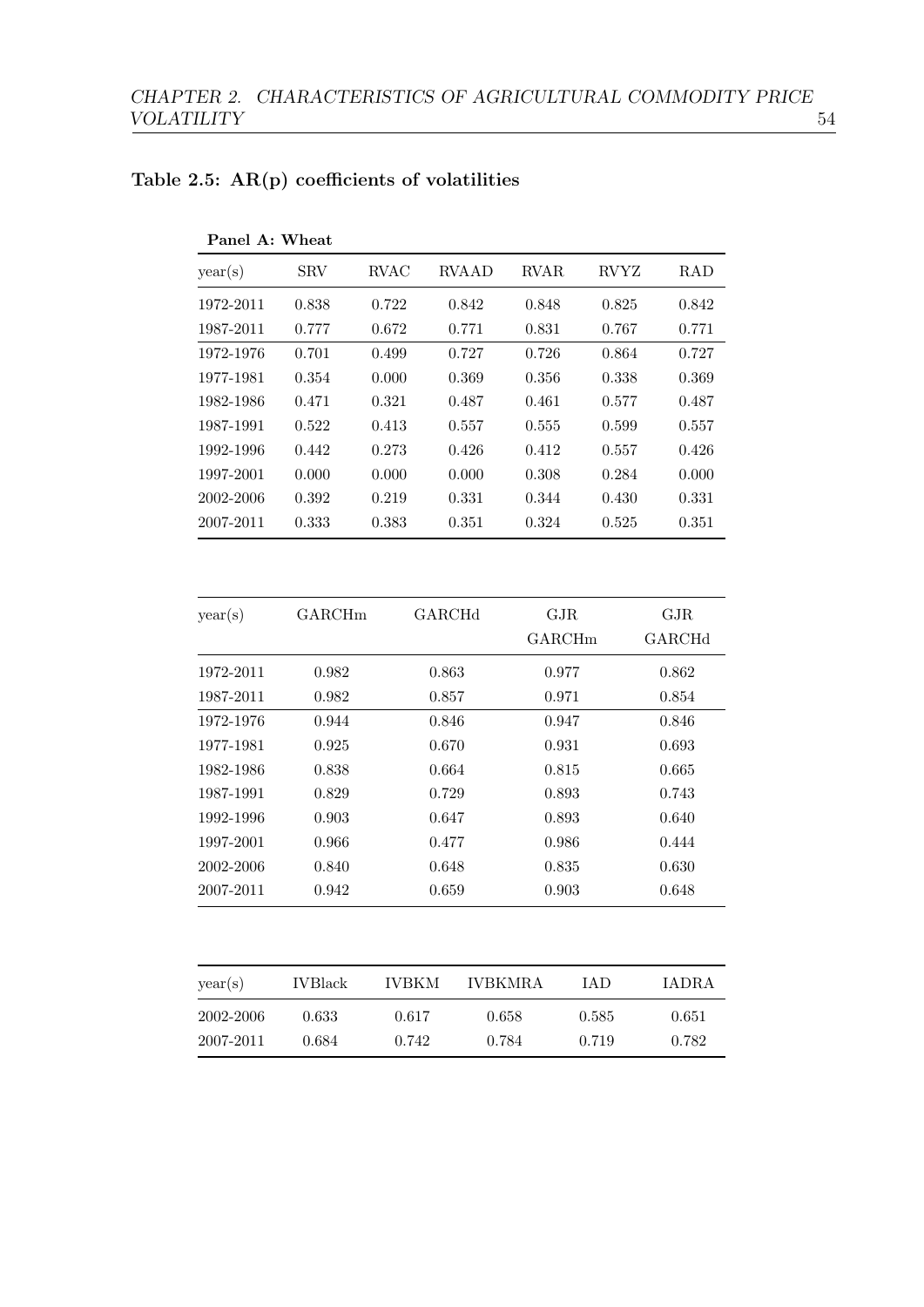| year(s)   | <b>SRV</b> | <b>RVAC</b> | <b>RVAAD</b> | <b>RVAR</b> | <b>RVYZ</b> | <b>RAD</b> |
|-----------|------------|-------------|--------------|-------------|-------------|------------|
| 1972-2011 | 0.753      | 0.673       | 0.748        | 0.747       | 0.778       | 0.748      |
| 1987-2011 | 0.716      | 0.625       | 0.680        | 0.679       | 0.736       | 0.680      |
| 1972-1976 | 0.767      | 0.717       | 0.799        | 0.776       | 0.810       | 0.799      |
| 1977-1981 | 0.444      | 0.277       | 0.444        | 0.438       | 0.292       | 0.444      |
| 1982-1986 | 0.593      | 0.527       | 0.616        | 0.609       | 0.632       | 0.616      |
| 1987-1991 | 0.537      | 0.456       | 0.547        | 0.529       | 0.547       | 0.547      |
| 1992-1996 | 0.615      | 0.615       | 0.624        | 0.646       | 0.604       | 0.624      |
| 1997-2001 | 0.239      | 0.000       | $0.315\,$    | 0.330       | 0.346       | $0.315\,$  |
| 2002-2006 | 0.466      | $\!.392$    | 0.491        | 0.470       | $\,0.452\,$ | 0.491      |
| 2007-2011 | 0.462      | 0.391       | 0.439        | 0.578       | 0.440       | 0.439      |
|           |            |             |              | GARCHm      |             | GARCHd     |
| 1972-2011 | 0.898      |             | 0.807        | 0.887       |             | 0.807      |
| 1987-2011 | 0.884      |             | 0.801        | 0.867       |             |            |
| 1972-1976 | 0.871      |             | 0.827        | 0.868       |             | 0.830      |
| 1977-1981 | 0.748      |             | 0.548        | 0.756       |             | 0.549      |
| 1982-1986 | 0.896      |             | 0.665        | 0.865       |             | 0.674      |
| 1987-1991 | 0.818      |             | 0.596        | 0.811       |             | 0.599      |
| 1992-1996 | 0.932      |             | 0.699        | 0.924       |             | 0.692      |
| 1997-2001 | 0.744      |             | 0.391        | 0.717       |             | 0.379      |
|           |            |             | 0.666        |             |             | 0.659      |
| 2002-2006 | 0.727      |             |              |             |             |            |

| year(s)                | <b>IVBlack</b> | <b>IVBKM</b>   | <b>IVBKMRA</b> | TA D           | <b>IADRA</b>   |
|------------------------|----------------|----------------|----------------|----------------|----------------|
| 2002-2006<br>2007-2011 | 0.678<br>0.399 | 0.662<br>0.619 | 0.703<br>0.497 | 0.625<br>0.508 | 0.688<br>0.506 |
|                        |                |                |                |                |                |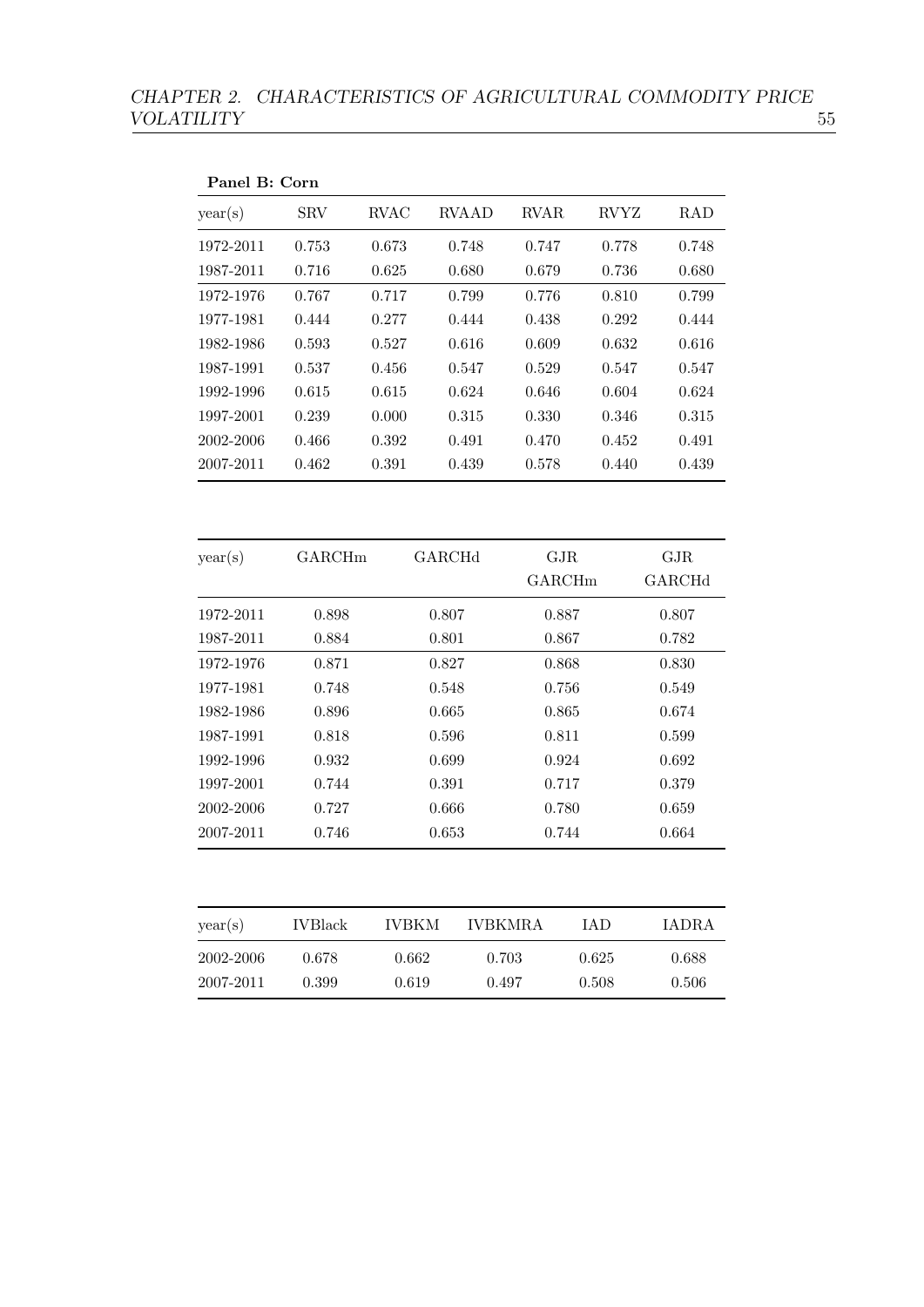|           | Panel C: Soybeans |              |              |                |             |              |
|-----------|-------------------|--------------|--------------|----------------|-------------|--------------|
| year(s)   | <b>SRV</b>        | <b>RVAC</b>  | <b>RVAAD</b> | ${\rm RVAR}$   | <b>RVYZ</b> | <b>RAD</b>   |
| 1972-2011 | 0.679             | 0.614        | 0.676        | 0.712          | 0.702       | 0.676        |
| 1987-2011 | 0.655             | 0.533        | 0.661        |                | 0.690       | 0.661        |
| 1972-1976 | 0.593             | 0.630        | 0.643        |                | 0.695       | 0.643        |
| 1977-1981 | 0.464             | 0.377        | 0.486        | 0.497          | 0.486       | 0.486        |
| 1982-1986 | 0.739             | 0.649        | 0.731        | 0.720          | 0.752       | 0.731        |
| 1987-1991 | 0.522             | 0.560        | 0.515        | 0.500          | 0.629       | 0.515        |
| 1992-1996 | 0.518             | 0.356        | 0.539        | 0.547          | 0.405       | 0.539        |
| 1997-2001 | 0.324             | 0.332        | 0.364        | 0.450          | 0.407       | 0.364        |
| 2002-2006 | 0.692             | 0.511        | 0.661        | 0.671          | 0.714       | 0.661        |
| 2007-2011 | 0.601             | 0.461        | 0.677        | 0.623          | 0.653       | 0.677        |
|           |                   |              |              |                |             |              |
| year(s)   | GARCHm            |              | GARCHd       | GJR            |             | GJR          |
|           |                   |              |              | GARCHm         |             | GARCHd       |
| 1972-2011 | 0.895             |              | 0.805        | 0.930          |             | 0.813        |
| 1987-2011 | 0.896             |              | 0.768        | 0.923          |             | 0.775        |
| 1972-1976 | 0.860             |              | 0.777        | 0.883          |             | 0.784        |
| 1977-1981 | 0.819             |              | 0.651        | 0.894          |             | 0.718        |
| 1982-1986 | 0.858             |              | 0.797        | 0.881          |             | 0.795        |
| 1987-1991 | 0.843             |              | 0.588        | 0.892          |             | 0.606        |
| 1992-1996 | 0.810             |              | 0.606        | 0.814          |             | 0.593        |
| 1997-2001 | 0.613             |              | 0.427        | 0.652          |             | 0.431        |
| 2002-2006 | 0.868             |              | 0.772        | 0.873          |             | 0.739        |
| 2007-2011 | 0.828             |              | 0.788        | 0.840          |             | 0.815        |
|           |                   |              |              |                |             |              |
| year(s)   | <b>IVBlack</b>    | <b>IVBKM</b> |              | <b>IVBKMRA</b> | IAD         | <b>IADRA</b> |
| 2002-2006 | 0.712             | 0.700        |              | 0.741          | 0.723       | 0.742        |
| 2007-2011 | 0.887             | 0.878        |              | 0.888          | 0.883       | 0.867        |

Note: This table provides an overview of the sum of coefficients gained from an  $AR(p)$  model fit on the returns in the specific periods for wheat (panel A), corn (panel B), and soybeans (panel C). The optimal lag length p is determined by the AR(p) model with the lowest AIC. Since implied volatilities could not be estimated every month before 1999, only the coefficients of the periods 2002–2006 and 2007–2011 are presented.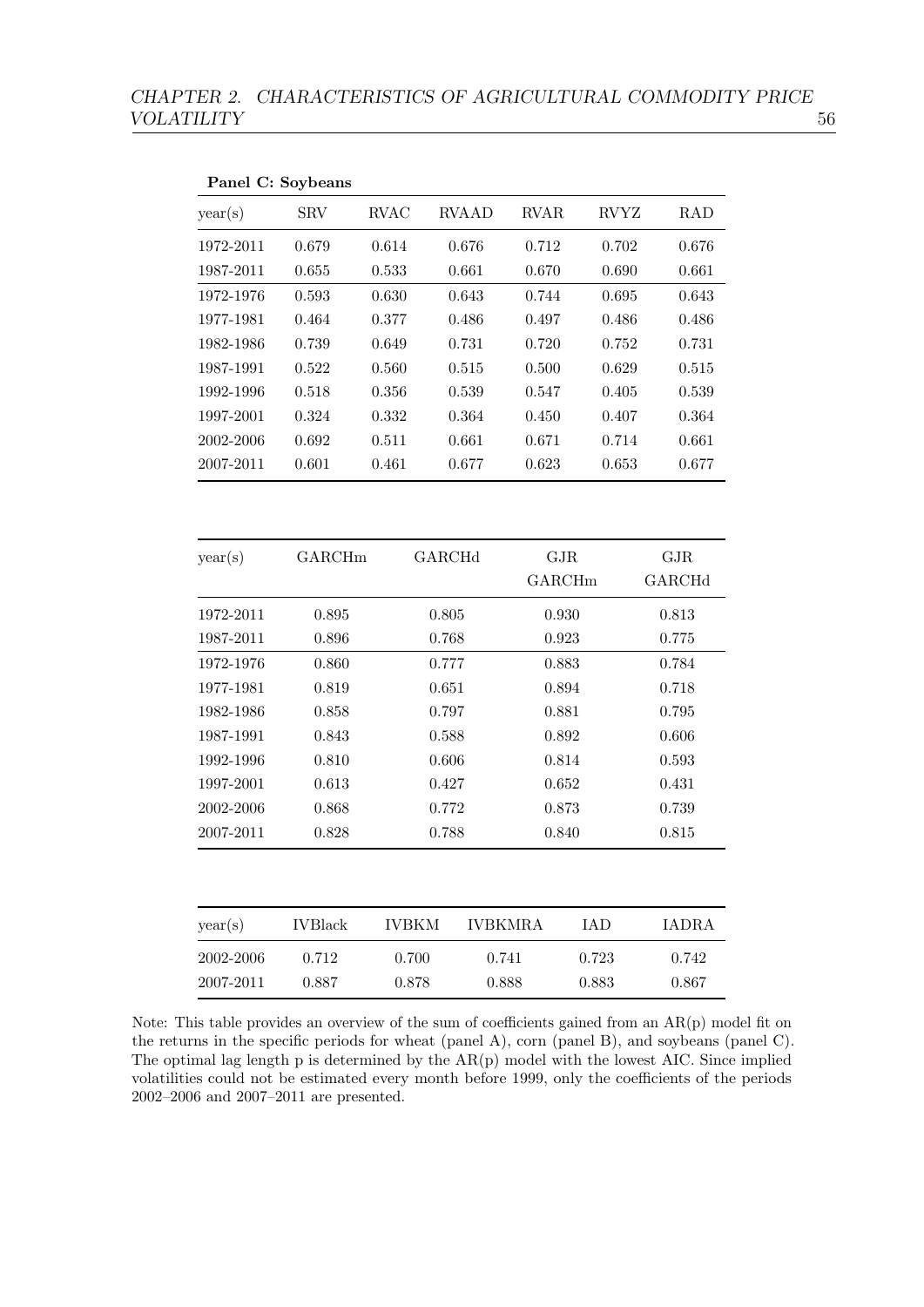Table [2.6](#page-64-0) allows for a closer look on the co-movement of the volatility estimates by providing an overview of their correlations. All commodities taken together, some clear patterns can be identified:[31](#page-63-0) The realized volatility with a correction for autocorrelation (RVAC) has the lowest correlation among the realized group with all the other volatility measures. This finding stresses that the autocorrelation adjustment is an important extension to the SRV, since it leads to different estimates. Within the realized group, the lowest correlations are between RVAC and RVYZ, but they are still at least 0.835. Naturally, the correlation between RAD and RVAAD equals one because the only difference is the constant adjustment factor of the RVAAD. Within the GARCH group, the correlations between GARCH and GJRGARCH based on the same frequency are very high, whereby the correlations for the daily frequencies are the highest, with values close to one. The relatively small correlations of the same measurement methods with different frequencies underline the importance of the frequency that influences the estimated volatilities. Furthermore, it can be seen that GARCHd and GJRGARCHd volatilities show a much higher correlation with all realized and implied estimates compared to their monthly equivalents. This is in line with the finding of [Andersen and Bollerslev](#page-149-1) [\(1998\)](#page-149-1), that an increase in the data frequency leads to higher correlations due to reduced measurement errors.<sup>[32](#page-63-1)</sup> The implied estimates show high correlations within their group. With only two exceptions overall, the correlations are above 0.9. The lowest correlations are found between IVBlack and IVBKMRA for wheat and corn and between IVBKM and IADRA for soybeans. Generally, the implied estimates are more highly correlated with the (GJR)GARCHd volatilities than with the realized volatilities. Interestingly, the risk adjustments for the IVBKM and the IAD mostly lead to lower correlations of the implied measures with the realized volatilities compared to the unadjusted measures.

<span id="page-63-0"></span><sup>&</sup>lt;sup>31</sup>The results presented are based on pairwise complete observations. Overall complete observations are used for the calculation of correlations as a robustness check, but the main findings do not change.

<span id="page-63-1"></span><sup>&</sup>lt;sup>32</sup>Specifically, [Andersen and Bollerslev](#page-149-1) [\(1998,](#page-149-1) p. 900) find that the predictions of a  $GARCH(1,1)$  model with daily data is correlated more highly with the cumulative five-minute squared returns than with the squared daily return.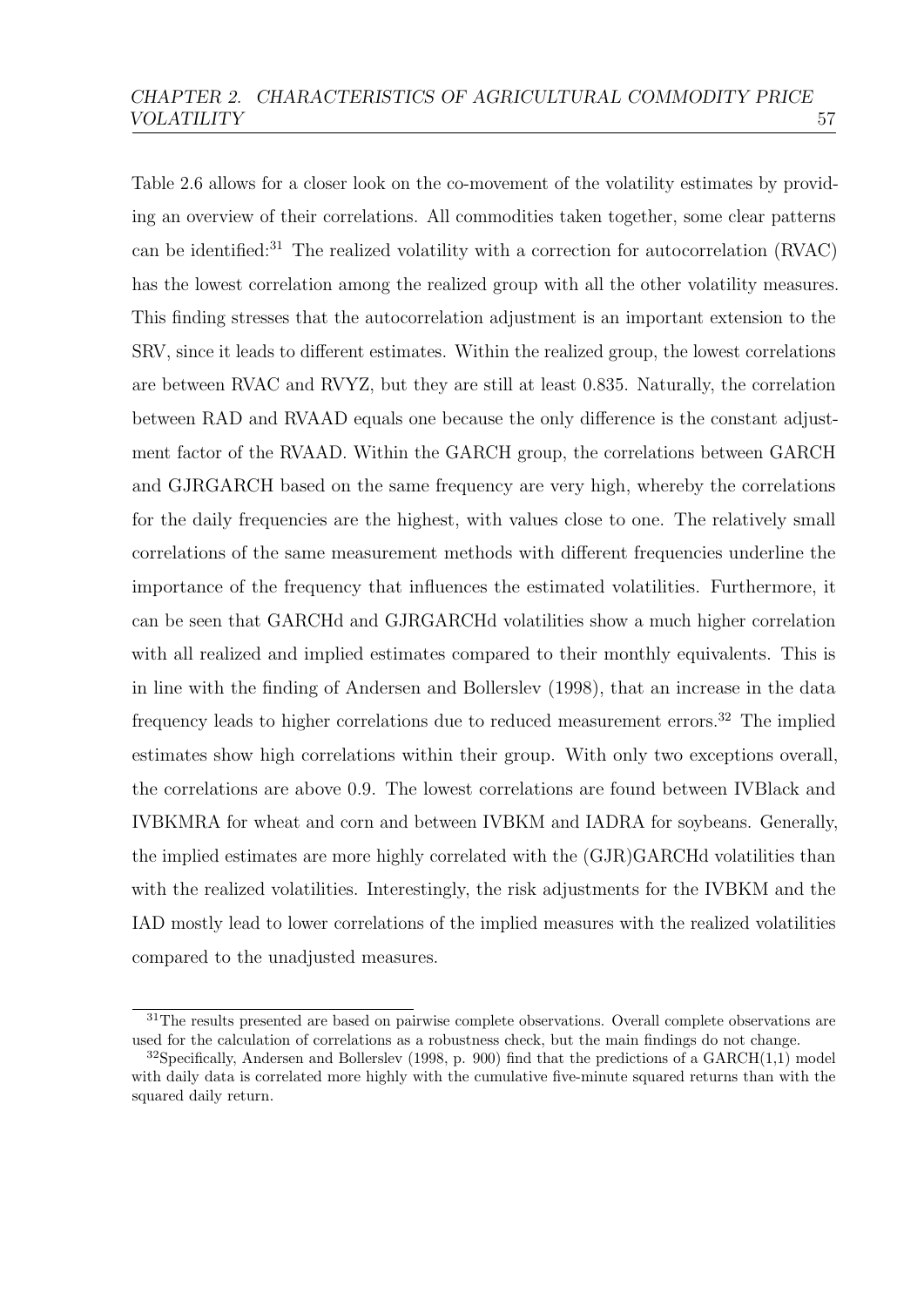| Panel A: Wheat |            |             |              |             |             |             |   |
|----------------|------------|-------------|--------------|-------------|-------------|-------------|---|
|                | <b>SRV</b> | <b>RVAC</b> | <b>RVAAD</b> | <b>RVAR</b> | <b>RVYZ</b> | <b>RAD</b>  | . |
| <b>SRV</b>     | $1.000\,$  | 0.881       | 0.985        | 0.980       | 0.932       | 0.985       |   |
| <b>RVAC</b>    |            | 1.000       | 0.877        | 0.874       | 0.835       | 0.877       |   |
| <b>RVAAD</b>   |            |             | 1.000        | 0.993       | 0.932       | 1.000       |   |
| <b>RVAR</b>    |            |             |              | 1.000       | 0.930       | 0.993       |   |
| <b>RVYZ</b>    |            |             |              |             | $1.000\,$   | $\,0.932\,$ |   |
| <b>RAD</b>     |            |             |              |             |             | $1.000\,$   |   |
| GARCHm         |            |             |              |             |             |             |   |
| GARCHd         |            |             |              |             |             |             |   |
| GJRGARCHm      |            |             |              |             |             |             |   |
| GJRGARCHd      |            |             |              |             |             |             |   |
| <b>IVBlack</b> |            |             |              |             |             |             |   |
| <b>IVBKM</b>   |            |             |              |             |             |             |   |
| <b>IVBKMRA</b> |            |             |              |             |             |             |   |
| <b>IAD</b>     |            |             |              |             |             |             |   |
| <b>IADRA</b>   |            |             |              |             |             |             |   |

## <span id="page-64-0"></span>Table 2.6: Correlation between volatility estimates

|                | GARCHm | GARCHd | $\rm GJR$<br>GARCHm | GJR<br>GARCHd | . |
|----------------|--------|--------|---------------------|---------------|---|
| <b>SRV</b>     | 0.618  | 0.885  | 0.623               | 0.887         |   |
| <b>RVAC</b>    | 0.482  | 0.725  | 0.512               | 0.733         |   |
| <b>RVAAD</b>   | 0.617  | 0.879  | 0.635               | 0.882         |   |
| <b>RVAR</b>    | 0.621  | 0.878  | 0.639               | 0.882         |   |
| <b>RVYZ</b>    | 0.620  | 0.879  | 0.647               | 0.883         |   |
| <b>RAD</b>     | 0.617  | 0.879  | 0.635               | 0.882         |   |
| GARCHm         | 1.000  | 0.718  | 0.948               | 0.709         |   |
| GARCHd         |        | 1.000  | 0.714               | 0.997         |   |
| GJRGARCHm      |        |        | 1.000               | 0.712         |   |
| GJRGARCHd      |        |        |                     | 1.000         |   |
| <b>IVBlack</b> |        |        |                     |               |   |
| <b>IVBKM</b>   |        |        |                     |               |   |
| <b>IVBKMRA</b> |        |        |                     |               |   |
| IAD            |        |        |                     |               |   |
| IADRA          |        |        |                     |               |   |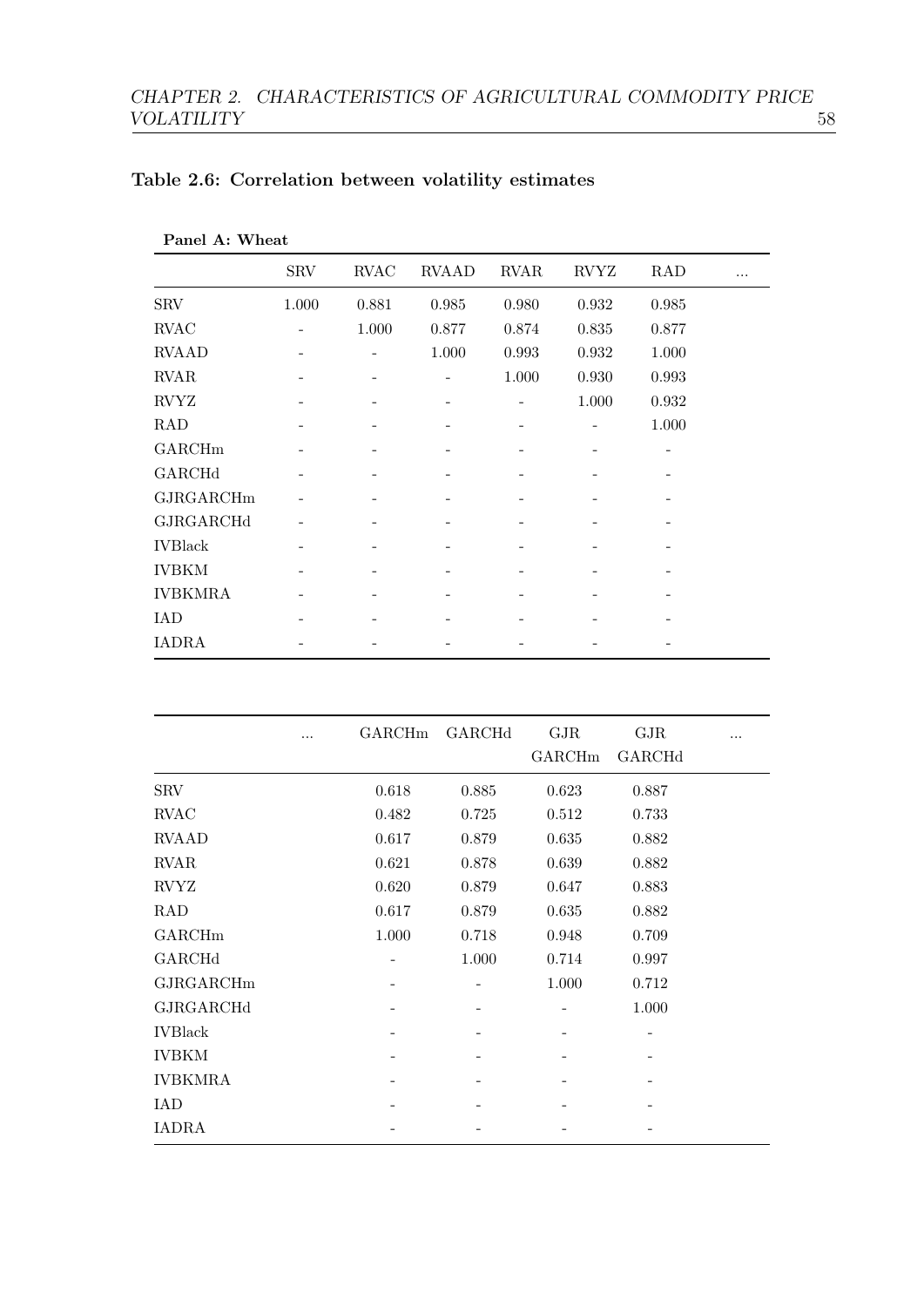CHAPTER 2. CHARACTERISTICS OF AGRICULTURAL COMMODITY PRICE VOLATILITY 59

| $\cdots$       | <b>IVBlack</b> | <b>IVBKM</b> | <b>IVBKMRA</b> | IAD                      | IADRA |
|----------------|----------------|--------------|----------------|--------------------------|-------|
| <b>SRV</b>     | 0.726          | 0.728        | 0.713          | 0.731                    | 0.720 |
| <b>RVAC</b>    | 0.556          | 0.558        | 0.550          | 0.566                    | 0.563 |
| <b>RVAAD</b>   | 0.715          | 0.713        | 0.700          | 0.717                    | 0.708 |
| <b>RVAR</b>    | 0.716          | 0.714        | 0.700          | 0.716                    | 0.706 |
| <b>RVYZ</b>    | 0.746          | 0.742        | 0.720          | 0.750                    | 0.735 |
| <b>RAD</b>     | 0.715          | 0.713        | 0.700          | 0.717                    | 0.708 |
| GARCHm         | 0.710          | 0.749        | 0.750          | 0.722                    | 0.728 |
| GARCHd         | 0.885          | 0.901        | 0.892          | 0.899                    | 0.894 |
| GJRGARCHm      | 0.730          | 0.761        | 0.766          | 0.740                    | 0.750 |
| GJRGARCHd      | 0.881          | 0.897        | 0.886          | 0.896                    | 0.889 |
| <b>IVBlack</b> | 1.000          | 0.987        | 0.942          | 0.989                    | 0.986 |
| <b>IVBKM</b>   |                | 1.000        | 0.962          | 0.991                    | 0.964 |
| <b>IVBKMRA</b> |                |              | 1.000          | 0.949                    | 0.992 |
| IAD            |                |              |                | 1.000                    | 0.964 |
| <b>IADRA</b>   |                |              |                | $\overline{\phantom{a}}$ | 1.000 |
|                |                |              |                |                          |       |

Panel B: Corn

|                | <b>SRV</b> | <b>RVAC</b> | <b>RVAAD</b> | <b>RVAR</b> | <b>RVYZ</b> | $\rm RAD$      |  |
|----------------|------------|-------------|--------------|-------------|-------------|----------------|--|
| <b>SRV</b>     | 1.000      | 0.923       | 0.988        | 0.982       | 0.955       | 0.988          |  |
| <b>RVAC</b>    |            | 1.000       | 0.922        | 0.908       | 0.908       | $0.922\,$      |  |
| <b>RVAAD</b>   |            |             | 1.000        | 0.991       | 0.950       | 1.000          |  |
| <b>RVAR</b>    |            |             |              | 1.000       | 0.947       | 0.991          |  |
| <b>RVYZ</b>    |            |             |              |             | 1.000       | 0.950          |  |
| $\rm RAD$      |            |             |              |             |             | $1.000\,$      |  |
| GARCHm         |            |             |              |             |             | $\overline{a}$ |  |
| GARCHd         |            |             |              |             |             |                |  |
| GJRGARCHm      |            |             |              |             |             |                |  |
| GJRGARCHd      |            |             |              |             |             |                |  |
| <b>IVBlack</b> |            |             |              |             |             |                |  |
| <b>IVBKM</b>   |            |             |              |             |             |                |  |
| <b>IVBKMRA</b> |            |             |              |             |             |                |  |
| <b>IAD</b>     |            |             |              |             |             |                |  |
| <b>IADRA</b>   |            |             |              |             |             |                |  |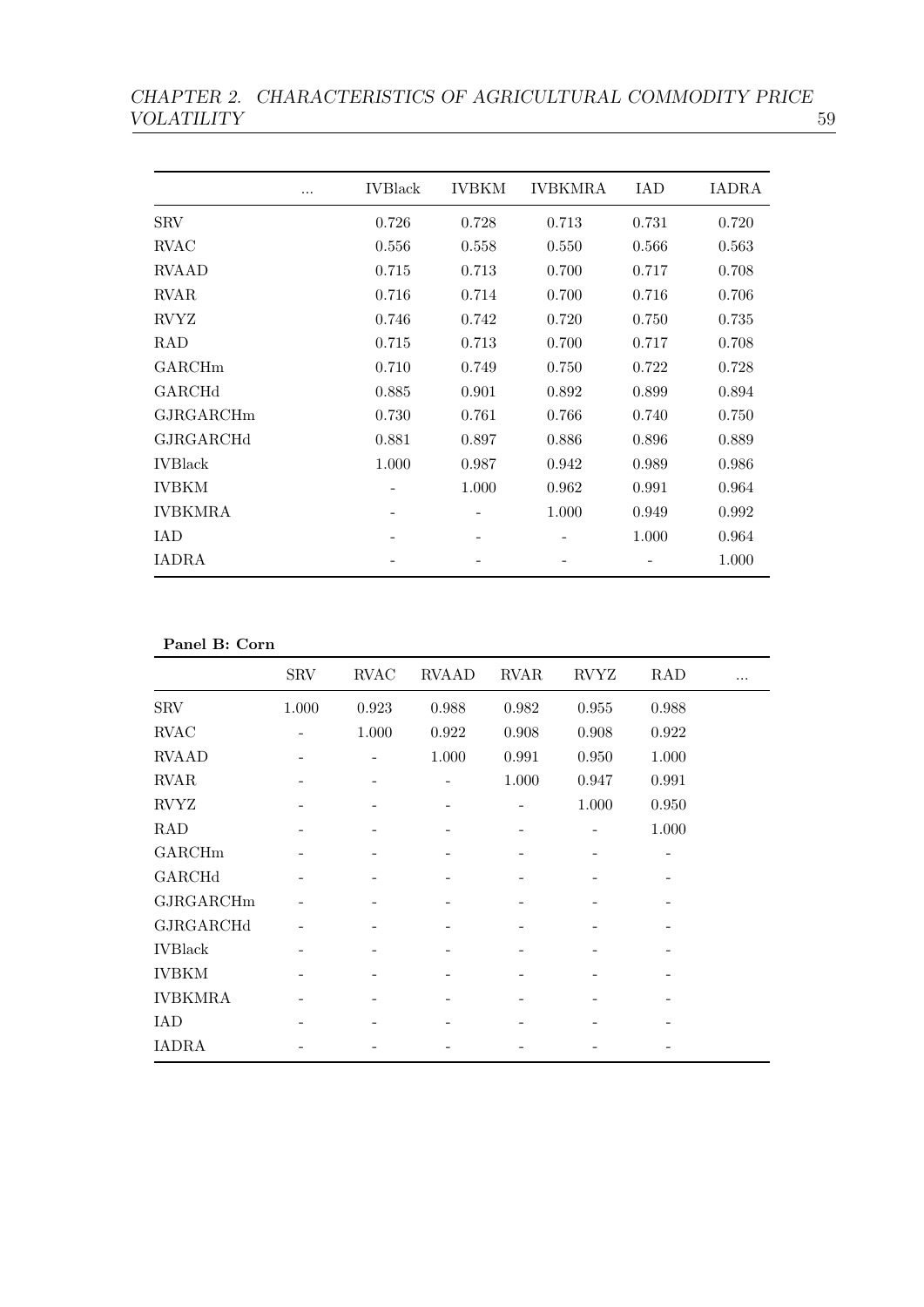CHAPTER 2. CHARACTERISTICS OF AGRICULTURAL COMMODITY PRICE VOLATILITY  $\qquad \qquad \qquad 60$ VOLATILITY

|                | GARCHm | GARCHd | $\rm GJR$<br>GARCHm | GJR<br>GARCHd |  |
|----------------|--------|--------|---------------------|---------------|--|
| <b>SRV</b>     | 0.572  | 0.930  | 0.564               | 0.930         |  |
| <b>RVAC</b>    | 0.541  | 0.858  | 0.555               | 0.860         |  |
| <b>RVAAD</b>   | 0.587  | 0.928  | 0.589               | 0.928         |  |
| <b>RVAR</b>    | 0.579  | 0.927  | 0.582               | 0.928         |  |
| <b>RVYZ</b>    | 0.610  | 0.924  | 0.601               | 0.925         |  |
| $\rm RAD$      | 0.587  | 0.928  | 0.589               | 0.928         |  |
| GARCHm         | 1.000  | 0.669  | 0.941               | 0.666         |  |
| GARCHd         |        | 1.000  | 0.647               | 0.999         |  |
| GJRGARCHm      |        |        | 1.000               | 0.647         |  |
| GJRGARCHd      |        |        |                     | 1.000         |  |
| <b>IVBlack</b> |        |        |                     | -             |  |
| <b>IVBKM</b>   |        |        |                     |               |  |
| <b>IVBKMRA</b> |        |        |                     |               |  |
| <b>IAD</b>     |        |        |                     |               |  |
| IADRA          |        |        |                     |               |  |

| .              | <b>IVBlack</b> | <b>IVBKM</b> | <b>IVBKMRA</b> | IAD   | IADRA |
|----------------|----------------|--------------|----------------|-------|-------|
| <b>SRV</b>     | 0.727          | 0.738        | 0.708          | 0.726 | 0.704 |
| <b>RVAC</b>    | 0.648          | 0.654        | 0.615          | 0.637 | 0.606 |
| <b>RVAAD</b>   | 0.733          | 0.746        | 0.711          | 0.734 | 0.708 |
| <b>RVAR</b>    | 0.729          | 0.738        | 0.701          | 0.727 | 0.696 |
| <b>RVYZ</b>    | 0.740          | 0.770        | 0.747          | 0.756 | 0.741 |
| <b>RAD</b>     | 0.733          | 0.746        | 0.711          | 0.734 | 0.708 |
| GARCHm         | 0.640          | 0.644        | 0.636          | 0.645 | 0.649 |
| GARCHd         | 0.829          | 0.869        | 0.843          | 0.856 | 0.840 |
| GJRGARCHm      | 0.644          | 0.627        | 0.603          | 0.633 | 0.623 |
| GJRGARCHd      | 0.832          | 0.868        | 0.841          | 0.855 | 0.838 |
| <b>IVBlack</b> | 1.000          | 0.948        | 0.891          | 0.947 | 0.897 |
| <b>IVBKM</b>   |                | 1.000        | 0.962          | 0.992 | 0.963 |
| <b>IVBKMRA</b> |                |              | 1.000          | 0.947 | 0.992 |
| IAD            |                |              |                | 1.000 | 0.963 |
| IADRA          |                |              |                |       | 1.000 |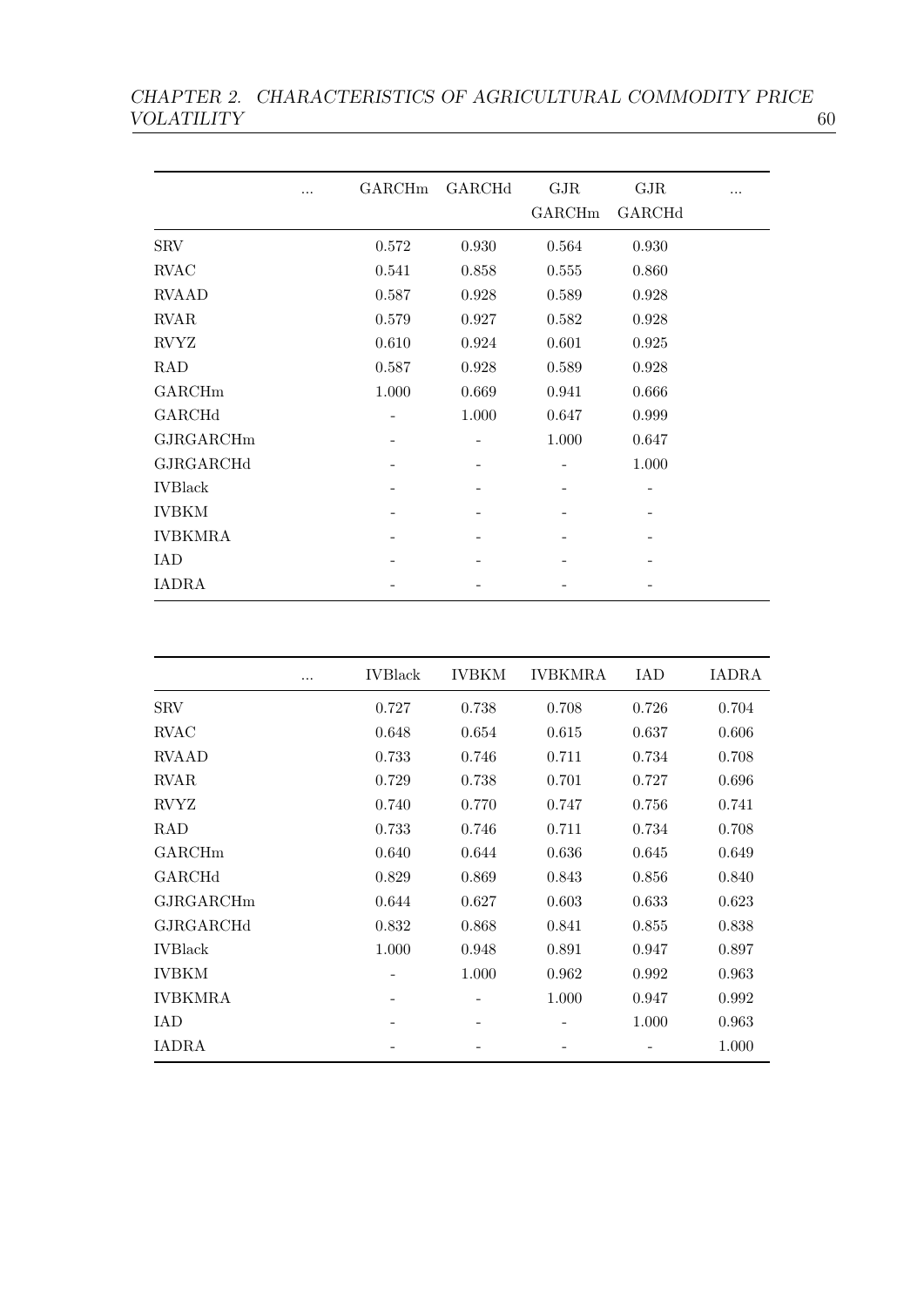| Panel C: Soybeans |            |                 |              |             |             |             |  |
|-------------------|------------|-----------------|--------------|-------------|-------------|-------------|--|
|                   | <b>SRV</b> | <b>RVAC</b>     | <b>RVAAD</b> | <b>RVAR</b> | <b>RVYZ</b> | <b>RAD</b>  |  |
| <b>SRV</b>        | 1.000      | 0.892           | 0.986        | 0.976       | 0.943       | 0.986       |  |
| <b>RVAC</b>       |            | 1.000           | 0.899        | 0.883       | 0.877       | 0.899       |  |
| <b>RVAAD</b>      |            |                 | $1.000\,$    | 0.986       | 0.935       | $1.000\,$   |  |
| <b>RVAR</b>       |            | $\qquad \qquad$ |              | 1.000       | 0.944       | $\,0.986\,$ |  |
| <b>RVYZ</b>       |            |                 |              |             | $1.000\,$   | 0.935       |  |
| RAD               |            |                 |              |             |             | $1.000\,$   |  |
| GARCHm            |            |                 |              |             |             |             |  |
| GARCHd            |            |                 |              |             |             |             |  |
| GJRGARCHm         |            |                 |              |             |             |             |  |
| GJRGARCHd         |            |                 |              |             |             |             |  |
| <b>IVBlack</b>    |            |                 |              |             |             |             |  |
| <b>IVBKM</b>      |            |                 |              |             |             |             |  |
| <b>IVBKMRA</b>    |            |                 |              |             |             |             |  |
| <b>IAD</b>        |            |                 |              |             |             |             |  |
| IADRA             |            |                 |              |             |             |             |  |

|                | GARCHm | GARCHd | GJR    | GJR    |  |
|----------------|--------|--------|--------|--------|--|
|                |        |        | GARCHm | GARCHd |  |
| <b>SRV</b>     | 0.647  | 0.913  | 0.655  | 0.908  |  |
| <b>RVAC</b>    | 0.618  | 0.843  | 0.649  | 0.839  |  |
| <b>RVAAD</b>   | 0.666  | 0.913  | 0.682  | 0.906  |  |
| <b>RVAR</b>    | 0.681  | 0.915  | 0.698  | 0.913  |  |
| <b>RVYZ</b>    | 0.685  | 0.914  | 0.686  | 0.916  |  |
| RAD            | 0.666  | 0.913  | 0.682  | 0.906  |  |
| GARCHm         | 1.000  | 0.756  | 0.921  | 0.758  |  |
| GARCHd         |        | 1.000  | 0.739  | 0.994  |  |
| GJRGARCHm      |        |        | 1.000  | 0.749  |  |
| GJRGARCHd      |        |        |        | 1.000  |  |
| <b>IVBlack</b> |        |        |        |        |  |
| <b>IVBKM</b>   |        |        |        |        |  |
| <b>IVBKMRA</b> |        |        |        |        |  |
| IAD            |        |        |        |        |  |
| IADRA          |        |        |        |        |  |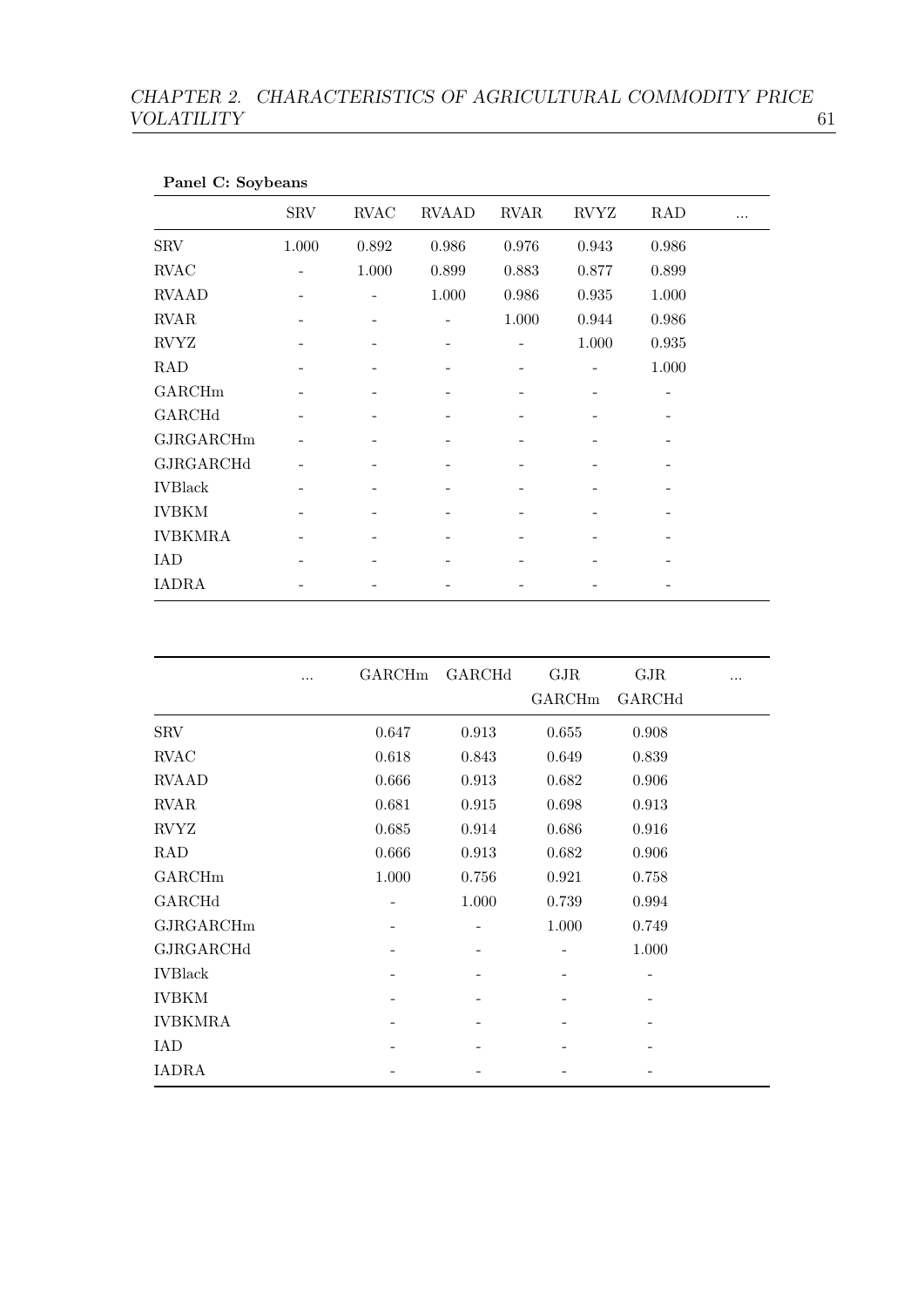|                | $\cdots$ | <b>IVBlack</b> | <b>IVBKM</b> | <b>IVBKMRA</b> | IAD                      | IADRA |
|----------------|----------|----------------|--------------|----------------|--------------------------|-------|
| <b>SRV</b>     |          | 0.783          | 0.754        | 0.745          | 0.765                    | 0.758 |
| <b>RVAC</b>    |          | 0.716          | 0.690        | 0.673          | 0.693                    | 0.680 |
| <b>RVAAD</b>   |          | 0.789          | 0.759        | 0.752          | 0.777                    | 0.771 |
| <b>RVAR</b>    |          | 0.790          | 0.760        | 0.754          | 0.779                    | 0.775 |
| <b>RVYZ</b>    |          | 0.830          | 0.803        | 0.800          | 0.818                    | 0.810 |
| <b>RAD</b>     |          | 0.789          | 0.759        | 0.752          | 0.777                    | 0.771 |
| <b>GARCHm</b>  |          | 0.696          | 0.663        | 0.684          | 0.696                    | 0.700 |
| GARCHd         |          | 0.884          | 0.875        | 0.868          | 0.881                    | 0.878 |
| GJRGARCHm      |          | 0.737          | 0.685        | 0.692          | 0.720                    | 0.710 |
| GJRGARCHd      |          | 0.887          | 0.875        | 0.866          | 0.880                    | 0.873 |
| <b>IVBlack</b> |          | 1.000          | 0.993        | 0.961          | 0.990                    | 0.956 |
| <b>IVBKM</b>   |          |                | 1.000        | 0.965          | 0.991                    | 0.954 |
| <b>IVBKMRA</b> |          |                |              | 1.000          | 0.960                    | 0.989 |
| IAD            |          |                |              |                | 1.000                    | 0.966 |
| <b>IADRA</b>   |          |                |              |                | $\overline{\phantom{a}}$ | 1.000 |
|                |          |                |              |                |                          |       |

Note: This table provides an overview of the correlations between the different volatility measures for wheat (panel A), corn (panel B), and soybeans (panel C). The correlations are calculated by pairwise complete observations, which means that the observations of all dates when the two analyzed estimators have a calculated volatility are taken into account for the correlation of these two estimates, irrespective of any of the other estimates not having a value on these dates.

## 2.6.2 Implications for the development of volatility

The previous section has shown that some general characteristics of volatility estimates depend on the specific decisions one makes for the calculation. Against the background of the most important questions regarding the volatility development around the food price crisis of 2007/2008, as identified in Section [2.2,](#page-17-0) the different characteristics are of minor importance if each one indicates the same development. In the following, I have a closer look at the individual answers from the different estimates to these questions.

The question whether volatility is higher since 2007/2008 compared to the 1990s and also compared to the early 2000s can easily be answered. All realized, GARCH model-based, and implied measures indicate that, for the commodities investigated, the mean volatility in the period 2007–2011 is higher compared to all five-year periods since 1992. The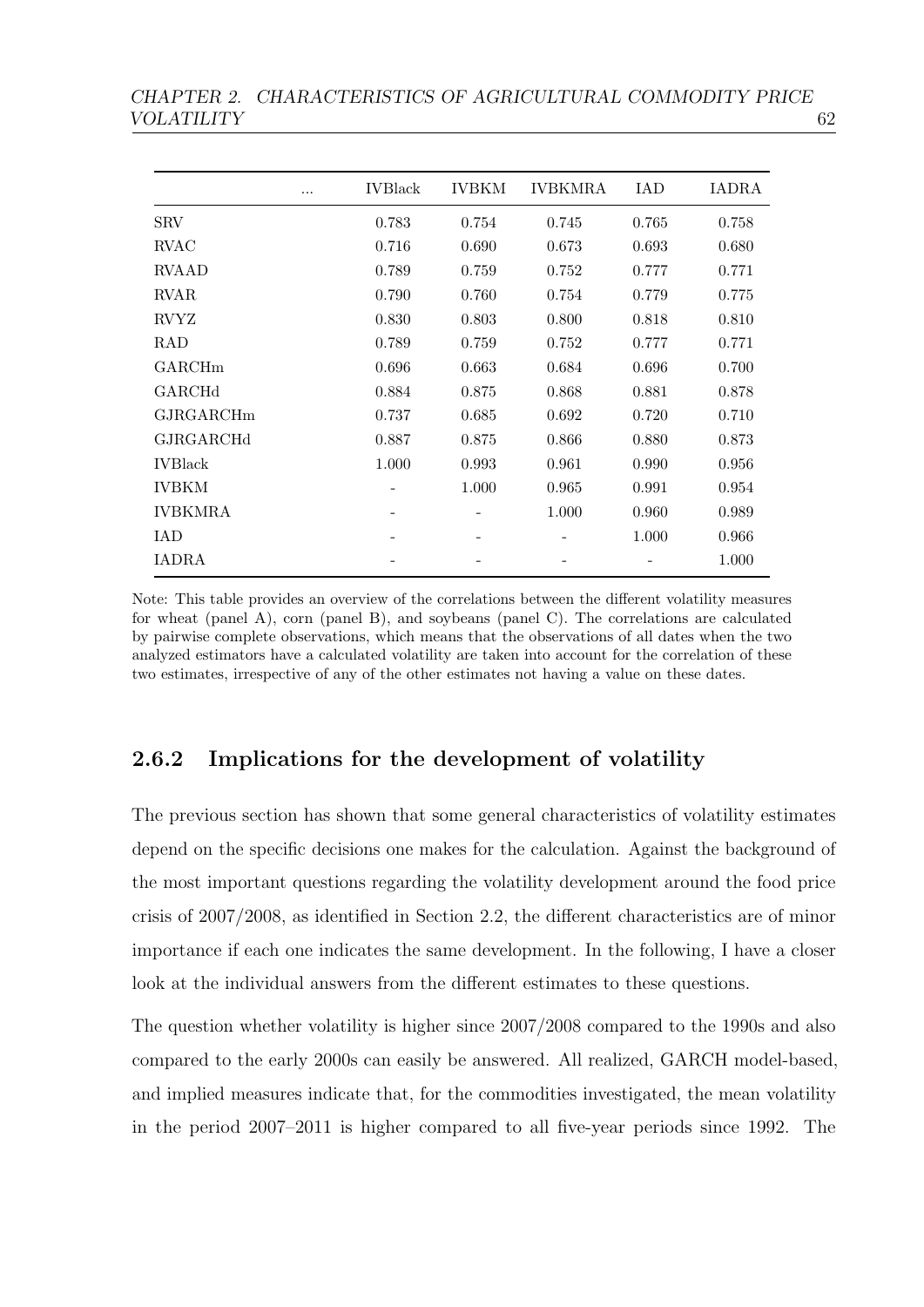statement that volatility is exceptionally high since the food price crisis compared to those years is therefore robust to a variety of volatility measures.

It is not as easy to neglect or underline this statement if it refers to the 1970s. Since no implied estimates are available for these years, the historical estimates need to shed light on it. The results show that no unambiguous conclusion can be drawn because it depends on the commodity as well as the specific method used. For soybeans, there is clear evidence that volatility is not higher compared to the 1970s. Specifically, the period 1972–1976 shows the highest volatility for all methods. On the other hand, while the picture is also very clear for corn, it goes in the other direction. The years 2007–2011 have the highest volatility, even compared to the 1970s. Only for wheat are the results a bit more mixed. Most of the estimates indicate that volatility is higher since the food price crisis compared to the early 1970s. The exceptions are the (GJR)GARCH estimates based on monthly data. This result again stresses that the data frequency is an important issue for the volatility analysis and that conclusions must be drawn carefully. Overall, to answer the question of whether volatility is exceptionally high since 2007/2008, which commodity is analyzed seems to matter much more than the specific method used for the estimation.

A look at the mean volatility of single years allows one to answer the question of whether volatility in 2008 was higher than in any previous year. A comparison starting in 1987 would indicate a clear yes, so it is more interesting to look at the historical measures that capture the early 1970s. Again, it depends on the commodity and—more so than in the period comparison—on the specific method. The clearest case is soybeans, which has by far the highest volatility in 1973, especially notable for the (GJR)GARCH monthly data estimations. Although comparison of the five-year periods leads to clear conclusions for corn, the examination of single years is more puzzling because the answers differ even within the realized group. Albeit the differences between 1973 and 2008 are small, the RVAC is the only measure that negates the volatility from being highest in 2008. In addition, in the GARCH group, the results are different for daily and monthly data, with the former exhibiting the highest volatility in 2008 and the latter in 1973 or 1974. Interestingly, for the models with monthly data, the highest volatility since the food price crisis was not in 2008, but in 2011. The results for wheat are similar to the comparison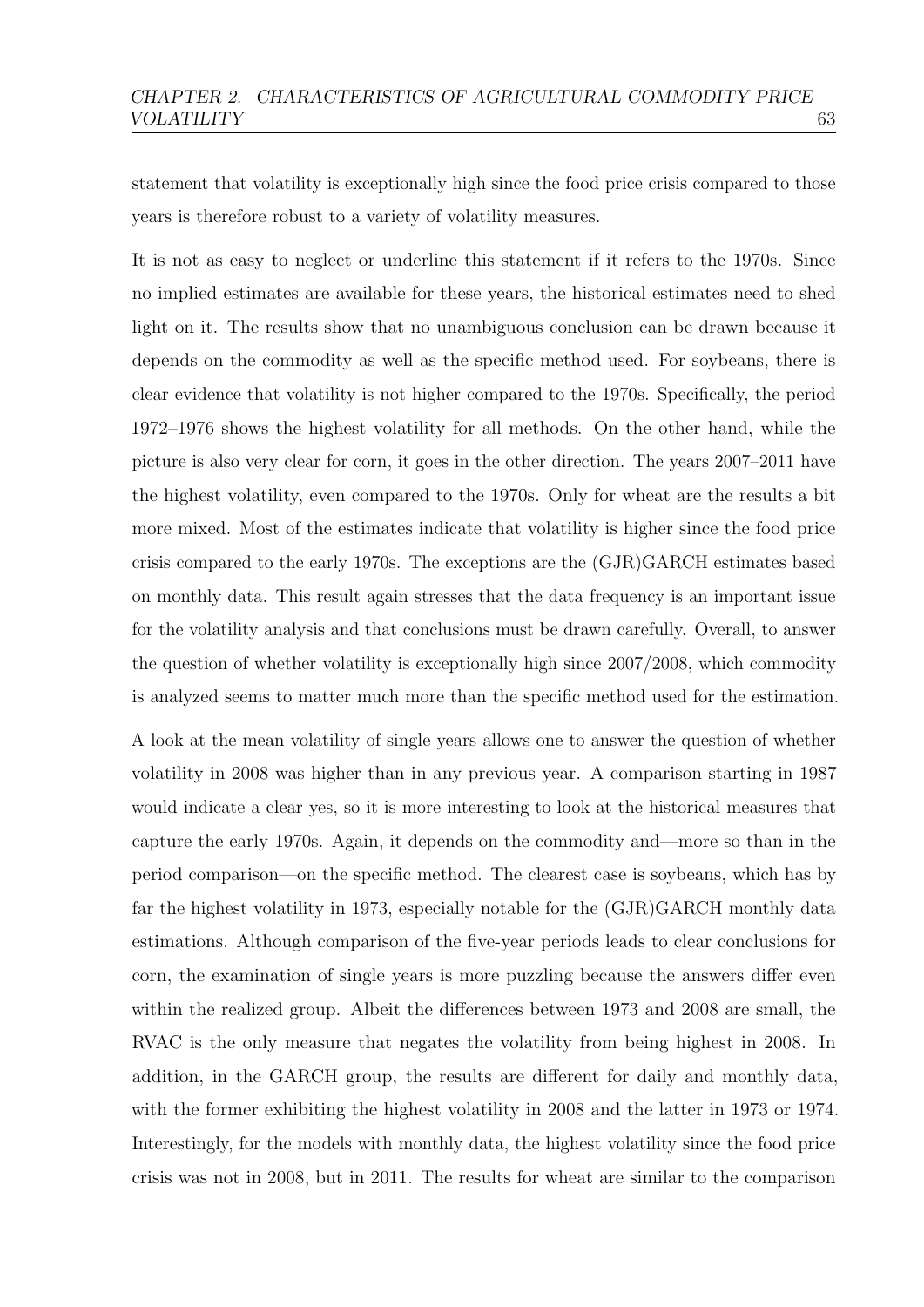of the periods above. GJR(GARCH) volatilities based on monthly data constitute the exceptions, with the highest volatility in 1974 and not 2008, as for the other measures. Similar to the corn case, for these two measures, 2011 is the most volatile year in recent history. Taken all together, the clear answer for soybeans would be no, while it would only be a tentative yes for corn and wheat. However, the latter conclusion is not very robust, because even within the realized group different directions exist for corn. Generally, the expression exceptionally high seems to be exaggerated, since differences between 2008 and the early 1970s are not that big, at least for corn.

The quantification of the volatility increase differs strongly between the measures and commodities. Since volatility changes from 2006 to 2007 are mostly less than five percentage points, the focus will be on the change of volatility between 2007 and 2008. To contribute to the fact that the mean level differs between the measures and an absolute change of percentage points is not helpful, the relative changes based on the volatility of 2007 are examined. Therefore, the following numbers result from  $\frac{\text{volatility in } 2008-\text{volatility in } 2007}{\text{volatility in } 2007}$ . For wheat, the implied estimates exhibit a lower increase than the realized estimates. For the latter, the volatility increase in 2008 is between  $45.6\%$  (RVYZ) and  $54.02\%$  (SRV), while the implied estimates' increases range between 37.71% (IAD) and 44.48% (IVBKMRA). The GARCH model-based estimates show large differences in their group. The generally smoother estimates from the monthly data show increases of only 30.77% and 22.33% and those from the daily data show increases of 49.94% and 44.92%. The daily estimates thus show a higher increase than the implied estimates and are nearly in the same range as the realized estimates. Corn behaves similarly regarding the relation of the estimates of the main groups but generally exhibits a lower volatility increase. The highest increase in the realized group is obtained by RVYZ—with the lowest in the case of wheat—with 32.28%. The daily (GJR)GARCH volatility changes are around 26%, followed by the lower implied estimates and even lower (GJR)GARCH monthly estimates. Interestingly, the differences in the implied group are quite large, demonstrating an increase of 22.66% for the IVBlack and only 12.94% for the IVBKMRA. For corn, the risk adjustments lead to a lower increase than the non-adjusted counterpart and vice versa for wheat and soybeans. Soybeans show by far the highest relative increase in 2008, with realized volatilities rising between 74.02%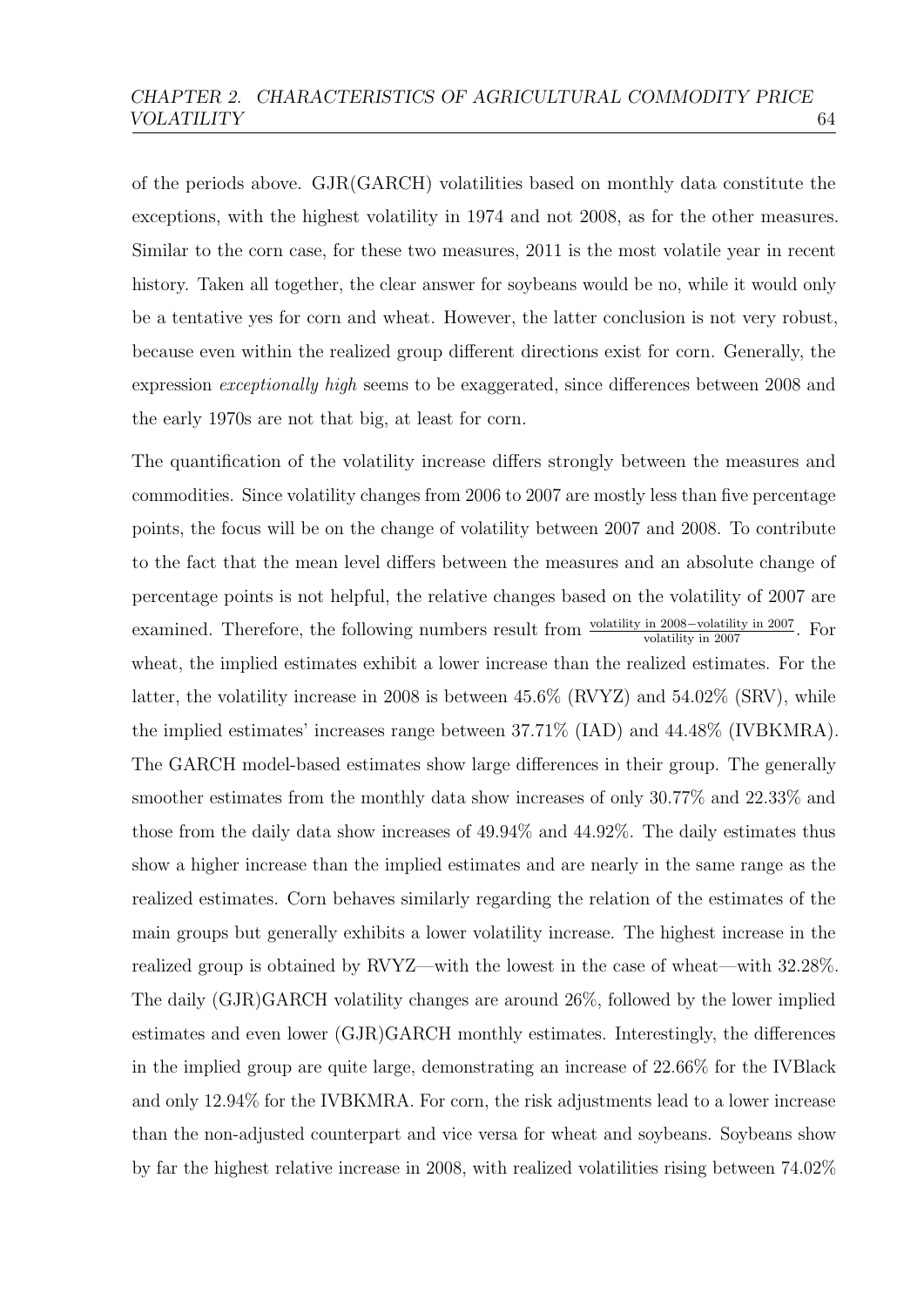$(SRV)$  and  $85.76\%$  (RVAC). The range of the implied estimates is approximately  $10\%$ lower, with increases between 63.71% (IVBlack) and 74.95% (IVBKMRA). The increases of the GARCH group deviate from the usual picture because GARCHm (82.31%) indicates a higher increase than GARCHd (67.85%). Finally, the amount of the volatility increase can be stated to differ substantially between the three commodities and it can be robustly found that, for the comparison of 2007 and 2008, soybeans experienced the highest increase, followed by wheat and corn. The specific amount of the increase varies largely not only between the three main groups but even within. The GARCH measures seem to be especially sensitive to the precise application.

Against the background of the food price crisis, it is interesting to see that the persistence of volatility in the former crisis, in 1972–1976, was much higher for wheat and corn, indicating that the recent crisis is not connected to volatility being of higher persistence. For soybeans, there is much variation between the estimates. Although the years 1972–1976 do not always have the highest SAC, there is also no evidence that persistence increased in 2007–2011 compared to the past.

# 2.7 Conclusions

The comparison of several volatility measures helps draw some robust ex post conclusions regarding volatility development in three important agricultural commodity markets. Moreover, it is helpful to gain a more general feeling of the characteristics of volatility measures. It was not my intention to evaluate the different measures but, rather, to illustrate issues to consider when interpreting or analyzing volatility.

The analysis has shown that the level of volatility not only depends on the broad group but also varies inside the three main groups between the several specific estimators. The data frequency matters especially, as the GARCH examples demonstrate. Hence, one should never base a conclusion about the development of the volatility level on a comparison of two volatility estimates that result from different methods. Furthermore, the CV and the persistence analysis have shown that the variation over time and the durability of a volatility level depend on which measure has been used. This is also a relevant aspect for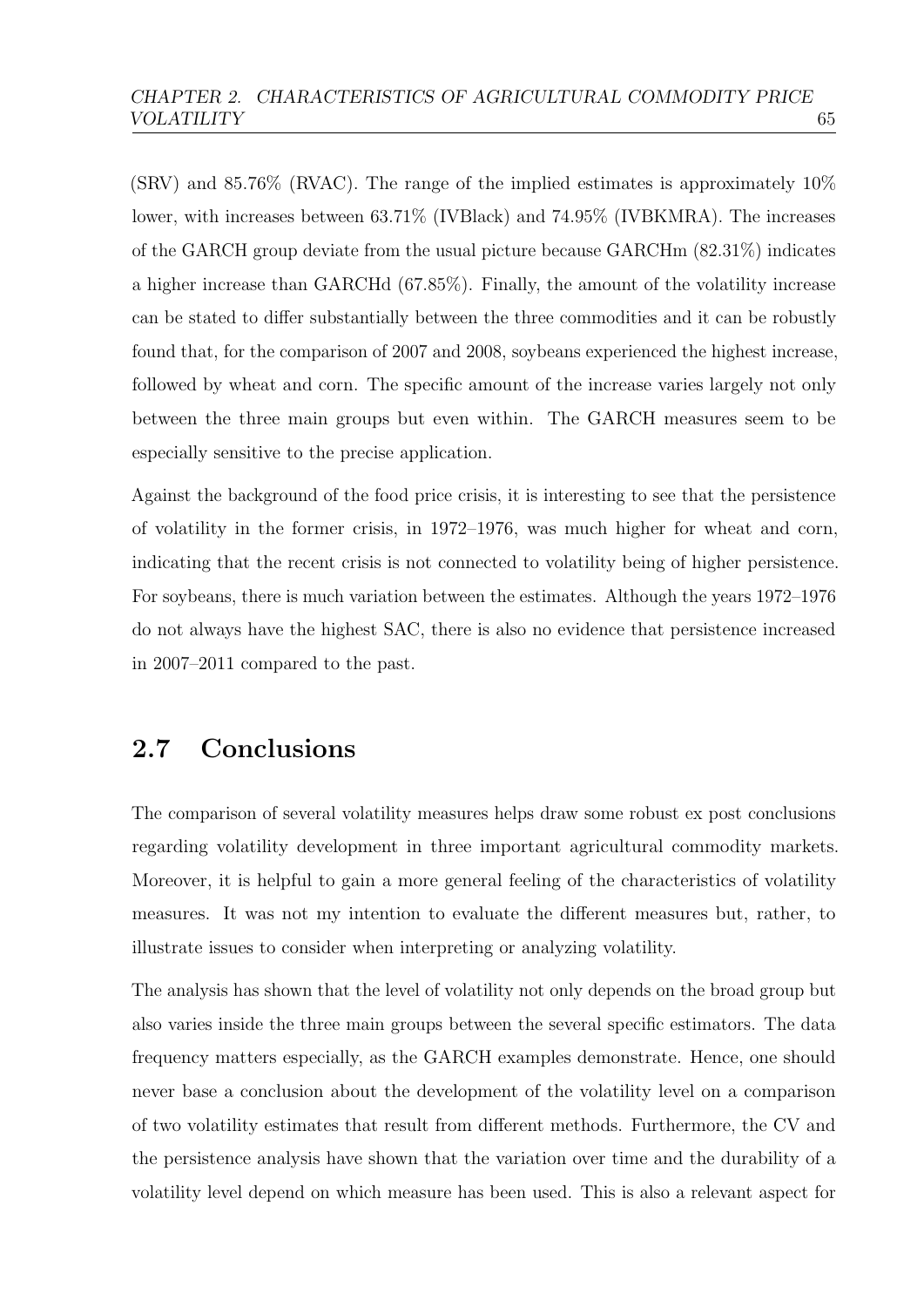volatility analysis because a certain increase might be more worrisome if measured with a normally relatively smooth estimator than with a rather volatile one.

In spite of the differences, the measures often point in the same direction when analyzing concrete aspects of the food price crisis, at least when the question is narrowed down to a specific tendency such as an increase or decrease. However, it can be seen that the three commodities do not always behave similarly. As former studies have shown as well, the conclusions should always refer only to the commodity analyzed. It can be concluded that volatility is higher in the years of and after the food price crisis compared to the 1990s for all the commodities investigated, but only for corn and, with less robust results, wheat is it also higher compared to the early 1970s. Moreover, it cannot be definitely said that the year 2007 or 2008 exhibits exceptionally high volatility. The precise answer to the extent to which volatility has increased is very sensitive to the specific method and one can at best mention only a broad bandwidth.

My investigation has contributed to most of the issues discussed in Section [2.3:](#page-20-0) The estimation method has been varied by using several specific realized, GARCH model-based, and implied measures, with different data frequencies in the GARCH case and different definitions of volatility considered, including the usual standard deviation as well as the seldom used but more intuitive absolute deviation.

The only issue mentioned without closer analysis is the time horizon. Since I always estimated the volatility over one month and annualized it with the square root of time rule, it might be interesting for further research to look at the influence of different time horizons. Additionally, the decision of the specific application of the  $(GJR)GARCH$  models with regard to the time window might be another aspect worth a closer look.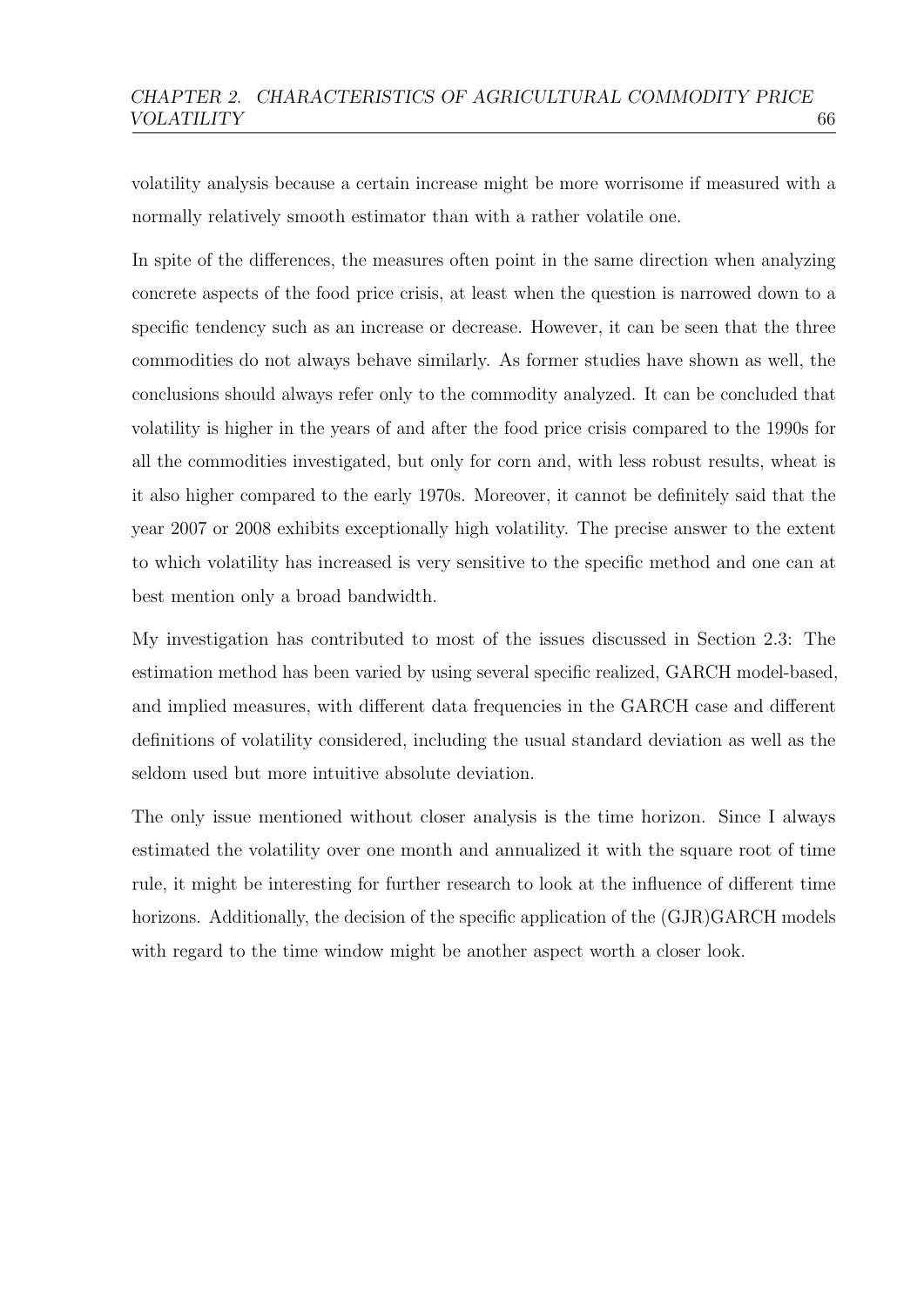# Volatility in oilseeds and vegetable oils markets: drivers and spillovers

together with Bernhard Brümmer, Olaf Korn and Tinoush Jamali Jagdhani<sup>[1](#page-73-0)</sup> published in Journal of Agricultural Economics,<sup>[2](#page-73-1)</sup> forthcoming

#### Abstract

Food price volatility has re-emerged as an important topic of political discussion since the food price crisis of 2007/08. Different volatility drivers have been identified for different markets in the theoretical and empirical literature. However, there is no comprehensive analysis that considers a large number of potential drivers and investigates their joint effects in a dynamic model of interrelated markets. Our study provides such a volatility analysis for the oilseeds and vegetable oils markets. We use a common GARCH approach and a VAR model to identify volatility drivers and spillover effects. Our results show that exchange rate volatility is very important. However, the hotly debated financialisation of commodity markets is not found to be volatility increasing in our monthly data. Impulse response functions show strong spillover effects. Because many volatility drivers found to be important in other markets have no significant effect in our study, our results suggest that volatility drivers are market specific. This implies that any volatility-reducing policies need to be designed for the market in question.

<span id="page-73-0"></span><sup>&</sup>lt;sup>1</sup> This paper has been done in the framework of ULYSSES project. ULYSSES project has received research funding from the European Commission Project 312182 KBBE.2012.1.4-05. The authors would like to thank all members of ULYSSES consortium for their helpful comments. Additionally, the authors recognize the helpful comments of the participants of the IAMO Forum 2014. Thanks also go to the JAE Editor and two anonymous reviewers for their very helpful comments and suggestions.

<span id="page-73-1"></span><sup>&</sup>lt;sup>2</sup>The Journal of Agricultural Economics is published by Wiley. The copyright of this chapter is owned by The Agricultural Economics Society.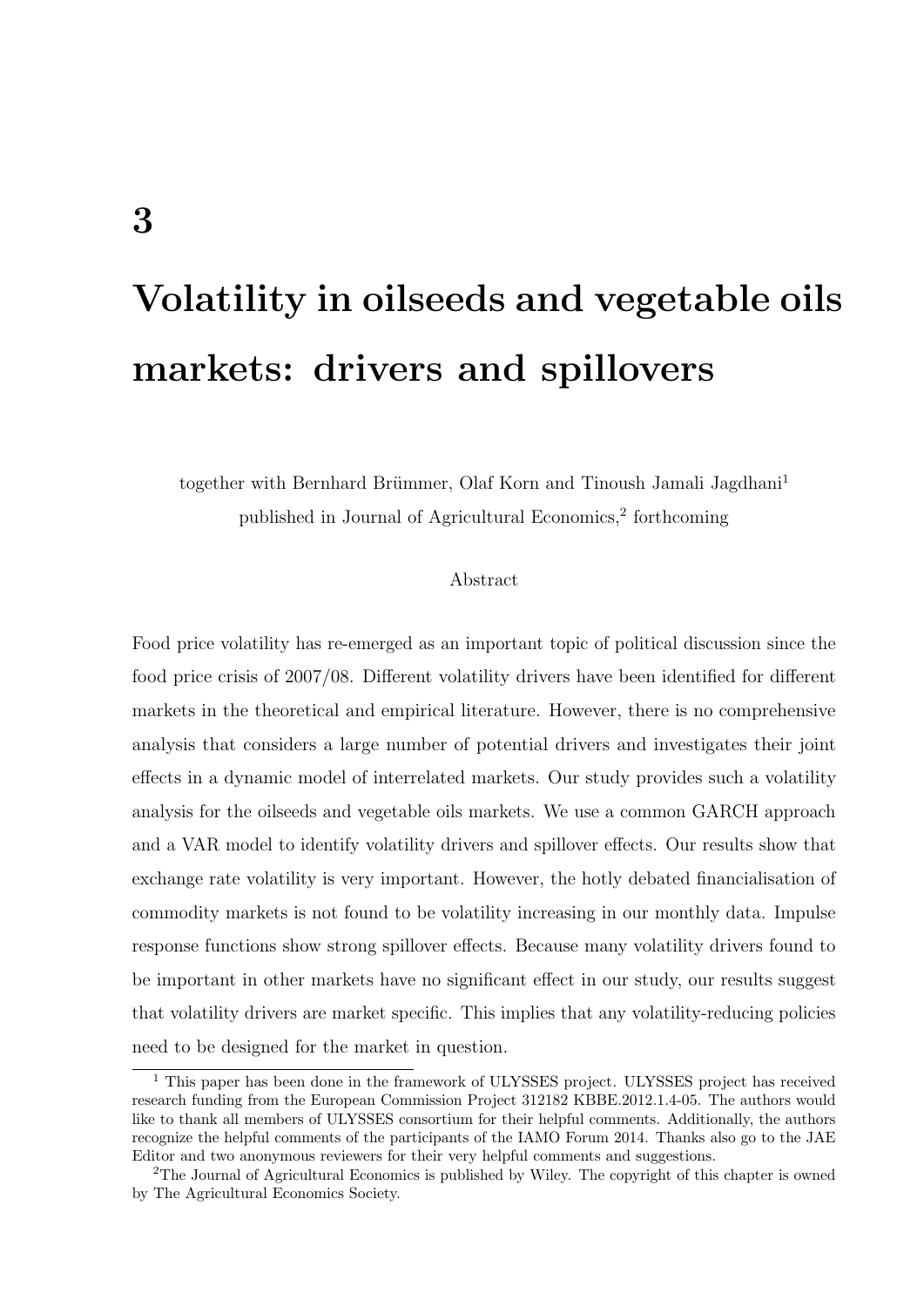## 3.1 Introduction

Price volatility in agricultural markets is still an important topic in the discussion at both the political and the scientific level. Starting from the food price crisis of 2007/08, not only the observation of increasing price levels but also their apparent increased volatility on key markets (most notably grains) has triggered many studies both at the conceptual and at the empirical level. Policy makers have responded, too; policies for stabilising producer and consumer prices have experienced a revival in the discussions surrounding the Common Agricultural Policy reforms, while concerns about the impact of insufficient regulation for derivatives markets with relevance in agriculture have played a role in the ongoing reform process of the EU's financial market regulation. The agreement reached in January 2014 in the trilogue process on the reform of the Markets in Financial Instruments Directive (MiFID), which, among other things, introduced a mechanism for setting position limits and mandatory reporting of positions held, is a case in point.

Despite this focus on agricultural price volatility, no consensus has yet been reached about the drivers of price volatility in agricultural markets over the past years. In an overview of the existing literature Brümmer, Korn, Schlüßler, Jamali Jaghdani, and Saucedo [\(2013\)](#page-152-0), a number of broader categories is identified which were often mentioned in the studies contained in the review. Figure [3.1](#page-75-0) (Brümmer, Korn, Jamali Jaghdani, Saucedo, and Schlüßler  $(2013)$ ) gives an overall impression of the frequency at which a given category was addressed in the existing literature (separated by whether or not the study contained any empirical assessment).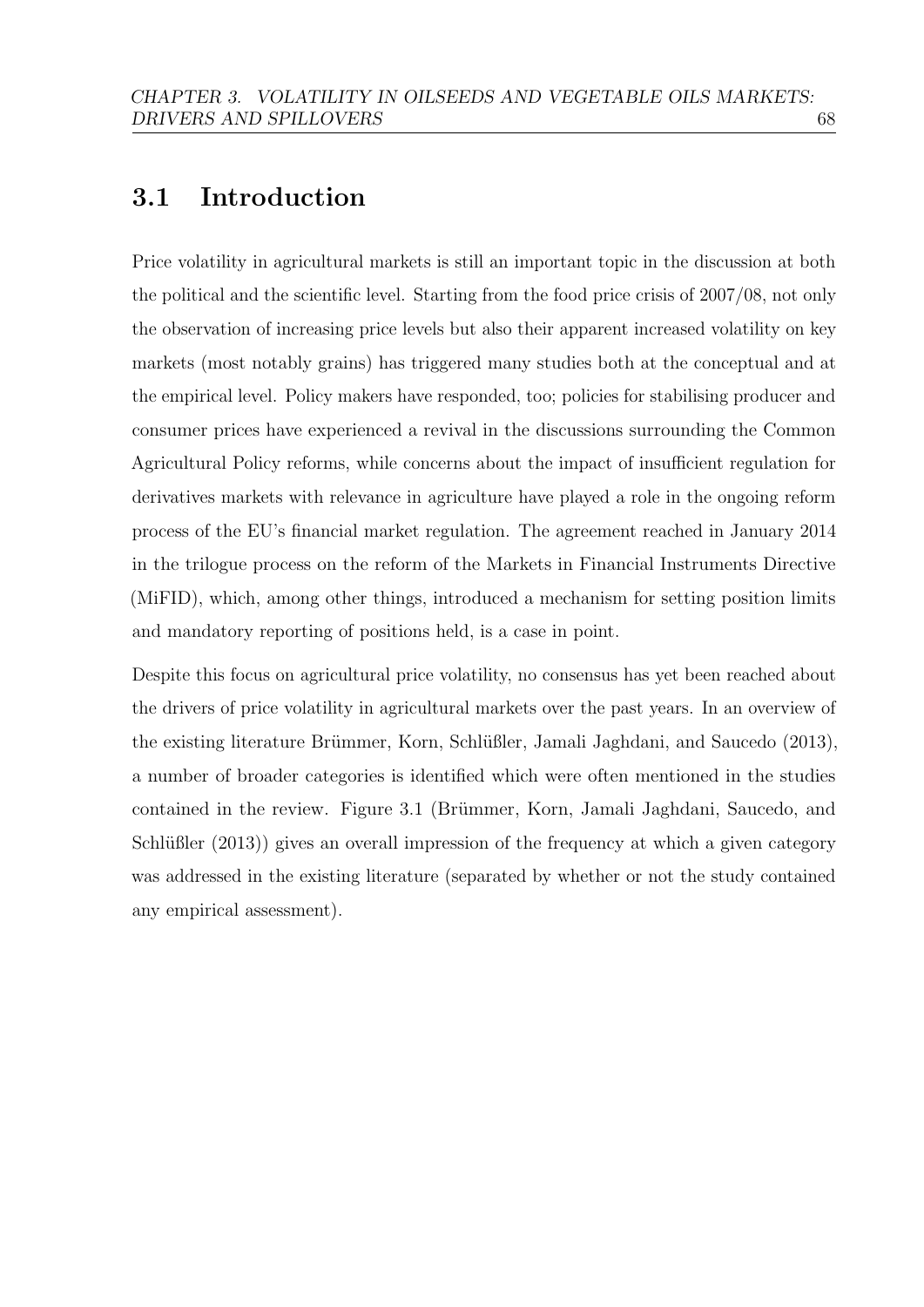

<span id="page-75-0"></span>Figure 3.1: Drivers of food price volatility

Source: Brümmer, Korn, Jamali Jaghdani, Saucedo, and Schlüßler [\(2013\)](#page-151-0).

Financialisation and speculation are by far the most important in numerical terms, followed by a set of macro-economic variables (oil prices, exchange rate volatility, and increasing consumption) and then biofuel mandates, as an important policy factor, followed by weather shocks. Underinvestment in agriculture and the impact of ad hoc policy measures, perhaps being difficult to quantify, were not examined empirically. There is, however, a major drawback in the vast majority of the existing studies: Usually, the focus is put on one (in rare cases up to three) agricultural market(s). To restrict a single study to a narrowly defined subset of agricultural markets, on the one hand, allows careful modelling of price volatility and the factors behind it. On the other hand, the opportunity to study a broader set of markets, and the price volatility spillovers among them is missed. Furthermore, the heterogeneity of price volatility developments between markets is also missed. As [Roache](#page-159-0) [\(2010\)](#page-159-0) and [Zheng, Kinnucan, and Thompson](#page-161-0) [\(2008\)](#page-161-0) point out, it is difficult to shed light on the spillover effects between commodities markets. On the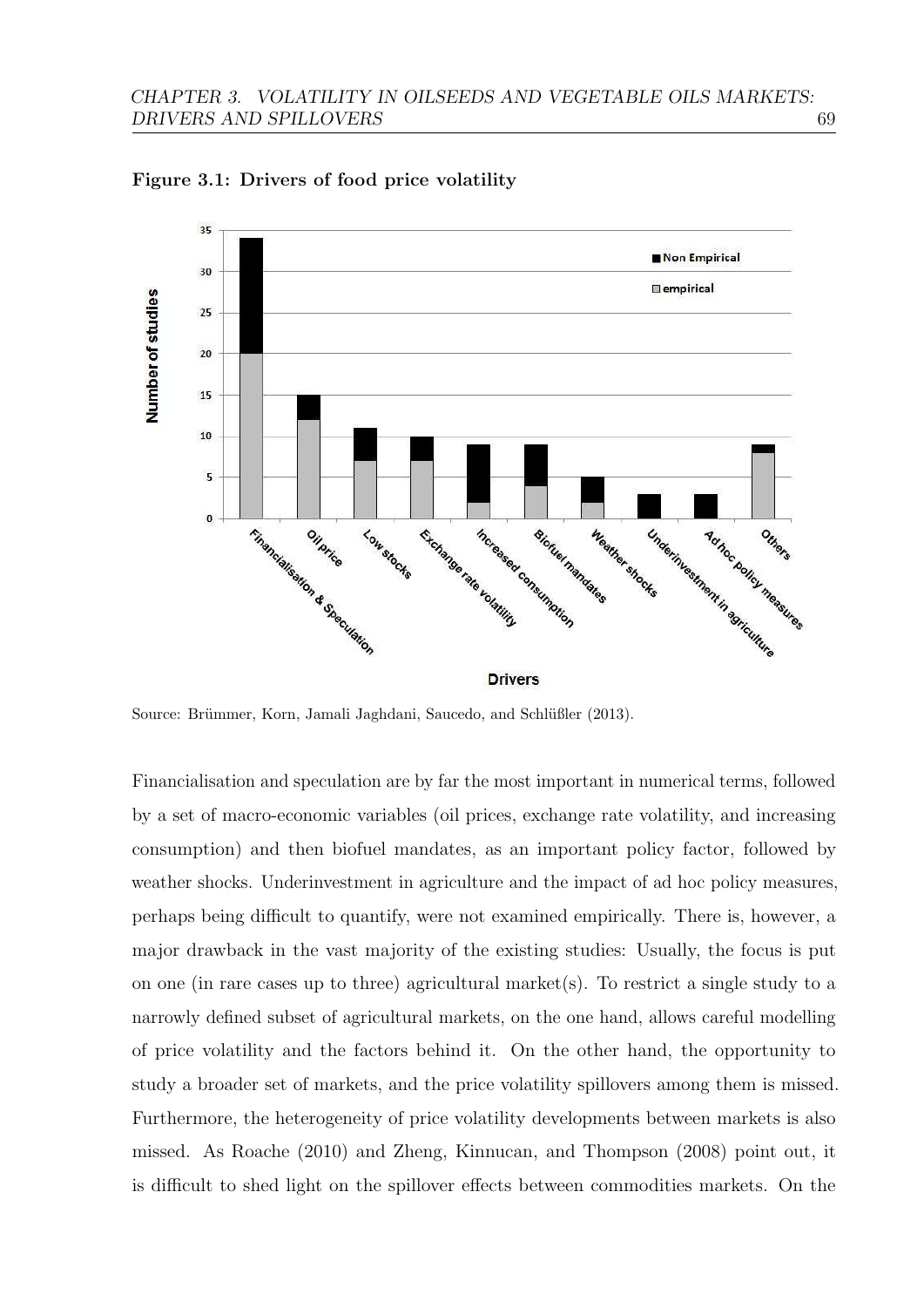other hand, by an exclusive focus on spillover effects among commodities markets (e.g., [Kristoufek, Janda, and Zilberman](#page-157-0) [\(2012\)](#page-157-0) or [Serra, Zilberman, and Gil](#page-159-1) [\(2011\)](#page-159-1)), the general perspective on volatility drivers might be lost. For instance, Kristoufek et al. (2012) analyse the volatility spillover between biofuel and agricultural commodity prices (corn, wheat, sugar cane, soybeans and sugar beets) in the US and Germany. They conclude that even though biofuel is affected by food and fuel prices, biofuel prices have a limited role in the determination of food prices. [Serra, Zilberman, and Gil](#page-159-1) [\(2011\)](#page-159-1) test the volatility spillover between Brazilian sugar, ethanol, and oil prices. They find that an increase in crude oil/sugar prices have been associated with higher ethanol prices and, in the short run, higher price volatility.

Our study addresses this research gap. We provide a thorough analysis of agricultural price volatility for seven different markets of global importance, grouped into two commodity groups, formed on the basis of the expected interdependence between the markets. Monthly price volatility is estimated for each product using a standardised GARCH framework. In order to address the broader picture regarding the impact of exogenous drivers and the relevant price volatility spillovers, we employ in a second stage a vector-autoregressive (VAR) model for the estimated volatilities for each of the two groups. In each VAR model, we use the same set of variables as potential exogenous drivers of price volatility. These candidate variables are chosen to represent the most important categories from Figure [3.1:](#page-75-0) financialisation, oil prices, low stocks, exchange rates, increased consumption, and weather shocks. Policy related variables (biofuel mandates, ad-hoc policy interventions) were excluded since it is difficult to define meaningful continuous variables for policy changes. The role of biofuels is, however, not neglected since biodiesel is included in the set of markets analysed.

In the next section (Section [3.2\)](#page-77-0), we briefly delineate how we selected the agricultural products (including biodiesel) in each commodity group, for which we model the estimated volatilities as an interdependent system. Section [3.3](#page-78-0) explains the estimation procedure for price volatility. Section [3.4](#page-80-0) explains which variables were used to capture the categories of drivers outlined above. Given that the number of potential candidate variables is large, we explain in Section [3.5](#page-87-0) our model selection procedure. We rely on automatic model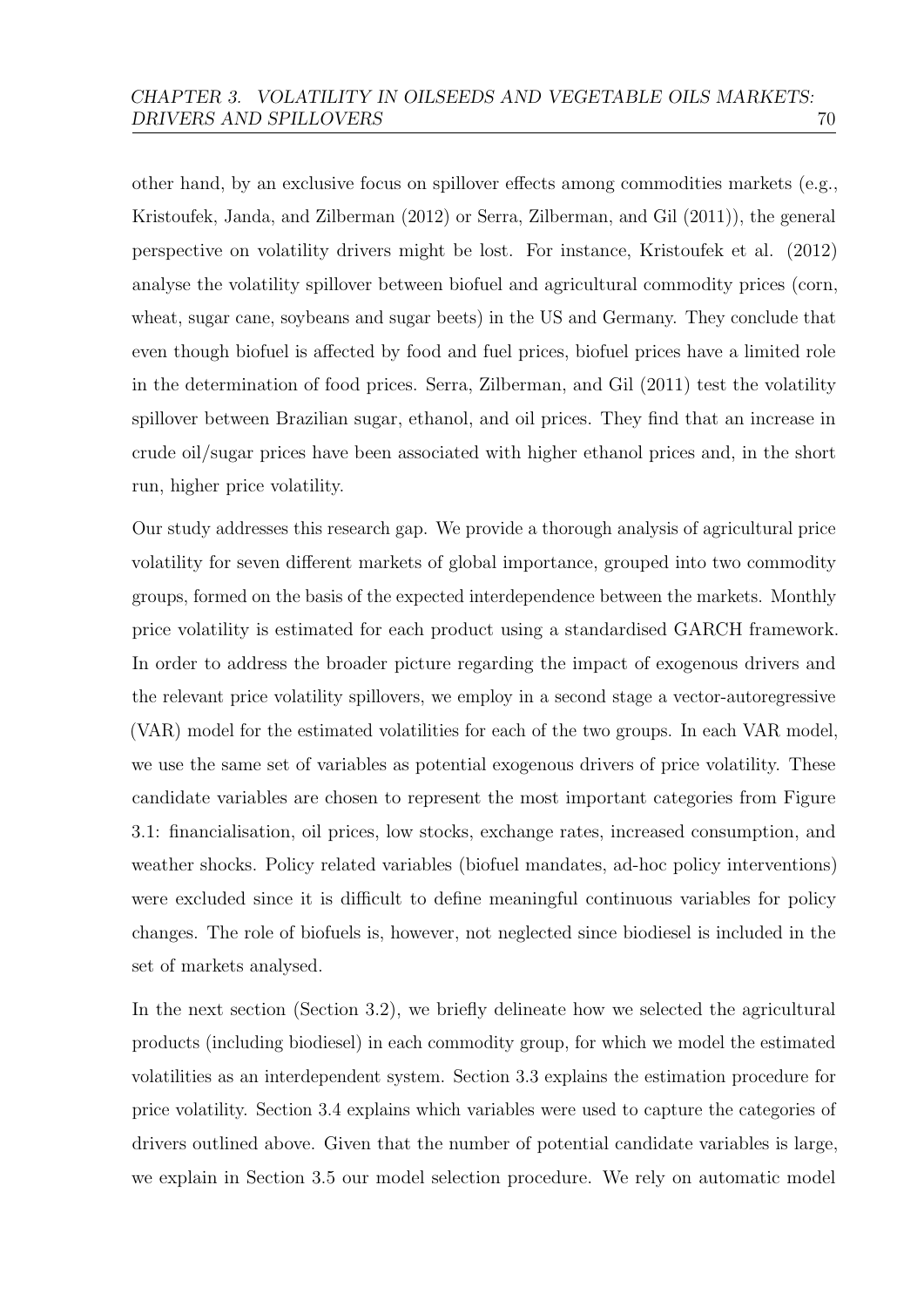selection in order to avoid subjective biases in the general-to-specific modelling exercise, and to facilitate reproducibility of our results. Section [3.6](#page-88-0) presents the parameter estimates by commodity groups, and discusses the results on two aspects of major relevance: the estimated impact of the drivers; the identified spillovers among the price volatilities of the commodities included in each group. Section [3.7](#page-96-0) concludes by pointing out the policy implications of our analysis.

## <span id="page-77-0"></span>3.2 Identifying relevant commodity groups

As a contribution to the volatility spillover and volatility drivers literature, we develop an innovative spillover - driver model. In order to identify influential factors affecting food price volatility and to quantify the effects of these drivers on volatility we select two groups of commodities. Table [3.1](#page-78-1) shows the commodities considered in each group. We focus on spot prices because the physical trade takes mainly place at spot markets, and the impact of spot prices on the real economy is much stronger than the impact of futures prices.[3](#page-77-1) The descriptive summary of the price data series and the data sources are given in the Appendix. Each group consists of commodities which are considered likely to be affected by a changing volatility of the other members of the group. For the commodities of the two groups, prices that are representative of the international markets are selected. For being appropriate representative, it is important that the prices are affected as little as possible by price distorting interventions. As import restrictions were made by several countries especially during the years of the food price crisis, export prices tend to be better representatives.[4](#page-77-2) Accordingly, we focus on the biggest exporter / producer for our price selection. An exception is the sunflower oil market, where no consistent exporter price series is available for our period of study, hence the CIF-price of Rotterdam is used.<sup>[5](#page-77-3)</sup>

<span id="page-77-1"></span><sup>3</sup>Futures markets are of high importance for market participants to hedge risks. Moreover, since futures prices contain expectations of future spot prices, they are also important for the price formation in the spot market. But since the focus of our analysis is more on the actual trading than on hedging activities, spot prices seem to be more appropriate in this case.

<span id="page-77-2"></span><sup>4</sup>[Tothova](#page-160-0) [\(2011\)](#page-160-0) points out that FOB prices generally better reflect world market prices since they are less affected by changes in transportation costs.

<span id="page-77-3"></span><sup>&</sup>lt;sup>5</sup>The focus on large producer / exporter markets explains why we do not consider the Chinese market for the soybean price. The Chinese market is clearly important, but especially because China is a major importer of soybeans. Furthermore, most traders view China as being far from fully integrated in price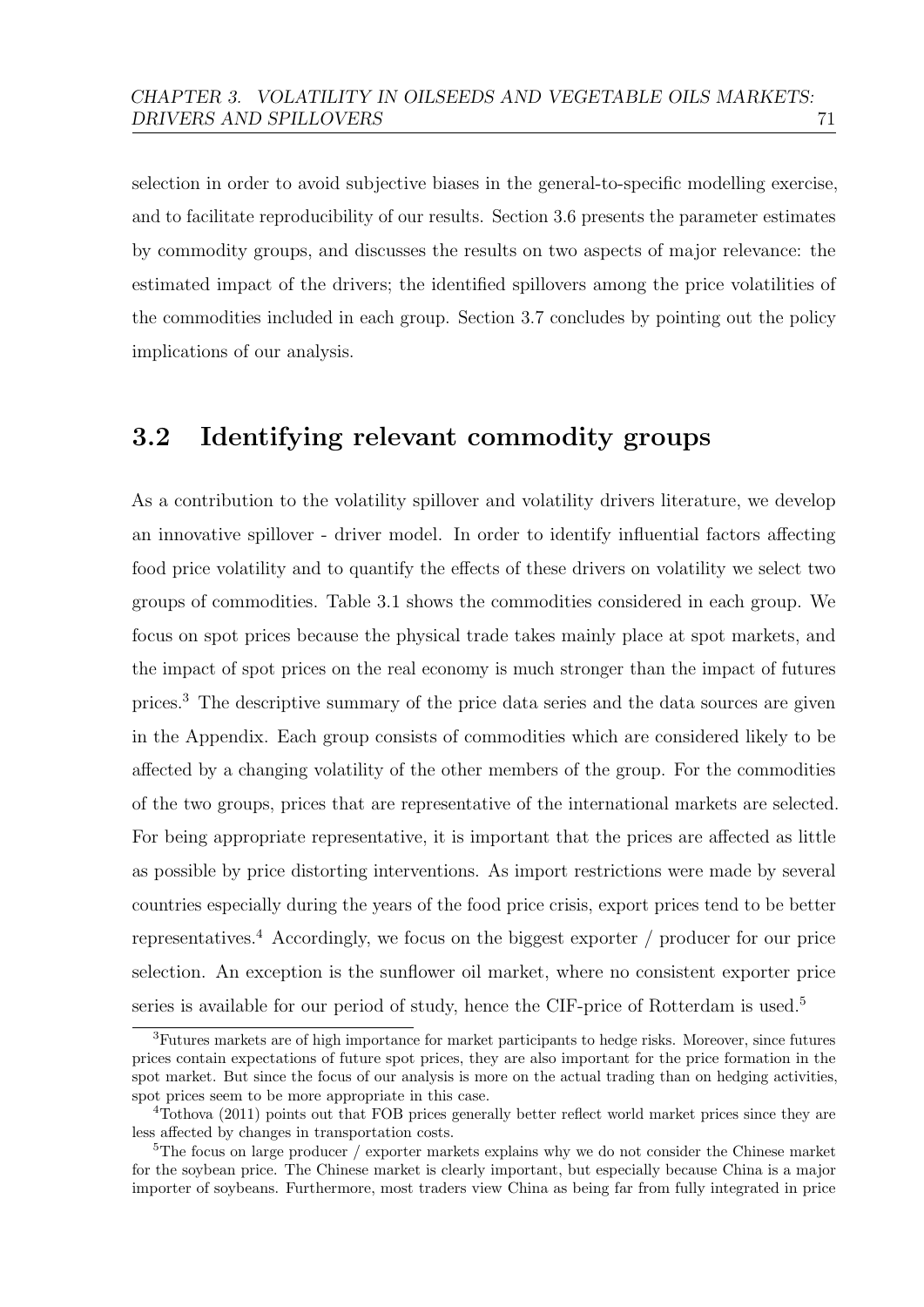|             | Groups        |                             |  |  |
|-------------|---------------|-----------------------------|--|--|
|             | Oilseeds      | Vegetable oils              |  |  |
| Commodities | Soybean (US)  | Palm oil (Malaysia)         |  |  |
|             | Rapeseed (EU) | Soybean oil (Argentina)     |  |  |
|             |               | Rapeseed oil (EU)           |  |  |
|             |               | Sunflower oil (Netherlands) |  |  |
|             |               | Biodiesel (Germany)         |  |  |

#### <span id="page-78-1"></span>Table 3.1: Groups and commodities

Group one is called "oilseeds" and consists of soybeans from the US and rapeseed from the European Union (EU). The soybean price volatility and rapeseed price volatility are likely related to each other as the protein component in both oilseeds serves as a major source of meal for animal husbandry feed. The oil component is used for human consumption and industrial uses. The latter includes, predominantly in the EU, the use of vegetable oils for biodiesel production. Hence, the markets for oilseeds are characterised by a high extent of substitution possibilities in consumption.

These potentially strong linkages via substitution in consumption<sup>[6](#page-78-2)</sup> are at the core of the composition of our second group, "vegetable oils". It contains palm oil from Malaysia, soybean oil from Argentina, rapeseed oil from North West Europe, and sunflower oil from the Netherlands. These agricultural markets are considered jointly with the market for biodiesel (in Germany) as a major use of vegetable oils in the EU. Moreover, this group captures possible volatility spillovers between different geographical regions.

## <span id="page-78-0"></span>3.3 Estimating volatility

While food prices are easily observable, price volatilities cannot be observed, but have to be estimated. For our investigation, we choose continuously compounded returns with a monthly data frequency because it is supposed to be a relevant horizon for decision

formation on international agricultural markets, in particular during the 2008 food price crisis [\(Yang, Qiu,](#page-161-1) [Huang, and Rozelle](#page-161-1) [\(2008\)](#page-161-1)). Additionally, the time horizon of our analysis starts in 1990 but the Chinese market became important much later around 2000.

<span id="page-78-2"></span><sup>&</sup>lt;sup>6</sup>Since the groups are formed to analyse volatility spillovers, we expect that linkages in consumption are more important than in production as adjustments in production processes of agricultural products are generally more difficult than substitution in consumption, at least in the short run.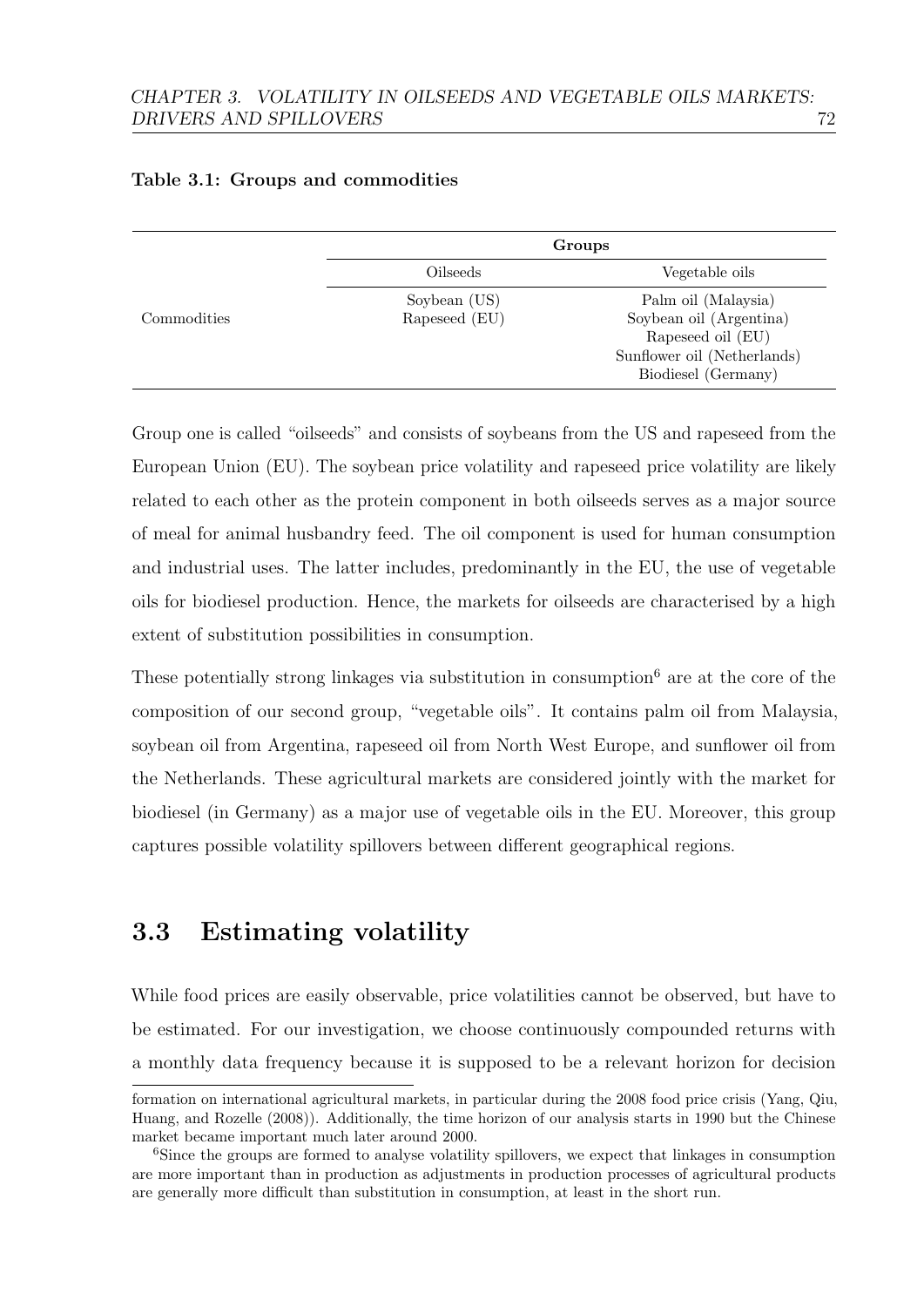makers in commodity markets. For the volatility estimation a model is preferred that on the one hand considers the volatility clustering of returns, but is on the other hand not too complex, so that the same model can be used for all commodities analysed in our study to make results comparable. Therefore, the GARCH  $(1,1)$  model<sup>[7](#page-79-0)</sup> is chosen as the most appropriate model for our study.

The lengths of the time series for the volatility calculations are different for different commodities, starting with the first available data for each commodity, but not earlier than January 1990. This is done even if the time series used in the VAR model starts at a later point of time due to data unavailability of other commodities in that group.

The mean process of the returns is modelled as an autoregressive process. Since volatility patterns for the chosen commodities might be different across years, a different lag length for the autoregressive process might be optimal. For those commodities that we were sure about having a clear 12-month-seasonal-pattern we have selected an AR(12) model for the mean process of the returns and for those, for which we were not sure we decided for an  $AR(1)$  mean process. There might be other lag lengths optimal for several commodities, but we want to avoid too many different approaches for better comparability.<sup>[8](#page-79-1)</sup> In case of an  $AR(1)$  mean process, Ljung-Box tests with lags 10, 15 and 20 are applied and indicate in all cases that residuals are free of autocorrelation.

The error distribution used for the GARCH estimations is student-t. The resulting GARCH models lead to a stationary volatility process for all selected commodities  $(\alpha + \beta < 1)$ . This result justifies the use of the vector autoregressive (VAR) model in volatility levels that we introduce in Section [3.5](#page-87-0) without consideration of non-stationarity and co-integration. Finally, the monthly volatility estimates resulting from the GARCH are annualised by multiplying them by  $\sqrt{12}$ . Table [3.2](#page-80-1) summarizes the GARCH estimates for the different commodities and provides some descriptive statistics for the resulting volatilities.

As table [3.2](#page-80-1) shows, the agricultural commodities have an average volatility of about 18% to 26%. Compared to the agricultural commodities, biodiesel has a relatively low volatility,

<span id="page-79-1"></span><span id="page-79-0"></span><sup>7</sup>See [Bollerslev](#page-151-1) [\(1986\)](#page-151-1).

<sup>&</sup>lt;sup>8</sup>The results are robust against controlling for seasonality by using monthly dummy variables in the volatility estimation model.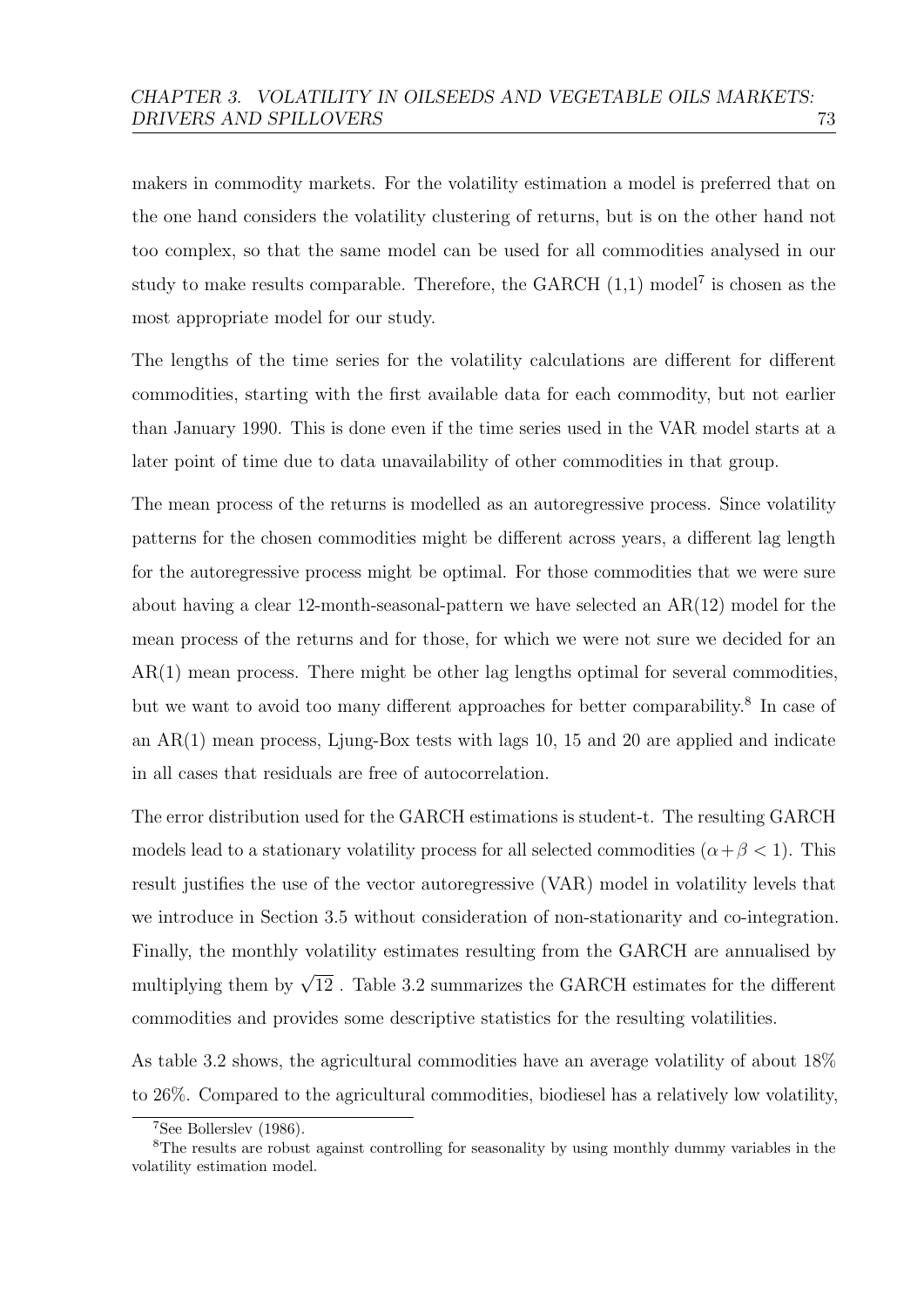| Commod. Region   |                     | Start        | End          | Mean<br>process | Mean      | <b>SD</b> | Min.    | Max.    |
|------------------|---------------------|--------------|--------------|-----------------|-----------|-----------|---------|---------|
| Soybean          | US                  | Feb.<br>1990 | Dec.<br>2012 | AR(1)           | 26.22%    | 9.43%     | 14.96%  | 70.95%  |
| Rapeseed         | Europe              | Feb.<br>1990 | Dec.<br>2012 | AR(1)           | 18.18%    | 2.97%     | 14.34\% | 30.62%  |
| Palm oil         | Malaysia            | Feb.<br>1990 | Dec.<br>2012 | AR(1)           | 23.48\%   | $6.11\%$  | 17.11\% | 54.91%  |
| Soybean<br>oil   | Argentina           | Dec.<br>1995 | Dec.<br>2012 | AR(1)           | 28.34\%   | 3.70%     | 22.10\% | 42.51\% |
| Rapeseed<br>oil  | Northwest<br>Europe | Oct.<br>1995 | Dec.<br>2012 | AR(12)          | 22.58%    | 9.15%     | 15.63%  | 67.73%  |
| Sunflower<br>oil | <b>Netherlands</b>  | Feb.<br>1990 | Dec.<br>2012 | AR(12)          | $22.04\%$ | 4.73%     | 18.71\% | 64.44\% |
| <b>Biodiesel</b> | Germany             | Aug.<br>2002 | Dec.<br>2012 | AR(1)           | 11.59%    | 2.19%     | 7.67%   | 15.62%  |

<span id="page-80-1"></span>Table 3.2: Description of annualised GARCH (1,1) volatility estimations

Source: Own estimates.

while soy oil has the greatest. This might be explained by subsidization of biodiesel in the European Union, and biodiesel is not substitutable for food consumption.

## <span id="page-80-0"></span>3.4 Incorporating exogenous drivers of volatility

In the following, we present our measurement of the potential volatility drivers used in the VAR model, following the categories identified in Brümmer, Korn, Schlüßler, [Jamali Jaghdani, and Saucedo](#page-152-0) [\(2013\)](#page-152-0) as noted above.

## 3.4.1 Crude oil price level and volatility

Oil prices affect agricultural markets from both the input and the output sides. From the input side, the energy utilization of crops according to [Rathke, Wienhold, Wilhelm, and](#page-159-2) [Diepenbrock](#page-159-2) [\(2007\)](#page-159-2) depends on tillage approaches, fertilizer and pesticide usages, and rotation practices. Since soybean and rapeseed cultivation need fertilizer whose production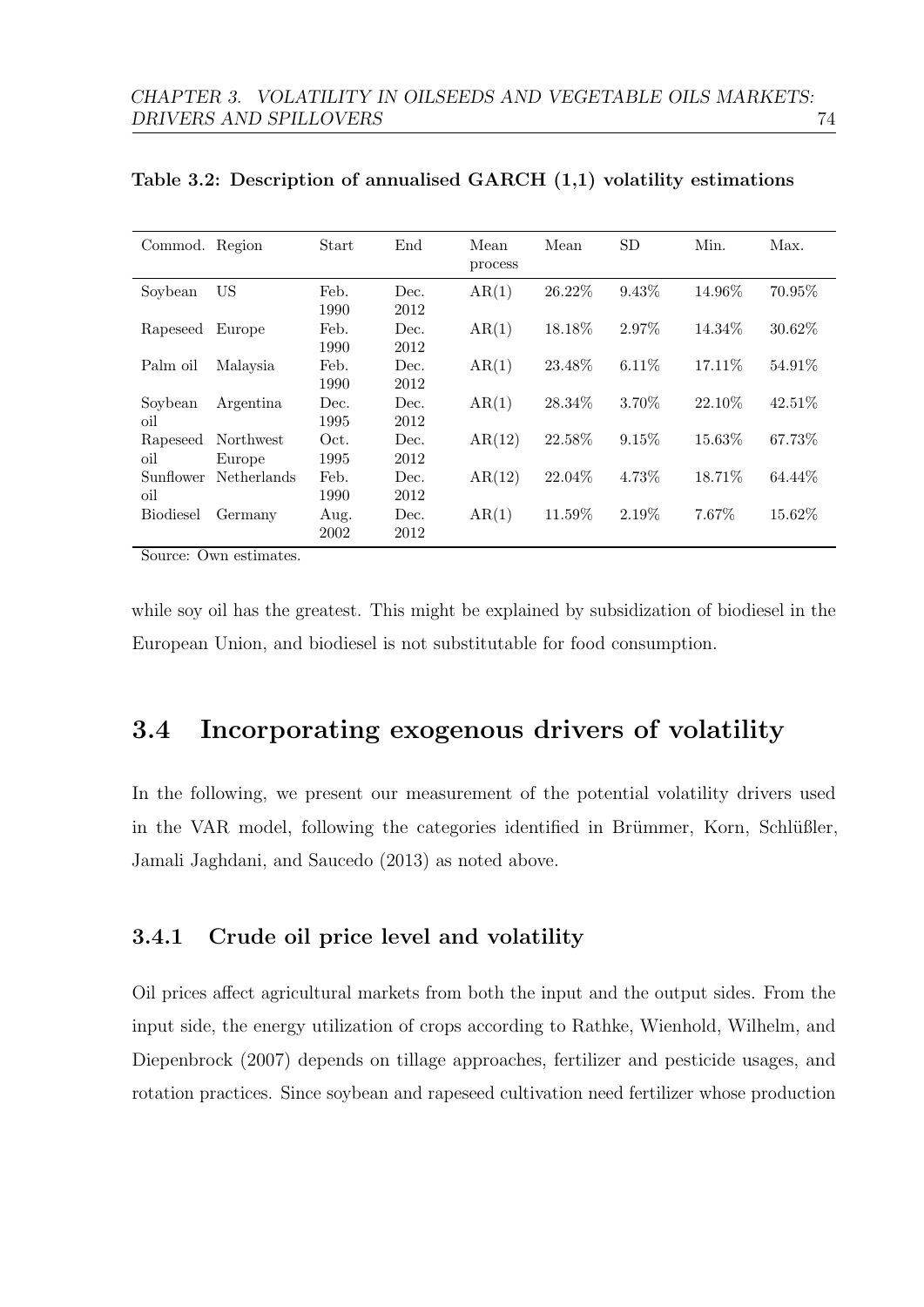costs are affected by oil prices.<sup>[9](#page-81-0)</sup> On the output side, the increasing role of biomass over the past decade has partially revived an old linkage. Before the industrialisation of agriculture, feed for draught animals was a major use of agricultural products. Today, bioenergy, in particular biofuel policies, strengthen the link between energy and food. For instance, soybean and rapeseed oils are two important biofuel feedstocks.

These factors suggest that prices for oil (as the dominant fossil energy) and agricultural products are linked in levels. For price volatility, the linkages might be less obvious. Nevertheless, oil prices exhibit volatile and sometimes erratic price behaviour, and since linkages have strengthened over the past years, part of the volatility from oil prices might spill over to agricultural product markets. The reverse direction is unlikely to be relevant, given the relative size of the markets. The impacts of oil and oil price volatility should be most visible in markets where biofuels play an important role. The volatility spillover effect from oil market to biofuel and agricultural commodity markets such as soybean, sugar, corn, etc. has been recognised by different researchers (e.g. [Kristoufek, Janda, and](#page-157-0) [Zilberman](#page-157-0) [\(2012\)](#page-157-0) and [Serra, Zilberman, and Gil](#page-159-1) [\(2011\)](#page-159-1)) especially for the period after the financial crisis of 2008. Our main focus lies on spot markets, which are most important for price formation in a global perspective. Hence, the monthly crude oil price level is calculated as the average daily price within a month based on daily data of West Texas Intermediate (WTI) crude oil free on board  $(F.O.B.)$  at Cushing, Oklahoma.<sup>[10](#page-81-1)</sup>

Crude oil price volatility is estimated by the implied volatilities of New York Mercantile Exchange (NYMEX) options on crude oil futures. The futures contracts refer to WTI crude oil. Because the volatility is extracted from currently traded options, the estimator needs no historical price data and is therefore not influenced by outdated information. Implied volatility is supposed to lead to better volatility predictions because it extracts the expectations of market participants, which consider recent information in their decisions.<sup>[11](#page-81-2)</sup> The calculation of the implied volatility is based on the model-free approach of [Bakshi,](#page-150-0)

<span id="page-81-0"></span><sup>&</sup>lt;sup>9</sup>[Soybeans are less affected by high energy prices from the input side compared to other crops such as](#page-150-0) corn. As it is shown by [Rathke, Wienhold, Wilhelm, and Diepenbrock](#page-150-0) [\(2007\)](#page-159-2), the energy input that is [required for corn systems with mouldboard plow tillage is almost twice that for soybean with no-tillage.](#page-150-0) <sup>10</sup>[Source: Thomson Reuters Datastream, Code = "CRUDWTC".](#page-150-0)

<span id="page-81-2"></span><span id="page-81-1"></span><sup>11</sup>See [Poon and Granger](#page-158-0) [\(2005\)](#page-158-0), [Poon and Granger](#page-158-1) [\(2003\)](#page-158-1) and [Christoffersen, Jacobs, and Chang](#page-150-0) [\(2012\)](#page-152-1) [for a documentation of the predominance of implied volatilities for many different markets.](#page-150-0)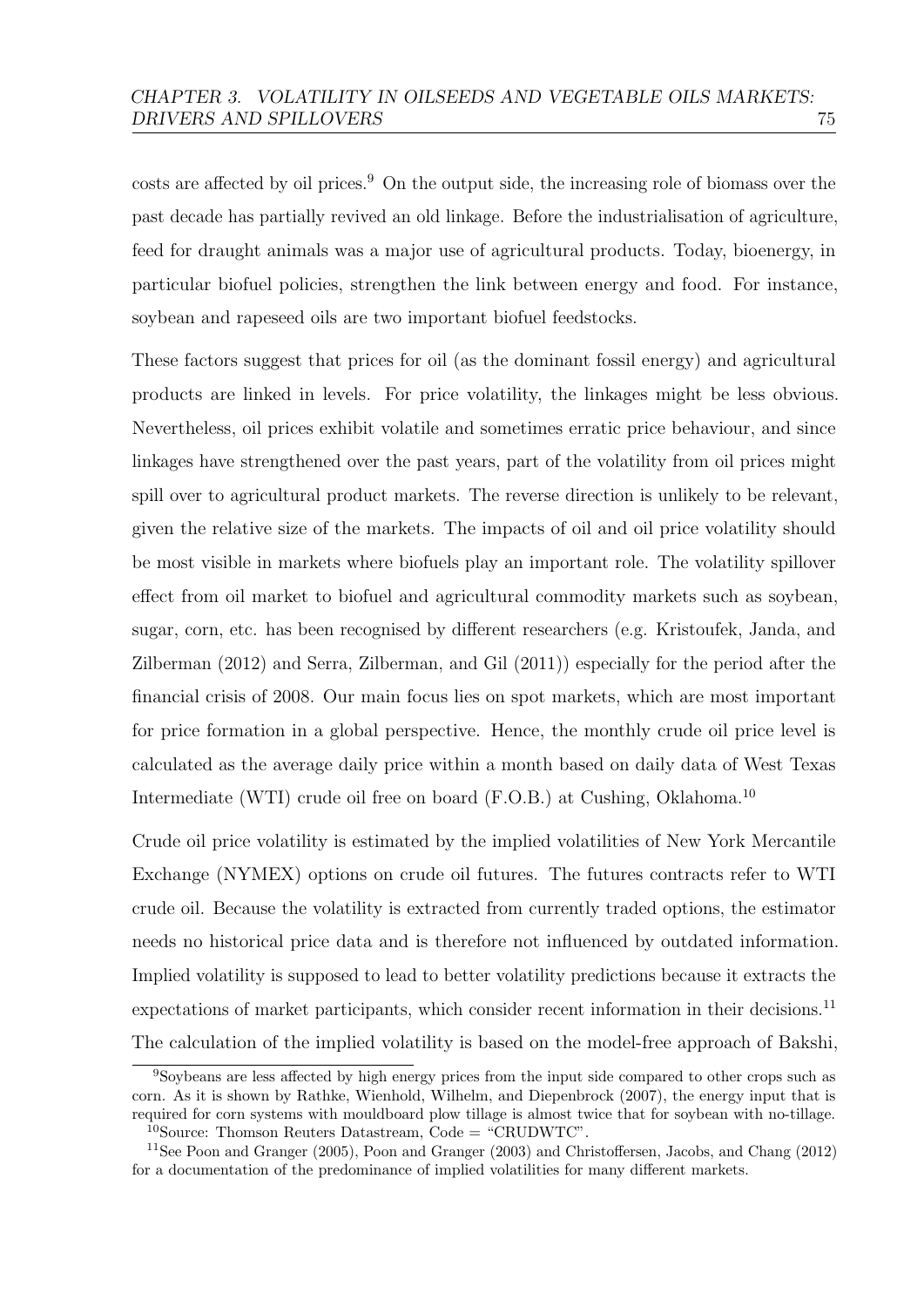[Kapadia, and Madan](#page-150-0) [\(2003\)](#page-150-0). This approach has the major advantage over the standard Black-Scholes volatilities that no assumptions on the price or return distribution are needed.

The crude oil price volatility in a specific month is estimated by the volatility that is implied in options traded on the last trading day of the previous month with a time to maturity of thirty calendar days.

## 3.4.2 Dollar strength level and volatility

Most of the international trade in agricultural commodities is carried out in US Dollars. Thus, shocks to the US Dollar will have an impact on prices in domestic currencies. Exchange rate pass through in agricultural markets remains an active area of research, with evidence pointing towards a less than perfect pass-through of exchange rate changes to importer markets. The pricing-to-market literature attributes such imperfections often to market power on the exporter side [\(Krugman](#page-157-1) [\(1986\)](#page-157-1) and [Knetter](#page-157-2) [\(1993\)](#page-157-2)). In any case, if exchange rate changes are at least partially transmitted to domestic prices, volatilities in exchange rates might be also transmitted to agricultural markets.

The dollar strength is measured by the trade weighted dollar index, which is calculated by the Federal Reserve (FED) on a daily basis and weights the bilateral exchange rates of the US Dollar against seven major currencies according to their importance for trade competition.<sup>[12](#page-82-0)</sup> The monthly dollar strength is the average index value of the respective month.

To capture not only the strength of the US Dollar, but also its volatility, the realised volatility is calculated based on returns, i.e. the daily percentage changes of the trade weighted dollar index. Contrary to the estimation of crude oil price volatility, we used the realised volatility because no options are traded on this index.[13](#page-82-1) In order to circumvent

<span id="page-82-1"></span><span id="page-82-0"></span> $12$ For details on the construction of the index weights see [Loretan](#page-157-3) [\(2005\)](#page-157-3).

<sup>&</sup>lt;sup>13</sup>Indeed, the ICE Futures U.S. lists a Dollar index (USDX) for which options are available but this index has constant weights for the currencies included in the basket. Contrary to this, the FED Dollar index that we use weights each of the seven currencies included based on their trade relations with the US and is revised annually. Therefore, it might be more appropriate to capture the strength of the US dollar.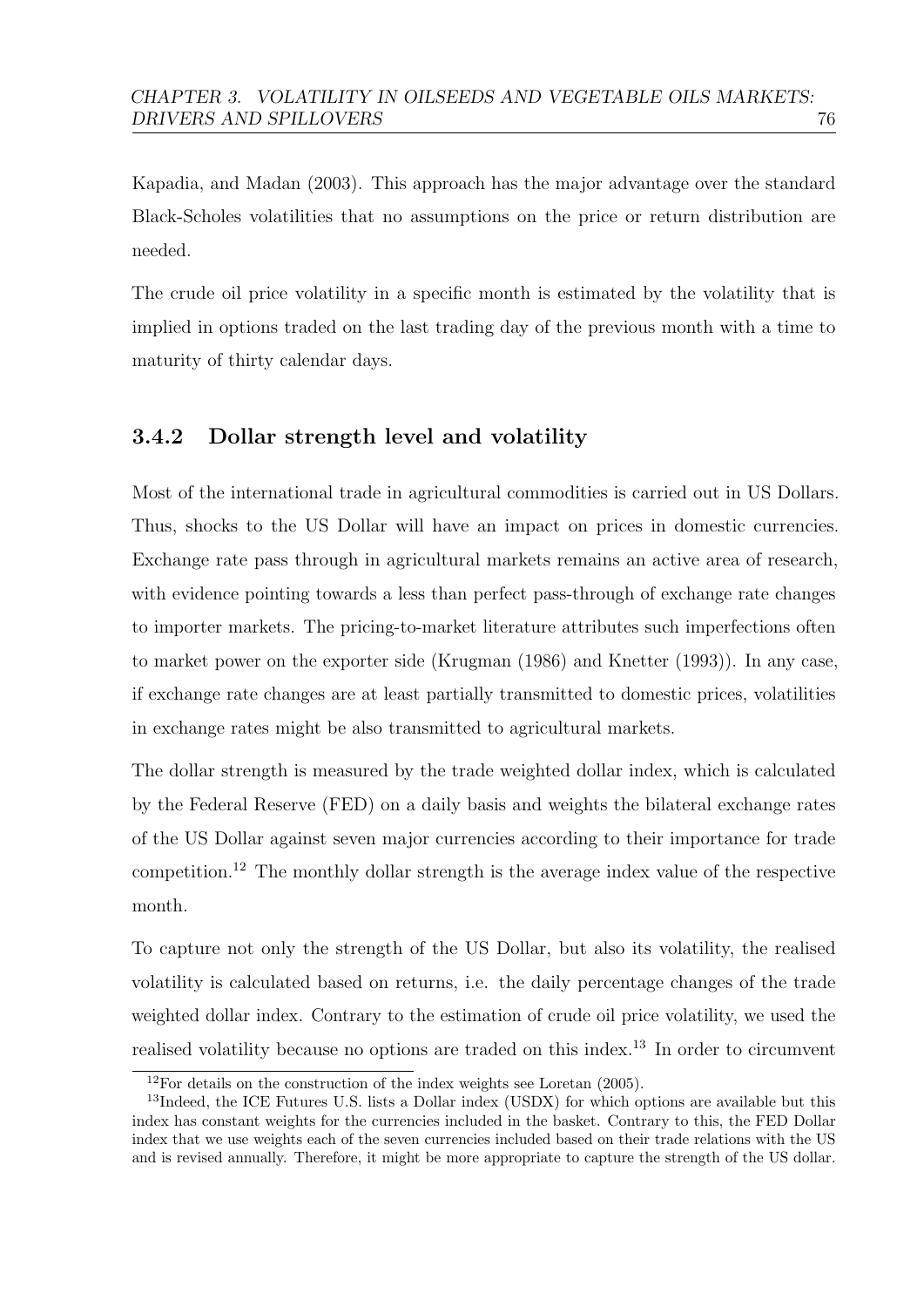underestimation of the true volatility if the returns are positively autocorrelated, our formula corrects for autocorrelation:<sup>[14](#page-83-0)</sup>

$$
Variance_t = \sum_{i=1}^{N_t} (r_{i,t} - \overline{r})^2 \cdot \left[1 + \frac{2}{N_t} \cdot \sum_{j=1}^{N_{t-1}} (N_t - j) \hat{\Phi}_t^j\right]
$$

with

 $t =$  month,  $N_t$  = number of daily returns in month t;  $r =$  daily return;  $\overline{r}_t$  = mean return in month t;

 $\hat{\Phi}_t^j$  = first-order autocorrelation coefficient of the daily returns within month t

The realised volatility is calculated for each month using the daily returns and annualised afterwards with  $\sqrt{12}$ .

#### 3.4.3 Speculation and financialisation

It is theoretically accepted that "normal" speculators are necessary for a well functioning liquid market because they base their decisions on fundamental values and therefore have a balancing, price stabilizing effect [\(Algieri](#page-149-0) [\(2012\)](#page-149-0); [Borin and Di Nino](#page-151-2) [\(2012\)](#page-151-2)). However, the volatility effects of both excessive speculation, i.e., an amount of trading by speculators beyond the level needed to balance the demand of hedgers, and investments in commodity index funds aimed to diversify investors' portfolios, remain controversial.

As a measure for excess speculation Working's T-Index is used, which sets speculative activities in relation to hedging needs:<sup>[15](#page-83-1)</sup>

 $Speculation$   $Index = 1 + \frac{S_S}{H_S + H_L}$  for  $H_S \ge H_L$  and  $Speculation$   $Index = 1 + \frac{S_L}{H_S + H_L}$  for  $H_S < H_L$ 

where

 $S_S$  = speculators' short positions and  $S_L$  = speculators' long positions and  $H_S$  = hedgers' short positions and  $H_L$  = hedgers' long positions.

<span id="page-83-0"></span><sup>14</sup>See [Marquering and Verbeek](#page-158-2) [\(2004\)](#page-158-2).

<span id="page-83-1"></span> $15$ See [Working](#page-160-1) [\(1960\)](#page-160-1).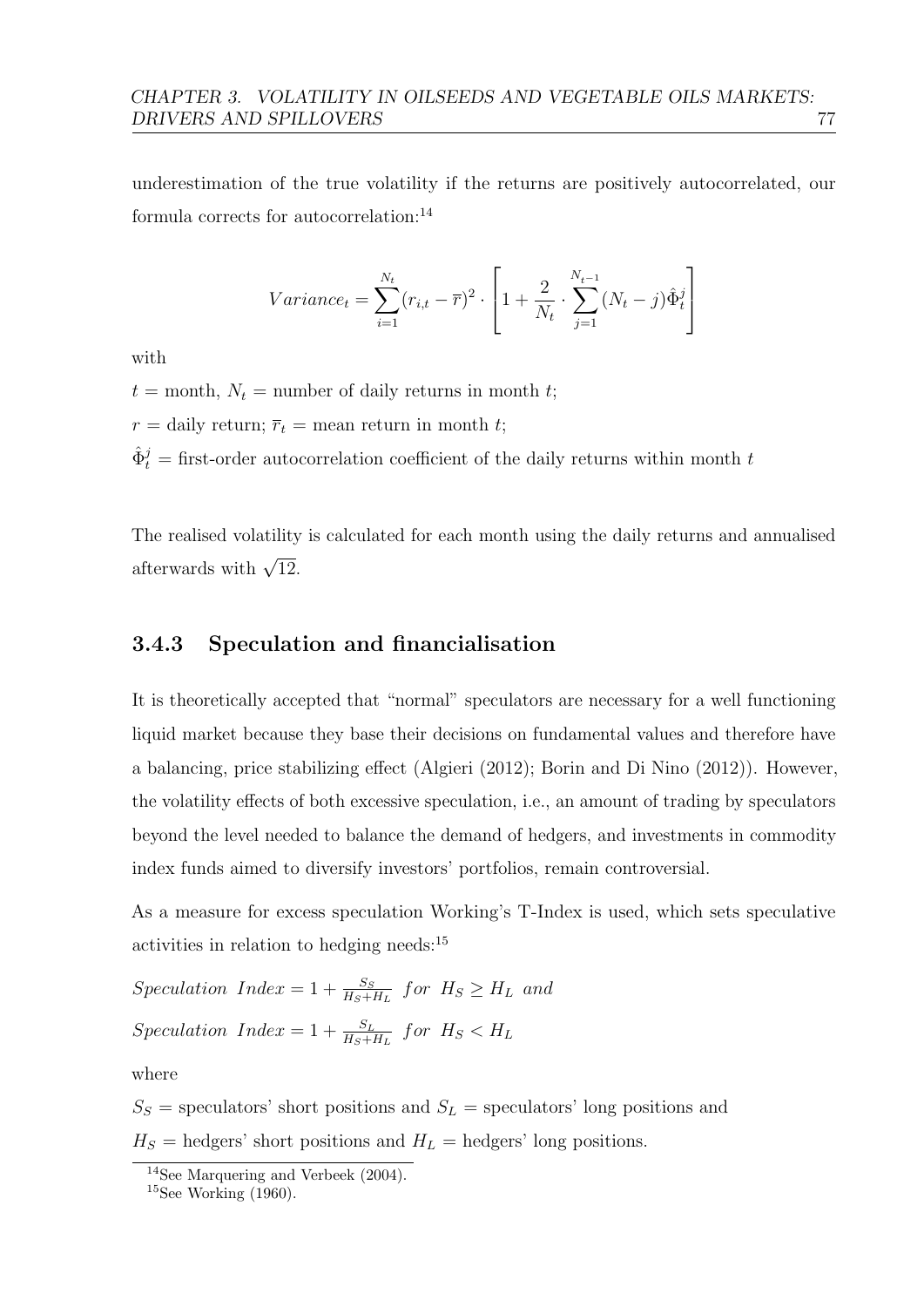The speculative and hedging positions are calculated with data from the weekly U.S. Commodity Futures Trading Commission's (CFTC) Commitment of Traders (COT) reports that document trading activities in several commodity futures markets. For the index calculation, non-commercial (commercial) positions are identified as speculative (hedging) positions and the average positions over the month are used. This classification generates some noise because the group of commercial traders may contain some speculators and vice versa. It is probable that this noise has increased in the last decade due to commodity index funds. A large part of index investors consists of swap dealers, which make their core business with traders that want to diversify their portfolio over the counter and hedge their positions in the futures market. These traders act for the most part for non-commercials that want to invest in commodities but are still classified by the CFTC as commercials, i.e., they are in the same group as producers and consumers, because of their hedging activity in this specific market.

Therefore, besides the speculation measure a financialisation measure is integrated in the analysis, which is intended to measure the inflow of new capital into commodity markets by index investors. The measure is calculated as the relative change of net long positions of commodity index traders (CIT), based on the CFTC supplemental report that supplies information about index trader positions. Similar to the speculation measure, our suggested measure for total index investments might be affected by some noise for several reasons. For example, the CFTC does not disentangle the (possibly different) trading activities of a trader. If a trader is identified as an index trader, all his positions are classified as index trader positions, regardless of the actual nature of the positions. Moreover, the CFTC data does not capture all swap dealer activities because swap dealers internally net customers' positions and hedge only a part of all index-trading activities in the futures market.<sup>[16](#page-84-0)</sup> Despite these inaccuracies, [Irwin and Sanders](#page-156-0)  $(2012)$  conclude that this variable is a useful measure for index investment at least on agricultural markets. The change in positions is calculated as the difference between the CIT net long positions on the last day of the relevant month and on the last day of the previous month.<sup>[17](#page-84-1)</sup> As the

<span id="page-84-0"></span><sup>&</sup>lt;sup>16</sup>For more discussion of the problems with CFTC data, see e.g. [Grosche](#page-155-0) [\(2014\)](#page-155-0) and [Sanders and Irwin](#page-159-3) [\(2013\)](#page-159-3).

<span id="page-84-1"></span> $17$ If no report is published on the last day of the month, the position is determined by linear interpolation of the positions according to the month's last and the next month's first report.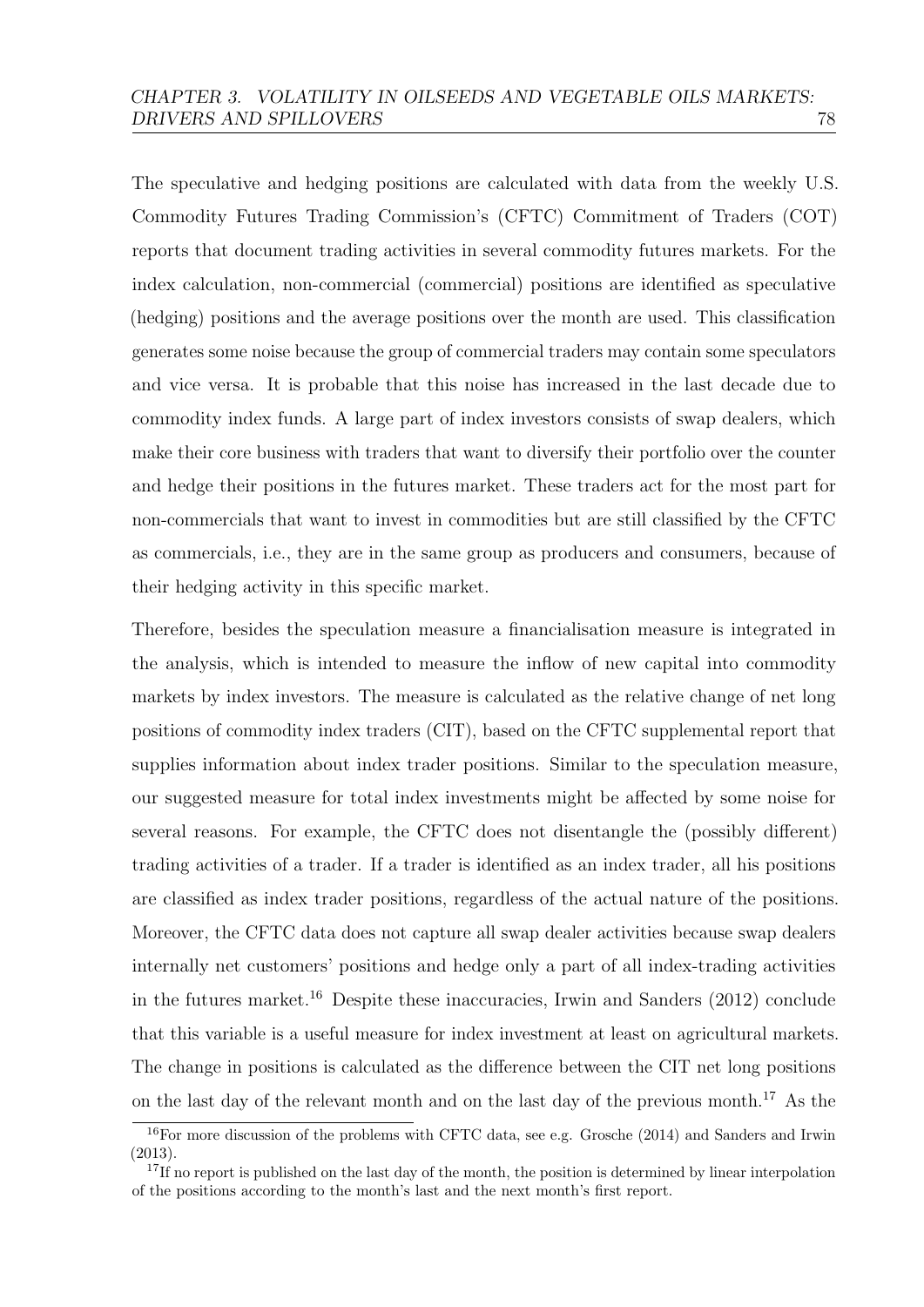reports with CIT information are available since 2006[18](#page-85-0), the net position changes in the months before 2006 are extrapolated by approximating the relative position change with the average monthly position change from January 2006 to January 2007.

Trading activities of hedge funds could be another possible candidate as a volatility driver. But hedge funds likely follow different strategies which makes it difficult to hypothesise how a general measure for hedge fund activities might influence price volatility. Despite the discussed problems with the CFTC data, there might still be a relatively close relation between the market participants' strategy and the measure of speculation and financialisation that we use. Therefore, we concentrated only on speculative and index trading activities for our analysis.

The speculation and financialisation measures are calculated separately for each group and can be interpreted as a benchmark speculation / financialisation measure for the group. Since each group contains only one commodity for which the required data is available, soybeans and soybean oil are the representatives for the two groups.

#### 3.4.4 Stock data

Stock levels changes and the stocks-to-use ratios are also often found to be a major cause of volatility. Stocks data can be a valuable complement to imperfect price data as an indicator of vulnerability to shortages and price spikes because high stock levels serve as a buffer for growing demand and mitigate shortages [\(Bobenrieth, Wright, and Zeng](#page-151-3) [\(2013\)](#page-151-3)). Therefore, we use the monthly change of the projection of the stock level at the end of the crop year to capture changing expectations on stocks. We name the positive monthly stock projection change "good news" and the negative change of that "bad news". Moreover, we calculate the monthly stocks-to-use ratio projection, i.e. the monthly estimated stock at the end of the agricultural year over the monthly estimated consumption for the same agricultural year. These variables are calculated for US stocks as well as for world stocks

<span id="page-85-0"></span><sup>&</sup>lt;sup>18</sup>The data for index investment activities is published by the CFTC since 2007. The data for 2006 has been published retrospectively.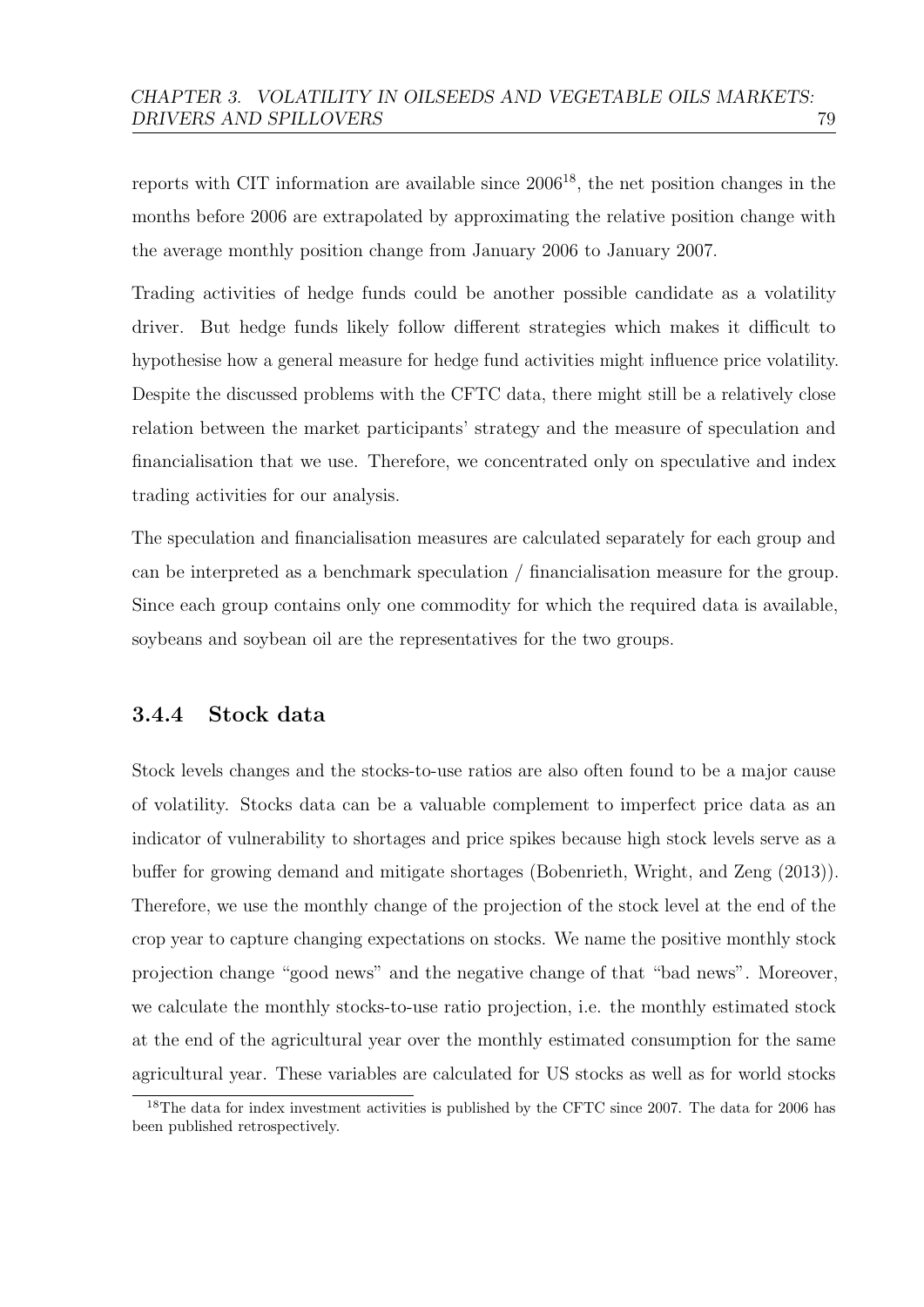and are based on the reports published by the World Agricultural Outlook Board (WAOB) of the United States Department of Agriculture.[19](#page-86-0)

#### 3.4.5 Demand increase

The general demand increase for food items in developing countries or emerging economies is considered by many researchers as a major driver of food price volatility [\(McPhail, Du,](#page-158-3) [and Muhammad](#page-158-3) [\(2012\)](#page-158-3); [Gilbert and Morgan](#page-155-1) [\(2010\)](#page-155-1)). The relative change of the sum of the quarterly GDP of the BRICS<sup>[20](#page-86-1)</sup> countries plus Indonesia is considered as a proxy for demand shocks at the global level. The relative change in GDP at the end of each quarter compared to the end of the previous quarter is used in the model as a driver for the next three months.

### 3.4.6 Weather shocks

Several authors emphasize the importance of the climate change on food price volatility [\(Algieri](#page-149-1) [\(2014\)](#page-149-1); [Roache](#page-159-0) [\(2010\)](#page-159-0)). One of the major climatic phenomena is large-scale fluctuations in air pressure occurring between the western and eastern tropical Pacific (the state of the southern Oscillation). We used the Southern Oscillation Index (SOI) as an exogenous variable, which indicates air pressure patterns typical for El Niño and La Niña events. As both events influence different areas of the world, we disentangle them by separating the SOI Index into an index for the negative values (El Niño) and one for the positive values (La Niña). A strong El Niño event typically results in drought in the Western Pacific region, which in turn reduces the production of palm and palm kernel oil. Therefore, these price shocks will eventually impact the demands for close substitutes such as soybean oil or sunflower oil. [Ubilava and Holt](#page-160-2) [\(2013\)](#page-160-2) and [Liao, Chen, and Chen](#page-157-4) [\(2010\)](#page-157-4) found that El Niño has a negative effect on soybean futures prices while La Niña has the opposite effect.

<span id="page-86-0"></span><sup>&</sup>lt;sup>19</sup>As mentioned by [Greenfield and Abbassian](#page-155-2) [\(2011\)](#page-155-2), there are many doubts on the results of the forecasting methods which are used for estimating the production level, consumption level and stock level of agricultural commodities. However, the WAOB stock data can be valuable for analysing volatility in spite of their unreliability [\(Bobenrieth, Wright, and Zeng](#page-151-3) [\(2013\)](#page-151-3)).

<span id="page-86-1"></span><sup>20</sup>Brazil, Russia, India, China, South Africa.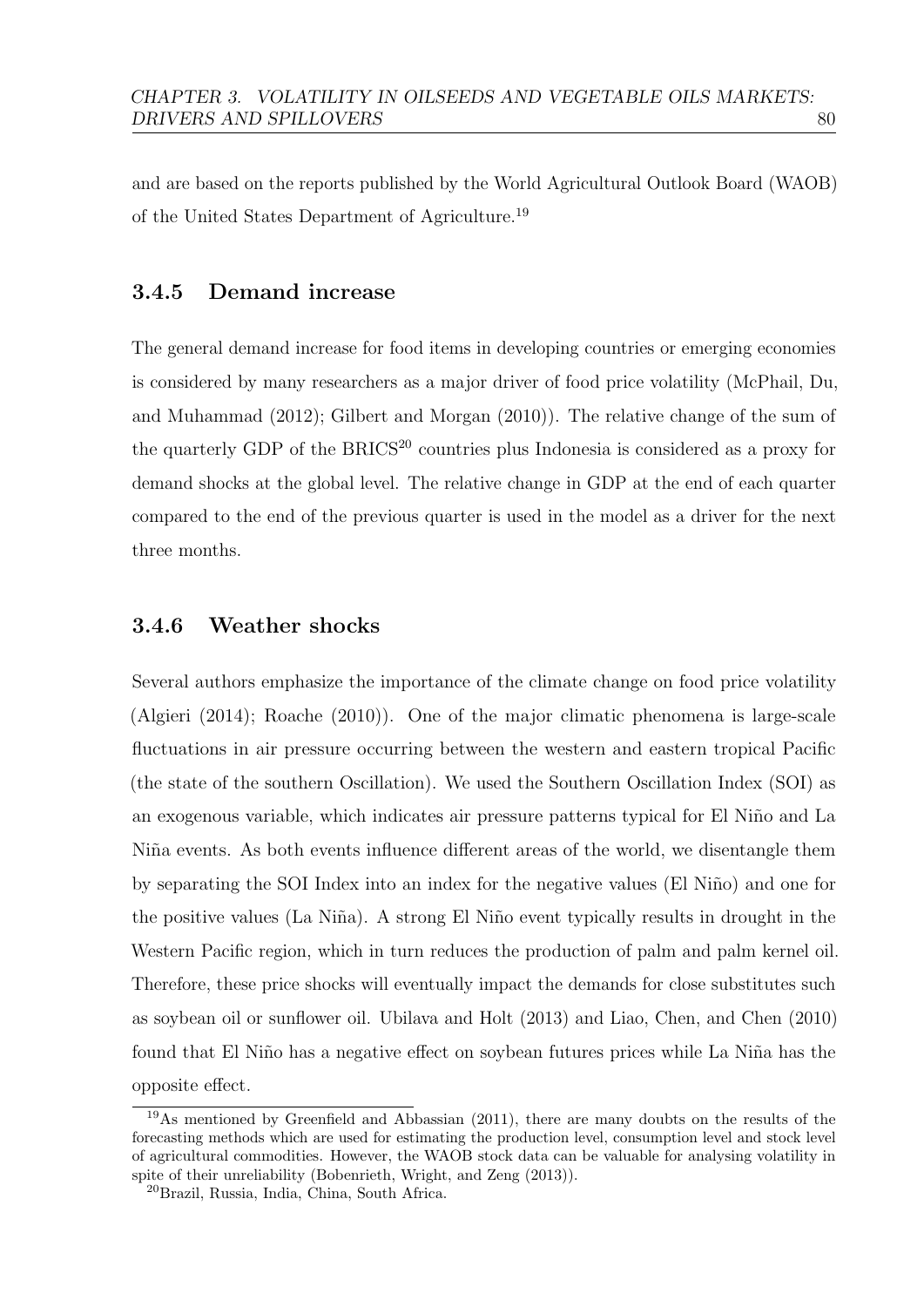## <span id="page-87-0"></span>3.5 Specification of a VAR model for volatility analysis

Our empirical study addresses two important questions. (i) What are the main drivers of volatility? (ii) Are there volatility spillovers between interrelated commodity markets? The econometric framework of vector autoregressive (VAR) models, as pioneered by [Sims](#page-159-4) [\(1980\)](#page-159-4) is ideally suited to answer these questions. There are different advantages of this framework. First, the approach allows for the analysis of volatility spillovers by including lagged volatilities of all the commodities in a system as explanatory variables. Second, the VAR approach provides specific tools for the analysis of spillovers, in particular the impulse-response function, which shows how a volatility shock in a certain commodity is transmitted through the whole system and potentially affects the volatilities of other commodities. Finally, one can easily include exogenous explanatory variables in the model, which allows us to quantify the effects of potential volatility drivers.

Our choice of a set of potentially interrelated commodities or products, as outlined in Section [3.2](#page-77-0) above, is oilseeds (2 products) and vegetable oils (5 products). The estimated GARCH return volatilities of these products constitute the set of endogenous variables of the two VAR models that we use. Our potential volatility drivers are also outlined above (Section [3.4\)](#page-80-0), and our approach enables us to quantify the additional impact of a specific driver on volatility.

Our choice of a rich model dynamics and a large number of exogenous variables potentially leads to very large models with many insignificant variables that make no contribution to the explanation of volatility. Therefore, the specification of our VAR model requires the identification of relevant variables and the exclusion of irrelevant ones. Within the framework of general-to-specific modelling, much progress has been made in automatic model selection. Starting with a general unrestricted model, this approach reduces the complexity of the model step by step. The concept is to formulate algorithms based on sequential significance testing of variables or blocks of variables, model diagnostics, and backtesting that finally identify adequate models which reflect the true data structure.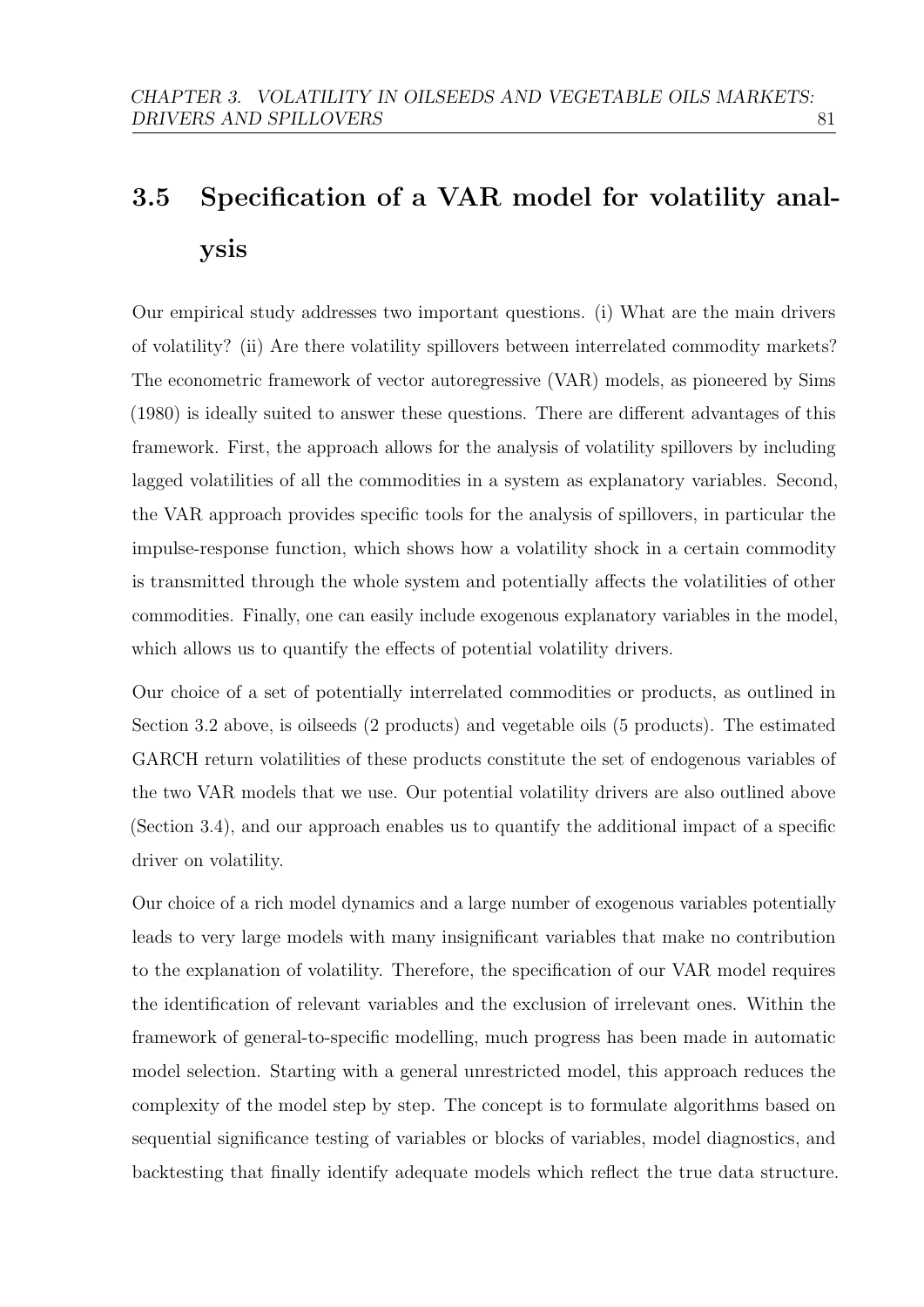Several studies have documented the good performance of automatic model selection procedures (see, e.g., [Hoover and Perez](#page-156-1) [\(1999\)](#page-156-1); [Hendry and Krolzig](#page-155-3) [\(1999\)](#page-155-3); [Hendry and](#page-156-2) [Krolzig](#page-156-2) [\(2005\)](#page-156-2)). This is attractive here, to minimize the bias of subjective choices, "letting the data speak" as to which volatility drivers are important.

We use the autometrics algorithm developed by [Doornik](#page-153-0) [\(2009\)](#page-153-0), which is a further improvement over previous procedures. The algorithm allows for the specification of some parameters (p-values) that govern how easily a variable is excluded from the model. We choose rather high p-values  $(10\%)$ , to avoid excluding significant drivers, which lead to relatively large models. Our results (next section) are for the final model outcome of this specification process.

## <span id="page-88-0"></span>3.6 Results and interpretation

## 3.6.1 Parameter estimates and price volatility drivers

We focus first on the exogenous drivers of volatility, and then examine volatility spillovers among the commodities in each group.

Selected oilseeds: For the oilseeds group we have chosen soybeans and rapeseed from the biggest producer markets, US and Europe respectively. Our monthly data period is May 1990 to July 2012.[21](#page-88-1)

As Table [3.3](#page-89-0) shows, we find the expected strong impacts of the own lagged volatilities, with statistically significant cross effects for both commodities, which we discuss in the next section. Among all the potential exogenous drivers tested, the volatility of the US dollar exchange rate against a basket of other important currencies proved to have a statistically significant positive impact on rapeseed price volatility, but not on soybeans. However, more of the exogenous drivers are found to be statistically significant in the soybean equation. The "La Niña" effect reduces soybean volatilities, consistent with [Liao, Chen,](#page-157-4) [and Chen](#page-157-4) [\(2010\)](#page-157-4). The stocks-to-use ratio (as a projection) also reduces this volatility.

<span id="page-88-1"></span><sup>&</sup>lt;sup>21</sup>The financialisation variable is extrapolated between May 1990 and January 2006.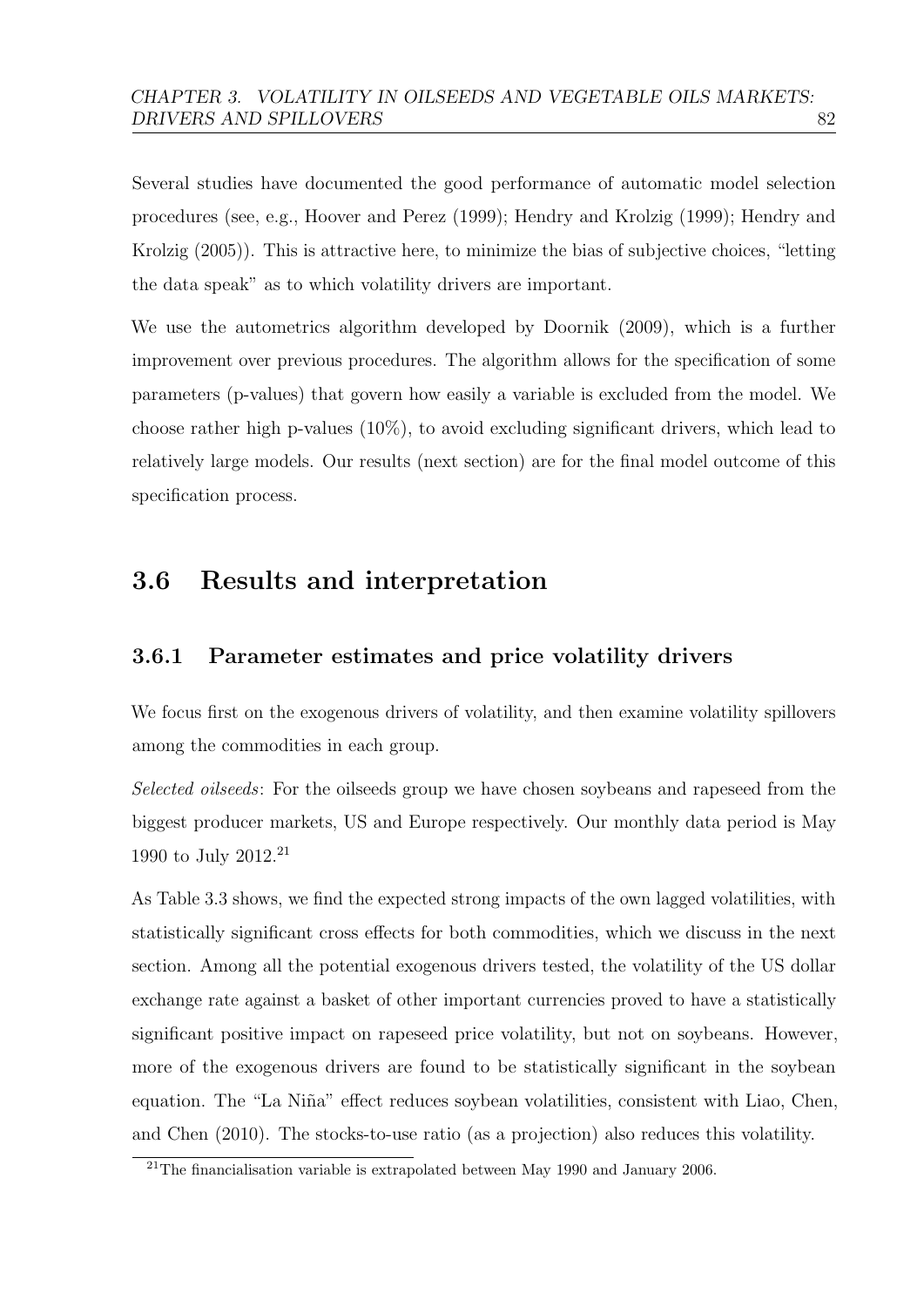| Variable                                | Soybean | Rapeseed |
|-----------------------------------------|---------|----------|
| Soybean (US) volatility <sub>t-1</sub>  | 0.84    | $-0.02$  |
|                                         | (0.05)  | (0.02)   |
| Soybean (US) volatility <sub>t-3</sub>  | $-0.02$ | 0.05     |
|                                         | (0.05)  | (0.02)   |
| Rapeseed (EU) volatility <sub>t-1</sub> | 0.06    | 0.77     |
|                                         | (0.14)  | (0.06)   |
| Rapeseed (EU) volatility <sub>t-2</sub> | 0.81    | 0.08     |
|                                         | (0.18)  | (0.08)   |
| Rapeseed (EU) volatility <sub>t-3</sub> | $-0.65$ | $-0.06$  |
|                                         | (0.14)  | (0.06)   |
| Constant                                | $-0.00$ | 0.03     |
|                                         | (0.02)  | (0.01)   |
| Trend                                   | 0.00    | 0.00     |
|                                         | (0.00)  | (0.00)   |
| Dollar strength volatility              | 0.11    | 0.09     |
|                                         | (0.11)  | (0.09)   |
| SOI positive (La Niña)                  | $-0.01$ | 0.00     |
|                                         | (0.00)  | (0.00)   |
| Soybean US - STU                        | $-0.06$ | $-0.02$  |
|                                         | (0.03)  | (0.01)   |
| Soybean World "good News"               | 0.30    | $0.03\,$ |
|                                         | (0.07)  | (0.03)   |

<span id="page-89-0"></span>

|  |  |  |  | Table 3.3: Results group "oilseeds" |
|--|--|--|--|-------------------------------------|
|--|--|--|--|-------------------------------------|

Source: Own estimates.

The positive influence of positive changes in the projection of the end of year stock level might look surprising at a first glance. An increase in expected stocks should generally lead to lower prices, and typically also lower price volatilities. Changes in projections might bring new information on the market but with positive changes in the world stock projections, some ambiguity about the release of these stocks and their price effects might also be introduced. This could explain the positive parameter estimate.

Selected vegetable oils: Table [3.4](#page-90-0) shows the results for the group of vegetable oils, including biodiesel, for August 2002 to July 2012.<sup>[22](#page-89-1)</sup> This group shows substantial volatility spillovers. As implied by the GARCH estimations, own lagged price volatility plays an important role in each equation, with the exception of rapeseed oil. The dynamics of the system are rather complex and are discussed further below.

Only two exogenous drivers turned out to be statistically significant: The volatility of the strength of the US dollar has a positive impact on the price volatility of palm oil, sunflower

<span id="page-89-1"></span><sup>&</sup>lt;sup>22</sup>The relatively late start of the analysis is due to the late availability of Biodiesel data. Again, the financialisation measure is extrapolated between August 2002 and January 2006.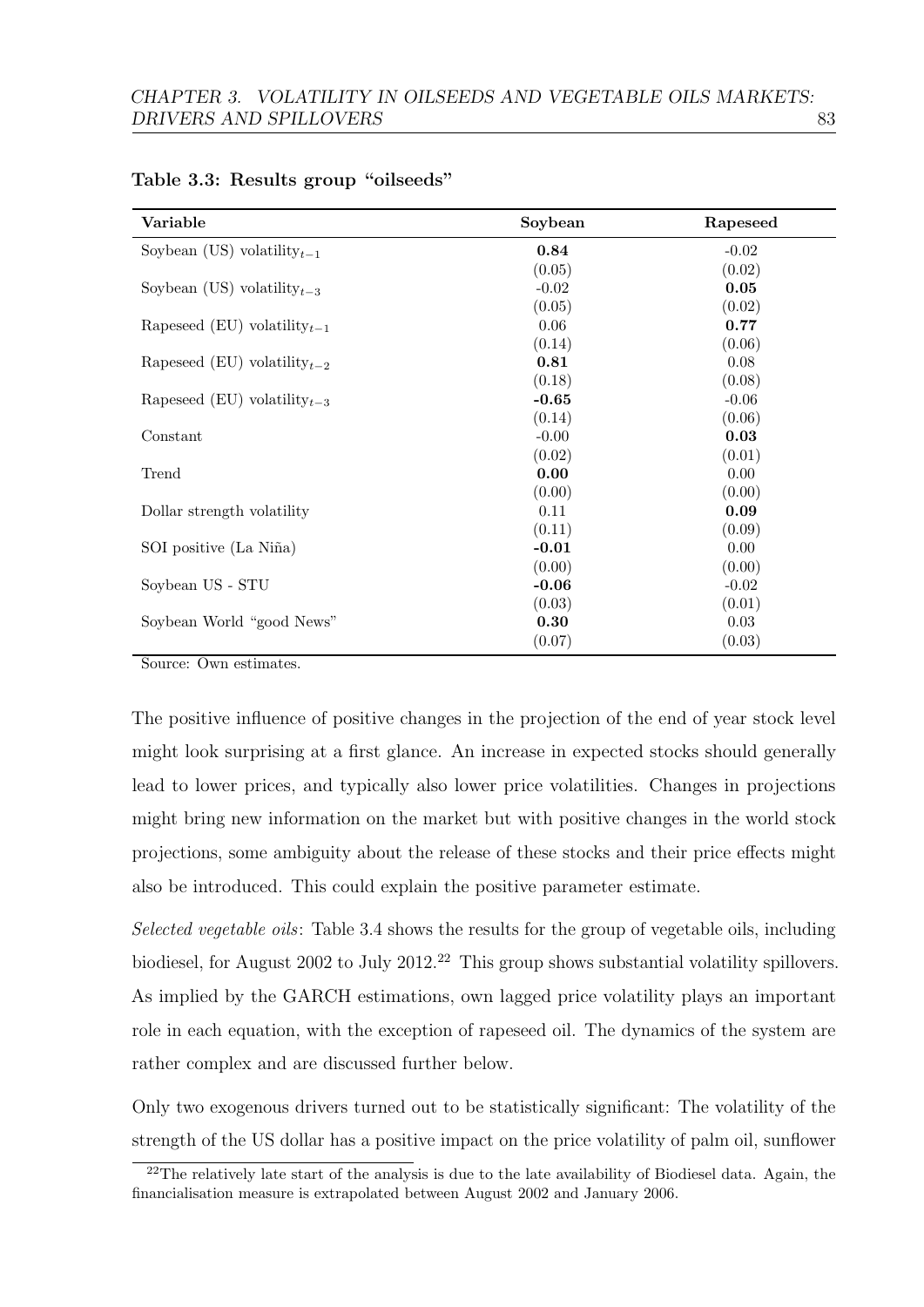| Variable                                        | Palm<br>Oil | Sunflower Soybean<br>Oil | Oil     |         | <b>Biodiesel Rapeseed</b><br>Oil |
|-------------------------------------------------|-------------|--------------------------|---------|---------|----------------------------------|
| Soybean (US) volatility <sub>t-1</sub>          | 0.55        | $-0.30$                  | $-0.09$ | 0.24    | 1.01                             |
|                                                 | (0.13)      | (0.29)                   | (0.17)  | (0.09)  | (0.96)                           |
| Soybean (US) volatility <sub>t-2</sub>          | 0.60        | 0.83                     | 0.19    | $-0.29$ | 0.42                             |
|                                                 | (0.15)      | (0.34)                   | (0.19)  | (0.10)  | (1.12)                           |
| Soybean (US) volatility <sub>t-3</sub>          | $-0.28$     | $-0.49$                  | $-0.21$ | 0.11    | $-1.81$                          |
|                                                 | (0.10)      | (0.24)                   | (0.14)  | (0.07)  | (0.80)                           |
| Sunflower oil (Netherlands) volatility $_{t-1}$ | 0.11        | 0.50                     | 0.04    | $-0.07$ | 0.38                             |
|                                                 | (0.06)      | (0.14)                   | (0.08)  | (0.04)  | (0.46)                           |
| Sunflower oil (Netherlands) volatility $_{t-2}$ | $-0.11$     | $-0.11$                  | 0.05    | 0.12    | 0.62                             |
|                                                 | (0.05)      | (0.12)                   | (0.07)  | (0.04)  | (0.41)                           |
| Soybean oil (Argentina) volatility $_{t-1}$     | 0.25        | 0.50                     | 0.88    | $-0.07$ | $-0.92$                          |
|                                                 | (0.08)      | (0.17)                   | (0.10)  | (0.05)  | (0.57)                           |
| Soybean oil (Argentina) volatility $_{t-2}$     | $-0.20$     | $-0.38$                  | $-0.09$ | 0.02    | 1.05                             |
|                                                 | (0.07)      | (0.17)                   | (0.10)  | (0.05)  | (0.57)                           |
| Biodiesel (Germany) volatility <sub>t-1</sub>   | 0.04        | $-0.04$                  | 0.18    | 0.81    | 1.23                             |
|                                                 | (0.08)      | (0.18)                   | (0.10)  | (0.05)  | (0.58)                           |
| Dollar strength volatility                      | 0.11        | 0.18                     | 0.17    | 0.03    | $-0.30$                          |
|                                                 | (0.05)      | (0.11)                   | (0.06)  | (0.03)  | (0.35)                           |
| SOI positive (La Niña)                          | $-0.00$     | 0.01                     | $-0.00$ | 0.00    | 0.01                             |
|                                                 | (0.00)      | (0.00)                   | (0.00)  | (0.00)  | (0.01)                           |
| Constant                                        | $-0.00$     | 0.08                     | 0.04    | 0.01    | $-0.02$                          |
|                                                 | (0.01)      | (0.02)                   | (0.01)  | (0.01)  | (0.08)                           |
| Trend                                           | 0.00        | 0.00                     | 0.00    | 0.00    | $-0.00$                          |
|                                                 | (0.00)      | (0.00)                   | (0.00)  | (0.00)  | (0.00)                           |

<span id="page-90-0"></span>Table 3.4: Results group "vegetable oils"

Source: Own estimates.

oil and soybean oil. The point estimates for all commodities point into the same direction, with the exception of rapeseed oil. This difference in signs, however, is not surprising since rapeseed oil price formation is largely intra-EU (and heavily policy driven in most EU member states).

The only exogenous driver of biodiesel price volatility that is statistically significant positive (though very small) is the "La Niña" effect. Since the impacts of "La Niña" are dry summers in the Northern hemisphere, negative impacts on the harvest in Northern Europe and thus on the input for biodiesel are expected. We also find a (very small) negative and statistically significant trend effect in the rapeseed oil equation - possibly a consequence of the policy framework driven by the EU renewable energy directive.

Table [3.5](#page-91-0) summarises the impact of all our potential drivers on price volatility across both commodity groups.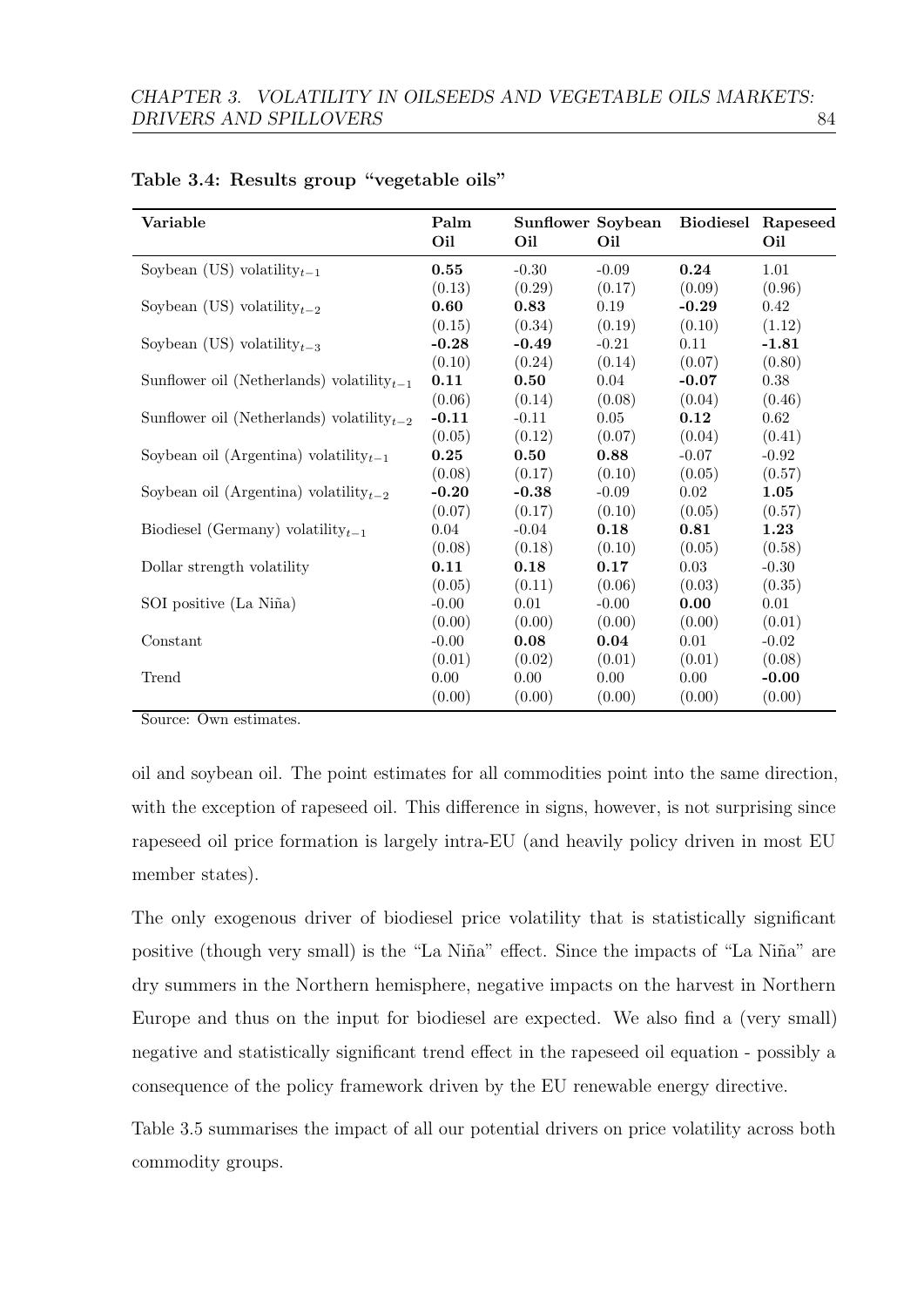|                                                            | commodities<br>tested | increasing<br>effect | not<br>significant | decreasing<br>effect |
|------------------------------------------------------------|-----------------------|----------------------|--------------------|----------------------|
| Financialisation & Speculation                             |                       |                      |                    |                      |
| Oil                                                        |                       |                      |                    |                      |
| Low stocks                                                 |                       |                      |                    |                      |
| Revision of stock projection<br>("good news" / "bad news") |                       |                      |                    |                      |
| Exchange rate                                              |                       |                      |                    |                      |
| Increased consumption                                      |                       |                      |                    |                      |
| Weather shocks                                             |                       |                      |                    |                      |

#### <span id="page-91-0"></span>Table 3.5: Identified drivers

Source: Own estimates.

Our estimated price volatilities are based on the residuals of a GARCH model, where, besides the temporal dynamics of the conditional heteroscedasticity, the residuals are supposed to be white noise. It is not surprising, therefore, that the conditional standard deviations are then hard to explain by adding additional information about potential drivers. Our additional information is based on publicly available data, which might not accurately reflect the investigated driver, at least in some cases.

Nevertheless, we find that exchange rates (volatility of the strength of the US dollar) to be significant in most of the markets analysed, reflecting both a direct \$ effect, and possibly also an indirect indication of more general macro-economic volatility as reflected in the \$ volatility.

Weather shocks are surprisingly seldom an identifiable driver of price volatility. This might be related to the measure of weather shocks which was used here. The Southern oscillation index captures more the general, longer term tendency towards "El Niño", or "La Niña", respectively. A localized and temporally more fine-grained measure would possibly yield more significant results.

A low stock level is only once found to have a statistical significant volatility increasing effect, although we only have data for soybeans and soybean oil and not for the other commodities.

The revision of stock levels as a measure for new information on the market is significant in one market. Because the significance occurred for "good news", i.e. an increase in the amount of the year-end stock level projection, it seems that a huge amount of new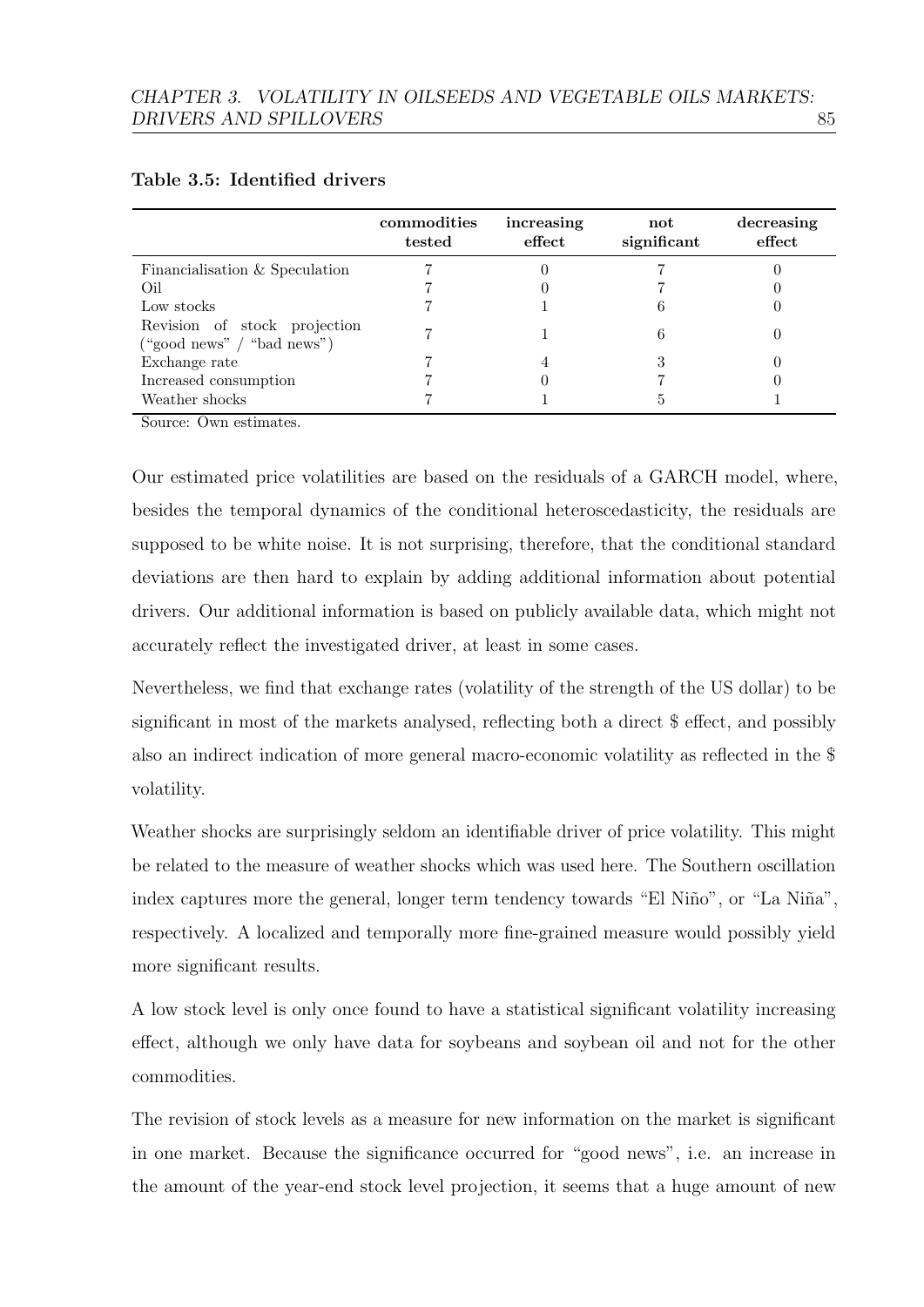information affects volatility regardless of the goodness of the news. Like for the low stock level we do not have enough precise measures for each commodity to make robust statements.

Consumption, as proxied by the GDP growth variable, is not statistically significant in any of our monthly volatility systems. As with weather shocks, it is difficult to construct an appropriate short-run measure of consumption changes that would better be able to explain price volatility at this temporal resolution. Even extending the period of the GDP change measure does not generate a volatility effect.<sup>[23](#page-92-0)</sup> Oil is also not found to be a statistically significant volatility driver. We only found biodiesel to drive the volatility of soybean oil and rapeseed oil.

Finally, we do not find any hint that financialisation or speculation acts as volatility increasing factors for our monthly data horizon, as was discussed in the public over the past years. This is in line with the majority of the recent literature (Brümmer, Korn, Schlüßler, Jamali Jaghdani, and Saucedo [\(2013\)](#page-152-0)). However, we have to be careful with the interpretation of this result. We could not use market specific measures of the variables for all commodities due to data limitations, but had to use a representative market for each group. Market specific measures would have been more appropriate to draw a robust conclusion. Given that we find rich dynamics through lagged own and cross effects, we cannot rule out that financialisation is part of the underlying mechanism of the lagged spillovers. Hence, we should not overly interpret the result that financialisation or speculation have no significant contemporaneous effects on price volatility.

## 3.6.2 Volatility spillovers

The VAR model allows us to detect and quantify volatility spillovers between different commodities by means of lagged volatilities of all products within a product group. There are two main issues that we address in our analysis of volatility spillovers. The first is the statistical significance of lagged volatilities referring to other products within the VAR model, reflected in the t-stats. The second is the economic significance of spillovers, which

<span id="page-92-0"></span><sup>&</sup>lt;sup>23</sup>The "normal" measure of GDP change that we use captures the change in the previous quarter. As robustness checks we tested the change over the previous half year, three-fourth year and full year.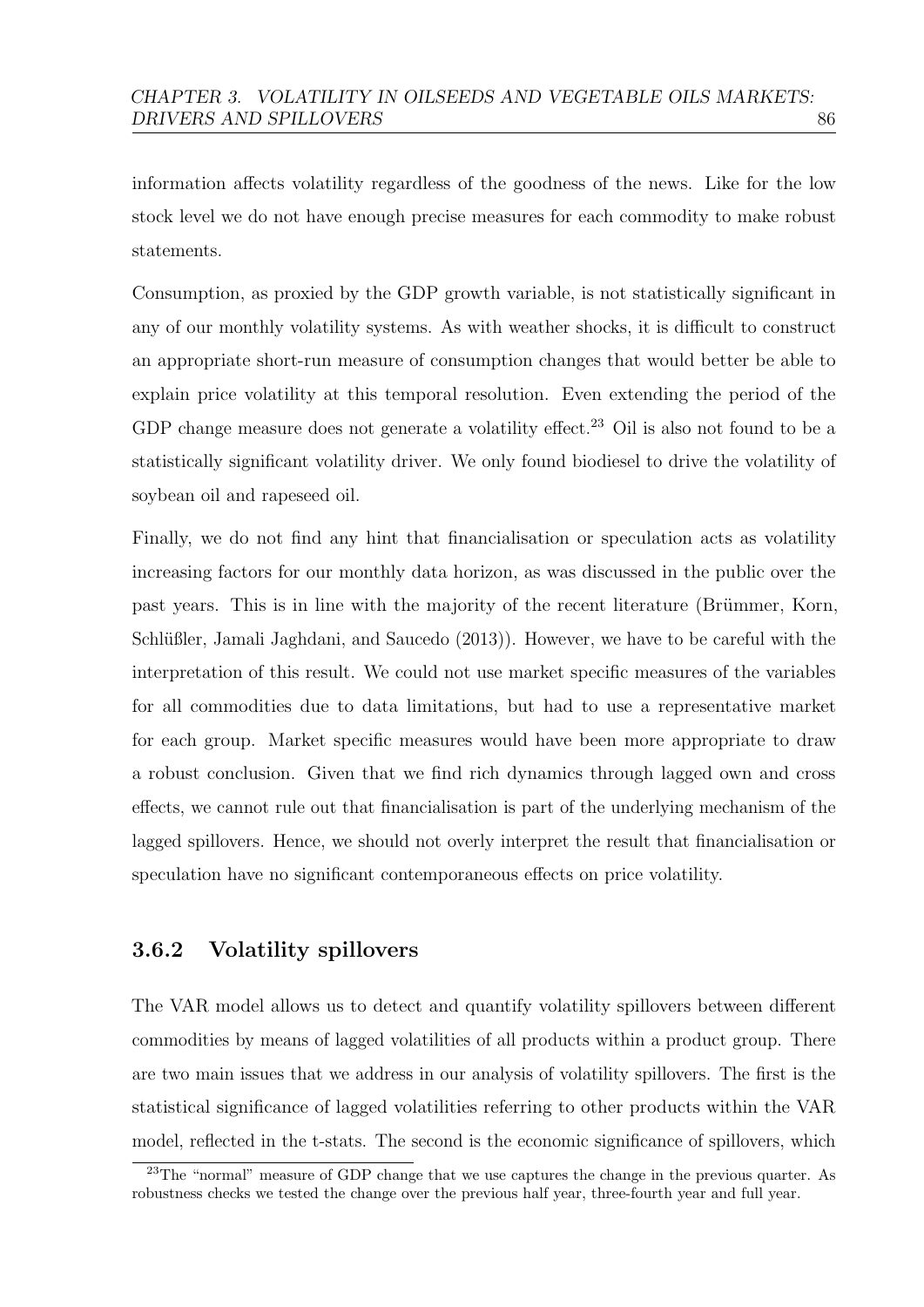is particularly strong if the initial effect on volatility is large and persists over long periods, and can be examined via impulse-response functions, illustrated below (dashed lines in Figures [3.2](#page-93-0) and [3.3](#page-95-0) indicate 95% bootstrapped confidence intervals).

Oilseeds: The dynamic effects of volatility shocks in this group are rather straightforward (see Table [3.3](#page-89-0) and Figure [3.2\)](#page-93-0). There is volatility persistence for both soybeans and rapeseeds, a lagged impact of rapeseed volatility on the volatility of soybeans and vice versa, and a contemporaneous effect (residual correlation of 0.17). Since the economic functioning of the soybean and rapeseed markets leads us to expect the former to lead, we attribute the contemporaneous effects to a shock in the soybean market. As the impulse-response functions show, there are significant spillover effects in both directions. This statement also holds if the order is changed, i.e. the contemporaneous effect is attributed to a shock in the rapeseed market.

<span id="page-93-0"></span>Figure 3.2: Impulse response functions for group "oilseeds" (soybean, rapeseed)



Vegetable oils: The group that contains the vegetable oils has a complicated dynamic structure. For each of the five products, there is at least one lagged volatility of another product that shows a statistically significant impact (see Table [3.4\)](#page-90-0). The impulse-response functions are shown in Figure [3.3.](#page-95-0) Because of some high contemporaneous correlations in the residuals, it is important to specify if a shock in one product affects other products simultaneously. The results that we show are based on the following ordering of contempo-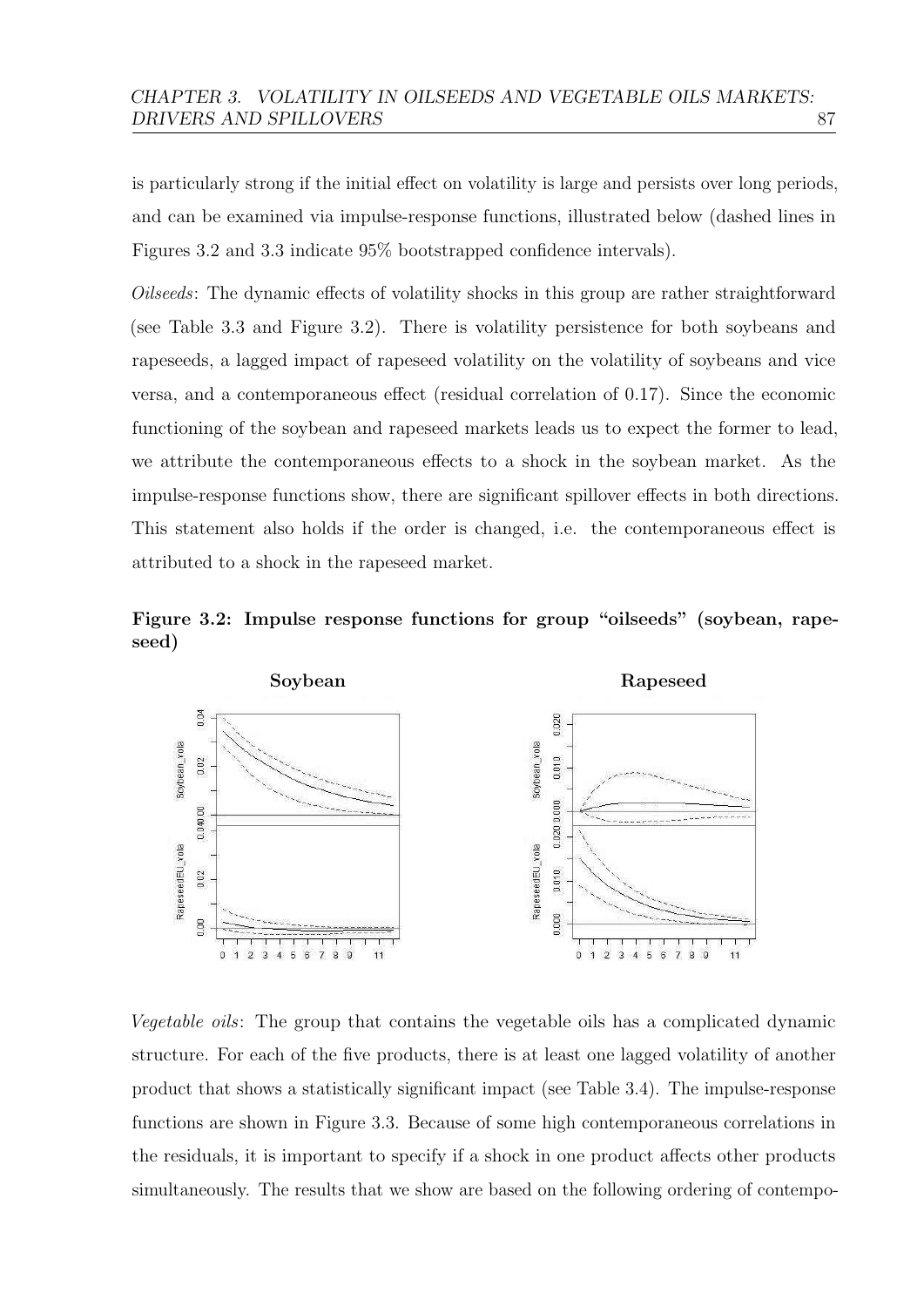raneous effects: palm oil, soybean oil, rapeseed oil, sunflower oil, and biodiesel. The first product in this list (palm oil) affects all other products contemporaneously, but not vice versa. The second product (soybean oil) affects rapeseed oil, sunflower oil, and biodiesel, but is not affected by them, etc. This ordering reflects the size of the markets, which we suppose determines the direction of effects. We tested several different orderings of the commodities as additional robustness checks. Given the number of possible orderings, we focused on those orderings that are most likely to lead to different conclusions. Although the impulse response functions are sensitive to ordering, our main conclusions remain unchanged.<sup>[24](#page-94-0)</sup>

According to the impulse responses, there are significant effects of palm oil volatility on all other products. However, the impact on rapeseed oil and biodiesel price volatility is not immediate but shows a delay of two months. A shock in soybean oil volatility significantly increases the volatilities of sunflower oil and rapeseed oil. Sunflower oil has an impact on rapeseed oil. Finally, shocks in rapeseed oil and biodiesel have no impact on the volatilities of the other markets. In summary, our results show very considerable volatility spillovers between these markets, with palm oil and soybean oil taking a lead and the markets for rapeseed oil and biodiesel mainly reacting.

<span id="page-94-0"></span><sup>&</sup>lt;sup>24</sup>The only bigger difference is found, if biodiesel is put at the first position. But at the same time, this is the least reasonably ordering from an economic point of view because biodiesel is a product that needs all other group members as an input and should be affected by those prices instead of the other way round.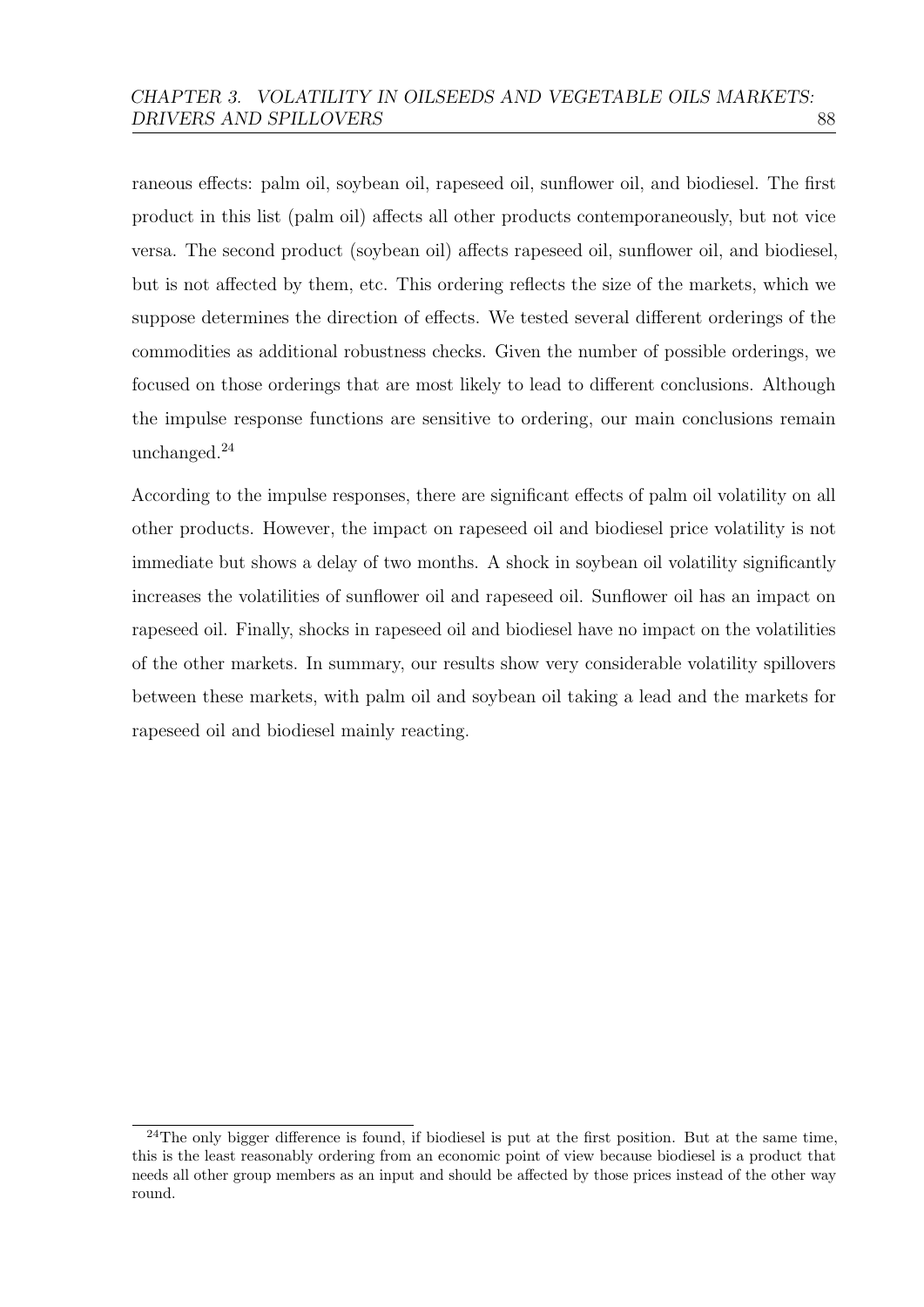<span id="page-95-0"></span>Figure 3.3: Impulse response functions for "vegetable oils" (palm oil, rapeseed oil, biodiesel, soybean oil, sunflower oil)



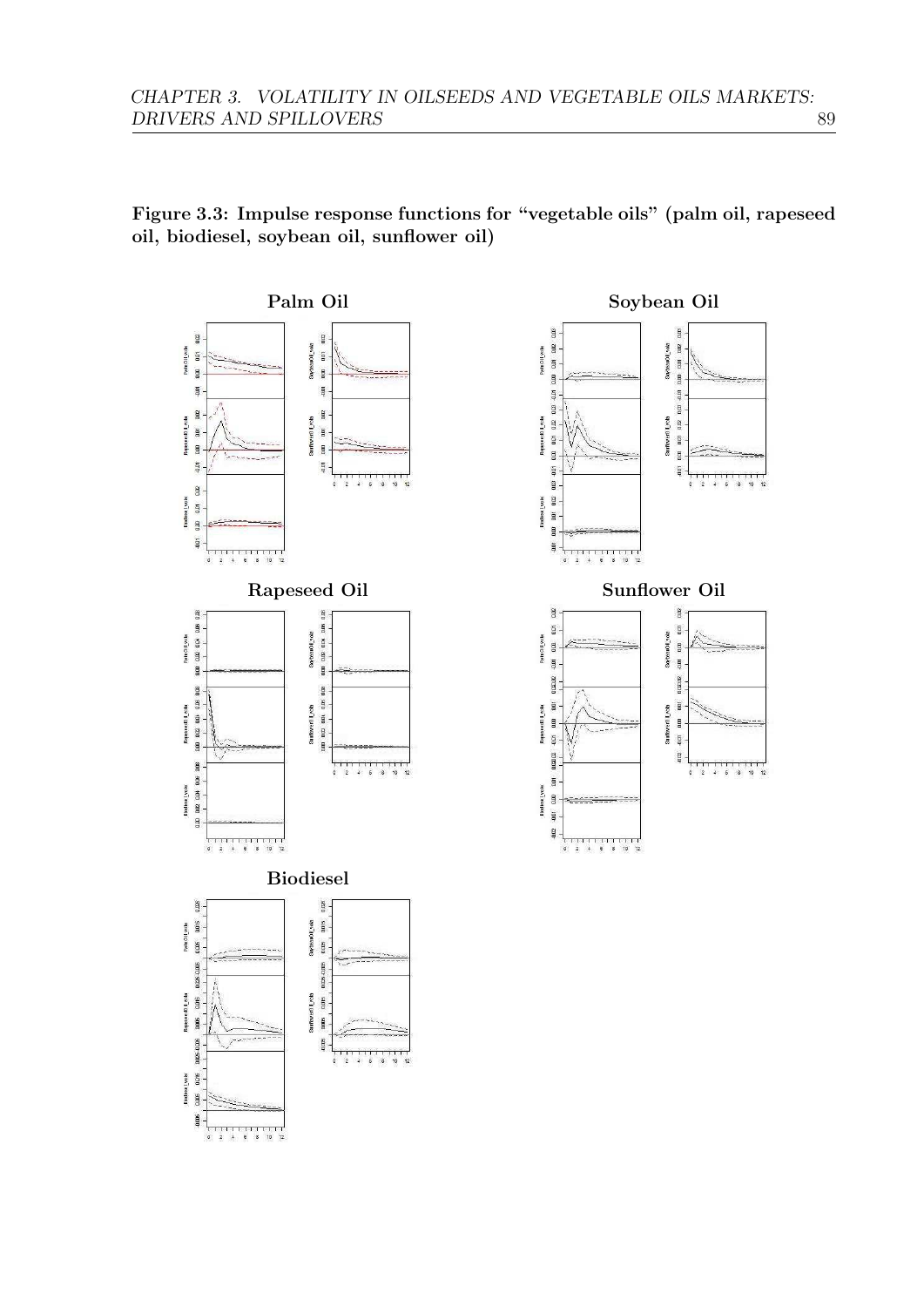## <span id="page-96-0"></span>3.7 Conclusions

We conducted a comprehensive price volatility assessment for two agricultural commodity groups (oilseeds and vegetable oils). Estimating price volatility on each market in a standardised GARCH framework sheds light on the dynamics in each group by analysing the estimated price volatilities in a VAR system. In particular, we identify the role played by a number of 'suspect' volatility drivers discussed in the literature.

Our findings indicate that price volatility patterns are not homogenous across these markets. Furthermore, many of the potential drivers do not show any statistically significant impact on agricultural price volatility, at least with our monthly data.

The most frequently identified impact is found for the exchange rate volatility, measured by the volatility in the strength of the US dollar. In the cases where a statistically significant impact is found, exchange rate volatility drives up price volatility of these commodities.

Although a statistically insignificant parameter estimate should not be misinterpreted as a definite proof that the corresponding variable has no impact at all, the results on financialisation and speculation are remarkable. We do not find any significant effects for our financialisation and speculation variables, although we note that both our data and the periodicity of our analysis could shroud these effects.<sup>[25](#page-96-1)</sup>

We find varying degrees of dynamics in the price volatility spillovers between the markets. A complex picture emerges in the vegetable oils group. One explanation is the strong substitution possibilities among the vegetable oils. Palm oil price volatility has the strongest impacts on all other markets, followed by soybean oil. On the other hand, price volatilities of biodiesel and of rapeseed oil do not exert any visible impact on these two markets.

One important implication emerges from the observed heterogeneity in the results. There is no silver bullet for coping with excessive levels of price volatility in agricultural markets. The patterns of price volatility over time are highly variable, as is the impact of the

<span id="page-96-1"></span><sup>25</sup>An overview of studies applying Granger Causality tests with different index trading data frequencies is given by [Grosche](#page-155-0) [\(2014\)](#page-155-0). [Gilbert and Pfuderer](#page-155-4) [\(2014\)](#page-155-4) find stronger evidence for an impact of index traders on price returns when looking on the contemporaneous instead of the lagged impact.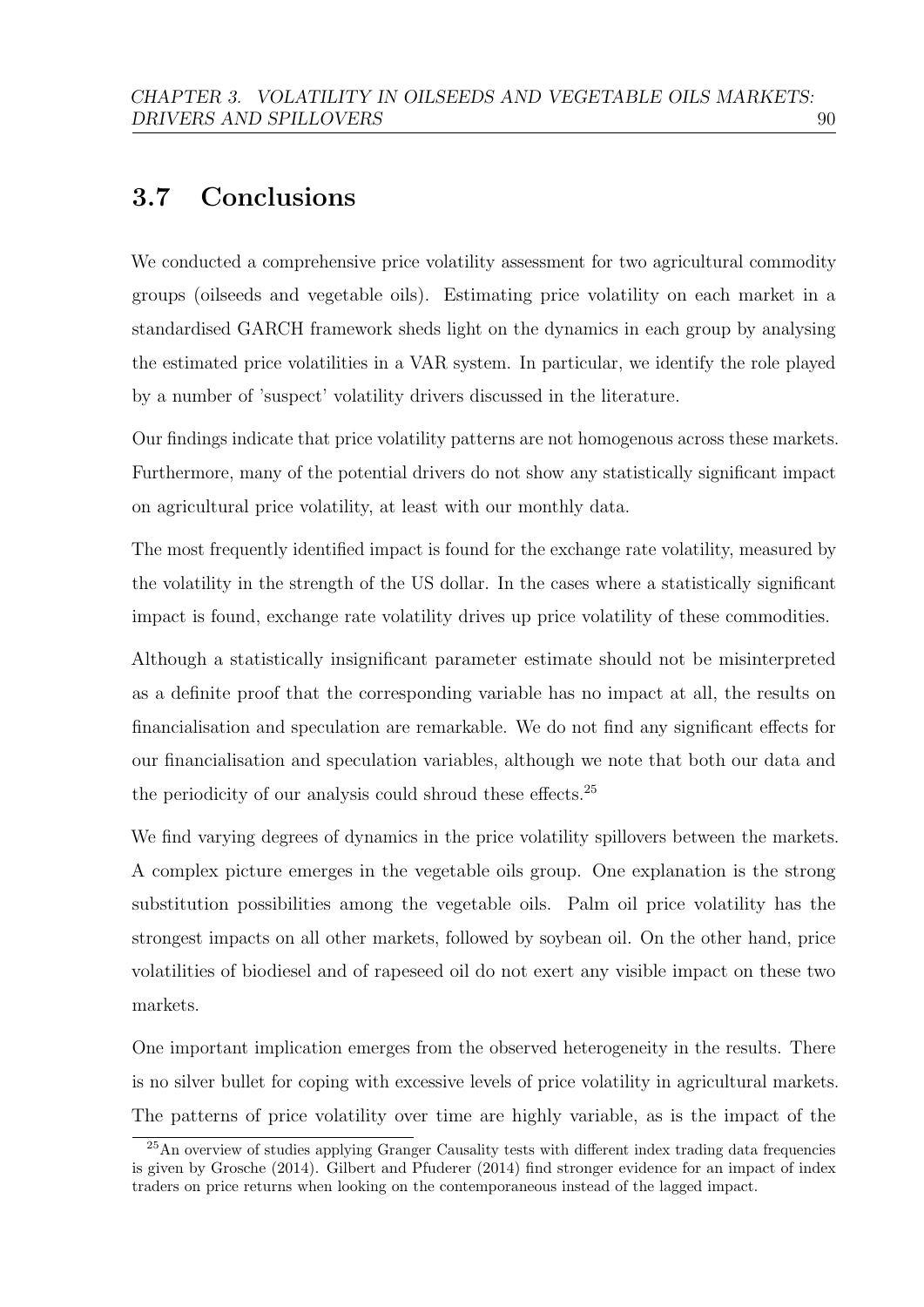potential drivers. We find no evidence for financialisation and speculation effects on volatility in our data, but noting the caveats on this finding, suggest that more work needs to be done to support the introduction of position limits, a key element of the MIFID reform, as a curb on agricultural commodity price volatility.

One common pattern in both groups of markets is the strong role played by lagged own price volatility. In combination with the overall picture of a limited and heterogeneous contribution of our broad set of potential drivers, this suggests that price volatility on agricultural markets is largely driven by factors which are specific to each market. Thus, policies for limiting price volatility would have to be fine-tuned to the market in question. Given that price formation mostly takes place on a global scale, this is a major barrier for effective policy. Perhaps a more promising approach might rely on policies which help producers and consumers *cope* with price volatility, instead of trying to *curb* price volatility.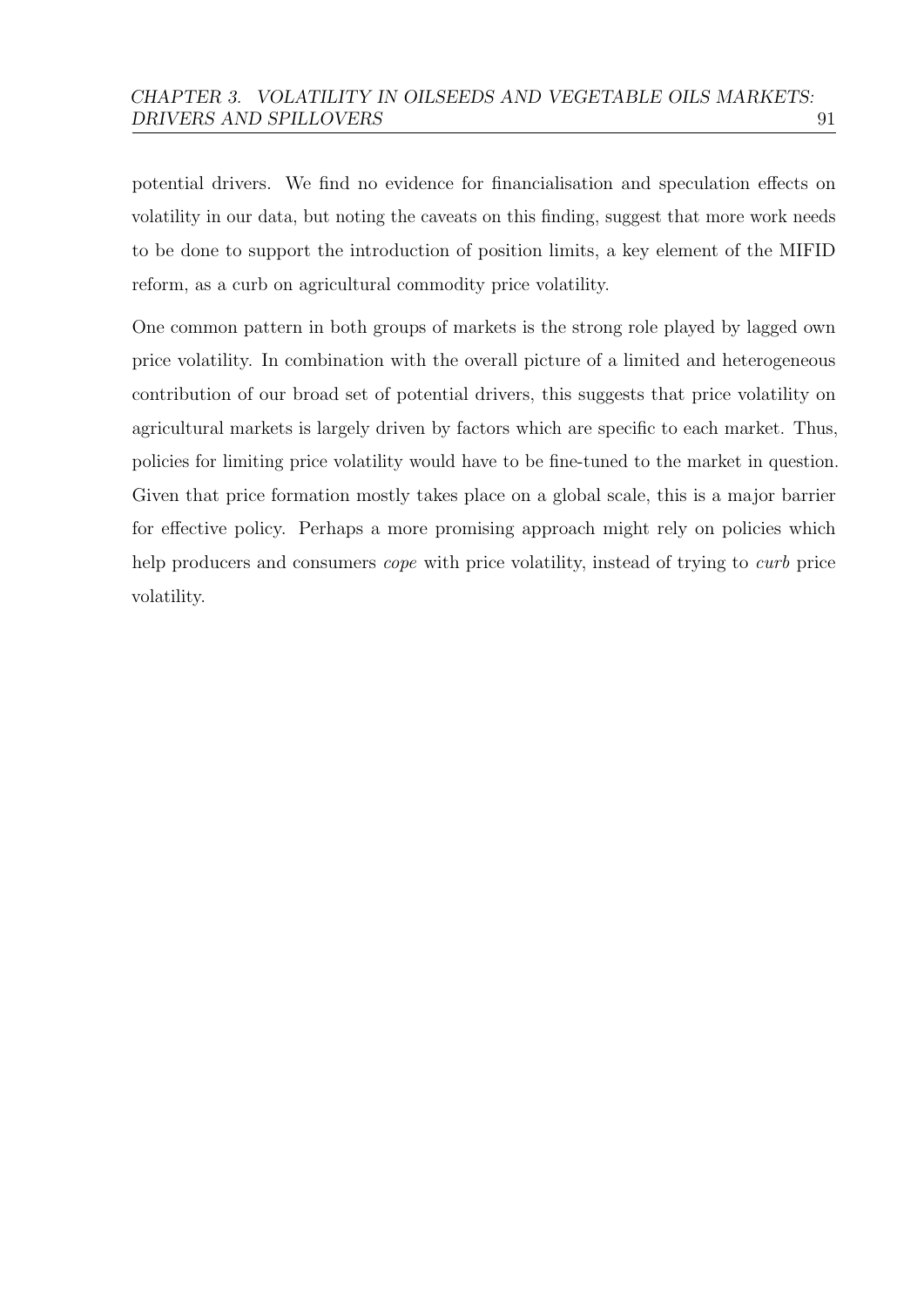## Appendix

Table 3.6: The descriptive summary of the selected commodities prices and the data sources

| Commodity Source            |                                                         | Datatstream Price<br>Code  |                                 | Mean             | SD               | Max                | Min              |
|-----------------------------|---------------------------------------------------------|----------------------------|---------------------------------|------------------|------------------|--------------------|------------------|
| Palm oil<br>Rapeseed<br>oil | Datastream<br>Datastream                                | HWWIPO\$<br><b>RPOLDNE</b> | $US\frac{4}{T}$ on<br>Euro/ Ton | 575.92<br>608.89 | 250.30<br>193.82 | 1291.75<br>1090.00 | 225.10<br>348.00 |
| Soybean<br>oil              | Datastream ARGSBOI                                      |                            | $US\$/\mathrm{Ton}$             | 653.05           | 298.20           | 1485.00            | 266.00           |
| Sunflower<br>seed oil       |                                                         | Datastream HWWISO\$        | $US\$/\mathrm{Tor}$             | 735.51           | 315.70           | 1870.80            | 337.60           |
| Soybean<br>No 1 Yel-<br>low | Datastream                                              | SOYBEAN                    | US<br>cent/bu                   | 735.33           | 292.98           | 1778.00            | 407.50           |
| <b>Biodiesel</b>            | Agramarkt<br>Informa-<br>tions                          |                            | Euro<br>cent/lit                | 94.16            | 14.16            | 122.76             | 72.56            |
| Rapeseed                    | GmbH<br>Alfred<br>- C.<br>Toepfer<br>Interna-<br>tional |                            | $\mathrm{US}\frac{4}{3}$ /Ton   | 325.60           | 142.43           | 754.00             | 169.00           |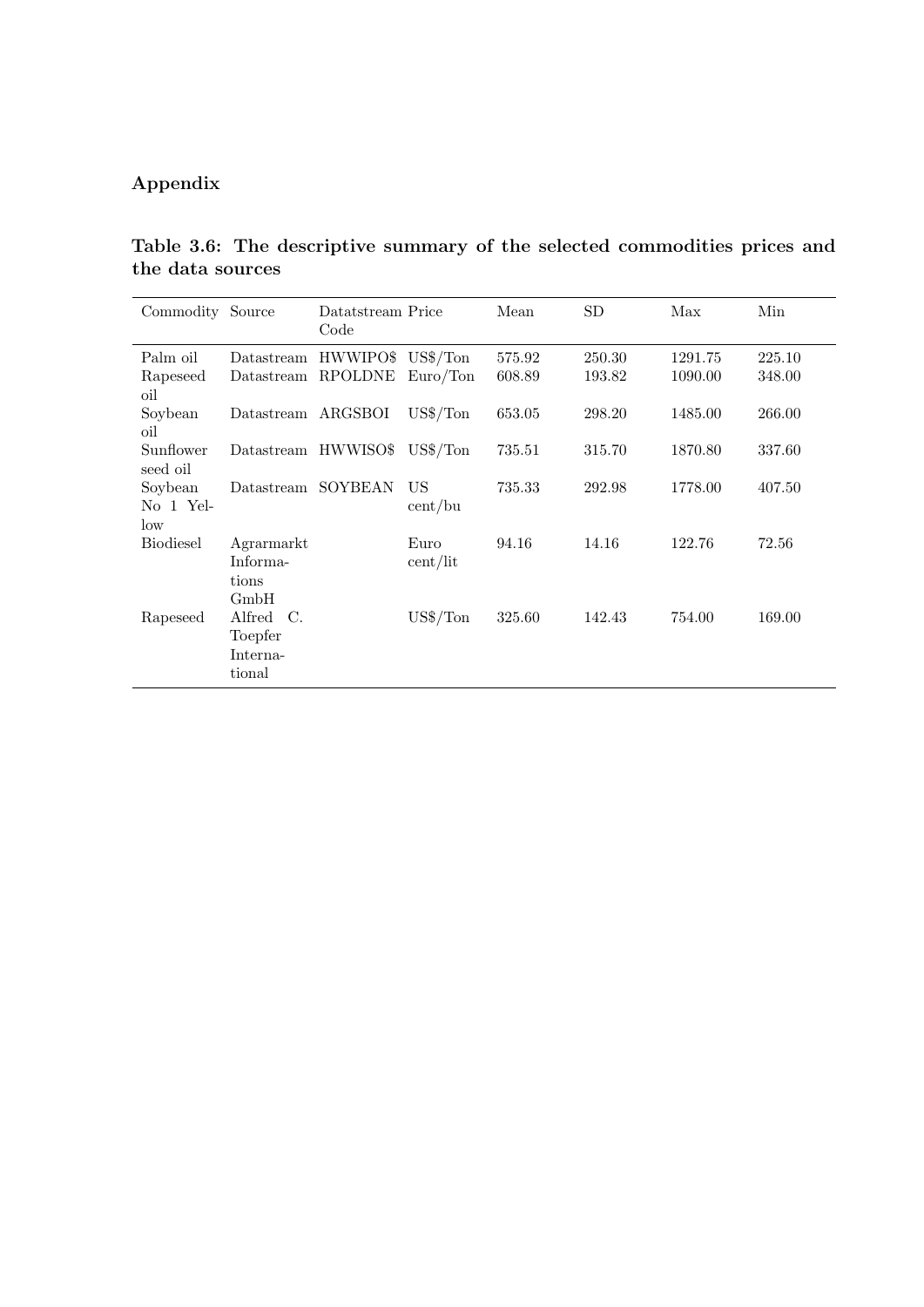## Forward-looking risk measures for agricultural commodity markets

together with Bernhard Brümmer and Olaf Korn<sup>[1](#page-99-0)</sup>

#### Abstract

This article introduces a set of related risk measures to characterize the detailed structure of volatility in agricultural commodity markets. These measures allow for a decomposition of overall price moves into "large" changes with potentially severe economic consequences and "normal" changes. We derive forward-looking estimators of the risk measures that extract market expectations about future commodity price moves from current option prices. In an empirical study on major grain markets, we show that our measures indeed capture different aspects of price volatility, shedding new light on the food price crisis of 2007–2008. Another key finding is that option-implied estimators show much higher information content for future price moves than historical estimators do.

<span id="page-99-0"></span><sup>1</sup>Earlier versions of this article have been presented at the Center for Financial Risk at Macquarie University, Sydney, 2014, at the Ph.D. workshop of the 2014 Meeting of the German Finance Association, Karlsruhe and at the research colloquium of Georg-August-Universität Göttingen. We are grateful to the participants of each seminar for their helpful comments. The research has been funded under the ULYSSES project, EU 7th Framework Programme, Project 312182KBBE.2012.1.4-05. This article has also been presented at ULYSSES seminars. We particularly thank seminar participants and the members of the consortium for helpful comments.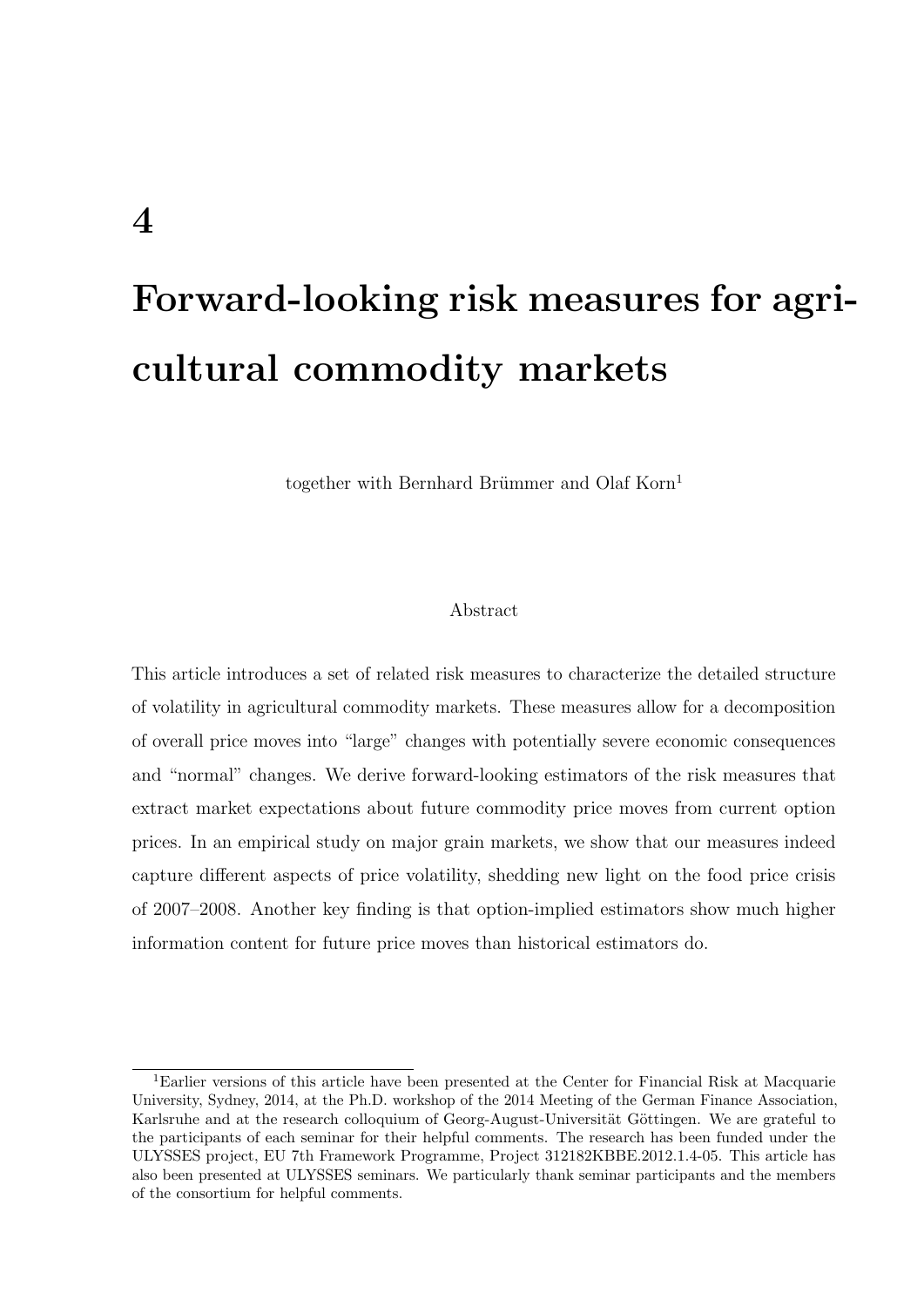## 4.1 Introduction

Volatility in agricultural commodity markets is not constant over time and exhibits marked differences even between individual commodities. The food price crisis of 2007–2008 is a prominent example. In comparison to the decade before, not only did price levels increase substantially, but also price volatility, most notably in wheat, corn, and rice.[2](#page-100-0) High volatilities can be difficult for different groups of producers and consumers to cope with [\(Gilbert and Morgan](#page-155-1) [\(2010\)](#page-155-1); [Bellemare, Barrett, and Just](#page-150-1) [\(2013\)](#page-150-1); [Galtier and Vindel](#page-154-0) [\(2013\)](#page-154-0)) and may have adverse effects on food security [\(Naylor and Falcon](#page-158-4) [\(2010\)](#page-158-4); [FAO](#page-154-1) [\(2011\)](#page-154-1); [HLPE](#page-156-3) [\(2011\)](#page-156-3)). Therefore, a better understanding of volatility is crucial for market participants and policy makers alike.

The perceived need for immediate action to reduce food price volatility, or at least to mitigate potentially negative effects of increased volatility in critical market situations, led to a number of initiatives at various policy levels. However, at least in some cases, prescriptions were discussed and decided before the diagnosis was complete. In this context, two methodological issues about price volatility measurement or risk measurement in general are important. First, it is not enough to realize that volatility has increased if we are already in the midst of a crisis and several large price moves have already occurred. Instead, we need forward-looking risk measures that are able to detect volatile periods (or potentially volatile periods) as early as possible and that contain useful information for the construction of early warning systems. Second, since volatility is a complex phenomenon, it is not enough to rely on a single volatility measure, even if it is forward looking. Instead, we need several risk measures that are linked to the economic consequences of increased volatility. For example, a generally higher volatility may be acceptable if the probability and magnitude of very large price moves are unchanged.<sup>[3](#page-100-1)</sup>

<span id="page-100-0"></span><sup>&</sup>lt;sup>2</sup>[Wright](#page-161-2) [\(2011\)](#page-161-2) notes, however, that from a historical perspective, the recently observed price spikes were not of unprecedented magnitude when compared to the mid 1990s and early 1970s.

<span id="page-100-1"></span><sup>3</sup>[Von Braun and Tadesse](#page-160-3) [\(2012\)](#page-160-3) stress that it is important to distinguish between (standard) volatility and price spikes in terms of economic consequences and whether the spike starts with an upward or downward price move.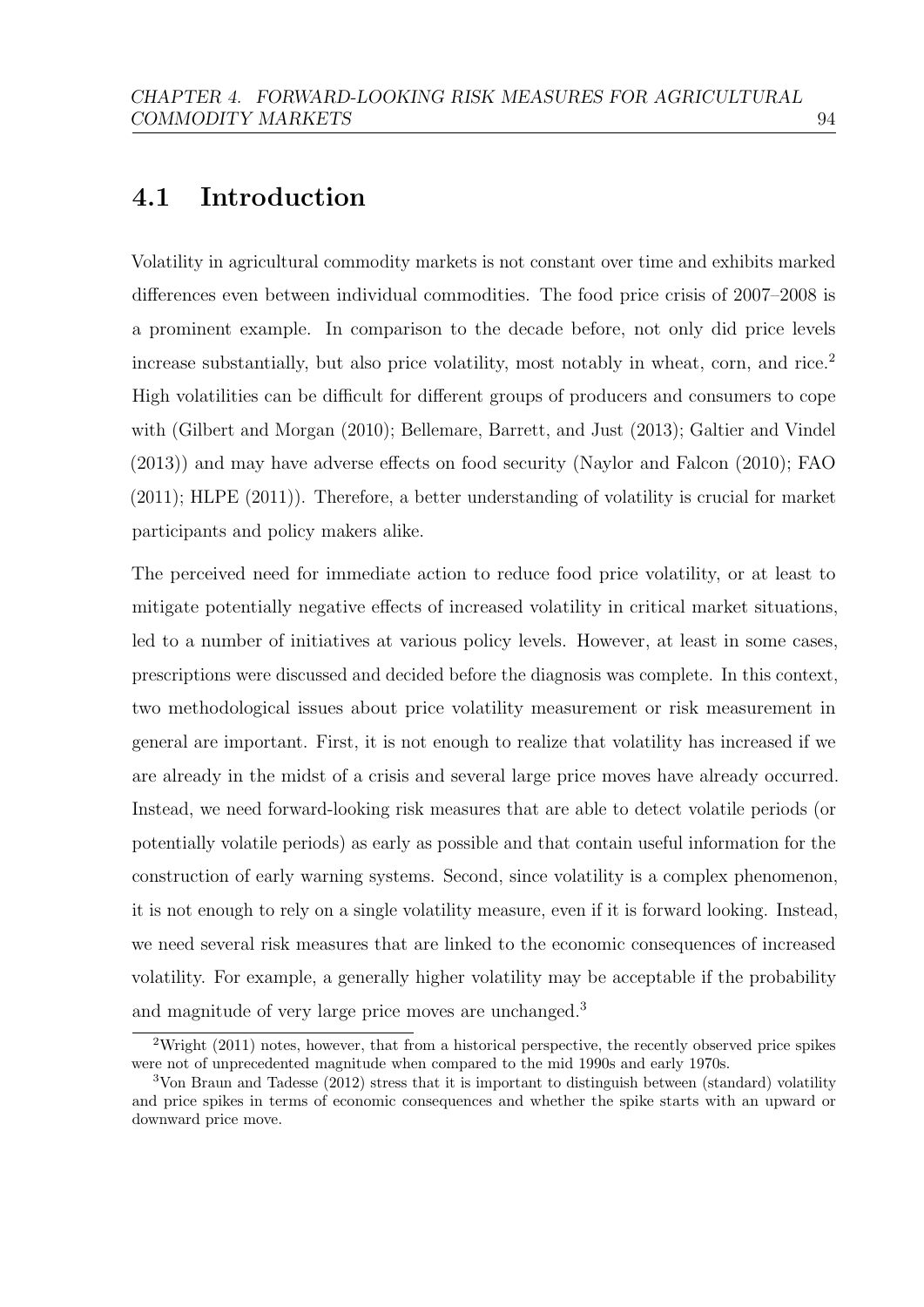This article addresses both issues. It analyzes risk measures implied from current option prices. Option prices contain forward-looking information because they reflect the market participants' expectations about price movements until the expiration date of the options. Moreover, calculation of option-implied risk measures requires just a single cross section of prices, that is, only the latest information available. Our analysis does not stop with simple implied volatility, though. We introduce a whole set of related risk measures that provide insights into the fine structure of volatility. In particular, these distinguish between "normal" price moves and "large" price moves<sup>[4](#page-101-0)</sup> with specific economic and social relevance<sup>[5](#page-101-1)</sup> and between positive and negative moves. The derivation of the implied estimators of these risk measures is this article's first major contribution. The second major contribution is the application of these estimators in an empirical study on grain markets. These markets are often viewed as the cornerstones of price relations between agricultural commodities, since grains are used directly for human consumption, as major feedstock in the livestock industries, and increasingly as a major feedstock for bioenergy, particularly biofuels. Hence, the price volatility of grains is often of specific interest to policy makers and scientists.

Our empirical results show that it is indeed fruitful for the understanding of volatility to distinguish between normal and large price moves. During the food price crisis of 2007–2008, the magnitude of neither normal nor large price moves was extraordinary compared to historical averages. A specific feature of this period is the higher probability of large price moves, particularly price drops. A second important insight from our empirical study is evidence on the predictive power of implied risk measures for future price moves. Implied estimates clearly dominate estimates based on historical time series and remain the most important predictors, even if supplemented with fundamental volatility drivers such as stocks, oil price volatility, and exchange rate volatility.

Our article is related to different strands of literature. At the conceptual level, there is a close link to the work on risk measurement and implied volatilities in financial economics. A first related idea is to measure risk in terms of price movements that exceed a certain threshold, because of the severe economic consequences of large adverse price moves.

<span id="page-101-0"></span><sup>4</sup>Large price jumps are characteristic of many commodity markets. For example, [Hilliard and Reis](#page-156-4) [\(1999\)](#page-156-4) provide evidence for the soybean market and [Koekebakker and Lien](#page-157-5) [\(2004\)](#page-157-5) for the wheat market.

<span id="page-101-1"></span> ${}^{5}$ [Bellemare](#page-150-2) [\(2015\)](#page-150-2) shows that large food price increases have led to increases in social unrest.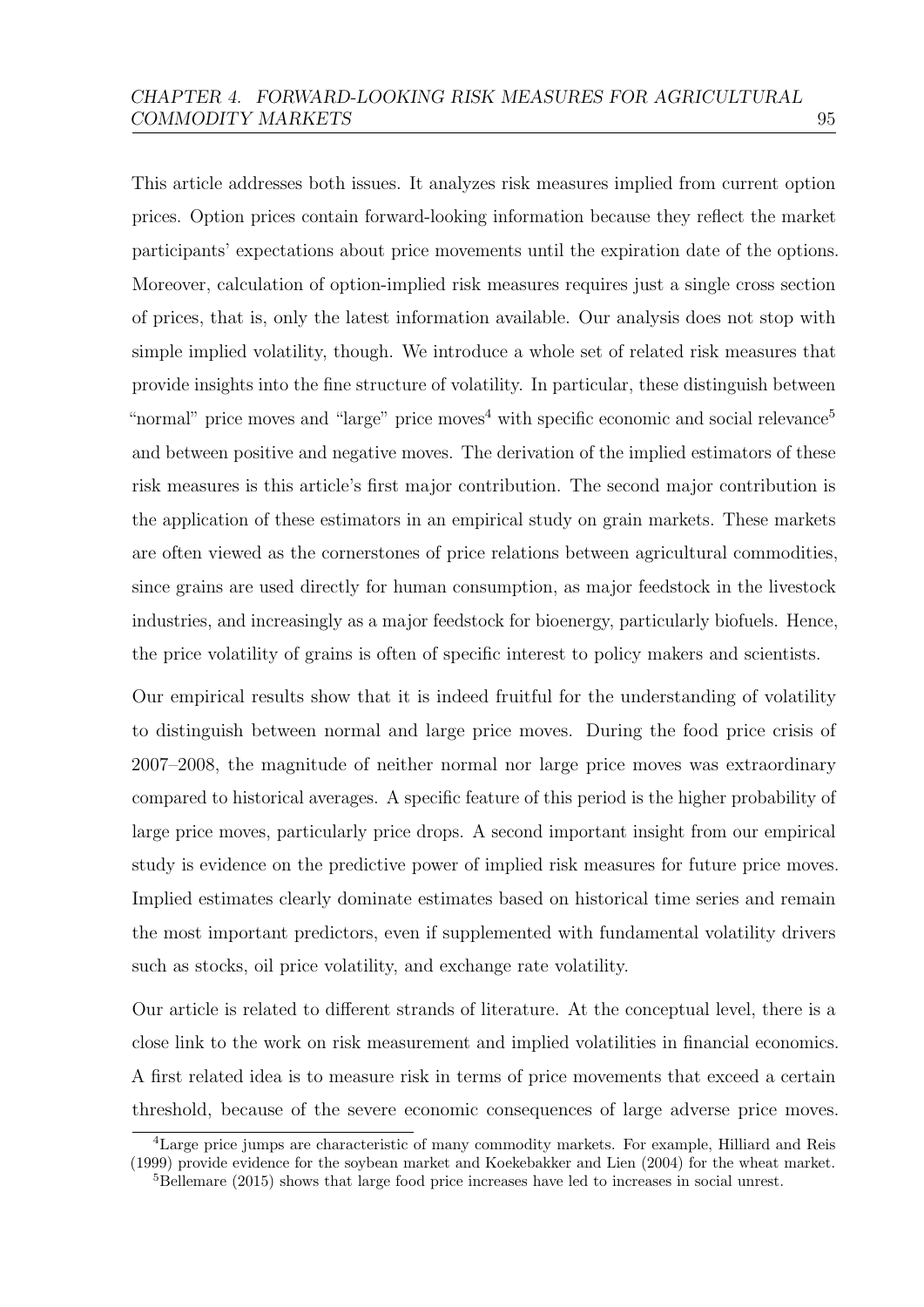Corresponding risk measures are the value-at-risk or the conditional value-at-risk.<sup>[6](#page-102-0)</sup> In contrast to our study, however, these risk measures are usually estimated from historical time series data and not from option prices. A second important concept related to our work is implied volatility. The vast literature on implied volatility currently extends to higherorder implied moments and implied correlations and the concept has been extensively applied in asset pricing, portfolio management, and risk management [\(Poon and Granger](#page-158-1) [\(2003\)](#page-158-1); [Christoffersen, Jacobs, and Chang](#page-152-1) [\(2012\)](#page-152-1); [Giamouridis and Skiadopoulos](#page-154-2) [\(2012\)](#page-154-2)). However, we do not rely on standard estimators of implied moments but derive new model-free implied estimators for all our risk measures.

This article is naturally connected to other work that analyzes volatility in agricultural commodity markets [\(Clapp](#page-152-2) [\(2009\)](#page-152-2); [Ghosh, Chakravarty, and Rajeshwor](#page-154-3) [\(2010\)](#page-154-3); [Roache](#page-159-0) [\(2010\)](#page-159-0); [Du, Yu, and Hayes](#page-153-1) [\(2011\)](#page-153-1); [Wright](#page-161-2) [\(2011\)](#page-161-2); [Babcock](#page-149-2) [\(2012\)](#page-149-2); [Nissanke](#page-158-5) [\(2012\)](#page-158-5); Brümmer, Korn, Schlüßler, Jamali Jaghdani, and Saucedo [\(2013\)](#page-152-0); [Karali and Power](#page-157-6) [\(2013\)](#page-157-6)). It adopts a different perspective than most papers, however, because it makes no attempt to identify or understand the economic drivers behind price volatility but exploits information from options markets for predictions. In this sense, it is closely related to work on early warning systems [\(Araujo, Araujo-Bonjean, and Brunelin](#page-149-3) [\(2012\)](#page-149-3); [Dawe and](#page-153-2) [Doroudian](#page-153-2) [\(2012\)](#page-153-2); [Baquedano](#page-150-3) [\(2014\)](#page-150-3); [Martins-Filho, Yao, and Torero](#page-158-6) [\(2015\)](#page-158-6)). In contrast to these papers, though, implied estimates are the central element of our approach and not models based on either historical time series or market fundamentals.

The remainder of the article is structured as follows. The next section introduces our risk measures and provides historical evidence on different aspects of risk for the wheat market. The following section derives model-free option-implied estimators of the risk measures. The empirical study on the properties of implied estimators and their information content for predicting future price moves is presented in the following section. The final section concludes the article.

<span id="page-102-0"></span> $6$ The literature on these concepts is voluminous. Useful sources are the books by [Dowd](#page-153-3) [\(2007\)](#page-153-3) and [Hull](#page-156-5) [\(2012\)](#page-156-5).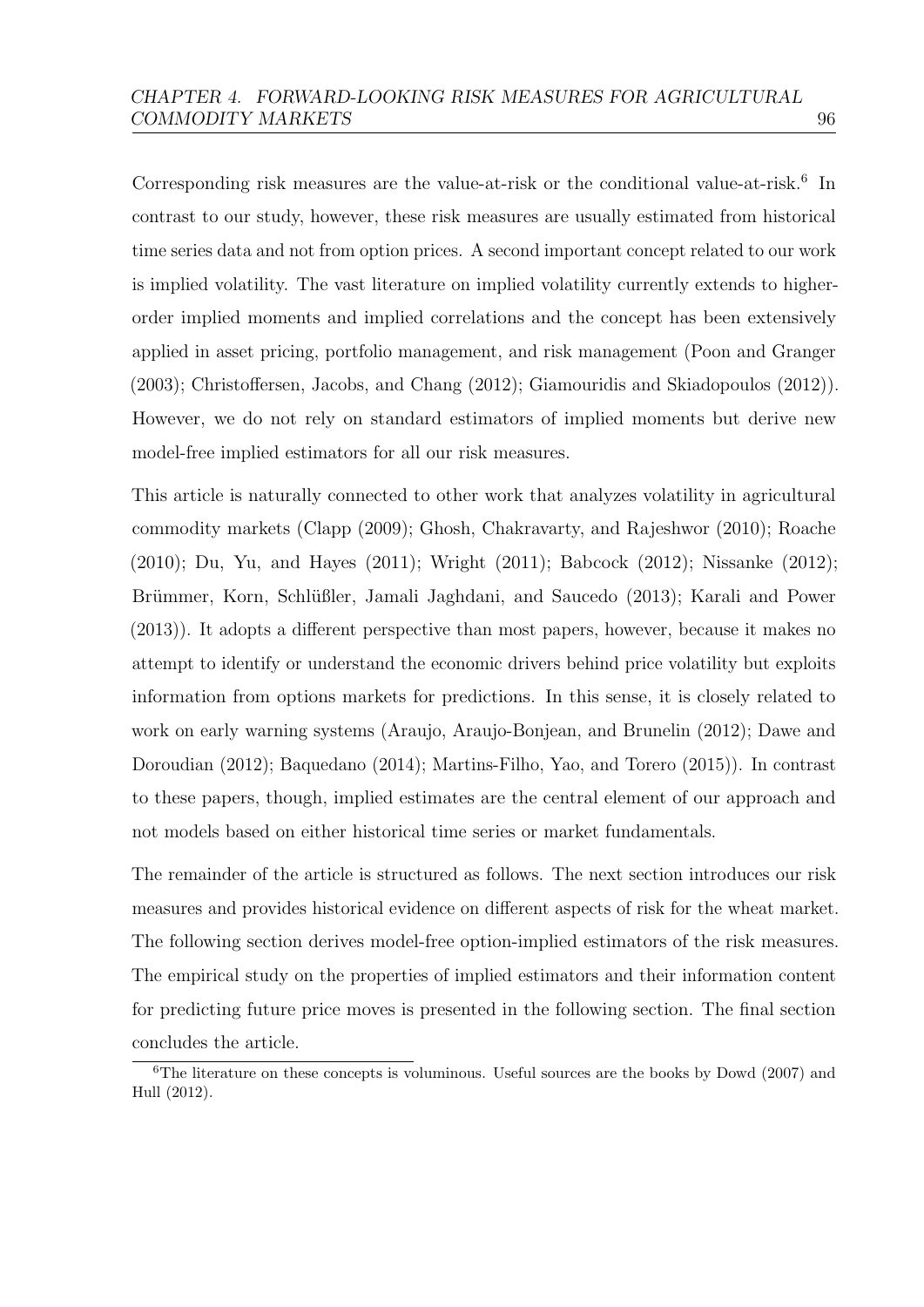## 4.2 Risk measures for normal and large price moves

### 4.2.1 Definition of risk measures

This section introduces a set of risk measures that captures the detailed structure of unexpected price moves by decomposing an overall measure into different components. At the first level of decomposition, these components distinguish between normal price fluctuations and large price moves with severe economic consequences. At the second level, whether the price move is positive or negative is considered, because such information can be very important for the choice of appropriate policy measures.

Our approach is very general. Assume that we are currently at time  $t$  and want to measure the price risk for a horizon of length  $\tau$ . Denote the total price move from t to  $t + \tau$  by  $S_{t+\tau} - S_t$ , where  $S_t$  is the current commodity price and  $S_{t+\tau}$  is the price at the end of the period, which is a random variable from the perspective of time  $t$ . The total price move can be decomposed into an expected part and an unexpected part.<sup>[7](#page-103-0)</sup> The expected price move equals  $E_t$   $[S_{t+\tau}]$  –  $S_t$ , where  $E_t$   $[S_{t+\tau}]$  denotes the expected end-of-period price, given all the information available at time t. Finally, the unexpected price move  $\overline{S}$  is the difference between the total price move and the expected price move:

$$
\bar{S} = (S_{t+\tau} - S_t) - (E [S_{t+\tau}] - S_t) = S_{t+\tau} - E [S_{t+\tau}]. \tag{4.1}
$$

This unexpected price move is what constitutes risk and needs to be captured by risk measures. The first risk measure that we use is an overall one. It follows the intuitive notion of price risk as the expected absolute deviation between the end-of-period price and the expected price, that is,  $E_t\left[ \begin{array}{c} | \bar{S} | \end{array} \right]$ . This expectation is our overall risk measure, called  $OM$  (overall move).<sup>[8](#page-103-1)</sup>

<span id="page-103-0"></span><sup>7</sup>Note that in the context of grain markets, seasonality and trending behavior might constitute important components in the formation of expectations.

<span id="page-103-1"></span><sup>&</sup>lt;sup>8</sup>An alternative would be to use the squared deviation or the root squared deviation instead of the absolute deviation, which leads to the variance or the standard deviation of a price move. However, as experimental evidence by [Goldstein and Taleb](#page-155-5) [\(2007\)](#page-155-5) shows, the mean absolute error is a more intuitive risk measure, even for investment professionals.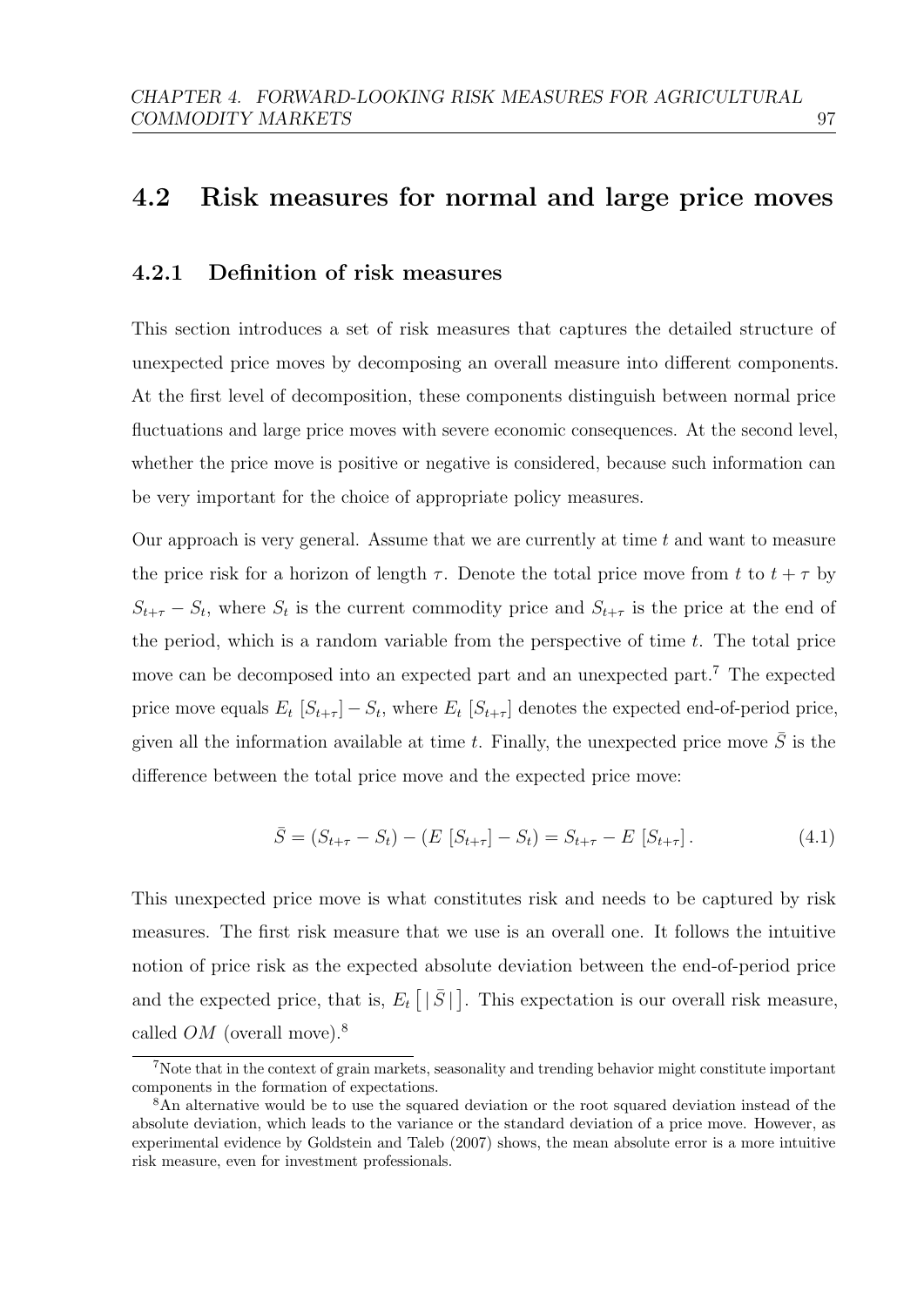In a next step, we decompose the  $OM$  measure. Generally, price fluctuations per se do not cause problems, but a large price move exceeding a certain threshold will.<sup>[9](#page-104-0)</sup> It is therefore important to know whether an overall increase in price movements is caused by generally more volatile prices or by a higher probability or magnitude of large price moves beyond the threshold. The relevant threshold itself may differ between markets [\(Assefa,](#page-149-4) [Meuwissen, and Oude Lansink](#page-149-4) [\(2014\)](#page-149-4)) and over time, depending on economic conditions. For this reason, the threshold is a free parameter in our approach, denoted A. The idea of distinguishing between normal (below the threshold) and large (above the threshold) price moves is captured by the following decomposition of OM:

<span id="page-104-1"></span>
$$
E_t [|\bar{S}|] = p_l E_t [|\bar{S}| | |\bar{S}| > A] + (1 - p_l) E_t [|\bar{S}| | |\bar{S}| \le A]. \tag{4.2}
$$

Equation [\(4.2\)](#page-104-1) splits the overall risk into a weighted average of two conditional risks, one representing absolute price moves above the threshold A and the other one representing price moves below the threshold. The relative weight of these two conditional risks are determined by the probability  $p_l$  of a large move. The decomposition in equation [\(4.2\)](#page-104-1) delivers three additional risk measures. First,  $E_t\left[ \,|\,\bar{S}\,|\,\mid |\,\bar{S}\,| > A \,\right]$  tells us what (on average) the magnitude of a large move will be. We call this risk measure  $LM_A$  (large move). Second,  $E_t \mid \mid \bar{S} \mid \mid \mid \bar{S} \mid \leq A$  provides the corresponding information on the magnitude of normal moves, that is, price moves that are smaller than  $A$  in absolute terms. We call this measure  $NM_A$  (normal move). Finally, the probability  $p_l$  tells us how likely it is that a large move will occur.

Large price moves are particularly relevant economically but, depending on whether it is a price increase or a price drop, the consequences can be very different. Price increases are often seen as critical for consumers, whereas price drops are critical for producers. For this reason, we suggest further decomposition at the second level and we decompose the risk measure  $LM_A$  in a way that provides information on the direction of a price move.<sup>[10](#page-104-2)</sup>

<span id="page-104-0"></span><sup>9</sup>[Assefa, Meuwissen, and Oude Lansink](#page-149-4) [\(2014\)](#page-149-4) show that different actors in the agro-food chain indeed have specific price thresholds in mind when assessing risk.

<span id="page-104-2"></span><sup>&</sup>lt;sup>10</sup>We could decompose  $NM_A$  in the same way, but we concentrate on large moves because of their greater relevance.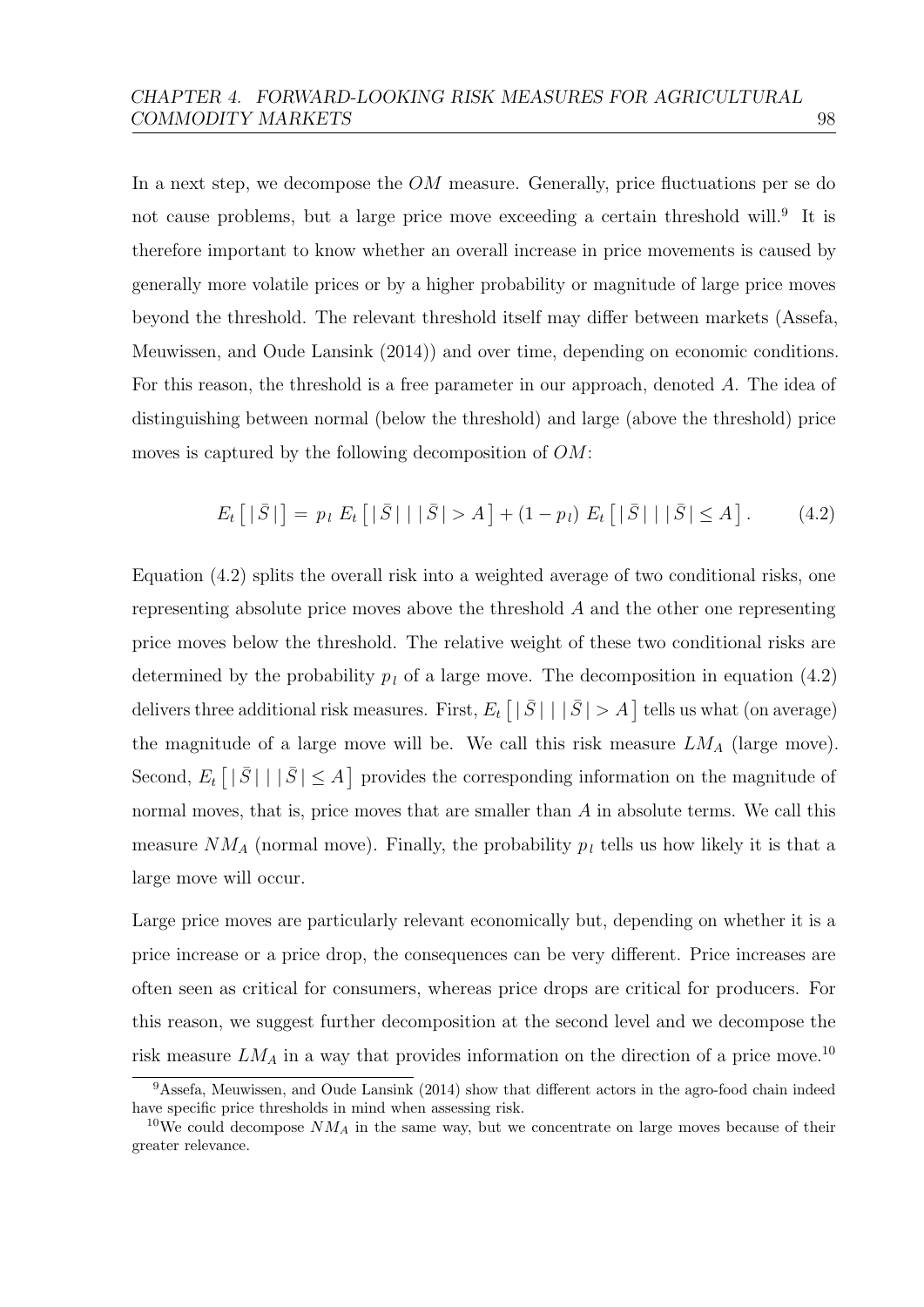In particular, we express  $E_t\left[ \begin{array}{c} |\bar{S}| \end{array} \middle| |\bar{S}| > A \right]$  as

<span id="page-105-0"></span>
$$
E_t [|\bar{S}| | |\bar{S}| > A] = p_{+|l} E_t [\bar{S} | \bar{S} > A] + (1 - p_{+|l}) E_t [-\bar{S} | \bar{S} < -A]. \tag{4.3}
$$

Equation [\(4.3\)](#page-105-0) again provides three additional risk measures. The first one is the expected magnitude of a large price move, provided that it is positive, that is,  $E_t\left[\bar{S}\,|\,\bar{S} > A\right]$ . We call this measure  $LM_{A+}$ . The corresponding measure for the expected magnitude of large negative price moves, that is,  $E_t \left[ -\bar{S} \, | \, \bar{S} < -A \right]$ , is  $LM_{A-}$ . If these two measures are equal, the direction of the price move provides no information on its magnitude. Finally, we want to know how likely it is that a large price move is positive. This information is given by the probability  $p_{+|l}$ , which is the probability of a positive price move, provided that the price move is large. The conditional probability can be written as  $p_{+|l} = p_{l,+}/p_l$ , where  $p_{l,+}$  is the (unconditional) probability that a price move is both large and positive. If  $p_{+|l} = 0.5$ , large positive price moves are equally likely as large negative price moves.

In summary, we introduce seven different risk measures that characterize the fine structure of unexpected price moves. They provide information on the overall price volatility  $(OM)$ , the magnitudes of large price moves  $(LM_A)$  and normal price moves  $(NM_A)$ , and the probability of a large price move  $p_l$ . With respect to the direction of a price move, they quantify the magnitudes of large positive  $(LM_{A+})$  and negative  $(LM_{A-})$  price moves and the probability of a large price move being positive  $(p_{+|l})$ .

#### 4.2.2 Risk analysis for wheat

As an illustration of the usefulness of the presented risk measures, we provide an analysis of the wheat market from 1977 to 2011. This data period includes the time of the food price crisis of 2007–2008 and puts it in historical perspective by also covering the intermittent spikes from 1996 to 1998 and in 2002. The time horizon  $(\tau)$  is one month and we use monthly price changes of wheat futures contracts with the shortest time to maturity traded at the Chicago Mercantile Exchange (CME). The expected wheat price change is obtained from the predictions of an autoregressive model of order one fitted to the time series of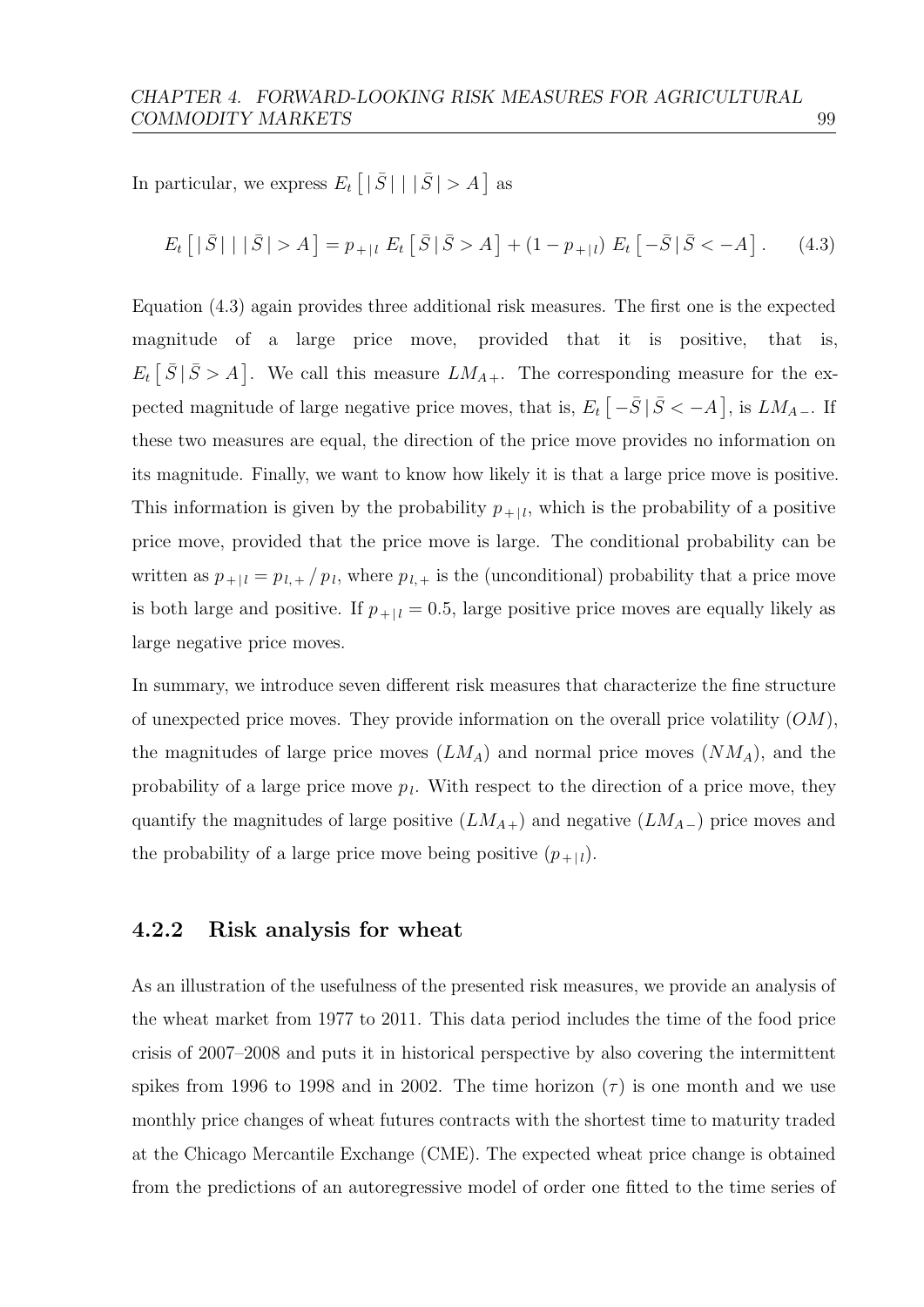monthly relative price changes in a rolling window that contains the previous 60 months. The differences between total changes and expected changes, that is, the residuals of the AR(1) process, finally deliver a time series of monthly unexpected price changes. The threshold level A is generally set to  $10\%$  of the current futures price with the shortest maturity. Given these data and threshold specifications, we obtain historical risk measures for each year in the data period by calculating the appropriate sample averages of the 12 corresponding observations. Figure [4.1](#page-106-0) shows the resulting values for the risk measures  $OM, NM_A, LM_A$ , and  $p_l$ . The values for  $OM, NM_A$ , and  $LM_A$  are given as a percentage of the current futures price (price at the beginning of the month) to make them comparable over time.

#### <span id="page-106-0"></span>Figure 4.1: Historical risk measures for wheat



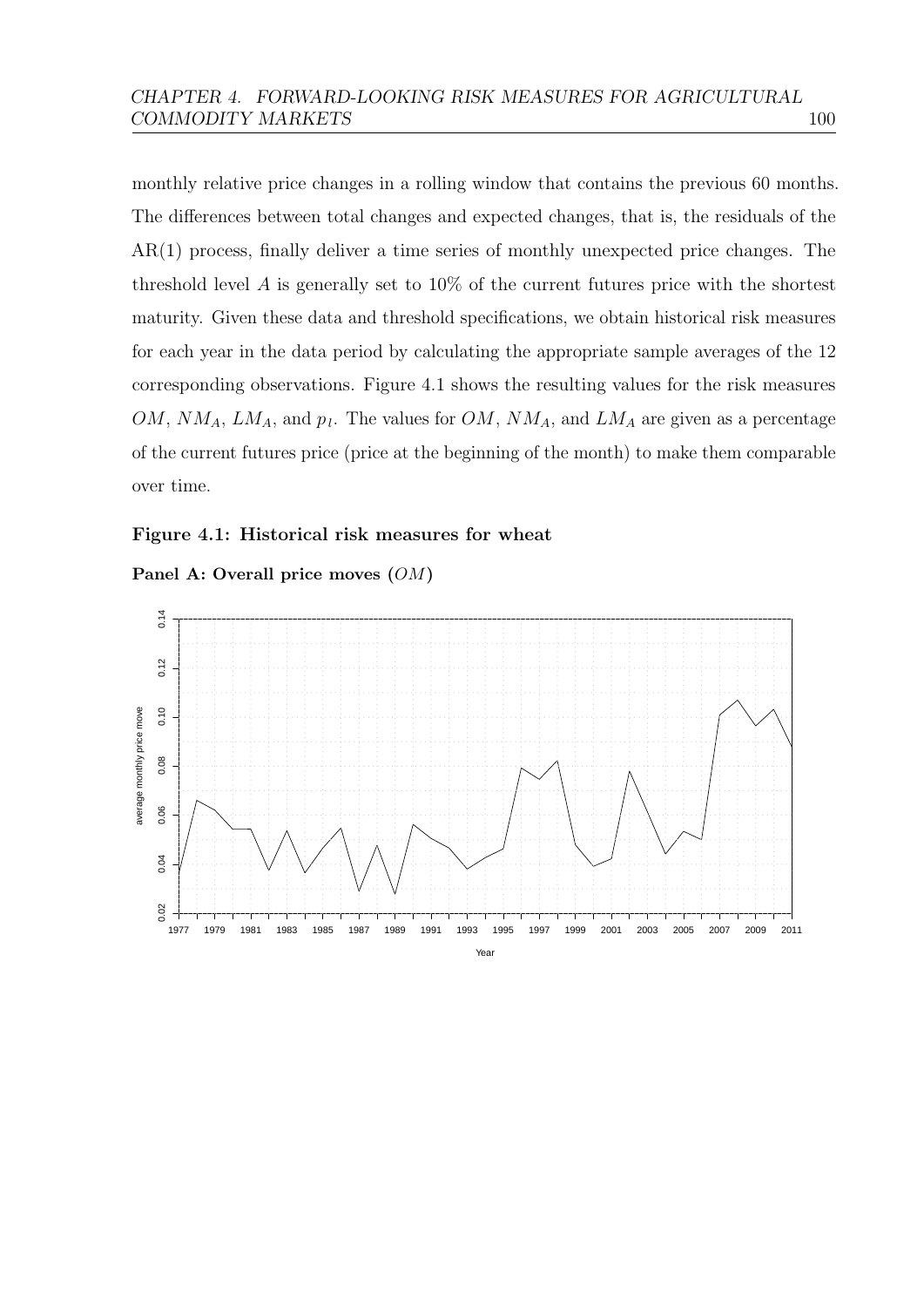





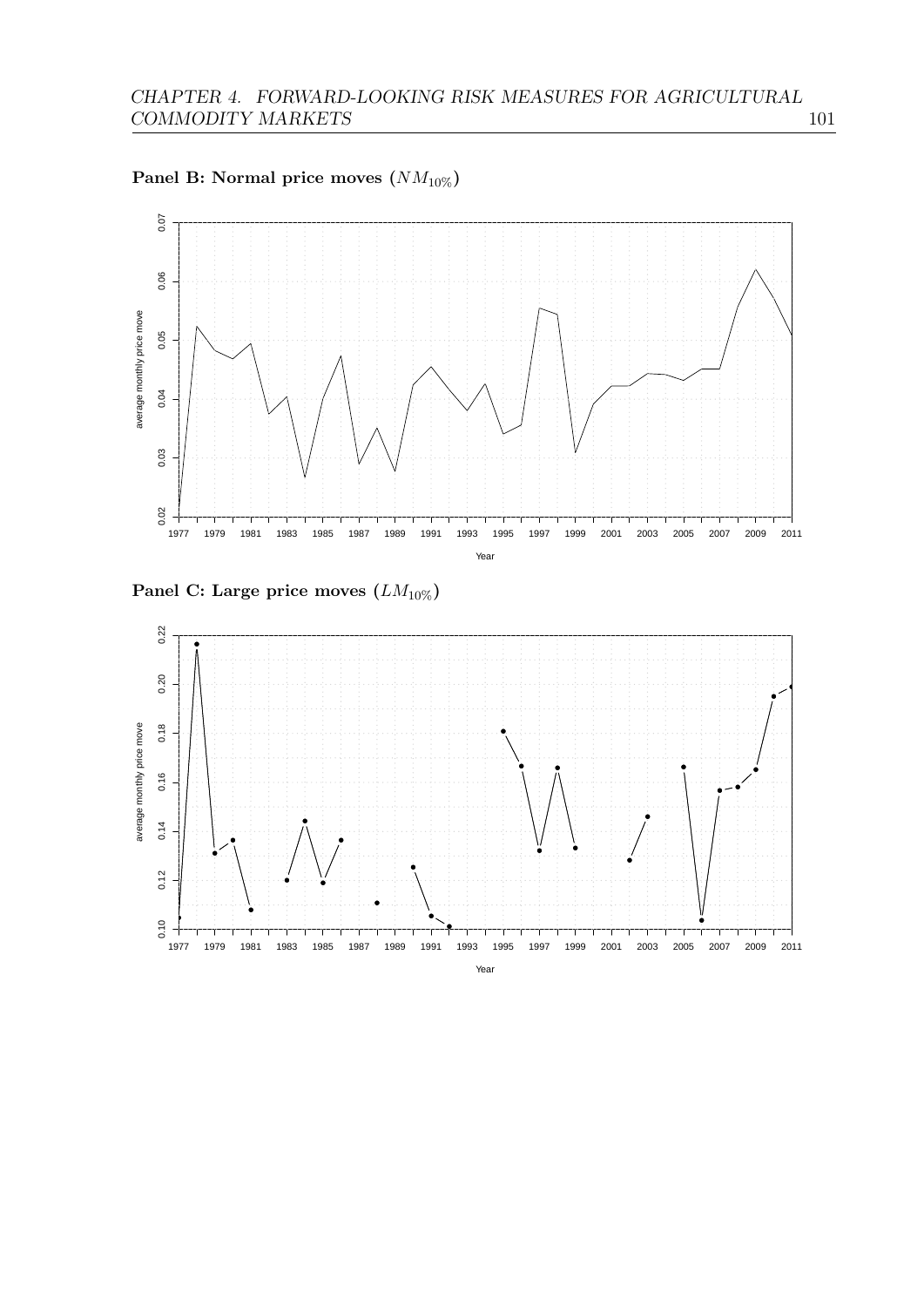

Panel D: Relative frequency of large price moves  $(p_l)$ 

This figure shows historical estimates of the risk measures  $OM$ ,  $NM_{10\%}$ ,  $LM_{10\%}$ , and  $p_l$  for wheat. The time horizon  $(\tau)$  is one month and the values for OM,  $NM_{10\%}$ , and  $LM_{10\%}$  are given as a percentage of the current futures price (price at the beginning of the month). The estimates for each year are obtained from the 12 monthly unexpected price changes within the year by taking the appropriate averages. Expected wheat price changes refer to the predictions of an autoregressive model of order one fitted to the time series of monthly relative price changes in a rolling window of the previous 60 months from 1977 to 2011. Prices are from wheat futures contracts with the shortest time to maturity traded at the CME. The threshold level A equals 10% of the current futures price.

Figure [4.1](#page-106-0) provides evidence that different risk measures indeed capture different dimensions of risk. Panel A shows how the overall volatility measure evolves over time. Risk was very low at the beginning of the data period in 1977, with an average monthly price move of about 4%, and continued to be rather low until 2006, with somewhat higher values around 1996 and 2002. From 2007 onward, risk was much higher. One could conclude from panel A of figure [4.1](#page-106-0) that the food price crisis indeed led to a huge increase in risk and the high risk level persisted until the end of the data period in 2011. Panels B to D of figure [4.1,](#page-106-0) however, give important additional information on the food price crisis. Panel B shows that the magnitude of normal price moves was not particularly high in 2007 and 2008, compared to the average value for the whole data period. The higher risk must therefore be due to large price moves. In this respect, the next question is whether a higher probability or a higher magnitude of such price moves was to blame. It could make an important difference if, for example, the probability were 0.5 and the expected magnitude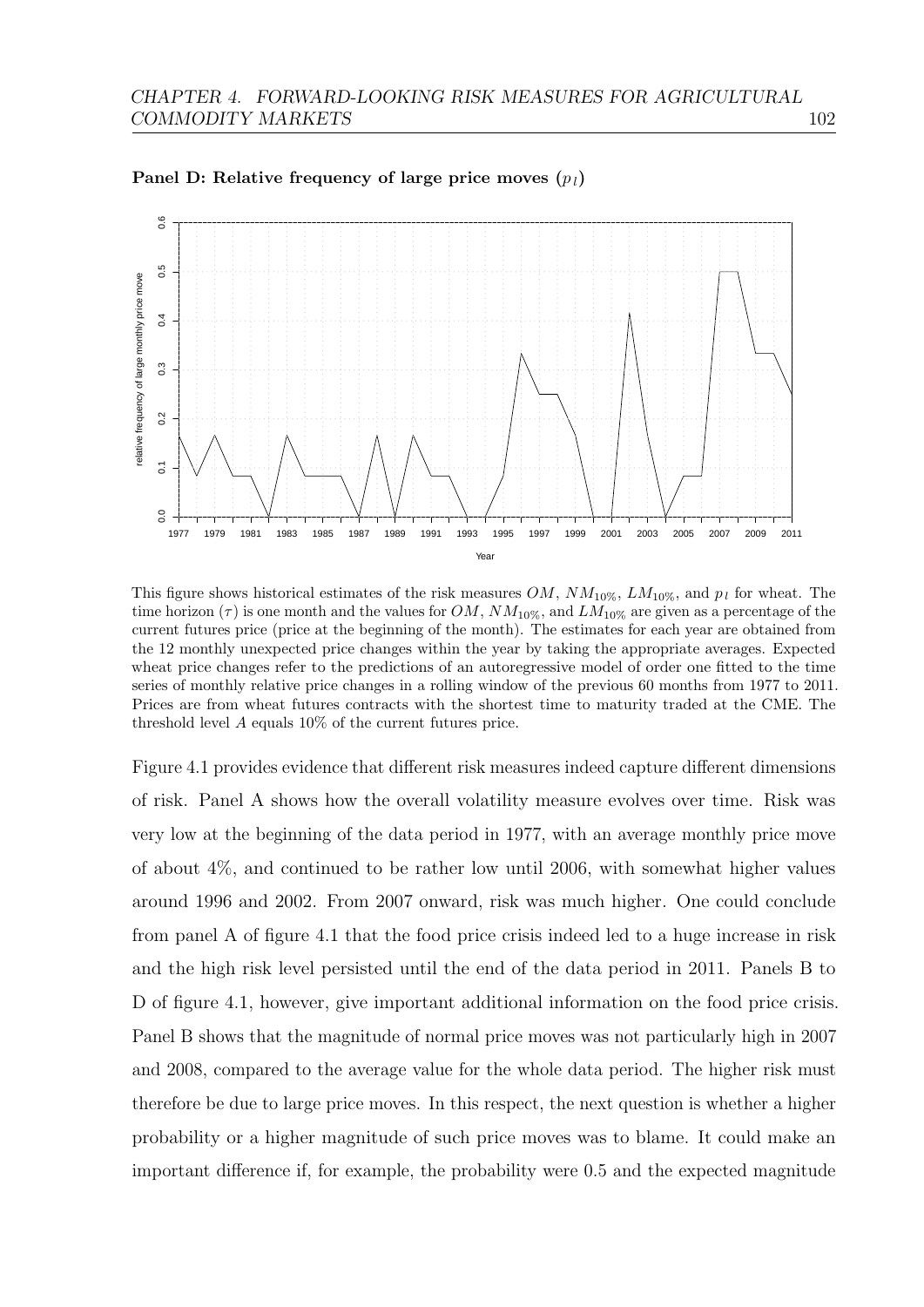20% or the probability were 0.25 and the expected magnitude 40%. The latter situation could be particularly challenging because very high price increases (or price drops) could arise in a very short time, leaving little time for appropriate coping strategies. For the food price crisis of 2007 and 2008, the magnitudes of large price moves, as shown in panel C, were not exceptional. What really distinguishes the years 2007 and 2008 from the previous 30 years is the very high probability of a large price move. This probability reaches 50%, as panel D shows, a level that had not been previously observed. However, the years 2007 and 2008 also differ from the following years, 2009 to 2011, in important ways that cannot be seen from the overall risk measure in panel A. After 2008, the probability of large price moves decreases again, but the magnitudes of both normal and large price moves are very high, leading to almost no change in overall risk. By looking at the detailed structure of risk, we can therefore conclude that a characteristic of the food price crisis is the high number of large price moves while in the subsequent years the expected magnitude of a large price move is particularly high.

The historical risk estimates in figure [4.1](#page-106-0) are useful for the analysis of the food price crisis in retrospect, but they have important limitations. Since large price moves are relatively rare, it is difficult to obtain information on their magnitude. With 12 monthly observations, we could end up with no large price move at all in a year, that is, there is no information on the magnitude of such price moves. As panel C of figure [4.1](#page-106-0) shows, such a situation occurs in eight out of 35 years. However, even if one or two large price moves are observed, the resulting estimates are most likely very imprecise and the problem would even become worse if we tried to distinguish between positive and negative price moves. The problem could be mitigated by using longer time periods for the averaging. However, such averages over very long periods may be dominated by outdated information that is not useful under current economic conditions. For predictions and early warning systems, one would ideally rely on risk estimates that use current information only and are forward looking. Implied estimates based on option prices fulfill both requirements.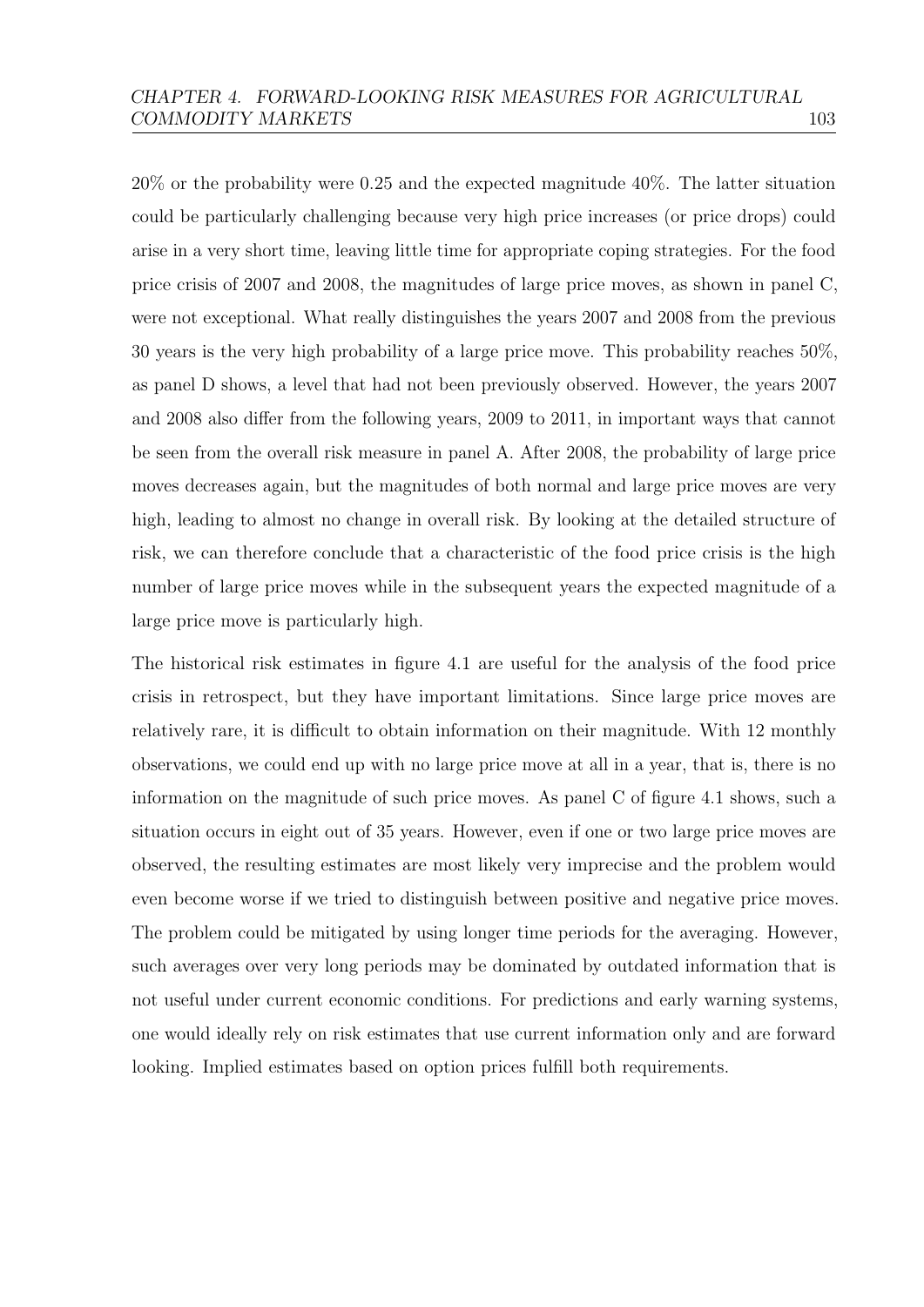# 4.3 Forward-looking estimators of risk measures

A first idea to obtain forward-looking estimators of our risk measures is the use of optionimplied moments. The most prominent example of such a moment is the Black–Scholes implied volatility, which goes back to Latané and Rendleman [\(1976\)](#page-157-0). It is obtained by inverting the Black–Scholes option pricing formula to back out the volatility parameter using observed option prices. Implied volatility is forward looking because it captures the expectations of market participants about future volatility. Moreover, it uses only current price information. The major disadvantage, however, is its dependence on a specific pricing model, the Black–Scholes model, which might not be adequate for a specific market and a specific time. To overcome this problem, the concept of model-free implied volatility has been developed [\(Britten-Jones and Neuberger](#page-151-0) [\(2000\)](#page-151-0); [Jiang and Tian](#page-156-0) [\(2005\)](#page-156-0)), following the idea that complete markets allow for the recovery of the whole (risk-neutral) price distribution from observed option prices. Based on the same idea, the concept of model-free implied volatility has been extended to higher-order moments of the price distribution, such as implied skewness and implied kurtosis [\(Bakshi, Kapadia, and Madan](#page-150-0) [\(2003\)](#page-150-0); [Neuberger](#page-158-0) [\(2012\)](#page-158-0)).

If certain moments of the price distribution were unambiguously related to certain risk measures from the previous section, we could immediately apply model-free implied moment estimators. Intuitively, one could expect that higher variance has an increasing effect on the overall risk measure, greater (positive) skewness increases the probability and magnitude of a large positive price move, and higher kurtosis leads to a higher probability and magnitude of large price moves in general. However, as shown in the Appendix, these relations are not straightforward, because the resulting effects depend on the threshold level A. Therefore, we follow a different route and develop direct model-free option-implied estimators of our risk measures.

The derivation of implied estimators for our risk measures follows the same idea that underlies model-free implied moments. The starting point is the assumption of complete markets. If markets are complete, we can apply the principle of risk-neutral valuation, which states that the price of any derivative equals its discounted expected payoff, using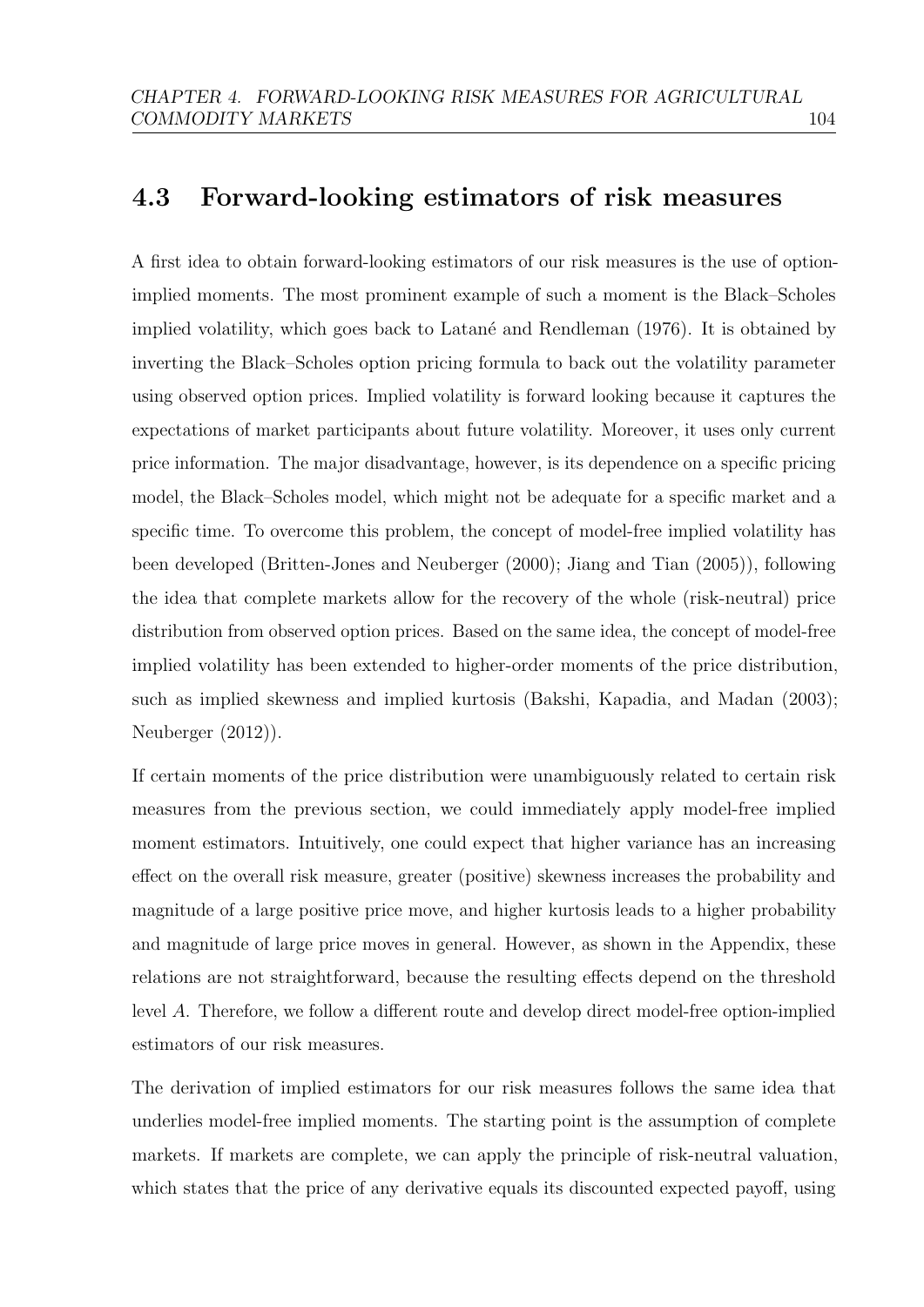risk-free interest rates and risk-neutral probabilities.<sup>[11](#page-111-0)</sup> It is then our goal to express all risk measures in terms of the expected payoffs of portfolios of derivatives written on the commodity price. The (compounded) prices of these portfolios ultimately deliver the desired model-free implied estimates of the risk measures.

Consider the overall risk measure  $OM$  first. It can be written as the sum of two expectations:

$$
OM = E_t [|\bar{S}|] = E_t [max[S_{t+\tau} - K, 0]] + E_t [max[K - S_{t+\tau}, 0]], \quad (4.4)
$$

where K equals  $E_t$  [ $S_{t+\tau}$ ], the expected price at  $t+\tau$ . Equation [\(4.4\)](#page-111-1) shows that OM is just the sum of the expected payoffs of a call option and a put option with the same strike price  $K$ . It follows that

<span id="page-111-1"></span>
$$
OM^{imp} = e^{r\tau} [C(\tau, K) + P(\tau, K)] \qquad (4.5)
$$

is the corresponding implied estimator, where  $r$  denotes the risk-free interest rate for the period from t to  $t + \tau$ ,  $C(\tau, K)$  is the price of a call option with time to maturity  $\tau$  and strike price K at time t, and  $P(\tau, K)$  denotes the corresponding price of a put option.

Next, we express the probability of a large price move in terms of expected payoffs:

<span id="page-111-2"></span>
$$
p_l = E_t \left[ 1_{\{S_{t+\tau} > K + A\}} \right] + E_t \left[ 1_{\{S_{t+\tau} < K - A\}} \right], \tag{4.6}
$$

where  $1_{\{S_{t+\tau} > K+A\}}$   $(1_{\{S_{t+\tau} < K-A\}})$  is an indicator function that takes a value of one if  $S_{t+\tau} > K + A \ (S_{t+\tau} < K - A)$  and zero otherwise. The indicator function  $1_{\{S_{t+\tau} > K + A\}}$ describes the payoff of a digital option that pays one currency unit if the price  $S_{t+\tau}$  exceeds the value of  $K + A$  and pays nothing otherwise. We use the expression "digital call" for such a digital option because a payment occurs if prices are above a specific level. Accordingly, we use the expression "digital put" for a digital option that makes a positive

<span id="page-111-0"></span><sup>11</sup>We return to the issue of potential risk adjustments that transform our risk measures into the corresponding real world risk measures in a later section.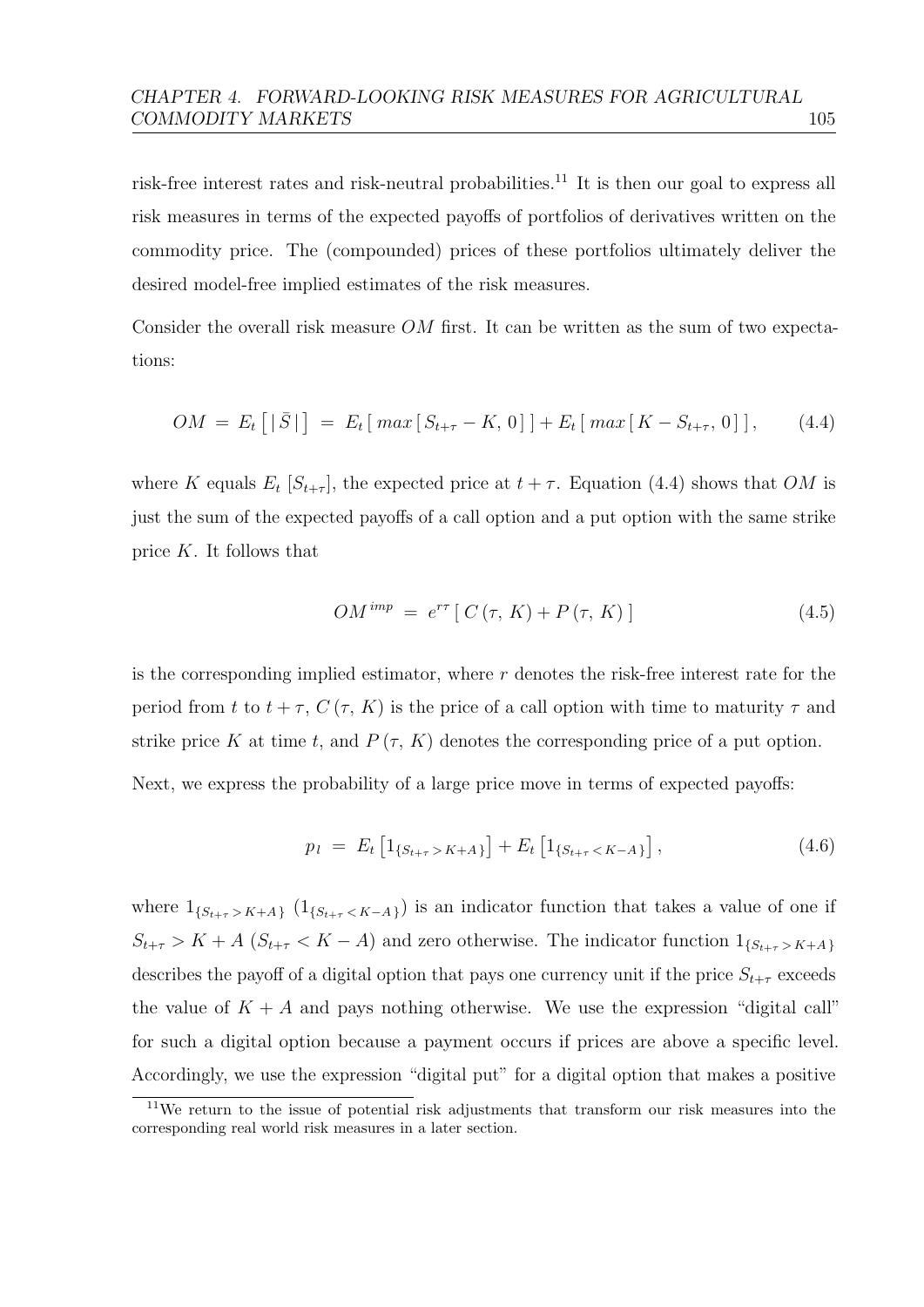payment if prices are below a certain level. The second term on the right-hand side of equation [\(4.6\)](#page-111-2) is the expected payoff of such a digital put with strike price  $K - A$ .

Equation [\(4.6\)](#page-111-2) therefore suggests the following implied estimator for the probability of a large price move:

<span id="page-112-1"></span>
$$
p_l^{imp} = e^{r\tau} [ D^C(\tau, K+A) + D^P(\tau, K-A) ], \qquad (4.7)
$$

where  $D^{C}(\tau, K + A)$  and  $D^{P}(\tau, K - A)$  are the prices of the corresponding digital call and put options, respectively. Digital options on commodity prices are usually not traded in liquid markets, which means that market prices are not directly available. Such options can be well approximated, however, by long and short positions of plain vanilla calls and puts. Consider a portfolio that consists of  $1/k$  plain vanilla call options with strike price  $K + A$  and  $-1/k$  call options with strike price  $K + A + k$ . If k goes to zero, the payoff function of this portfolio converges to the payoff function of a digital call with strike price  $K + A$ . A digital put can be similarly approximated by a portfolio of plain vanilla put options.[12](#page-112-0)

In a next step, we derive an implied estimator of the magnitude of large price moves. The risk measure  $LM_A$  can be written as:

$$
LM_A = E_t [|\bar{S}| | |\bar{S}| > A] = (E_t [max[S_{t+\tau} - (K+A), 0]) + E_t [A \cdot 1_{\{S_{t+\tau} > K+A\}}] + E_t [max[(K-A) - S_{t+\tau}, 0]] + E_t [A \cdot 1_{\{S_{t+\tau} < K-A\}}] ) / p_l.
$$
\n(4.8)

Equation [\(4.9\)](#page-113-0) shows that  $LM_A$  equals the expected payoff of an options portfolio with four components. The first one is an out-of-the money call with strike price  $K + A$ . The second one consists of a number of A digital call options with strike price  $K+A$ . These two components capture the magnitude of large positive price moves. The last two components refer to large negative price moves. They consist of a plain vanilla put option with strike

<span id="page-112-0"></span><sup>&</sup>lt;sup>12</sup>We use such an approximation of digital options with  $k = 0.001$  in the empirical part of this article.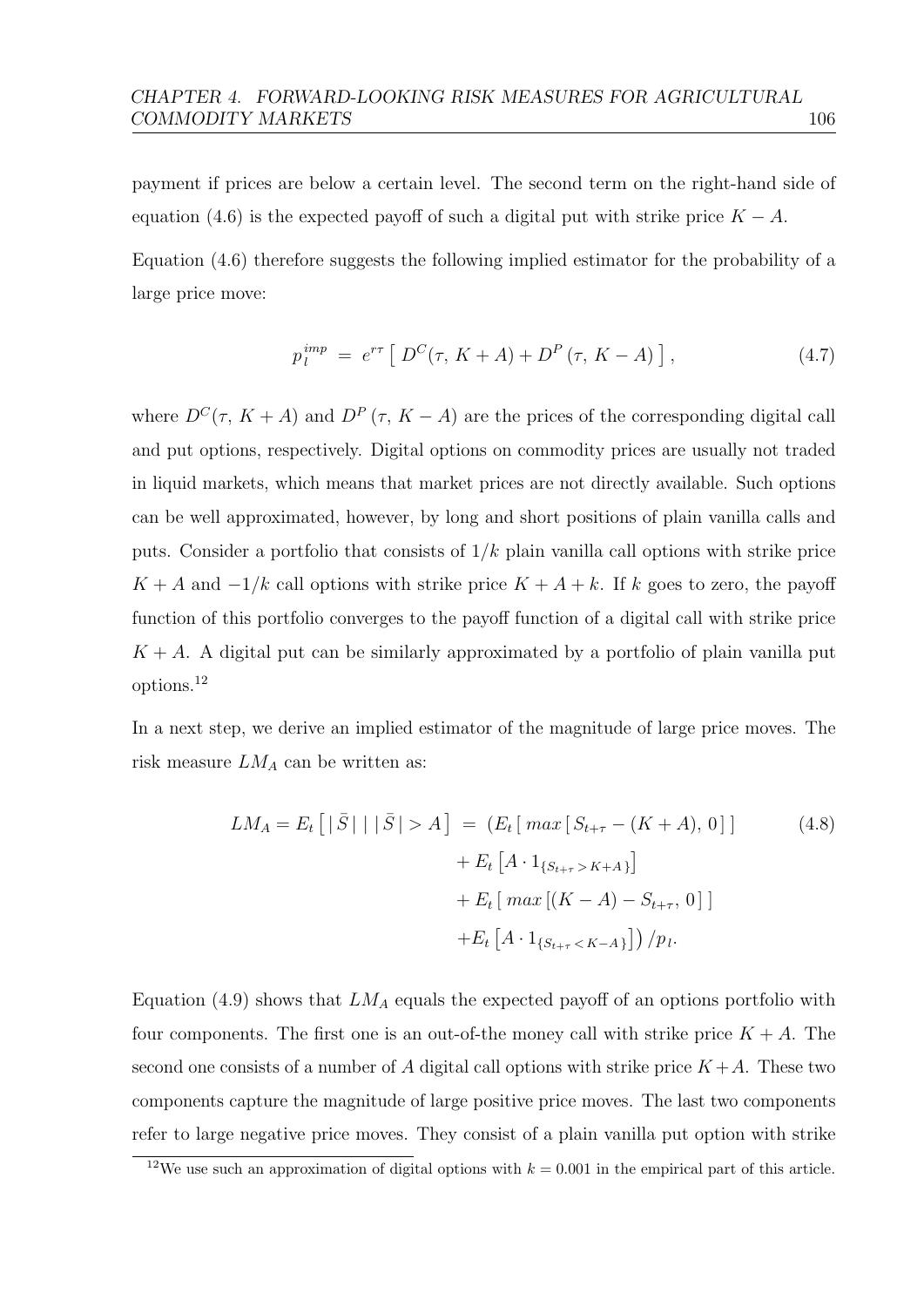price  $K - A$  and a number of A digital put options with the same strike price. Finally, one has to divide by the probability of a large price move occurring because the measure is a conditional expectation. The resulting implied estimator reads

<span id="page-113-0"></span>
$$
LM_A^{imp} = e^{r\tau} \left( C(\tau, K+A) + A \cdot D^C(\tau, K+A) \right)
$$
  
+
$$
P(\tau, K-A) + A \cdot D^P(\tau, K-A) \right) / p_l^{imp}.
$$
 (4.9)

An implied estimator of the magnitude of normal price moves  $(NM_A)$  is obtained from equation [\(4.2\)](#page-104-0) by applying the three estimators  $OM^{imp}$ ,  $p_l^{imp}$  $\binom{imp}{l}$ , and  $LM_A^{imp}$ . The resulting estimator becomes

$$
NM_A^{imp} = \left(OM^{imp} - p_l^{imp} LM_A^{imp}\right) / (1 - p_l^{imp}). \tag{4.10}
$$

Finally, we provide estimators of the magnitudes of positive and negative large price moves, respectively, and the probability that a large price move is positive. We write the risk measure  $LM_{A+}$  as

$$
LM_{A+} = E_t \left[ \bar{S} \, | \, \bar{S} > A \right] = \left( E_t \left[ \, \max \left[ S_{t+\tau} - (K+A), \, 0 \right] \right] \right) \tag{4.11}
$$
\n
$$
+ E_t \left[ A \cdot 1_{\{ S_{t+\tau} > K+A \}} \right] \right) / (p_{+|l} \cdot p_l)
$$

and the probability that a large price move is positive as

$$
p_{+|l} = \frac{E_t \left[ 1_{\{S_{t+\tau} > K + A\}} \right]}{E_t \left[ 1_{\{S_{t+\tau} > K + A\}} \right] + E_t \left[ 1_{\{S_{t+\tau} < K - A\}} \right]}.
$$
(4.12)

Then the corresponding estimators are

$$
LM_{A+}^{imp} = \frac{e^{r\tau} (C(\tau, K+A) + A \cdot D^{C}(\tau, K+A))}{p_{+|l}^{imp} \cdot p_{l}^{imp}} \tag{4.13}
$$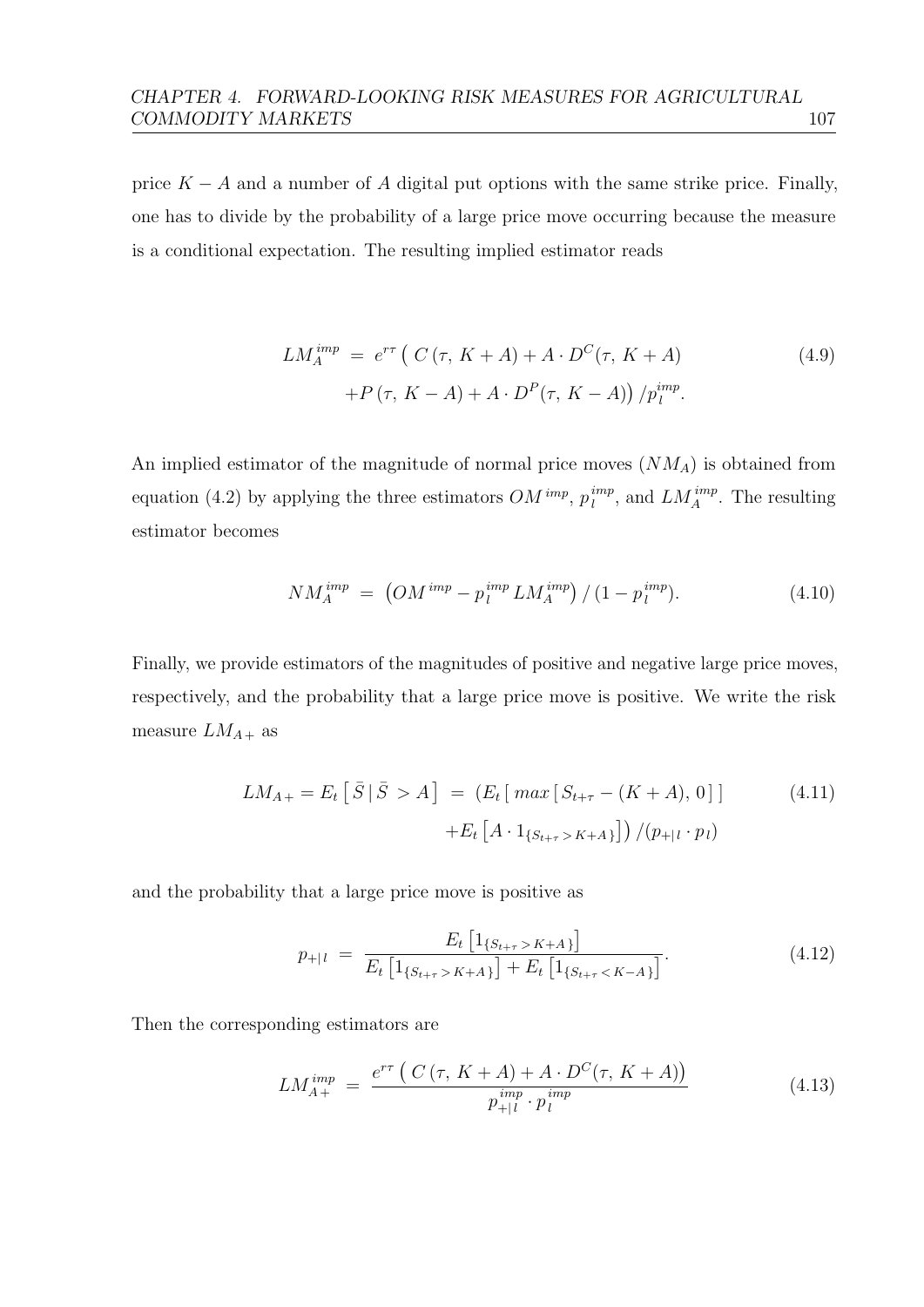and

$$
p_{+|l}^{imp} = \frac{D^{C}(\tau, K+A)}{D^{C}(\tau, K+A) + D^{P}(\tau, K-A)}.
$$
\n(4.14)

Using the relation in equation [\(4.3\)](#page-105-0), we obtain an implied estimator of the magnitude of large negative price moves  $(LM_{A-})$  from the previous estimators as

$$
LM_{A-}^{imp} = \left( LM_A^{imp} - p_{+|l}^{imp} LM_{A+}^{imp} \right) / (1 - p_{+|l}^{imp}). \tag{4.15}
$$

In summary, we have shown that all risk measures can be expressed as the expected payoffs of portfolios of plain vanilla and digital options. The corresponding compounded prices of these options portfolios therefore provide implied estimates of the risk measures. These estimates are model free, in the sense that they do not rely on the validity of a specific option pricing model.

# 4.4 Empirical study

### 4.4.1 Data and estimation approach

For the empirical analysis, we use price data for wheat, corn, and soybean futures and options traded at the CME. These three commodities are important as an agricultural output as well as an input factor for feedstock and biofuels. Therefore, the corresponding markets are of special interest for different groups of producers and consumers. Moreover, due to the importance of these markets, a relatively long history of option prices with different strike prices is available, which we require for the calculation of implied risk measures.

The beginning of our data period is determined by the availability of sufficient options data. It starts in March 1987 for wheat, in October 1987 for corn, and in May 1987 for soybeans. The end of the data period is June 2012. As for our previous historical estimates, we use a time horizon  $(\tau)$  of one month, which means that options with times to maturity of one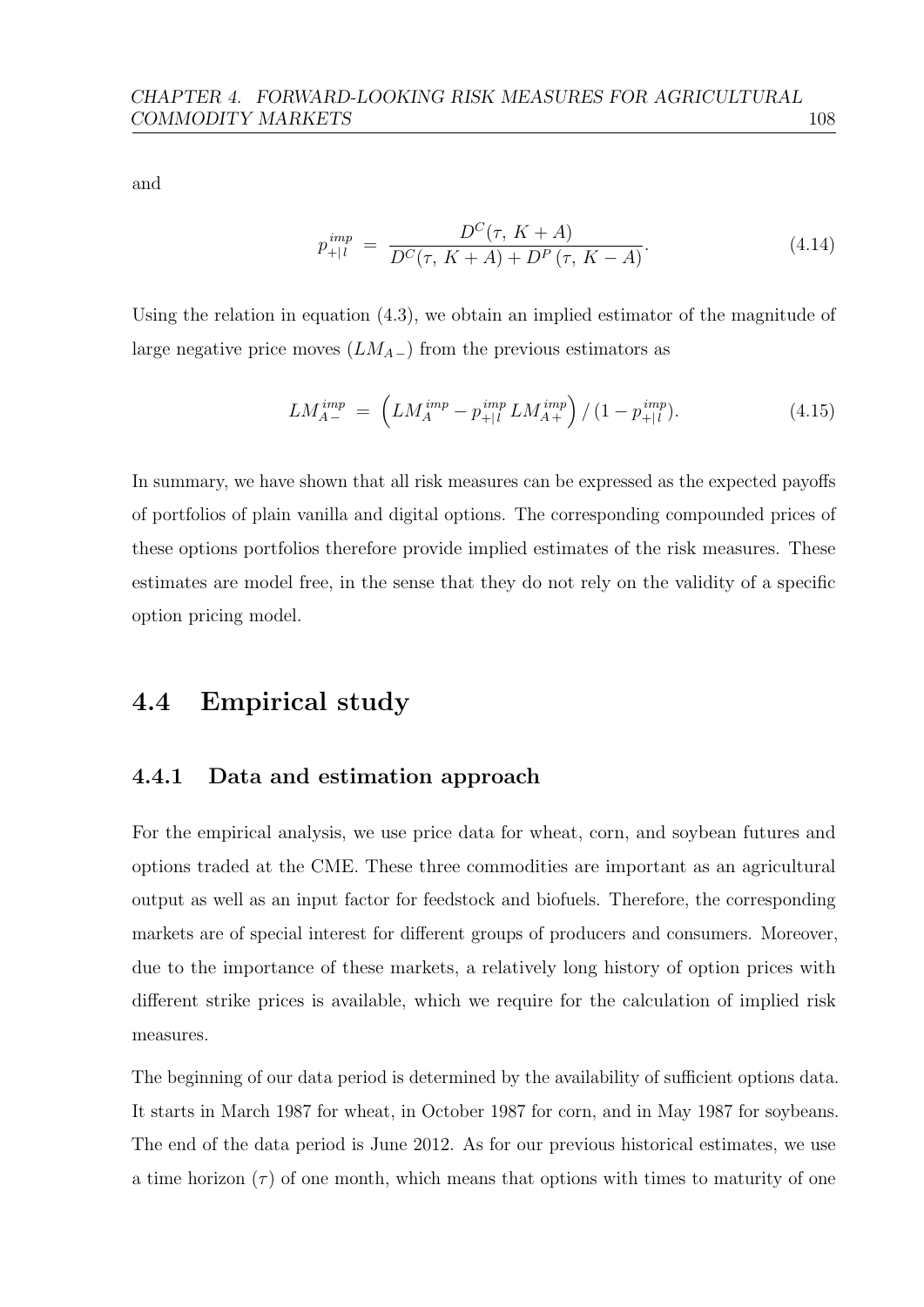month are required to obtain implied estimates of the risk measures. Until May 1998, five expiration dates per year (March, May, July, September, and December) were available for options on wheat and corn futures and seven (January, March, May, July, August, September, and November) for options on soybean futures. Since June 1998, expiring options on all three commodities have been available each month. Thus we can estimate implied risk measures five (seven) times a year for the period until May 1998 and 12 times a year thereafter.

For our risk measures, we need options with strike prices K,  $K + A$ , and  $K - A$ . Since such options are not always traded, we use an interpolation method based on all available strikes. We follow the standard approach in the literature and do not interpolate between prices directly but between the corresponding implied volatilities [\(Chang, Christoffersen,](#page-152-0) [Jacobs, and Vainberg](#page-152-0) [\(2012\)](#page-152-0)). The procedure has several steps. First, we select all call options with a moneyness<sup>[13](#page-115-0)</sup> of at least  $0.97$  and all put options with a moneyness of not more than 1.03, excluding in-the-money options, which are usually less liquid. Second, we record the corresponding settlement prices<sup>[14](#page-115-1)</sup> from the electronic market, if available, because electronic trading has currently a much higher trading volume than floor trading does. For the early years of our data period, when no electronic trading was available, we use prices from the floor market. Third, we apply data filters<sup>[15](#page-115-2)</sup> and exclude all prices below or equal to \$ 3/8 as well as prices that violate the model-free no-arbitrage bounds or the monotonicity condition with respect to the strike price.<sup>[16](#page-115-3)</sup> Fourth, we translate prices into implied volatilities via a discrete version of the Black model for options on futures [\(Black](#page-150-1)  $(1976)$ ) that accounts for their potential early exercise.<sup>[17](#page-115-4)</sup> It is important to note that we do not assume the Black model holds. The formula is just used as a data transformation that makes interpolation numerically more stable. Fifth, we fit a cubic spline to the implied volatilities in the moneyness dimension with a smoothing parameter of 0.3. This procedure delivers an implied volatility curve as a continuous function of

<span id="page-115-0"></span><sup>13</sup>Moneyness is defined as the ratio of the strike price and the price of the underlying.

<span id="page-115-1"></span><sup>&</sup>lt;sup>14</sup>In some cases, the settlement price is not available and the closing price is used instead.

<span id="page-115-3"></span><span id="page-115-2"></span><sup>15</sup>These filters are standard in the literature, see [Jiang and Tian](#page-156-0) [\(2005\)](#page-156-0).

<sup>&</sup>lt;sup>16</sup>The next steps are conducted only if at least two call and two put options remain after the data filtering.

<span id="page-115-4"></span><sup>&</sup>lt;sup>17</sup>Since options traded at the CME are American-style options and our risk measures refer to the expected payoffs of European options, we have to make such an adjustment.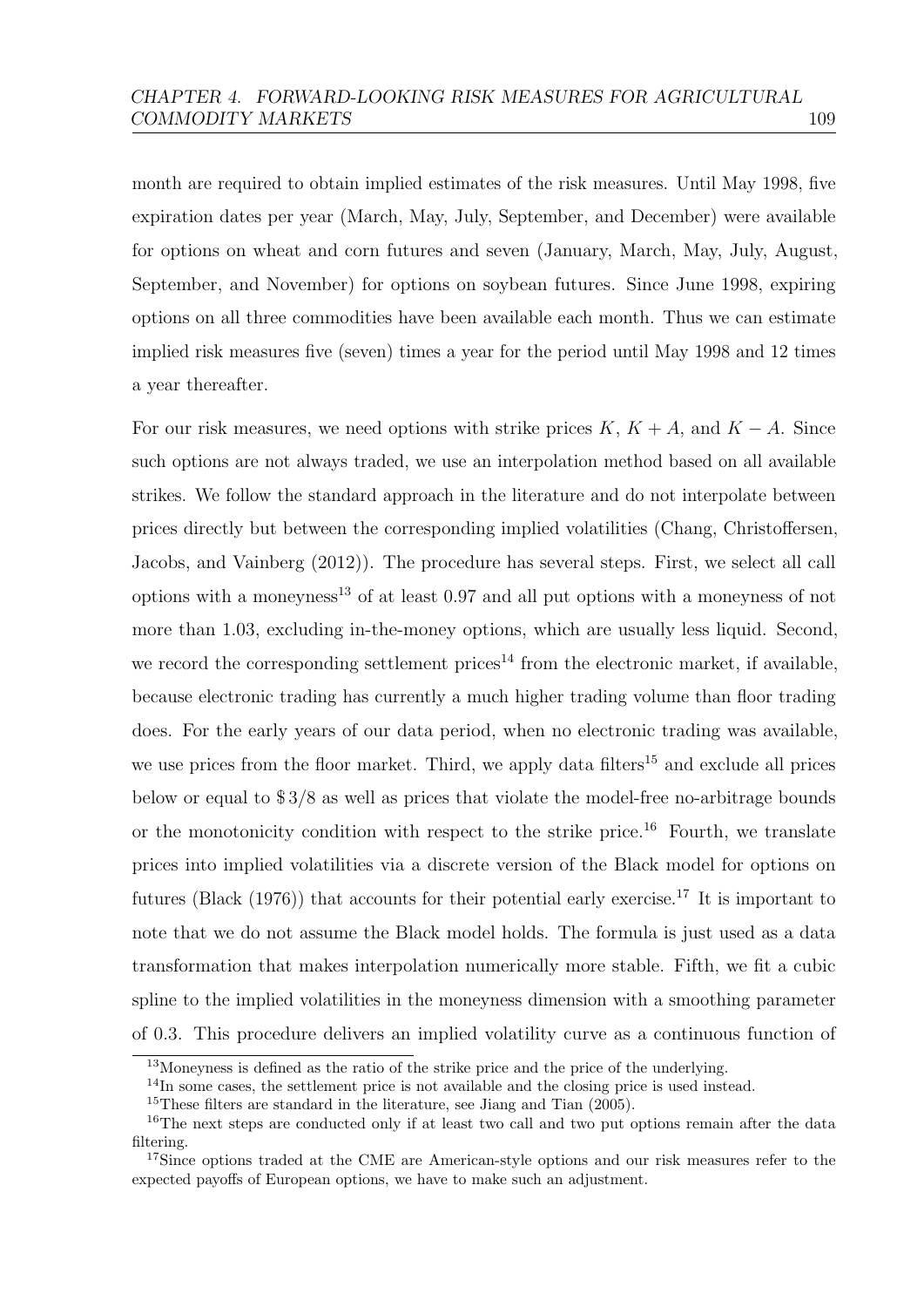moneyness. Finally, the volatility curve is translated back into the price dimension via the Black formula and provides (interpolated) prices for a continuum of strike prices. To obtain option prices with exactly 30 days to maturity on the last trading day of each month, we estimate two volatility curves, one for the shortest time to maturity ( $\tau < 30$ ) and one for the second shortest time to maturity  $(\tau > 30)$ . The required volatilities for a maturity of 30 days are obtained as a weighted average of the corresponding values from the two volatility curves, with weights being inversely proportional to the distance of the actual maturity from the desired 30-day maturity.

Finally, we have to specify the expected commodity price  $E_t$   $[S_{t+\tau}] = K$  and the threshold level A. In this respect, we follow the same procedure as previously for the analysis of the wheat market. The expected commodity price for a horizon of 30 days is obtained from the predictions of an autoregressive model of order one fitted to the time series of the monthly relative price changes of futures contracts with the shortest available time to maturity in a 60-month rolling window. In several robustness checks, we use alternative ways to estimate the expected commodity price. Instead of using a rolling window, we fit an autoregressive model of order one to the monthly relative price changes in the whole data period. We also include dummy variables for each calendar month to account for potential seasonality in futures returns. Finally, we analyze total price changes instead of unexpected price changes. Our base case results are qualitatively unchanged in all robustness checks. The threshold level  $A$  is set equal to 10% of the current commodity futures price for the analysis in the next two sections.

### 4.4.2 Properties of forward-looking estimates

A first important aspect of the implied risk estimates is how they evolve over time. In contrast to our earlier analysis for the wheat market, which is based on realized prices and allows us an assessment of risks in retrospect, implied estimates incorporate the market's ex ante view. Severe changes in the market's risk assessment over short periods are especially interesting, indicating a critical situation that might call for adequate preparation or action. Figure [4.2](#page-117-0) depicts the forward-looking risk estimates for the wheat market. The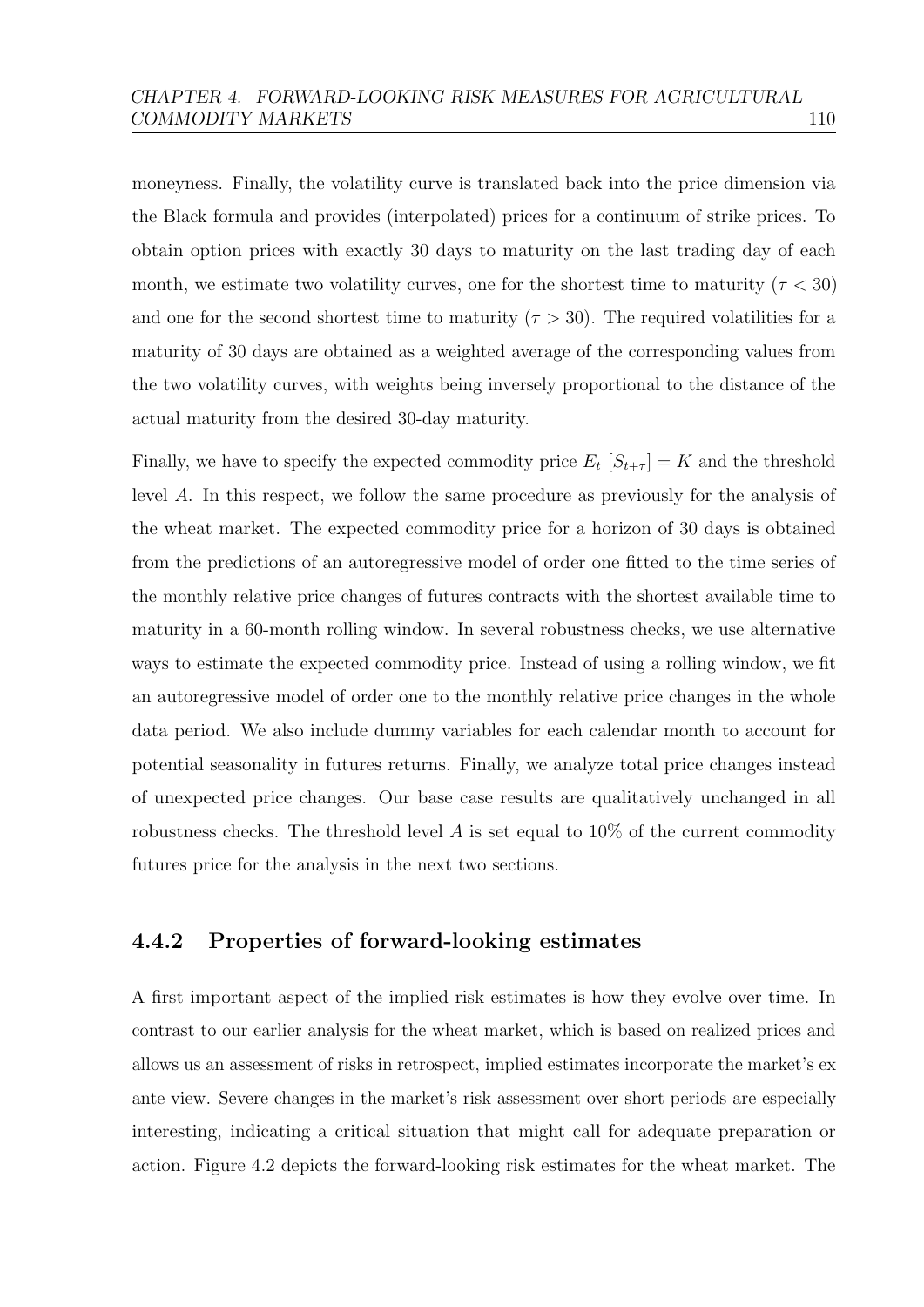figure has seven panels (panels A to G), one for each of the risk measures. The numbers for  $OM$ ,  $NM_A$ ,  $LM_A$ ,  $LM_{A+}$ , and  $LM_{A-}$  are given as a percentage of the price at the beginning of the month.

#### <span id="page-117-0"></span>Figure 4.2: Forward-looking risk measures for wheat

Panel A: Overall price moves  $(OM^{imp})$ 



Panel B: Normal price moves  $(NM^{imp}_{10\%})$ 

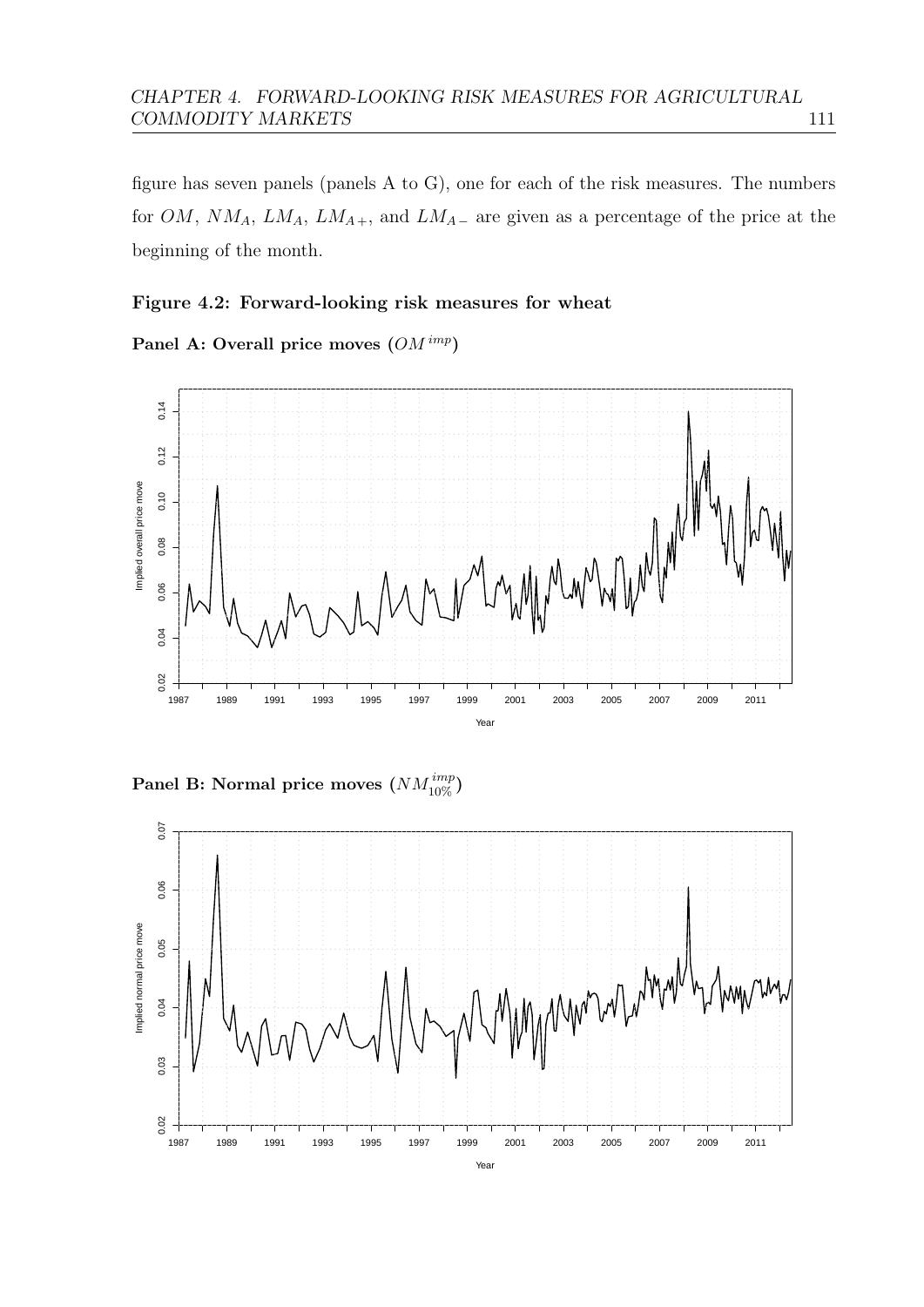Panel C: Large price moves  $(LM^{imp}_{10\%})$ 



Panel D: Implied probability of large price moves  $(p_l^{imp})$  $_{l}^{imp})$ 

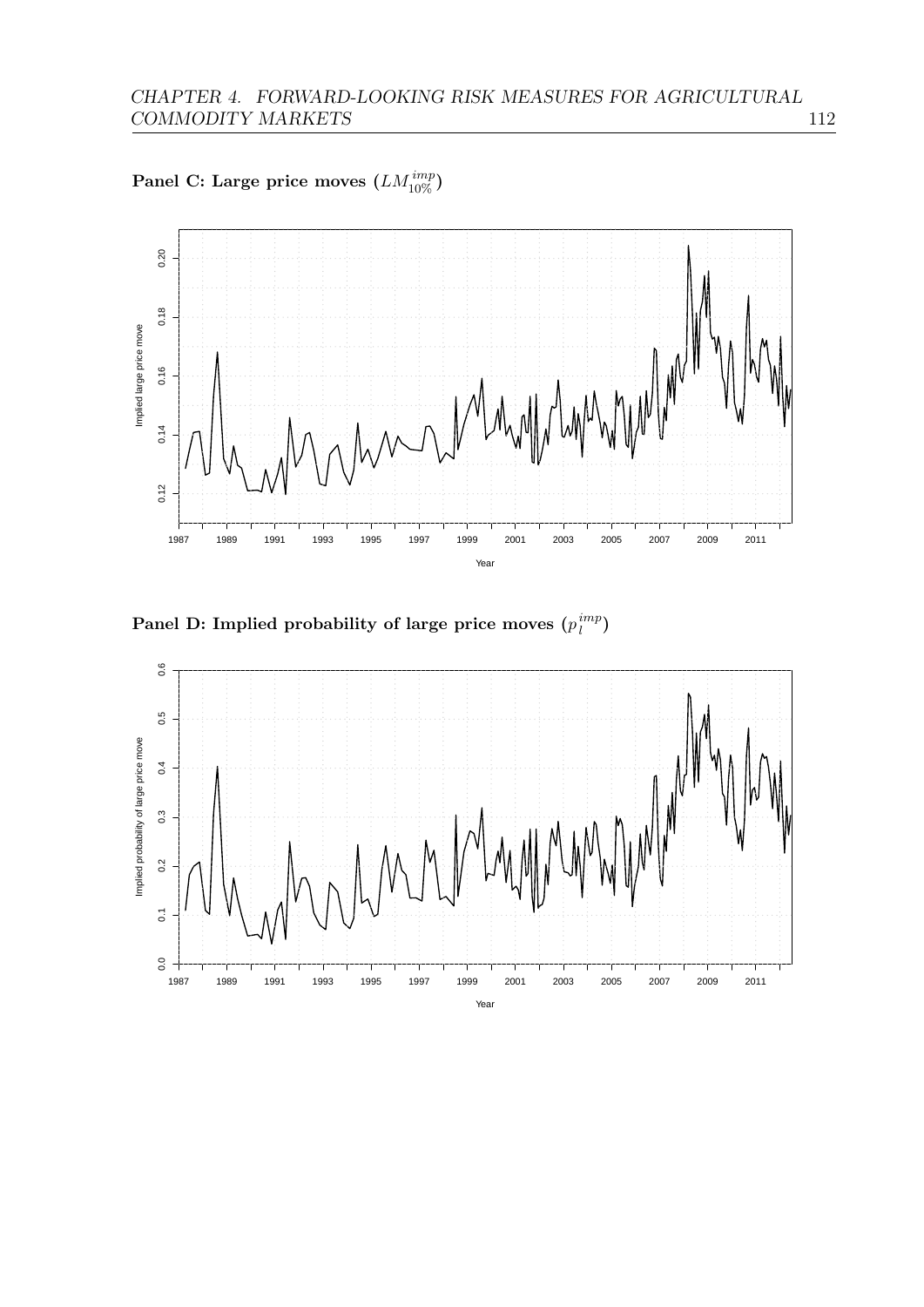

Panel E: Large negative price moves  $(LM^{imp}_{10\% -})$ 



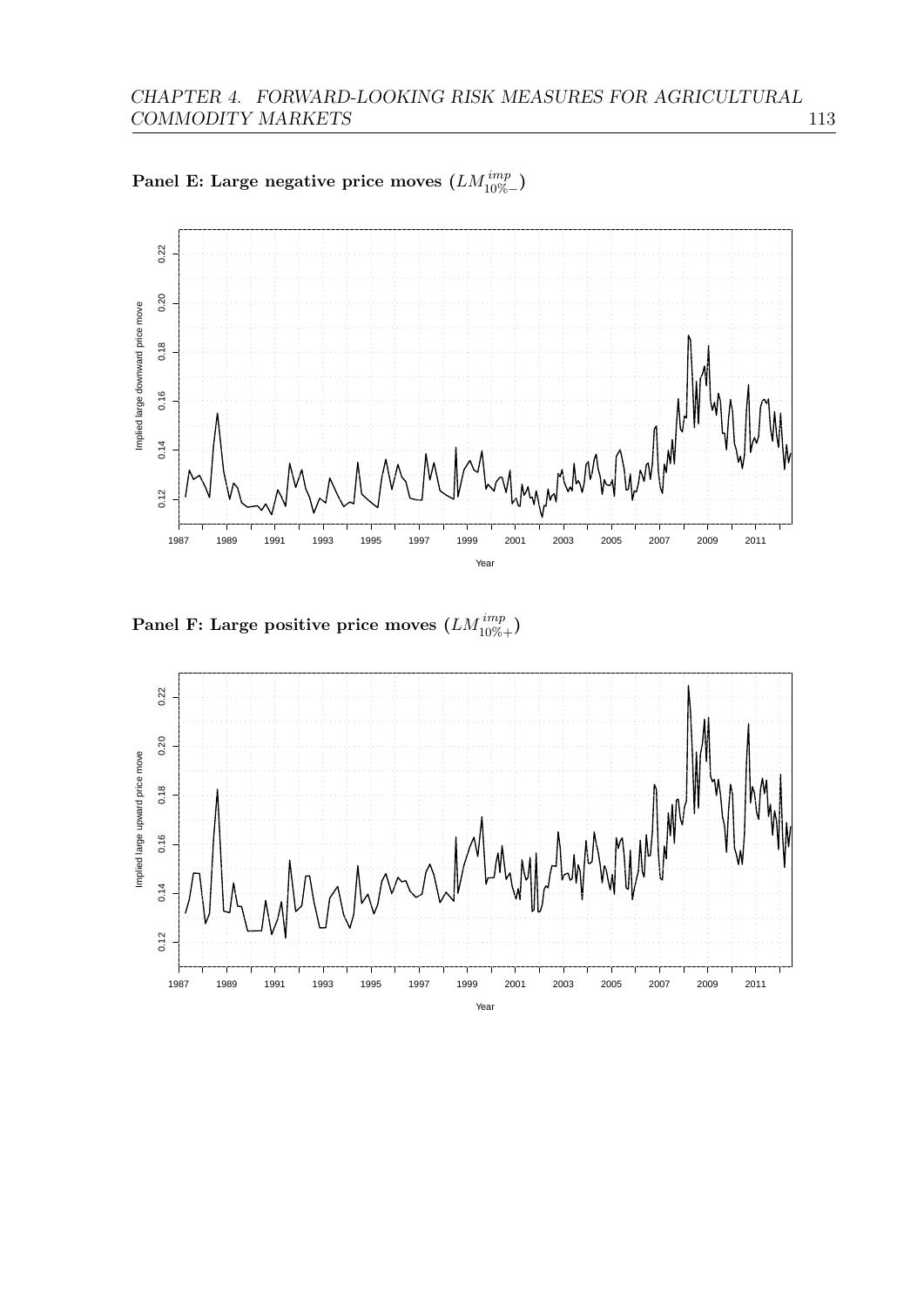

Panel G: Implied probability of a large positive price move being positive  $(p_{+|l})$ 

This figure shows implied estimates of the risk measures  $OM^{imp}$ ,  $NM^{imp}_{10\%}$ ,  $LM^{imp}_{10\%}$ ,  $p^{imp}_{l}$ ,  $LM^{imp}_{10\%}$ ,  $LM_{10\%+}^{imp}$ , and  $p_{+\mid i}^{imp}$  $\binom{imp}{l}$  for wheat. The estimates are obtained from prices of options on wheat futures traded at the CME. The time horizon ( $\tau$ ) is one month and the values for  $OM^{imp}$ ,  $NM^{imp}_{10\%}$ ,  $LM^{imp}_{10\%}$ ,  $LM^{imp}_{10\%}$ . and  $LM_{10\%+}^{imp}$  are given as a percentage of the current futures price (price at the beginning of the month). Expected wheat price changes refer to the predictions of an autoregressive model of order one fitted to the time series of the monthly relative price changes of the wheat futures contract with the shortest time to maturity in a 60-month rolling window from March 1987 to June 2012. The threshold level A equals 10% of the current futures price.

All risk measures are clearly time varying and we can identify periods of relatively high and relatively low risk. A particularly interesting issue is the food price crisis in 2007 and 2008. The overall risk measure  $OM$  (panel A) shows that the information in option prices indicates a massive increase in risk from about 6% per month at the beginning of 2007 to about 12% at the end of 2008. This increase is not caused by a higher magnitude of normal price moves, as shown in panel B. It is both the magnitude of large price moves and its probability (see panels C and D) that leads to the increase. In particular, the probability of a large price move makes a massive jump from about 15% to over 50%. Changes in the magnitude of large price moves are difficult to assess from historical estimates, since such price moves might not occur at all for long time periods (compare panel C of figure [4.1\)](#page-106-0). Forward-looking implied estimates are especially valuable in such a situation, because a market assessment of the expected magnitude of large price moves does always exist,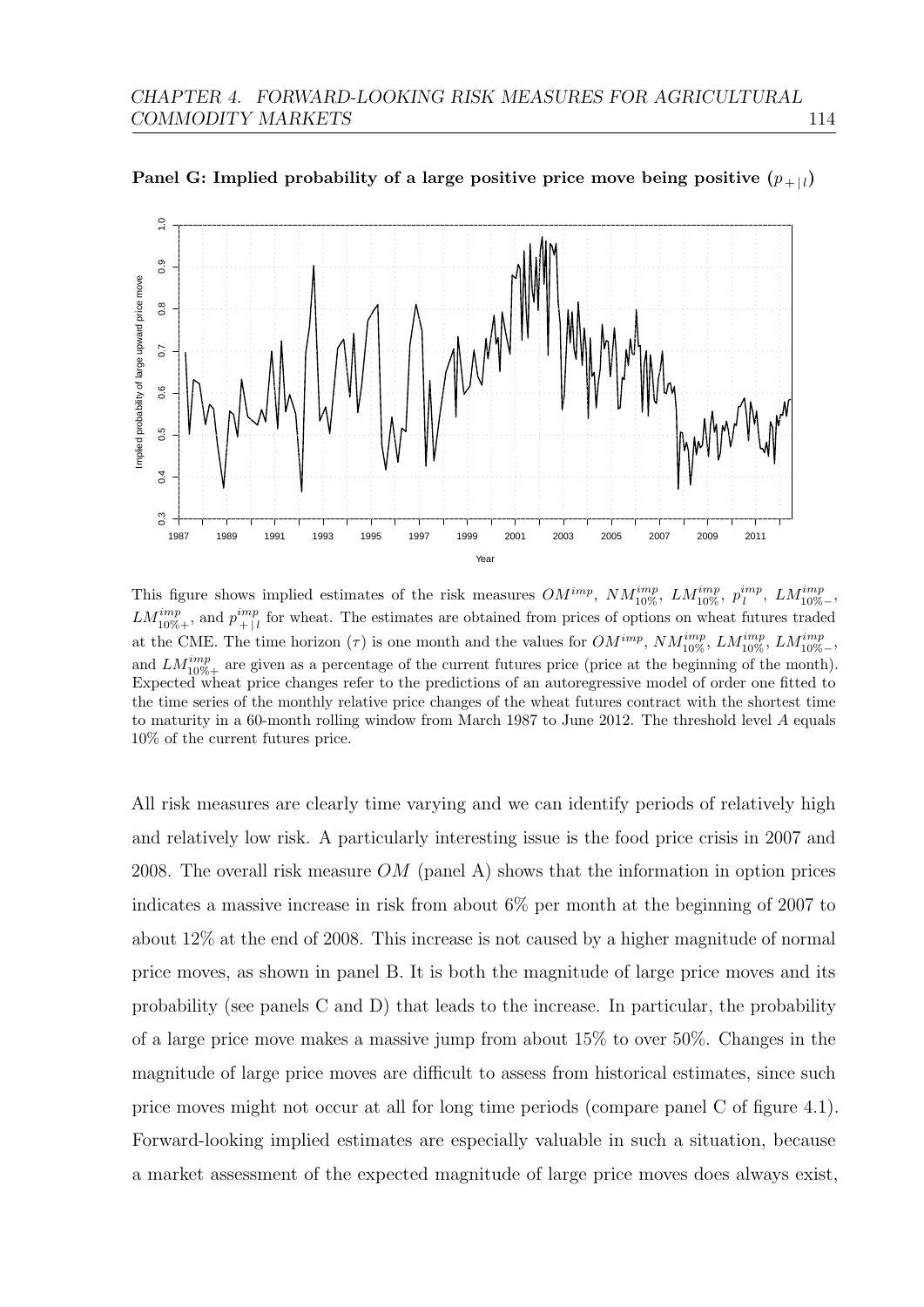irrespective of the actual occurrence of such events. As the results of panel C show, an increase in the expected magnitude of large price moves clearly plays a role for the general risk perception during the food price crisis. Information on the direction of large price moves is even more difficult to obtain from historical data. Panels E to G of figure [4.2](#page-117-0) show that option-implied information can deal with this issue. Large positive price moves are usually seen to be more severe than negative ones and the magnitudes of both positive and negative price moves increase during the food price crisis. Interestingly, the food price crisis also has an effect on the probability that a large price move is positive. This probability is generally above 50%, but drops over the course of the crisis until both directions are equally likely.

Table [4.1](#page-122-0) presents descriptive statistics of the risk measures for all three grain markets. A first observation is that the means and standard deviations of all risk measures are very similar for wheat and corn, whereas they are lower for soybeans. A second finding concerns the comparison between large positive and large negative price moves. For all three markets, option-implied information shows that the magnitude of large price increases is expected to be larger than the magnitude of large price decreases. Moreover, the average probability of a large price move being positive is well above 0.5 for all three markets. Finally, all risk measures show a strong positive autocorrelation. This persistence reflects the fact that there are long periods of relatively high risk and relatively low risk for all three markets.

An interesting question is how far the different risk measures move together over time or react differently to new information. Table [4.2](#page-123-0) reports evidence on this issue by showing the correlations between the relative changes of different measures. The results are given separately for each of the three markets in panels A to C.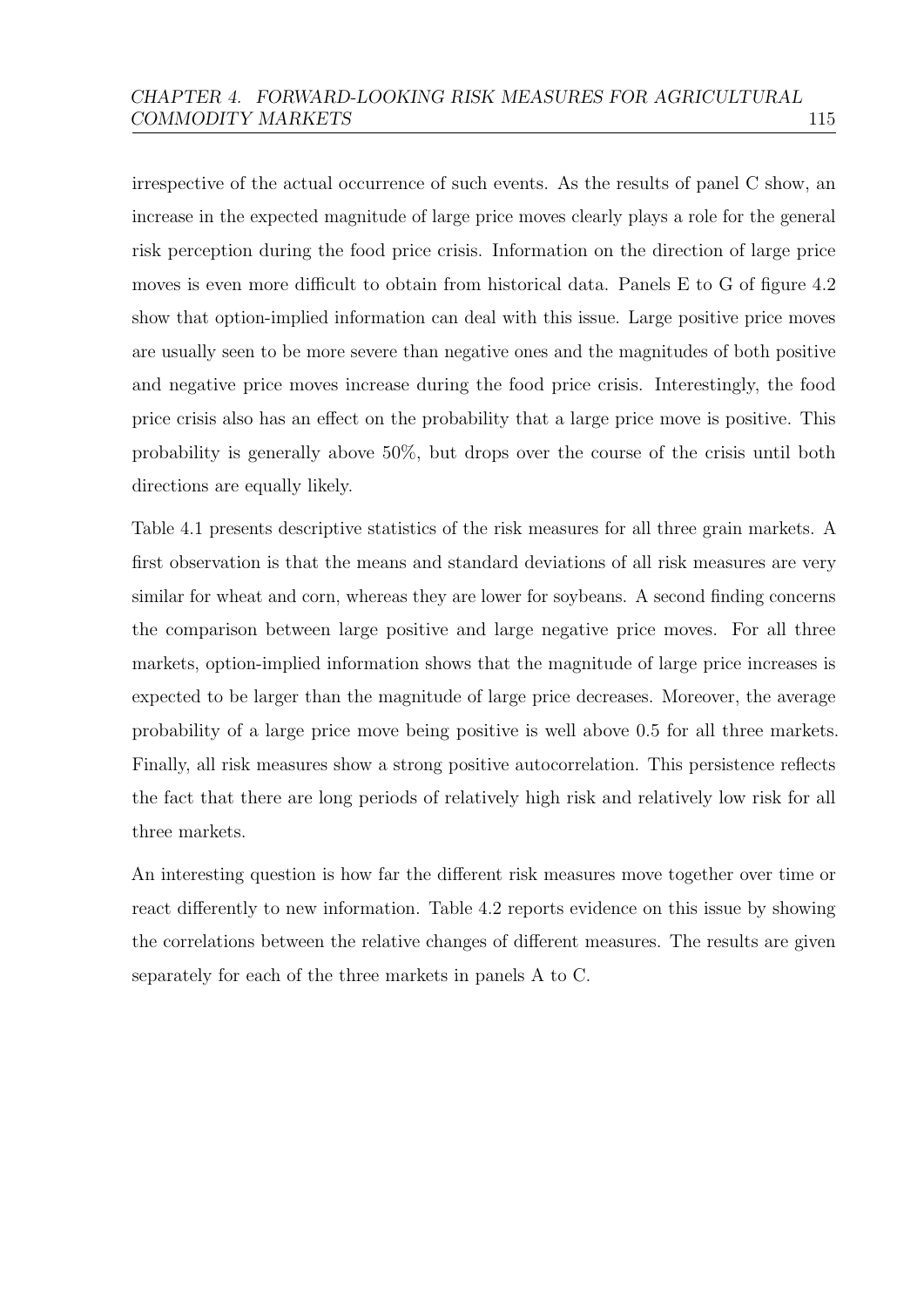|                    | Mean  | Std. Dev. | Autocor. |
|--------------------|-------|-----------|----------|
| $OM^{imp}$         | 0.068 | 0.019     | 0.804    |
| $NM^{imp}_{10\%}$  | 0.040 | 0.005     | 0.543    |
| $L M^{imp}_{10\%}$ | 0.148 | 0.016     | 0.775    |
| $p_l^{imp}$        | 0.246 | 0.112     | 0.790    |
| $L M^{imp}_{10\%}$ | 0.156 | 0.020     | 0.784    |
| $L M^{imp}_{10\%}$ | 0.134 | 0.015     | 0.826    |
| $p_{+ l}^{imp}$    | 0.630 | 0.136     | 0.695    |
|                    |       |           |          |

#### <span id="page-122-0"></span>Table 4.1: Descriptive statistics of forward-looking risk measures

#### Panel B: Corn

Panel A: Wheat

|                      | Mean  | Std. Dev. | Autocor. |
|----------------------|-------|-----------|----------|
| $OM^{imp}$           | 0.066 | 0.020     | 0.628    |
| $NM^{imp}_{10\%}$    | 0.039 | 0.006     | 0.322    |
| $L M^{imp}_{10\%}$   | 0.147 | 0.016     | 0.586    |
| $p^{imp}_l$          | 0.238 | 0.113     | 0.692    |
| $L M_{10\%}^{imp}$   | 0.154 | 0.021     | 0.525    |
| $L M_{10\%}^{imp}$   | 0.133 | 0.015     | 0.692    |
| $p_{+\mid\,l}^{imp}$ | 0.636 | 0.170     | 0.524    |

#### Panel C: Soybeans

|                    | Mean  | Std. Dev. | Autocor. |
|--------------------|-------|-----------|----------|
| $OM^{imp}$         | 0.059 | 0.019     | 0.713    |
| $NM^{imp}_{10\%}$  | 0.037 | 0.005     | 0.644    |
| $L M^{imp}_{10\%}$ | 0.141 | 0.016     | 0.632    |
| $p^{imp}_l$        | 0.197 | 0.111     | 0.717    |
| $L M_{10\%}^{imp}$ | 0.148 | 0.019     | 0.630    |
| $L M_{10\%}^{imp}$ | 0.129 | 0.014     | 0.764    |
| $p_{+ l}^{imp}$    | 0.594 | 0.172     | 0.725    |

Note: This table reports descriptive statistics of the implied estimates of the risk measures  $OM^{imp}$ ,  $NM_{10\%}^{imp},\,LM_{10\%}^{imp},\,p_{l}^{imp},\,LM_{10\%-}^{imp},\,LM_{10\%+}^{imp},\,$  and  $p_{+|l}^{imp}$  $\binom{imp}{+|l}$  for wheat (panel A), corn (panel B), and soybeans (panel C). Estimates of the risk measures are obtained for every month with maturing options contracts and available prices in the periods March 1987 to June 2012 (wheat), October 1987 to June 2012 (corn), and May 1987 to June 2012 (soybeans), leading to 209, 201, and 232 observations, respectively. The variable  $OM^{imp}$ ,  $NM^{imp}_{10\%}$ ,  $LM^{imp}_{10\%}$ ,  $LM^{imp}_{10\%}$ , and  $LM^{imp}_{10\%+}$  are given as a percentage of the current futures price (price at the beginning of the month).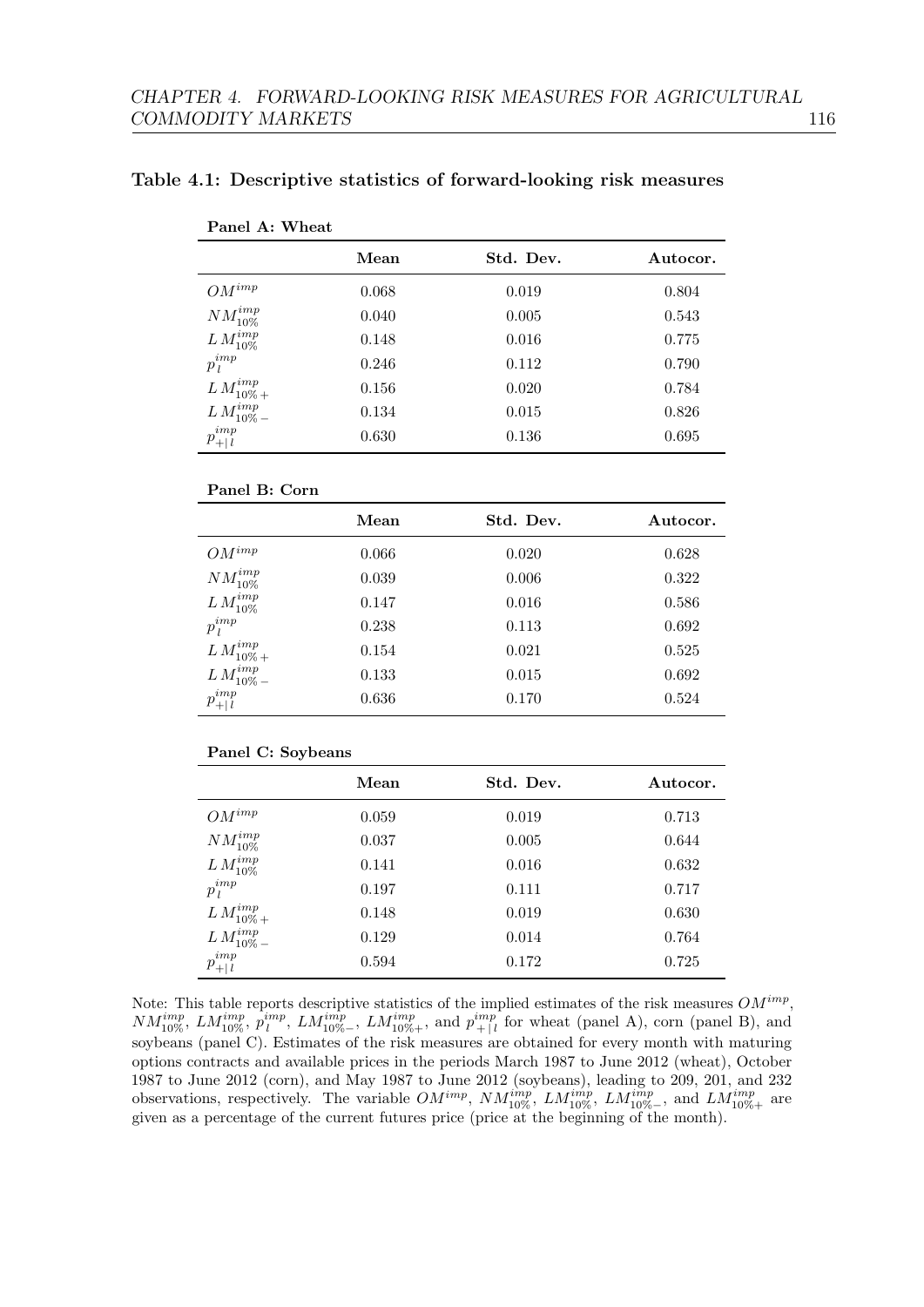|                      | $OM^{imp}$ | $NM^{imp}_{10\%}$ | $LM_{10\%}^{imp}$ | $p_l^{imp}$ | $LM_{10\%}^{imp}$ | $L M^{imp}_{10\%}$ | $p_{+ l}^{imp}$ |
|----------------------|------------|-------------------|-------------------|-------------|-------------------|--------------------|-----------------|
| $OM^{imp}$           | 1.000      | 0.462             | 0.886             | 0.819       | 0.871             | 0.852              | $-0.256$        |
| $NM^{imp}_{10\%}$    |            | 1.000             | 0.109             | 0.125       | 0.106             | 0.244              | $-0.211$        |
| $LM_{10\%}^{imp}$    |            |                   | 1.000             | 0.776       | 0.986             | 0.805              | $-0.033$        |
| $p_l^{imp}$          |            |                   |                   | 1.000       | 0.768             | 0.705              | $-0.195$        |
| $LM_{10\%}^{imp}$    |            |                   |                   |             | 1.000             | 0.810              | $-0.056$        |
| $LM_{10\%}^{imp}$    |            |                   |                   |             |                   | 1.000              | $-0.548$        |
| $p_{+\mid\,l}^{imp}$ |            |                   |                   |             |                   |                    | 1.000           |

<span id="page-123-0"></span>

|  | Table 4.2: Correlations between different forward-looking risk measures |  |  |  |  |  |  |
|--|-------------------------------------------------------------------------|--|--|--|--|--|--|
|--|-------------------------------------------------------------------------|--|--|--|--|--|--|

#### Panel B: Corn

Panel A: Wheat

|                      | $OM^{imp}$               | $NM^{imp}_{10\%}$ | $LM_{10\%}^{imp}$ | $p^{imp}_{l}$ | $LM_{10\%}^{imp}$ | $L M^{imp}_{10\%}$ | $\mu^2$<br>$p_{+ l}^{m}$ |
|----------------------|--------------------------|-------------------|-------------------|---------------|-------------------|--------------------|--------------------------|
| $OM^{imp}$           | 1.000                    | 0.593             | 0.864             | 0.843         | 0.810             | 0.816              | $-0.226$                 |
| $NM^{imp}_{10\%}$    |                          | 1.000             | 0.278             | 0.267         | 0.204             | 0.337              | $-0.214$                 |
| $LM_{10\%}^{imp}$    |                          |                   | 1.000             | 0.773         | 0.935             | 0.717              | 0.017                    |
| $p_l^{imp}$          |                          |                   | -                 | 1.000         | 0.735             | 0.735              | $-0.209$                 |
| $LM_{10\%}^{imp}$    |                          |                   |                   |               | 1.000             | 0.588              | 0.092                    |
| $LM_{10\%}^{imp}$    |                          |                   |                   |               |                   | 1.000              | $-0.503$                 |
| $p_{+\mid\,l}^{imp}$ | $\overline{\phantom{a}}$ |                   |                   |               |                   |                    | 1.000                    |

#### Panel C: Soybeans

|                            | $OM^{imp}$               | $NM^{imp}_{10\%}$ | $L M^{imp}_{10\%}$       | $p_l^{imp}$ | $LM_{10\%}^{imp}$ | $L M^{imp}_{10\%}$ | $p_{+ l}^{imp}$ |
|----------------------------|--------------------------|-------------------|--------------------------|-------------|-------------------|--------------------|-----------------|
| $OM^{imp}$                 | 1.000                    | 0.690             | 0.908                    | 0.873       | 0.923             | 0.840              | $-0.206$        |
| $NM^{imp}_{\cdots}$<br>10% | $\overline{\phantom{a}}$ | 1.000             | 0.425                    | 0.463       | 0.476             | 0.463              | $-0.286$        |
| $LM_{10\%}^{imp}$          | -                        | -                 | 1.000                    | 0.796       | 0.987             | 0.782              | 0.036           |
| $p_l^{imp}$                |                          |                   | $\overline{\phantom{a}}$ | 1.000       | 0.802             | 0.716              | $-0.174$        |
| $LM_{10\%}^{imp}$          | $\overline{\phantom{a}}$ |                   |                          | --          | 1.000             | 0.779              | 0.009           |
| $L\,M^{imp}_{10\%\,-}$     |                          |                   |                          |             |                   | 1.000              | $-0.428$        |
| $\mu$<br>$p_{+ l}^{m}$     | $\overline{\phantom{a}}$ |                   |                          |             |                   | _                  | 1.000           |

Note: This table reports correlations between the relative changes of implied estimates of the risk measures OM,  $NM_{10\%}^{imp}$ ,  $LM_{10\%}^{imp}$ ,  $p_l^{imp}$ ,  $LM_{10\%-}^{imp}$ ,  $LM_{10\%+}^{imp}$ , and  $p_{+|}^{imp}$  $\binom{imp}{+|l}$  for wheat (panel A), corn (panel B), and soybeans (panel C). Estimates of the risk measures are obtained for every month with maturing options contracts and available prices in the periods March 1987 to June 2012 (wheat), October 1987 to June 2012 (corn), and May 1987 to June 2012 (soybeans), leading to 208, 200, and 231 observations, respectively.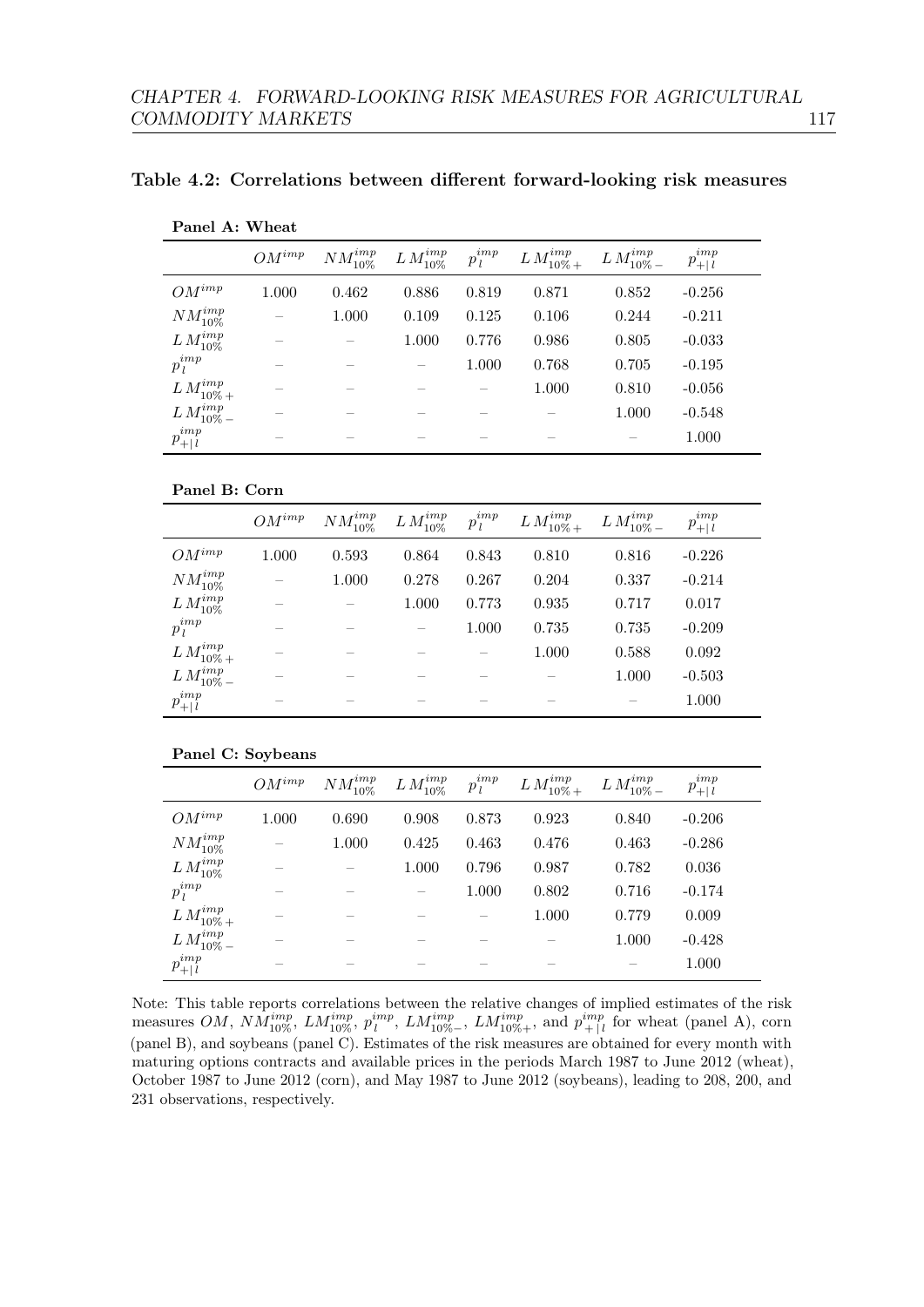A comparison of the three panels of table [4.2](#page-123-0) shows that all markets provide more or less the same picture. Some risk measures show a very high correlation, as expected, such as the magnitude of a large price move  $(LM_A)$  and the magnitude of a large positive price move  $(LM_{A+})$ . The correlation coefficient is well above 0.9 for all three markets; which is consistent with market participants expecting large prices moves typically to be positive. This possibly reflects the typical price pattern for storable commodities, with steep price spikes in situations with low stocks [\(Williams and Wright](#page-160-0) [\(1991\)](#page-160-0)). However, there is a lower correlation between other measures. In particular, the magnitude of normal price moves  $(NM_A)$  and large price moves  $(LM_A)$  always has a correlation below 0.5. This result shows that the two risk components can be quite different, which is further motivation to distinguish between them. Another striking result is the negative correlation of the probability of a large price move being positive with most other risk measures. If risk is generally high, the probability of a large price move being positive is relatively low. We have seen this phenomenon already in figure [4.2](#page-117-0) for the wheat market. One interpretation is that a market situation that market participants perceive as very risky must have a high chance for both large positive and large negative price moves, because prices would otherwise explode. In contrast, in a market situation that market participants perceive as calm or normal, large price moves, if they occur at all, can be predominantly positive.

Another interesting issue is how the risk measures for different commodities move together, reflecting market linkages. Table [4.3](#page-125-0) shows the correlations between the relative changes of risk measures for all three possible combinations of markets.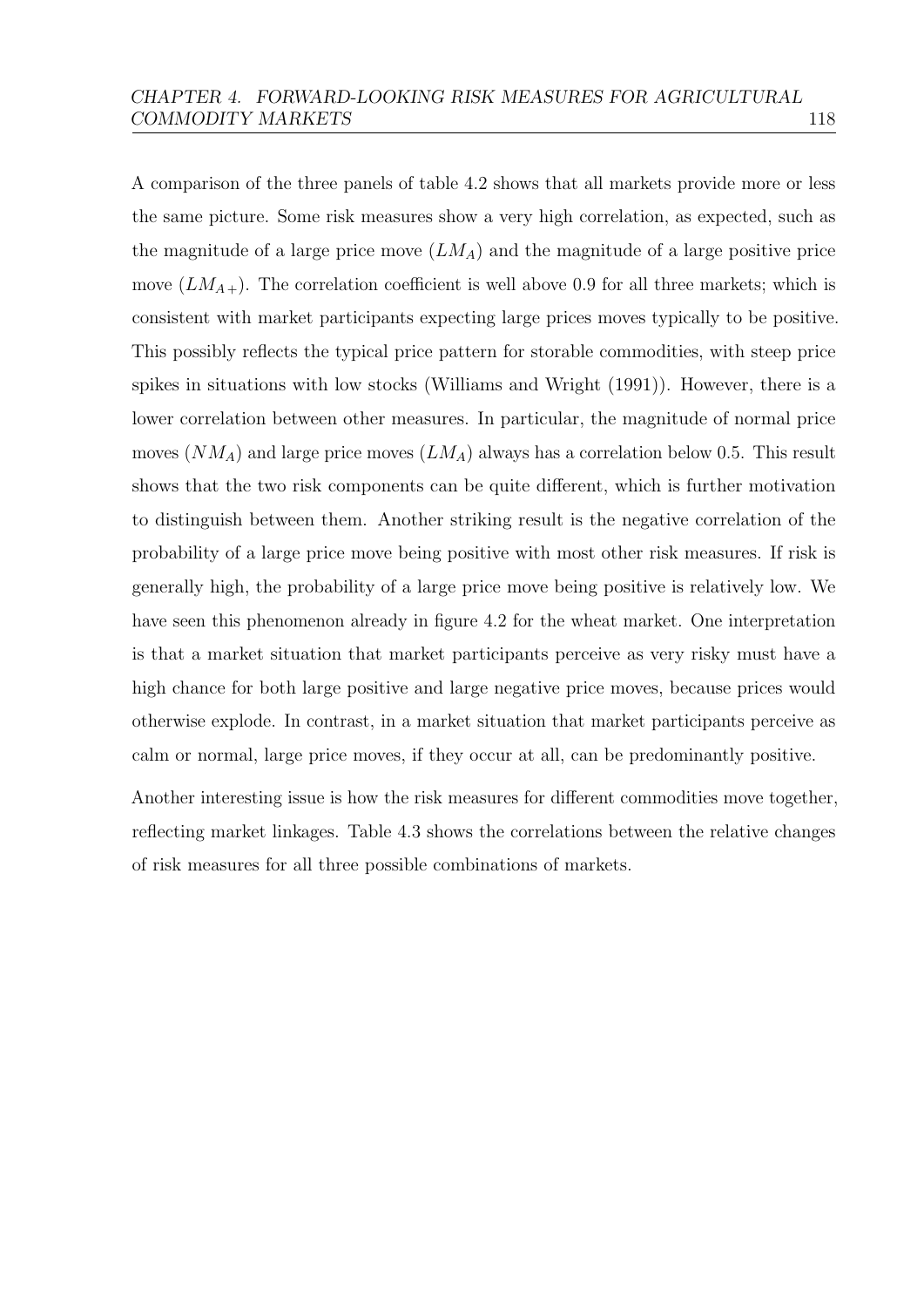|                    | Cor(W, C) | Cor(W, S) | Cor(C, S) |
|--------------------|-----------|-----------|-----------|
| $OM^{imp}$         | 0.510     | 0.482     | 0.713     |
| $NM^{imp}_{10\%}$  | 0.098     | 0.122     | 0.177     |
| $L M^{imp}_{10\%}$ | 0.495     | 0.431     | 0.758     |
| $p_l^{imp}$        | 0.504     | 0.432     | 0.593     |
| $L M_{10\%}^{imp}$ | 0.503     | 0.434     | 0.745     |
| $L M^{imp}_{10\%}$ | 0.510     | 0.359     | 0.558     |
| $p_{+ l}^{imp}$    | 0.086     | $-0.030$  | 0.310     |

<span id="page-125-0"></span>Table 4.3: Correlations between forward-looking risk measures of different commodities

Note: This table reports correlations between the relative changes of implied estimates of the risk measures  $(OM^{imp}, NM^{imp}_{10\%}, LM^{imp}_{10\%}, p^{imp}_{l}, LM^{imp}_{10\%}, LM^{imp}_{10\%}$ , and  $p^{imp}_{+|l}$  $\binom{imp}{+|l}$  of different commodities. Here  $Cor(W, C)$  denotes the correlation between wheat and corn,  $Cor(W, S)$  the correlation between wheat and soybeans, and  $Cor(C, S)$  the correlation between corn and soybeans. Estimates of the risk measures are obtained for every month with maturing options contracts and available prices in the periods March 1987 to June 2012 (wheat), October 1987 to June 2012 (corn), and May 1987 to June 2012 (soybeans). The correlations are based on 181 observations.

As expected, all but one correlation are positive, reflecting a similar evolution of risk over time for all markets. However, the correlations are always far below one. This finding indicates important market-specific risk components in addition to common factors. Another result is that the wheat and soybean markets show the lowest correlation of all combinations, which could be explained by their lower substitutability in use. In terms of their risk dynamics over time, corn and soybeans show the greatest similarities, reflecting the direct competition between these crops for planting area.

### 4.4.3 Forward-looking estimates and future price moves

An important application of our risk measures is to provide evidence on upcoming adverse price moves. Now we test the extent to which the implied estimates of these measures are useful in this respect. For each commodity and each month of the data period, we calculate the realized absolute unexpected price move and classify it as normal or large, depending on its magnitude. In addition, we construct two time series of indicator variables. The first one takes a value of one if the realized price move is large and zero if it is normal. The second one takes a value of one if a large price move is positive and zero if it is negative.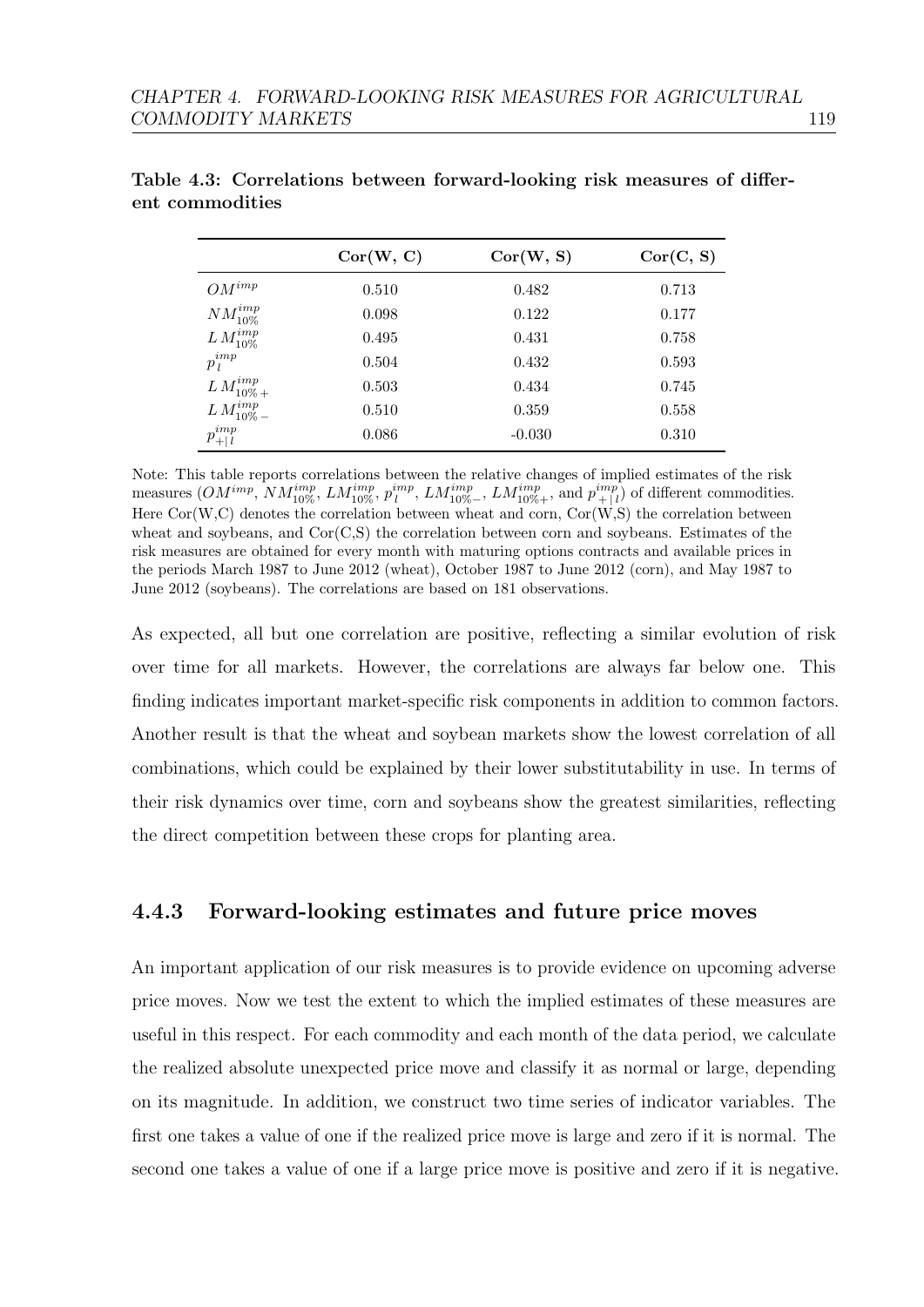These indicator variables serve as "observations" for the probability of a large price move and the conditional probability of a large positive price move. Then we use predictive regressions to test whether next month's realized absolute price moves  $(OM)$ , normal price moves  $(NM_{10\%})$ , large price moves  $(LM_{10\%})$ , and probabilities  $(p_l$  and  $p_{+|l}$ ) can be forecast by the corresponding implied risk measure.[18](#page-126-0) For the probabilities, we apply logit regressions. All standard errors for the regression coefficients are based on the [Newey and](#page-158-1) [West](#page-158-1) [\(1987\)](#page-158-1) covariance matrix estimator with automated lag selection. Table [4.4](#page-127-0) presents the regression results.

<span id="page-126-0"></span><sup>&</sup>lt;sup>18</sup>We do not test the predictive performance for  $LM_{10\%}$  + and  $LM_{10\%}$  – because of the low number of realized values for these events.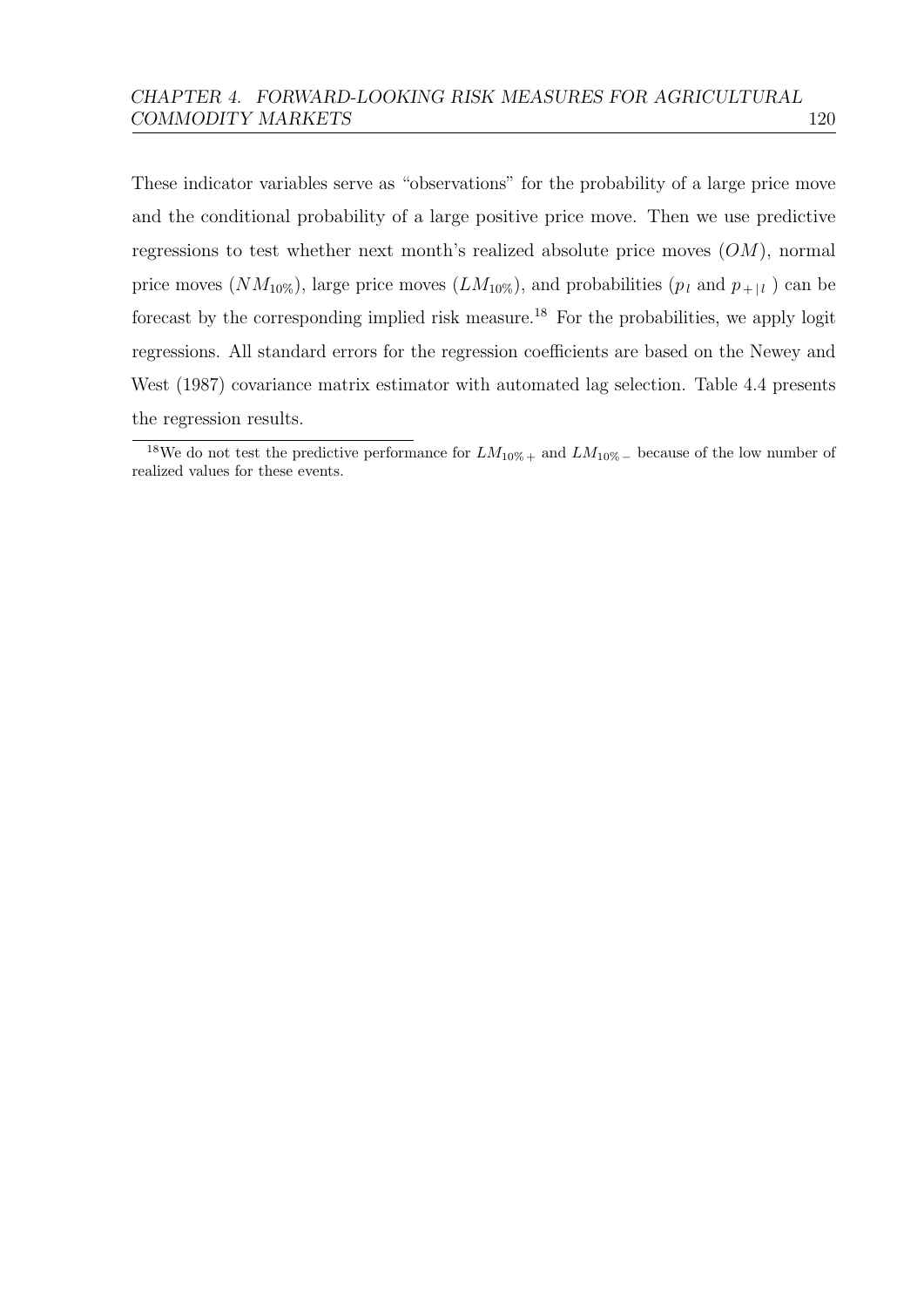<span id="page-127-0"></span>

| Table 4.4: Regression results: Explaining realized price moves with |  |  |  |
|---------------------------------------------------------------------|--|--|--|
| forward-looking risk measures                                       |  |  |  |

| Panel A: Wheat    |                    |             |              |             |             |
|-------------------|--------------------|-------------|--------------|-------------|-------------|
|                   | ${\cal O}{\cal M}$ | $NM_{10\%}$ | $L M_{10\%}$ | $p_{\,l}$   | $p_{+ l}$   |
| Constant          | $\,0.002\,$        | $\,0.013\,$ | $\,0.053\,$  | $-3.061***$ | $-7.501***$ |
|                   | (0.886)            | (0.338)     | (0.368)      | (0.000)     | (0.003)     |
| Imp               | $0.940***$         | $0.772**$   | $0.660*$     | $6.164***$  | $13.949***$ |
|                   | (0.000)            | (0.028)     | (0.077)      | (0.000)     | (0.005)     |
| $\mathbb{R}^2$    | 0.102              | 0.017       | $0.036\,$    | 0.076       | 0.235       |
| $\cal N$          | 209                | 168         | 41           | 209         | $41\,$      |
|                   |                    |             |              |             |             |
| Panel B: Corn     |                    |             |              |             |             |
|                   | ${\cal O}{\cal M}$ | $NM_{10\%}$ | $L M_{10\%}$ | $p_{\,l}$   | $p_{+ l}$   |
| Constant          | $0.020*$           | $0.043***$  | $-0.036$     | $-2.801***$ | $-2.143*$   |
|                   | (0.061)            | (0.002)     | (0.575)      | (0.000)     | (0.054)     |
| Imp               | $0.700***$         | 0.021       | $1.284***$   | $5.221***$  | $3.765*$    |
|                   | (0.000)            | (0.951)     | (0.005)      | (0.000)     | (0.066)     |
| $\mathbb{R}^2$    | 0.058              | 0.000       | 0.070        | 0.054       | 0.048       |
| $\cal N$          | $201\,$            | 163         | $38\,$       | $201\,$     | $38\,$      |
| Panel C: Soybeans |                    |             |              |             |             |
|                   | ${\cal O}{\cal M}$ | $NM_{10\%}$ | $L M_{10\%}$ | $p_{\,l}$   | $p_{+ l}$   |
| Constant          | $-0.008$           | 0.020       | $-0.037$     | $-3.216***$ | $-1.935$    |
|                   | (0.498)            | (0.202)     | (0.384)      | (0.000)     | (0.180)     |
| Imp               | $1.145***$         | 0.583       | $1.248***$   | $7.058***$  | 3.891       |
|                   | (0.000)            | (0.165)     | (0.000)      | (0.000)     | (0.150)     |
| $\mathbb{R}^2$    | 0.183              | 0.011       | $0.301\,$    | $0.105\,$   | 0.045       |
| $\cal N$          | $232\,$            | 194         | $38\,$       | 232         | $38\,$      |

#### Note: This table reports the results of regressions that explain realized monthly unexpected price moves by the corresponding estimates of the implied risk measures at the beginning of the month. P-values are given in brackets, with \*,\*\*,\*\*\* denoting significance at the 10%, 5%, 1% levels, respectively. Panel A shows the results for wheat, panel B for corn, and panel C for soybeans. Estimates of the risk measures are obtained for every month with maturing options contracts and available prices in the periods March 1987 to June 2012 (wheat), October 1987 to June 2012 (corn), and May 1987 to June 2012 (soybeans). Realized price moves are calculated for the same periods from commodity futures contracts with the shortest available time to maturity. Both futures and option prices refer to contracts traded at the CME. The threshold level A equals 10% of the current commodity futures price.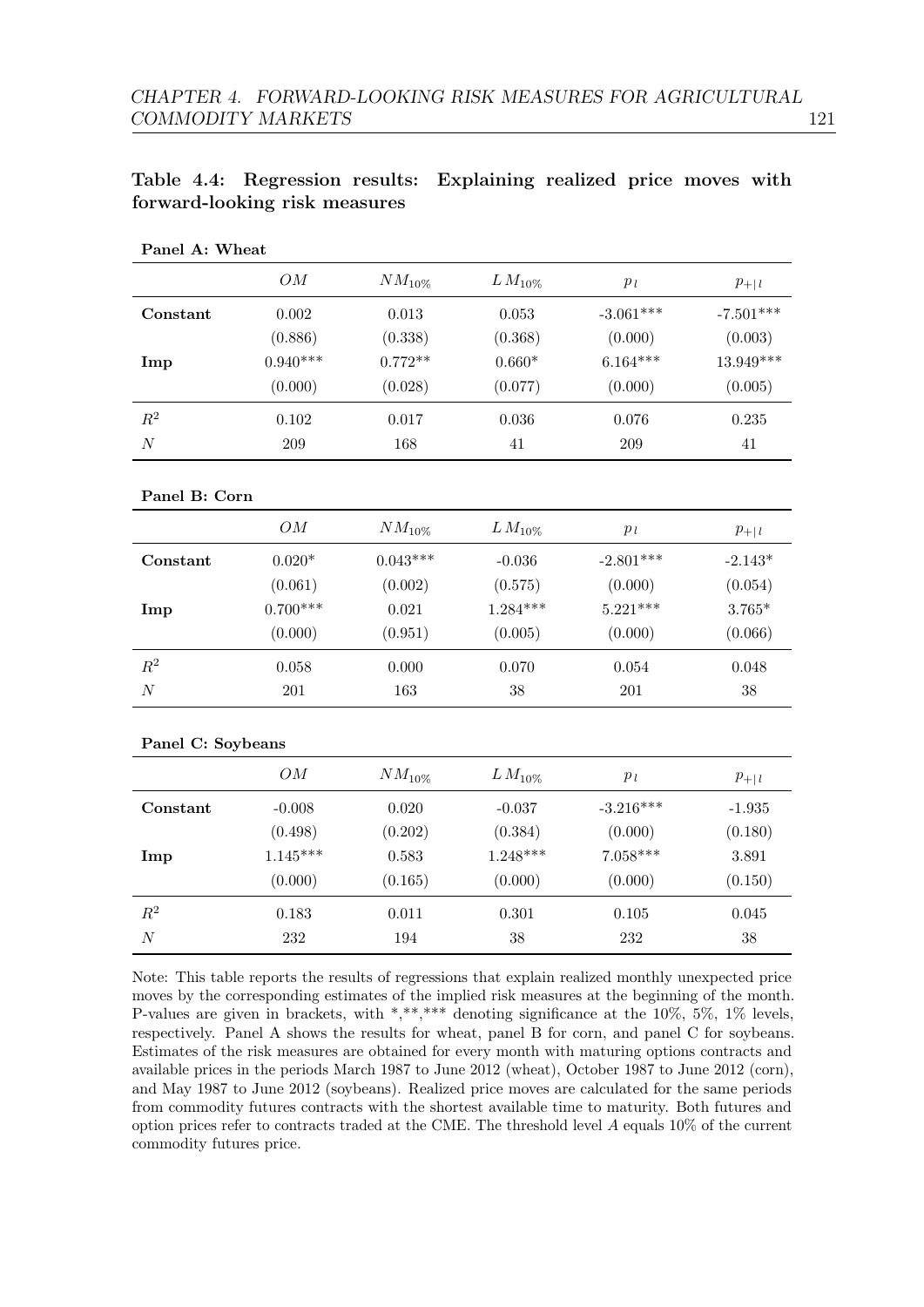The regressions clearly show that implied risk measures have predictive power for future price moves. For the 15 regressions, we find 12 significant coefficients, nine at the  $1\%$ significance level and all with the expected positive sign. The results for the overall risk measure  $(OM)$ , the magnitude of large price moves  $(LM_{10\%})$ , and the probability of a large price move  $(p_l)$  are significant for all three markets and the implied estimates for the conditional probability of large price moves being positive  $(p_{+|l})$  has significant predictive power for wheat and corn. The prediction of the magnitude of normal price moves  $(NM_{10\%})$ seems to be more difficult, since for the former there is a significant coefficient (at the 5% level) only for wheat. The reason could be that normal price moves have by far the lowest variation over time of all risk measures and there is just not much time variation to explain or predict.

In a next step, we investigate whether historical estimates provide any additional information about future price moves that is not contained in implied estimates. As a test, we consider both implied and historical estimates as predictors in the regression models. Historical estimates of the risk measures use rolling estimation windows of 60 months. The results of table [4.5](#page-129-0) provide very clear evidence. Out of 12 significant coefficients for the implied estimates from table [4.4,](#page-127-0) 11 remain significant, but only two of the coefficients for the historical estimates become significant. These two significant coefficients  $(LM_{10\%})$ for corn and  $p_{+|l}$  for soybeans) even have negative signs. Accordingly, we can conclude that implied estimates already capture all the information about future price moves that is contained in historical estimates.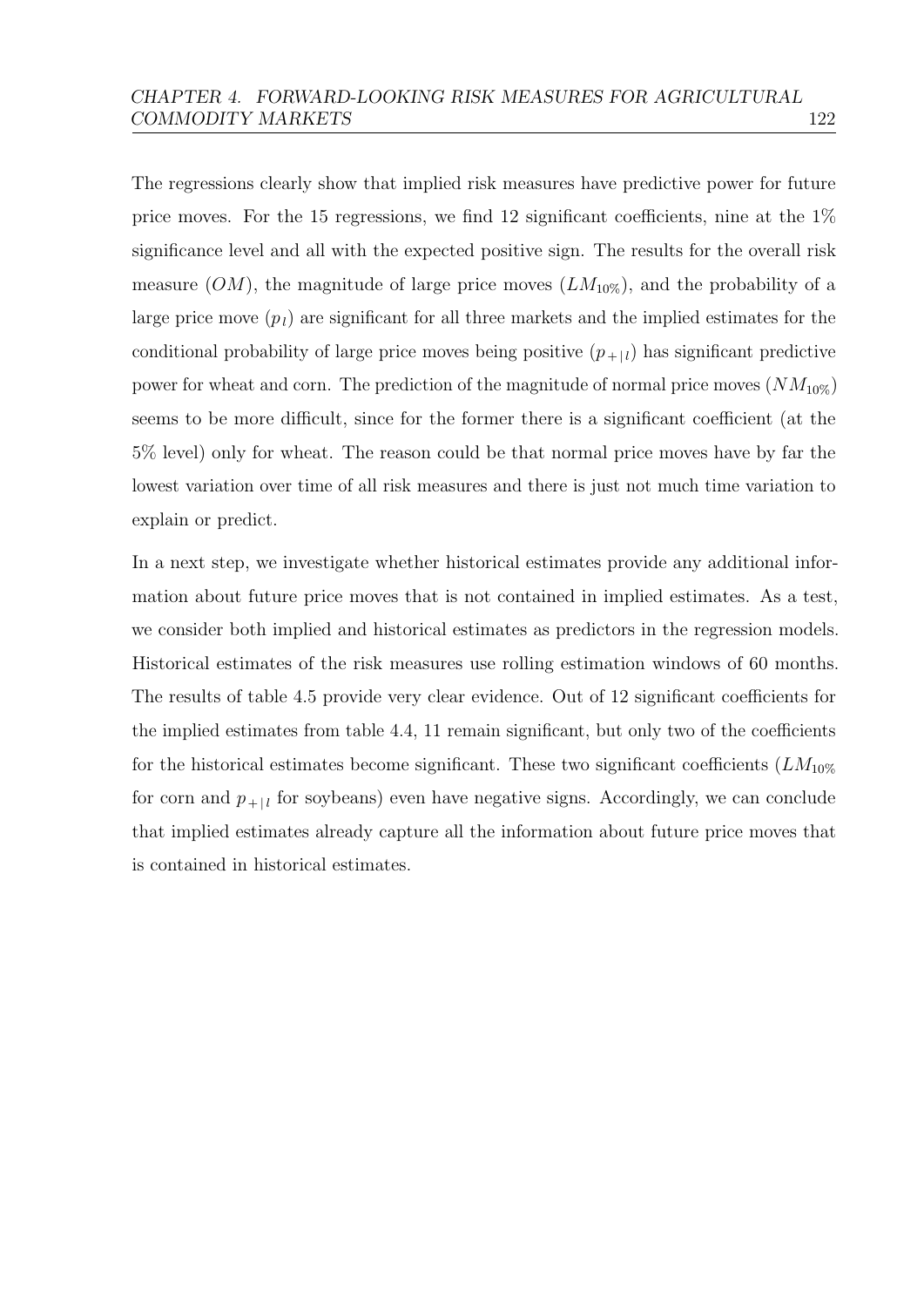| Panel A: Wheat    |                    |             |              |             |             |
|-------------------|--------------------|-------------|--------------|-------------|-------------|
|                   | OM                 | $NM_{10\%}$ | $LM_{10\%}$  | $p_l$       | $p_{+ l}$   |
| Constant          | 0.003              | $0.014\,$   | $0.073\,$    | $-2.908***$ | $-9.261***$ |
|                   | (0.851)            | (0.521)     | (0.436)      | (0.000)     | (0.001)     |
| Imp               | $0.962***$         | $0.799**$   | $0.745*$     | $7.346***$  | $14.294***$ |
|                   | (0.000)            | (0.016)     | (0.068)      | (0.000)     | (0.0.006)   |
| Hist              | $-0.047$           | $-0.058$    | $-0.221$     | $-2.582$    | 2.644       |
|                   | (0.894)            | (0.911)     | (0.733)      | (0.307)     | (0.221)     |
| $\mathbb{R}^2$    | $0.102\,$          | 0.017       | 0.039        | 0.081       | 0.2589      |
| $\cal N$          | 209                | 168         | $41\,$       | $\,209$     | $41\,$      |
| Panel B: Corn     |                    |             |              |             |             |
|                   | ${\cal OM}$        | $NM_{10\%}$ | $LM_{10\%}$  | $p_l$       | $p_{+ l}$   |
| Constant          | 0.012              | $0.046**$   | $0.195**$    | $-2.952***$ | 0.133       |
|                   | (0.564)            | (0.045)     | (0.018)      | (0.000)     | (0.925)     |
| Imp               | $0.632***$         | 0.031       | $2.229***$   | $3.627**$   | $3.535\,$   |
|                   | (0.001)            | (0.928)     | (0.000)      | (0.031)     | (0.192)     |
| Hist              | $0.214\,$          | $-0.066$    | $-2.529***$  | $3.334\,$   | $-4.200$    |
|                   | (0.623)            | (0.882)     | (0.000)      | (0.155)     | (0.135)     |
| $R^2$             | 0.060              | 0.000       | 0.357        | 0.064       | 0.0916      |
| $\cal N$          | $201\,$            | 163         | 38           | $201\,$     | 41          |
| Panel C: Soybeans |                    |             |              |             |             |
|                   | ${\cal O}{\cal M}$ | $NM_{10\%}$ | $L M_{10\%}$ | $p_{\,l}$   | $p_{+ l}$   |
| Constant          | $-0.008$           | 0.017       | $-0.019$     | $-3.251***$ | 1.274       |
|                   | (0.556)            | (0.297)     | (0.720)      | (0.000)     | (0.514)     |
| Imp               | $1.145***$         | 0.510       | $1.318***$   | $6.905***$  | $3.193\,$   |
|                   | (0.000)            | (0.281)     | (0.000)      | (0.000)     | (0.330)     |
| <b>Hist</b>       | $0.002\,$          | $0.141\,$   | $-0.193$     | 0.469       | $-4.853***$ |
|                   | (0.994)            | (0.695)     | (0.566)      | (0.843)     | (0.005)     |
| $\mathbb{R}^2$    | 0.183              | 0.011       | 0.308        | 0.105       | $0.110\,$   |
| $\cal N$          | $232\,$            | 194         | $38\,$       | $232\,$     | $38\,$      |

### <span id="page-129-0"></span>Table 4.5: Regression results: Explaining realized price moves with forward-looking and historical risk measures

Note: This table reports the results of regressions that explain realized monthly unexpected price moves by the corresponding implied and historical risk estimates at the beginning of the month. P-values are given in brackets, with \*,\*\*,\*\*\* denoting significance at the 10%, 5%, 1% levels, respectively. Panel A shows the results for wheat, panel B for corn, and panel C for soybeans. Implied and historical estimates for the risk measures are obtained for every month with maturing options contracts and available prices in the periods March 1987 to June 2012 (wheat), October 1987 to June 2012 (corn), and May 1987 to June 2012 (soybeans). Historical estimates use a rolling estimation window of 60 months. Realized price moves are calculated for the same periods from commodity futures contracts with the shortest available time to maturity. Both futures and option prices refer to contracts traded at the CME. The threshold level A equals 10% of the current commodity futures price.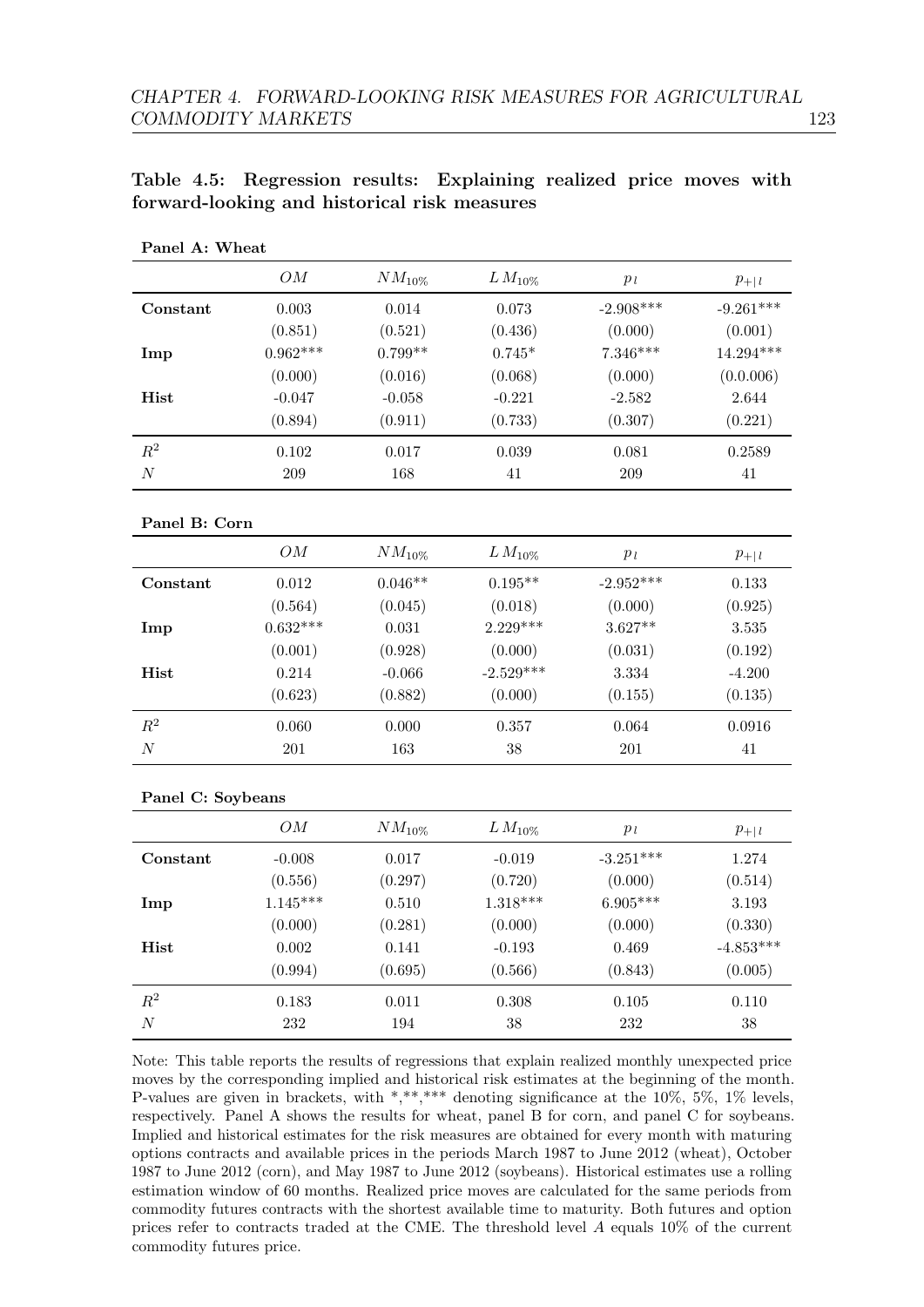Since implied estimators exploit the expectations of market participants via observed option prices, they could contain all relevant information on future price moves, including all information about market fundamentals. However, market participants may not fully incorporate such fundamental information or misinterpret it. In this case, fundamental drivers of volatility would be useful supplements to the forward-looking risk measures. For this reason, we add potential volatility drivers to the predictive regressions. In particular, we use the stocks to use ratio (Stocks), the Southern Oscillation Index (SOI), the volatility of relative oil price changes  $(Oil Vol.)$ , and the volatility of relative changes of the dollar against a trade-weighted portfolio of seven major currencies (*Dollar Vol.*), which have been used in previous studies as potential determinants of commodity price volatility [\(Roache](#page-159-0) [\(2010\)](#page-159-0); Brümmer, Korn, Schlüßler, and Jamali Jaghdani [\(2014\)](#page-152-1)). The Southern Oscillation Index is split into its positive part,  $(SOI<sub>+</sub>)$ , which is an indication of the La Niña phenomenon, and its negative part,  $(SOI-)$ , indicating the strength of the El Niño effect. Oil volatility is an implied value estimated from options traded on the New York Mercantile Exchange. A detailed description of the data sources and the calculation of the variables is given by Brümmer, Korn, Schlüßler, and Jamali Jaghdani [\(2014\)](#page-152-1). It is important to note that we do not hypothesize a particular sign for the coefficients of the fundamental explanatory variables. The reason is that we measure their effects in addition to what is already captured by the implied risk measures, reflecting the expectations of market participants, and we do not know if market participants underestimate or overestimate the impact of the further explanatory variables on volatility.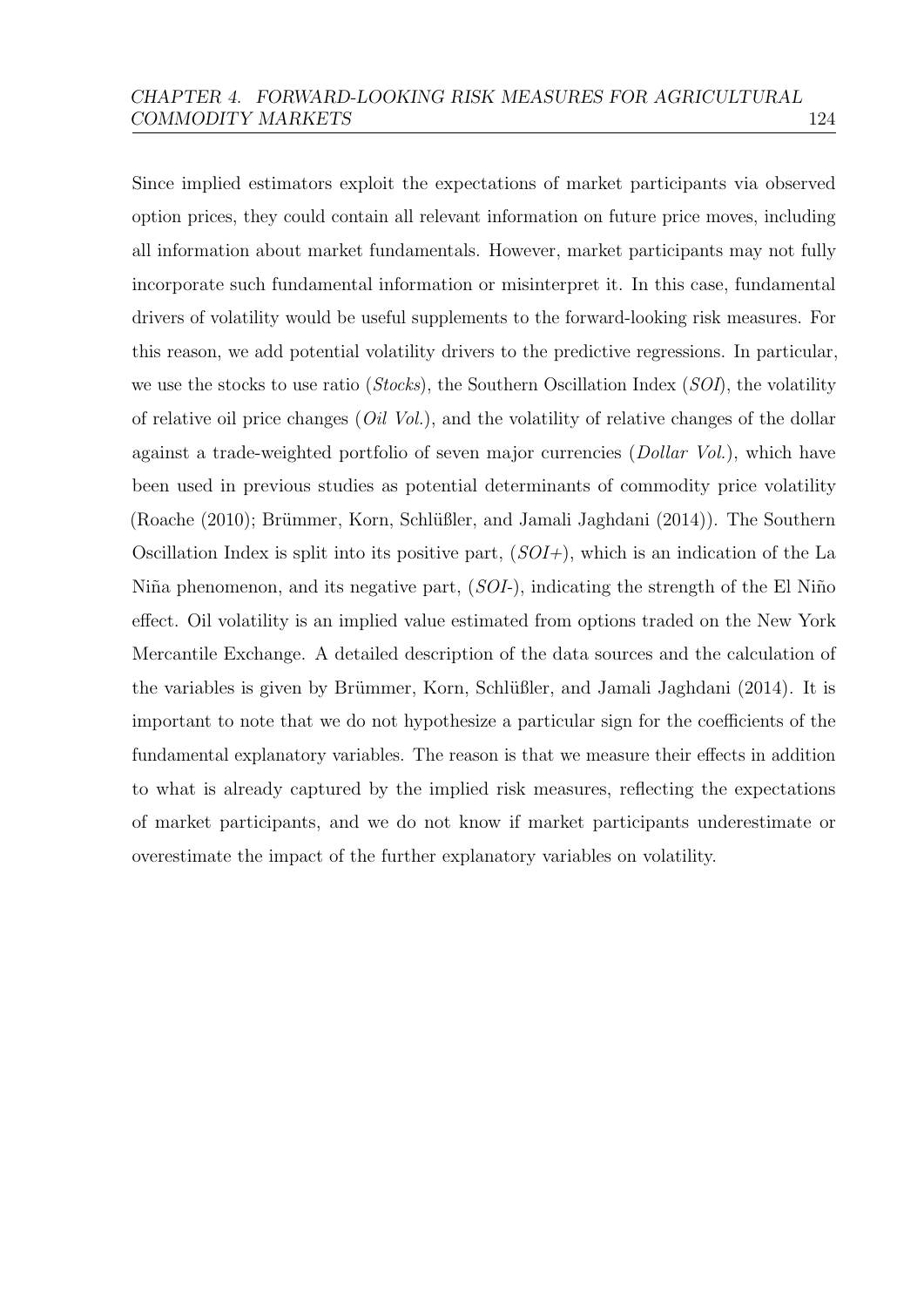<span id="page-131-0"></span>Table 4.6: Regression results: Explaining realized price moves with forward-looking risk measures, historical risk measures, and different drivers of supply and demand

|               | OM         | $NM_{10\%}$ | $L M_{10\%}$ | $p_l$      | $p_{+ l}$  |
|---------------|------------|-------------|--------------|------------|------------|
| Constant      | 0.012      | 0.004       | 0.059        | $-1.304*$  | $-9.949**$ |
|               | (0.515)    | (0.880)     | (0.613)      | (0.094)    | (0.024)    |
| Imp           | $1.017***$ | $0.834**$   | 0.713        | $8.350***$ | 16.428***  |
|               | (0.000)    | (0.016)     | (0.220)      | (0.000)    | (0.001)    |
| Hist          | 0.186      | $-0.089$    | $-0.348$     | 0.648      | 3.366      |
|               | (0.642)    | (0.889)     | (0.552)      | (0.781)    | (0.302)    |
| <b>Stocks</b> | $-0.018$   | 0.000       | 0.056        | $-1.906*$  | 1.356      |
|               | (0.118)    | (0.990)     | (0.480)      | (0.087)    | (0.590)    |
| $SOI+$        | $-0.015*$  | $-0.001$    | $-0.013$     | $-0.626*$  | $-0.135$   |
|               | (0.067)    | (0.886)     | (0.443)      | (0.062)    | (0.815)    |
| $SOI-$        | 0.008      | $-0.003$    | $0.040**$    | 0.397      | 1.012      |
|               | (0.264)    | (0.605)     | (0.034)      | (0.380)    | (0.393)    |
| Oil Vol.      | $-0.019$   | 0.023       | 0.022        | $-2.222$   | $-6.224*$  |
|               | (0.528)    | (0.189)     | (0.805)      | (0.185)    | (0.078)    |
| Dollar Vol.   | $-0.008$   | 0.012       | 0.270        | $-3.366$   | 17.381     |
|               | (0.967)    | (0.884)     | (0.415)      | (0.713)    | (0.118)    |
| $R^2$         | 0.130      | 0.030       | 0.131        | 0.129      | 0.302      |
| $\cal N$      | 209        | 168         | 41           | 209        | 41         |

Panel A: Wheat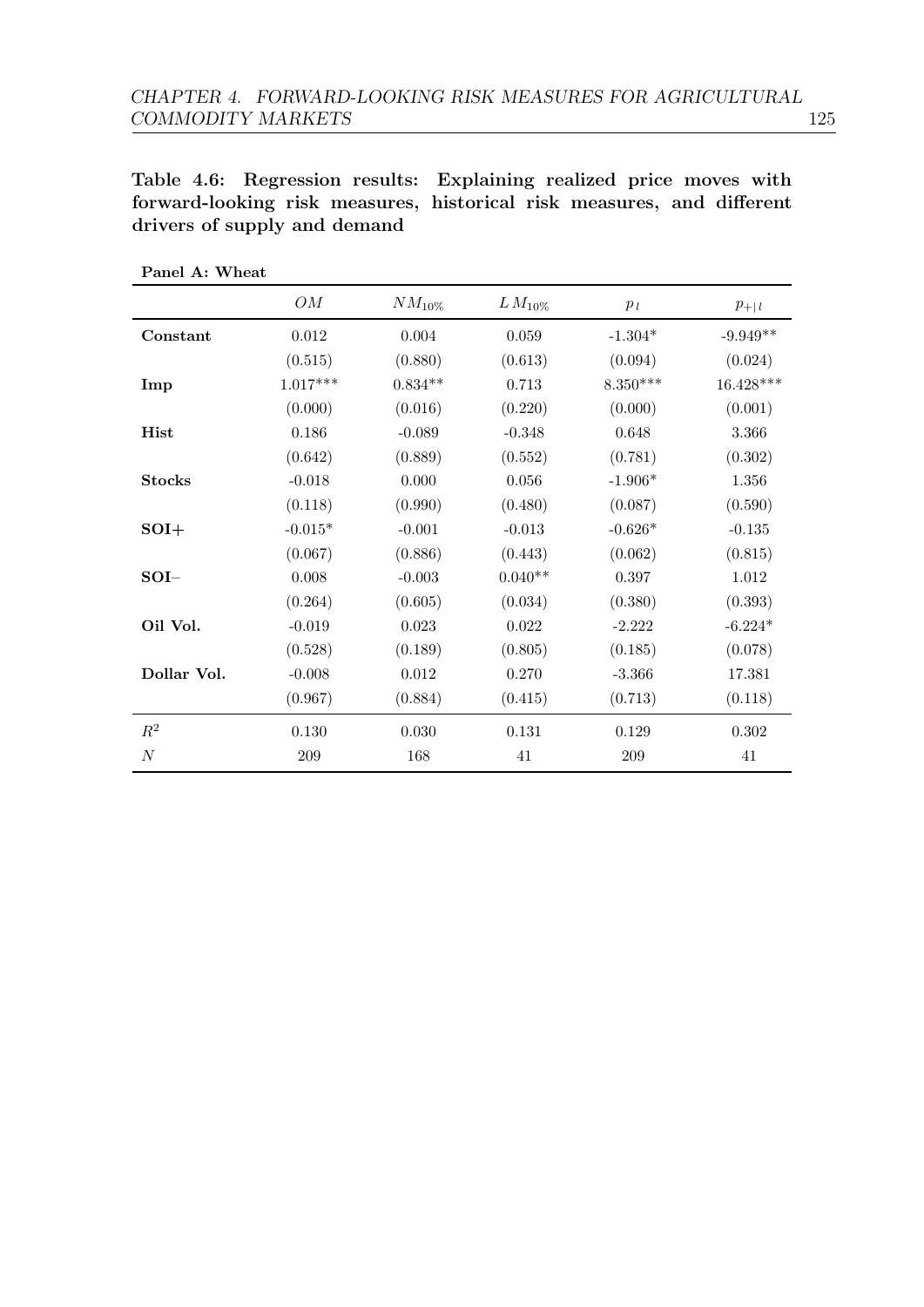## CHAPTER 4. FORWARD-LOOKING RISK MEASURES FOR AGRICULTURAL COMMODITY MARKETS 126

| OM         | $NM_{10\%}$ | $L M_{10\%}$ | $p_l$    | $p_{+ l}$ |
|------------|-------------|--------------|----------|-----------|
| $0.016\,$  | $0.044*$    | $-0.045$     | $-1.289$ | $-0.131$  |
| (0.539)    | (0.068)     | (0.628)      | (0.160)  | (0.964)   |
| $0.687***$ | $-0.040$    | $2.880***$   | $3.698*$ | 7.356     |
| (0.008)    | (0.902)     | (0.000)      | (0.066)  | (0.202)   |
| 0.177      | $-0.253$    | $-1.606$     | 1.300    | $-5.621*$ |
| (0.701)    | (0.591)     | (0.004)      | (0.673)  | (0.059)   |
| $-0.013$   | $-0.023$    | $0.218***$   | $-4.811$ | $-6.377*$ |
| (0.862)    | (0.249)     | (0.002)      | (0.198)  | (0.055)   |
| $0.001\,$  | $0.007**$   | $-0.011$     | $-0.257$ | $1.384*$  |
| (0.912)    | (0.031)     | (0.375)      | (0.497)  | (0.067)   |
| $-0.001$   | $-0.009**$  | $-0.013$     | 0.764    | $-0.082$  |
| (0.850)    | (0.035)     | (0.444)      | (0.246)  | (0.947)   |
| $0.013\,$  | 0.014       | 0.068        | $-0.614$ | 1.709     |
| (0.643)    | (0.583)     | (0.183)      | (0.694)  | (0.742)   |
| $-0.146$   | $0.072\,$   | $-0.736***$  | $-0.171$ | $-27.297$ |
| (0.507)    | (0.472)     | (0.002)      | (0.985)  | (0.208)   |
| 0.063      | 0.060       | $0.525\,$    | 0.088    | $0.201\,$ |
| $201\,$    | 163         | 38           | $201\,$  | 38        |
|            |             |              |          |           |

Panel B: Corn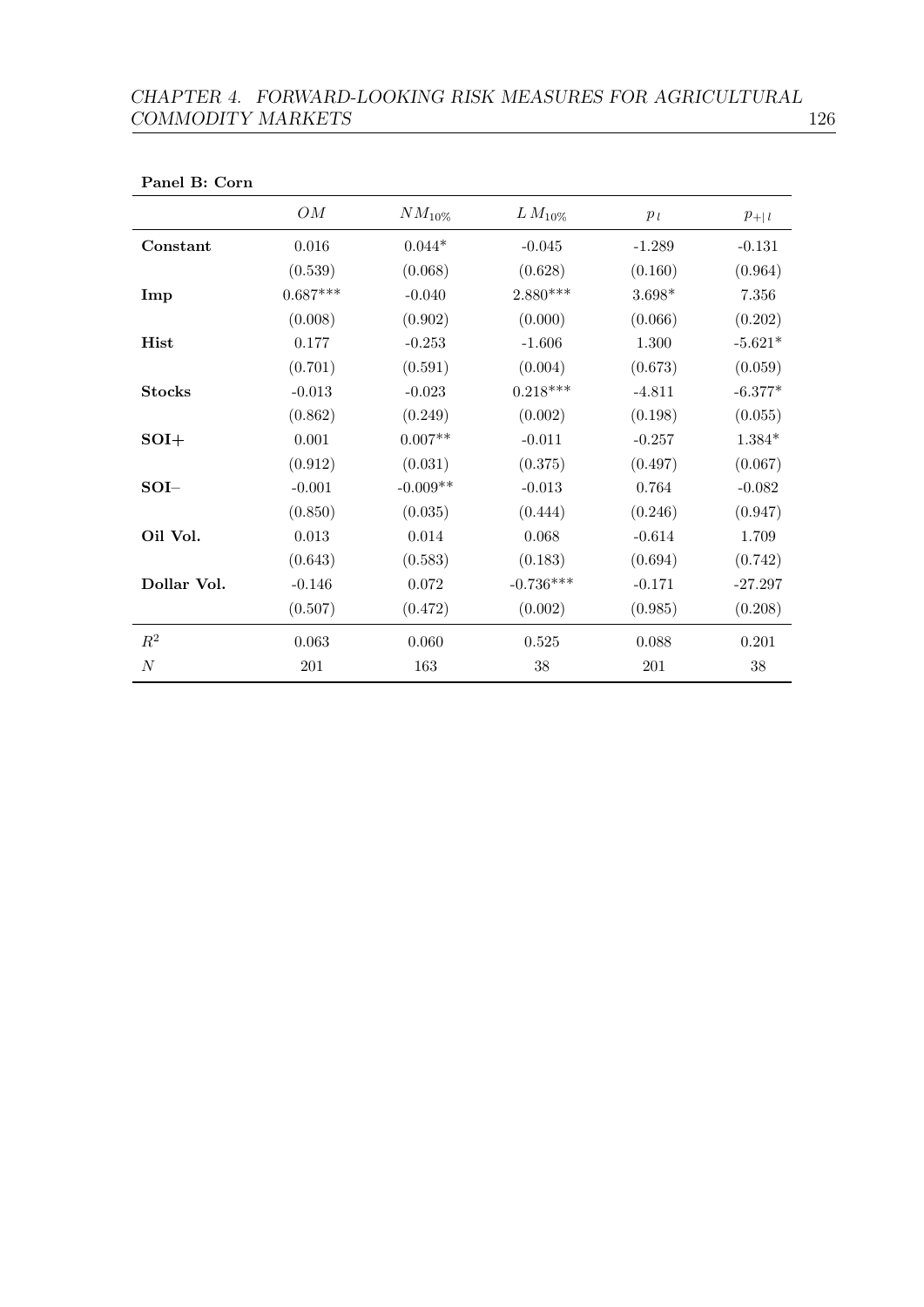|               | OM          | $NM_{10\%}$ | $L M_{10\%}$ | $p_l$      | $p_{+ l}$   |
|---------------|-------------|-------------|--------------|------------|-------------|
| Constant      | $0.027\,$   | $0.031*$    | $-0.004$     | $-1.066$   | 3.551       |
|               | (0.141)     | (0.081)     | (0.894)      | (0.301)    | (0.203)     |
| Imp           | $1.051***$  | 0.416       | $1.355***$   | $5.438***$ | 2.899       |
|               | (0.000)     | (0.332)     | (0.000)      | (0.002)    | (0.429)     |
| Hist          | $-0.025$    | $-0.236$    | 0.021        | $1.003\,$  | $-5.700***$ |
|               | (0.922)     | (0.565)     | (0.870)      | (0.704)    | (0.005)     |
| <b>Stocks</b> | $-0.111***$ | $-0.023$    | $-0.122$     | $-7.882**$ | $-1.098$    |
|               | (0.004)     | (0.364)     | (0.204)      | (0.016)    | (0.875)     |
| $SOI+$        | $-0.005$    | $-0.001$    | 0.001        | $-0.375$   | $-0.558$    |
|               | (0.503)     | (0.709)     | (0.958)      | (0.317)    | (0.398)     |
| $SOI-$        | $0.005\,$   | 0.004       | $-0.003$     | 0.160      | 1.044       |
|               | (0.507)     | (0.188)     | (0.861)      | (0.712)    | (0.255)     |
| Oil Vol.      | $-0.006$    | $0.038**$   | $-0.043$     | $-3.005*$  | $-3.111$    |
|               | (0.814)     | (0.030)     | (0.116)      | (0.092)    | (0.518)     |
| Dollar Vol.   | $-0.046$    | $-0.059$    | $-0.278*$    | 10.074     | 3.511       |
|               | (0.694)     | (0.489)     | (0.057)      | (0.238)    | (0.862)     |
| $R^2$         | 0.209       | 0.045       | 0.389        | 0.146      | 0.145       |
| $\cal N$      | 232         | 194         | 38           | 232        | $38\,$      |

Panel C: Soybeans

Note: This table reports the results of regressions that explain realized monthly unexpected price moves by the corresponding implied and historical risk estimates at the beginning of the month and additional drivers of supply and demand. P-values are given in brackets, with \*,\*\*,\*\*\* denoting significance at the 10%, 5%, 1% levels, respectively. Panel A shows the results for wheat, panel B for corn, and panel C for soybeans. Implied and historical estimates of the risk measures are obtained for every month with maturing options contracts and available prices in the periods March 1987 to June 2012 (wheat), October 1987 to June 2012 (corn), and May 1987 to June 2012 (soybeans). Historical estimates use a rolling estimation window of 60 months. Realized price moves are calculated for the same periods from commodity futures contracts with the shortest available time to maturity. Both futures and option prices refer to contracts traded at the CME. The threshold level A equals 10% of the current commodity futures price. The additional drivers of supply and demand are the stocks-to-use ratio ( $Stocks$ ), the Southern Oscillation Index ( $SOT$ ) split into its positive  $(SOI<sub>+</sub>)$  and negative  $(SOI<sub>+</sub>)$  parts, the volatility of relative oil price changes (*Oil*) Vol.), and the volatility of relative changes of the dollar against a trade-weighted portfolio of seven major currencies (Dollar Vol.).

The results of the predictive regressions for the extended set of explanatory variables are given in table [4.6.](#page-131-0) The most important finding is that the effects of the implied risk measures are almost unchanged. They are significant in 10 out of 15 regressions and are by far the most important explanatory variable. Of the additional explanatory variables, the stocks-to-use ratio is the most important. The corresponding coefficient has a negative sign in the logit regressions explaining  $p_l$  for all three markets, with two significant coefficients.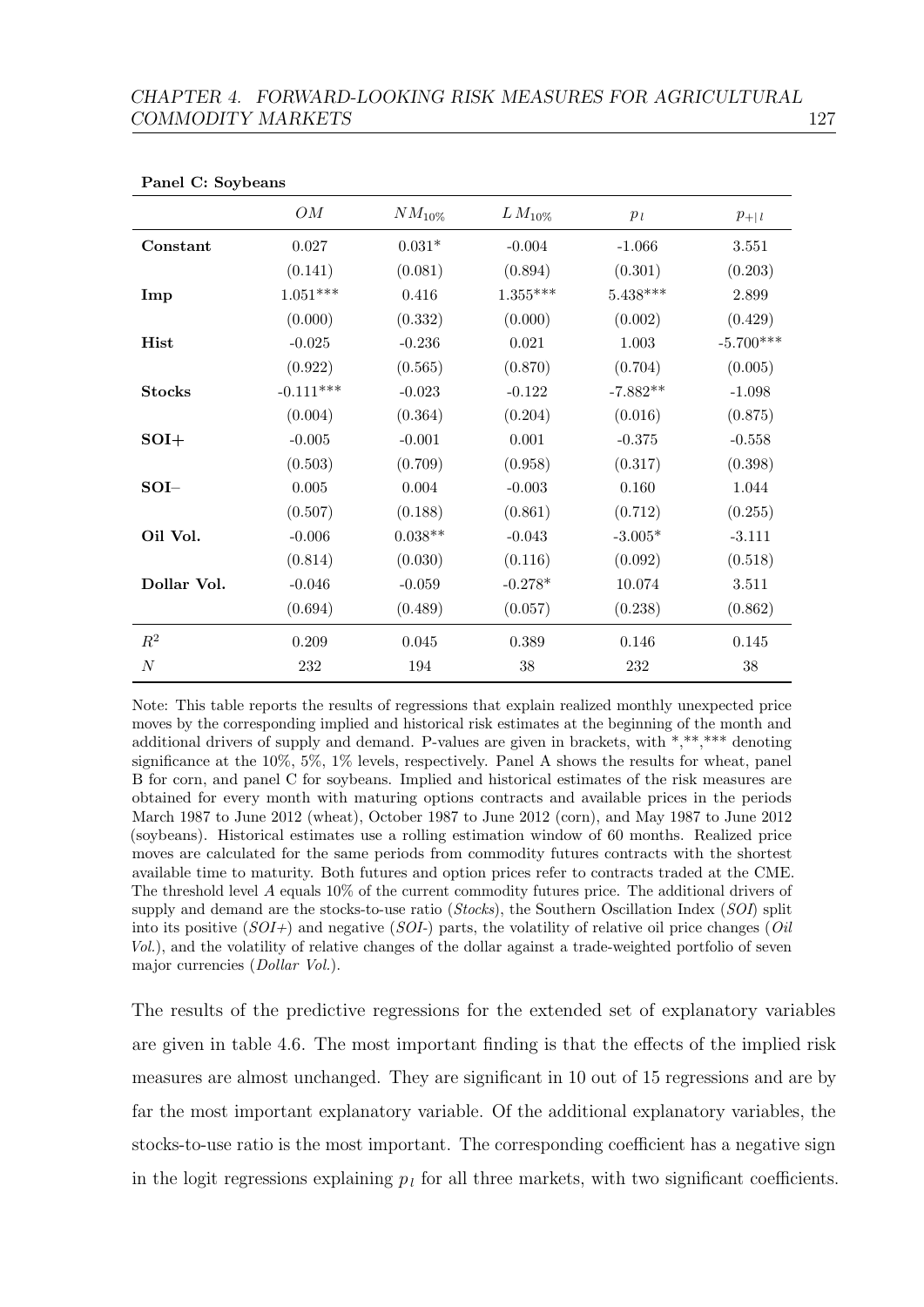This result suggests that the impact of low stocks on the probability of large price moves is underestimated by the implied probability and low stocks are an additional useful indicator. Overall, there are five significant coefficients for the stocks-to-use ratio. The other explanatory variables seem to be less important, with four  $(SOI+)$ , three  $(Oil Vol.)$ , or two (SOI-, Dollar Vol., Hist) significant coefficients and no systematic pattern across markets.

A conceptual issue concerning implied risk measures is their calculation from risk-neutral probabilities. If option prices contain significant risk premiums, the resulting values could be biased estimates of the corresponding real-world risk measures. As a robustness check, we investigate to what extent certain risk adjustments affect our regression results. In the framework of a representative investor model, [Brinkmann and Korn](#page-151-1) [\(2014\)](#page-151-1) show how expected payoffs of put and call options under real-world probabilities can be obtained from observed option prices and the preferences of the representative investor [\(Brinkmann](#page-151-1) [and Korn](#page-151-1) [2014,](#page-151-1) equations (4) and (5)). We implement this approach for an investor with constant relative risk aversion utility and a relative risk aversion parameter equal to two.<sup>[19](#page-134-0)</sup> The results of the predictive regressions with implied estimates replaced by risk-adjusted implied estimates  $(Ad*j*$ . Imp) are reported in table [4.7.](#page-135-0)

<span id="page-134-0"></span><sup>&</sup>lt;sup>19</sup>Relative risk aversion between one and four is standard in the literature. Our results are qualitatively unchanged if we vary the risk aversion within this range.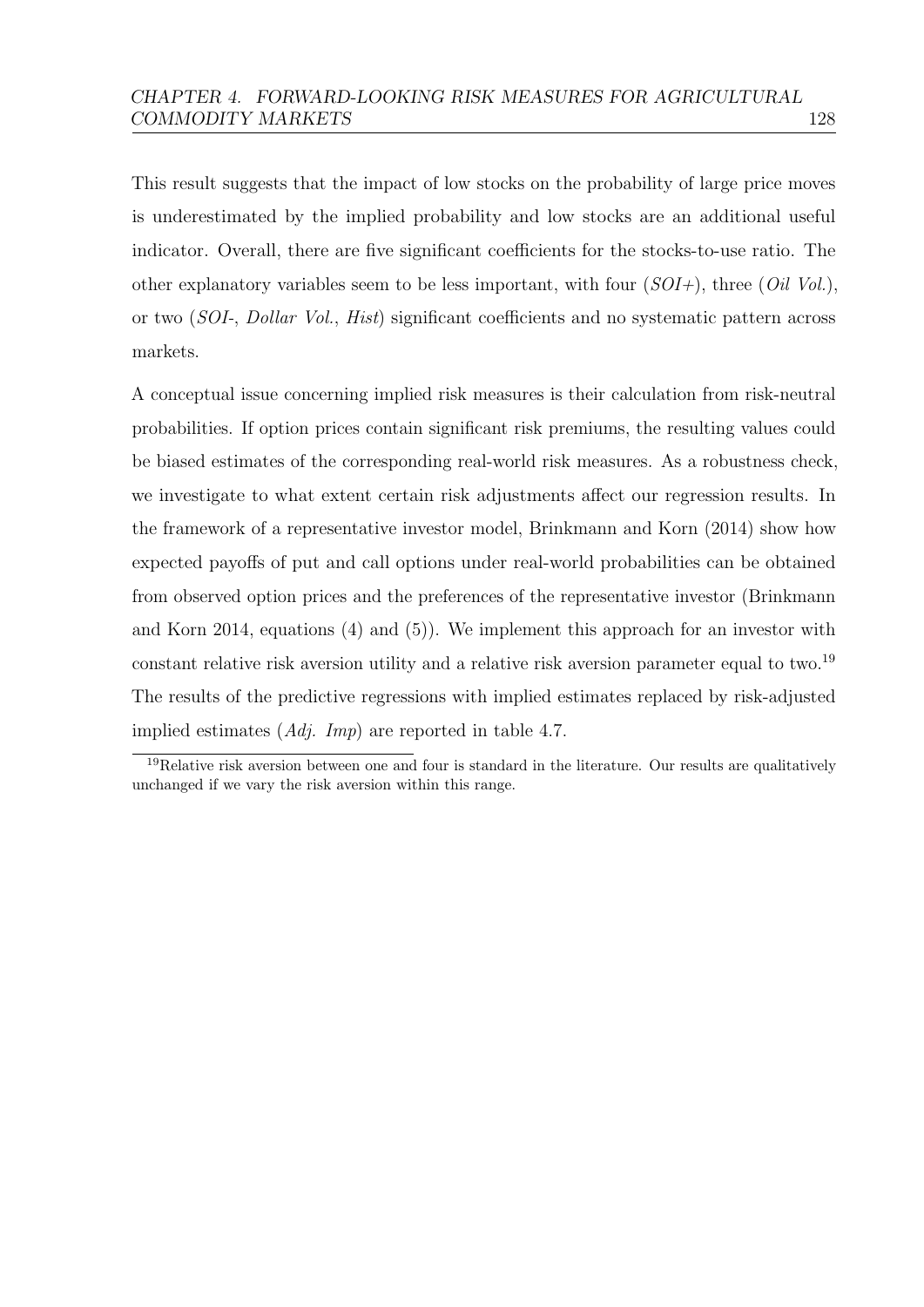<span id="page-135-0"></span>Table 4.7: Regression results: Explaining realized price moves with forward-looking risk measures under the physical probability measure, historical risk measures, and different drivers of supply and demand

|                  | OM         | $NM_{10\%}$ | $L M_{10\%}$ | $p_l$      | $p_{+ l}$    |
|------------------|------------|-------------|--------------|------------|--------------|
| Constant         | 0.018      | 0.008       | 0.091        | $-1.558*$  | $-13.540***$ |
|                  | (0.369)    | (0.765)     | (0.392)      | (0.071)    | (0.002)      |
| Adj. Imp         | $0.855***$ | $0.850**$   | 0.440        | $9.332***$ | $19.790***$  |
|                  | (0.000)    | (0.014)     | (0.318)      | (0.000)    | (0.000)      |
| Hist             | 0.227      | $-0.185$    | $-0.319$     | 0.646      | $3.251***$   |
|                  | (0.560)    | (0.779)     | (0.599)      | (0.800)    | (0.010)      |
| <b>Stocks</b>    | $-0.019$   | 0.000       | 0.052        | $-2.003*$  | 1.098        |
|                  | (0.134)    | (0.952)     | (0.506)      | (0.091)    | (0.522)      |
| $SOI+$           | $-0.014*$  | $-0.001$    | $-0.012$     | $-0.589*$  | $-0.241$     |
|                  | (0.067)    | (0.889)     | (0.473)      | (0.078)    | (0.384)      |
| $SOI-$           | 0.008      | $-0.003$    | $0.040**$    | 0.384      | $1.111***$   |
|                  | (0.260)    | (0.616)     | (0.031)      | (0.406)    | (0.004)      |
| Oil Vol.         | $-0.021$   | 0.021       | 0.027        | $-2.259$   | $-7.149***$  |
|                  | (0.484)    | (0.218)     | (0.765)      | (0.189)    | (0.000)      |
| Dollar Vol.      | 0.001      | 0.003       | 0.278        | $-2.956$   | 17.004***    |
|                  | (0.994)    | (0.973)     | (0.408)      | (0.747)    | (0.000)      |
| $R^2$            | 0.123      | 0.033       | 0.125        | 0.130      | 0.304        |
| $\boldsymbol{N}$ | 209        | 168         | 41           | 209        | 41           |

Panel A: Wheat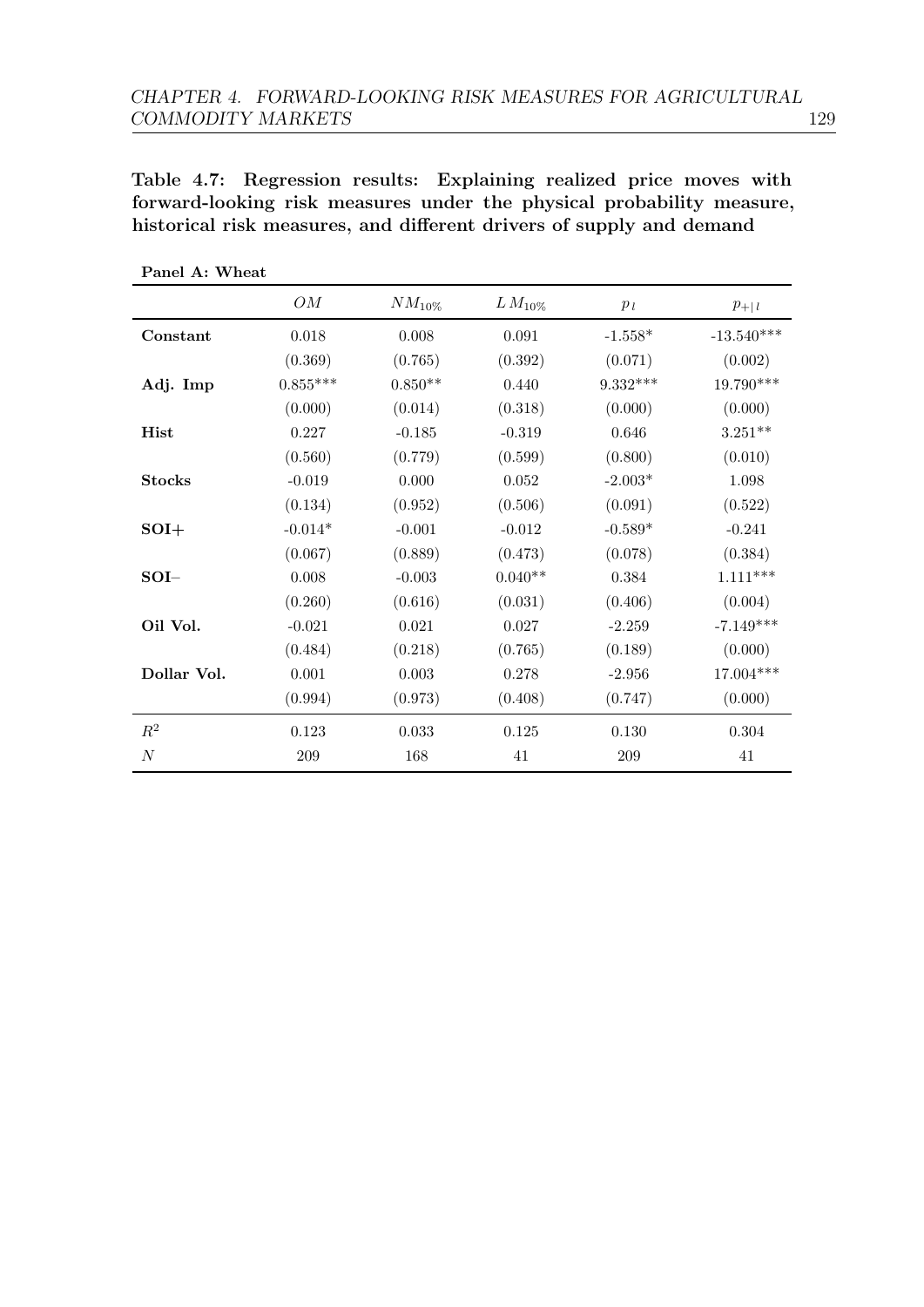## CHAPTER 4. FORWARD-LOOKING RISK MEASURES FOR AGRICULTURAL  $\begin{tabular}{c} COMMODITY MARKETS \end{tabular} \begin{tabular}{c} \multicolumn{2}{c}{} & \multicolumn{2}{c}{} & \multicolumn{2}{c}{} & \multicolumn{2}{c}{} & \multicolumn{2}{c}{} & \multicolumn{2}{c}{} & \multicolumn{2}{c}{} & \multicolumn{2}{c}{} & \multicolumn{2}{c}{} & \multicolumn{2}{c}{} & \multicolumn{2}{c}{} & \multicolumn{2}{c}{} & \multicolumn{2}{c}{} & \multicolumn{2}{c}{} & \multicolumn{2}{c}{} & \multicolumn{2}{c}{} & \multicolumn{2}{c}{} & \multicolumn{2$

| OM          | $NM_{10\%}$ | $LM_{10\%}$     | $p_l$     | $p_{+ l}$ |
|-------------|-------------|-----------------|-----------|-----------|
| $\,0.021\,$ | $0.041*$    | $\,0.096\,$     | $-1.432$  | $-2.053$  |
| (0.433)     | (0.087)     | (0.271)         | (0.132)   | (0.611)   |
| $0.499***$  | 0.044       | $1.520^{***}\,$ | $4.220*$  | 9.100     |
| (0.009)     | (0.891)     | (0.001)         | (0.055)   | (0.177)   |
| $0.292\,$   | $-0.269$    | $-1.314**$      | $1.354\,$ | $-5.590*$ |
| (0.524)     | (0.567)     | (0.018)         | (0.657)   | (0.054)   |
| $-0.020$    | $-0.021$    | $0.215***$      | $-4.870$  | $-6.313*$ |
| (0.794)     | (0.296)     | (0.008)         | (0.198)   | (0.058)   |
| 0.001       | $0.007**$   | $-0.013$        | $-0.242$  | 1.376*    |
| (0.886)     | (0.031)     | (0.366)         | (0.523)   | (0.067)   |
| $-0.001$    | $-0.010**$  | $-0.007$        | 0.763     | $-0.059$  |
| (0.906)     | (0.033)     | (0.733)         | (0.252)   | (0.962)   |
| 0.011       | 0.014       | 0.091           | $-0.526$  | 1.534     |
| (0.681)     | (0.568)     | (0.173)         | (0.735)   | (0.773)   |
| $-0.133$    | 0.067       | $-0.773***$     | $-0.728$  | $-28.411$ |
| (0.531)     | (0.498)     | (0.004)         | (0.936)   | (0.195)   |
| 0.054       | 0.061       | 0.428           | 0.090     | 0.257     |
| $201\,$     | 163         | $38\,$          | $201\,$   | $38\,$    |
|             |             |                 |           |           |

#### Panel B: Corn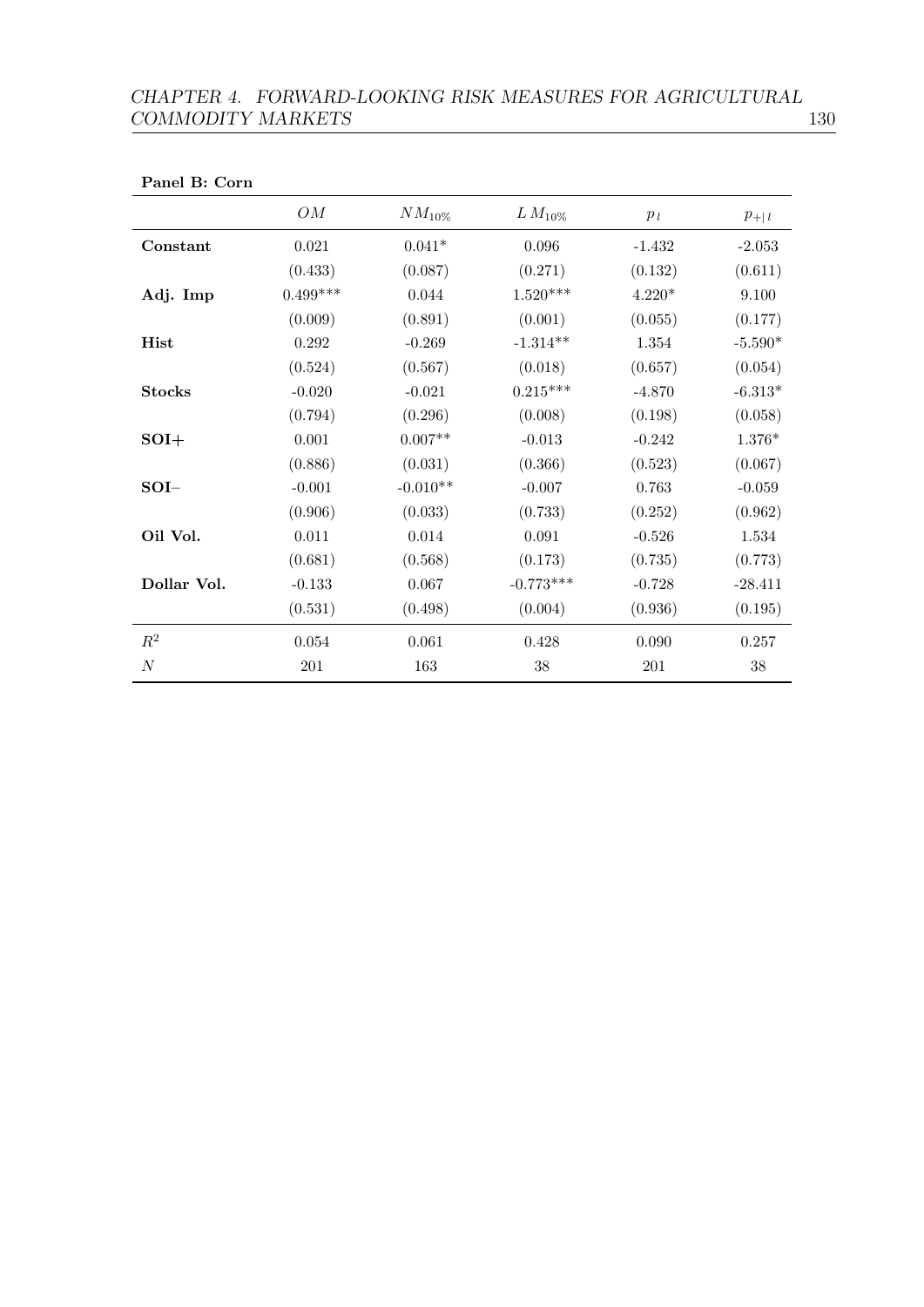| OM          | $NM_{10\%}$ | $LM_{10\%}$ | $p_l$      | $p_{+ l}$   |
|-------------|-------------|-------------|------------|-------------|
| $\,0.029\,$ | $0.031*$    | $0.083***$  | $-1.185$   | $3.206\,$   |
| (0.123)     | (0.076)     | (0.009)     | (0.259)    | (0.308)     |
| $0.799***$  | 0.417       | $0.741***$  | $5.611***$ | 2.864       |
| (0.001)     | (0.309)     | (0.000)     | (0.002)    | (0.477)     |
| 0.146       | $-0.229$    | $-0.023$    | 1.464      | $-5.717***$ |
| (0.552)     | (0.568)     | (0.859)     | (0.575)    | (0.004)     |
| $-0.122***$ | $-0.023$    | $-0.184*$   | $-8.176**$ | $-0.798$    |
| (0.002)     | (0.353)     | (0.080)     | (0.013)    | (0.908)     |
| $-0.004$    | $-0.001$    | 0.001       | $-0.368$   | $-0.549$    |
| (0.559)     | (0.726)     | (0.909)     | (0.325)    | (0.404)     |
| 0.004       | $0.004\,$   | $-0.001$    | $0.155\,$  | $1.028\,$   |
| (0.530)     | (0.183)     | (0.957)     | (0.723)    | (0.264)     |
| $-0.004$    | $0.037**$   | $-0.022$    | $-2.900$   | $-3.132$    |
| (0.896)     | (0.040)     | (0.465)     | (0.100)    | (0.515)     |
| $-0.027$    | $-0.062$    | $-0.244*$   | 10.240     | 3.265       |
| (0.812)     | (0.467)     | (0.052)     | (0.226)    | (0.872)     |
| 0.190       | 0.045       | 0.291       | 0.145      | 0.197       |
| $232\,$     | 194         | $38\,$      | $232\,$    | $38\,$      |
|             |             |             |            |             |

Panel C: Soybeans

Note: This table reports the results of regressions that explain realized monthly unexpected price moves by the corresponding implied and historical risk estimates at the beginning of the month and additional drivers of supply and demand. P-values are given in brackets, with \*,\*\*,\*\*\* denoting significance at the 10%, 5%, 1% levels, respectively. Panel A shows the results for wheat, panel B for corn, and panel C for soybeans. Implied and historical estimates of the risk measures are obtained for every month with maturing options contracts and available prices in the periods March 1987 to June 2012 (wheat), October 1987 to June 2012 (corn), and May 1987 to June 2012 (soybeans). Implied estimates are computed under the physical probability measure using a representative investor with constant relative risk aversion utility and a relative risk aversion of 2. Historical estimates use a rolling estimation window of 60 months. Realized price moves are calculated for the same periods from commodity futures contracts with the shortest available time to maturity. Both futures and option prices refer to contracts traded at the CME. The threshold level A equals 10% of the current commodity futures price. The additional drivers of supply and demand are the stocks-to-use ratio (Stocks), the Southern Oscillation Index (SOI) split into its positive  $(SOI+)$  and negative (SOI-) parts, the volatility of relative oil price changes (Oil Vol.), and the volatility of relative changes of the dollar against a trade-weighted portfolio of seven major currencies (*Dollar*  $Vol.$ ).

The results are basically unchanged compared to those in table [4.6.](#page-131-0) Implied estimates remain to be significant in 10 out of 15 cases and the stocks-to-use ratio remains the second most important variable. Since the risk adjustment does not lead to a systematic improvement of the regressions'  $R^2$  values either, we can conclude that the risk-adjusted implied risk measures have no advantage over the simple ones.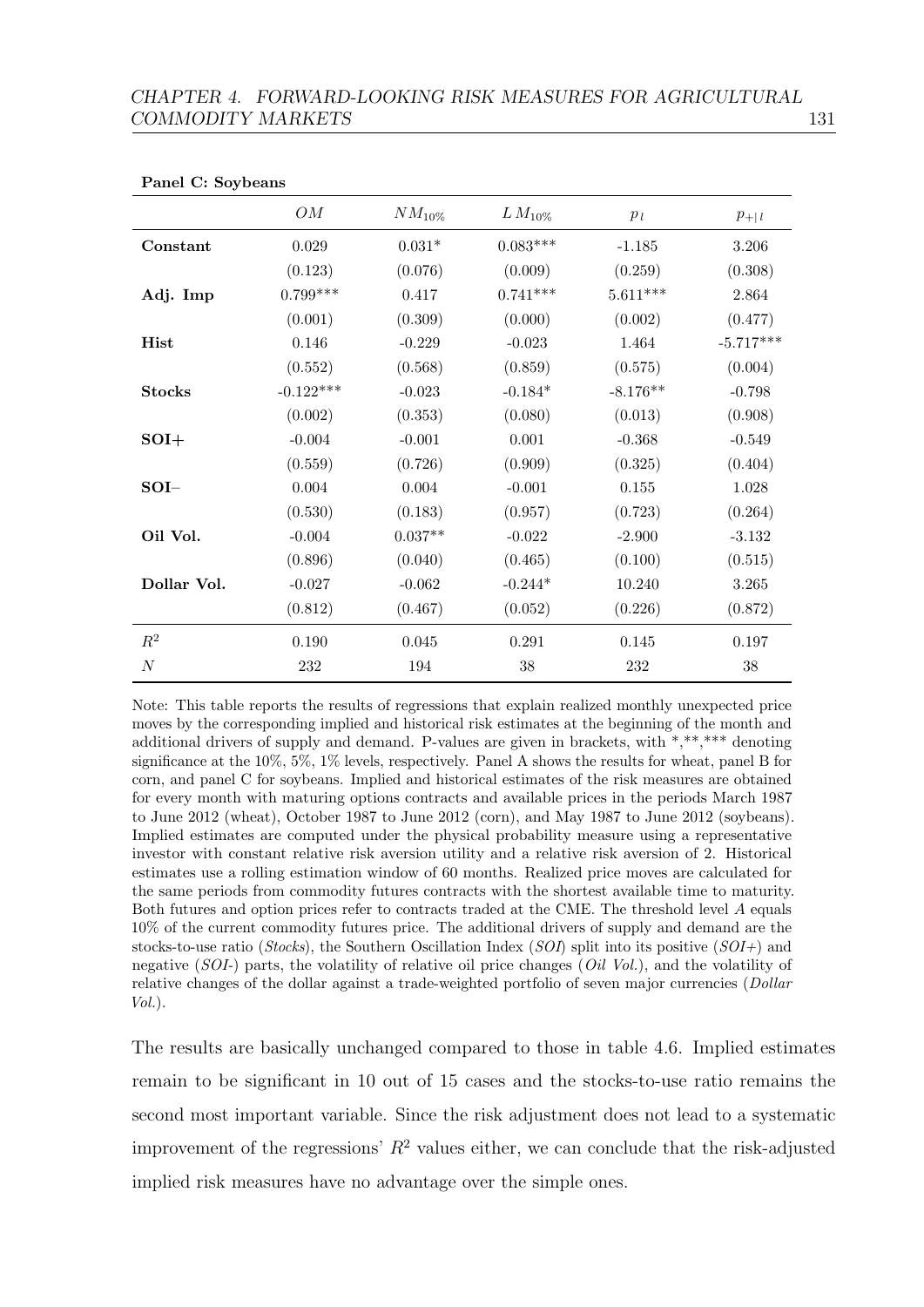### 4.4.4 Implied thresholds

The distinction between large and normal price moves rests on the choice of a specific threshold that defines a critical price level.<sup>[20](#page-138-0)</sup> An alternative way of defining large price moves is to fix the probability of their occurrence, which leads to a time-varying threshold level for distinguishing between large and normal moves. Such a threshold could be interpreted as a protection level for price increases (decreases) for which one should be prepared.[21](#page-138-1) Our methodology allows for the option-implied estimation of such a timevarying threshold. Equation [\(4.7\)](#page-112-1) shows that an estimate of the probability of a large price move can be obtained from the prices of digital options with strike prices  $K + A$  and  $K - A$ . An implied estimate of A arises from the inversion of this relation:

<span id="page-138-2"></span>
$$
p_l = e^{r\tau} \left[ D^C(\tau, K + A^{imp}) + D^P(\tau, K - A^{imp}) \right], \tag{4.16}
$$

where  $p_l$  is the chosen probability and  $K + A^{imp}$  and  $K - A^{imp}$  are the strike prices of digital call and put options, respectively, ensuring that equation [\(4.16\)](#page-138-2) holds. We have seen, however, that the probabilities for large positive and large negative price moves can be quite different. Accordingly, it is useful to distinguish between positive and negative price moves with respect to the threshold as well. If we fix the probabilities for large positive price moves  $(p_{l,+})$  and large negative price moves  $(p_{l,-})$ , the corresponding implied thresholds  $A_{+}^{imp}$  and  $A_{-}^{imp}$  are obtained from the conditions

$$
p_{l,+} = e^{r\tau} \left[ D^C(\tau, K + A_+^{imp}) \right], \tag{4.17}
$$

$$
p_{l,-} = e^{r\tau} \left[ D^P(\tau, K - A^{imp}_{-}) \right]. \tag{4.18}
$$

Estimates of  $A_{+}^{imp}$  and  $A_{-}^{imp}$  for wheat, corn, and soybeans for probabilities  $p_{l,+} = p_{l,-} = 0.1$ are depicted in figure [4.3.](#page-139-0) For each commodity, the upper graph shows the results for  $A_{+}^{imp}$ + and the lower graph the results for  $A_{-}^{imp}$ .

<span id="page-138-0"></span> $^{20}$ In our previous analysis, this critical price level was set at 10% above (below) the expected price. The results for other fixed threshold levels support the main findings of our study and are available upon request.

<span id="page-138-1"></span> $^{21}$ This is basically the idea of the value-at-risk concept, which has been extensively used as a risk measure by financial institutions.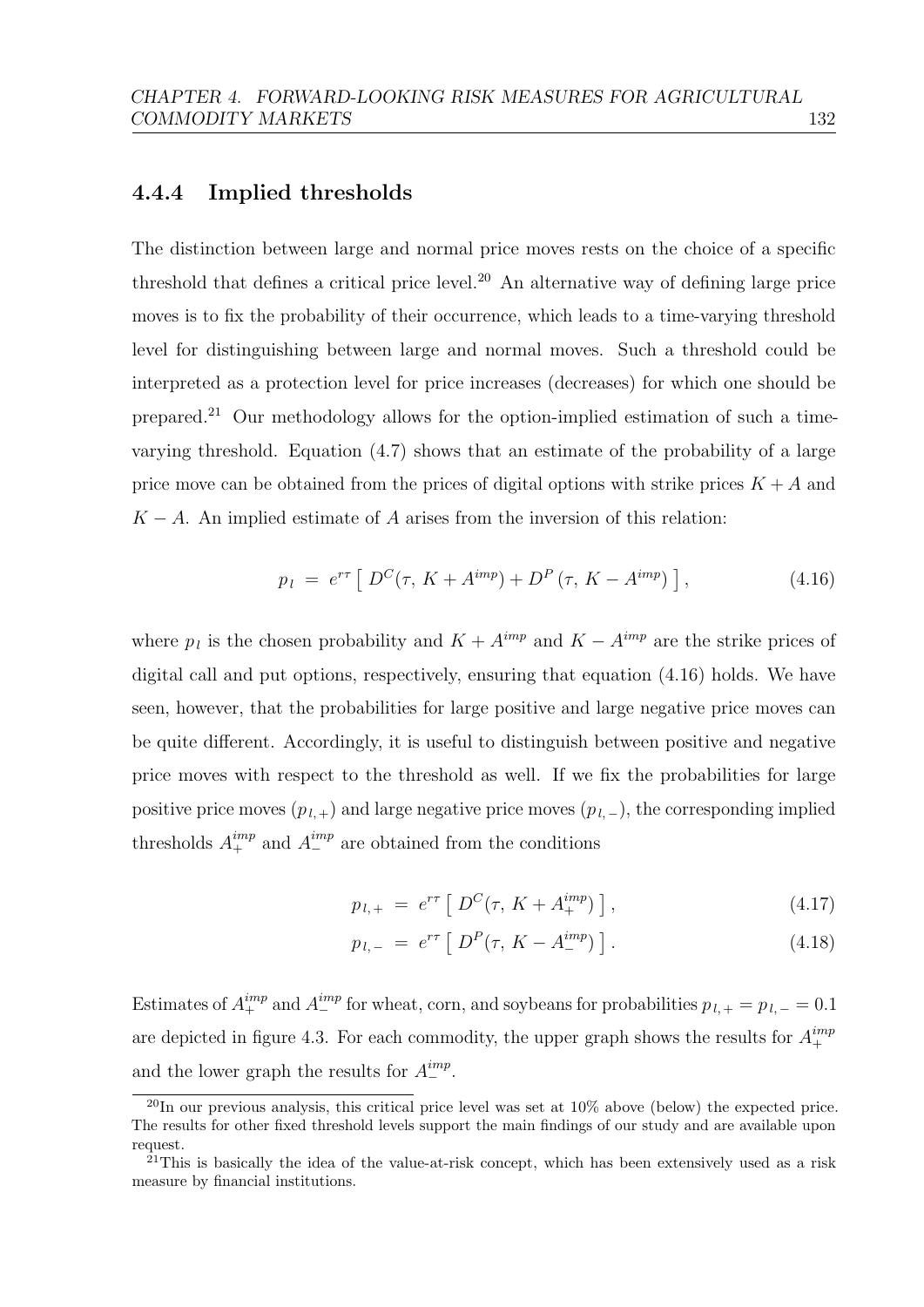<span id="page-139-0"></span>



Panel A: Implied thresholds for wheat



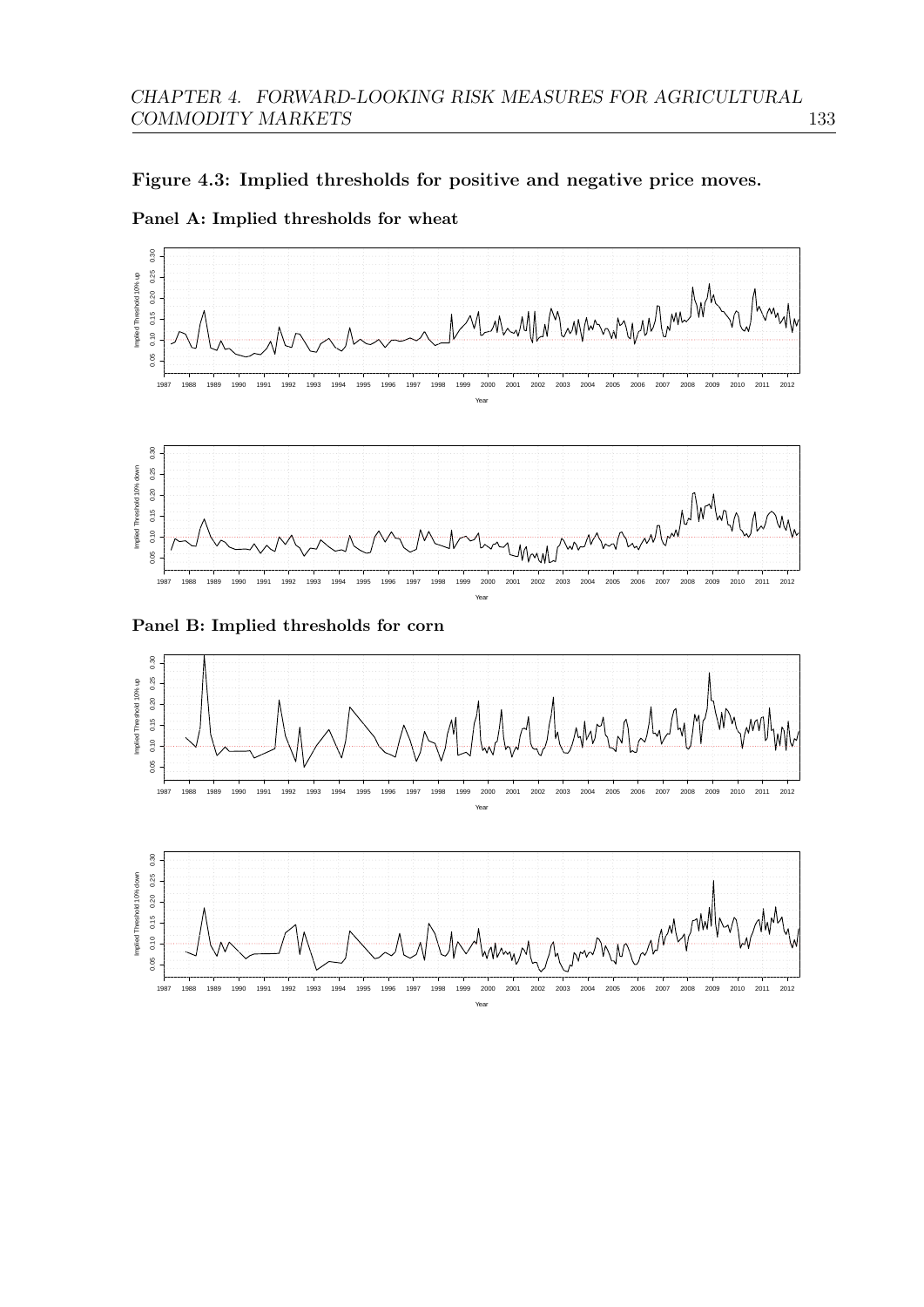

Panel C: Implied thresholds for soybeans

This figure shows implied estimates of the threshold levels  $A_{+}^{imp}$  and  $A_{-}^{imp}$  for wheat (panel A), corn (panel B), and soybeans (panel C). The upper graph for each panel shows the results for  $A_{+}^{imp}$  and the lower graph the results for  $A_{-}^{imp}$ . The estimates are obtained from prices of options on futures traded at the CME. The time horizon ( $\tau$ ) is one month and the values for  $A_{+}^{imp}$  and  $A_{-}^{imp}$  are given as a percentage of the current futures price (price at the beginning of the month). Expected price changes refer to the predictions of an autoregressive model of order one fitted to the time series of the monthly relative price changes of the futures contract with the shortest time to maturity in a 60-month rolling window for the periods March 1987 to June 2012 (wheat), October 1987 to June 2012 (corn), and May 1987 to June 2012 (soybeans). The probabilities  $p_l$  + and  $p_l$  – are fixed at 0.1.

The implied thresholds are quite volatile over time and there is no clear evidence for thresholds being generally higher or lower for one of the three commodities. A general pattern, however, for all three commodities, is an asymmetry between positive and negative price moves. The thresholds for positive price moves are higher, on average, meaning that the protection level for the event of a large price increase needs to be higher (for a given probability) than the protection level for a large price drop. All three commodities have another feature in common: their behavior in the food price crisis. Threshold levels were not particularly high at the beginning of 2007, compared to historical averages. By the end of 2008 they had more than doubled for all commodities and for both positive and negative price moves.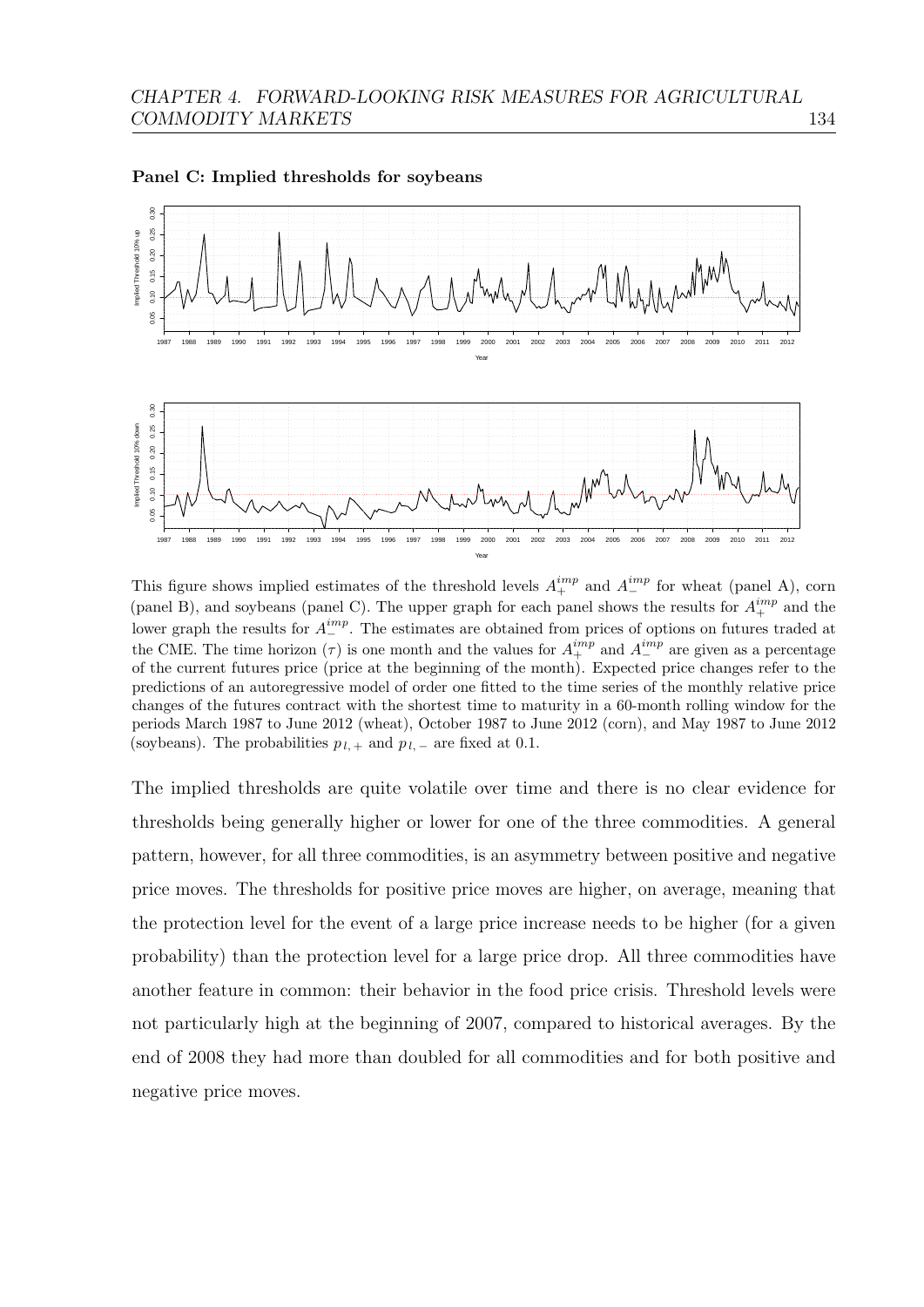# 4.5 Conclusions

A better understanding of price volatility in agricultural commodity markets is crucial for consumers, producers, traders, and policy makers alike. This article contributes in different ways to such an understanding. On the methodological side, it introduces a set of related risk measures that characterize the detailed structure of unexpected price moves. These measures decompose overall price moves into large and normal ones, considering both their expected magnitudes and probabilities of occurrence. Large moves are further decomposed into positive and negative ones, because the direction of a price move is crucial in determining its economic consequences. A second methodological contribution of this article is the derivation of implied estimators of the risk measures. These estimators are forward looking because they extract market expectations about future commodity price moves contained in current option prices. On the empirical side, the article provides an extensive volatility analysis for three major markets (wheat, corn, and soybeans) based on the implied risk measures and their historical counterparts.

Our empirical results show that different measures indeed capture different aspects of price volatility. For example, we see that, for wheat, the distinguishing feature of the food price crisis of 2007–2008 is the higher probability of large price changes but not the magnitude of either normal or large price moves. This finding may explain why farmers and traders felt that volatility was much higher during the food price crisis than suggested by standard volatility measures. Our results also indicate that the magnitude of large positive price moves is generally expected to be greater than the magnitude of negative ones and that the conditional probability of large price jumps being positive decreases in periods of market turmoil. Another key finding of our study is that the implied estimators of our risk measures have very plausible properties and show a much higher information content for future price moves than historical estimators do.

The application of our implied risk measures still faces different challenges. A first issue is the choice of an appropriate threshold level that defines large price moves. Such a choice should be made in light of the potential consequences of a price change and may be a complex market-specific issue. Our approach offers the flexibility, however, of treating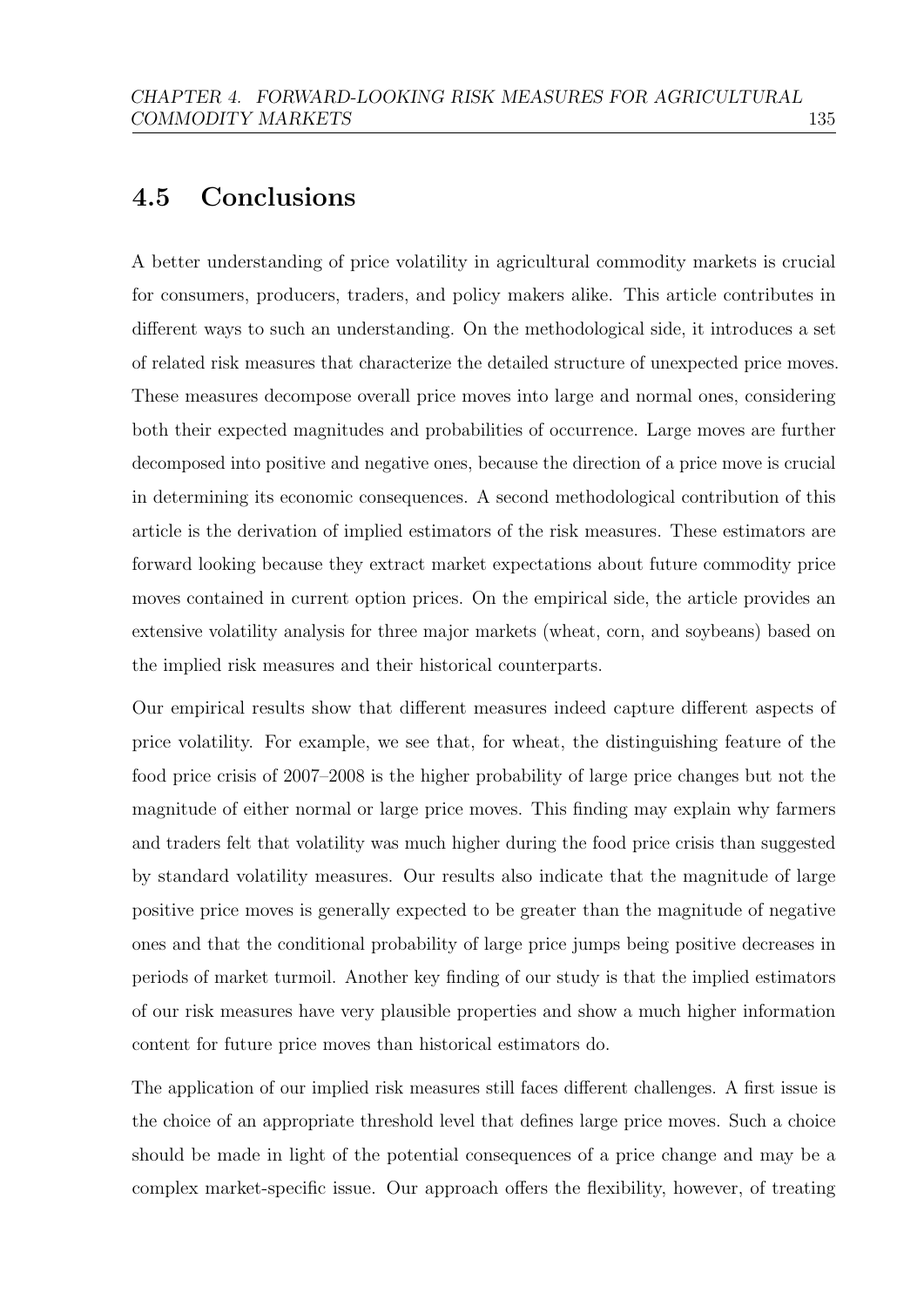the threshold as a free parameter that can also change over time and to obtain implied estimates of the threshold. A clear limitation of our approach is the requirement of reliable option prices, which limits the number of commodity markets that qualify for an application of implied risk measures. For large threshold levels, we face the additional problem that options with strike prices far out of the money have to be available. In terms of application, another challenging problem is the integration of implied risk measures into sophisticated early warning systems. We have provided evidence that implied estimators contain useful information about future price changes, but the best way to combine (implied) expectations of option market participants with more traditional market indicators and fundamental volatility drivers is still an open issue for further research.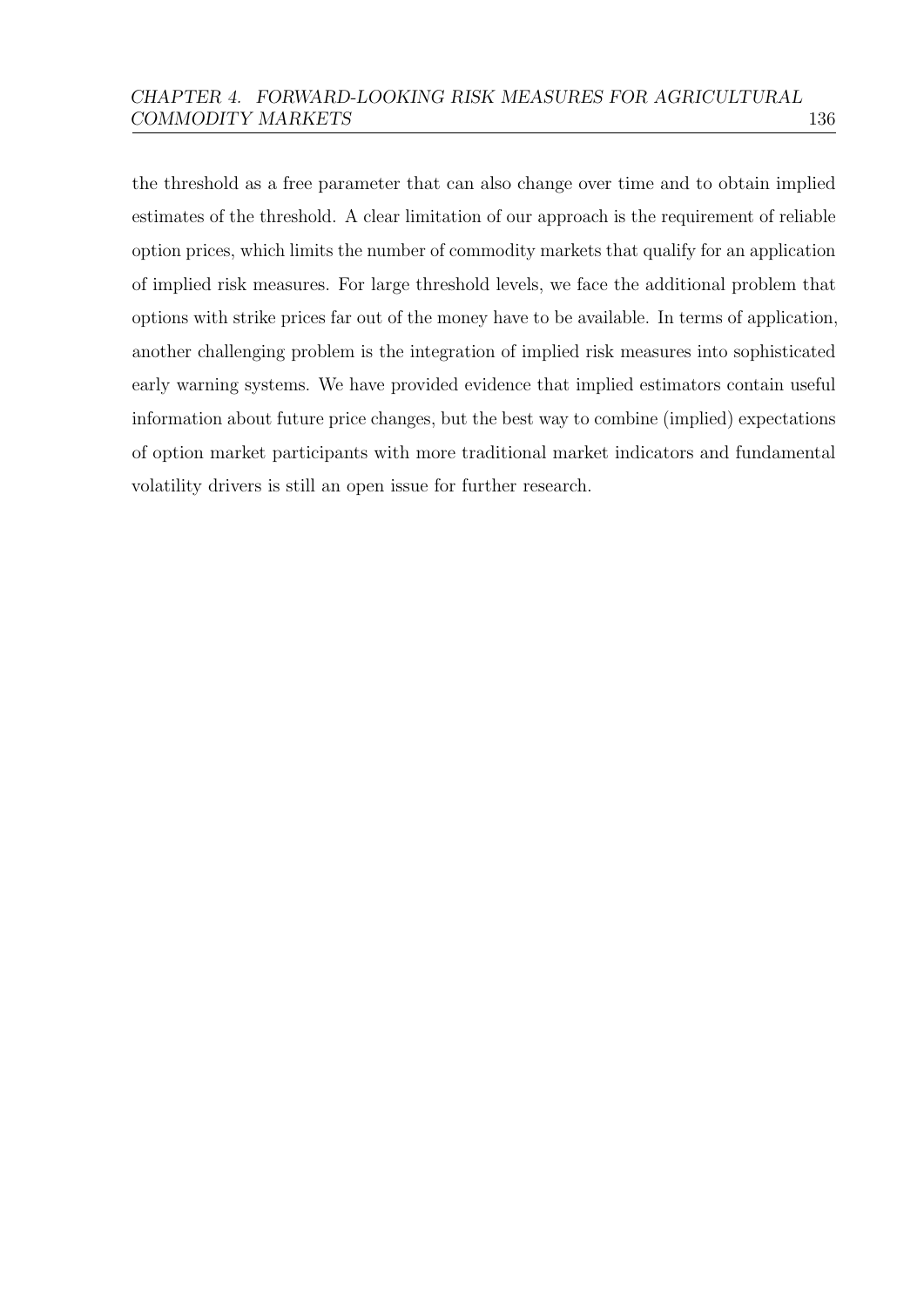#### Appendix

This appendix illustrates the relation between the second to fourth moments of unexpected price moves and our risk measures via the Gram–Charlier distribution [\(Jondeau](#page-156-1) [and Rockinger](#page-156-1) [\(2001\)](#page-156-1)). The Gram–Charlier distribution is an extension of the normal distribution that allows for non-zero skewness and excess kurtosis. It has four parameters, each of which corresponds to a specific moment. The first one determines the mean, the second one the standard deviation, the third one skewness, and the fourth one excess kurtosis. Therefore, the Gram–Charlier distribution is ideally suited for disentangling the effects of different moments.

Table [4.8](#page-144-0) shows the values of all seven risk measures under the assumption that an unexpected price change follows a Gram–Charlier distribution. We consider four different parameter combinations. The starting point is  $GC(0, 1, 0, 0)$ , which refers to a Gram–Charlier distribution with mean zero, unit standard deviation, zero skewness, and zero excess kurtosis, that is, a standard normal distribution. The second distribution  $(GC(0, 1.1, 0, 0))$  has an increased standard deviation of 1.1, but still zero skewness and excess kurtosis. The third distribution  $(GC(0, 1, 1, 0))$  introduces a positive skewness of one without excess kurtosis and the fourth distribution  $(GC(0, 1, 0, 2.5))$  has an excess kurtosis of 2.5 but no skewness. In addition, table [4.8](#page-144-0) considers three different threshold levels  $A(1,2, \text{ and } 3)$ .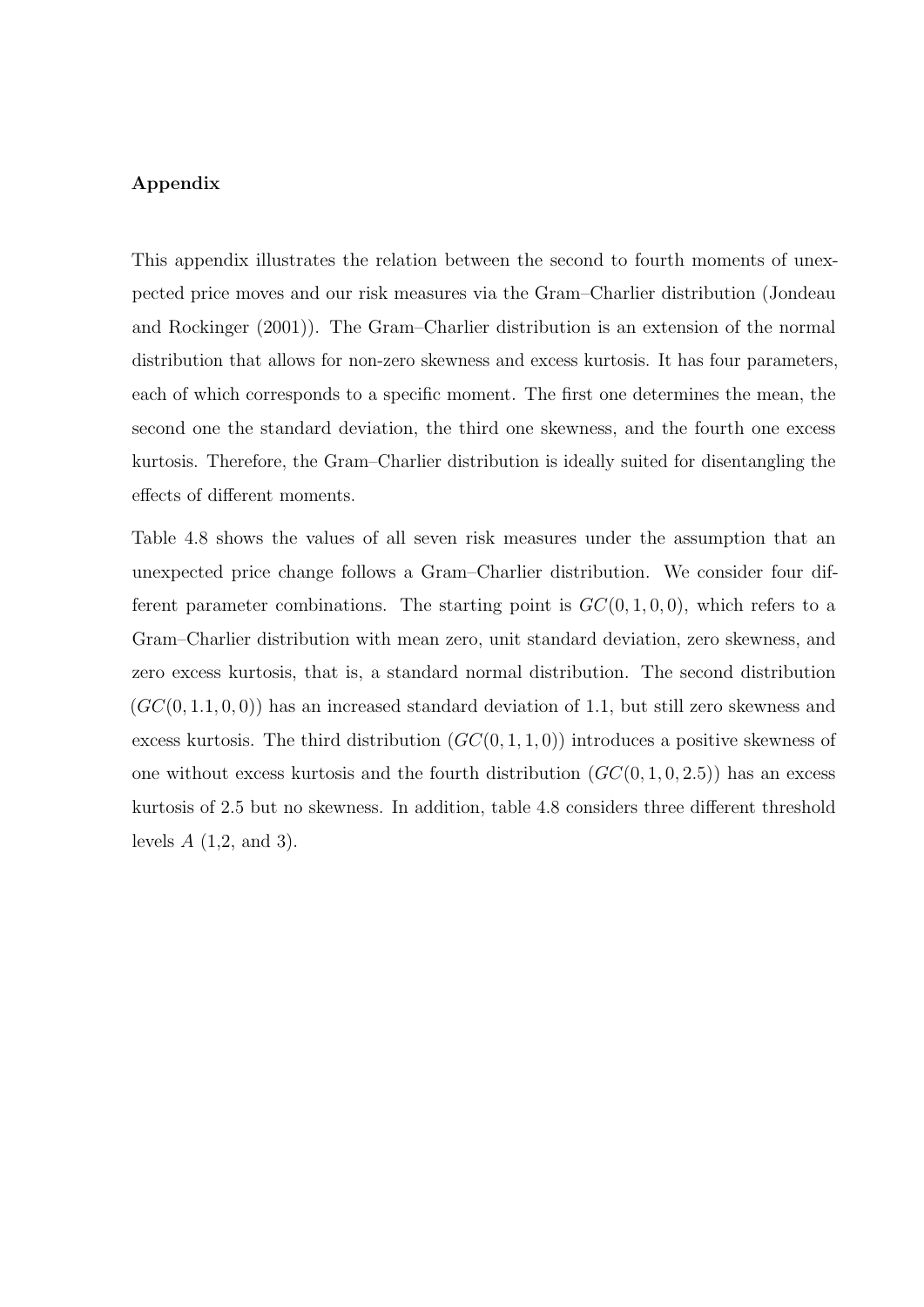|                      |           | $GC(0, 1, 0, 0)$ $GC(0, 1.1, 0, 0)$ |           | $GC(0, 1, 1, 0)$ $GC(0, 1, 0, 2.5)$ |
|----------------------|-----------|-------------------------------------|-----------|-------------------------------------|
| OM                   | $0.798\,$ | 0.878                               | 0.827     | $0.715\,$                           |
| $NM_1$               | 0.460     | 0.467                               | 0.467     | 0.424                               |
| $LM_1$               | $1.526\,$ | 1.599                               | 1.571     | 1.770                               |
| $p_{\,l}$            | $0.317\,$ | 0.363                               | 0.327     | 0.216                               |
| $LM_{1+}$            | 1.526     | 1.599                               | 1.779     | 1.770                               |
| $L M_1$ <sub>-</sub> | $1.526\,$ | 1.599                               | $1.375\,$ | 1.770                               |
| $p_{+ l}$            | 0.500     | 0.500                               | 0.485     | 0.500                               |
| $NM_2$               | $0.723\,$ | $0.762\,$                           | $0.730\,$ | $0.506\,$                           |
| $LM_2$               | $2.376\,$ | 2.436                               | 2.492     | 2.746                               |
| $p_l$                | $0.045\,$ | 0.069                               | $0.055\,$ | 0.068                               |
| $LM_{2+}$            | 2.376     | 2.436                               | 2.532     | 2.746                               |
| $LM_{2-}$            | 2.376     | $2.436\,$                           | 2.122     | $2.746\,$                           |
| $p_{+ l}$            | $0.500\,$ | 0.500                               | 0.902     | $0.500\,$                           |
| $NM_3$               | $0.791\,$ | 0.862                               | 0.809     | 0.661                               |
| $LM_3$               | $3.288\,$ | $3.336\,$                           | $3.356\,$ | 3.422                               |
| $p_l$                | $0.003\,$ | 0.006                               | 0.007     | $0.019\,$                           |
| $LM_{3+}$            | $3.288\,$ | $3.336\,$                           | $3.356\,$ | $3.422\,$                           |
| $LM_{3-}$            | 3.288     | 3.336                               |           | 3.422                               |
| $p_{+ l}$            | 0.500     | 0.500                               | 1.000     | 0.500                               |

<span id="page-144-0"></span>Table 4.8: Risk measures for different distributions and thresholds

Note: This table reports the risk measures  $OM$ ,  $NM$ ,  $LM$ ,  $p_l$ ,  $LM$ ,  $LM$ <sub>+</sub>, and  $p$ <sub>+|l</sub> for different distributions of unexpected price changes and different threshold levels A. We consider four different distributions that belong to the class of Gram–Charlier (GC) distributions. These distributions have four parameters. The first one specifies the expected value, the second one the standard deviation, the third one skewness, and the fourth one excess kurtosis. The threshold level is chosen to be either 1, 2, or 3.

Starting from the reference point of a standard normal distribution, we see that an increase in the standard deviation leads to higher values for all risk measures, irrespective of the threshold level. The only exception is the (conditional) probability of a large price move being positive, which is 0.5 for all symmetric distributions. If the standard deviation were the only parameter that changed over time, all risk measures would always move in the same direction. This is not what we observe for the wheat market, however. Our earlier analysis has shown that the probability of a large price move decreases substantially from 2008 to 2009 while at the same time the magnitude of both normal and large price moves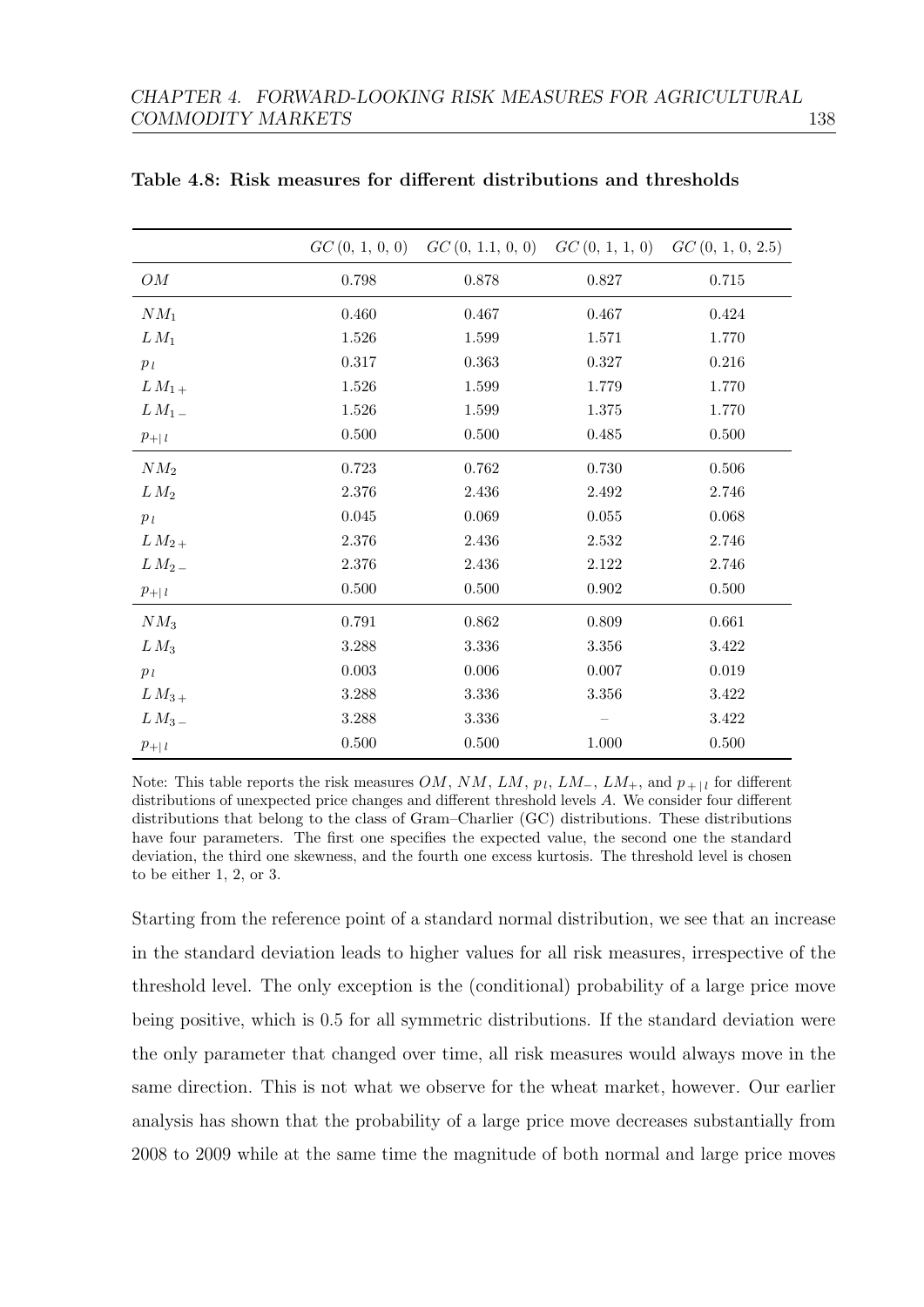increases. These findings suggest that knowledge of the standard deviation alone, be it historical or implied, is not sufficient to understand the fine structure of risk.

For skewness and kurtosis, we see from table [4.8](#page-144-0) that their effects can depend on the threshold level A. A skewness of one leads to a lower (conditional) probability of a large positive price move than in the analogous symmetric distribution (0.485 versus 0.5) for  $A = 1$ . If  $A = 2$ , this relation is reversed (0.902 versus 0.5). A similar effect can be seen for kurtosis. Excess kurtosis of 2.5 leads to a decrease of the probability of a large price move (from 0.317 to 0.216) for  $A = 1$ . If  $A = 2$ , the probability increases from 0.045 to 0.055.

In summary, our illustrations show that a single volatility measure, be it implied or historical, is not sufficient to characterize the detailed structure of risk. Moreover, to supplement this measure by information on implied skewness and kurtosis might not be sufficient either, because the effect of greater skewness and kurtosis depends on the relevant threshold level that defines large price moves.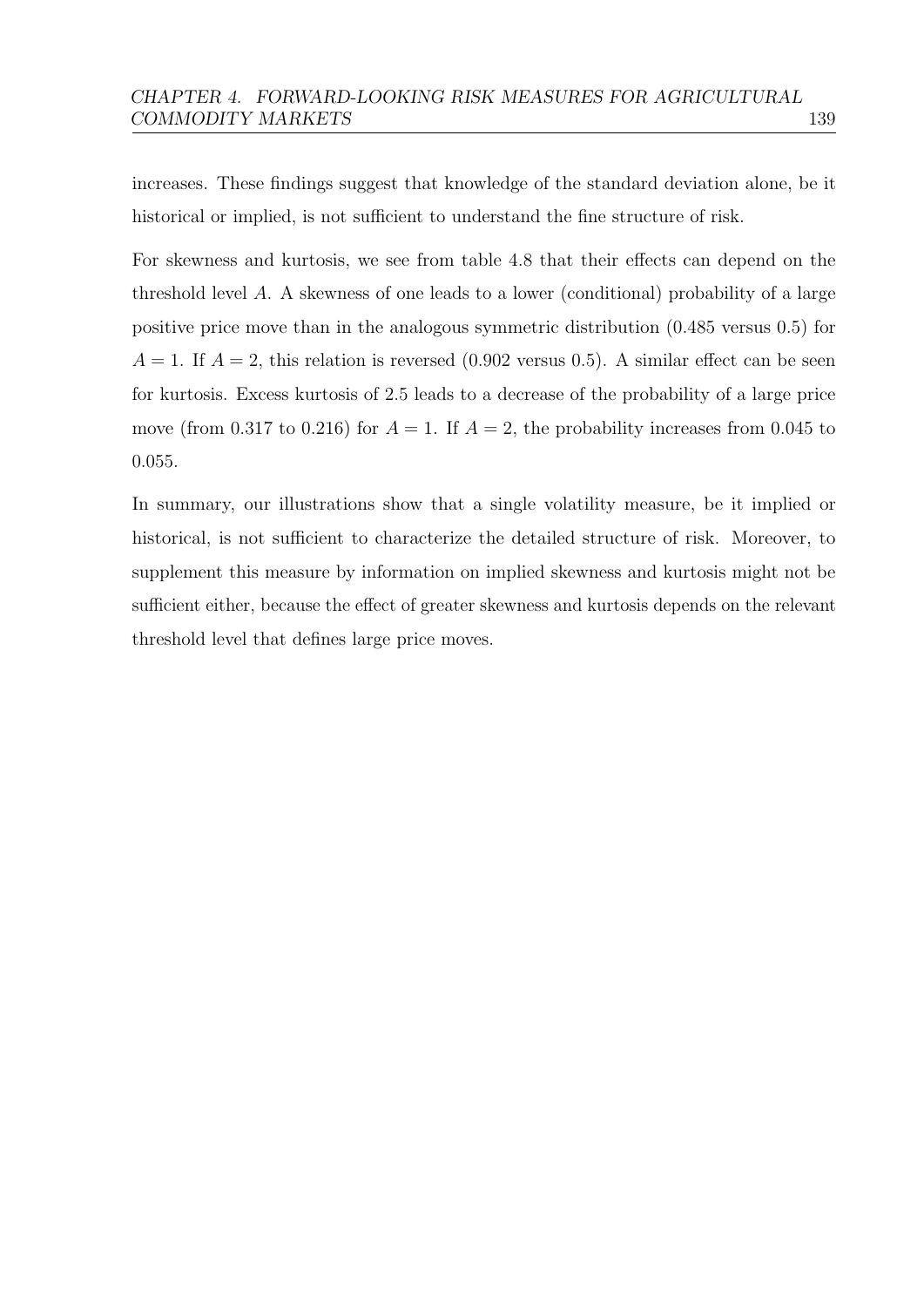## Conclusions

This thesis gives insights into the genesis and development of volatility on agricultural markets by focussing on three research questions. First, in Chapter 2, I conduct a comprehensive analysis of volatility on three agricultural commodity markets that allows to answer the question how volatility has developed since the food price crisis. Second, Chapter 3 provides findings on the determinants of volatility by analyzing a broad set of commodity markets and (potential) volatility drivers. Finally, Chapter 4 takes a closer look at how volatility and specific price risks can be forecast. The main results are briefly summarized in the following.

The analysis of different volatility measures in three agricultural commodity markets and the analysis' implications have shown that the choice of the precise application of a volatility measurement method influences the properties of a volatility estimate and the description of volatility development can—at least in some cases—depend on the estimation method. The investigation further points out that the three commodities analyzed all exhibit high volatility between 2007-2011, but that the amount of volatility increase and the uniqueness of this high volatility level strongly depend on the specific market. Instead of defining criteria for finding the best method for estimating volatility, the analysis encourages thinking about the different issues that are necessary for the application of a measurement method and for drawing conclusions carefully or looking at alternative methods for a robustness analysis. The recognition of different characteristics of the volatility estimates is not only important when making statements with regards to the volatility development, but also for further analyses based on volatility estimates.

The analysis of volatility drivers stresses that general conclusions for agricultural markets cannot be drawn because, just as the volatility itself, also the drivers of volatility vary among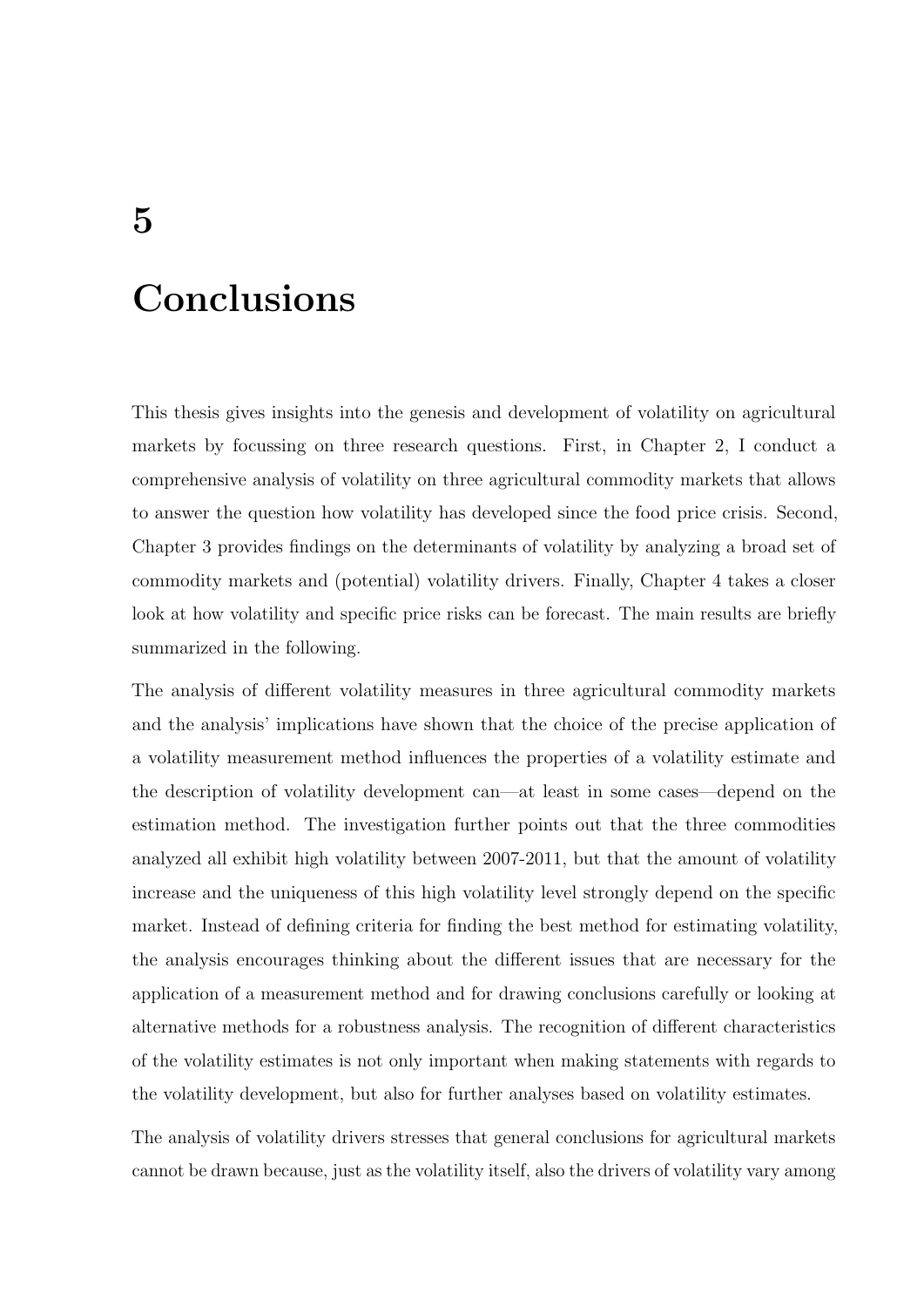markets. Besides identifying certain drivers external to the markets, the investigation points out that part of the volatility can be explained by commodity markets' internal factors, namely spillovers between markets that are supposed to be substitutes for specific purposes. Moreover, it seems that some markets behave as volatility "leaders", while other markets follow in their behavior. These insights can be helpful for policy makers since they show which markets they should focus on first and which impacts can be expected for other markets from actions on one market. Additionally, the results of the chapter indicate that it is more promising to focus on the measures that can help affected market participants to cope with higher volatility than to try to reduce price volatility on specific markets.

Finally, the disaggregation of a general risk measure and the development of option-implied estimators provides a helpful tool for detecting specific price risks in advance. First, the ex post investigation shows that the disaggregation leads to new insights with respect to the causes of a high overall volatility measure. Since different market participants are affected differently by unexpected price moves and unexpected large price moves within a short time interval are especially worrying, risk measures that are more specific than the usually applied standard deviation of returns are valuable, as they allow for measures that are better connected to the consequences of a volatility increase. Second, forward-looking estimators for those risk measures have been developed. The empirical analysis indicates that on the one hand implied estimates exhibit more predictive power than simple historical estimates, but on the other hand do not contain all relevant information for future price movements because additional explanatory variables are a valuable supplement. Since my analysis uses a relatively simple system of explanatory variables, it is worthwhile to have a closer look on the variables that should be included and to consider potential lagged effects in order to improve the prediction quality and therewith ameliorate this kind of early warning system.

Overall, this thesis demonstrates that the G20 agricultural ministers' call to manage the risk and mitigate the impacts of excessive price volatility can only be satisfied if one is aware of which commodity markets are affected, which specific kind of price risk one faces,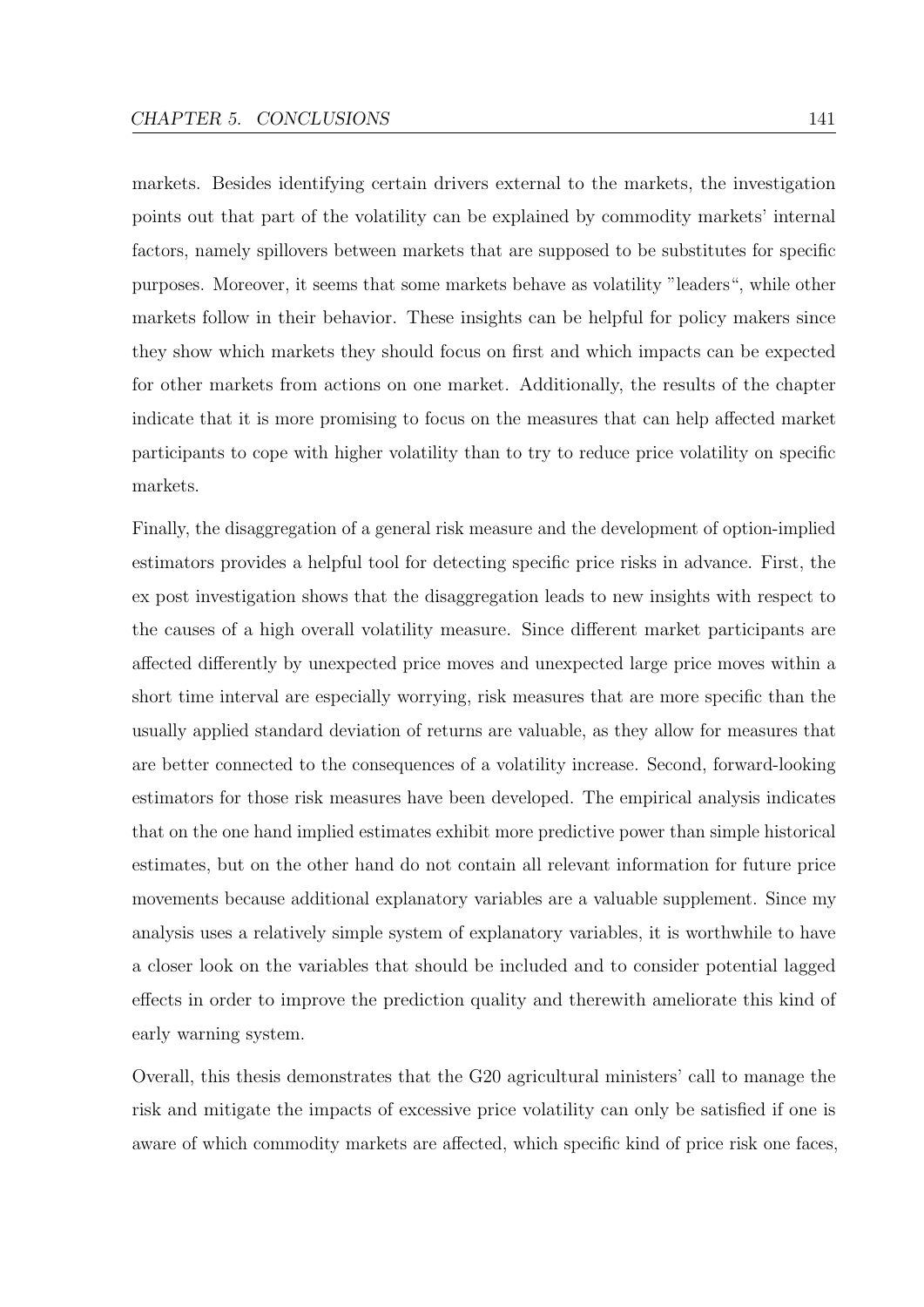and consequently which group of market participants needs protection, and if this risk is recognized early enough to undertake helpful measures.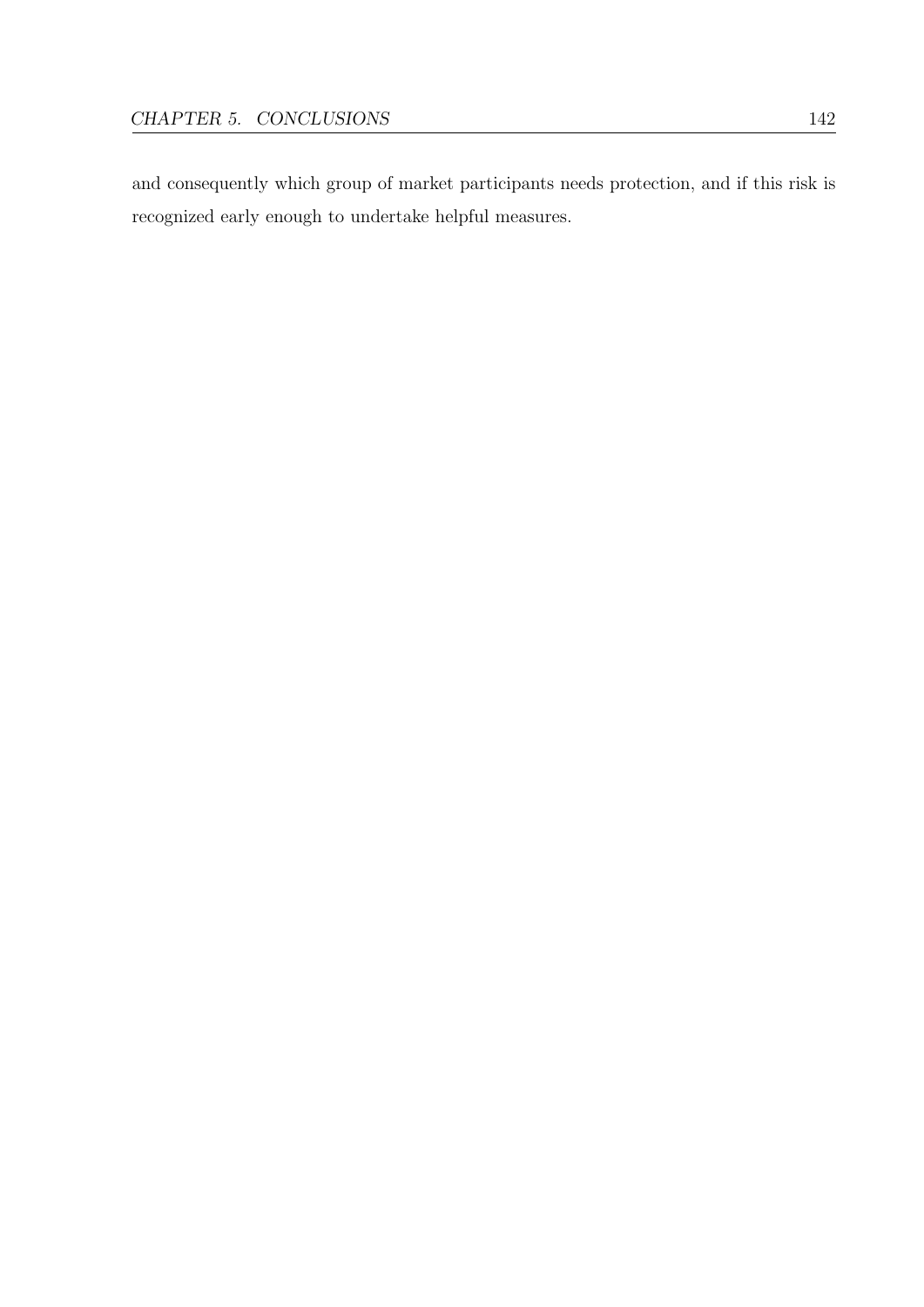## Bibliography

- Algieri, Bernardina, 2012, Price volatility, speculation and excessive speculation in commodity markets: sheep or shepherd behaviour ?, ZEF-Discussion Papers on Development Policy No. 166, Zentrum für Entwicklungsforschung, Bonn.
- , 2014, A roller coaster ride: an empirical investigation of the main drivers of the international wheat price, Agricultural Economics 45, 459–475.
- Andersen, Torben G., and Tim Bollerslev, 1998, Answering the skeptics: Yes, standard volatility models do provide accurate forecasts, International Economic Review 39, 885–905.
- , and Francis X. Diebold, 2009, Parametric and nonparametric volatility measurement, in Yacine Ait-Sahalia, and Lars Peter Hansen (eds.), Handbook of Financial Econometrics, 67–138 (Elsevier, Amsterdam).
- Andrews, Donald W. K., and Hong-Yuan Chen, 1994, Approximately median-unbiased estimation of autoregressive models, Journal of Business  $\mathcal C$  Economic Statistics 12, 187–204.
- Araujo, Claudio, Catherine Araujo-Bonjean, and Stéphanie Brunelin, 2012, Alert at maradi: Preventing food crises by using price signals, World Development 40, 1882–1894.
- Assefa, Tsion T., Miranda Meuwissen, and Alfons Oude Lansink, 2014, Price volatility perceptions and management strategies in European food supply chains, Scientific Paper No. 6, ULYSSES project, EU 7th Framework Programme, Project 312182 KBBE.2012.1.4-05, Wageningen.
- Babcock, Bruce A., 2012, The impact of US biofuel policies on agricultural price levels and volatility, China Agricultural Economic Review 4, 407–426.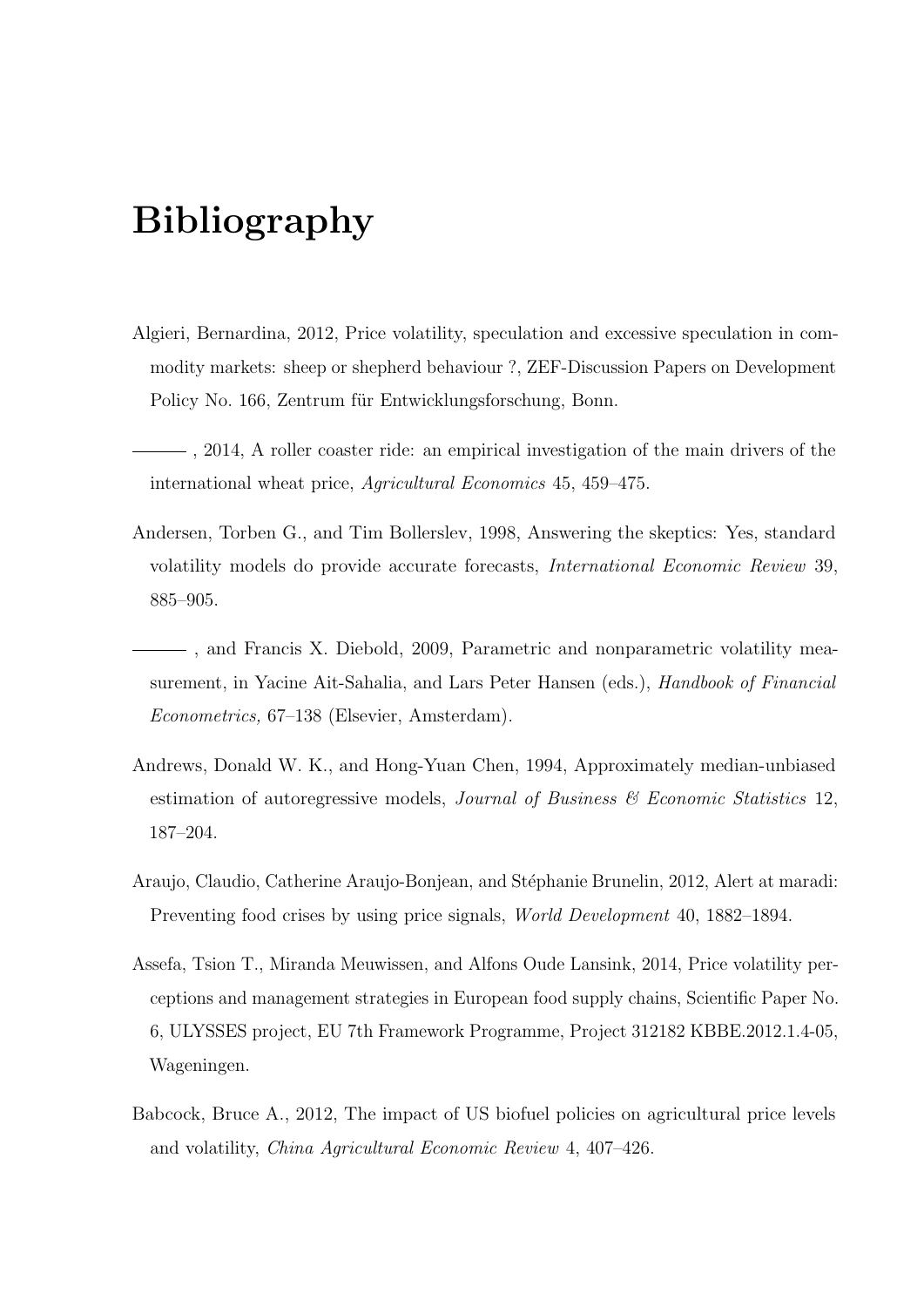- Baker, Malcolm, and Jeffrey Wurgler, 2007, Investor sentiment in the stock market, Journal of Economic Perspectives 21, 129–151.
- Bakshi, Gurdip, Nikunj Kapadia, and Dilip Madan, 2003, Stock return characteristics, skew laws, and the differential pricing of individual equity options, Review of Financial Studies 16, 101–143.
- Balcombe, Kevin, 2011, The nature and determinants of volatility in agricultural prices: an empirical study, in Adam Prakash (ed.), Safeguarding Food Security In Volatile Global Markets, 89–110 (FAO, Rome).
- Baquedano, Felix G., 2014, Developing an indicator of price anomalies as an early warning tool: A technical compendium (FAO, Rome).
- Barone-Adesi, Giovanni, and Robert E. Whaley, 1987, Efficient analytic approximation of american option values, Journal of Finance 42, 301–320.
- Barrett, Christopher B., and Marc F. Bellemare, 2011, Why food price volatility doesn't matter, Foreign affairs, accessed: 2015-04-30, https://www.foreignaffairs.com/articles/2011-07-12/why-food-price-volatility-doesntmatter.
- Bellemare, Marc F., 2015, Rising food prices, food price volatility, and social unrest, American Journal of Agricultural Economics 97, 1–21.
- , Christopher B. Barrett, and David R. Just, 2013, The welfare impacts of commodity price volatility: evidence from rural Ethiopia, *American Journal of Agricultural* Economics 95, 877–899.
- Benavides, Guillermo, 2009, Price volatility forecasts for agricultural commodities: an application of historical volatility models, option implieds and composite approaches for futures prices of corn and wheat, Revista de Administracion, Finanzas y Economia (Journal of Management, Finance and Economics) 3, 40–59.
- Black, Fischer, 1976, The pricing of commodity contracts, Journal of Financial Economics 3, 167–179.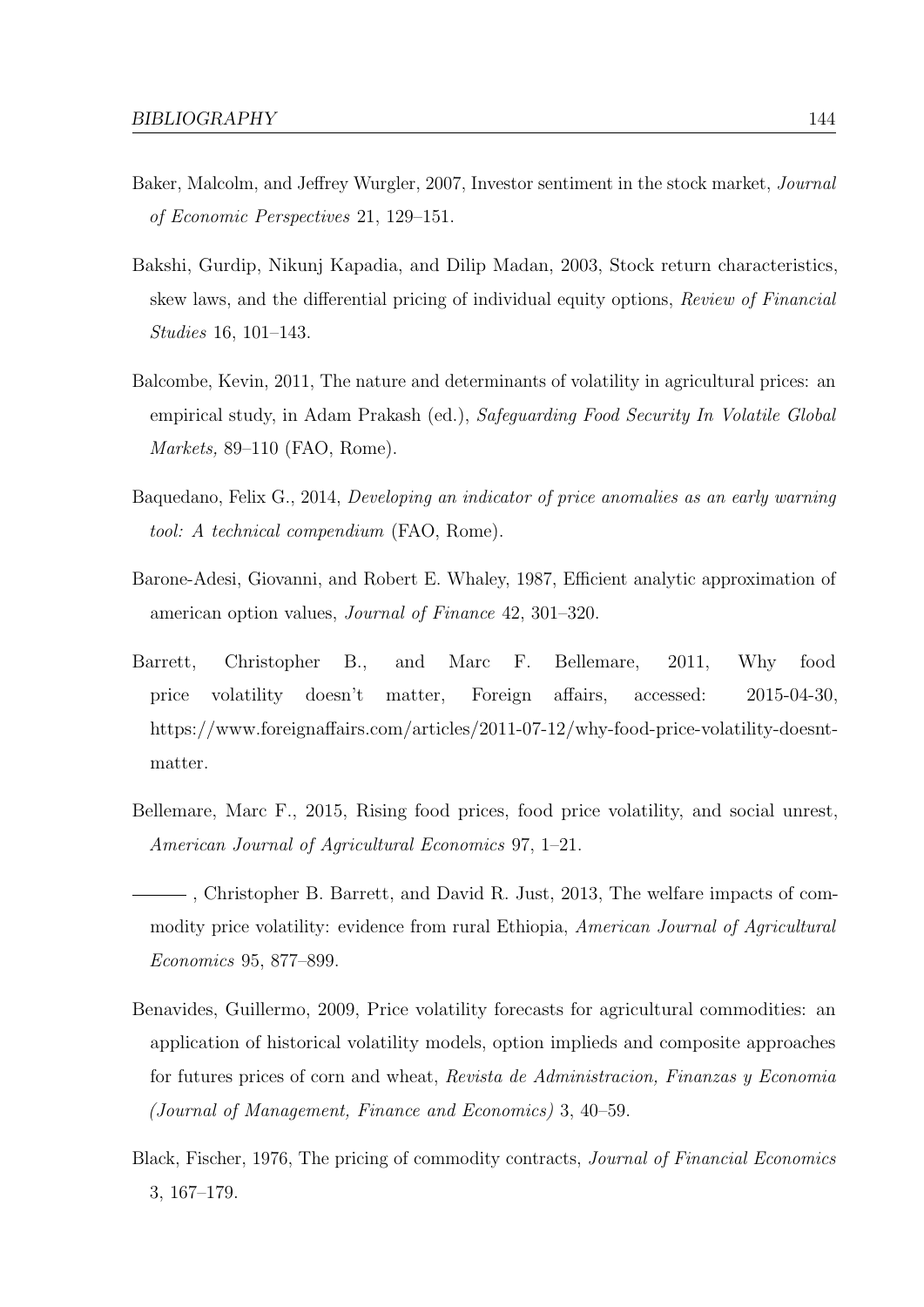- -, and Myron Scholes, 1973, The pricing of options and corporate liabilities, *Journal* of Political Economy 81, 637–654.
- Blair, Bevan J., Ser-Huang Poon, and Stephen J. Taylor, 2001, Forecasting S&P 100 volatility: the incremental information content of implied volatilities and high-frequency index returns, Journal of Econometrics 105, 5–26.
- Bobenrieth, Eugenio, Brian Wright, and Di Zeng, 2013, Stocks-to-use ratios and prices as indicators of vulnerability to spikes in global cereal markets, Agricultural Economics 44, 43–52.
- Bollerslev, Tim, 1986, Generalized autoregressive conditional heteroskedasticity, Journal of Econometrics 31, 307–327.
- , 1987, A conditionally heteroskedastic time series model for speculative prices and rates of return, Review of Economics and Statistics 69, 542–547.
- Borin, A., and V. Di Nino, 2012, The role of financial investments in agricultural commodity derivatives markets, Temi di discussione No. 849, Bank of Italy, Rome.
- Botman, Dennis, 2011, Food price volatility, IMF Resident Representative Office in the Philippines, accessed: 2015-05-04, http://www.imf.org/external/country/PHL/RR/2011/021510.pdf.
- Brenner, Robin J., Richard H. Harjes, and Kenneth F. Kroner, 1996, Another look at models of the short-term interest rate, Journal of Financial and Quantitative Analysis 31, 85–107.
- Brinkmann, Felix, and Olaf Korn, 2014, Risk-adjusted option-implied moments, Working Paper, Georg-August-Universität Göttingen, Göttingen.
- Britten-Jones, Mark, and Anthony Neuberger, 2000, Option prices, implied price processes, and stochastic volatility, Journal of Finance 55, 839–866.
- Brümmer, Bernhard, Olaf Korn, Tinoush Jamali Jaghdani, Alberto Saucedo, and Kristina Schlüßler, 2013, Food price volatiltiy drivers in retrospect, Policy Briefing No. 1,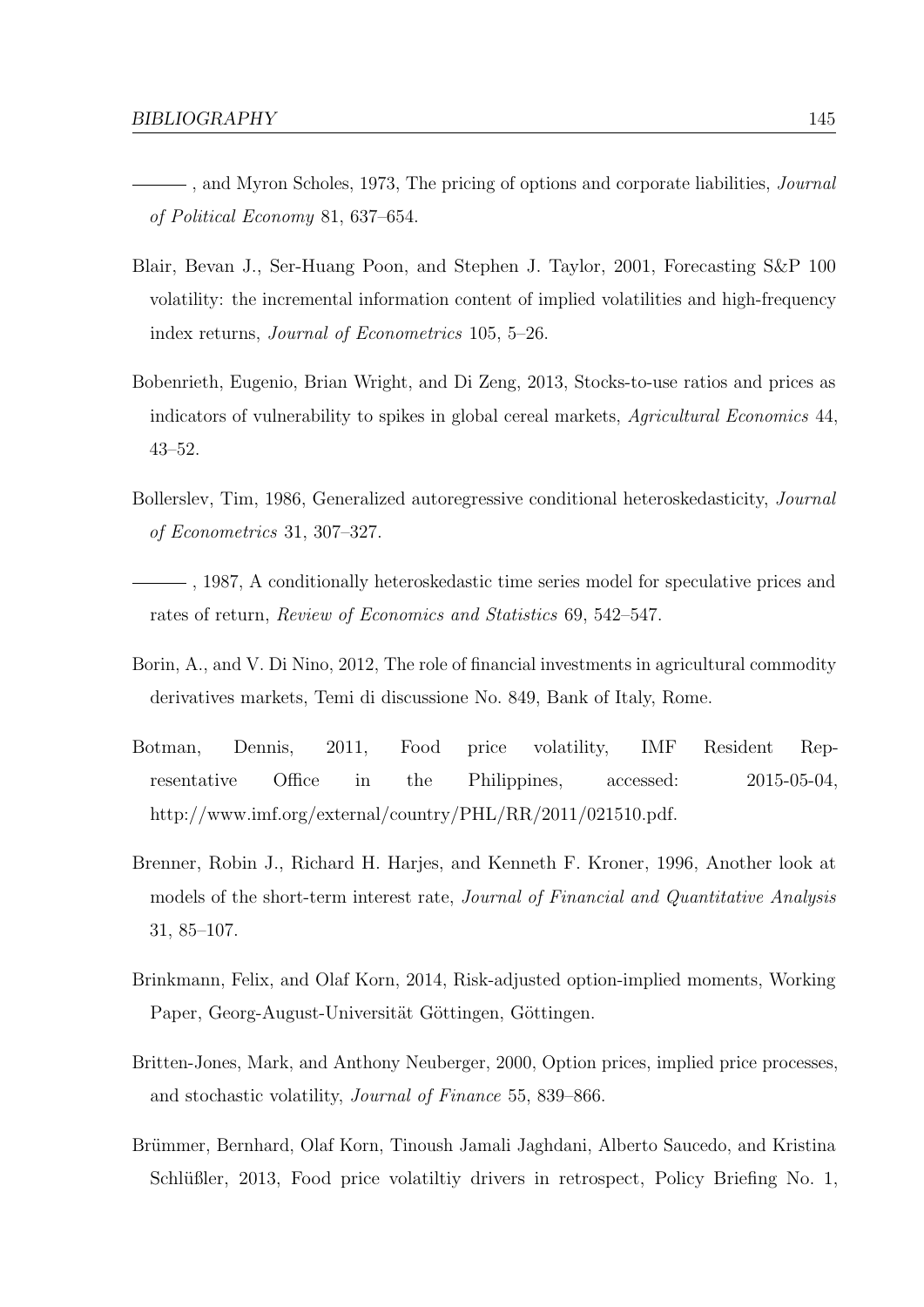ULYSSES project, EU 7th Framework Programme, Project 312182 KBBE.2012.1.4-05, Göttingen.

- Brümmer, Bernhard, Olaf Korn, Kristina Schlüßler, and Tinoush Jamali Jaghdani, 2014, Volatility analysis: Causation impacts in retrospect (2007-2011) and preparing for the future, Scientific Paper No. 1, ULYSSES project, EU 7th Framework Programme, Project 312182 KBBE.2012.1.4-05, Göttingen.
- , and Alberto Saucedo, 2013, Volatility in the after crisis period A literature review of recent empirical research, Working Paper No. 1, ULYSSES project, EU 7th Framework Programme, Project 312182 KBBE.2012.1.4-05, Göttingen.
- Carr, Peter, and Liuren Wu, 2009, Variance risk premiums, Review of Financial Studies 22, 1311–1341.
- Cashin, Paul, Hong Liang, and C. John McDermott, 2000, How persistent are shocks to world commodity prices?, IMF Staff Papers, Vol. 47, No. 2, International Monetary Fund, Washington, D.C.
- Chang, Bo-Young, Peter Christoffersen, Kris Jacobs, and Gregory Vainberg, 2012, Optionimplied measures of equity risk, Review of Finance 16, 385–428.
- Chen, Zhiyao, Robert T. Daigler, and Ali M. Parhizgari, 2006, Persistence of volatility in futures markets, Journal of Futures Markets 26, 571–594.
- Christoffersen, Peter, Kris Jacobs, and Bo-Young Chang, 2012, Forecasting with option implied information, in Graham Elliott, and Allan Timmermann (eds.), Handbock of Economic Forecasting, Volume 2a, 581–656, North-Holland, Amsterdam.
- Clapp, Jennifer, 2009, Food price volatility and vulnerability in the global south: considering the global economic context, Third World Quarterly 30, 1183–1196.
- CNCD 11.11.11, SOS Faim, Oxfam-Solidarit´e, R´eseau Financement Alternatif, FAIRFIN, 2013, Financial speculation intensifies agricultural price volatility, momagri: Focus on issues, accessed: 2015-11-05, http://www.momagri.org/UK/focus-on-issues/Financialspeculation-intensifies-agricultural-price-volatility 1296.html.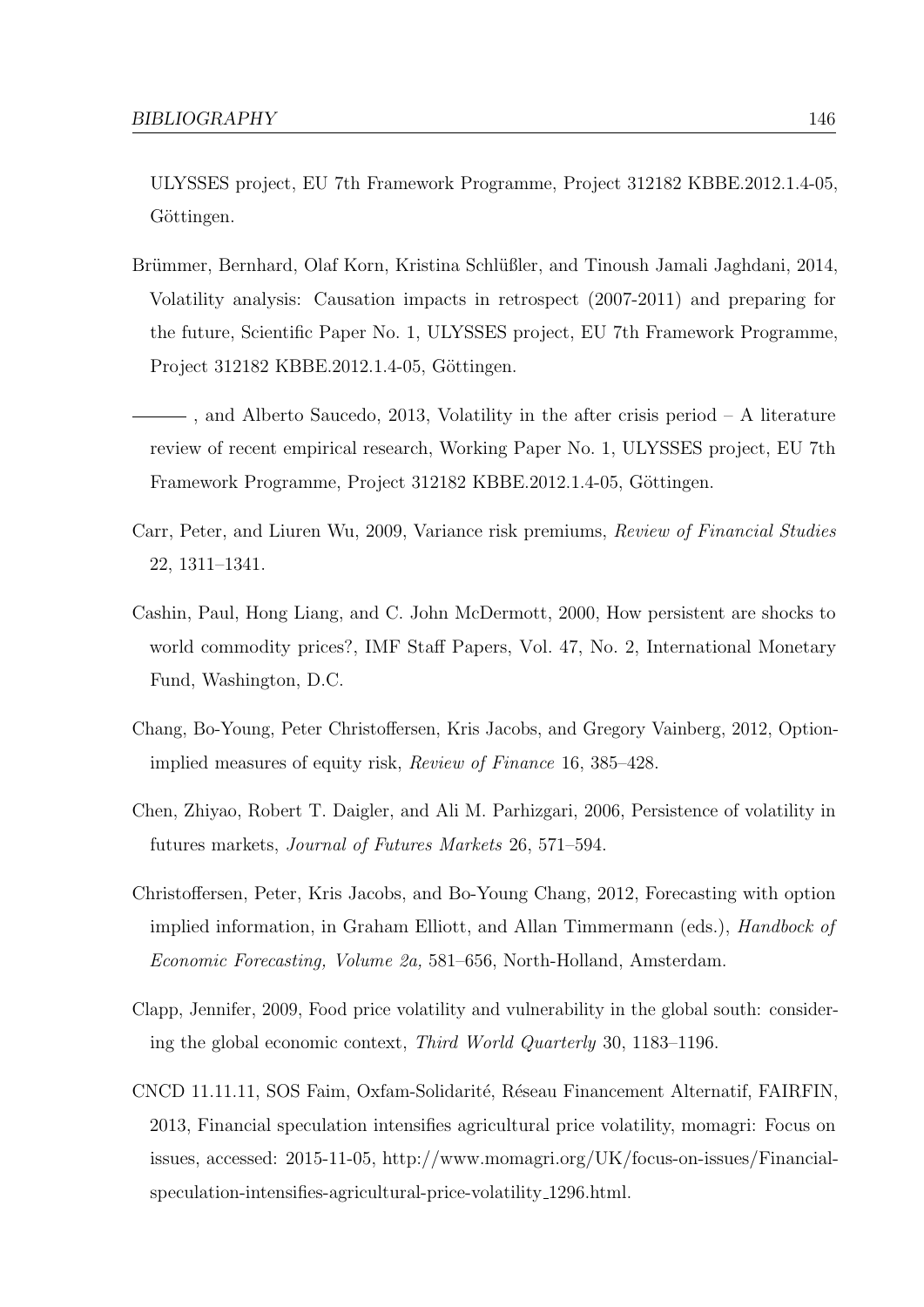- Cox, John C., and Stephen A. Ross, 1976, The valuation of options for alternative stochastic processes, Journal of Financial Economics 3, 145–166.
- Dawe, David, and Ali Doroudian, 2012, A simple price monitoring tool to assess monthly changes in food prices (FAO, Rome).
- Diaz-Bonilla, Eugenio, and Juan Francisco Ron, 2010, Food security, price volatility and trade: Some reflections for developing countries, Issue Paper No. 28, International Centre for Trade and Sustainable Development (ICTSD), Geneva.
- Diebold, Francis X., Andrew Hickman, Atsushi Inoue, and Til Schuermann, 1997, Converting 1-day volatility to h-day volatility: scaling by h is worse than you think, Working Paper No. 97/34, Wharton Financial Institutions Center, University of Pennsylvania.
- Doornik, Jurgen A., 2009, Autometrics, in Jennifer L. Castle, and Neil Shephard (eds.), The Methodology and Practice of Econometrics: A Festschrift in Honour of David F. Hendry, 88–121 (Oxford University Press, Oxford).
- Dowd, Kevin, 2007, *Measuring Market Risk* (Wiley, Chichester et al.) 2. edn.
- Du, Xiaodong, Cindy L. Yu, and Dermot J. Hayes, 2011, Speculation and volatility spillover in the crude oil and agricultural commodity markets: A bayesian analysis, Energy Economics 33, 497–503.
- ECLAC, FAO, and IICA, 2011, Price volatility in agricultural markets (2000-2010): implications for Latin America and policy options, Newsletter No. 1/2011, Economic Commission for Latin America and the Caribbean and United Nations Food and Agriculture Organization and Inter-American Institute for Cooperation on Agriculture, Santiago.
- Ederington, Louis H., and Wei Guan, 2006, Measuring historical volatility, Journal of Applied Finance 16, 5–14.
- FAO, 2008, Volatility in agricultural commodities an update, Food Outlook Global Market Analysis June 2008, 55–57.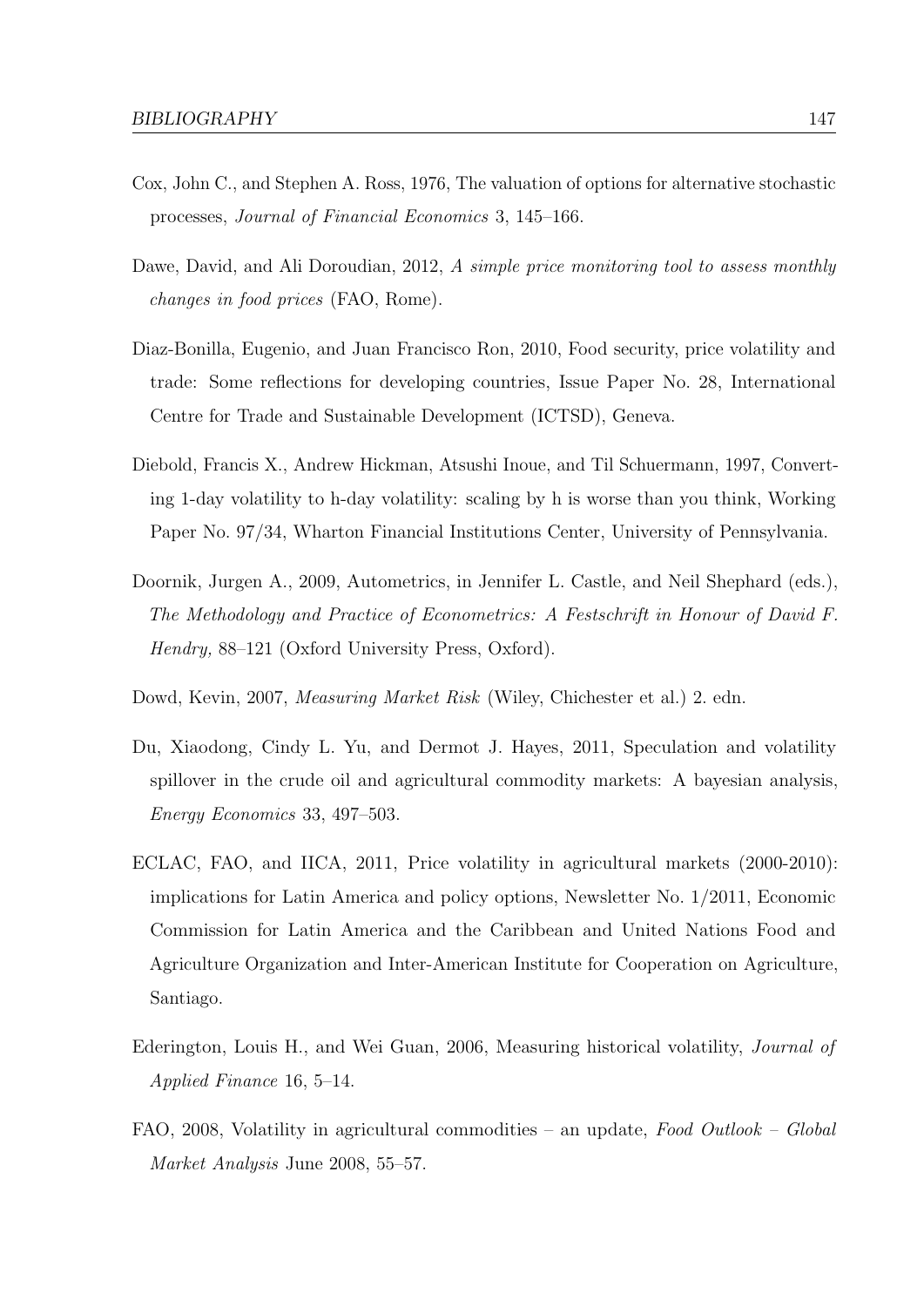- , 2011, Food price volatility and the right to food, Right To Food Issues Brief No. 1, FAO, Rome.
- , IFAD, IMF, OECD, UNCTAD, WFP, the World Bank, the WTO, IFPRI, and the UN HLTF, 2011, Price volatility in food and agricultural markets: Policy responses, Policy Report for the G20 leaders coordinated by FAO and OECD, Rome and Paris.
- Fleming, Jeff, 1998, The quality of market volatility forecasts implied by S&P 100 index option prices, Journal of Empirical Finance 5, 317–345.
- , 1999, The economic significance of the forecast bias of S&P 100 index option implied volatility, Advances in futures and options research 10, 219–252.
- G20 Agricultural Ministers, 2011, Action plan on food price volatility and agriculture, Ministerial Declaration of the Meeting of the G20 Agriculture Ministers in Paris, 22 and 23 June 2011.
- Galtier, Frank, and Bruno Vindel, 2013, Managing food price instability in developing countries,  $\hat{A}$  Savoir 17.
- Garcia, Philip, and Raymond M. Leuthold, 2004, A selected review of agricultural commodity futures and options markets, European Review of Agricultural Economics 31, 235–272.
- Garman, Mark B., and Michael J. Klass, 1980, On the estimation of security price volatilities from historical data, Journal of Business 53, 67–78.
- Ghosh, Nilabja, Sangeeta Chakravarty, and M. Rajeshwor, 2010, Effect of trade liberalisation on volatility: the experience of indian agriculture, International Journal of Economic Policy in Emerging Economies 3, 253–271.
- Giamouridis, Daniel, and George Skiadopoulos, 2012, The informational content of financial options for quantitative asset management, in Bernd Scherer, and Kenneth Winston (eds.), Handbock of Quantitative Asset Management, 243–265, (Oxford University Press, Oxford).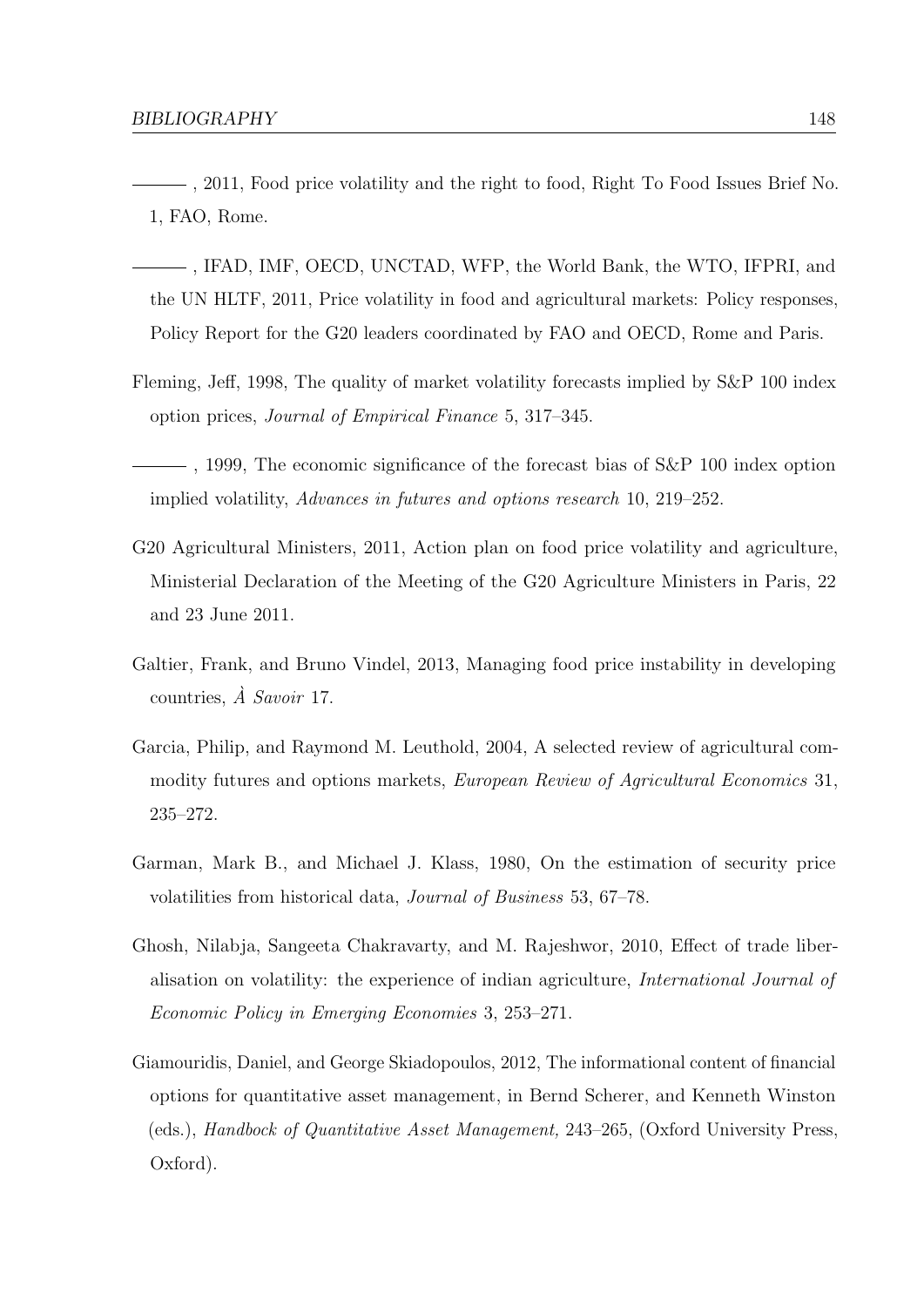- Gilbert, Christopher L., and C. Wyn Morgan, 2010, Food price volatility, *Philosophical* Transactions of the Royal Society B: Biological Sciences 365, 3023–3034.
- Gilbert, Christopher L., and Simone Pfuderer, 2014, The role of index trading in price formation in the grains and oilseeds markets, Journal of Agricultural Economics 65, 303–322.
- Glosten, Lawrence R., Ravi Jagannathan, and David E. Runkle, 1993, On the relation between the expected value and the volatility of the nominal excess return on stocks, Journal of Finance 48, 1779–1801.
- Goldstein, Daniel G., and Nassim N. Taleb, 2007, We don't quite know what we are talking about when we talk about volatility, Journal of Portfolio Management 33, 84–86.
- Gordon, J. Douglas, 1985, The distribution of daily changes in commodity futures prices, Technical Bulletin No. 1702, United States Department of Agriculture, Washington D.C.
- Gorton, Gary, and K. Geert Rouwenhorst, 2006, Facts and fantasies about commodity futures, Financial Analysts Journal 62, 47–68.
- Greenfield, Jim, and Abdolreza Abbassian, 2011, Strengthening global food market monitoring, in Adam Prakash (ed.), Safeguarding food security in volatile global markets, 459–478 (FAO, Rome).
- Grosche, Stephanie-Carolin, 2014, What does granger causality prove? a critical examination of the interpretation of granger causality results on price effects of index trading in agricultural commodity markets, Journal of Agricultural Economics 65, 279–302.
- Hamilton, James D., and Jing Cynthia Wu, 2014, Risk premia in crude oil futures prices, Journal of International Money and Finance 42, 9–37.
- Headey, Derek, and Shenggen Fan, 2008, Anatomy of a crisis: the causes and consequences of surging food prices, Agricultural Economics 39, 375–391.
- Hendry, David F., and Hans-Martin Krolzig, 1999, Improving on 'Data mining reconsidered' by K.D. Hoover and S.J. Perez, Econometrics Journal 2, 202–219.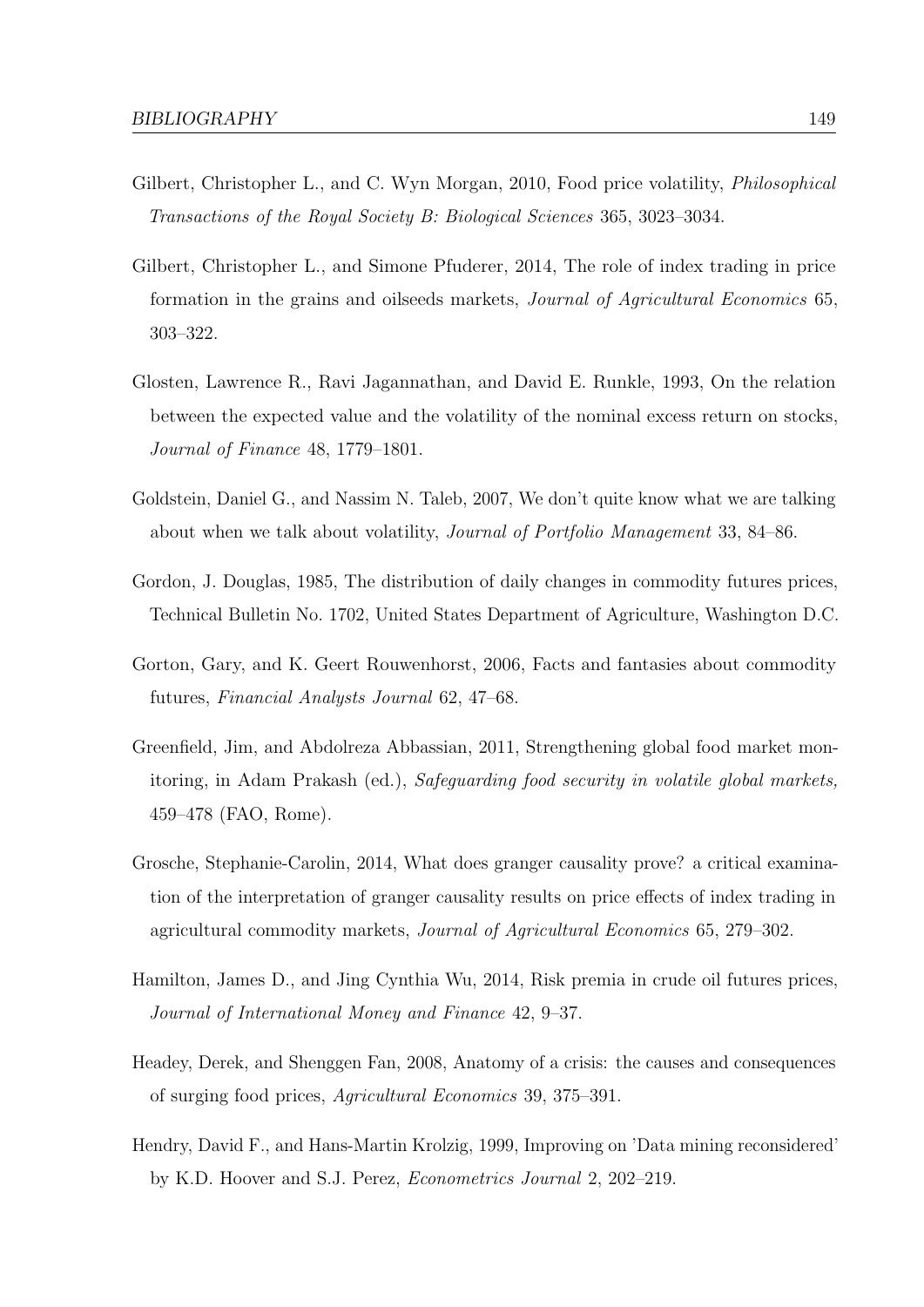- $-$ , 2005, The properties of automatic GETS modelling, *Economic Journal* 115, C 32–C 61.
- Hicks, John, 1946, Value and Capital: an inquiry into some fundamental principles of economic theory (Clarendon Press, Oxford) 2. edn.
- Hilliard, Jimmy E., and Jorge A. Reis, 1999, Jumps processes in commodity futures prices and option prices, American Journal of Agricultural Economics 81, 273–286.
- HLPE, 2011, Price volatility and food security, HLPE Report No. 1, Committee on World Food Security, High Level Panel of Experts on Food Security and Nutrition (HLPE), Rome.
- Hoover, Kevin D., and Stephen J. Perez, 1999, Data mining reconsidered: encompassing and the general-to-specific approach to specification search, Econometrics Journal 2, 167–191.
- Huchet-Bourdon, Marilyn, 2011, Agricultural commodity price volatility: an overview, OECD Food, Agriculture and Fisheries Papers No. 52, AgroCampus-Ouest, Rennes.
- Hull, John C., 2009, Options, futures, and other derivatives (Pearson Prentice Hall, Upper Saddle River, NJ) 7. edn.
- $-$ , 2012, Risk Management and Financial Institutions (Wiley, Chichester et al.) 3. edn.
- Irwin, Scott H., and Dwight R. Sanders, 2012, Testing the masters hypothesis in commodity futures markets, Energy Economics 34, 256–269.
- Jiang, George J., and Yisong S. Tian, 2005, The model-free implied volatility and its information content, Review of Financial Studies 18, 1305–1342.
- Jondeau, Eric, and Michael Rockinger, 2001, Gram-Charlier densities, Journal of Economic Dynamics and Control 25, 1457–1483.
- Kaplanski, Guy, and Haim Levy, 2010, Sentiment and stock prices: the case of aviation disasters, Journal of Financial Economics 95, 174–201.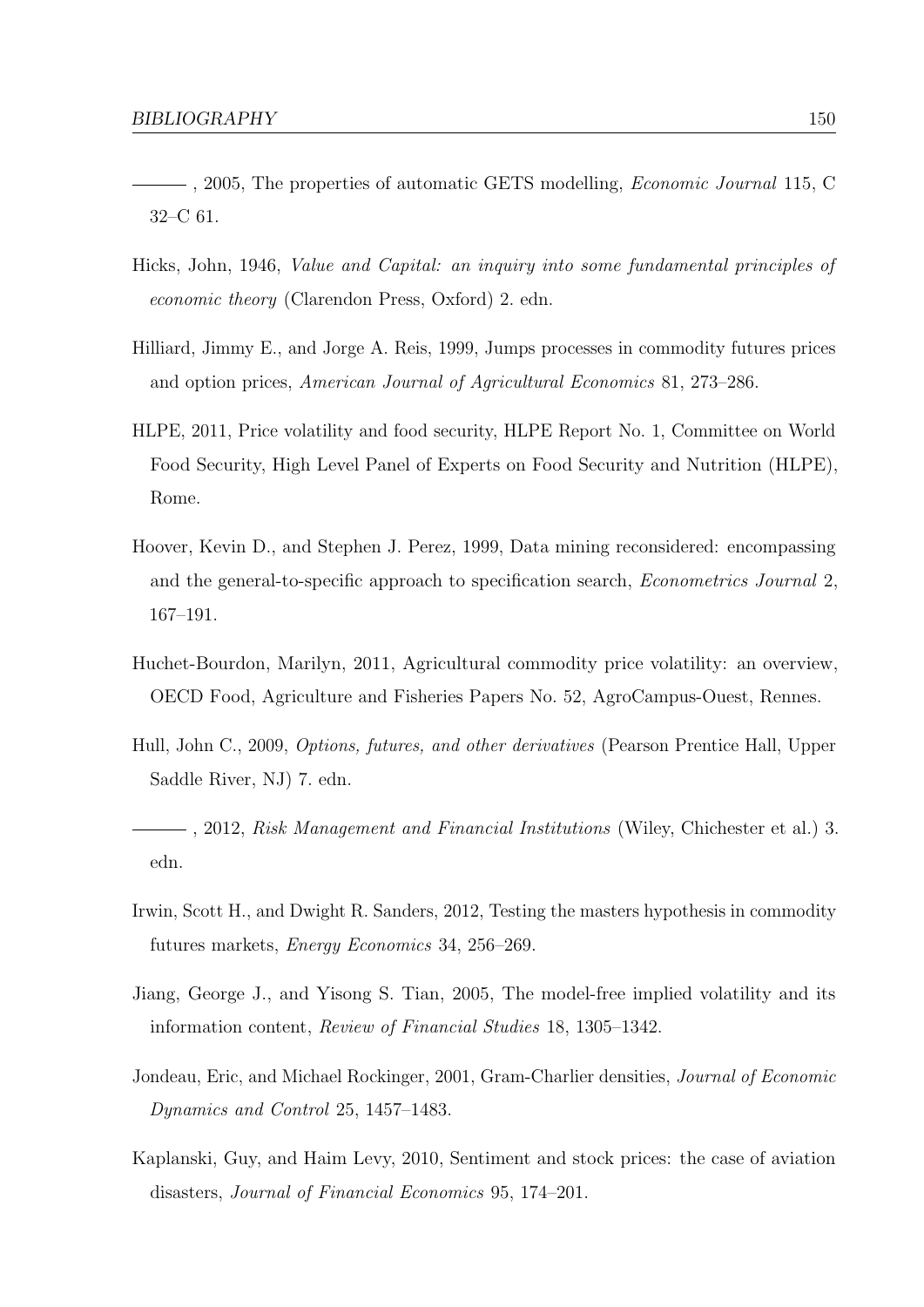- Karali, Berna, and Gabriel J. Power, 2013, Short- and long-run determinants of commodity price volatility, American Journal of Agricultural Economics 95, 724–738.
- Keynes, John Maynard, 1930, A Treatise on Money: in 2 Volumes (Macmillan & Company, London).
- Knetter, Michael M., 1993, International comparisons of pricing-to-market behavior, American Economic Review 83, 473–486.
- Koekebakker, Steen, and Gudbrand Lien, 2004, Volatility and price jumps in agricultural futures prices – evidence from wheat options, American Journal of Agricultural Economics 86, 1018–1031.
- Kristoufek, Ladislav, Karel Janda, and David Zilberman, 2012, Correlations between biofuels and related commodities before and during the food crisis: A taxonomy perspective, Energy Economics 34, 1380–1391.
- Krugman, Paul, 1986, Pricing to market when the exchange rate changes, NBER Working Paper No. 1926, National Bureau of Economic Research, Cambridge, MA.
- Latané, Henry A., and Richard J. Rendleman, 1976, Standard deviations of stock price ratios implied in option prices, Journal of Finance 31, 369–381.
- Liao, Shu-Yi, Sheng-Tung Chen, and Chi-Chung Chen, 2010, Modelling the ENSO forecast on soybean spot and future prices, Journal of Agriculture and Forestry 59, 91–103.
- Lo, Andrew W., and Archie Craig MacKinlay, 1988, Stock market prices do not follow random walks: evidence from a simple specification test, Review of Financial Studies 1, 41–66.
- Loretan, Mico, 2005, Indexes of the foreign exchange value of the dollar, Federal Reserve Bulletin 91, 1–8.
- Manfredo, Mark R., Raymond M. Leuthold, and Scott H. Irwin, 2001, Forecasting fed cattle, feeder cattle, and corn cash price volatility: the accuracy of time series, implied volatility, and composite approaches, Journal of Agricultural and Applied Economics 33, 523–538.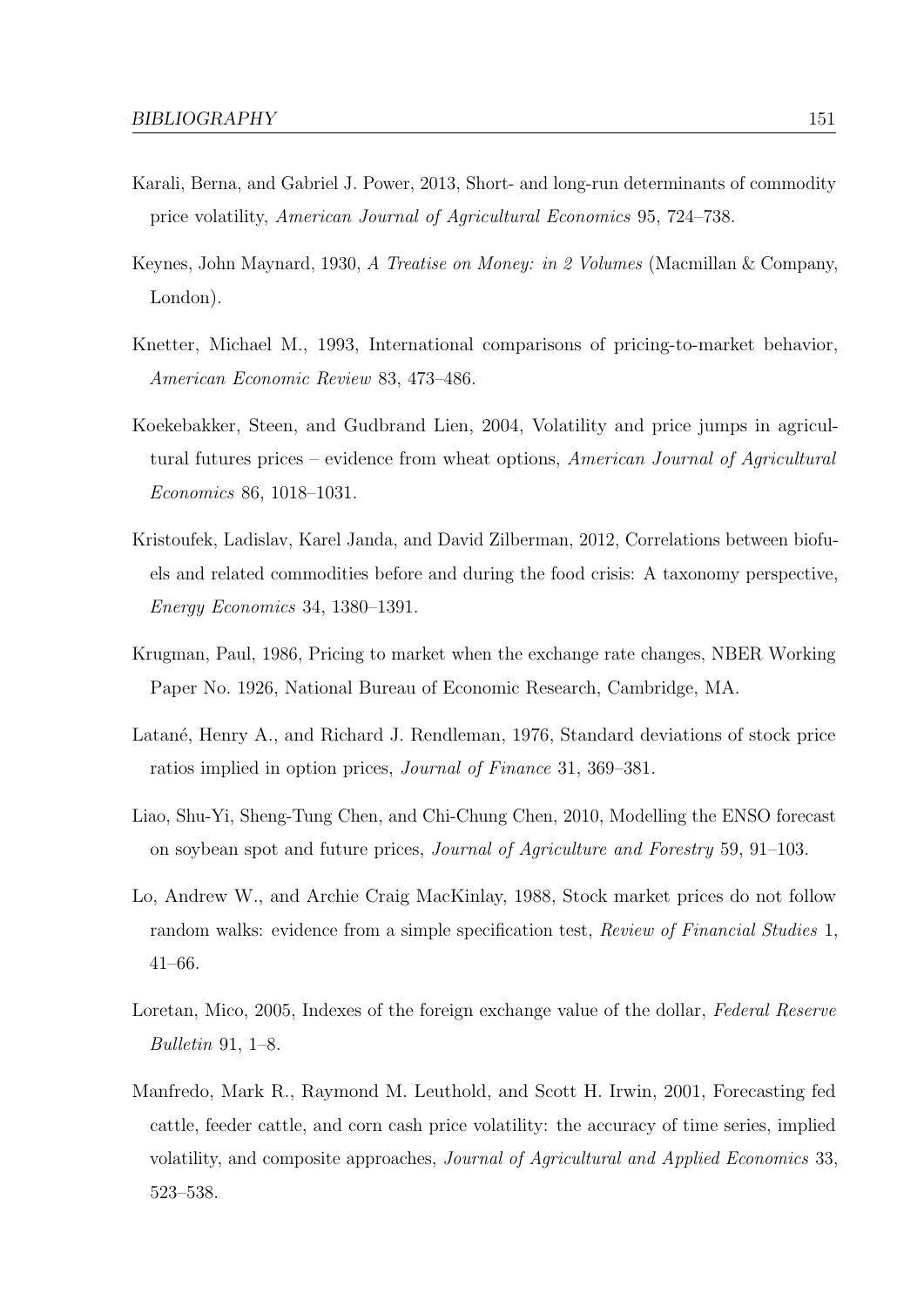- Marquering, Wessel, and Marno Verbeek, 2004, The economic value of predicting stock index returns and volatility, Journal of Financial and Quantitative Analysis 39, 407–429.
- Martins-Filho, Carlos, Feng Yao, and Maximo Torero, 2015, High-order conditional quantile estimation based on nonparametric models of regression, Econometric Reviews 34, 906–957.
- McPhail, Lihong Lu, Xiaodong Du, and Andrew Muhammad, 2012, Disentangling corn price volatility: The role of global demand, speculation, and energy, Journal of Agricultural and Applied Economics 44, 401–410.
- Mitchell, Donald, 2008, A note on rising food prices, Policy Research Working Paper No. 4682, The World Bank, Washington D.C.
- Naylor, Rosamond L., and Walter P. Falcon, 2010, Food security in an era of economic volatility, Population and Development Review 36, 693–723.
- Neuberger, Anthony, 2012, Realized skewness, Review of Financial Studies 25, 3423–3455.
- Newey, Whitney K., and Kenneth D. West, 1987, A simple, positive semi-definite, heteroskedasticity and autocorrelation consistent covariance matrix, Econometrica 55, 703–708.
- Nissanke, Machiko, 2012, Commodity market linkages in the global financial crisis: Excess volatility and development impacts, Journal of Development Studies 48, 732–750.
- Onour, Ibrahim Ahmed, and Bruno S. Sergi, 2011, Modeling and forecasting volatility in the global food commodity prices, Agricultural Economics-Czech 57, 132–139.
- Parkinson, Michael, 1980, The extreme value method for estimating the variance of the rate of return, Journal of Business 53, 61–65.
- Poon, Ser-Huang, and Clive Granger, 2003, Forecasting volatility in financial markets: a review, Journal of Economic Literature 41, 478–539.
- $-$ , 2005, Practical issues in forecasting volatility, *Financial Analysts Journal* 61, 45–56.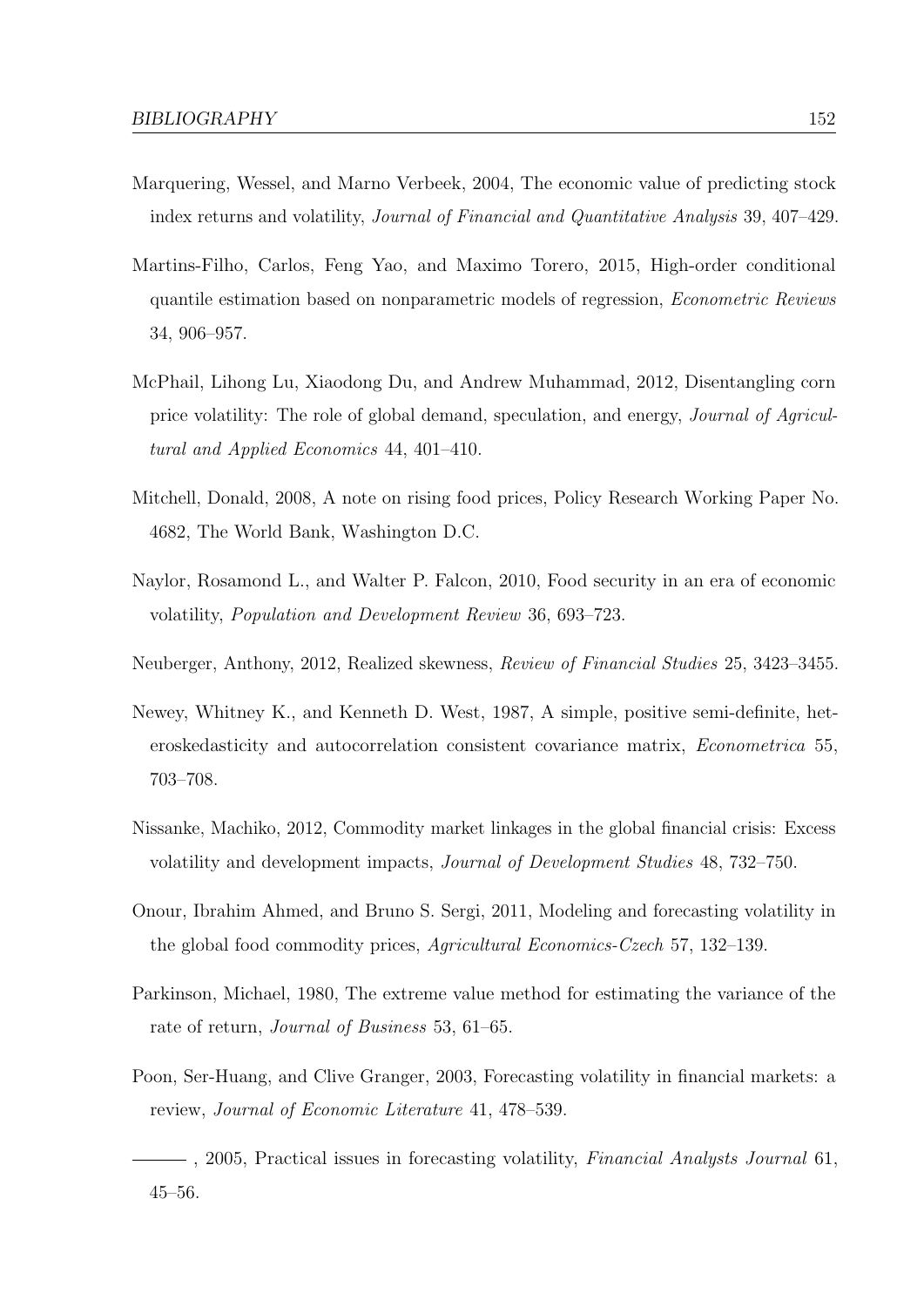- Poon, Ser-Huang, and Stephen J. Taylor, 1992, Stock returns and volatility: an empirical study of the UK stock market, *Journal of Banking*  $\mathcal{C}$  Finance 16, 37–59.
- Prakash, Adam, 2011, Why volatility matters, in Adam Prakash (ed.), Safeguarding Food Security In Volatile Global Markets, 1–24, FAO, Rome.
- Prokopczuk, Marcel, and Chardin Wese Simen, 2014, The importance of the volatility risk premium for volatility forecasting, Journal of Banking & Finance 40, 303–320.
- Rathke, G.-W., Brian Wienhold, Wallace Wilhelm, and W. Diepenbrock, 2007, Tillage and rotation effect on corn–soybean energy balances in eastern Nebraska, Soil and Tillage Research 97, 60–70.
- Roache, Shaun K., 2010, What explains the rise in food price volatility?, Working Paper No. 10/129, International Monetary Fund, Washington D.C.
- Rogers, L. C. G., and S. E. Satchell, 1991, Estimating variance from high, low and closing prices, The Annals of Applied Probability 1, 504–512.
- Sanders, Dwight R., and Scott H. Irwin, 2013, Measuring index investment in commodity futures markets, Energy Journal 34, 105–127.
- Sarris, Alexander, 2014, Options for developing countries to deal with global food commodity market volatility, Working Paper No. P98, FERDI, University of Athens, Athens.
- Schwert, G. William, 1990, Stock volatility and the crash of '87, Review of Financial Studies 3, 77–102.
- Serra, Teresa, David Zilberman, and Jose Gil, 2011, Price volatility in ethanol markets, European Review of Agricultural Economics 38, 259–280.
- Sims, Christopher, 1980, Macroeconomics and reality, Econometrica 48, 1–48.
- Tomek, William G, and Hikaru Hanawa Peterson, 2001, Risk management in agricultural markets: a review, Journal of Futures Markets 21, 953–985.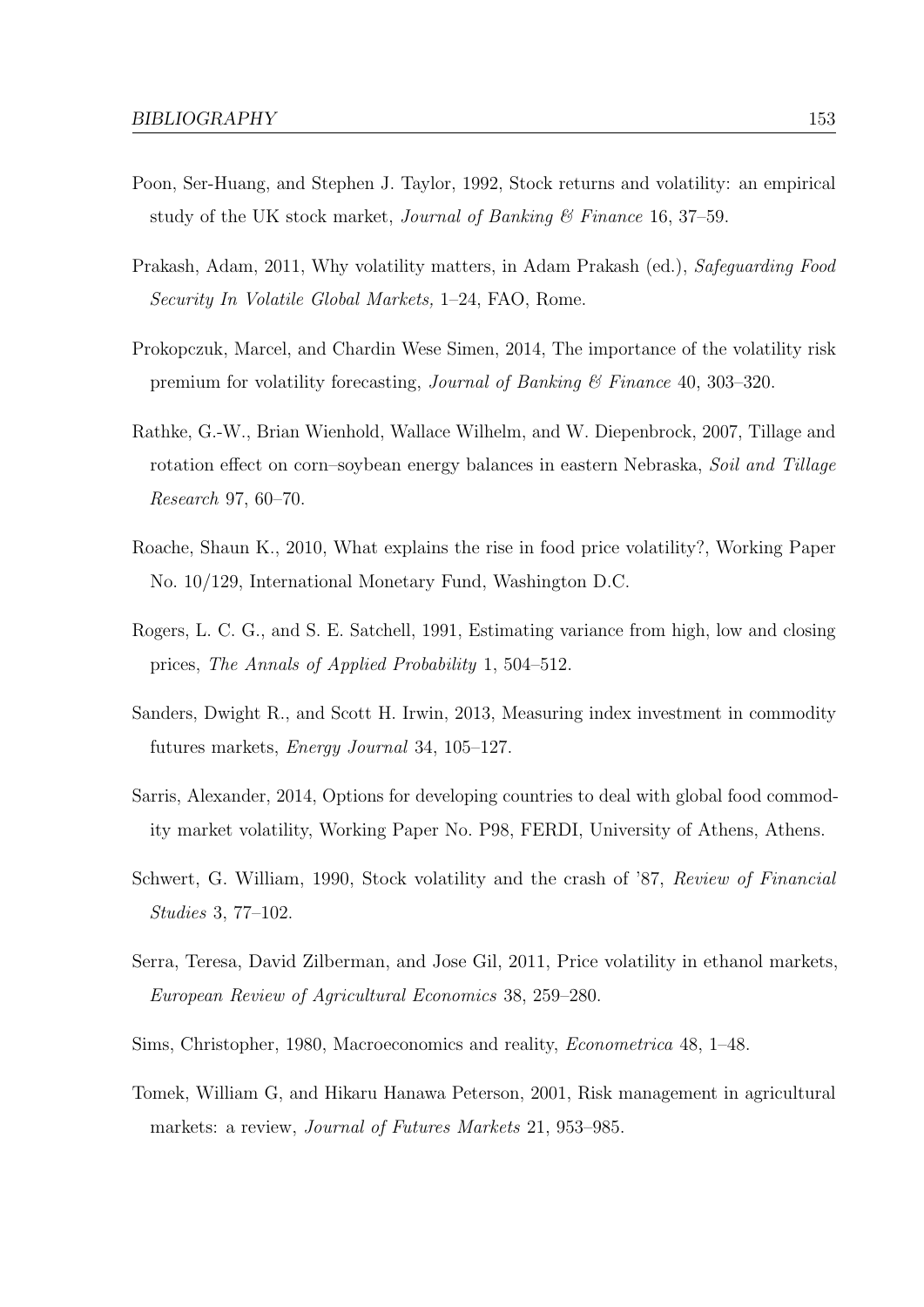- Tothova, Monika, 2011, Main challenges of price volatility in agricultural commodity markets, in Isabelle Piot-Lepetit, and Robert M'Barek (eds.), Methods to Analyse Agricultural Commodity Price Volatility, 13–29 (Springer, New York).
- Triantafyllou, Athanasios, George Dotsis, and Alexandros H. Sarris, 2015, Volatility forecasting and time-varying variance risk premiums in grains commodity markets, Journal of Agricultural Economics 66, 329–357.
- Trostle, Ronald, 2008, Global agricultural supply and demand: factors contributing to the recent increase in food commodity prices, A Report from the Economic Research Service WRS-0801, United States Department of Agriculture, Washington D.C.
- , 2011, Why another food commodity price spike?, United States Department of Agriculture, accessed: 2015-10-12, http://www.ers.usda.gov/amber-waves/2011 september/commodity-price-spike.aspx#.VhtypJek2ac.
- Ubilava, David, and Matt Holt, 2013, El Niño southern oscillation and its effects on world vegetable oil prices: assessing asymmetries using smooth transition models, Australian Journal of Agricultural & Resource Economics 57, 273 – 297.
- Von Braun, Joachim, and Getaw Tadesse, 2012, Global food price volatility and spikes: an overview of costs, causes, and solutions, ZEF Discussion Papers on Development Policy No. 161, Zentrum für Entwicklungsforschung, Bonn.
- Will, Matthias Georg, Sören Prehn, Ingo Pies, and Thomas Glauben, 2013, Is financial speculation with agricultural commodities harmful or helpful? – A literature review of current empirical research, Working Paper, University of Wittenberg et al., Wittenberg et al.
- Williams, Jeffrey C., and Brian D. Wright, 1991, *Storage and Commodity Markets* (Cambridge University Press: Cambridge).
- Working, H., 1960, Speculation on hedging markets, *Stanford University: Food Research* Institute Studies 1, 185–220.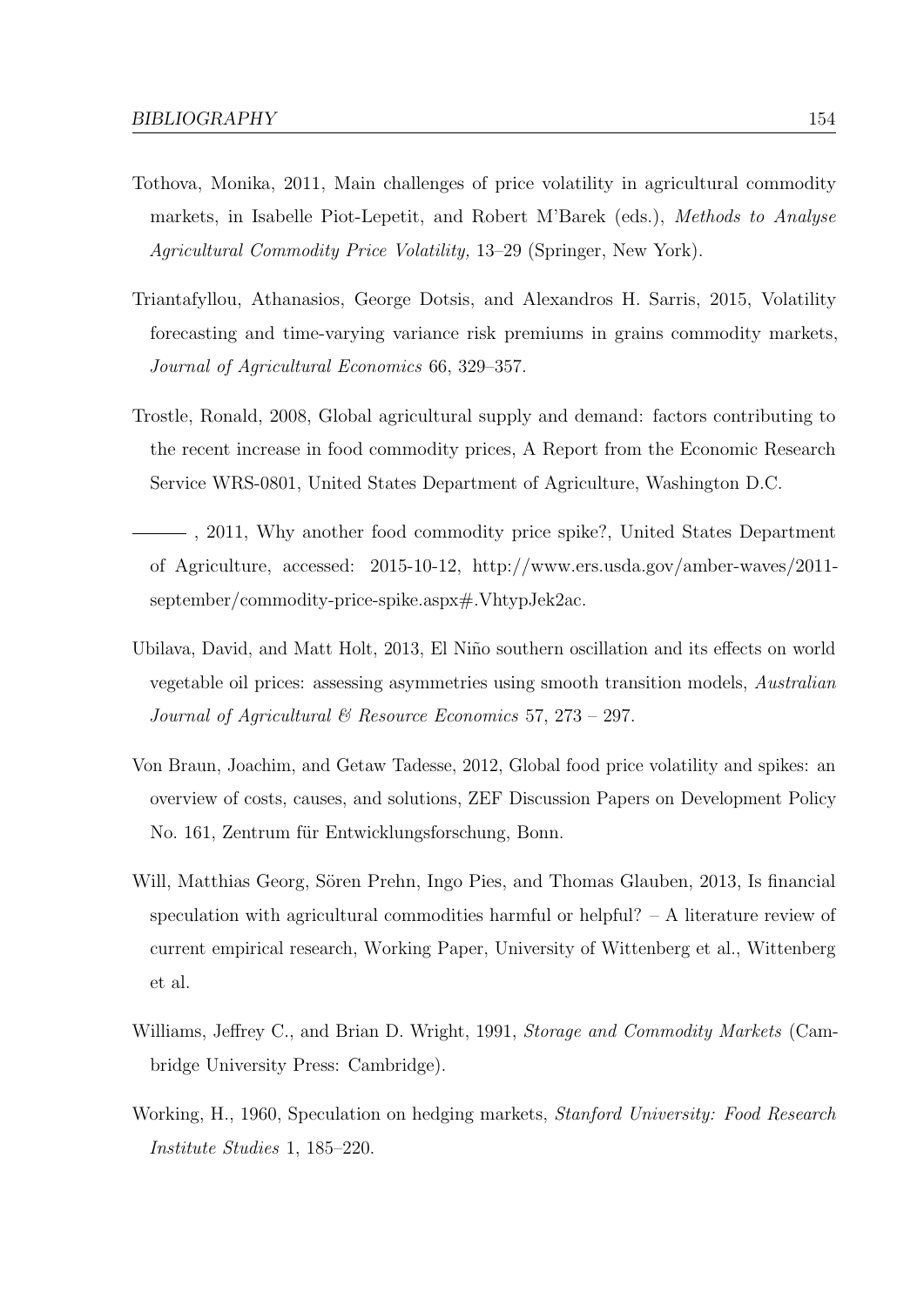- Wright, Brian D., 2011, The economics of grain price volatility, Applied Economic Perspectives and Policy 33, 32–58.
- Yang, Dennis, and Qiang Zhang, 2000, Drift-independent volatility estimation based on high, low, open, and close prices, *Journal of Business* 73, 477–492.
- Yang, Jun, Huanguang Qiu, Jikun Huang, and Scott Rozelle, 2008, Fighting global food price rises in the developing world: the response of China and its effect on domestic and world markets, Agricultural Economics 39, 453–464.
- Zheng, Yuqing, Henry W. Kinnucan, and Henry Thompson, 2008, News and volatility of food prices, Applied Economics 40, 1629–1635.